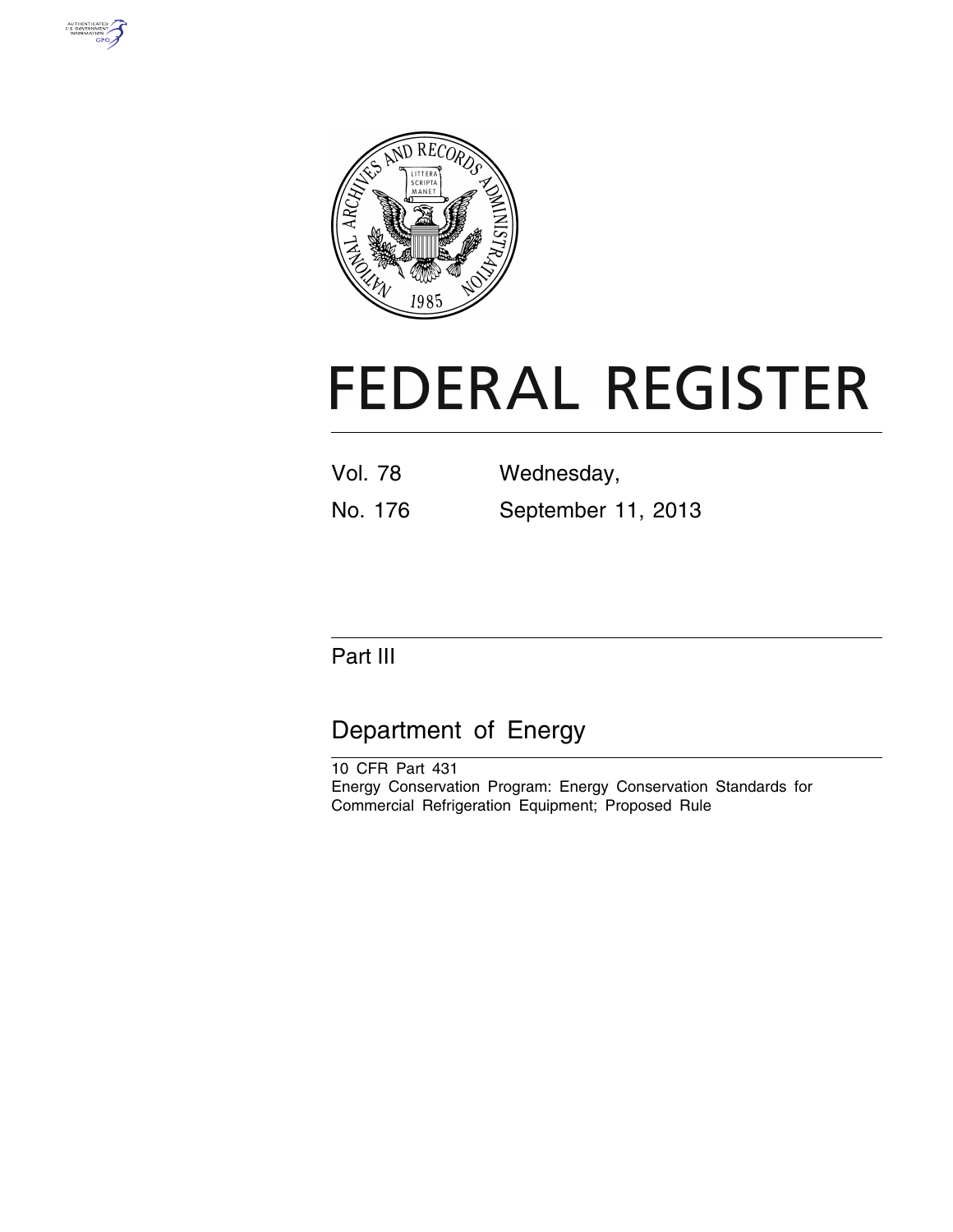## **DEPARTMENT OF ENERGY**

#### **10 CFR Part 431**

**[Docket No. EERE–2010–BT–STD–0003] RIN 1904–AC19** 

#### **Energy Conservation Program: Energy Conservation Standards for Commercial Refrigeration Equipment**

**AGENCY:** Office of Energy Efficiency and Renewable Energy, Department of Energy.

**ACTION:** Notice of proposed rulemaking and public meeting.

**SUMMARY:** The Energy Policy and Conservation Act of 1975 (EPCA), as amended, prescribes energy conservation standards for various consumer products and certain commercial and industrial equipment, including commercial refrigeration equipment (CRE). EPCA also requires the U.S. Department of Energy (DOE) to determine whether more-stringent, amended standards would be technologically feasible and economically justified, and would save a significant amount of energy. In this notice, DOE proposes amended energy conservation standards for commercial refrigeration equipment. The notice also announces a public meeting to receive comment on these proposed standards and associated analyses and results.

**DATES:** DOE will hold a public meeting on Thursday, October 3, 2013, from 9 a.m. to 4 p.m., in Washington, DC. The meeting will also be broadcast as a webinar. See section VII, ''Public Participation,'' for webinar registration information, participant instructions, and information about the capabilities available to webinar participants.

DOE will accept comments, data, and information regarding this notice of proposed rulemaking (NOPR) before and after the public meeting, but no later than November 12, 2013. See section VII, ''Public Participation,'' for details. **ADDRESSES:** The public meeting will be held at the U.S. Department of Energy, Forrestal Building, Room 8E–089, 1000 Independence Avenue SW., Washington, DC 20585. To attend, please notify Ms. Brenda Edwards at (202) 586–2945. Persons can attend the public meeting via webinar. For more information, refer to section VII, Public Participation.

Any comments submitted must identify the NOPR for Energy Conservation Standards for Commercial Refrigeration Equipment and provide docket number EERE–2010–BT–STD– 0003 and/or regulatory information number (RIN) 1904–AC19. Comments

may be submitted using any of the following methods:

1. *Federal eRulemaking Portal: [www.regulations.gov](http://www.regulations.gov)*. Follow the instructions for submitting comments.

2. *Email: [CRE-2010-STD-0003@](mailto:CRE-2010-STD-0003@ee.doe.gov) [ee.doe.gov.](mailto:CRE-2010-STD-0003@ee.doe.gov)* Include the docket number and/or RIN in the subject line of the message.

3. *Mail:* Ms. Brenda Edwards, U.S. Department of Energy, Building Technologies Program, Mailstop EE–2J, 1000 Independence Avenue SW., Washington, DC 20585–0121. If possible, please submit all items on a CD. It is not necessary to include printed copies.

4. *Hand Delivery/Courier:* Ms. Brenda Edwards, U.S. Department of Energy, Building Technologies Program, 950 L'Enfant Plaza SW., Suite 600, Washington, DC 20024. Telephone: (202) 586–2945. If possible, please submit all items on a CD, in which case it is not necessary to include printed copies.

Written comments regarding the burden-hour estimates or other aspects of the collection-of-information requirements contained in this proposed rule may be submitted to Office of Energy Efficiency and Renewable Energy through the methods listed above and by email to *[Chad](mailto:Chad_S_Whiteman@omb.eop.gov)*\_*S*\_ *[Whiteman@omb.eop.gov](mailto:Chad_S_Whiteman@omb.eop.gov)*.

For detailed instructions on submitting comments and additional information on the rulemaking process, see section VII of this document (''Public Participation'').

Docket: The docket, which includes **Federal Register** notices, public meeting attendee lists and transcripts, comments, and other supporting documents/materials, is available for review at regulations.gov. All documents in the docket are listed in the regulations.gov index. However, some documents listed in the index, such as those containing information that is exempt from public disclosure, may not be publicly available.

A link to the docket Web page can be found at: *[http://www.regulations.gov/](http://www.regulations.gov/#!docketDetail;D=EERE-2010-BT-STD-0003) [#!docketDetail;D=EERE-2010-BT-STD-](http://www.regulations.gov/#!docketDetail;D=EERE-2010-BT-STD-0003)[0003](http://www.regulations.gov/#!docketDetail;D=EERE-2010-BT-STD-0003)*. This Web page will contain a link to the docket for this notice on the regulations.gov site. The regulations.gov Web page will contain simple instructions on how to access all documents, including public comments, in the docket. See section VII for further information on how to submit comments through *[www.regulations.gov](http://www.regulations.gov)*.

For further information on how to submit a comment, review other public comments and the docket, or participate in the public meeting, contact Ms.

Brenda Edwards at (202) 586–2945 or by email: *[Brenda.Edwards@ee.doe.gov](mailto:Brenda.Edwards@ee.doe.gov)*.

**FOR FURTHER INFORMATION CONTACT:** Mr. Charles Llenza, U.S. Department of Energy, Office of Energy Efficiency and Renewable Energy, Building Technologies Program, EE–2J, 1000 Independence Avenue SW., Washington, DC 20585–0121. Telephone: (202) 586–2192. Email: *commercial*\_*[refrigeration](mailto:commercial_refrigeration_equipment@EE.Doe.Gov)*\_*equipment@ [EE.Doe.Gov](mailto:commercial_refrigeration_equipment@EE.Doe.Gov)*.

Ms. Jennifer Tiedeman, U.S. Department of Energy, Office of the General Counsel, GC–71, 1000 Independence Avenue SW., Washington, DC 20585–0121. Telephone: (202) 287–6111. Email: *[Jennifer.Tiedeman@hq.doe.gov](mailto:Jennifer.Tiedeman@hq.doe.gov)*.

# **SUPPLEMENTARY INFORMATION:**

#### **Table of Contents**

I. Summary of the Proposed Rule

- A. Benefits and Costs to Customers
- B. Impact on Manufacturers
- C. National Benefits
- II. Introduction
- A. Authority
- B. Background
- 1. Current Standards
- 2. History of Standards Rulemaking for Commercial Refrigeration Equipment

III. General Discussion

- A. Test Procedures and Normalization Metrics
- 1. Test Procedures
- 2. Normalization Metrics
- B. Technological Feasibility
- 1. General
- 2. Maximum Technologically Feasible Levels
- C. Energy Savings
- 1. Determination of Savings
- 2. Significance of Savings
- D. Economic Justification
- 1. Specific Criteria
- a. Economic Impact on Manufacturers and Commercial Customers
- b. Life-Cycle Costs
- c. Energy Savings
- d. Lessening of Utility or Performance of Equipment
- e. Impact of Any Lessening of Competition
- f. Need of the Nation To Conserve Energy
- g. Other Factors
- 2. Rebuttable Presumption
- IV. Methodology and Discussion of **Comments**
- A. General Rulemaking Issues
- 1. Statutory Authority
- 2. January 2009 Final Rule Equipment
- 3. Normalization Metrics
- 4. Treatment of Blast Chillers, Thawing Cabinets, Prep Tables, Salad Bars, and Buffet Tables
- 5. Dedicated Remote Condensing Units
- 6. Small Units
	- 7. Consideration of Impact of Amended Standards
	- 8. CO2 Cascade Systems
	- 9. Coverage of Existing Cases Undergoing Refurbishments or Retrofits
	- 10. Components Shipped as After-Market Additions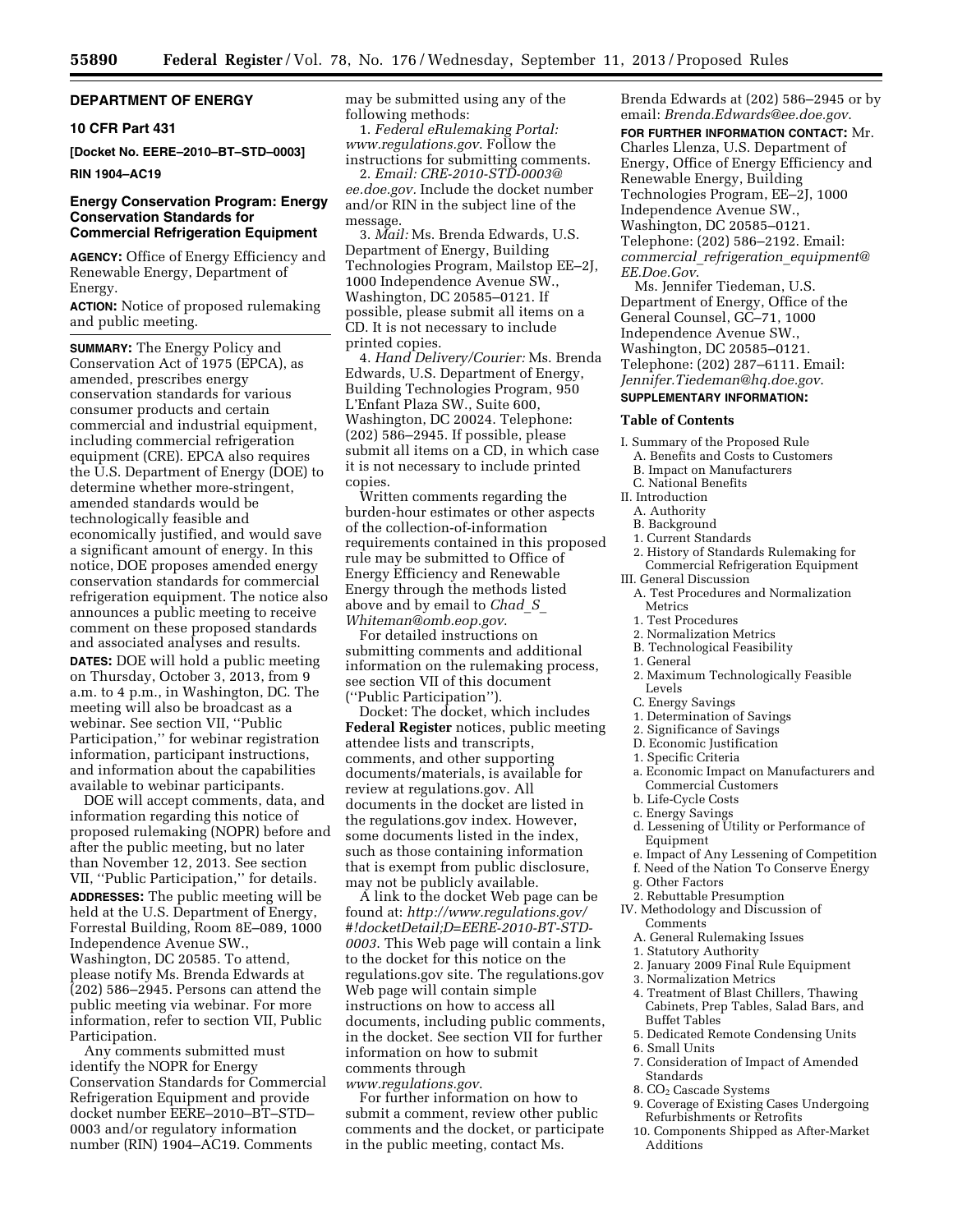- 11. Definition of Hybrid Equipment
- 12. Coverage of Commercial Refrigeration Equipment With Drawers
- B. Test Procedures
- C. Market and Technology Assessment
- 1. Equipment Classes
- a. Equipment Classification
- b. Application Temperature Equipment
- c. Open Cases
- d. Service Over Counter Equipment
- 2. Technology Assessment
- a. Technologies Applicable to All Equipment
- b. Technologies Relevant Only to Equipment With Doors
- c. Technologies Applicable Only to Equipment Without Doors
- d. Self-Contained Equipment Technologies
- D. Screening Analysis
- E. Engineering Analysis
- 1. Representative Equipment for Analysis
- a. Representative Unit Selection
- b. Baseline Models
- 2. Design Options
- 3. Refrigerants
- 4. Cost Assessment Methodology
- a. Teardown Analysis
- b. Cost Model
- c. Manufacturer Production Cost
- d. Cost-Efficiency Relationship
- e. Manufacturer Markup
- f. Shipping Costs
- g. Manufacturer Interviews
- 5. Energy Consumption Model
- a. Energy Consumption Model Results
- b. Anti-Sweat Heater Power
- c. Evaporator Fan Motor Power
- d. Condenser Energy Consumption
- e. Evaporator Coil Design
- F. Markups Analysis
- 1. Baseline and Incremental Markups
- 2. Distribution Channel Market Shares
- G. Energy Use Analysis
- H. Life-Cycle Cost Analysis
- 1. Effect of Current Standards
- 2. Equipment Cost
- 3. Installation, Maintenance, and Repair Costs
- a. Maintenance and Repair Costs by Efficiency Level
- b. Maintenance and Repair Cost Annualization
- c. Maintenance Cost Estimates
- d. Refrigerant Costs
- e. Repair Costs
- 4. Annual Energy Consumption
- 5. Energy Prices
- 6. Energy Price Projections
- 7. Equipment Lifetime
- 8. Discount Rates
- 9. Compliance Date of Standards
- 10. Base-Case and Standards-Case Efficiency Distributions
- 11. Inputs to Payback Period Analysis
- 12. Rebuttable-Presumption Payback
- Period I. National Impact Analysis—National
- Energy Savings and Net Present Value 1. Shipments
- a. VOP.RC.L Shipments
- b. Shipments by End User Type
- c. Shipments Forecasts
- 2. Forecasted Efficiency in the Base Case and Standards Cases
- 3. National Energy Savings
- 4. Net Present Value of Customer Benefit
- 5. Benefits From Effects of Amended Standards on Energy Prices
- **Customer Subgroup Analysis**
- K. Manufacturer Impact Analysis
- 1. Overview
- 2. Government Regulatory Impact Model a. Government Regulatory Impact Model
- Key Inputs b. Government Regulatory Impact Model
- Scenarios
- 3. Discussion of Comments
- a. Testing and Certification
- b. Cumulative Regulatory Burden
- c. Small Manufacturers
- d. Manufacturer Markup
- 4. Manufacturer Interviews
- a. Enforcement
- b. Certification and Compliance Costs
- c. Disproportionate Impact on Small Businesses
- d. Potential Loss of Product Utility and Decrease in Food Safety
- L. Employment Impact Analysis
- M. Utility Impact Analysis
- N. Emissions Analysis
- O. Monetizing Carbon Dioxide and Other Emissions Impacts
- 1. Social Cost of Carbon
- a. Monetizing Carbon Dioxide Emissions
- b. Social Cost of Carbon Values Used in
- Past Regulatory Analyses c. Current Approach and Key Assumptions
- 2. Valuation of Other Emissions Reductions
- P. Regulatory Impact Analysis
- V. Analytical Results
- A. Trial Standard Levels
- 1. Trial Standard Level Formulation
	- Process and Criteria
	- 2. Trial Standard Level Equations
	- B. Economic Justification and Energy Savings
	- 1. Economic Impacts on Commercial Customers a. Life-Cycle Cost and Payback Period

b. Life-Cycle Cost Subgroup Analysis 2. Economic Impacts on Manufacturers a. Industry Cash-Flow Analysis Results b. Impacts on Direct Employment c. Impacts on Manufacturing Capacity d. Impacts on Subgroups of Manufacturers e. Cumulative Regulatory Burden 3. National Impact Analysis

a. Amount and Significance of Energy

4. Impact on Utility or Performance of

b. Net Present Value of Customer Costs and

5. Impact of Any Lessening of Competition 6. Need of the Nation To Conserve Energy

VI. Procedural Issues and Regulatory Review A. Review Under Executive Orders 12866

B. Review Under the Regulatory Flexibility

1. Description and Estimated Number of

2. Description and Estimate of Compliance

3. Duplication, Overlap, and Conflict With

Small Entities Regulated

Other Rules and Regulations 4. Significant Alternatives to the Rule

Savings

Benefits

Equipment

7. Other Factors C. Proposed Standard

and 13563

Requirements

Act

c. Employment Impacts

 $^{\rm 1}$  For editorial reasons, upon codification in the U.S. Code, Part C was re-designated Part A–1. 2All references to EPCA in this document refer to the statute as amended by the American Energy Manufacturing Technical Corrections Act (AEMTCA), Public Law 112–210 (Dec. 18, 2012).

Furthermore, EPCA mandates that the new or amended standard must result in significant conservation of energy. (42 U.S.C. 6295(o)(3)(B) and 6316(e)(1)) In accordance with these and other statutory criteria discussed in this

C. Review Under the Paperwork Reduction

H. Review Under the Treasury and General Government Appropriations Act, 1999 I. Review Under Executive Order 12630 J. Review Under the Treasury and General Government Appropriations Act, 2001 K. Review Under Executive Order 13211 L. Review Under the Information Quality

D. Review Under the National Environmental Policy Act of 1969 E. Review Under Executive Order 13132 F. Review Under Executive Order 12988 G. Review Under the Unfunded Mandates

Reform Act of 1995

Bulletin for Peer Review VII. Public Participation

A. Attendance at the Public Meeting B. Procedure for Submitting Prepared General Statements for Distribution C. Conduct of the Public Meeting D. Submission of Comments

E. Issues on Which DOE Seeks Comment 1. Primary and Secondary Equipment

6. Distribution Channel Market Shares and

9. Impact of Amended Standards on Future

VIII. Approval of the Office of the Secretary **I. Summary of the Proposed Rule**  Title III, Part C of the Energy Policy and Conservation Act of 1975 (EPCA), Public Law 94–163 (42 U.S.C. 6311– 6317, as codified), added by Public Law 95–619, Title IV, section 441(a), established the Energy Conservation Program for Certain Industrial

Equipment, a program covering certain industrial equipment, which includes the commercial refrigeration equipment that is the focus of this notice.<sup>12</sup> EPCA specifies that any new or amended energy conservation standard that DOE prescribes for the equipment covered shall be designed to achieve the maximum improvement in energy efficiency that the Secretary of Energy

2. Design Option and Core Case Costs

7. Market Shares of Efficiency Levels 8. Maintenance and Repair Costs at Higher

Act

Classes

3. Offset Factors 4. Extension of Standards 5. Types of Refrigerant Analyzed

Markups

Shipments 10. Small Businesses

Efficiency Levels

(Secretary) determines is technologically feasible and economically justified. (42 U.S.C. 6295(o)(2)(A) and 6316(e)(1))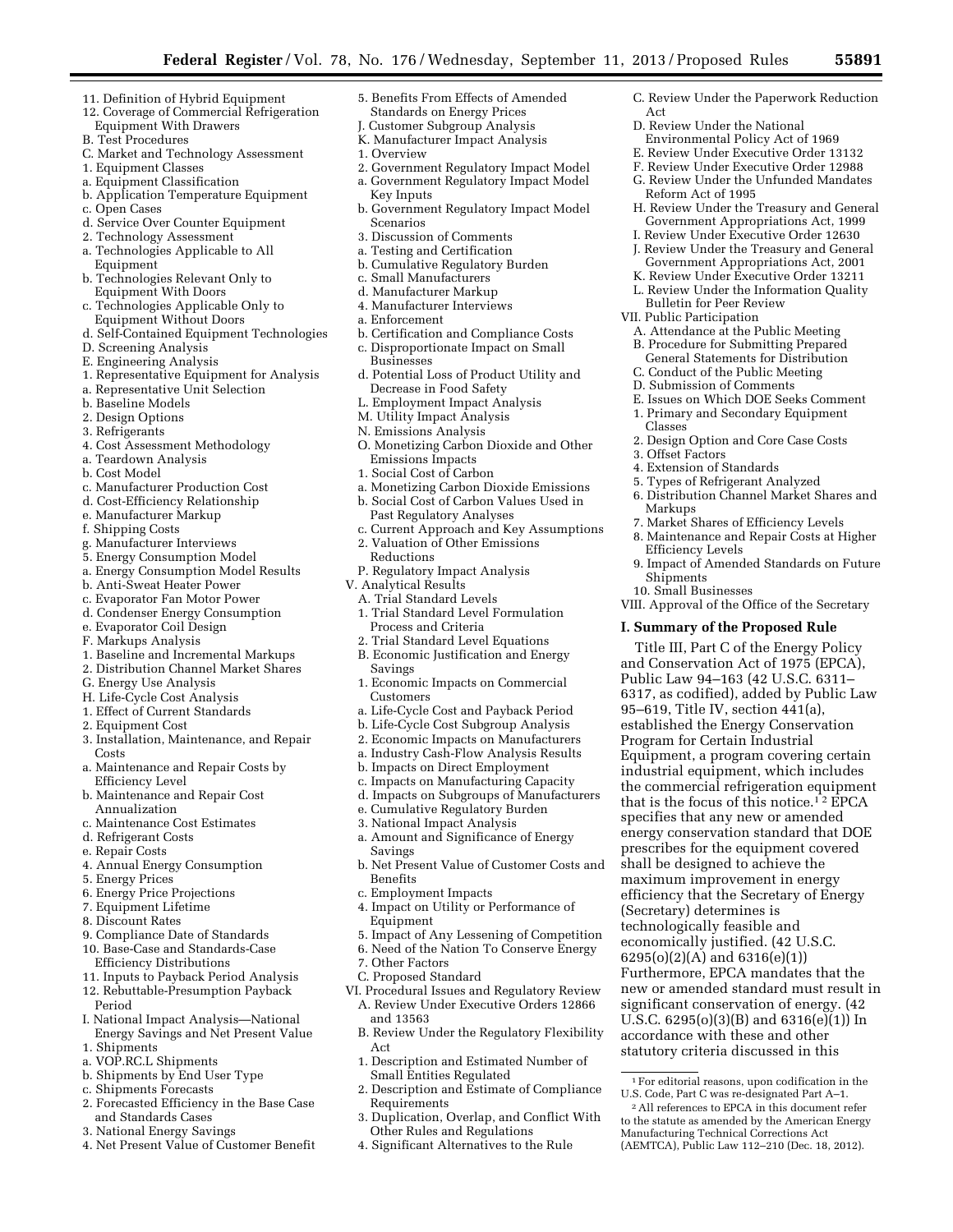notice, DOE proposes to adopt amended energy conservation standards for commercial refrigeration equipment. The proposed standards, which consist of maximum daily energy consumption (MDEC) values as a function of either refrigerated volume or total display area (TDA), are shown in Table I.1. DOE proposes that the standards proposed in this NOPR, if adopted, would apply to all equipment listed in Table I.1 that is manufactured in, or imported into, the United States on or after 3 years following the publication date of the final rule. (42 U.S.C. 6313(c)(6)(C)) For the NOPR analysis, DOE assumed a publication date in 2014 for this final rule and a compliance date in 2017 for the amended standards established by the final rule.

# TABLE I.1—PROPOSED ENERGY CON-SERVATION STANDARDS FOR COM-MERCIAL REFRIGERATION EQUIP-MENT

[Assumes compliance beginning in 2017]

| Equipment class*     | Proposed standard<br>level ** † |
|----------------------|---------------------------------|
| VCT.RC.L             | $0.43 \times TDA + 2.03$        |
| VOP.RC.M             | $0.61 \times TDA + 3.03$        |
| SVO.RC.M             | $0.63 \times TDA + 2.41$        |
| HZO.RC.L             | $0.57 \times TDA + 6.88$        |
|                      | $0.35 \times TDA + 2.88$        |
| HZO.RC.M             |                                 |
| VCT.RC.M             | $0.08 \times TDA + 0.72$        |
| VOP.RC.L             | $2.11 \times TDA + 6.36$        |
| SOC.RC.M             | $0.39 \times TDA + 0.08$        |
| VOP.SC.M<br>.        | $1.51 \times TDA + 4.09$        |
| SVO.SC.M<br>.        | $1.5 \times TDA + 3.99$         |
| HZO.SC.L<br>.        | $1.92 \times TDA + 7.08$        |
| HZO.SC.M<br>.        | $0.75 \times TDA + 5.44$        |
| HCT.SC.I<br>.        | $0.49 \times TDA + 0.37$        |
| VCT.SC.I<br>.        | $0.52 \times TDA + 2.56$        |
| VCS.SC.I<br>.        | $0.35 \times V + 0.81$          |
| VCT.SC.M<br>.        | $0.04 \times V + 1.07$          |
| VCT.SC.L<br>.        | $0.22 \times V + 1.21$          |
| VCS.SC.M<br>.        | $0.03 \times V + 0.53$          |
| VCS.SC.L<br>.        | $0.13 \times V + 0.43$          |
| HCT.SC.M             | $0.02 \times V + 0.51$          |
| .<br><b>HCT.SC.L</b> |                                 |
|                      | $0.11 \times V + 0.6$           |
| HCS.SC.M             | $0.02 \times V + 0.37$          |
| HCS.SC.L             | $0.12 \times V + 0.42$          |
| PD.SC.M              | $0.03 \times V + 0.83$          |
| SOC.SC.M             | $0.32 \times TDA + 0.53$        |
| VOP.RC.I             | $2.68 \times TDA + 8.08$        |
| SVO.RC.L             | $2.11 \times TDA + 6.36$        |
| SVO.RC.I             | $2.68 \times TDA + 8.08$        |
| HZO.RC.I             | $0.72 \times TDA + 8.74$        |
| VOP.SC.L             | $3.79 \times TDA + 10.26$       |
| VOP.SC.I             | $4.81 \times TDA + 13.03$       |
| SVO.SC.L             | $3.77 \times TDA + 10.01$       |
| SVO.SC.I             | $4.79 \times TDA + 12.72$       |
| HZO.SC.I<br>.        | $2.44 \times TDA + 9.0$         |
| SOC.RC.L             | $0.83 \times TDA + 0.18$        |
| SOC.RC.I             | $0.97 \times TDA + 0.21$        |
| SOC.SC.I             | $1.35 \times TDA + 0.29$        |
|                      |                                 |
| VCT.RC.I<br>.        | $0.51 \times TDA + 2.37$        |
| HCT.RC.M             | $0.14 \times TDA + 0.11$        |
| HCT.RC.L             | $0.3 \times$ TDA + 0.23         |
| HCT.RC.I<br>.        | $0.35 \times TDA + 0.27$        |
| VCS.RC.M             | $0.1 \times V + 0.24$           |
| VCS.RC.L<br>.        | $0.21 \times V + 0.5$           |

TABLE I.1—PROPOSED ENERGY CON-SERVATION STANDARDS FOR COM-MERCIAL REFRIGERATION EQUIP-MENT—Continued

[Assumes compliance beginning in 2017]

| Equipment class* | Proposed standard<br>level*** |
|------------------|-------------------------------|
|                  | $0.25 \times V + 0.58$        |
|                  | $0.35 \times V + 0.81$        |
| $HCS.RC.M$       | $0.1 \times V + 0.24$         |
| $HCS.RC.L$       | $0.21 \times V + 0.5$         |
|                  | $0.25 \times V + 0.58$        |
| SOC.SC.L         | $0.67 \times TDA + 1.12$      |

\* Equipment class designations consist of a combination (in sequential order separated by periods) of: (1) an equipment family code (VOP = vertical open, SVO = semivertical open, HZO = horizontal open, VCT = vertical transparent doors, VCS = vertical solid doors, HCT = horizontal transparent doors, HCS = horizontal solid doors,  $SOC =$  service over counter, or  $PD = pull-down$ ; (2) an operating mode code ( $RC =$  remote condensing or  $SC =$ self-contained); and (3) a rating temperature code (M = medium temperature (38±2 °F), L = low temperature  $(0\pm 2$  <sup>o</sup>F), or  $I =$  ice-cream temperature  $(-15\pm2 \text{ }^\circ\text{F}))$ . For example, "VOP.RC.M" refers to the "vertical open, remote condensing, medium temperature'' equipment class. See discussion in chapter 3 of the NOPR technical support document (TSD) for a more detailed explanation of the equipment class terminology. \*\* ''TDA'' is the total display area of the

case, as measured in the Air-Conditioning, Heating, and Refrigeration Institute (AHRI) Standard 1200–2010, appendix D.<br>† "V" is the volume of the case, as meas-

ured in American National Standards Institute (ANSI)/Association of Home Appliance Manufacturers (AHAM) Standard HRF–1–2004.

#### *A. Benefits and Costs to Customers*

Table I.2 presents DOE's evaluation of the economic impacts of the proposed standards on customers of commercial refrigeration equipment, as measured by the average life-cycle cost (LCC) savings<sup>3</sup> and the median payback period (PBP).4 The average LCC savings are positive for all equipment classes under the standard proposed by DOE in this notice. At TSL 4, the percentage of customers who experience net benefits or no impacts ranges from 59 to 100 percent, and customers experiencing a net cost range from 0 to 41 percent. Chapter 11 presents the LCC subgroup

analysis on groups of customers that may be disproportionately affected by the proposed standard.

TABLE I.2—IMPACTS OF PROPOSED STANDARDS ON CUSTOMERS OF COMMERCIAL REFRIGERATION EQUIPMENT

| Equipment<br>class* | Average<br>LCC<br>savings<br>2012\$ | Median PBP<br>vears |
|---------------------|-------------------------------------|---------------------|
| $VOP.RC.M$          | \$1,493.72                          | 3.91                |
| <b>VOP.RC.L </b>    | 1,129.51                            | 2.22                |
| VOP.SC.M            | 691.27                              | 4.39                |
| $VCT$ .RC.M         | 1,108.13                            | 2.70                |
| <b>VCT.RC.L </b>    | 797.91                              | 1.64                |
| <b>VCT.SC.M </b>    | 641.05                              | 2.54                |
| <b>VCT.SC.L </b>    | 1.342.84                            | 0.96                |
| <b>VCT.SC.I </b>    | 431.88                              | 1.97                |
| VCS.SC.M            | 131.80                              | 1.75                |
| VCS.SC.L            | 220.83                              | 1.15                |
| VCS.SC.I            | 152.69                              | 2.42                |
| SVO.RC.M            | 1,008.46                            | 4.50                |
| SVO.SC.M            | 491.99                              | 4.75                |
| SOC.RC.M            | 494.51                              | 4.41                |
| HZO.RC.M **         | 0.00                                | NA                  |
| HZO.RC.L **         | 0.00                                | NA                  |
| HZO.SC.M            | 28.78                               | 6.40                |
| HZO.SC.L **         | 0.00                                | NA                  |
| HCT.SC.M            | 253.60                              | 3.08                |
| HCT.SC.L            | 368.92                              | 1.47                |
| <b>HCT.SC.I </b>    | 42.48                               | 4.28                |
| HCS.SC.M            | 8.68                                | 4.28                |
| HCS.SC.L            | 80.72                               | 2.57                |
| PD.SC.M             | 310.43                              | 2.27                |
| SOC.SC.M            | 739.75                              | 2.99                |

\* Values have been shown only for primary equipment classes, which are equipment classes that have significant volume of shipments and, therefore, were directly analyzed. See chapter 5 of the NOPR TSD, Engineering Analysis, for a detailed discussion of primary and secondary equipment classes. \*\* For equipment classes HZO.RC.M,

HZO.RC.L, and HZO.SC.L, no efficiency levels above the baseline were found to be economically justifiable. Therefore, the proposed standards for these equipment classes are the same as the current standards. As a result, LCC savings for these equipment classes are shown as zero. The PBP values are indeterminate and are shown as ''NA.''

#### *B. Impact on Manufacturers*

The industry net present value (INPV) is the sum of the discounted cash flows to the industry from the base year (2013) through the end of the analysis period (2046). Using a real discount rate of 10 percent,5 DOE estimates that the INPV for manufacturers of commercial refrigeration equipment is \$1,162.0 million in 2012\$. Under the proposed standards, DOE expects the industry net present value to decrease by 3.95

<sup>3</sup>Life-cycle cost (LCC) of commercial refrigeration equipment is the cost to customers of owning and operating the equipment over the entire life of the equipment. Life-cycle cost savings are the reductions in the life-cycle costs due to amended energy conservation standards when compared to the life-cycle costs of the equipment in the absence of amended energy conservation standards. Further discussion of the LCC analysis can be found in Chapter 8 of the TSD.

<sup>4</sup>Payback period (PBP) refers to the amount of time (in years) it takes customers to recover the increased installed cost of equipment associated with new or amended standards through savings in operating costs. Further discussion of the PBP can be found in Chapter 8 of the TSD.

<sup>5</sup>This is the rate used to discount future cash flows in the Manufacturer Impact Analysis. A discount rate of 10% was calculated based on SEC filings and feedback from manufacturer interviews about the current cost of capital in the industry. For more information, refer to Chapter 12 of the NOPR TSD.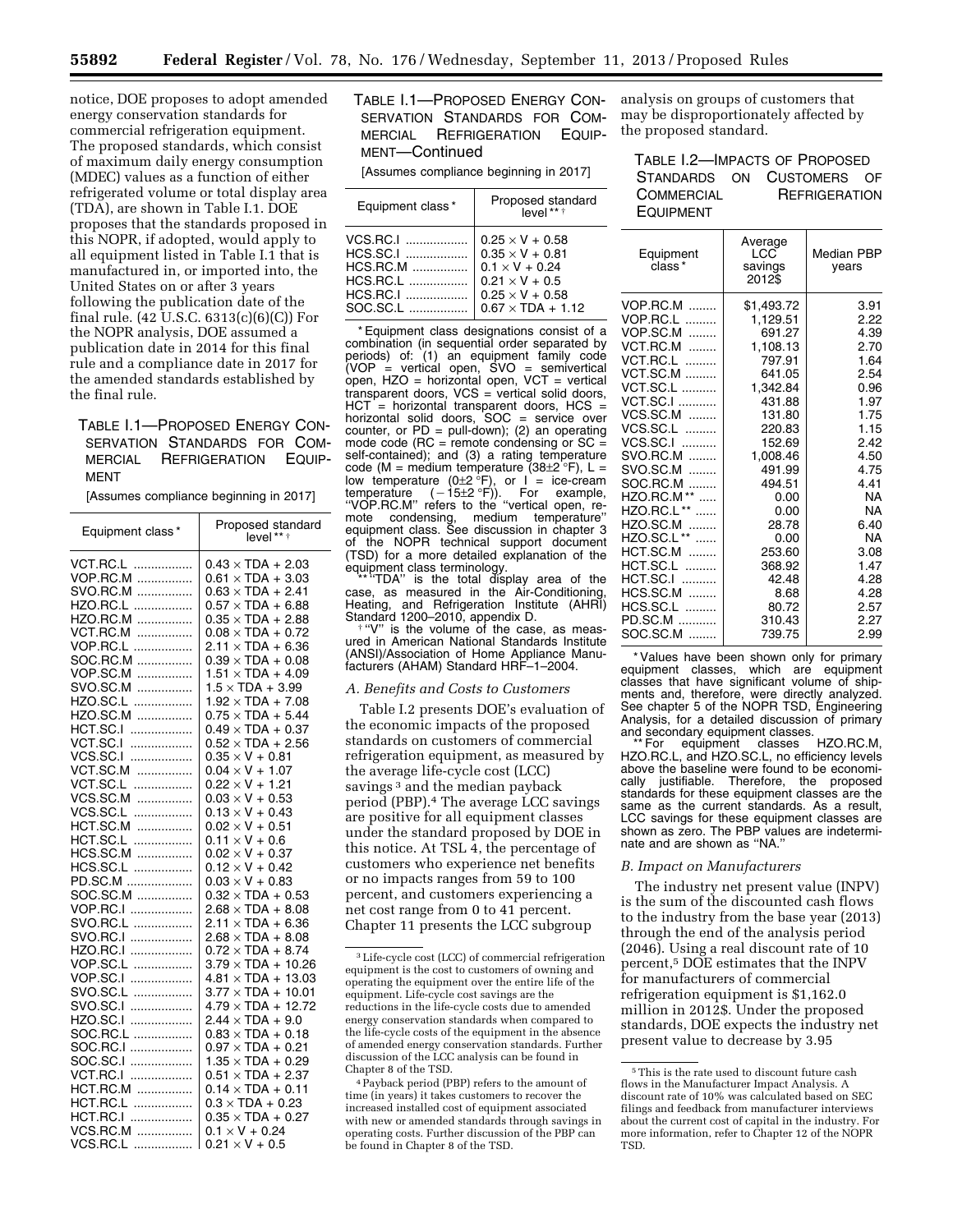percent to 7.97 percent. Total industry conversion costs are expected to total \$87.5 million.

#### *C. National Benefits*

DOE's analyses indicate that the proposed standards would save a significant amount of energy. The lifetime savings for commercial refrigeration equipment purchased in the 30-year period that begins in the year of the compliance with amended standards (2017–2046) amount to 1.001 quadrillion British thermal units (quads). The average annual energy savings over the life of commercial refrigeration equipment purchased in 2017 through 2046 is 0.04 quads.6

The cumulative national net present value (NPV) of total customer costs and savings of the proposed standards for

commercial refrigeration equipment in 2012\$ ranges from \$1.606 billion (at a 7 percent discount rate) to \$4.067 billion (at a 3-percent discount rate). This NPV expresses the estimated total value to customers of future operating cost savings minus the estimated increased installed costs for equipment purchased in 2017–2046, discounted to 2013.

The proposed standards are expected to have significant environmental benefits. The energy savings would result in cumulative greenhouse gas (GHG) emission reductions of 54.88 million metric tons (MMt) 7 of carbon dioxide  $(CO<sub>2</sub>)$ , 265.9 thousand tons of methane, 1.1 thousand tons of nitrous oxide, 70.1 thousand tons of sulfur dioxide  $(SO<sub>2</sub>)$ , 81.1 thousand tons of  $NO<sub>x</sub>$  and 0.1 tons of mercury (Hg).<sup>89</sup>

The value of the  $CO<sub>2</sub>$  reductions is calculated using a range of values per metric ton of  $CO<sub>2</sub>$  (otherwise known as the Social Cost of Carbon, or SCC) developed by a recent Federal interagency process. The derivation of the SCC values is discussed in section IV.O. DOE estimates that the net present monetary value of the  $CO<sub>2</sub>$  emissions reduction would be between \$0.31 and \$4.55 billion. DOE also estimates the present monetary value of the  $NO<sub>x</sub>$ emissions reduction would be between \$8.8 and \$90.7 million at a 7-percent discount rate, and between \$19.1 and \$196.2 million at a 3-percent discount rate.10

Table I.3 summarizes the national economic costs and benefits expected to result from the proposed standards for commercial refrigeration equipment.

TABLE I.3—SUMMARY OF NATIONAL ECONOMIC BENEFITS AND COSTS OF PROPOSED COMMERCIAL REFRIGERATION EQUIPMENT ENERGY CONSERVATION STANDARDS

| Category            | Present value<br>million 2012\$                                                 | Discount rate<br>(percent) |
|---------------------|---------------------------------------------------------------------------------|----------------------------|
| <b>Benefits</b>     |                                                                                 |                            |
|                     | 2,695<br>6,034<br>308<br>1,504<br>2,452<br>4,552<br>50<br>108<br>4,249<br>7,646 | 5<br>3<br>2.5              |
| Costs               |                                                                                 |                            |
|                     | 1,089<br>1.967                                                                  |                            |
| <b>Net Benefits</b> |                                                                                 |                            |
|                     | 3,160<br>5,679                                                                  |                            |

\* The interagency group selected four sets of SCC values for use in regulatory analyses. Three sets of values are based on the average SCC from the integrated assessment models, at discount rates of 2.5, 3, and 5 percent. The fourth set, which represents the 95th percentile SCC estimate across all three models at a 3-percent discount rate, is included to represent higher-than-expected impacts from temperature change further out in the tails of the SCC distribution. The values in parentheses represent the SCC in 2015. The SCC time series incorporate an escalation factor.<br>\*\* The value represents the average of the low and high  $NO_x$  values used in DOE's analysis.

Total Benefits for both the 3% and 7% cases are derived using the CO<sub>2</sub> reduction monetized value series corresponding to average SCC with 3-percent discount rate.

The benefits and costs of today's proposed standards, for commercial refrigeration equipment sold in 2017– 2046, can also be expressed in terms of annualized values. The annualized monetary values are the sum of (1) the annualized national economic value of the benefits from the customer operation

of equipment that meets the proposed standards (consisting primarily of operating cost savings from using less energy, minus increases in equipment

<sup>6</sup>Total U.S. commercial sector energy (source energy) used for refrigeration in 2010 was 1.21 quads. Source: U.S. Department of Energy—Office of Energy Efficiency and Renewable Energy. *Buildings Energy Data Book,* Table 3.1.4, 2010 Commercial Energy End-Use Splits, by Fuel Type (Quadrillion Btu). 2012. (Last accessed April 23, 2013.) *[http://buildingsdatabook.eren.doe.gov/](http://buildingsdatabook.eren.doe.gov/TableView.aspx?table=3.1.4) [TableView.aspx?table=3.1.4.](http://buildingsdatabook.eren.doe.gov/TableView.aspx?table=3.1.4)* 

<sup>7</sup>A metric ton is equivalent to 1.1 U.S. short tons. Results for  $NO<sub>x</sub>$  and Hg are presented in short tons.

<sup>8</sup> DOE calculated emissions reductions relative to the Annual Energy Outlook (AEO) 2013 Reference case, which generally represents current legislation and environmental regulations for which implementing regulations were available as of December 31, 2012.

<sup>&</sup>lt;sup>9</sup> DOE also estimated CO<sub>2</sub> and CO<sub>2</sub> equivalent (CO<sub>2</sub>eq) emissions that occur through 2030 (CO<sub>2</sub>eq includes greenhouse gases such as  $CH_4$  and  $N_2O$ ). The estimated emissions reductions through 2030 are 16 million metric tons  $CO<sub>2</sub>$ , 1,687 thousand tons  $CO<sub>2</sub>$ eq for CH<sub>4</sub>, and 72.27 thousand tons  $CO<sub>2</sub>$ eq for  $N_2O$ .

<sup>10</sup> DOE is currently investigating valuation of avoided Hg and  $SO_2$  emissions.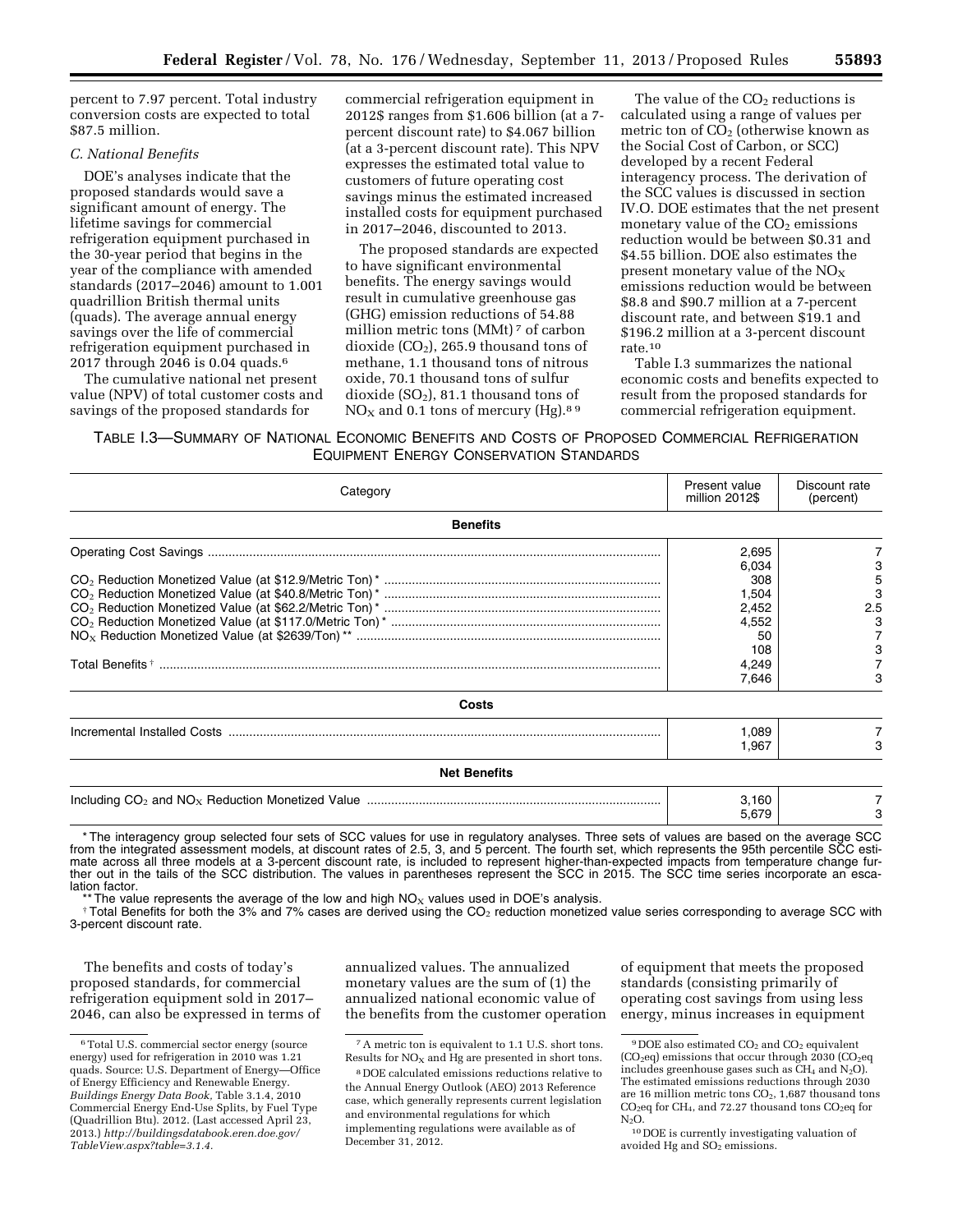installed cost, which is another way of representing customer NPV); and (2) the annualized monetary value of the benefits of emission reductions, including  $CO<sub>2</sub>$  emission reductions.<sup>11</sup>

Although combining the values of operating savings and  $CO<sub>2</sub>$  emission reductions provides a useful perspective, two issues should be considered. First, the national operating savings are domestic U.S. customer monetary savings that occur as a result of market transactions, while the value of CO2 reductions is based on a global value. Second, the assessments of operating cost savings and  $CO<sub>2</sub>$  savings are performed with different methods that use different time frames for analysis. The national operating cost savings is measured over the lifetimes of commercial refrigeration equipment shipped in 2017–2046. The SCC values, on the other hand, reflect the present value of some future climate-related impacts resulting from the emission of 1 ton of  $CO<sub>2</sub>$  in each year. These impacts continue well beyond 2100. Table I.4 shows the annualized

benefits and costs of the proposed

standards. The results of the primary estimate are as follows. Table I.4 shows the primary, low net benefits, and high net benefits scenarios. The primary estimate is the estimate in which the operating cost savings were calculated using the *Annual Energy Outlook 2013 (AEO2013)* Reference Case forecast of future electricity prices. The other two estimates, low net benefits estimate and high net benefits estimate, are based on the low and high electricity price scenarios from the *AEO2013* forecast. At a 7-percent discount rate for benefits and costs, the cost in the primary estimate of the standards proposed in today's notice is \$82 million per year in increased equipment costs. The annualized benefits are \$203 million per year in reduced equipment operating costs,  $$75$  million in  $CO<sub>2</sub>$  reductions (note that DOE used a 3-percent discount rate, along with the corresponding SCC series that uses a 3 percent discount rate, to calculate the monetized value of  $CO<sub>2</sub>$  emissions reductions), and \$3.75 million in reduced  $NO<sub>X</sub>$  emissions. In this case, the

annualized net benefit amounts to \$199 million. At a 3-percent discount rate for all benefits and costs, the cost in the primary estimate of the amended standards proposed in today's notice is \$97 million per year in increased equipment costs. The benefits are \$299 million per year in reduced operating costs,  $$75$  million in  $CO<sub>2</sub>$  reductions, and \$5.33 million in reduced  $NO<sub>x</sub>$ emissions. In this case, the net benefit amounts to \$281 million per year.

DOE also calculated the low net benefits and high net benefits estimates by calculating the operating cost savings and incremental installed costs at the *AEO2013* low economic growth case and high economic growth case scenarios, respectively. These scenarios do not change the monetized emissions reductions values. The net benefits and costs for low and high net benefits estimates were calculated in the same manner as the primary estimate by using the corresponding values of operating cost savings and incremental installed costs.

TABLE I.4—ANNUALIZED BENEFITS AND COSTS OF PROPOSED STANDARDS FOR COMMERCIAL REFRIGERATION EQUIPMENT

|                                                                                 | Discount rate<br>(percent)     | Primary<br>estimate*<br>million 2012\$ | Low net benefits<br>estimate*<br>million 2012\$ | High net benefits<br>estimate*<br>million 2012\$ |
|---------------------------------------------------------------------------------|--------------------------------|----------------------------------------|-------------------------------------------------|--------------------------------------------------|
|                                                                                 | <b>Benefits</b>                |                                        |                                                 |                                                  |
|                                                                                 |                                | 203                                    | 197                                             | 212                                              |
|                                                                                 |                                | 299                                    | 288                                             | 314                                              |
| CO <sub>2</sub> Reduction Monetized Value (at \$12.9/Metric Ton) <sup>**</sup>  |                                | 19                                     | 19                                              | 19                                               |
| CO <sub>2</sub> Reduction Monetized Value (at \$40.8/Metric Ton) <sup>**</sup>  |                                | 75                                     | 75                                              | 75                                               |
| CO <sub>2</sub> Reduction Monetized Value (at \$62.2/Metric Ton) <sup>**</sup>  | 2.5                            | 114                                    | 114                                             | 114                                              |
| CO <sub>2</sub> Reduction Monetized Value (at \$117.0/Metric Ton) <sup>**</sup> | З                              | 225                                    | 225                                             | 225                                              |
| NO <sub>x</sub> Reduction Monetized Value (at \$2,639/Ton) <sup>**</sup>        |                                | 3.75                                   | 3.75                                            | 3.75                                             |
|                                                                                 | з                              | 5.33                                   | 5.33                                            | 5.33                                             |
| Total Benefits (Operating Cost Savings, $CO2$ Reduction and NO <sub>x</sub>     |                                |                                        |                                                 |                                                  |
|                                                                                 |                                | 281                                    | 275                                             | 290                                              |
|                                                                                 | 3                              | 379                                    | 368                                             | 394                                              |
|                                                                                 | Costs                          |                                        |                                                 |                                                  |
|                                                                                 |                                | 82                                     | 84                                              | 80                                               |
|                                                                                 | 3                              | 97                                     | 100                                             | 95                                               |
|                                                                                 | <b>Net Benefits Less Costs</b> |                                        |                                                 |                                                  |
|                                                                                 | 7                              | 199                                    | 191                                             | 210                                              |
|                                                                                 | 3                              | 281                                    | 268                                             | 299                                              |

\* This table presents the annualized costs and benefits associated with equipment shipped in 2017–2046. These results include benefits to consumers which accrue after 2046 from the products purchased in 2017–2046. The primary, low, and high estimates utilize forecasts of energy prices from the *AEO2013* Reference Case, Low Economic Growth Case, and High Economic Growth Case, respectively. In addition, incremental equipment costs reflect a medium decline rate for projected product price trends in the Primary Estimate, a low decline rate for projected equipment price trends in the Low Benefits Estimate, and a high decline rate for projected equipment price trends in the High Benefits Estimate. The methods used to derive projected price trends are explained in Appendix 10B.

rates of 3 and 7 percent for all costs and benefits except for the value of CO<sub>2</sub> reductions. For the latter, DOE used a range of discount rates, as shown in Table I.4. From the present value, DOE then calculated the fixed annual payment over a 30-year period (2017 through 2046) that yields the same

<sup>11</sup> DOE used a two-step calculation process to convert the time-series of costs and benefits into annualized values. First, DOE calculated a present value in 2013, the year used for discounting the NPV of total consumer costs and savings, for the time-series of costs and benefits using discount

present value. The fixed annual payment is the annualized value. Although DOE calculated annualized values, this does not imply that the time-series of cost and benefits from which the annualized values were determined is a steady stream of payments.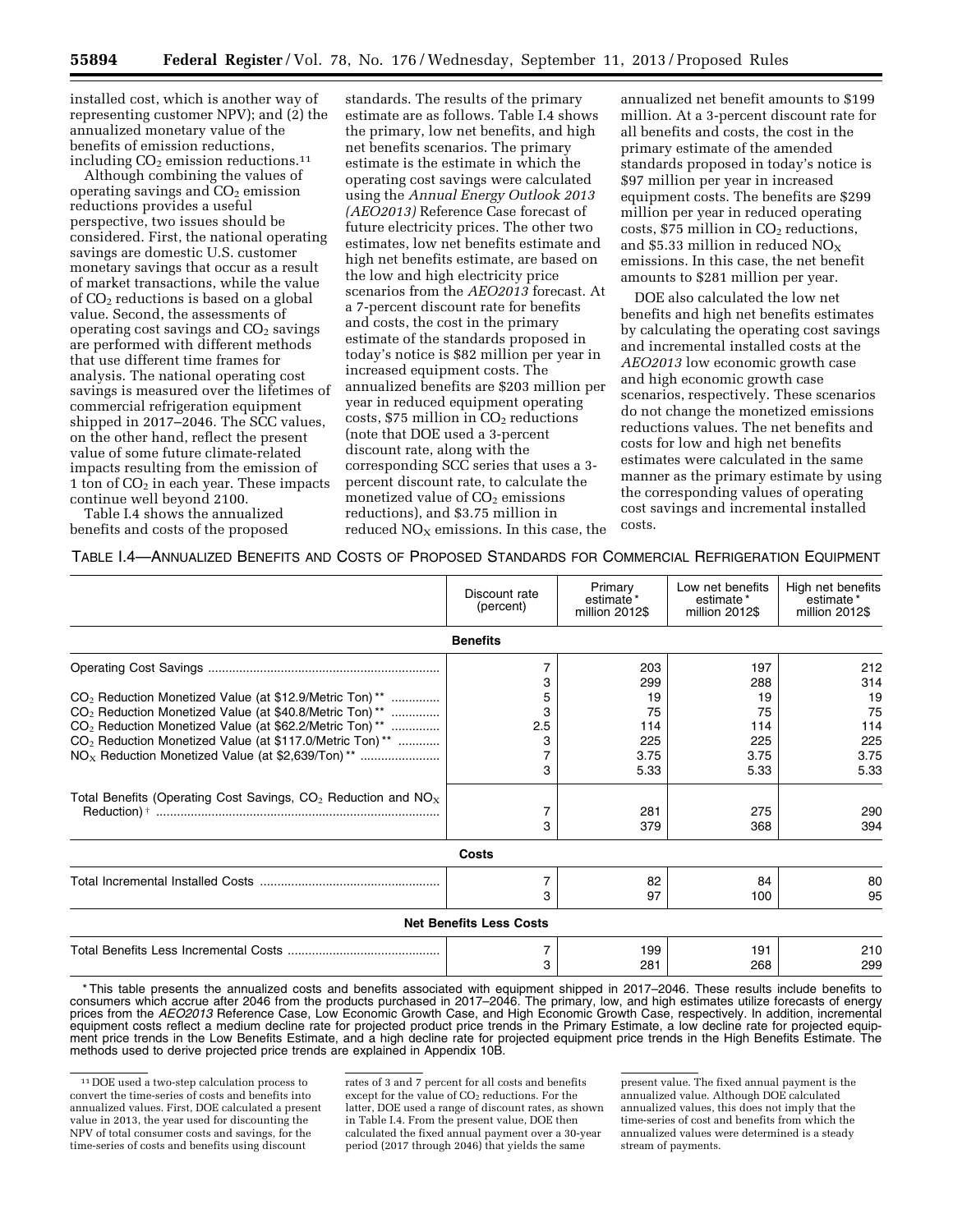\*\* The interagency group selected four sets of SCC values for use in regulatory analyses. Three sets of values are based on the average SCC from the three integrated assessment models, at discount rates of 2.5, 3, and 5 percent. The fourth set, which represents the 95th percentile SCC estimate across all three models at a 3-percent discount rate, is included to represent higher-than-expected impacts from temperature change further out in the tails of the SCC distribution. The values in parentheses represent the SCC in 2015. The SCC time series incorporate an escalation factor. The value for NO<sub>x</sub> is the average of the low and high va

an escalation factor. The value for NO<sub>x</sub> is the average of the low and high values used in DOE's analysis.<br>Total Benefits for both the 3-percent and 7-percent cases are derived using the series corresponding to average S rate. In the rows labeled "7% plus CO<sub>2</sub> range" and "3% plus CO<sub>2</sub> range," the operating cost and NO<sub>X</sub> benefits are calculated using the labeled discount rate, and those values are added to the full range of  $CO<sub>2</sub>$  values.

DOE has tentatively concluded that the proposed standards meet the requirements found in EPCA by representing maximum improvement in energy efficiency that is technologically feasible and economically justified, and would result in significant conservation of energy. (42 U.S.C. 6295 (o), 6316(e)) DOE further notes that technologies used to achieve these standard levels are already commercially available for the equipment classes covered by today's proposal. Based on the analyses described above, DOE has tentatively concluded that the benefits of the proposed standards to the Nation (energy savings, positive NPV of customer benefits, customer LCC savings, and emission reductions) would outweigh the burdens (loss of INPV for manufacturers and LCC increases for some customers).

DOE also considered more-stringent and less-stringent energy use levels as trial standard levels (TSLs), and is still considering them in this rulemaking. However, DOE has tentatively concluded that the potential burdens of the more-stringent energy use levels would outweigh the projected benefits. Based on consideration of the public comments DOE receives in response to this notice and related information collected and analyzed during the course of this rulemaking effort, DOE may adopt energy use levels presented in this notice that are either higher or lower than the proposed standards, or some combination of level(s) that incorporate the proposed standards in part.

#### **II. Introduction**

The following section briefly discusses the statutory authority underlying today's proposal, as well as some of the relevant historical background related to the establishment of standards for commercial refrigeration equipment.

#### *A. Authority*

Title III, Part C of EPCA, Public Law 94–163 (42 U.S.C. 6311–6317, as codified), added by Public Law 95–619, Title IV, section 441(a), established the Energy Conservation Program for Certain Industrial Equipment, a program covering certain industrial equipment, which includes the commercial refrigeration equipment that is the focus

of this notice.12 13 EPCA prescribes energy conservation standards for commercial refrigeration equipment (42 U.S.C. 6313(c)(2)–(4)), and directs DOE to conduct rulemakings to establish new and amended standards for commercial refrigeration equipment. (42 U.S.C.  $6313(c)(4)–(6)$ ) (DOE notes that under 42 U.S.C. 6295(m) and 6316(e)(1) the agency must periodically review its already established energy conservation standards for covered equipment. Under this requirement, the next review that DOE would need to conduct must occur no later than 6 years from the issuance of a final rule establishing or amending a standard for covered equipment.)

Pursuant to EPCA, DOE's energy conservation program for covered equipment generally consists of four parts: (1) Testing; (2) labeling; (3) the establishment of Federal energy conservation standards; and (4) certification and enforcement procedures. For commercial refrigeration equipment, DOE is responsible for the entirety of this program. Subject to certain criteria and conditions, DOE is required to develop test procedures to measure the energy efficiency, energy use, or estimated annual operating cost of each type or class of covered equipment. (42 U.S.C. 6314) Manufacturers of covered equipment must use the prescribed DOE test procedure as the basis for certifying to DOE that their equipment complies with the applicable energy conservation standards adopted under EPCA and when making representations to the public regarding the energy use or efficiency of that equipment. (42 U.S.C. 6315(b), 6295(s), and 6316(e)(1)) Similarly, DOE must use these test procedures to determine whether that equipment complies with standards adopted pursuant to EPCA. The DOE test procedure for commercial refrigeration equipment currently appears at title 10 of the Code of Federal Regulations (CFR) part 431, subpart C.

DOE must follow specific statutory criteria for prescribing amended standards for covered equipment. As

indicated above, any amended standard for covered equipment must be designed to achieve the maximum improvement in energy efficiency that is technologically feasible and economically justified. (42 U.S.C. 6295(o)(2)(A) and 6316(e)(1)) Furthermore, DOE may not adopt any standard that would not result in the significant conservation of energy. (42 U.S.C. 6295(o)(3) and 6316(e)(1)) DOE also may not prescribe a standard: (1) For certain equipment, including commercial refrigeration equipment, if no test procedure has been established for the product; or (2) if DOE determines by rule that the proposed standard is not technologically feasible or economically justified. (42 U.S.C. 6295(o)(3)(A)–(B) and 6316(e)(1)) In deciding whether a proposed standard is economically justified, DOE must determine whether the benefits of the standard exceed its burdens. (42 U.S.C. 6295(o)(2)(B)(i) and 6316(e)(1)) DOE must make this determination after receiving comments on the proposed standard, and by considering, to the greatest extent practicable, the following seven factors:

1. The economic impact of the standard on manufacturers and consumers of the equipment subject to the standard;

2. The savings in operating costs throughout the estimated average life of the covered equipment in the type (or class) compared to any increase in the price, initial charges, or maintenance expenses for the covered equipment that are likely to result from the imposition of the standard;

3. The total projected amount of energy, or as applicable, water, savings likely to result directly from the imposition of the standard;

4. Any lessening of the utility or the performance of the covered equipment likely to result from the imposition of the standard;

5. The impact of any lessening of competition, as determined in writing by the U.S. Attorney General (Attorney General), that is likely to result from the imposition of the standard;

6. The need for national energy and water conservation; and

7. Other factors the Secretary considers relevant.

 $(42 \text{ U.S.C. } 6295(0)(2)(B)(i)(I)–(VII) \text{ and }$ 6316(e)(1))

<sup>12</sup>For editorial reasons, upon codification in the U.S. Code, Part C was re-designated Part A–1.

<sup>13</sup>All references to EPCA in this document refer to the statute as amended through the American Energy Manufacturing Technical Corrections Act (AEMTCA), Public Law 112–210 (Dec. 18, 2012).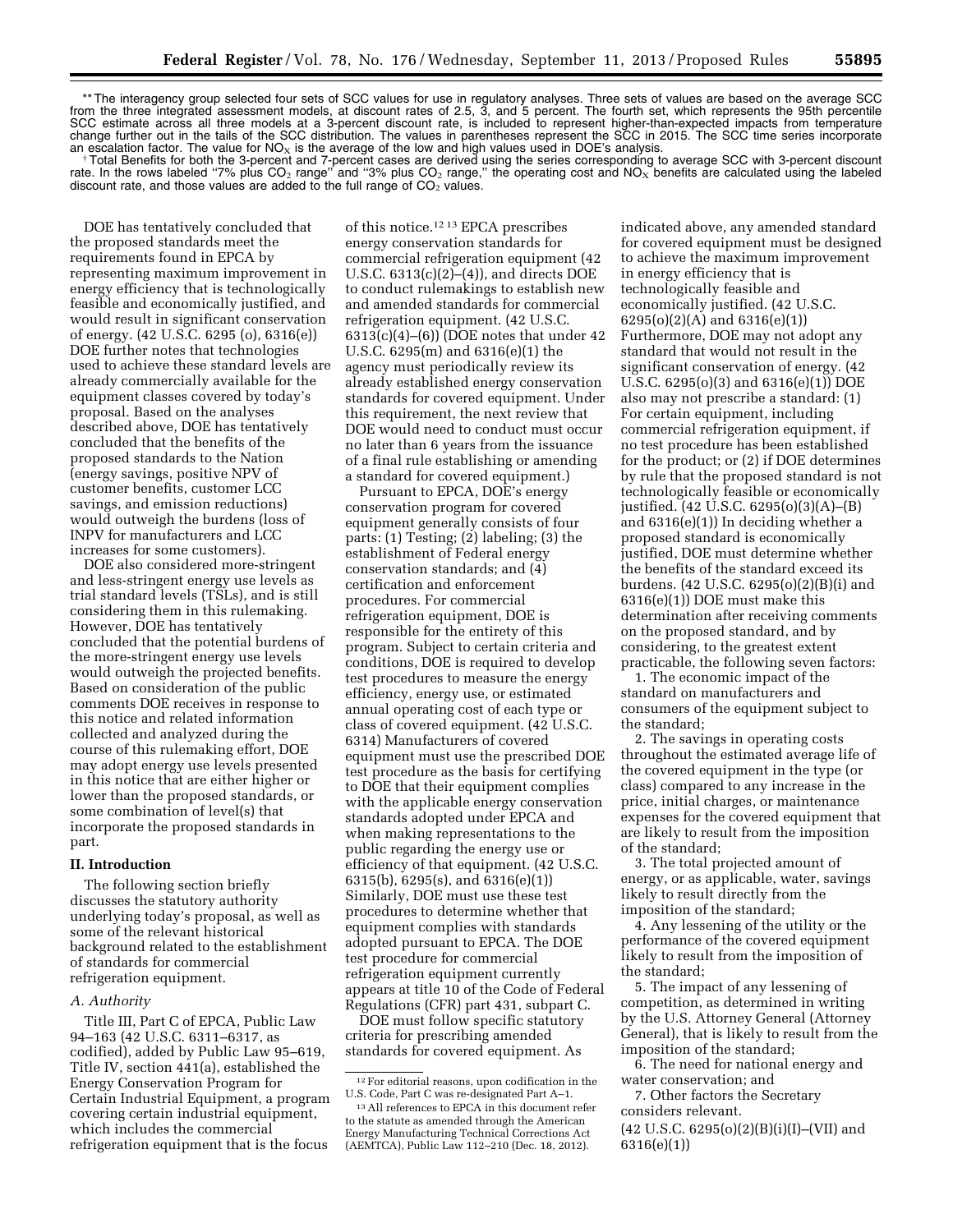EPCA, as codified, also contains what is known as an ''anti-backsliding'' provision, which prevents the Secretary from prescribing any amended standard that either increases the maximum allowable energy use or decreases the minimum required energy efficiency of covered equipment. (42 U.S.C. 6295(o)(1) and 6316(e)(1)) Also, the Secretary may not prescribe an amended or new standard if interested persons have established by a preponderance of the evidence that the standard is likely to result in the unavailability in the United States of any covered product type (or class) of performance characteristics (including reliability), features, sizes, capacities, and volumes that are substantially the same as those generally available in the United States.  $(42 \text{ U.S.C. } 6295(0)(4) \text{ and } 6316(e)(1))$ 

Further, EPCA, as codified, establishes a rebuttable presumption that a standard is economically justified if the Secretary finds that the additional cost to the consumer of purchasing a product complying with an energy conservation standard level will be less than three times the value of the energy savings during the first year that the consumer will receive as a result of the standard, as calculated under the applicable test procedure. (*See* 42 U.S.C. 6295(o)(2)(B)(iii) and 6316(e)(1)) Section III.D.2 presents additional discussion about the rebuttable presumption payback period.

Additionally, 42 U.S.C. 6295(q)(1) and 6316(e)(1) specify requirements when promulgating a standard for a type or class of covered equipment that has two or more subcategories that may justify different standard levels. DOE must specify a different standard level than that which applies generally to such type or class of equipment for any group of covered products that has the same function or intended use if DOE

determines that products within such group (A) consume a different kind of energy from that consumed by other covered equipment within such type (or class); or (B) have a capacity or other performance-related feature that other equipment within such type (or class) do not have and such feature justifies a higher or lower standard. (42 U.S.C. 6295(q)(1) and 6316(e)(1)) In determining whether a performancerelated feature justifies a different standard for a group of equipment, DOE must consider such factors as the utility to the consumer of the feature and other factors DOE deems appropriate. *Id.* Any rule prescribing such a standard must include an explanation of the basis on which such higher or lower level was established. (42 U.S.C. 6295(q)(2) and 6316(e)(1))

Federal energy conservation requirements generally supersede State laws or regulations concerning energy conservation testing, labeling, and standards. (42 U.S.C. 6297(a)–(c) and 6316(e))

# *B. Background*

#### 1. Current Standards

The current energy conservation standards for commercial refrigeration equipment were established by two different legislative actions and one DOE final rule. EPCA, as amended by the Energy Policy Act of 2005 (EPACT 2005), established standards for selfcontained commercial refrigerators and freezer with solid or transparent doors, self-contained commercial refrigeratorfreezers with solid doors, and selfcontained commercial refrigerators designed for pull-down applications. (42 U.S.C. 6313(c)(2)–(3)) On January 9, 2009, DOE published a final rule (January 2009 final rule) prescribing standards for commercial refrigeration equipment. 74 FR 1092. Specifically,

this final rule completed the first standards rulemaking for commercial refrigeration equipment by establishing standards for equipment types specified in 42 U.S.C. 6313(c)(5), and for which EPCA did not prescribe standards in 42 U.S.C. 6313(c)(2)–(3). These types consisted of commercial ice-cream freezers; self-contained commercial refrigerators, commercial freezers, and commercial refrigerator-freezers without doors; and remote condensing commercial refrigerators, commercial freezers, and commercial refrigeratorfreezers. More recently, the American Energy Manufacturing Technical Corrections Act (AEMTCA), Public Law 112–210 (Dec. 18, 2012), amended section 342(c) of EPCA to establish a new standard for self-contained service over counter medium temperature commercial refrigerators (this class is known as SOC.SC.M per DOE's equipment class nomenclature). (42 U.S.C.  $6313(c)(4)$ ) As a result, DOE's current energy conservation standards for commercial refrigeration equipment include the following: standards established by EPCA for commercial refrigeration equipment manufactured on or after January 1, 2010; standards established in the January 2009 final rule for commercial refrigeration equipment manufactured on or after January 1, 2012; and standards established by AEMTCA for SOC.SC.M equipment manufactured on or after January 1, 2012.

Table II.1 and Table II.2 present DOE's current energy conservation standards for commercial refrigeration equipment set by EPCA and the January 2009 final rule, respectively. The AEMTCA standard for SOC.SC.M equipment manufactured on or after January 1, 2012 is prescribed as  $0.6 \times$ TDA + 1.0. (42 U.S.C. 6313(c)(4)).

TABLE II.1—COMMERCIAL REFRIGERATION EQUIPMENT STANDARDS PRESCRIBED BY EPCA—COMPLIANCE REQUIRED BEGINNING ON JANUARY 1, 2010

| Category                                                                                                                         | Maximum daily energy consumption<br>kWh/day*                         |
|----------------------------------------------------------------------------------------------------------------------------------|----------------------------------------------------------------------|
| Self-contained refrigerators with transparent doors designed for pull-down temperature applica- $\vert$ 0.126V + 3.51.<br>tions. | $0.75 V + 4.10$ .<br>the greater of 0.27 AV $\dot{t}$ -0.71 or 0.70. |
|                                                                                                                                  |                                                                      |

\* kilowatt-hours per day.

\*\* Where "V" means the chilled or frozen compartment volume in cubic feet as defined in the Association of Home Appliance Manufacturers<br>Standard HRF-1-1979. 10 CFR 431.66.

Standard HRF–1–1979. 10 CFR 431.66. †Where ''AV'' means that adjusted volume in cubic feet measured in accordance with the Association of Home Appliance Manufacturers Standard HRF-1-1979. 10 CFR 431.66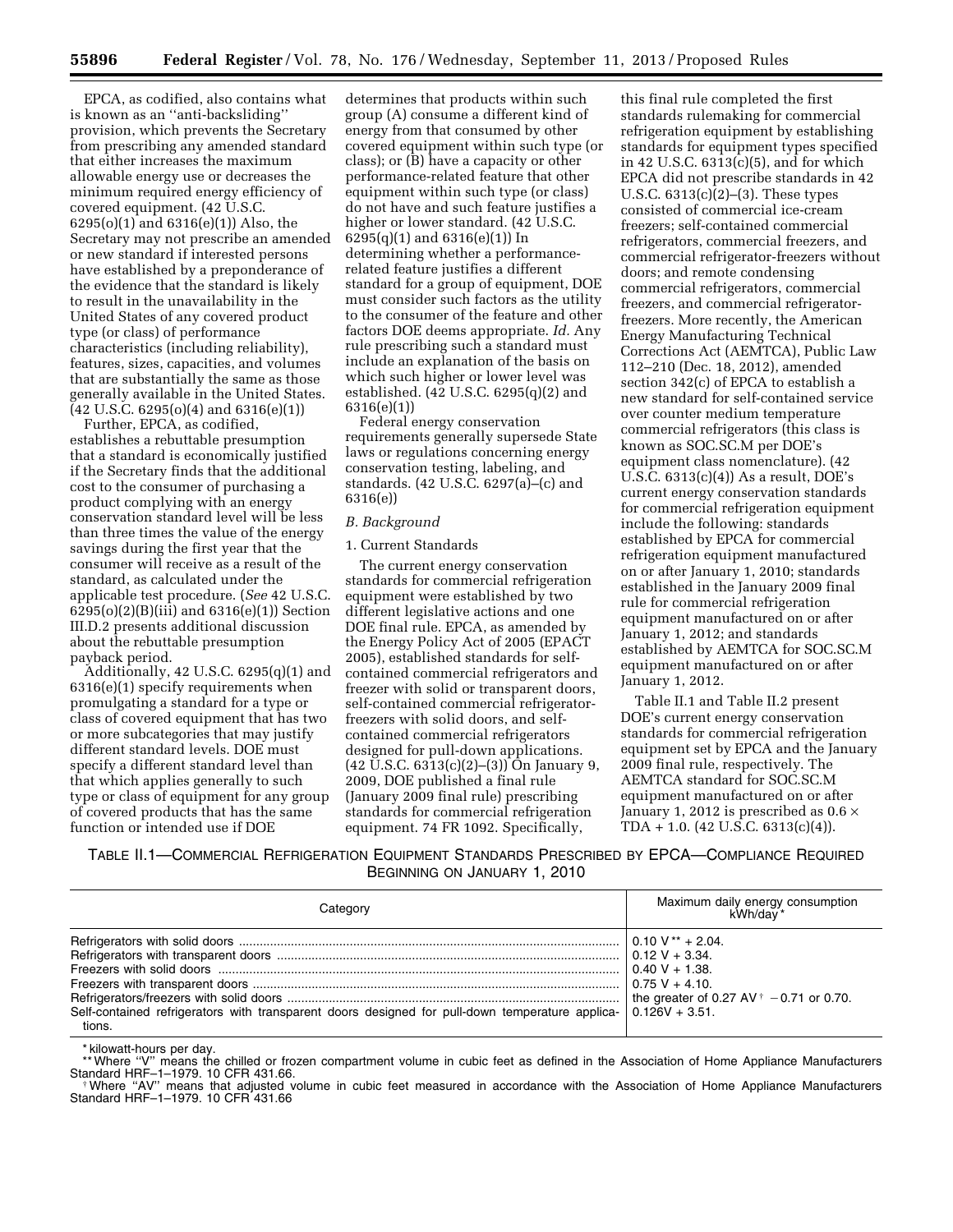TABLE II.2—COMMERCIAL REFRIGERA-TION EQUIPMENT STANDARDS ES-TABLISHED IN THE JANUARY 2009 FINAL RULE—COMPLIANCE RE-QUIRED BEGINNING ON JANUARY 1, 2012

| Equipment class*                                                                                                                                                                                                                                                                                                                                                                                                                                                                                   | Standard level** *<br>kWh/day                                                                                                                                                                                                                                                                                                                                                                                                                                                                                                                                                                                                                                                                                                                                                                                                                       |
|----------------------------------------------------------------------------------------------------------------------------------------------------------------------------------------------------------------------------------------------------------------------------------------------------------------------------------------------------------------------------------------------------------------------------------------------------------------------------------------------------|-----------------------------------------------------------------------------------------------------------------------------------------------------------------------------------------------------------------------------------------------------------------------------------------------------------------------------------------------------------------------------------------------------------------------------------------------------------------------------------------------------------------------------------------------------------------------------------------------------------------------------------------------------------------------------------------------------------------------------------------------------------------------------------------------------------------------------------------------------|
| VOP.RC.M<br>.<br>SVO.RC.M<br>.<br>HZO.RC.M<br><br>VOP.RC.L<br>.<br>HZO.RC.L<br>.<br>VCT.RC.M<br>.<br>VCT.RC.L<br>.<br>SOC.RC.M<br>.<br>VOP.SC.M<br>.<br>SVO.SC.M<br>.<br>HZO.SC.M<br>.<br>HZO.SC.L<br>.<br>VCT.SC.I<br>.<br>VCS.SC.I<br>.<br>HCT.SC.I<br>.<br>SVO.RC.L<br>.<br>VOP.RC.I<br>.<br>SVO.RC.I<br>.<br>HZO.RC.I<br>.<br>VCT.RC.I<br>.<br><b>HCT.RC.M</b><br>HCT.RC.L<br>.<br>HCT.RC.I<br>.<br>VCS.RC.M<br>.<br>VCS.RC.L<br>VCS.RC.I<br>.<br>HCS.RC.M<br>HCS.RC.L<br>HCS.RC.I<br>SOC.RC.L | $0.82 \times TDA + 4.07$<br>$0.83 \times TDA + 3.18$<br>$0.35 \times TDA + 2.88$<br>$2.27 \times TDA + 6.85$<br>$0.57 \times TDA + 6.88$<br>$0.22 \times TDA + 1.95$<br>$0.56 \times TDA + 2.61$<br>$0.51 \times TDA + 0.11$<br>$1.74 \times TDA + 4.71$<br>$1.73 \times TDA + 4.59$<br>$0.77 \times TDA + 5.55$<br>$1.92 \times TDA + 7.08$<br>$0.67 \times TDA + 3.29$<br>$0.38 \times V + 0.88$<br>$0.56 \times TDA + 0.43$<br>$2.27 \times TDA + 6.85$<br>$2.89 \times TDA + 8.7$<br>$2.89 \times TDA + 8.7$<br>$0.72 \times TDA + 8.74$<br>$0.66 \times TDA + 3.05$<br>$0.16 \times TDA + 0.13$<br>$0.34 \times TDA + 0.26$<br>$0.4 \times TDA + 0.31$<br>$0.11 \times V + 0.26$<br>$0.23 \times V + 0.54$<br>$0.27 \times V + 0.63$<br>$0.11 \times V + 0.26$<br>$0.23 \times V + 0.54$<br>$0.27 \times V + 0.63$<br>$1.08 \times TDA + 0.22$ |
| SOC.RC.I<br>VOP.SC.L<br>VOP.SC.I<br>SVO.SC.L<br>SVO.SC.I<br>.<br>HZO.SC.I<br>.<br>SOC.SC.I<br>.<br>HCS.SC.I<br>.                                                                                                                                                                                                                                                                                                                                                                                   | $1.26 \times TDA + 0.26$<br>$4.37 \times TDA + 11.82$<br>$5.55 \times TDA + 15.02$<br>$4.34 \times TDA + 11.51$<br>$5.52 \times TDA + 14.63$<br>$2.44 \times TDA + 9$ .<br>$1.76 \times TDA + 0.36$<br>$0.38 \times V + 0.88$                                                                                                                                                                                                                                                                                                                                                                                                                                                                                                                                                                                                                       |

\* Equipment class designations consist of a combination (in sequential order separated by periods) of: (1) an equipment family code (VOP = vertical open, SVO = semivertical open, HZO = horizontal open, VCT = vertical transparent doors, VCS = vertical solid doors, HCT = horizontal transparent doors, HCS = horizontal solid doors, or SOC = service over counter); (2) an operating mode code (RC = remote condensing or SC = self-contained); and  $(3)$  a rating temperature code  $(M = me$ dium temperature (38 $^{\circ}$ F), L = low temperature (0 °F), or I = ice-cream temperature (-15 °F)). For example, ''VOP.RC.M'' refers to the 'vertical open, remote condensing, medium temperature'' equipment class.

TDA is the total display area of the case, as measured in ANSI/Air-Conditioning and Refrigeration Institute (ARI) Standard 1200–2006,

 $\dagger$  V is the volume of the case, as measured in AHAM Standard HRF–1–2004.

2. History of Standards Rulemaking for Commercial Refrigeration Equipment

EPCA, as amended by EPACT 2005, prescribes energy conservation standards for certain self-contained

commercial refrigeration equipment designed for holding temperatures 14 (*i.e.,* commercial refrigerators, freezers, and refrigerator-freezers with transparent and solid doors designed for holding temperature applications) and self-contained commercial refrigerators with transparent doors designed for pull-down temperature applications.15 Compliance with these standards was required as of January 1, 2010. (42 U.S.C. 6313(c)(2)–(3)) DOE published a technical amendment final rule on October 18, 2005 codifying these standards into subpart C of part 431 under title 10 of the Code of Federal Regulations (CFR). 70 FR 60407.

In addition, EPCA requires DOE to set standards for additional commercial refrigeration equipment that is not covered by 42 U.S.C. 6313(c)(2)–(3), namely commercial ice-cream freezers; self-contained commercial refrigerators, freezers, and refrigerator-freezers without doors; and remote condensing commercial refrigerators, freezers, and refrigerator-freezers. (42 U.S.C. 6313(c)(5)) DOE published a final rule establishing these standards on January 9, 2009 (74 FR 1092), and manufacturers must comply with these standards starting on January 1, 2012. (42 U.S.C. 6313(c)(5)(A))

EPCA requires DOE to conduct a subsequent rulemaking to determine whether to amend the standards established under 42 U.S.C. 6313(c), which includes both the standards prescribed by EPACT 2005 and those prescribed by DOE in the January 2009 final rule. (42 U.S.C. 6313(c)(6)) If DOE decides as part of this ongoing rulemaking to amend the current standards, DOE must publish a final rule establishing any such amended standards by January 1, 2013. *Id.* 

To satisfy this requirement, DOE initiated the current rulemaking on April 30, 2010 by publishing on its Web site its ''Rulemaking Framework for Commercial Refrigeration Equipment.'' (The Framework document is available at: *[www1.eere.energy.gov/buildings/](http://www1.eere.energy.gov/buildings/appliance_standards/commercial/pdfs/cre_framework_04-30-10.pdf) appliance*\_*[standards/commercial/pdfs/](http://www1.eere.energy.gov/buildings/appliance_standards/commercial/pdfs/cre_framework_04-30-10.pdf) cre*\_*framework*\_*[04-30-10.pdf](http://www1.eere.energy.gov/buildings/appliance_standards/commercial/pdfs/cre_framework_04-30-10.pdf)*.) DOE also published a notice in the **Federal Register** announcing the availability of the Framework document, as well as a public meeting to discuss the document.

The notice also solicited comment on the matters raised in the document. 75 FR 24824 (May 6, 2010). The Framework document described the procedural and analytical approaches that DOE anticipated using to evaluate energy conservation standards for commercial refrigeration equipment, and identified various issues to be resolved in the rulemaking.

DOE held the Framework public meeting on May 18, 2010, at which it: (1) Presented the contents of the Framework document; (2) described the analyses it planned to conduct during the rulemaking; (3) sought comments from interested parties on these subjects; and (4) in general, sought to inform interested parties about, and facilitate their involvement in, the rulemaking. Major issues discussed at the public meeting included: (1) the scope of coverage for the rulemaking; (2) potential updates to the test procedure and appropriate test metrics (being addressed in a concurrent rulemaking); (3) manufacturer and market information, including distribution channels; (4) equipment classes, baseline units,16 and design options to improve efficiency; (5) life-cycle costs to customer, including installation, maintenance, and repair costs; and (6) any customer subgroups DOE should consider. At the meeting and during the comment period on the Framework document, DOE received many comments that helped it identify and resolve issues pertaining to commercial refrigeration equipment relevant to this rulemaking. These are discussed in subsequent sections of this notice.

DOE then gathered additional information and performed preliminary analyses to help review energy conservation standards for this equipment. This process culminated in DOE's notice of another public meeting to discuss and receive comments regarding the tools and methods DOE used in performing its preliminary analysis, as well as the analyses results. 76 FR 17573 (March 30, 2011) (the March 2011 notice). DOE also invited written comments on these subjects and announced the availability on its Web site of a preliminary analysis technical support document (preliminary analysis TSD). *Id.* (The preliminary analysis TSD is available at: *[www.regulations.gov/](http://www.regulations.gov/#!documentDetail;D=EERE-2010-BT-STD-0003-0030) [#!documentDetail;D=EERE-2010-BT-](http://www.regulations.gov/#!documentDetail;D=EERE-2010-BT-STD-0003-0030)[STD-0003-0030.](http://www.regulations.gov/#!documentDetail;D=EERE-2010-BT-STD-0003-0030)*) Finally, DOE sought comments concerning other relevant issues that could affect amended energy

<sup>14</sup>EPCA defines the term ''holding temperature application'' as a use of commercial refrigeration equipment other than a pull-down temperature application, except a blast chiller or freezer. (42 U.S.C. 6311(9)(B))

<sup>15</sup>EPCA defines the term ''pull-down temperature application'' as a commercial refrigerator with doors that, when fully loaded with 12 ounce beverage cans at 90  $\overline{P}$ , can cool those beverages to an average stable temperature of 38 °F in 12 hours or less. (42 U.S.C. 6311(9)(D))

<sup>&</sup>lt;sup>16</sup> Baseline units consist of units possessing features and levels of efficiency consistent with the least-efficient equipment currently available and widely sold on the market.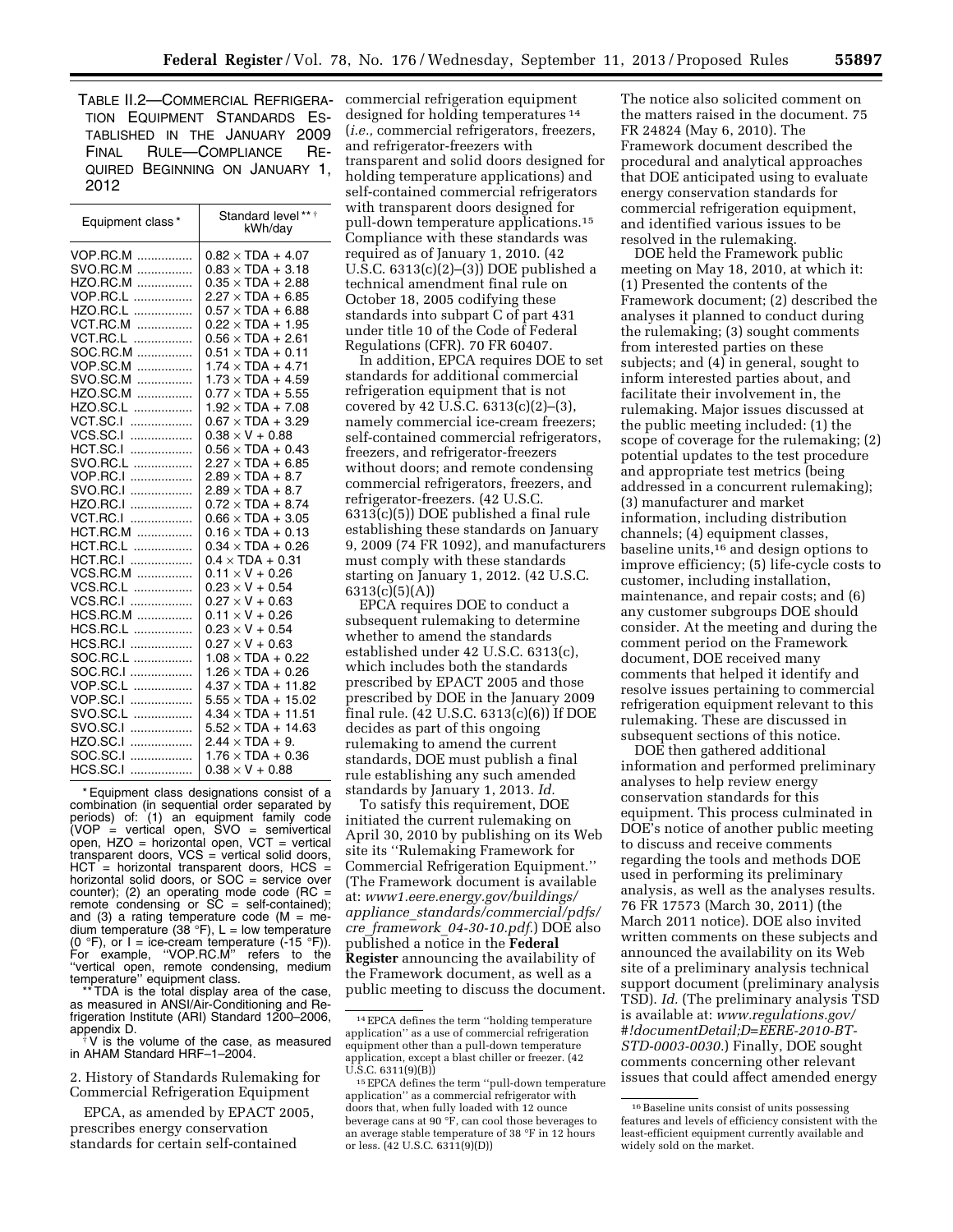conservation standards for commercial refrigeration equipment, or that DOE should address in this NOPR. 76 FR 17575 (March 30, 2011).

The preliminary analysis TSD provided an overview of DOE's review of the standards for commercial refrigeration equipment, discussed the comments DOE received in response to the Framework document, and addressed issues including the scope of coverage of the rulemaking. The document also described the analytical framework that DOE used (and continues to use) in considering amended standards for commercial refrigeration equipment, including a description of the methodology, the analytical tools, and the relationships between the various analyses that are part of this rulemaking. Additionally, the preliminary analysis TSD presented in detail each analysis that DOE had performed for this equipment up to that point, including descriptions of inputs, sources, methodologies, and results. These analyses were as follows:

• A *market and technology assessment* addressed the scope of this rulemaking, identified existing and potential new equipment classes for commercial refrigeration equipment, characterized the markets for this equipment, and reviewed techniques and approaches for improving its efficiency;

• A *screening analysis* reviewed technology options to improve the efficiency of commercial refrigeration equipment, and weighed these options against DOE's four prescribed screening criteria;

• An *engineering analysis* estimated the manufacturer selling prices (MSPs) associated with more energy efficient commercial refrigeration equipment;

• An *energy use analysis* estimated the annual energy use of commercial refrigeration equipment;

• A *markups analysis* converted estimated MSPs derived from the engineering analysis to customer purchase prices;

• A *life-cycle cost analysis* calculated, for individual customers, the discounted savings in operating costs throughout the estimated average life of commercial refrigeration equipment, compared to any increase in installed costs likely to result directly from the imposition of a given standard;

• A *payback period analysis*  estimated the amount of time it would take customers to recover the higher purchase price of more energy efficient equipment through lower operating costs;

• A *shipments analysis* estimated shipments of commercial refrigeration equipment over the time period examined in the analysis;

• A *national impact analysis* (NIA) assessed the national energy savings (NES), and the national NPV of total customer costs and savings, expected to result from specific, potential energy conservation standards for commercial refrigeration equipment; and

• A *preliminary manufacturer impact analysis* (MIA) took the initial steps in evaluating the potential effects on manufacturers of amended efficiency standards.

The public meeting announced in the March 2011 notice took place on April 19, 2011 (April 2011 preliminary analysis public meeting). At the April 2011 preliminary analysis public meeting, DOE presented the methodologies and results of the analyses set forth in the preliminary analysis TSD. Interested parties provided comments on the following issues: (1) Equipment classes; (2) technology options; (3) energy modeling; (4) installation, maintenance, and repair costs; (5) markups and distributions chains; (6) commercial refrigeration equipment shipments; and (7) test procedures. The comments received since publication of the March 2011 notice, including those received at the April 2011 preliminary analysis public meeting, have contributed to DOE's proposed resolution of the issues in this rulemaking as they pertain to commercial refrigeration equipment. This NOPR responds to the issues raised by the commenters.

In December 2012, AEMTCA established new standards for SOC.SC.M equipment with a compliance date of January 1, 2012. (42 U.S.C. 6313(c)(4)) The SOC.SC.M equipment had previously been classified under the category selfcontained commercial refrigerators with transparent doors for which standards were established by EPACT 2005. (42 U.S.C. 6313(c)(2)) The standard established by AEMTCA for SOC.SC.M equipment reduces the stringency of the standard applicable to this equipment.

AEMTCA also directs DOE to determine, within three years of enactment of the new SOC.SC.M standard, whether this standard should be amended. (42 U.S.C. 6313(c)(4)(B)(i)) If DOE determines that the standard should be amended, then DOE must issue a final rule establishing an amended standard within this same three-year period. (42 U.S.C. 6313(c)(4)(B)(ii))

#### **III. General Discussion**

*A. Test Procedures and Normalization Metrics* 

#### 1. Test Procedures

On December 8, 2006, DOE published a final rule in which it adopted American National Standards Institute (ANSI)/Air-Conditioning and Refrigeration Institute (ARI) Standard 1200–2006, ''Performance Rating of Commercial Refrigerated Display Merchandisers and Storage Cabinets,'' as the DOE test procedure for this equipment. 71 FR 71340, 71369–70. ANSI/ARI Standard 1200–2006 requires performance tests to be conducted according to the American Society of Heating, Refrigerating, and Air-Conditioning Engineers (ASHRAE) Standard 72–2005, ''Method of Testing Commercial Refrigerators and Freezers.'' The standard also contains rating temperature specifications of 38  $\,^{\circ}$ F (±2 °F) for commercial refrigerators and refrigerator compartments, 0 °F (±2 °F) for commercial freezers and freezer compartments, and  $-5 \text{ }^{\circ}F$  ( $\pm 2 \text{ }^{\circ}F$ ) for commercial ice-cream freezers. During the 2006 test procedure rulemaking, DOE determined that testing at a  $-15$  °F (±2 °F) rating temperature was more representative of the actual energy consumption of commercial freezers specifically designed for ice-cream application. 71 FR 71357 (Dec. 8, 2006). Therefore, in the test procedure final rule, DOE adopted a  $-15$  °F ( $\pm 2$  °F) rating temperature for commercial icecream freezers, rather than the  $-5$  °F (±2 °F) prescribed in the ANSI/ARI Standard 1200–2006. In addition, DOE adopted ANSI/Association of Home Appliance Manufacturers (AHAM) Standard HRF–1–2004, ''Energy, Performance, and Capacity of Household Refrigerators, Refrigerator-Freezers, and Freezers,'' for determining compartment volumes for this equipment. 71 FR 71369–70 (Dec. 8, 2006).

On February 21, 2012, DOE published a test procedure final rule (2012 test procedure final rule) in which it adopted several amendments to the DOE test procedure. This included an amendment to incorporate by reference ANSI/Air-Conditioning, Heating, and Refrigeration Institute (AHRI) Standard 1200–2010, ''Performance Rating of Commercial Refrigerated Display Merchandisers and Storage Cabinets,'' as the DOE test procedure for this equipment. 77 FR 10292, 10314 (Feb. 21, 2012). The 2012 test procedure final rule also included an amendment to incorporate by reference the updated ANSI/AHAM Standard HRF–1–2008,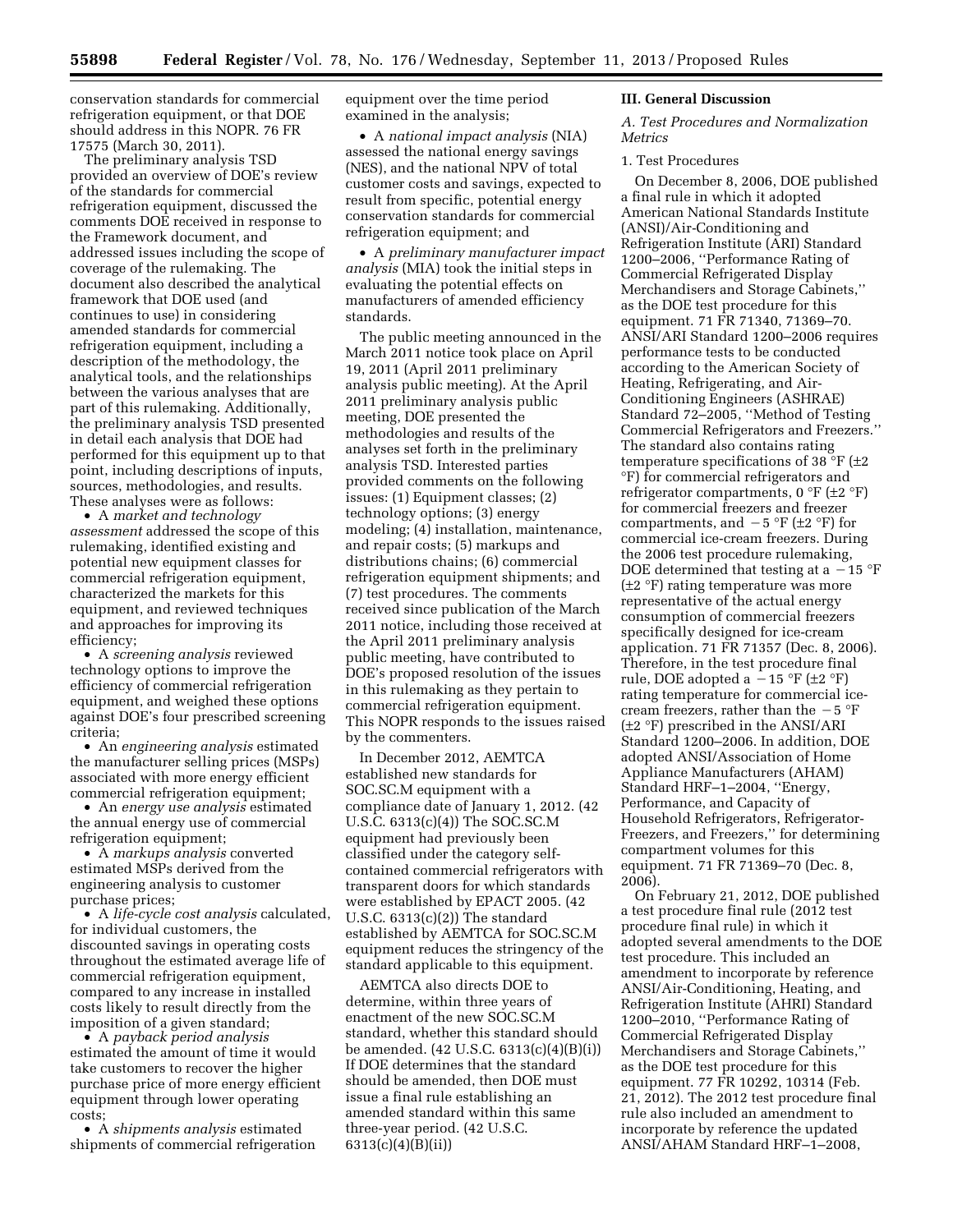''Energy, Performance, and Capacity of Household Refrigerators, Refrigerator-Freezers, and Freezers,'' for determining compartment volumes for this equipment.

In addition, the 2012 test procedure final rule included several amendments designed to address certain energy efficiency features that were not accounted for by the previous DOE test procedure, including provisions for measuring the impact of night curtains 17 and lighting occupancy sensors and scheduled controls. 77 FR 10296–98 (Feb. 21, 2012). In the 2012 test procedure final rule, DOE also adopted amendments to allow testing of commercial refrigeration equipment at temperatures other than one of the three rating temperatures previously specified in the test procedure. Specifically, the 2012 test procedure final rule allows testing of commercial refrigeration equipment at its lowest application product temperature, for equipment that cannot be tested at the prescribed rating temperature. The 2012 test procedure final rule also allows manufacturers to test and certify equipment at the morestringent temperatures and ambient conditions required by NSF for food safety testing. 77 FR 10305 (Feb. 21, 2012). (The NSF was founded in 1944 as the National Sanitation Foundation, and is now referred to simply as NSF.)

The test procedure amendments established in the 2012 test procedure final rule are required to be used in conjunction with any amended standards promulgated as a result of this energy conservation standard rulemaking. As such, use of the amended test procedure to show compliance with DOE energy conservation standards or make representations with respect to energy consumption of commercial refrigeration equipment is required on the compliance date of any revised energy conservation standards established as part of this rulemaking. 77 FR 10308 (Feb. 21, 2012).

DOE has initiated a test procedure rulemaking for commercial refrigeration equipment to address many issues raised by stakeholders since the publication of the 2012 test procedure final rule. This rulemaking will address the following issues:

• A number of new definitions related to commercial refrigeration equipment,

• A description of the proper configuration and use of energy management systems,

• Clarifications on the use of calculation methods, appropriate reporting requirements, and determination of the lowest application product temperature,

• Incorporation of Interpretations 1 through 5 to AHRI 1200–2010, and

• Updates and clarifications regarding the compliance dates of test procedure amendments adopted in the 2012 test procedure final rule by reorganizing the test procedure in two different appendices.

The issues that will be addressed in the test procedure rulemaking are consistent with the analysis in this NOPR.

#### 2. Normalization Metrics

Both the January 2009 final rule and EPACT 2005 contain energy conservation standards for respective covered types of commercial refrigeration equipment, expressed in the form of equations developed as a function of unit size. This use of normalization metrics allows for a single standard-level equation developed for an equipment class to apply to a broad range of equipment sizes offered within that class by manufacturers. In the aforementioned commercial refrigeration equipment standards, the two normalization metrics used are refrigerated compartment volume, as determined using AHAM HRF–1–2004, and TDA, as determined using ANSI/ARI 1200–2006. In particular, the EPACT 2005 standards utilize volume as the normalization metric for all equipment types, with the exception of refrigerator-freezers with solid doors, for which it specifies adjusted volume. (42 U.S.C. 6313(c)(2)) The January 2009 final rule, meanwhile, utilized TDA as the normalization metric for all equipment with display capacity while specifying volume as the metric for solid-door (VCS and HCS) equipment. 74 FR 1093 (Jan. 9, 2009).

At the May 2010 Framework public meeting, interested parties raised several questions regarding the potential normalization metrics that could be used in amended standards. DOE also received stakeholder feedback pertaining to this issue following the publication of the Framework document. In the preliminary analysis, DOE suggested that it would consider retaining the normalization metrics in this rulemaking for the respective classes to which they were applied in EPCA (42 U.S.C. 6313(c)(2)–(3)) and the January 2009 final rule. 74 FR 1093 (Jan. 9, 2009). In chapter 2 of the preliminary

analysis TSD, DOE presented its rationale for the continued use of TDA for equipment with display areas addressed in the January 2009 final rule and the continued use of volume as the metric for solid-door remote condensing equipment and ice-cream freezers, as well as for the equipment covered by EPACT 2005 standards. DOE did not receive any information or data while conducting the NOPR analyses that would alter this position, and thus DOE proposes continued use of the existing normalization metrics in today's notice.

#### *B. Technological Feasibility*

#### 1. General

In each standards rulemaking, DOE conducts a screening analysis, which is based on information that the Department has gathered on all current technology options and prototype designs that could improve the efficiency of the products or equipment that are the subject of the rulemaking. As the first step in such analysis, DOE develops a list of design options for consideration, in consultation with manufacturers, design engineers, and other interested parties. DOE then determines which of these options for improving efficiency are technologically feasible. DOE considers a design option to be technologically feasible if it is used by the relevant industry or if a working prototype has been developed. Technologies incorporated in commercially available equipment or in working prototypes will be considered technologically feasible. 10 CFR 430, subpart C, appendix A, section 4(a)(4)(i) Although DOE considers technologies that are proprietary, it will not consider efficiency levels that can only be reached through the use of proprietary technologies (*i.e.,* a unique pathway), which could allow a single manufacturer to monopolize the market.

Once DOE has determined that particular design options are technologically feasible, it further evaluates each of these design options in light of the following additional screening criteria: (1) Practicability to manufacture, install, or service; (2) adverse impacts on product utility or availability; and (3) adverse impacts on health or safety. 10 CFR part 430, subpart C, appendix A, section  $4(a)(i)(ii)$ – $(iv)$  Chapter 4 of the NOPR TSD discusses the results of the screening analyses for commercial refrigeration equipment. Specifically, it presents the designs DOE considered, those it screened out, and those that are the bases for the TSLs considered in this rulemaking.

<sup>17</sup>Night curtains are devices made of an insulating material, typically insulated aluminum fabric, designed to be pulled down over the open front of the case to decrease infiltration and heat transfer into the case when the merchandizing establishment is closed.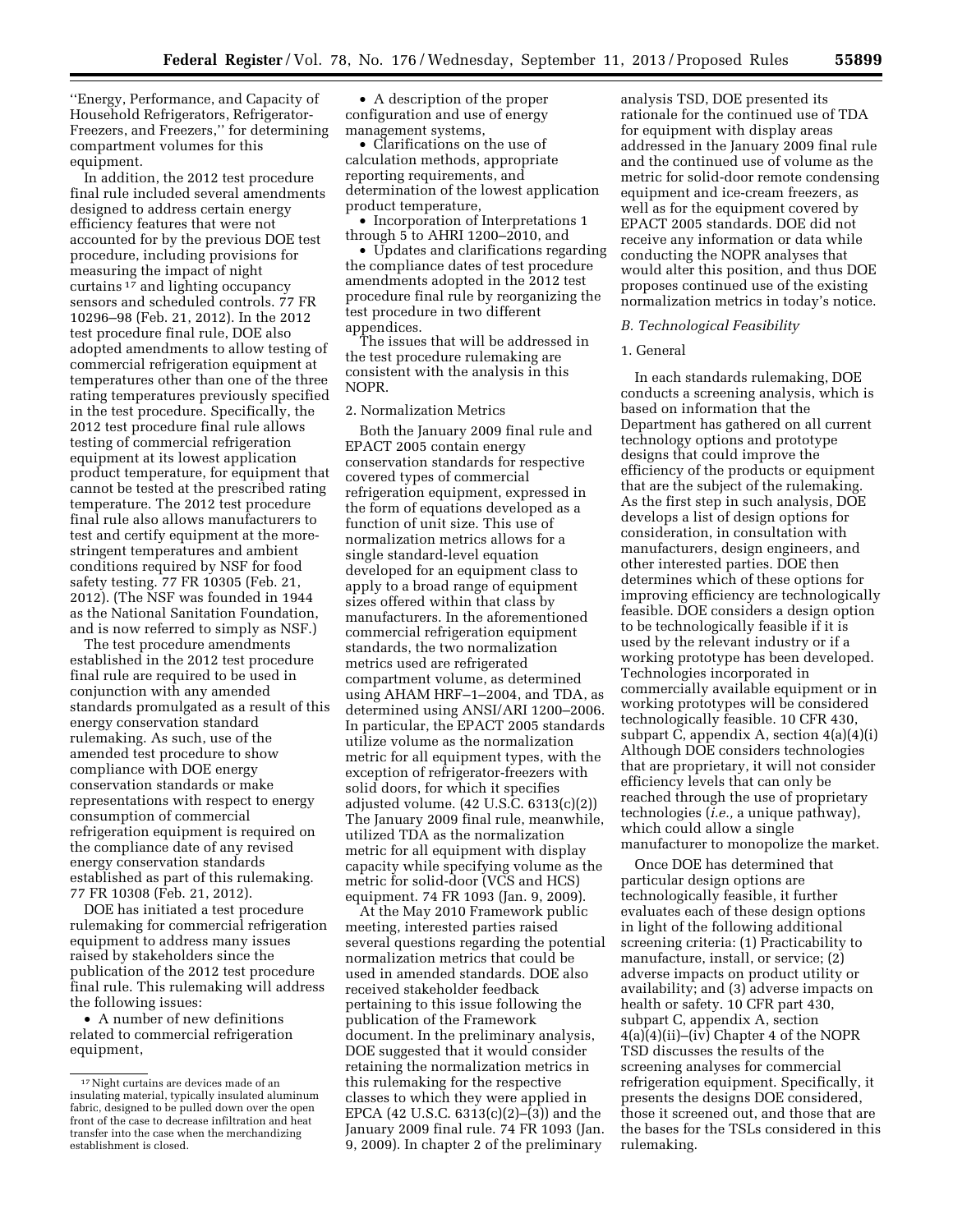2. Maximum Technologically Feasible Levels

When DOE proposes to adopt (or not adopt) an amended or new energy conservation standard for a type or class of covered equipment such as commercial refrigeration equipment, it determines the maximum improvement in energy efficiency that is technologically feasible for such equipment. (*See* 42 U.S.C. 6295(p)(1) and 6316(e)(1)) Accordingly, in the preliminary analysis, DOE determined the maximum technologically feasible (''max-tech'') improvements in energy efficiency for commercial refrigeration equipment in the engineering analysis using the design parameters that passed the screening analysis.

As indicated previously, whether efficiency levels exist or can be achieved in commonly used equipment is not relevant to whether they are considered max-tech levels. DOE considers technologies to be technologically feasible if they are incorporated in any currently available equipment or working prototypes. Hence, a max-tech level results from the combination of design options predicted to result in the highest efficiency level possible for an equipment class, with such design options consisting of technologies already incorporated in commercial equipment or working prototypes. DOE notes that it reevaluated the efficiency levels, including the max-tech levels, when it updated its results for this NOPR. See chapter 5 of the NOPR TSD for the results of the analyses, and a list of technologies included in max-tech equipment. Table III.1 shows the maxtech levels determined in the engineering analysis for commercial refrigeration equipment.

# TABLE III.1—''MAX-TECH'' LEVELS FOR COMMERCIAL REFRIGERATION EQUIPMENT PRIMARY CLASSES

| Equipment class | "Max-Tech" level<br>kWh/day |
|-----------------|-----------------------------|
| VCT.RC.L<br>.   | $0.41 \times TDA + 1.93$    |
| VOP.RC.M<br>.   | $0.6 \times TDA + 2.99$     |
| SVO.RC.M<br>.   | $0.62 \times TDA + 2.38$    |
| HZO.RC.L<br>.   | $0.55 \times TDA + 6.7$     |
| HZO RC M<br>.   | $0.34 \times$ TDA + 2.83    |
| VCT RC M<br>.   | $0.07 \times TDA + 0.66$    |
| VOP RC L<br>.   | $2.07 \times TDA + 6.26$    |
| SOC RC M<br>.   | $0.39 \times TDA + 0.08$    |
| VOP.SC.M<br>.   | $1.5 \times TDA + 4.06$     |
| SVO.SC.M<br>    | $1.5 \times TDA + 3.97$     |
| HZO.SC.L        | $1.91 \times TDA + 7.03$    |
| HZO.SC.M        | $0.74 \times TDA + 5.35$    |
| HCT.SC.I<br>.   | $0.36 \times TDA + 0.28$    |
| VCT.SC.I<br>.   | $0.5 \times TDA + 2.44$     |
| VCS.SC.I<br>.   | $0.33 \times V + 0.76$      |
| VCT.SC.M        | $0.03 \times V + 0.97$      |

| Table III.1—"Max-Tech" Levels for |                      |
|-----------------------------------|----------------------|
| <b>COMMERCIAL</b>                 | <b>REFRIGERATION</b> |
| EQUIPMENT PRIMARY CLASSES-        |                      |
| Continued                         |                      |

| Equipment class | "Max-Tech" level<br>kWh/day |
|-----------------|-----------------------------|
| VCT.SC.L        | $0.21 \times V + 1.16$      |
| VCS.SC.M        | $0.02 \times V + 0.41$      |
| VCS.SC.L        | $0.11 \times V + 0.38$      |
| $HCT.SC.M$      | $0.01 \times V + 0.38$      |
| <b>HCT.SC.L</b> | $0.08 \times V + 0.45$      |
| HCS.SC.M        | $0.01 \times V + 0.18$      |
| HCS.SC.L        | $0.07 \times V + 0.24$      |
| PD.SC.M         | $0.03 \times V + 0.72$      |
| SOC.SC.M        | $0.32 \times TDA + 0.53$    |

#### *C. Energy Savings*

#### 1. Determination of Savings

For each TSL, DOE projected energy savings from the products that are the subjects of this rulemaking, purchased during the 30-year period that begins in the year of compliance with amended standards (2017–2046). The savings are measured over the entire lifetime of products purchased in the 30-year period.18 DOE used the NIA model to estimate the NES for equipment purchased over the period 2017–2046. The model forecasts total energy use over the analysis period for each representative equipment class at efficiency levels set by each of the five considered TSLs. DOE then compares the energy use at each TSL to the basecase energy use to obtain the NES. The NIA model is described in section IV.I of this notice and in chapter 10 of the NOPR TSD.

DOE used its national impact analysis (NIA) spreadsheet model to estimate energy savings from amended standards for the products that are the subject of this rulemaking. The NIA spreadsheet model (described in section IV.I of this notice) calculates energy savings in site energy, which is the energy directly consumed by products at the locations where they are used. For electricity, DOE reports national energy savings in terms of the savings in the energy that is used to generate and transmit the site electricity. To calculate this quantity, DOE derives annual conversion factors from the model used to prepare the Energy Information Administration's (EIA) *Annual Energy Outlook* (*AEO*).

DOE has begun to also estimate fullfuel-cycle (FFC) energy savings. 76 FR 51282 (Aug. 18, 2011), as amended at 77 FR 49701 (August 17, 2012). The FFC metric includes the energy consumed in extracting, processing, and transporting primary fuels, and thus presents a more complete picture of the impacts of energy efficiency standards. DOE's approach is based on calculation of an FFC multiplier for each of the energy types used by covered products.

#### 2. Significance of Savings

EPCA prohibits DOE from adopting a standard that would not result in significant additional energy savings.  $(42 \text{ U.S.C. } 6295(0)(3)(B),(v)$  and 6316(e)(1)) While the term ''significant'' is not defined in EPCA, the U.S. Court of Appeals for the District of Columbia in *Natural Resources Defense Council* v. *Herrington,* 768 F.2d 1355, 1373 (D.C. Cir. 1985), indicated that Congress intended significant energy savings to be savings that were not ''genuinely trivial.'' The estimated energy savings in the 30-year analysis period for the TSLs considered in this rulemaking range from 0.236 to 1.278 quads (see section V.B.2 for additional details); therefore, DOE considers them significant within the meaning of section 325 of the Act.

#### *D. Economic Justification*

#### 1. Specific Criteria

As discussed in section II.A, EPCA provides seven factors to be evaluated in determining whether a potential energy conservation standard is economically justified. (42 U.S.C. 6295(o)(2)(B)(i) and 6316(e)(1)) The following sections generally discuss how DOE is addressing each of those seven factors in this rulemaking. For further details and the results of DOE's analyses pertaining to economic justification, see sections IV and V of today's notice.

a. Economic Impact on Manufacturers and Commercial Customers

In determining the impacts of a potential new or amended energy conservation standard on manufacturers, DOE first determines its quantitative impacts using an annual cash flow approach. This includes both a short-term assessment (based on the cost and capital requirements associated with new or amended standards during the period between the announcement of a regulation and the compliance date of the regulation) and a long-term assessment (based on the costs and marginal impacts over the 30-year analysis period). The impacts analyzed include INPV (which values the industry based on expected future cash

<sup>18</sup> In the past, DOE presented energy savings results for only the 30-year period that begins in the year of compliance. In the calculation of economic impacts, however, DOE considered operating cost savings measured over the entire lifetime of products purchased during the 30-year period. DOE has chosen to modify its presentation of national energy savings to be consistent with the approach used for its national economic analysis.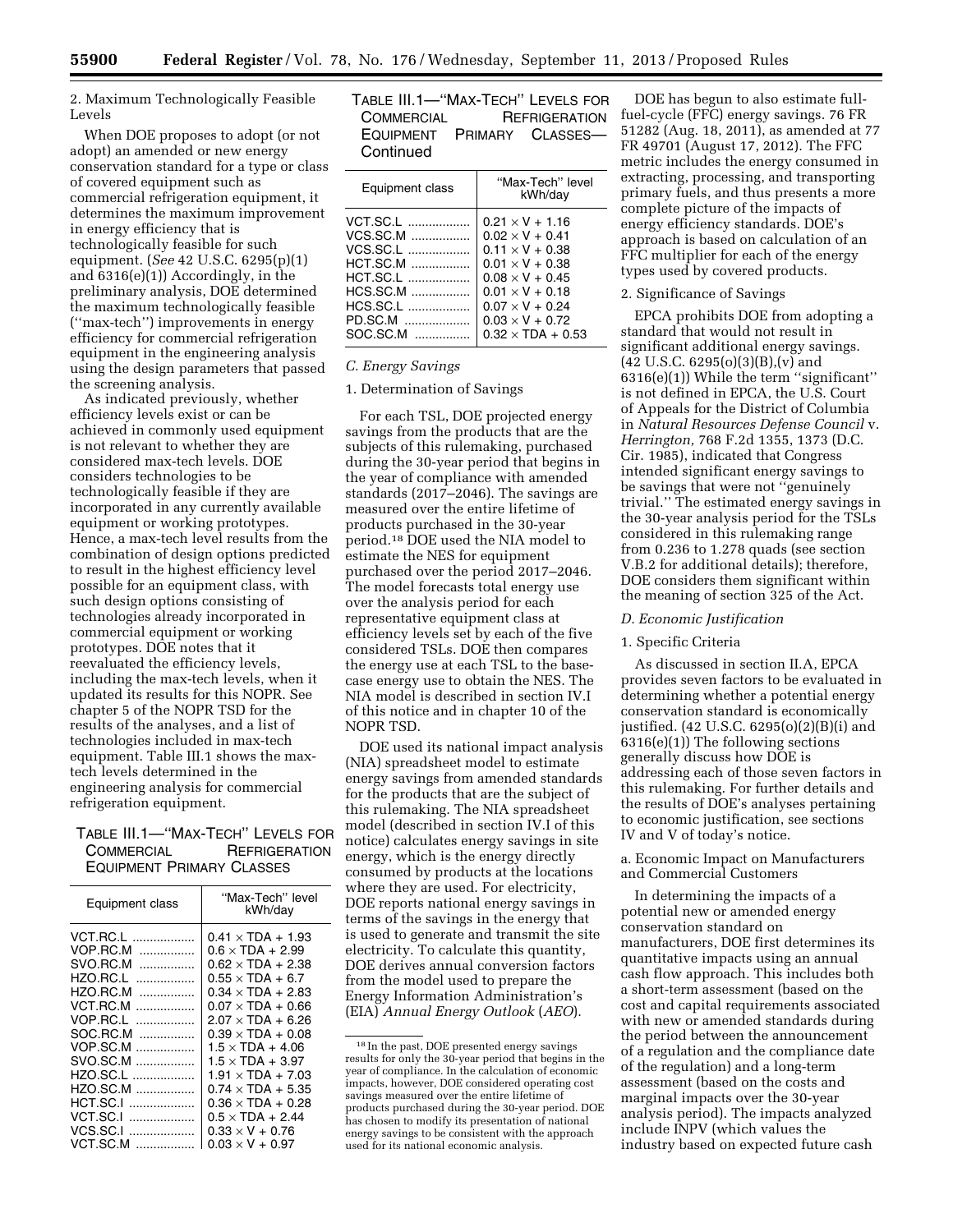flows), cash flows by year, changes in revenue and income, and other measures of impact, as appropriate. Second, DOE analyzes and reports the potential impacts on different types of manufacturers, paying particular attention to impacts on small manufacturers. Third, DOE considers the impact of new or amended standards on domestic manufacturer employment and manufacturing capacity, as well as the potential for new or amended standards to result in plant closures and loss of capital investment. Finally, DOE takes into account cumulative impacts of other DOE regulations and non-DOE regulatory requirements on manufacturers.

For individual customers, measures of economic impact include the changes in LCC and the PBP associated with new or amended standards. The LCC, which is also separately specified as one of the seven factors to be considered in determining the economic justification for a new or amended standard (42 U.S.C. 6295(o)(2)(B)(i)(II), and 6316(e)(1)), is discussed in the following section. For customers in the aggregate, DOE also calculates the NPV from a national perspective of the economic impacts on customers over the analysis period used in a particular rulemaking. For a description of the methodology used for assessing the economic impact on customers, see sections IV.H and IV.I; for results, see sections V.B.1 and V.B.2 of this notice. Additionally, chapters 8 and 10 and the associated appendices of the NOPR TSD contain a detailed description of the methodology and discussion of the results. For a description of the methodology used to assess the economic impact on manufacturers, see section IV.K; for results, see section V.B.2 of this notice. Additionally, chapter 13 of the NOPR TSD contains a detailed description of the methodology and discussion of the results.

#### b. Life-Cycle Costs

The LCC is the sum of the purchase price of equipment (including the cost of its installation) and the operating costs (including energy and maintenance and repair costs) discounted over the lifetime of the equipment. The LCC savings for the considered efficiency levels are calculated relative to a base-case scenario, which reflects likely trends in the absence of new or amended standards. DOE carried out the LCC analysis for this rulemaking by analyzing the LCC impacts on those customers who purchase the equipment in the year in which compliance with

the new standard is required. To account for uncertainty and variability in specific inputs, such as equipment lifetime and discount rate, DOE uses a range of values, each with its own probability of selection. In addition to identifying distribution of customer impacts, DOE evaluates the LCC impacts of potential standards on identifiable subgroups of customers who may be disproportionately affected by a new national standard. For the results of DOE's analyses related to the LCC, see section V.B.1 of this notice and chapter 8 of the NOPR TSD; for LCC impacts on identifiable subgroups, see section V.B.1 of this notice and chapter 11 of the NOPR TSD.

#### c. Energy Savings

While significant conservation of energy is a statutory requirement for imposing an energy conservation standard, EPCA also requires DOE, in determining the economic justification of a standard, to consider the total projected energy savings that are expected to result directly from the standard. (42 U.S.C. 6295(o)(2)(B)(i)(III) and 6316(e)(1)) DOE uses NIA spreadsheet results in its consideration of total projected savings. For the results of DOE's analyses related to the potential energy savings, see section VI.B.3 of this notice and chapter 10 of the NOPR TSD.

d. Lessening of Utility or Performance of Equipment

In establishing classes of equipment, and in evaluating design options and the impact of potential standard levels, DOE seeks to develop standards that would not lessen the utility or performance of the equipment under consideration. None of the TSLs presented in today's NOPR would reduce the utility or performance of the equipment considered in the rulemaking. (42 U.S.C. 6295(o)(2)(B)(i)(IV) and 6316(e)(1)) During the screening analysis, DOE eliminated from consideration any technology that would adversely impact customer utility. For the results of DOE's analyses related to the potential impact of amended standards on equipment utility and performance, see section IV.D of this notice and chapter 4 of the NOPR TSD.

#### e. Impact of Any Lessening of Competition

EPCA directs DOE to consider the impact of any lessening of competition, as determined in writing by the Attorney General, that is likely to result from the imposition of a standard. (42 U.S.C.  $6295(o)(2)(B)(i)(V)$  Specifically, it

directs the Attorney General to determine in writing the impact, if any, of any lessening of competition likely to result from a proposed standard and to transmit such determination to the Secretary, not later than 60 days after the publication of a proposed rule, together with an analysis of the nature and extent of such impact. (42 U.S.C. 6295(o)(2)B(ii) and 6316(e)(1)) For the results of DOE's analysis related to lessening of competition, see section V.B.5 of this notice.

f. Need of the Nation To Conserve Energy

Another factor that DOE must consider in determining whether a new or amended standard is economically justified is the need for national energy and water conservation. (42 U.S.C. 6295(o)(2)(B)(i)(VI) and 6316(e)(1)) The energy savings from new or amended standards are likely to provide improvements to the security and reliability of the Nation's energy system. Reductions in the demand for electricity may also result in reduced costs for maintaining the reliability of the Nation's electricity system. DOE conducts a utility impact analysis to estimate how new or amended standards may affect the Nation's needed power generation capacity.

Energy savings from amended standards for commercial refrigeration equipment are also likely to result in environmental benefits in the form of reduced emissions of air pollutants and GHGs associated with energy production (*i.e.,* from power plants). For a discussion of the results of the analyses relating to the potential environmental benefits of the amended standards, see sections IV.N, IV.O and V.B.6 of this notice. DOE reports the expected environmental effects from the proposed standards, as well as from each TSL it considered for commercial refrigeration equipment, in the emissions analysis contained in chapter 13 of the NOPR TSD. DOE also reports estimates of the economic value of emissions reductions resulting from the considered TSLs in chapter 14 of the NOPR TSD.

#### g. Other Factors

EPCA allows the Secretary, in determining whether a new or amended standard is economically justified, to consider any other factors that the Secretary deems to be relevant. (42 U.S.C. 6295(o)(2)(B)(i)(VII) and 6316(e)(1)) In developing the TSLs set forth in this notice, DOE has also considered the comments submitted by interested parties. For the results of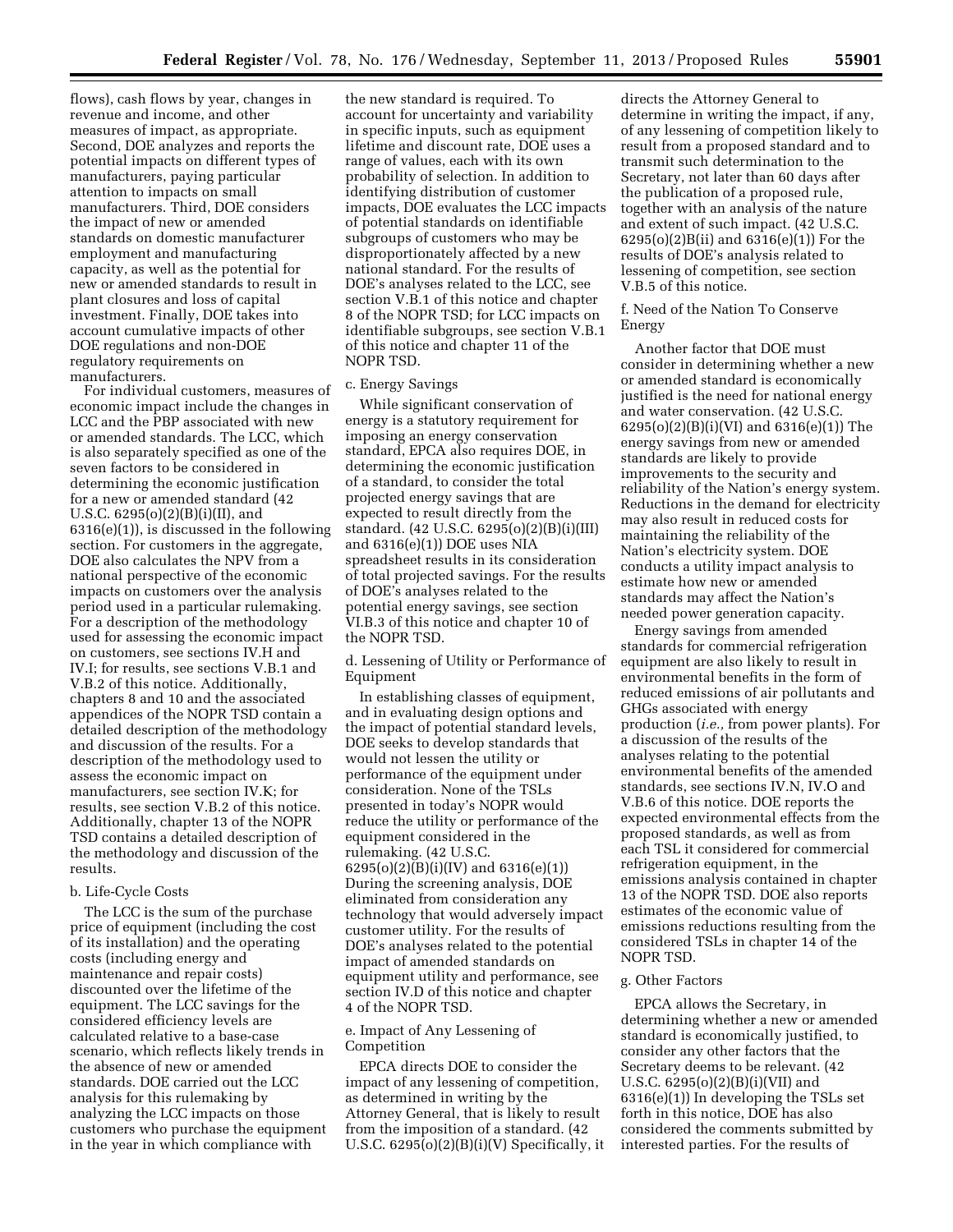DOE's analyses related to other factors, see section V.B.7 of this notice.

#### 2. Rebuttable Presumption

As set forth in 42 U.S.C. 6295(o)(2)(B)(iii) and 6316(e)(1), EPCA provides for a rebuttable presumption that an energy conservation standard is economically justified if the additional cost to the customer of equipment that meets the new or amended standard level is less than three times the value of the first-year energy (and, as applicable, water) savings resulting from the standard, as calculated under the applicable DOE test procedure. DOE's LCC and PBP analyses generate values that calculate the PBP for customers of potential new and amended energy conservation standards. These analyses include, but are not limited to, the 3 year PBP contemplated under the rebuttable presumption test. However, DOE routinely conducts a full economic analysis that considers the full range of impacts to the customer, manufacturer, Nation, and environment, as required under 42 U.S.C. 6295(o)(2)(B)(i) and 6316(e)(1). The results of these analyses serve as the basis for DOE to evaluate the economic justification for a potential standard level definitively (thereby supporting or rebutting the results of any preliminary determination of economic justification). The rebuttable presumption payback calculation is discussed in section IV.H.12 of this notice and chapter 8 of the NOPR TSD.

#### **IV. Methodology and Discussion of Comments**

#### *A. General Rulemaking Issues*

During the April 2011 preliminary analysis public meeting and in subsequent written comments, stakeholders provided input regarding general issues pertinent to the rulemaking, such as issues of scope of coverage and DOE's authority in setting standards. These issues are discussed in this section.

#### 1. Statutory Authority

In the preliminary analysis, DOE stated its position that EPCA prevents the setting of both energy performance standards and prescriptive design requirements (see chapter 2 of the preliminary analysis TSD 19). DOE also

stated its intent to amend the energy performance standards for commercial refrigeration equipment, and not to set prescriptive design requirements at this time (see chapter 2 of the preliminary analysis TSD). In a written comment, Earthjustice opined that DOE misread EPCA in suggesting that DOE does not have authority to establish design requirements for commercial refrigeration equipment. More specifically, Earthjustice asserted that DOE's interpretation of 42 U.S.C. 6311(18) ignores that EPCA uses the plural form in compelling this rulemaking to amend energy conservation ''standards.'' Further, Earthjustice stated, even if DOE were only authorized to promulgate a single standard or single design requirement in any one rulemaking, nothing in EPCA indicates that prior establishment of performance standards would foreclose the issuance of design requirements in a subsequent rulemaking, provided that those design requirements achieved the maximum technologically feasible and economically justified energy savings. (Earthjustice, No. 35 at pp. 4–5) 20

EPCA defines the phrase ''energy conservation standard'' as a performance standard that prescribes a minimum level of energy efficiency or a maximum quantity of energy use for a product or as a design requirement for a product. (42 U.S.C. 6311(18)(A)–(B)) Therefore, based on a clear reading of EPCA, DOE must use either a performance standard or a design (prescriptive) requirement in prescribing energy conservation standards. It has been DOE's longstanding interpretation that the term ''standard'' means either a performance standard or a design requirement, and that the plural term ''standards'' refers to the setting of a collective group of standards across all covered equipment or product classes. Thus, it is not DOE's interpretation of EPCA that the statute's use of the plural term ''standards,'' in referring to a collective group of equipment classes, grants DOE the authority to set both prescriptive and performance standards for a given class within that group. In the case of commercial refrigeration equipment, all of the equipment that is the subject of this rulemaking is

currently covered either by a statutorily mandated performance standard or by a performance standard set by DOE in the January 2009 final rule. (42 U.S.C. 6313(c)(1)–(4)); 74 FR 1093 (Jan. 9, 2009). In this rulemaking, DOE is considering amendments to these performance standards for commercial refrigeration equipment, and is therefore not considering design requirements at this time.

#### 2. January 2009 Final Rule Equipment

At the April 2011 preliminary analysis public meeting, AHRI stated that in 2005 when the legislation that was to become EPACT 2005 was drafted, the drafters' intent was not for DOE to start a rulemaking on remote cases in 2010. According to AHRI, the drafters' intent was that DOE start the rulemaking on self-contained units. AHRI pointed out that manufacturers would have to redesign products (those covered by the 2009 DOE final rule) twice in a 4-year period, first to meet the 2009 DOE standards in 2012, and then again to meet the 2013 standards in 2016. AHRI asked DOE to take that into account, a situation AHRI described as unprecedented. (AHRI, Public Meeting Transcript, No. 31 at pp. 204–05) AHRI elaborated on this situation in its written comment, expressing its belief that it is illogical that DOE decided to analyze equipment types for which standards exist, but with which manufacturers are not yet required to comply. AHRI stated that the intent of Congress was never to require DOE to start a rulemaking on this equipment, and questioned how DOE could possibly assess whether amended standards are appropriate before the January 2009 final rule standards reach the stage where manufacturers must comply. AHRI urged DOE to focus on self-contained refrigerators and freezers with doors in this rulemaking. (AHRI, No. 43 at pp. 1–2)

Similarly, Zero Zone expressed disappointment with the fact that the current rulemaking was initiated before the standards compliance date of January 1, 2012 specified in the January 2009 final rule. Zero Zone went on to state that waiting until after this compliance date to initiate a rulemaking would have allowed DOE to determine the accuracy of its models and the impacts on industry. (Zero Zone, No. 37 at p. 1)

The EPACT 2005 amendments to EPCA require DOE to conduct a rulemaking to determine whether to amend the standards for commercial refrigeration equipment established under 42 U.S.C. 6313(c), which covers both the standards prescribed by EPACT

<sup>19</sup>U.S. Department of Energy—Office of Energy Efficiency and Renewable Energy. Preliminary Technical Support Document (TSD): Energy Conservation Program for Certain Commercial and Industrial Equipment: Commercial Refrigeration Equipment. Chapter 2. Analytical Framework, Comments from Interested Parties, and DOE Responses. March 2011. Washington, DC *[www.regulations.gov/#!documentDetail;D=EERE-](http://www.regulations.gov/#!documentDetail;D=EERE-2010-BT-STD-0003-0030)[2010-BT-STD-0003-0030](http://www.regulations.gov/#!documentDetail;D=EERE-2010-BT-STD-0003-0030)*.

<sup>20</sup>A notation in this form provides a reference for information that is in the docket of DOE's rulemaking to develop energy conservation standards for commercial refrigeration equipment (Docket No. EERE–2010–BT–STD–0003), which is maintained at *[www.regulations.gov.](http://www.regulations.gov)* This notation indicates that the statement preceding the reference is document number 35 in the docket for the commercial refrigeration equipment energy conservation standards rulemaking, and appears at pages 4–5 of that document.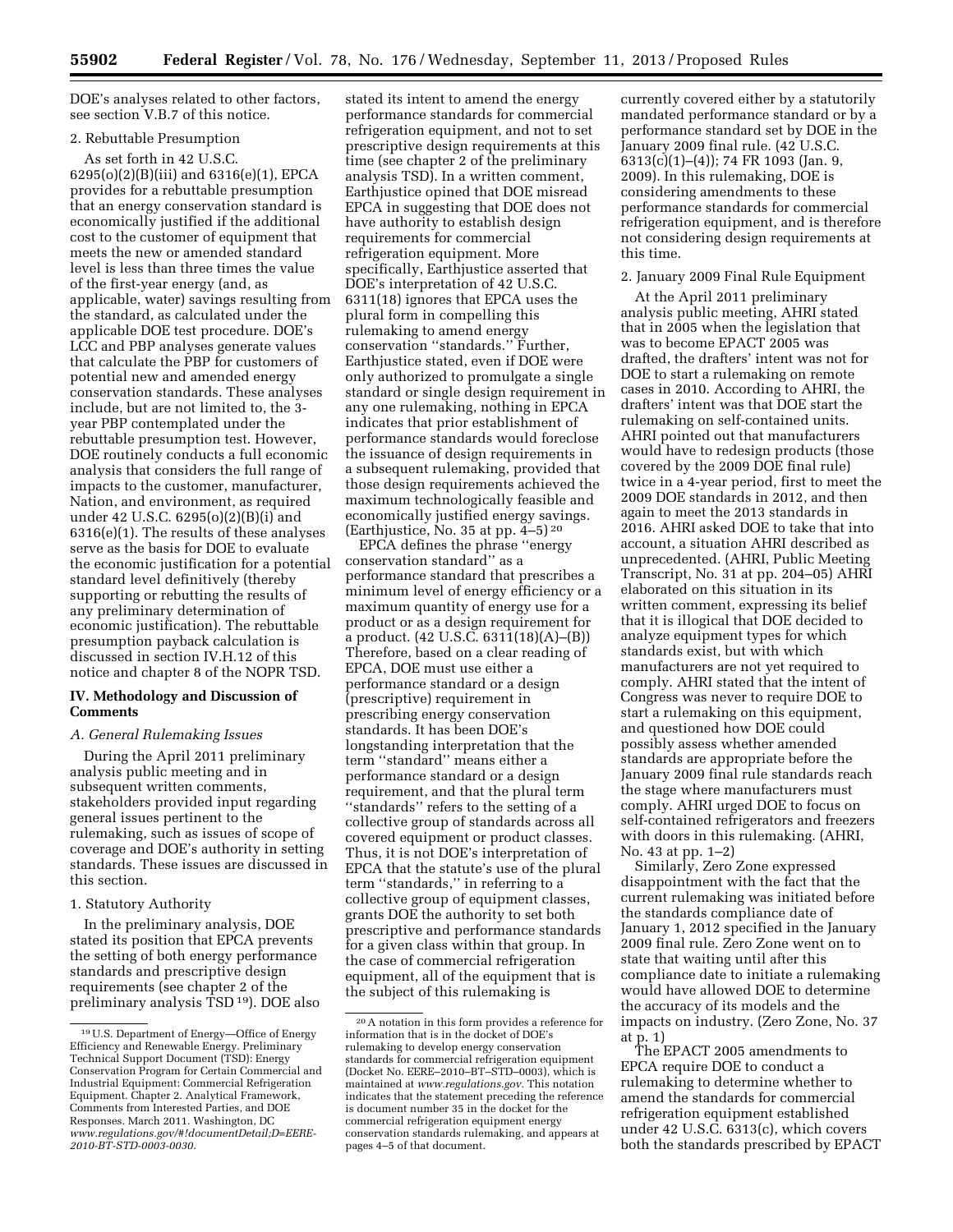2005 and the standards set by DOE in the January 2009 final rule. (42 U.S.C. 6313(c)(6)) If DOE determines that these standards should be amended, DOE must publish a final rule establishing such amended standards by January 1, 2013. *Id.* Regarding AHRI's comment, DOE is thus compelled by statute to conduct this rulemaking with a scope of coverage including the equipment specified in both EPACT 2005 and in the January 2009 final rule. In response to Zero Zone's comments concerning the burden imposed by amended standards, DOE has considered manufacturer impacts in the MIA, as required by 42 U.S.C. 6295(o)(2)(B)(i)(I) and 6316(e)(1). DOE has also used its manufacturer interviews as a forum to discuss and receive feedback on the inputs to and accuracy of its models.

#### 3. Normalization Metrics

In chapter 2 of the preliminary analysis TSD, DOE stated its proposal to retain the current normalization metrics for all equipment classes and requested comment from interested parties. Traulsen agreed with DOE's tentative plan to use cabinet volume as the normalization metric for ''appropriate'' equipment, but noted that there are other (unspecified) design factors that need to be considered. (Traulsen, No. 45 at p. 2) Zero Zone stated that evaluation of the normalization metrics should take place after the January 2009 final rule compliance date. (Zero Zone, No. 37 at p. 4)

During the NOPR analyses, DOE took into account stakeholder input when reviewing normalization metrics for covered equipment. DOE agrees with Traulsen that volume is the appropriate normalization metric for most selfcontained equipment classes. With respect to the comment by Zero Zone, the timing of this proceeding made it difficult for significant amounts of data on sales and other factors to be acquired after the January 2009 final rule compliance date of January 1, 2012. DOE took into account information regarding the size and composition of the commercial refrigeration equipment market obtained through manufacturer interviews, market research publications, and other sources during the NOPR stage.

4. Treatment of Blast Chillers, Thawing Cabinets, Prep Tables, Salad Bars, and Buffet Tables

In its written comment, Traulsen expressed concern that DOE may inadvertently include equipment such as prep tables, blast chillers, and thawing cabinets in standards it develops. (Traulsen, No. 45 at p. 1)

During the ongoing rulemaking, DOE also received several inquiries from interested parties regarding the coverage, under current or amended energy conservation standards, of salad bars, buffet tables, and other refrigerated holding and serving equipment.

EPCA, in its definition of ''commercial refrigerator, freezer, and refrigerator-freezer,'' states that such equipment must display or store merchandise or other perishable materials horizontally, vertically, or semi-vertically, and must be designed for pull-down temperature applications or holding temperature applications, among other factors. (42 U.S.C. 6311(9)(A)) Moreover, 42 U.S.C. 6311(9) defines ''holding temperature application'' as specifically omitting blast chillers or freezers, and specifies that ''pull-down temperature application'' refers solely to equipment designed to cool 12 ounce beverage cans from 90 to 38 °F in 12 hours or less. Thus, blast chillers and thawing cabinets do not meet the relevant statutory definition, and will not be addressed in this rulemaking.

With regard to prep tables with open bins or trays, salad bars, and buffet tables, DOE does not currently have energy conservation standards that cover this equipment. DOE notes that some of this equipment is designed for the temporary placement of food during preparation or service, rather than storage or retailing, and may operate very differently from the commercial refrigeration equipment considered in this rulemaking. Moreover, DOE's current test procedure does not include provisions for testing this type of equipment. For example, some types of foodservice equipment (such as salad bars, buffet tables, and prep tables) do not have doors, drawers, or openings typical of conventional commercial refrigeration equipment. While DOE has the authority to set standards for other types of commercial refrigeration equipment (42 U.S.C.  $6313(c)(5)(B)$ ), this rulemaking is not currently considering standards for equipment types other than those covered by DOE's existing standards. 10 CFR 431.66

#### 5. Dedicated Remote Condensing Units

Several stakeholders inquired whether equipment consisting of a refrigerated case served by a single, dedicated remote condensing unit that serves only that unit would be covered under DOE's proposed standards. True Manufacturing (True) stated that smaller units are more likely to have such a condensing unit, and that continuous

cases 21 are almost exclusively rack condensing systems 22 due to the energy savings gained in the long term by rejecting heat outside of the building. (True, Public Meeting Transcript, No. 31 at pp. 268–69) Southern Store Fixtures stated that it is very difficult for the company to predict whether a given case that it builds will ultimately be connected to an individual condensing unit or to a compressor rack. (Southern Store Fixtures, Public Meeting Transcript, No. 31 at p. 268) Zero Zone commented that 20 to 40 percent of the units it sells are served by dedicated condensing units, and that the remainder are served by racks, noting that businesses such as convenience stores and dollar stores use dedicated condensing units in the interest of simplicity. (Zero Zone, Public Meeting Transcript, No. 31 at p. 269) In its written comment, Earthjustice referenced Zero Zone's statement that 20 to 40 percent of remote condensing commercial refrigeration equipment is served by dedicated remote condensing units, and stated that because there is a significant market share for such equipment, DOE should explore standards that address the performance of such units. (Earthjustice, No. 35 at p. 4)

DOE understands that some stakeholders are concerned that shipments of equipment utilizing dedicated remote condensing units may comprise a nontrivial portion of the market. However, the DOE test procedure does not contain a methodology for testing such condensing units. DOE anticipates working with the industry in the future to develop testing methodologies that can be used in future commercial refrigeration equipment rulemakings. For this current rulemaking, display cases connected to dedicated remote condensers will be treated like any other piece of remote condensing equipment under the DOE test procedure, with the energy of the remote condensing unit calculated as specified in AHRI 1200 and added to the measured energy consumption of the display case. As there is no industry-accepted method of test for dedicated remote condensers, DOE proposes to continue to treat

<sup>21</sup> In most supermarket and large food retail settings, multiple display cases from a manufacturer are attached together into a single continuous lineup without internal partitions; these are referred to as ''continuous cases.''

<sup>22</sup>Rack condensing systems utilize a ''rack'' of multiple compressors and a condenser that serves to deliver liquid refrigerant to a number of different pieces of equipment served by the single rack. For example, most supermarkets have one or more compressor racks to serve their display cases, walkin coolers and freezers, and other equipment.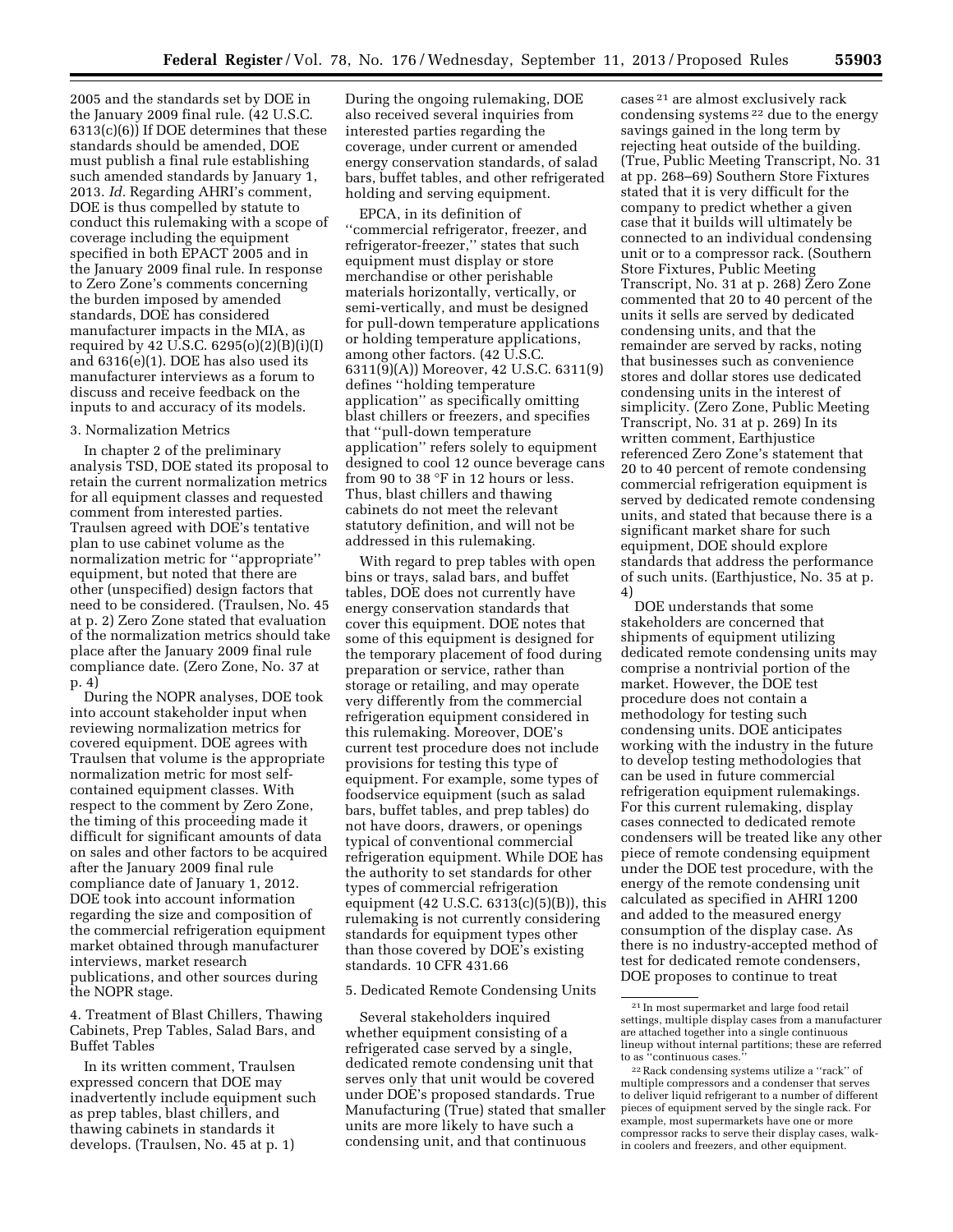equipment utilizing this condensing unit configuration in the same manner as all other display cases connected to remote condensers.

Also, as Southern Store Fixtures noted, it is often difficult or impossible for the display case manufacturer to know ahead of time whether a given case will be attached to a dedicated remote condensing unit or a remote condensing rack by an end user. In some cases, the dedicated condensing unit is produced by a separate manufacturer and purchased independently. As Zero Zone stated, the majority of remote condensing cases are still sold to be connected to a remote condensing rack system that serves multiple pieces of equipment. Thus, DOE believes that comparing remote condensing cases based on the calculated performance of a typical remote condensing rack, in the manner prescribed by AHRI 1200, is a consistent way to compare performance of remote condensing display cases.

In chapter 2 of the preliminary analysis TSD, DOE discussed the potential of addressing coverage of remote condensers in a separate future rulemaking. DOE believes that, should any such action take place in the future, such a proceeding would be the appropriate venue in which to investigate dedicated remote condensers.

#### 6. Small Units

Traulsen stated that it believes that smaller units are effectively prohibited under current DOE regulations, and that it recognizes that legislative change is the proper avenue for resolution of this issue. (Traulsen, No. 45 at p. 5)

DOE understands manufacturer concerns regarding the performance of small units, and took steps to account for them in its analyses. In its engineering analysis, DOE selected specifications for units that it found to be representative of typical, high sales volume models for each of the equipment classes directly analyzed. These selections were based on market and industry research, and the representative unit specifications were presented to manufacturers for their feedback and input during manufacturer interviews. The representative units were then used as one analysis point in developing the standard-level equations for their respective classes. DOE also developed ''offset factors'' that form the second analysis point used in developing the linear equations that represent the equipment standards. The purpose of the offset factor is to account for energy consumption end effects inherent in equipment of all sizes so that certain groups of units, including

small units, would not be disadvantaged by the standard-level equations. To understand how the offset accounts for size effects, consider the energy consumption of a single lighting fixture—a feature common to all sizes of VCT display cases. The development of offset factors resulted in energy allowances at zero case volume or TDA, thus preventing even the smallest cases from being disadvantaged by the standards. The procedure that DOE used to develop the offset factors implicitly assumes that small units are relatively less efficient than larger units, particularly in the case of the smallestsized equipment. Therefore, DOE believes that its analysis adequately accounts for smaller units. A detailed discussion of offset factors can be found in chapter 5 of the NOPR TSD.

7. Consideration of Impact of Amended Standards

Traulsen stated that there are many niches of commercial refrigeration equipment that are essential to manufacturers and customers, and that setting overly aggressive standards may lead to inadvertent equipment design obsolescence. Traulsen thus urged DOE to take a conservative approach when setting mandatory standards. (Traulsen, No. 45 at p. 1)

DOE performed an MIA, as required by 42 U.S.C. 6295(o)(2)(B)(i)(I) and 6316(e)(1), in which it assessed both the qualitative issues of concern to manufacturers and the quantitative potential impacts to the commercial refrigeration equipment industry. These impacts were weighed and taken into consideration during the selection of the proposed standard level in an effort to minimize adverse impacts on the industry. DOE also notes it considers the design configurations offered in the commercial refrigeration equipment market in its analysis and selection of equipment classes. As required by EPCA, DOE does not set standards that eliminate equipment designs that deliver unique utility or features for consumers. (42 U.S.C. 6295(o)(4) and 6316(e)(1))

#### 8. CO<sub>2</sub> Cascade Systems

Hussmann stated that, in California, Title 24 $23$  allows the use of  $CO<sub>2</sub>$  cascade systems,24 and that compliance with

both Title 24 and amended DOE standards could make development of a CO2 cascade system difficult. (Hussmann, Public Meeting Transcript, No. 31 at p. 153) True stated that there is no DOE test procedure for cascade systems, and that there has been no consideration of cascade systems in the standards-setting process. (True, Public Meeting Transcript, No. 31 at p. 154)

DOE agrees with True that secondary  $\alpha$ coolant systems, including  $CO<sub>2</sub>$  cascade systems, are not being addressed in this rulemaking, partially due to the lack of an industry-accepted method of test for this type of equipment. DOE articulated its rationale in the preliminary analysis TSD chapter 2 and maintains the position in this notice.

9. Coverage of Existing Cases Undergoing Refurbishments or Retrofits

During the NOPR analysis period, DOE received a stakeholder inquiry as to whether the Department's energy conservation standards apply only to new equipment manufactured or imported after the compliance date, or to existing equipment undergoing retrofits and refurbishments as well.

DOE wishes to clarify that energy conservation standards apply only to new equipment, and not to previously installed equipment undergoing retrofits or refurbishments. As DOE stated in its Certification, Compliance and Enforcement final rule published on March 7, 2011, manufacturers and private labelers must certify to DOE that any covered equipment meets the applicable standard before distributing that equipment into U.S. commerce. DOE's authority covers newly manufactured equipment and does not extend to rebuilt and refurbished equipment. 76 FR 12422, 12426 and 12437 (March 7, 2011).

#### 10. Components Shipped as After-Market Additions

DOE has received inquiries regarding open commercial refrigerated display cases that may be shipped with doors to be installed in the field. Stakeholders have sought guidance on whether equipment that is produced and shipped in this manner would be subject to the standards applicable to an open case or subject to the standards applicable to a closed case.

DOE's response to the issue of components shipped as after-market additions will be addressed in the ongoing test procedure rulemaking.

#### 11. Definition of Hybrid Equipment

During the NOPR analysis period, DOE received a comment regarding the definition of hybrid equipment.

<sup>23</sup> ''Title 24'' refers to Title 24, part 6 of the California Code of Regulations, and includes California's energy efficiency standards for residential and nonresidential buildings. This is available at: *[www.energy.ca.gov/title24/](http://www.energy.ca.gov/title24/)*.

<sup>24</sup>A cascade system is a type of secondary-loop refrigeration cycle that uses a higher-temperature refrigerant to condense the secondary refrigerant, in this case carbon dioxide, which is then used to cool the refrigerated space.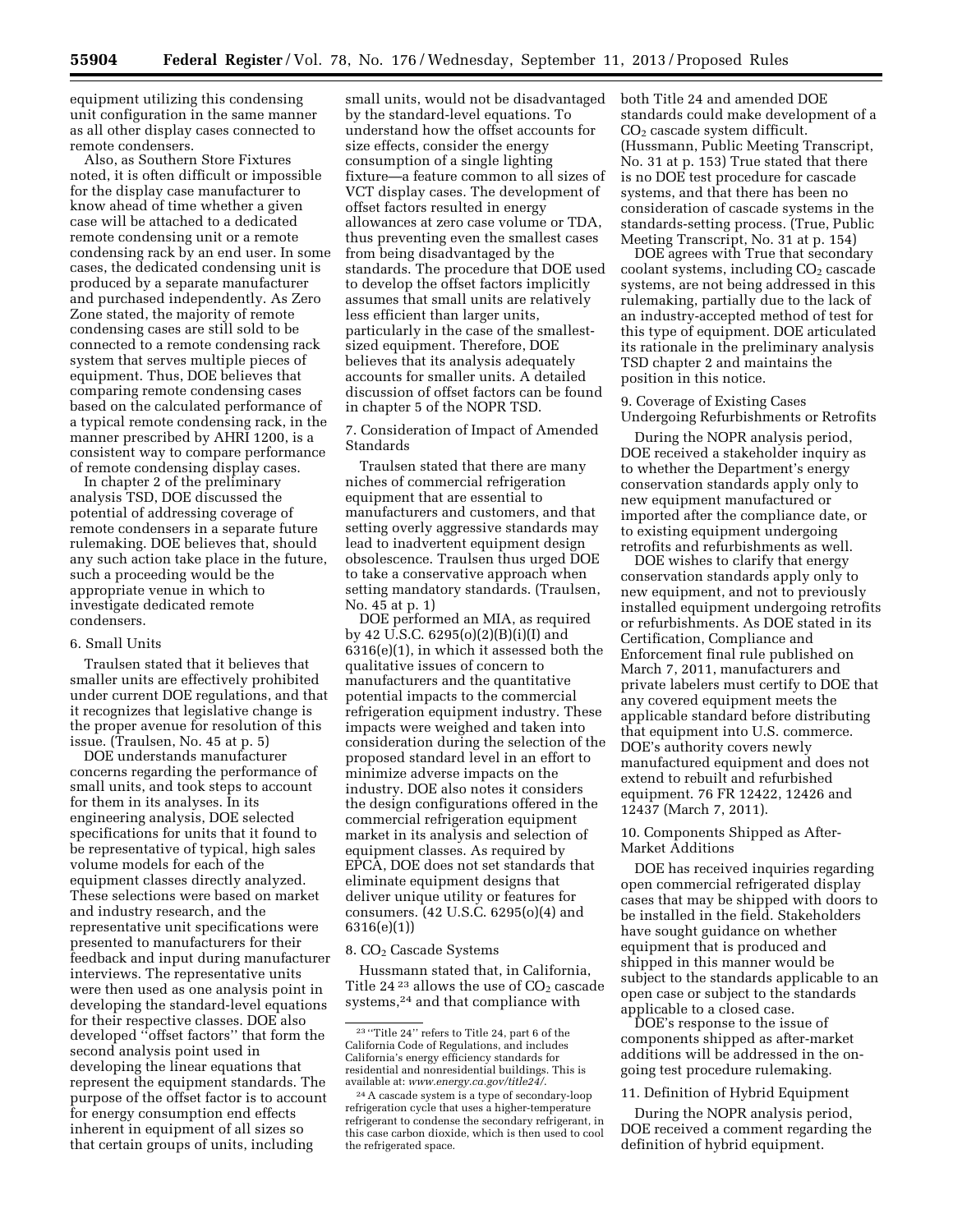Specifically, the stakeholder inquired about the proper definition of commercial hybrid refrigerator-freezer and the applicable standards.

DOE's response to the issue of hybrid equipment will be addressed in the ongoing test procedure rulemaking.

#### 12. Coverage of Commercial

Refrigeration Equipment With Drawers

DOE has received several comments from interested parties regarding the coverage of commercial refrigeration equipment units with drawers. Specifically, interested parties inquired if commercial refrigeration equipment units with drawers were covered under the existing and proposed energy conservation standards for commercial refrigeration equipment and, so, (1) which equipment families they belong to; and (2) what the test procedure requirements are for these units.

DOE's response to the issue of commercial refrigeration equipment with drawers will be addressed in the on-going test procedure rulemaking.

#### *B. Test Procedures*

DOE received several comments that pertain only to the test procedure rulemaking. DOE responded to these and similar comments in the 2012 test procedure final rule. 77 FR 10298, 10300, and 10307 (Feb. 21, 2012). Specifically, DOE received comments from multiple interested parties that many cases are installed with remote lighting controls that are operated at the aisle or store level (Southern Store Fixtures, Public Meeting Transcript, No. 31 at pp. 190–91, 194; Zero Zone, Public Meeting Transcript, No. 31 at p. 196; California Investor Owned Utilities, No. 42 at p. 4) and, according to the Northwest Energy Efficiency Alliance (NEEA), that cases wired uniquely to receive a remote energy management system should receive credit in the DOE test procedure. (NEEA, Public Meeting Transcript, No. 31 at p. 195) DOE also received comments from interested parties that an accepted test method for secondary coolant systems, especially those with two-phase flow, had not been developed and validated. (True, Public Meeting Transcript, No. 31 at pp. 162– 64; Southern Store Fixtures, Public Meeting Transcript, No. 31 at pp. 164– 65; AHRI, Public Meeting Transcript, No. 31 at pp. 165–66) Because these comments pertain only to the test procedure for commercial refrigeration equipment and not the potential standards or analysis discussed in this rulemaking, DOE addressed these comments in the 2012 test procedure final rule and has not addressed them further here.

NEEA stated that DOE's efforts to conduct a robust standards analysis are hindered by DOE's failure to resolve some test procedure issues and the fact that test procedure limitations have resulted in the removal of some technologies from consideration. Among these issues, according to NEEA, are the inability of the test procedure to measure savings from anti-sweat heater controls and the screening out of variable-speed and variable-capacity components based on the perceived limitations of the test procedure. (NEEA, No. 36 at p. 1)

DOE recognizes stakeholders' desire that the DOE test procedure better measure the performance of variablespeed and variable-capacity devices. However, in the 2012 test procedure final rule, DOE stated that testing of part-load technologies would significantly increase the burden on manufacturers to test and certify equipment and is not justified given the minimal efficiency gains achieved by this equipment. 77 FR 10308 (Feb. 21, 2012). As such, DOE maintained that the fluctuations in refrigeration load experienced by equipment undergoing the DOE test procedure are sufficiently representative of average use, and that the establishment of additional test requirements would impose an undue burden on manufacturers. When evaluating amended energy conservation standards, DOE bases its engineering analysis on the energy efficiency of a unit as tested by the DOE test procedure. DOE has assessed the potential energy savings associated with technologies as tested under the test procedure established in DOE's 2012 test procedure final rule and considered technologies based on the factors prescribed by EPCA. (42 U.S.C. 6295(o)(2)(B)(i) and 6316(e)(1))

#### *C. Market and Technology Assessment*

When beginning an energy conservation standards rulemaking, DOE develops information that provides an overall picture of the market for the equipment concerned, including the purpose of the equipment, the industry structure, and market characteristics. This activity includes both quantitative and qualitative assessments based primarily on publicly available information (*e.g.,* manufacturer specification sheets, industry publications) and data submitted by manufacturers, trade associations, and other stakeholders. The subjects addressed in the market and technology assessment for this rulemaking include: (1) Quantities and types of equipment sold and offered for sale; (2) retail market trends; (3) equipment covered by

the rulemaking; (4) equipment classes; (5) manufacturers; (6) regulatory requirements and non-regulatory programs (such as rebate programs and tax credits); and (7) technologies that could improve the energy efficiency of the equipment under examination. DOE researched manufacturers of commercial refrigeration equipment and made a particular effort to identify and characterize small business manufacturers. See chapter 3 of the NOPR TSD for further discussion of the market and technology assessment.

#### 1. Equipment Classes

In evaluating and establishing energy conservation standards, DOE generally divides covered equipment into classes by the type of energy used, or by capacity or other performance-related feature that justifies a different standard for equipment having such a feature. (42 U.S.C. 6295(q) and 6316(e)(1)) In deciding whether a feature justifies a different standard, DOE must consider factors such as the utility of the feature to users. *Id.* DOE normally establishes different energy conservation standards for different equipment classes based on these criteria.

Commercial refrigeration equipment can be divided into various equipment classes categorized by specific physical and design characteristics. These characteristics impact equipment efficiency, determine the kind of merchandise that the equipment can be used to display, and affect how the customer can access that merchandise. Key physical and design characteristics of commercial refrigeration equipment are the operating temperature, the presence or absence of doors (*i.e.,* closed cases or open cases), the type of doors used (transparent or solid), the angle of the door or air curtain 25 (horizontal, semivertical, or vertical), and the type of condensing unit (remote condensing or self-contained). The following list shows the key characteristics of commercial refrigeration equipment that DOE developed as part of the January 2009 final rule (74 FR 1099–1100 (Jan. 9, 2009)), and used during the Framework and preliminary analysis for this rulemaking:

#### 1. Operating Temperature

• Medium temperature (38 °F, refrigerators)

<sup>25</sup>An air curtain is a continuously moving stream of air, driven by fans, which exits on one side of the opening in an open refrigerated case and reenters on the other side via an intake grille. The function of the air curtain is to cover the opening in the case with this sheet of air, which minimizes the infiltration of warmer ambient air into the refrigerated space.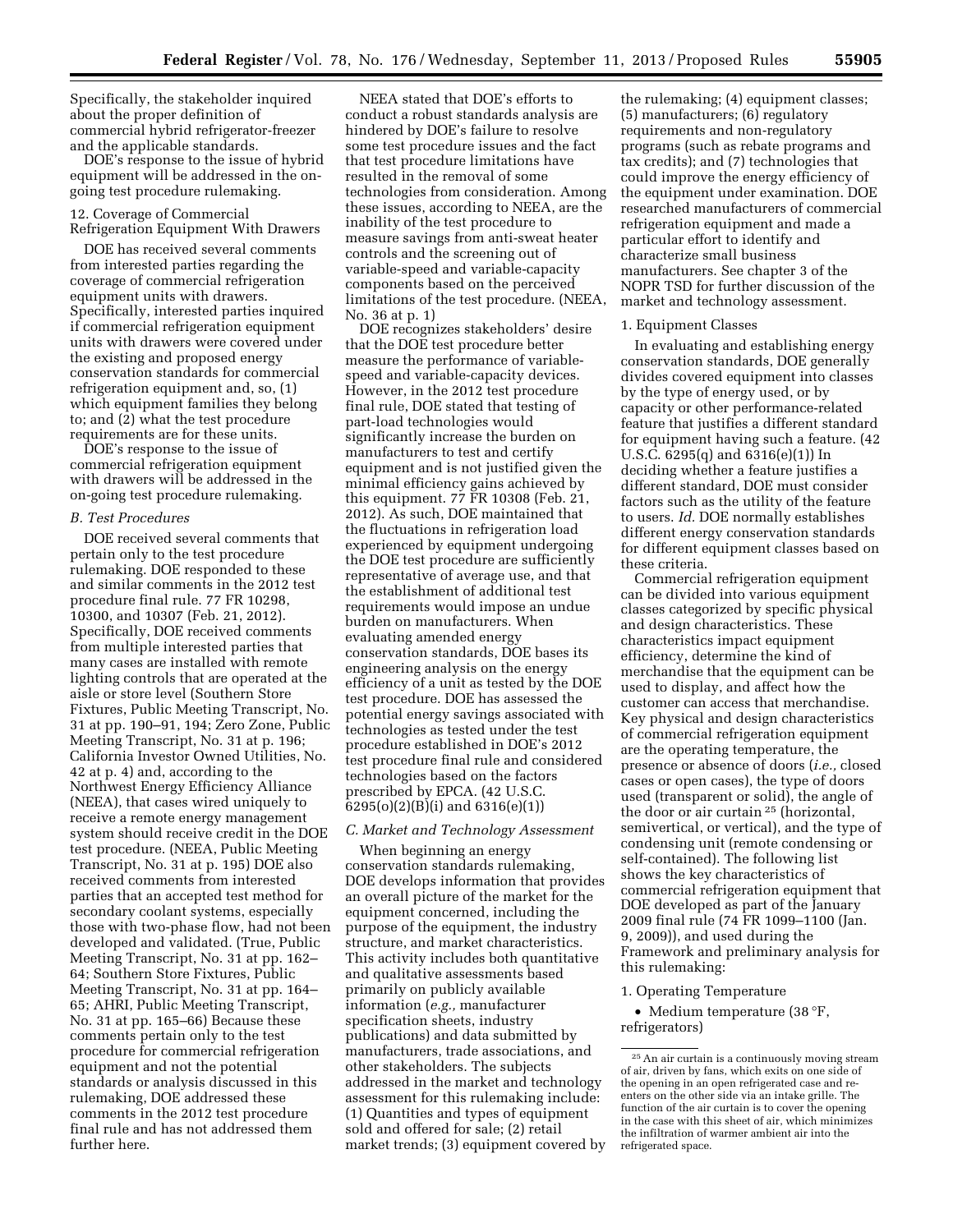• Low temperature  $(0 \degree F, \text{freezers})$ 

• Ice-cream temperature  $(-15 \degree F, ice$ cream freezers)

- 2. Door Type
	- Equipment with transparent doors
	- Equipment with solid doors
	- Equipment without doors
- 3. Orientation (air-curtain or door angle)
	- Horizontal
	- Semivertical
	- Vertical
- 4. Type of Condensing Unit
	- Remote condensing
	- Self-contained

Additionally, because EPCA specifically sets a separate standard for refrigerators with a self-contained condensing unit designed for pull-down temperature applications and transparent doors, DOE plans to create a separate equipment class for this equipment. (42 U.S.C. 6313(c)(3)) DOE included this equipment in the form of a separate family with a single class (PD.SC.M) for the preliminary analysis. A total of 49 equipment classes were created, and these are listed in chapter 3 of the NOPR TSD using the nomenclature developed in the January 2009 final rule. 74 FR 1100 (Jan. 9, 2009).

During the April 2011 preliminary analysis public meeting and in subsequent written comments, a number of stakeholders addressed issues related to proposed equipment classes and the inclusion of certain types of equipment in the analysis. These topics are discussed in this section.

#### a. Equipment Classification

Several stakeholders commented on the general equipment classification structure used by DOE in the preliminary analysis. Traulsen stated that, with respect to the currently defined classes of equipment, there are subcategories DOE failed to specify, including upright units (1-, 2-, and 3 section; reach-in; pass-through; roll-in; and roll-through) and undercounter units (categorized by length in inches). (Traulsen, No. 45 at p. 1) On the other hand, Zero Zone approved of DOE's proposed equipment classes, as presented in the preliminary analysis TSD. (Zero Zone, No. 37 at p. 4) AHRI stated that the equipment class nomenclature developed by DOE in the January 2009 final rule was appropriate. (AHRI, No. 43 at p. 2)

In response to Traulsen's comment, DOE recognizes that there are subcategories of equipment within certain equipment families and classes, each with varying geometries. However,

DOE believes that the equipment classes it has developed and modeled are broad enough to account for the variety of equipment incorporated within each of them, including the unit types described in Traulsen's comment. In performing its engineering analysis, DOE selected representative unit sizes and feature sets for modeling so as to best represent a typical unit for each given class. Regarding the comments from Zero Zone and AHRI, DOE has retained the equipment classes and nomenclature adopted in the January 2009 final rule (74 FR 1100 (Jan. 9, 2009)) and used in the Framework document and preliminary analysis for this NOPR.

#### b. Application Temperature Equipment

DOE received feedback on the subject of application temperature equipment 26 at the April 2011 preliminary analysis public meeting and in written comments. NEEA stated that the difference between DOE rating temperatures and application temperatures can be significant, and commented that allowing manufacturers to demonstrate that equipment meets a standard defined by rating temperature by testing at (presumably higher) application temperatures would equate to a very lenient standard for such equipment. (NEEA, Public Meeting Transcript, No. 31 at pp. 26–27) NEEA added that, for such equipment, the difference between ambient conditions and internal conditions would be much lower than for equipment maintaining a temperature of 38 °F, and that daily energy use for this equipment would be lower as well. Thus, while NEEA agreed that cabinets should be tested at the lowest temperature they can achieve, NEEA stated that, if the standard for such cabinets is set equal to the level of energy use of cabinets designed to hold 38 °F, that equipment may be much less efficient than what could be costeffectively possible were separate standards set for the equipment. (NEEA, No. 36 at p. 2) NEEA further asked why DOE was not proposing to set separate standards for application temperature equipment. (NEEA, Public Meeting Transcript, No. 31 at pp. 26–27) NEEA stated that, while DOE has dismissed concerns regarding application temperature equipment because it is roughly 2 percent of the market, NEEA has heard from manufacturers that it is a growing market segment and added that 2 percent is, in its opinion, a

nontrivial portion of the market. (NEEA, No. 36 at pp. 1–2)

Moreover, NEEA asserted that DOE failed to acknowledge the differences between high-temperature equipment (*e.g.,* floral cases) and ice storage cabinets, and suggested two new equipment classes for these products: One for equipment with cabinet temperature greater than 40 °F and one for ice storage cabinets that can operate outdoors and are designed to hold temperatures between 20 and 30 °F. (NEEA, No. 36 at p. 2; NEEA, Public Meeting Transcript, No. 31 at pp. 26–27) NEEA further opined that ice storage cabinets in particular are often used in environments not well represented by the test procedure conditions, namely outdoor environments. NEEA added that to allow the test procedure to not represent the operating conditions of this equipment would violate 42 U.S.C. 6295(2). (NEEA, No. 36 at pp. 1–2)

True stated that, during the test procedure public meeting, interested parties suggested that the lowest application temperature should include ice storage and be in the mid-twenties. (True, Public Meeting Transcript, No. 31 at p. 177) Traulsen commented that it did not have an issue with testing equipment at internal temperatures that are higher than the rating temperatures, such as 50 °F or 10 °F. However, Traulsen expressed concern regarding equipment that is designed to run at internal temperatures that are lower than the rating temperature, or ambient temperatures that are higher than the test ambient temperature. Specifically, Traulsen stated that this equipment inherently uses more energy at the design conditions (often very high ambient temperatures and relative humidities) and may also use more energy at the designated rating conditions (the temperature and relative humidity values specified by ASHRAE 72–2005) as well. Traulsen provided the examples of a piece of equipment designed to hold ice cream at  $-40$  °F and a unit designed for 105 °F ambient conditions. (Traulsen, No. 45 at p. 2)

In the 2012 test procedure final rule, DOE adopted provisions that allow for the testing of commercial refrigeration equipment that cannot operate at its prescribed rating temperature at the ''lowest application product temperature.'' DOE defined ''lowest application product temperature'' as ''the integrated average temperature closest to the specified rating temperature for a given piece of equipment achievable and repeatable, such that the integrated average temperature of a given unit is within ±2 °F of the reported lowest application

<sup>26</sup>Application temperature equipment is equipment that is designed to operate at temperatures distinctly different from the DOE rating temperatures of 38 °F, 0 °F, and  $-15$  °F. Examples include wine chillers and candy cases, which operate in the range of 45 to 60 °F.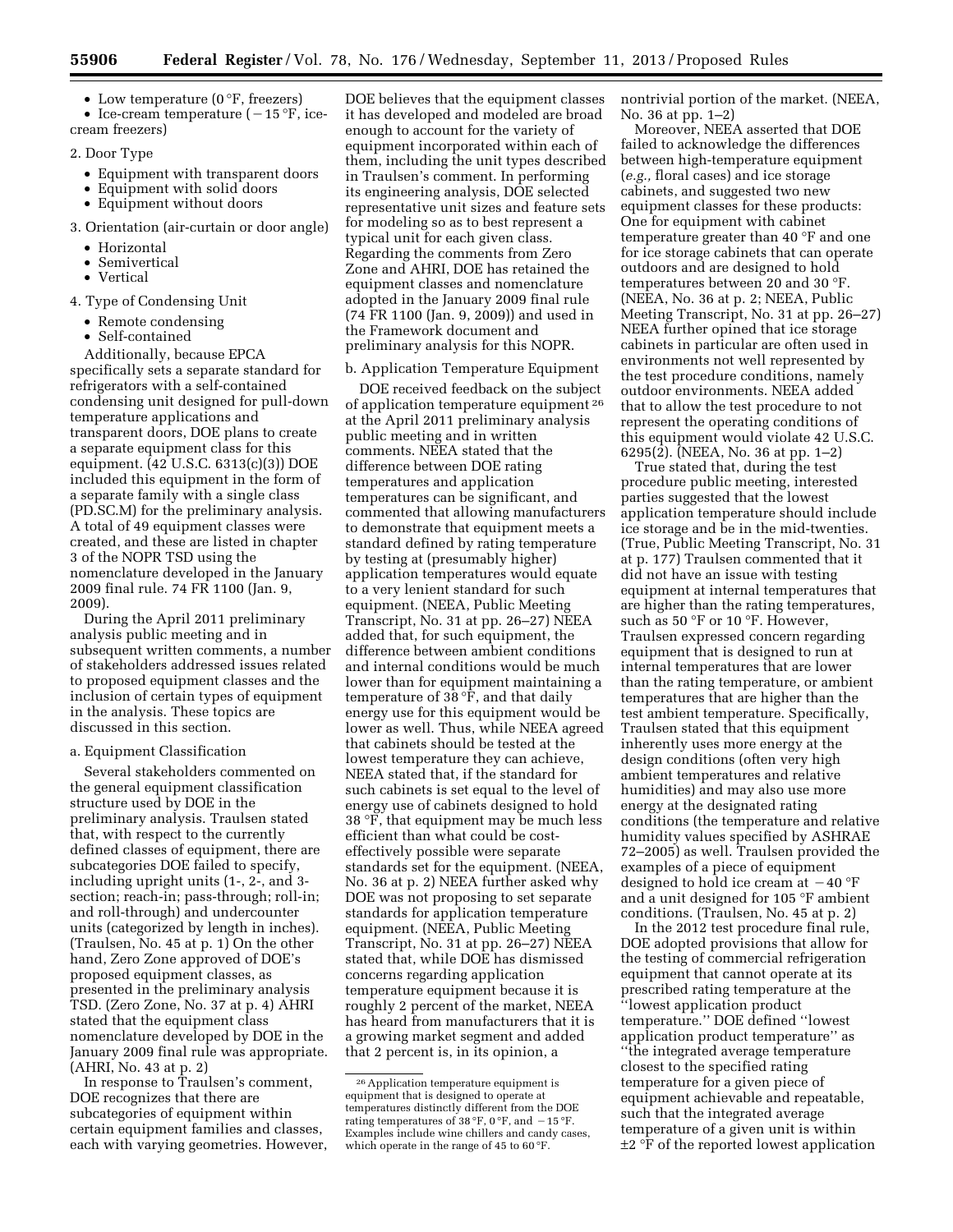product temperature for that basic model.'' DOE also applied this provision to all refrigerators, freezers, and icecream freezers. 77 FR 10302 (Feb. 21, 2012).

DOE maintains that units tested at the lowest application product temperature will still be required to meet the applicable energy conservation standard based on their equipment class. The required standard level will not change based on the different internal temperature at which a particular unit is tested. While DOE understands that this requirement makes it easier for a small number of units (that cannot be tested at the prescribed rating temperatures) to meet the current standards, DOE does not believe that establishing separate equipment categories for these niche types of equipment would be justified because the energy savings achievable with such standards would be relatively small. In response to NEEA's suggestion that ice chests designed to operate outdoors be tested at alternate ambient conditions, DOE notes that its test procedure prescribes only one ambient condition. DOE believes this ambient condition is adequately representative of the operating conditions for the majority of commercial refrigeration equipment. Additionally, DOE has seen no evidence that a unit designed to perform at stricter conditions than the DOE test procedure (*i.e.,* higher ambient temperature and/or humidity) would have difficulty meeting a standard at the conditions prescribed in the test procedure.

In response to NEEA's assertion that application temperature equipment is a growing commercial refrigeration equipment market segment, DOE has no data to substantiate the assertion. DOE has not collected shipments data indicating that such a trend exists, nor have manufacturer interviews indicated that this is the case. Application temperature equipment represents a niche equipment market, and this equipment has been in existence for a long time (*e.g.,* candy cases, wine cases, floral cases). DOE has no evidence indicating that this market segment will grow disproportionately to other equipment types.

DOE also agrees with Traulsen that testing these units at a higher integrated average temperature does not necessarily mean that the unit will use less energy. The variability in energy use and the impact of variation in integrated average temperature will vary based on case type, geometry, and configuration. This variation would make setting a consistent standard for high-temperature or intermediatetemperature equipment impractical,

because any value chosen would not be representative of all cases.

#### c. Open Cases

At the April 2011 preliminary analysis public meeting and in written comments, numerous stakeholders revisited the issue of DOE's proposed decision to retain separate standards for open and closed cases. Earthjustice first raised the issue, inquiring about the evidence behind DOE's assertion that open cases provide distinct utility with respect to features such as unobstructed view and access to product, as well as simplified stocking, cleaning, and maintenance. Earthjustice continued by stating that it wished to renew its request that DOE continue grouping open and doored cases together, adding that any determination of utility is required to be based on substantial evidence. (Earthjustice, Public Meeting Transcript, No. 31 at pp. 23, 25) AHRI responded that the distinction between the two types of cases was made in the language of EPACT 2005, which was developed through negotiations among AHRI and other parties, including advocacy groups. (AHRI, Public Meeting Transcript, No. 31 at pp. 24–25) Southern Store Fixtures added that open and doored cases are two distinct types of equipment with different applications, and that they cannot be combined into a single category. Southern Store Fixtures also stated that substantial analysis and evidence would have to be provided in order to show that there would be no product loss or sales loss as a result of moving from open to doored cases. (Southern Store Fixtures, Public Meeting Transcript, No. 31 at pp. 28–29)

In further discussion at the public meeting, Earthjustice stated that it had submitted to DOE a study conducted by ASHRAE,27 as well as a Swedish study, to support Earthjustice's assertion that product sales are unaffected by the presence of door on cases. (Earthjustice, Public Meeting Transcript, No. 31 at p. 29) However, Southern Store Fixtures stated that it would dispute the ASHRAE study regarding open cases, and that it would articulate its argument later. (Southern Store Fixtures, Public Meeting Transcript, No. 31 at pp. 29–30) Additionally, the Swedish study was retracted from submission due to copyright issues.

Stakeholders also provided comments regarding the subject of metrics of utility. Pacific Gas and Electric (PG&E) stated that, in its opinion, sales would be the most obvious metric, along with the ability to keep product at the desired temperature. However, PG&E asked that DOE elaborate on how it would quantify what constitutes utility. (PG&E, Public Meeting Transcript, No. 31 at pp. 30–31) The California Investor Owned Utilities (CA IOUs) included a similar request in its written comment, asking that DOE clarify what it specifically considers as criteria to justify unique utility. CA IOUs also asked that DOE continue to assess options that would enable open cases to consume amounts of energy similar to those used by equivalent closed cases. (CA IOUs, No. 42 at p. 5) Zero Zone, continuing on the subject of utility, stated that, in its opinion, there may have been utility differences between open and doored cases at one time, but since that time it believed the market had changed and this difference no longer exists. As a result, Zero Zone supported the comments suggesting that DOE combine the open and doored display case classes. (Zero Zone, Public Meeting Transcript, No. 31 at p. 32)

The Appliance Standards Awareness Project (ASAP), while not commenting specifically on equipment utility, stated that it believed the issue of open versus closed cases is very important from an NES perspective, as the preliminary analysis documents showed that open cases consume two to three times as much energy as comparable doored cases. (ASAP, Public Meeting Transcript, No. 31 at p. 32) CA IOUs agreed with DOE's assessment that open, low-temperature vertical and semivertical cases represent small portions of the market. Further, it pointed out that the California Energy Commission (CEC) is proposing to require doors on all upright, lowtemperature cases at the State level. (CA IOUs, No. 42 at p. 5)

During the preliminary analysis comment period, Earthjustice submitted a detailed comment outlining its position on the issue of open cases. Earthjustice expressed its belief that separate standards for open cases are neither warranted nor required by EPCA, as well as its opinion that such cases provide no capacity or performance features justifying separate standards, once again referencing the previously submitted ASHRAE and Swedish studies. Implicitly in response to statements made by AHRI at the public meeting, Earthjustice added that EPACT 2005's codification of standards for equipment with doors does not require DOE to maintain separate

<sup>27</sup>Fricke, B.A., and B.R. Becker. *Comparison of Vertical Display Cases: Energy and Productivity Impacts of Glass Doors Versus Open Vertical Display Cases.* December 2009. American Society of Heating, Refrigerating and Air-Conditioning Engineers, Atlanta, GA. Report No. RP–1402. *[http://rp.ashrae.biz/researchproject.php?rp](http://rp.ashrae.biz/researchproject.php?rp_id=580)*\_*id=580*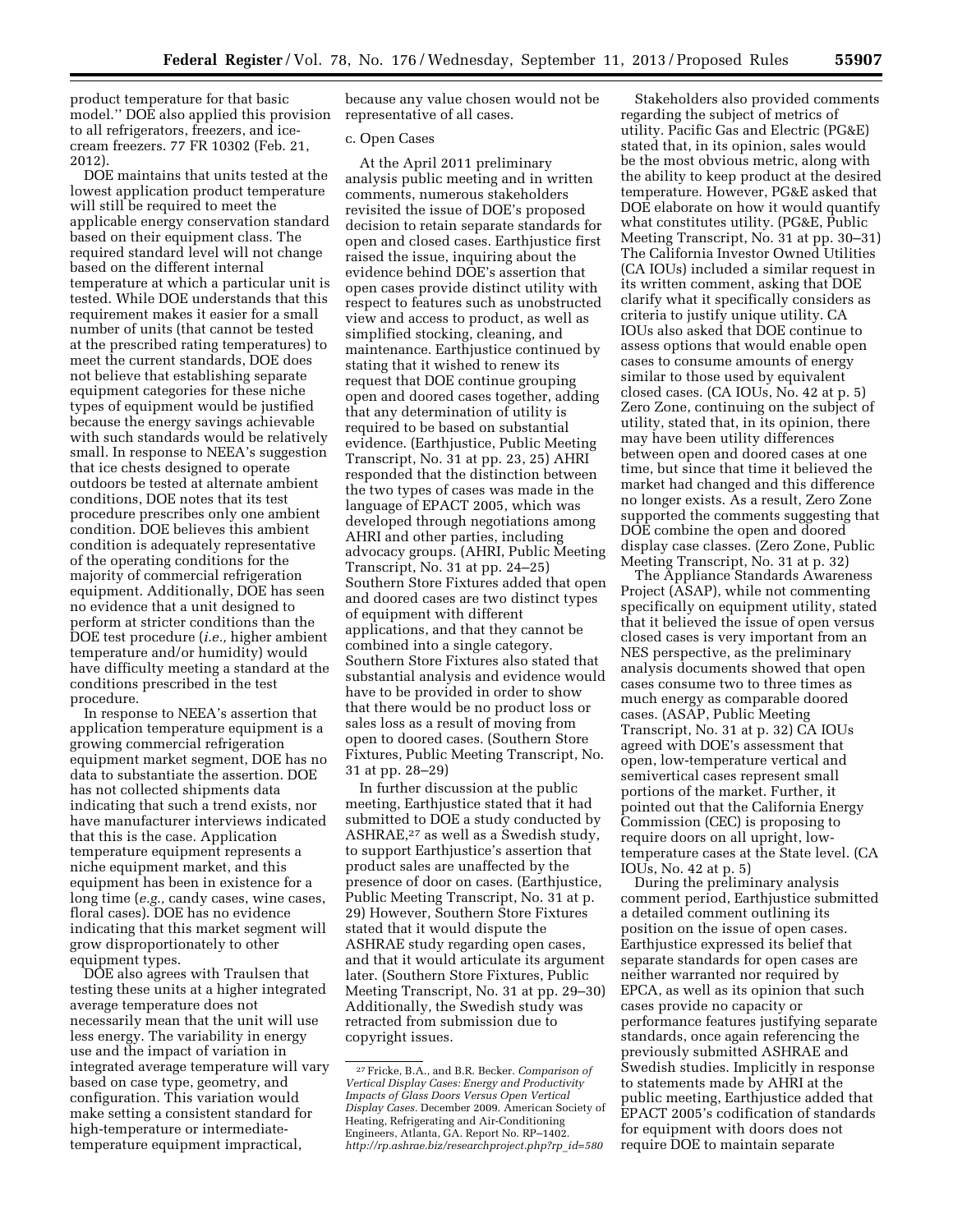classes for equipment without doors. (Earthjustice, No. 35 at p.1) Earthjustice expressed the belief that DOE's intention to adhere to its previous stance that the presence or absence of doors on cases affects case utility ignores the evidence that has been presented in the form of the aforementioned ASHRAE and Swedish sales studies, and that EPCA requires DOE's factual conclusions to be supported by substantial evidence which, according to Earthjustice, DOE has not provided. (Earthjustice, No. 35 at p. 2)

Earthjustice reiterated its disagreement with DOE's assertion in the preliminary analysis that open cases provide utility in the form of ''unobstructed view of and access to product,'' citing the two sales studies that it believed to conclude otherwise. Earthjustice also disagreed with DOE's statement that open cases simplify stocking, cleaning, and maintenance, questioning how the need to prop a door open would impede stocking a case. On the contrary, Earthjustice asserted, the presence of doors would reduce warm air infiltration and the opportunities for items to fall out of the case onto the store floor, thereby reducing stocking burdens and losses due to products damaged during stocking. Furthermore, Earthjustice stated that DOE has not suggested shorter life cycles for equipment with doors, something it believes would be a logical outcome were the presence of doors to impair cleaning and maintenance operations. (Earthjustice, No. 35 at p. 2)

Earthjustice then presented a legal argument, stating that, in maintaining that 42 U.S.C. 6295(o) prevents the merging of equipment classes for equipment with and without doors, DOE has misconstrued the statutory authority for whether separate classes are required. Earthjustice asserted that DOE has, in its preliminary analysis TSD, attempted to shift the evidentiary burden onto the stakeholders who support equivalent standards for the two equipment types. Earthjustice commented that, in dismissing the findings of the ASHRAE study, DOE has violated the plain language of EPCA, which requires that a preponderance of the evidence must support the position that open cases provide a unique feature in order for DOE to conclude that separate equipment classes are required. (Earthjustice, No. 35 at pp. 2–3)

Earthjustice suggested that, should DOE decide not to merge classes for open and closed cases, DOE should adopt standards reflecting the overlapping applications for the equipment. Earthjustice stated that

because equipment with doors is economically advantageous on an LCC basis, encouraging a shift to equipment with doors will increase the monetary savings from this rulemaking. (Earthjustice, No. 35 at p. 3) By adopting highly cost-effective standards for equipment with doors as well as standards that would result in LCC increases for open cases, Earthjustice suggested, DOE could encourage consumers to purchase cases with transparent doors. Earthjustice stated that DOE has taken a markettransforming approach in the past. Specifically, Earthjustice referenced the small electric motors rulemaking (75 FR 10874 (March 9, 2010)), in which DOE maintained standards for two types of general purpose single-phase motors but tailored those standards to encourage the market to shift to one of those types. (Earthjustice, No. 35 at p. 3) Similarly, Earthjustice added, in the rulemaking for commercial clothes washers (75 FR 1122 (Jan. 8, 2010)), DOE adopted standards set at the max-tech level for top-loading washers, but less aggressive standards for front-loading washers, partially to encourage the growth of front-loader market share. In conclusion, Earthjustice suggested that DOE adopt the max-tech level for equipment without doors and a more economically advantageous standard for equipment with doors, thus encouraging the market to shift to doored cases. (Earthjustice, No. 35 at pp. 3–4)

DOE understands the concern of some stakeholders regarding the issue of open cases. While some stakeholders have reiterated their previous positions on this topic, DOE does not believe that any new data has been presented since the Framework document public meeting (May 2010) that would warrant a change in DOE's stance as outlined in chapter 2 of the preliminary analysis TSD. DOE maintains that to set standards discouraging users from purchasing open cases would violate its statutory charge to preserve the availability of features and performance characteristics currently on the market. While Earthjustice again cited the ASHRAE study and the Swedish study comparing sales from open and closed cases, DOE still maintains its position from the preliminary analysis. After having reviewed the ASHRAE study, DOE believes that because the data were collected only under very specific conditions in a controlled environment and with a limited range of merchandise types, the data are insufficient to drive a conclusion applicable across the broad wide range of open case applications and end uses. As one example, DOE

points out that neither study includes fresh produce and packaged meat products in the analysis of impact on product sales, and that these are types of merchandise that manufacturers have mentioned as benefiting from the use of open cases.

Regarding the questions about the definition of utility raised by Earthjustice and PG&E, EPCA states that, in setting or amending standards, the Secretary must consider, among other factors, any lessening of the utility or performance of the covered products likely from the imposition of the standard. (42 U.S.C. 6295(o)(2)(B)(i)(IV) and 6316(e)(1)) EPCA further states that the Secretary may not prescribe an amended or new standard under this section if the Secretary finds (and publishes such finding) that interested persons have established by a preponderance of the evidence that the standard is likely to result in the unavailability in the United States in any covered product type (or class) of performance characteristics (including reliability), features, sizes, capacities, and volumes that are substantially the same as those generally available in the United States at the time of the Secretary's finding. (42 U.S.C. 6295(o)(4) and 6316(e)(1))

Thus, while the term ''utility'' is not specifically defined in EPCA, it is used in conjunction with the term ''performance''; the statute further prohibits DOE from setting standards that result in the unavailability of performance characteristics or features from the U.S. market. In this case, DOE has determined that customer access to product is a distinct performance characteristic or feature in the case of commercial refrigeration equipment and believes, based on its research and discussions with experts and members of industry, that open cases provide more convenient access to products than do closed cases, as well as providing other measures of utility, such as ease of stocking and cleaning.

In response to the comment by Earthjustice that DOE violated the plain language of EPCA, which requires that a preponderance of the evidence must support the position that open cases provide a unique feature in order to conclude that separate equipment classes are required, DOE refers to the language found at 42 U.S.C. 6295(o)(4) and 6316(e)(1). This language states that the Secretary may not issue a standard if interested persons have established by a preponderance of the evidence that the standard is likely to result in the unavailability in the United States of any covered product type (or class) of performance characteristics (including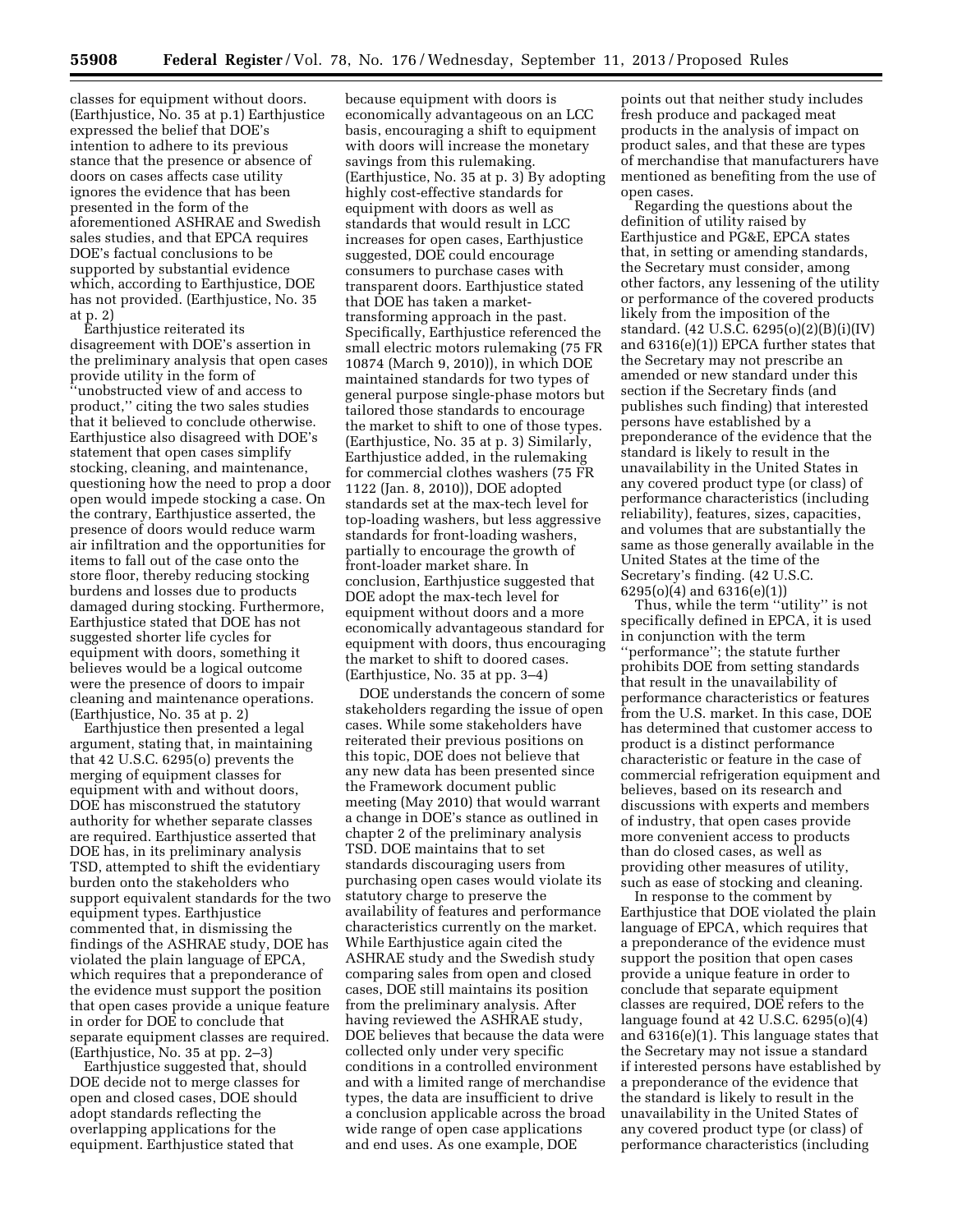reliability), or features currently available. One statement suggesting that the elimination of open cases would have this effect was presented at the April 2011 preliminary analysis public meeting, when Southern Store Fixtures explicitly stated that open and doored cases are two different equipment types, adding that ''substantial analysis and evidence would have to be provided'' to ensure that there would be no detriment to performance by combining the classes. (Southern Store Fixtures, Public Meeting Transcript, No. 31 at pp. 28–29) DOE has agreed with this stance in its past and current proceedings, as evidenced by the retention of separate equipment types for open and closed cases in its analyses. At the commercial refrigeration equipment test procedure NOPR public meeting, Coca-Cola, a major purchaser of display cases, cited internal studies concluding that the presence of doors on displays near registers can decrease sales by 35 to 50 percent. (Docket No. EERE–2010–BT– TP–0034, Coca-Cola, No. 19 at p. 90) These study results stand in contrast to the assertion by Earthjustice that the two sales studies it provided show that open cases do not provide utility in the form of unobstructed view of and access to product. The conflict between the sets of data suggests that, while both conclusions may be correct in the specific contexts of the respective studies, in some applications the presence of doors on cases can adversely affect visibility and access to product. Therefore, elimination of open cases from the market would equate to the unavailability of this performance characteristic, in direct violation of (42 U.S.C. 6295(o)(2)(B)(i)(IV) and 6316(e)(1)).

In its manufacturer interviews, DOE spoke with several manufacturers who provided anecdotal data regarding the utility of open cases. They pointed to increased sales due to ''impulse buys,'' stating that users of open cases reported generating higher revenues out of those cases. Manufacturers also stated that open cases allow for vastly easier stocking of high-margin items including produce and meat. The ease of stocking these items is particularly important to retailers, because open cases are stocked continuously while shoppers are in the store, making simultaneous, unobstructed access to the case by both the employee and customer an important utility issue. Manufacturers reaffirmed during these interviews that unobstructed view of and access to product, as well as simplified stocking, as previously referenced by DOE, were significant attributes of open cases.

Furthermore, the manufacturers pointed to better accommodation of nonstandard-sized merchandise within these cases. The information that DOE has gathered regarding market perceptions at conferences and other venues has indicated that many grocery store managers and operators strongly prefer open cases to closed cases, as they perceive that product visibility from a distance is a very strong factor in sales. Engineers for large chain grocery stores have stated that their efforts to convert even part of the grocery store equipment from open cases to closed cases, during store remodeling, have been met with opposition from store managers due to their perception that open cases lead to higher sales compared to closed cases. This finding is in contrast to the statement by Zero Zone that utility differences between open and doored cases no longer exist. The statement by Zero Zone also conflicts with the internal study data quoted by Coca-Cola, in which that company noted a significant loss in sales due to the presence of doors on display cases in certain settings. As the result of a collective review of the data obtained through its public meetings, manufacturer interviews, and conferences, DOE believes that its position of setting separate standards for open and closed cases is reasonable and based on the distinct performance characteristics of each class, as shown by a preponderance of the evidence presented. DOE notes that manufacturers did not cite differences in maintenance and cleaning between open and closed cases, but DOE believes the other utility and performance factors cited, including ease of access to the product, increased visibility, and ease of use during operations and maintenance, are sufficient to warrant maintenance of two separate equipment classes.

DOE understands AHRI's statement that the distinction between case types was made in the EPACT 2005 language, which set standards for closed cases and required DOE to set standards for open cases (42 U.S.C. 6313(c)), and Earthjustice's response that the codification of separate standards does not require DOE to maintain different classes. However, DOE is restricted by EPCA from prescribing energy conservation standards in any manner that would lessen utility to the customer or result in the unavailability of performance characteristics or features currently on the market. (42 U.S.C. 6295(o)(2)(B)(IV), 6295(o)(4), and 6316(e)(1)) Therefore, DOE continues to consider open and doored cases to be

two distinct equipment types due to the evident performance and feature differences between them.

DOE acknowledges ASAP's statement that open cases have been shown to consume more energy than doored cases and CA IOU's assertion that open, lowtemperature cases comprise a small market share. However, independent of these factors, as stated above, DOE is forbidden by EPCA from setting standards that would result in the unavailability on the market of the performance characteristics and features that open cases exhibit. (42 U.S.C. 6295(o)(4) and 6316(e)(1)) Therefore, DOE, through its analyses, sought to develop separate proposed standard levels for open and closed cases that would result in the maximum economically justified and technologically feasible energy savings for the respective equipment.

Regarding Earthjustice's assertion that DOE failed to suggest shorter life cycles for commercial refrigeration equipment with doors, DOE points out that the replacement of doors is one of the factors contributing to repair costs (see chapter 8 of the NOPR TSD). Damage to doors does not necessarily shorten the life of the equipment itself.

With respect to Earthjustice's suggestion that DOE force a market shift from open to closed cases by adopting cost-effective standards for doored cases but less economically attractive standards for open cases, DOE is compelled by EPCA to examine the economic and technical justification of all equipment under the same criteria and with the same rigor. (42 U.S.C. 6295(o) and 6316(e)(1)) In other words, DOE must independently determine the maximum technologically feasible and economically justified standard level for each equipment class. Therefore, DOE examined all TSLs equally using the same quantitative metrics, such as LCC and national NPV, and selected a proposed standard level using these criteria. In response to the suggestion that DOE adopt a market-transforming approach in which it would intentionally shift market share toward doored cases, DOE believes that to do so would violate the EPCA provision barring DOE from setting standards that result in the lessening of utility or unavailability of performance characteristics. (42 U.S.C. 6295(o)(4) and 6316(e)(1)) Because DOE has determined that open cases present a unique set of performance characteristics and features to the market, to set standards eliminating their manufacture and sale would violate 42 U.S.C. 6295(o)(4) and 6316(e)(1). DOE notes that in the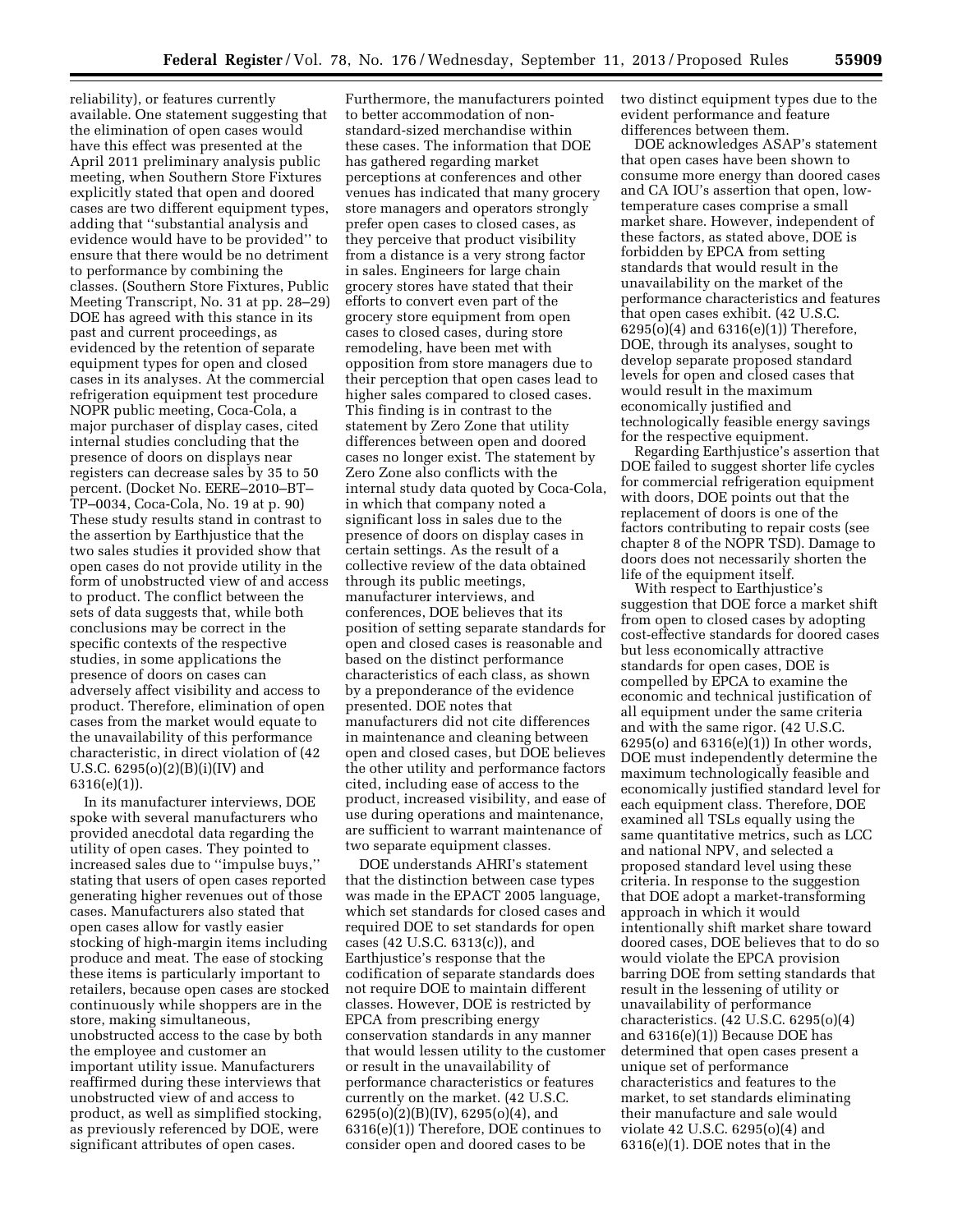rulemakings for small electric motors and commercial clothes washers that Earthjustice cited, DOE was careful to set standards such that they would not result in the unavailability of features or performance characteristics. For example, the commercial clothes washers final rule, published by DOE on January 8, 2010, states that the amended efficiency levels can be met by either top- or front-loading designs. In fact, the clothes washers final rule notes that there were vertical-axis top-loading and horizontal-axis frontloading washers on the market at the time that already met the higher standard. Thus, DOE concluded, consumers would have the same range of clothes washer options, including features valued by consumers such as door placement, capacity, water temperature, and adjustable load sizes. 75 FR 1122, 1133–34 (Jan. 8, 2010). In the case of commercial refrigeration equipment, DOE believes that separate equipment classes are necessary to preserve the unique features provided by open refrigerated display cases, established by interested parties as discussed above. DOE does not believe it would be possible to combine standards classes or arbitrarily set more aggressive standards for open cases without violating EPCA provisions regarding utility/product availability. (42 U.S.C. 6295(o)(2)(B) and 6316(e)(1)) As a result, DOE has maintained the position regarding utility of open cases that it asserted in the January 2009 final rule and in its preliminary analysis and framework document. 74 FR 1099 (Jan. 9, 2009).

DOE understands that there are other options available in the market to reduce the energy consumption of open cases, such as retrofitting doors to open cases, and that DOE's energy conservation standards may not be the only factor related to improving the energy efficiency of open cases. DOE believes that, in general, management staff of grocery stores is well aware of high energy costs because energy costs consistently figure as one of the top five issues in the Food Marketing Institute (FMI) Worry Index,28 which is obtained through surveys of the food retailers regarding the most important issues in their businesses that cause them to ''worry.'' Some stores have retrofitted their open cases with transparent doors to achieve substantial savings in energy costs. DOE also recognizes that the market for retrofitting open, multi-deck display cases with transparent doors is steadily increasing. In addition, features

such as night curtains and moreefficient air curtains are also available in the market to reduce the energy consumption of open cases.

In its NOPR analyses, DOE modeled open and closed display cases separately, and has included separate proposed standards for the two types of equipment in this notice.

#### d. Service Over Counter Equipment

AHRI voiced concerns about selfcontained service over counter (SOC) equipment,29 stating that DOE incorrectly determined that SOC equipment was covered by EPACT 2005 and that this error resulted in an overly stringent standard being applied to the equipment. (AHRI, No. 43 at p. 2) AHRI commented that it, working with other stakeholders, had proposed legislative language that defines SOC equipment and establishes minimum standards for that equipment, which is included in the Implementation of National Consensus Appliance Agreements Act of 2011, S. 398, 112th Cong. (2011). AHRI asked that DOE adopt the definition of SOC equipment that AHRI had proposed in that legislation, and also asked DOE to use TDA as a normalization metric for this equipment. (AHRI, No. 43 at p. 2)

With respect to the statement by AHRI that DOE has incorrectly determined that SOC equipment is within the scope of coverage of EPACT 2005, DOE disagrees, having determined that SOC.SC.M equipment meets the statutory definition of a self-contained commercial refrigerator with transparent doors in 42 U.S.C. 6311(9)(A). EPCA does not specify equipment subsets such as SOC equipment beyond defining the terms ''commercial refrigerator," "freezer," and ''refrigerator-freezer'' and ''selfcontained condensing unit,'' among other definitions related to this equipment. (42 U.S.C. 6311(9)) In December 2009, DOE's Office of Hearings and Appeals (OHA) responded to an application for exception relief from a manufacturer of SOC equipment. This manufacturer argued that it was entitled to relief because its SOC units could not meet the EPACT 2005 standards for self-contained equipment with doors. OHA responded that DOE did not have jurisdiction to consider

such exceptions for equipment covered by the statutorily mandated standards. (Case No. TEE–0066, Dec. 29, 2009)

During the preliminary engineering analysis for this rulemaking, DOE confirmed that the EPACT 2005 standards for SOC.SC.M (42 U.S.C. 6313(c)(2)) could not be achieved at even the max-tech level (see chapter 2, section 2.2.1.5, of the preliminary analysis TSD). Therefore, DOE agrees with AHRI's comment that the standard set by EPACT 2005 was too stringent for equipment belonging to equipment class SOC.SC.M. Consequently, DOE had excluded SOC.SC.M equipment from the preliminary analysis.30

In December 2012, during the NOPR analysis for this rulemaking, the American Energy Manufacturing Technical Corrections Act (AEMTCA), Public Law 112–210 (Dec. 18, 2012) amended EPCA to establish new standards for self-contained service over counter medium temperature commercial refrigerators. (42 U.S.C. 6313(c)(4)) The amendment reduces the stringency of the standard applicable to this equipment. AEMTCA prescribed the standard for SOC.SC.M equipment manufactured on or after January 1, 2012 as  $0.6 \times TDA + 1.0$ , expressed in kilowatt hours per day. (42 U.S.C. 6313(c)(4)(A))

AEMTCA also amended EPCA to direct DOE to determine, within 3 years of enactment of the new standard for SOC.SC.M, whether the standard should be amended. (42 U.S.C. 6313(c)(4)(B)(1) If DOE determines that the standard should be amended, then DOE must issue a final rule establishing an amended standard within this same 3 year period. (42 U.S.C. 6313(c)(4)(B))

DOE conducted the analysis for this determination of whether to amend the standard for equipment class SOC.SC.M as part of this NOPR analysis. The analysis was carried out in a manner similar to that of all the other equipment classes being analyzed as part of the current rulemaking. DOE used the standard established by AEMTCA as the baseline efficiency level for equipment class SOC.SC.M.31 The results of the analysis indicated that if an amendment to the AEMTCA standard for equipment

<sup>28</sup>FMI Research. *The Food Retailing Industry Speaks 2011.* 2011. Food Marketing Institute, Arlington, VA.

<sup>29</sup> ''Service over counter'' means equipment with sliding or hinged doors in the back intended for use by sales personnel for loading and retrieving items for sale, and fixed, sliding or hinged transparent panels in the front for displaying merchandise. The equipment has a height no greater than 66 inches and is intended to serve as a counter for transactions between sales personnel and customers.

<sup>30</sup> DOE had also excluded SOC.SC.L, a lowshipments-volume equipment class, from the preliminary analysis as well, as it too is covered under standards prescribed by EPACT 2005 for freezers with transparent doors found at 10 CFR 431.66(b). Due to its similarity in design, construction, and performance to SOC.SC.M equipment, DOE presumed that it too would not be able to meet the standards set by EPACT 2005 for self-contained equipment with transparent doors.

<sup>31</sup>This approach is similar to that adopted for all the other equipment classes, as explained in section IV.H.1.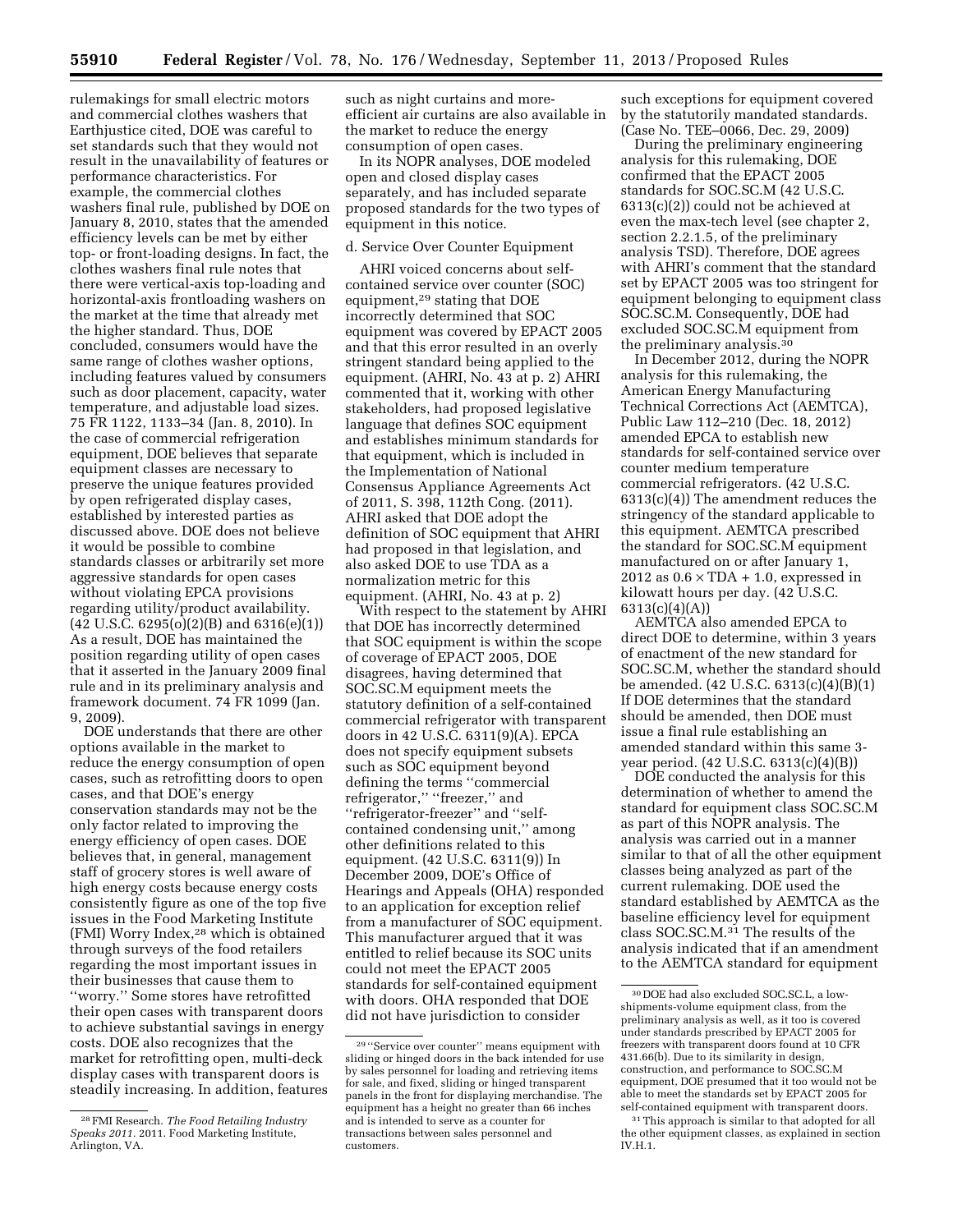class SOC.SC.M, based on same criteria established for all the other equipment classes of the current rulemaking,32 would represent a reduction in energy consumption of roughly 30 percent as compared to the AEMTCA standard. Based on this result, DOE has proposed an amended standard for equipment class SOC.SC.M in this NOPR (see section I and section V.A.2).

In response to AHRI's request that DOE use TDA as a normalization metric for this equipment, the January 2009 final rule standards for remote condensing SOC equipment were expressed using TDA as a normalization metric. 74 FR 1093 (Jan. 9, 2009). As AHRI suggested, DOE proposes in this NOPR to continue to use TDA as the normalization metric for SOC equipment.

DOE is also proposing to adopt a new definition of the ''service over counter'' equipment family, which is included in this notice. DOE based its proposed definition on the definition of selfcontained service-over-counter refrigerators (SOC.SC.M) found in Paragraph (1) of section 4 of AEMTCA. (42 U.S.C. 6313(c)(1)(C)) However, DOE proposes to adopt a broader definition of SOC equipment that DOE believes is applicable to all of the equipment classes that belong to the SOC equipment family, not just the single SOC.SC.M equipment class described by the AEMTCA language. The proposed definition can be found in section 0 of this NOPR.

#### 2. Technology Assessment

As part of the market and technology assessment performed for the NOPR analysis, DOE developed a comprehensive list of technologies that would be expected to improve the energy efficiency of commercial refrigeration equipment. Chapter 3 of the NOPR TSD contains a detailed description of each technology that DOE identified. Although DOE identified a complete list of technologies that improve efficiency, DOE only considered in its analysis technologies that would impact the efficiency rating of equipment as tested under the DOE test procedure. Therefore, DOE excluded several technologies from the analysis during the technology assessment because they do not improve the rated efficiency of equipment as measured under the specified test procedure. Technologies that DOE determined impact the rated efficiency

were carried through to the screening analysis and are discussed in section IV.D.

a. Technologies Applicable to All Equipment

In the preliminary analysis market and technology assessment, DOE listed the following technologies that would be expected to improve the efficiency of all equipment: higher efficiency lighting, higher efficiency lighting ballasts, remote lighting ballast location, higher efficiency expansion valves, higher efficiency evaporator fan motors, variable-speed evaporator fan motors and evaporator fan motor controllers, higher efficiency evaporator fan blades, increased evaporator surface area, lowpressure differential evaporators, increased case insulation or improvements, defrost mechanisms, defrost cycle controls, vacuum insulated panels, and occupancy sensors for lighting controls. Not all of these technologies were considered in the preliminary engineering analysis; some were screened out or removed from consideration on technical grounds, as described in chapters 3 and 4 of the NOPR TSD. After the publication of the preliminary analysis, DOE received numerous stakeholder comments regarding these technologies, discussed below.

#### Lighting Technologies

In response to DOE's request for comment, Southern Store Fixtures questioned DOE's specification for lightemitting diode (LED) lighting because it appeared that LEDs had a lower efficacy in terms of lumens per watt compared to T8 fluorescent lighting (the standard baseline lighting technology) in DOE's model. (Southern Store Fixtures, Public Meeting Transcript, No. 31 at pp. 59–60) Zero Zone observed that while fluorescent lighting is a mature technology, LED lighting is constantly evolving. (Zero Zone, Public Meeting Transcript, No. 31 at p. 63) Additionally, Southern Store Fixtures suggested that the efficiency of the driver powering the LEDs be explicitly considered, as it is a key aspect of lighting energy consumption. (Southern Store Fixtures, Public Meeting Transcript, No. 31 at p. 62) True noted that light output from LEDs is highly directional, and the additional heat load from the LEDs increases the load on the compressor, which is less efficient than the lighting system. (True, Public Meeting Transcript, No. 31 at pp. 60–61)

Regarding the comment by Southern Store Fixtures, the output of LED light fixtures used in commercial refrigeration equipment is indeed lower

in terms of lumens per watt when compared to T8 fluorescent bulbs. However, for commercial refrigerated display applications, the advantage of LED lighting lies in the directionality of its light output. While T8 lighting produces greater output in lumens, much of that light is directed toward the ambient space rather than the merchandise to be illuminated, and thus is wasted from a product merchandising perspective. LED lighting, on the other hand, is very directional, and the light can be aimed directly at the product on display. This difference allows for more conservative sizing of LED fixtures and, as a result, overall power consumption is lower compared to T8 fluorescent lamps.

DOE agrees with the comment by Zero Zone that LED lighting is an evolving technology. As a result, DOE has taken efforts to update its LED fixture cost estimates throughout the rulemaking process, gathering the most current data available from publicly available sources as well as from manufacturer interviews. Regarding Southern Store Fixtures' concern about driver power, this power consumption is considered in the engineering model and is incorporated into the calculation of calculated daily energy consumption (CDEC). Similarly, with respect to True's comment, the impact of lighting on case heat load, and thus compressor power consumption, is accounted for in the engineering model through the use of a multiplier to estimate the fraction of light produced that is retained inside the case as heat.

#### Lighting Controls

In addition to discussing lighting, stakeholders also commented on the location of lighting controls. Southern Store Fixtures observed that certain operators use central energy management systems to control the display case lighting, and asked if this approach would be considered instead of just the placement of occupancy sensors in individual display cases. The company added that when customers ask them to supply a case to be controlled by a central energy management system, the lights in the display cases must be wired separately from the other energy-consuming components. (Southern Store Fixtures, Public Meeting Transcript, No. 31 at pp. 190–91, 194) Further, Southern Store Fixtures pointed out that CEC is considering these central lighting systems in its proceedings. (Southern Store Fixtures, Public Meeting Transcript, No. 31 at p. 197) Zero Zone stated that it typically wires cases with a separate lighting circuit to allow for

<sup>32</sup>The criteria for trial standard level selection can be found in section V.A.1, and discussion concerning the selection of the proposed standard level can be found in section V.C.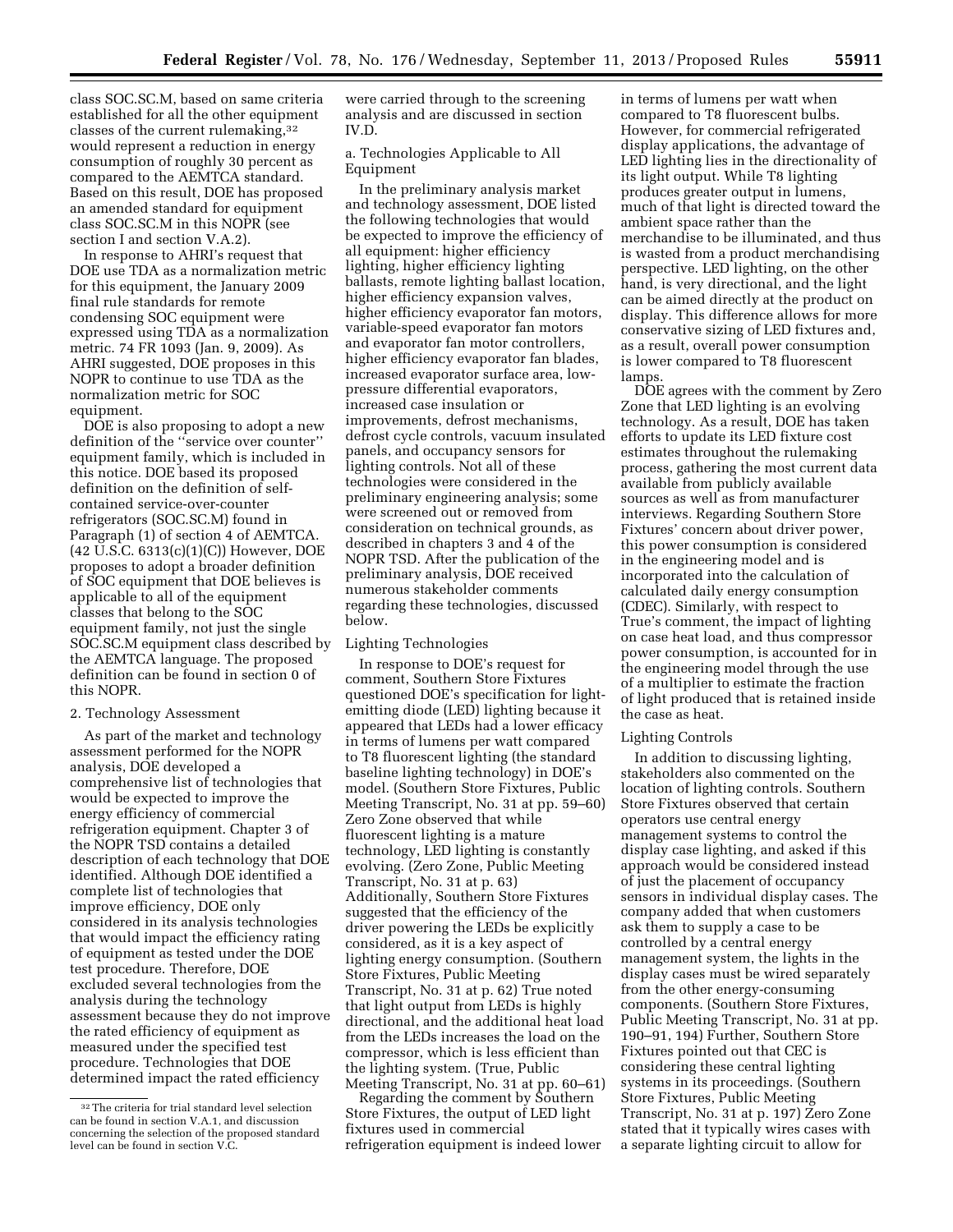independent lighting control, while NEEA stated that if a case is wired differently to interface with centralized controls, it should be treated identically to a self-contained set of controls. (Zero Zone, Public Meeting Transcript, No. 31 at p. 196; NEEA, Public Meeting Transcript, No. 31 at p. 195) CA IOUs supported the manufacturer assertion made during the April 2011 preliminary analysis public meeting that it is possible to distinguish between cases designed for remote energy controls and those that are not. (CA IOUs, No. 42 at p. 4) For this reason, the CA IOUs suggested that DOE develop a calculation to measure energy savings due to the use of such remote systems in the test procedure. (CA IOUs, No. 42 at p. 4)

DOE acknowledges that there are several ways to implement lighting controls (*e.g.,* individual case controls, controls for a case lineup, storewide energy management systems), and that allowing certain systems to be included in calculating energy consumption may set a precedent for how DOE defines the boundaries of covered equipment and what technologies are allocated energy savings for a piece of equipment in the test procedure. For example, cases set up to accept remote control systems have a dedicated circuit for lights so that the lights can be controlled separately from the rest of the case. However, this lighting circuit configuration does not inherently save energy and must be paired with an expensive energy management control system, which is sold separately from the piece of commercial refrigeration equipment, is produced by different manufacturers, and is not integral to the commercial refrigeration equipment. In addition, the existence of an energy management system does not necessarily mean it will be used with commercial refrigeration equipment; for example, energy management systems are used in many stores and offices to control room lighting and temperature set points.

DOE acknowledges that remote lighting controls do save energy and may be the more commonly used technology to dim or turn off lights. However, energy consumption for a piece of commercial refrigeration equipment must be determined using the DOE test procedure to measure the energy consumption of a representative unit, as shipped to customers. Because the remote energy management system is not part of the piece of commercial refrigeration equipment as shipped from the manufacturer, but rather is a separate piece of equipment supplied by a separate manufacturer, remote energy

management controls will not be considered as an energy conservation feature in this commercial refrigeration equipment rulemaking.

#### Part-Load Technologies

Stakeholders also submitted comments on the subject of part-load and variable-capacity technologies. These are technologies that allow the performance of the system components to be varied in response to changes in the load placed on them, such as changes due to varying ambient conditions or product loading. PG&E requested that DOE clarify its stance on part-load technologies, suggesting that there was a disparity between the NOPR DOE published on November 24, 2010, which proposed amendments to DOE's test procedures for commercial refrigeration equipment (November 2010 test procedure NOPR (75 FR 71596 (Nov. 24, 2010)) and the screening analysis presented in chapter 2 of the preliminary analysis TSD. Specifically, in the November 2010 test procedure NOPR, DOE stated that the proposed test procedure, which relied on AHRI Standard 1200 and ASHRAE Standard 72,33 is able to capture the energy-saving effects of some part-load technologies. (76 FR 71601 (Nov. 24, 2010)). Conversely, in the screening analysis in chapter 2 of the preliminary analysis TSD, DOE removed some technologies from the analysis and stated that their effects could not be measured by the steady-state test procedure. PG&E asked DOE to clarify its stance and asked that, if DOE determines that the effects of these technologies can be measured, to include them in the screening and engineering analyses. PG&E later reiterated its desire that DOE be consistent in its approach toward technologies that maintain energy savings at variable ambient conditions or variable load. (PG&E, Public Meeting Transcript, No. 31 at pp. 51–52, 178)

Similarly, CA IOUs noted a perceived disparity between DOE's statement in the preliminary analysis TSD chapter 2, where DOE stated that it ''believes that the energy saving potential of these technologies is already captured to some degree in the current test procedure,'' and chapter 4, where DOE stated that ''[t]echnologies that reduce energy use only under transient conditions, such as fluctuations in ambient temperature and humidity, periods of product loading, and frequent door openings, will not affect the measured CDEC. Therefore,

DOE removed from consideration these technologies that do not affect or do not reduce CDEC during the tests.'' CA IOUs requested clarification of DOE's rationale for eliminating those technologies from consideration, and also requested that DOE include in its engineering analysis all technologies that can be measured in part by the test procedure, notably those that save energy at variable load or under fluctuating ambient conditions. (CA IOUs, No. 42 at p. 2) NEEA expressed its opinion that DOE had not yet adequately justified its lack of initiative in examining part-load technologies. (NEEA, No. 36 at p. 4)

Stakeholders questioned the ability of the DOE test procedure to reflect the performance of part-load technologies. In a written comment submitted jointly, ASAP and the Natural Resources Defense Council (NRDC) encouraged DOE to consider technologies that improve efficiency under part-load conditions in the engineering analysis, stating that DOE referenced in its test procedure NOPR the fact that units tested using ASHRAE 72, namely those with doors, experience variation in load due to the door opening requirements of the test. ASAP and NRDC mentioned that there is clearly a variation in refrigeration load during the test for this equipment, due to the door opening requirement. ASAP and NRDC added that, in its proposed test procedure, DOE also referred to transient load variation effects (76 FR 71601 (Nov. 24, 2010)). ASAP and NRDC stated that, if single-speed compressors cycle on and off during the test, there is likely opportunity for variable-speed compressors to reduce energy consumption by increasing the operating effectiveness of heat exchangers and reducing cycling losses. (ASAP and NRDC, No. 34 at pp. 1–2)

Interested parties also commented that it is important to distinguish between steady-state and full-load modes of operation, since equipment experiencing relatively constant loads is not necessarily operating at full load. ASAP and NRDC stated that if the compressor is cycling, this indicates that the equipment is operating at part load. ASAP and NRDC continued, stating that if a commercial refrigerator or freezer did operate at full load during a test, then it would not be able to maintain the necessary case temperature under the more extreme conditions that it would likely encounter in the field, posing a risk to food safety. Therefore, ASAP and NRDC stated, it is likely that manufacturers design equipment to meet a higher load than that experienced during a test, and that

<sup>33</sup>ANSI/ASHRAE Standard 72–2005. ''Method of Testing Commercial Refrigerators and Freezers.'' 2005. American Society of Heating, Refrigerating, and Air-Conditioning Engineers, Inc. Atlanta, GA.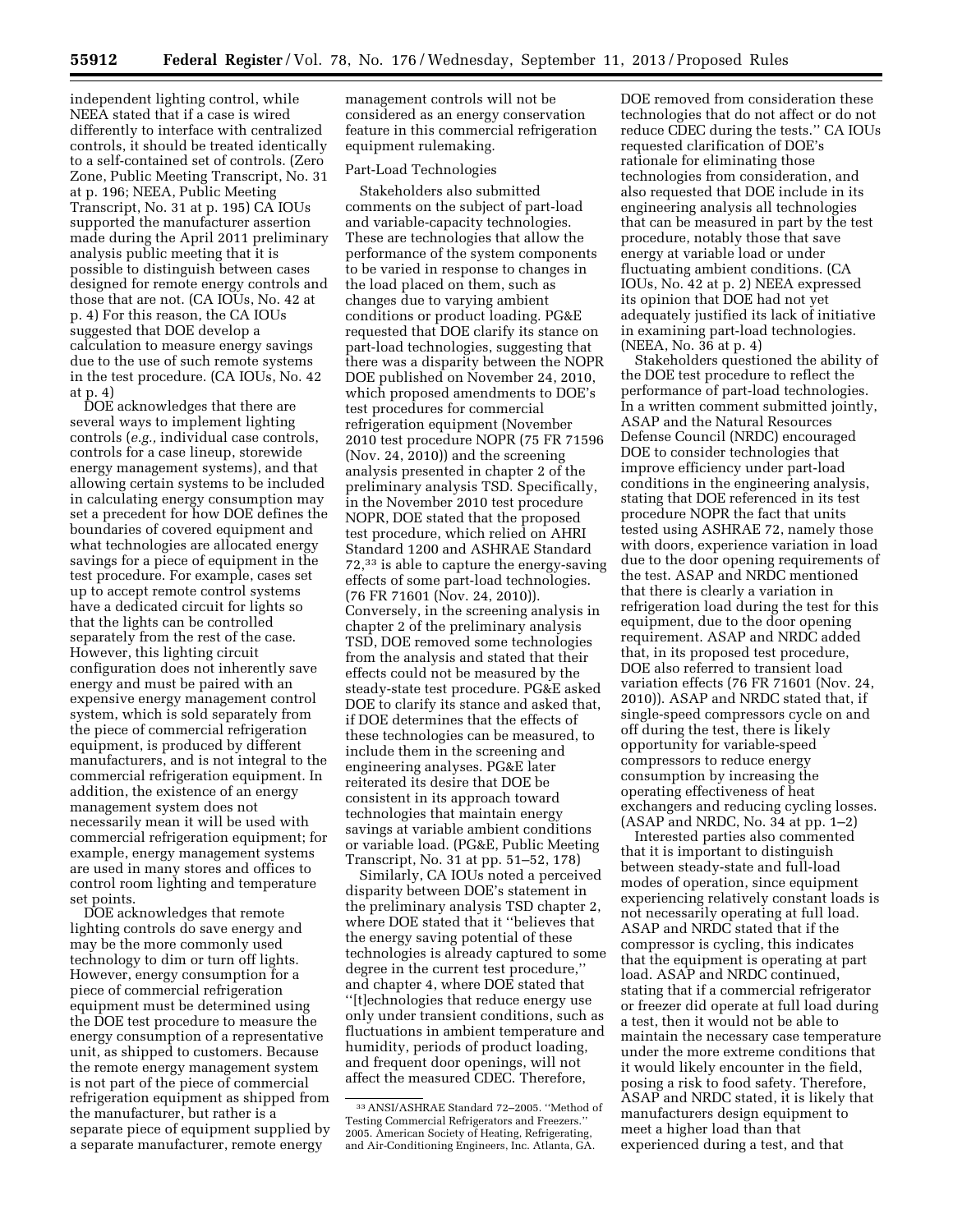technologies that improve part-load performance could reduce energy consumption for both open and doored cases. (ASAP and NRDC, No. 34 at p. 2) NEEA expressed a similar viewpoint, commenting that the door opening provision in ASHRAE 72 leads to load variation and that, even for open cases, it is unlikely that the refrigeration system is operating at full capacity during the test period, as this would make the system unable to meet load requirements and guarantee food safety under more extreme environmental conditions. (NEEA, No. 36 at p. 4) NEEA stated that, unless a refrigeration system is sized exactly for its operating load, and that load remains constant, there is good reason to examine part-load system performance. NEEA added that, since most refrigeration systems must perform under a variety of conditions, they will operate cyclically, leaving room for more-efficient operation during times of lower load. NEEA urged DOE to explore the use of variable-speed and variable-capacity components. (NEEA, No. 36 at p. 4)

DOE received comments regarding the treatment and modeling of specific partload technologies. ASAP stated that, in its proposed energy conservation standards for residential refrigerators (75 FR 59470 (Sept. 27, 2010)), DOE had included variable-speed compressors as a design option, and that the residential refrigerators test procedure was also a steady-state test. ASAP asked why variable-speed compressors were considered for residential refrigerators but not for commercial refrigeration equipment. (ASAP, Public Meeting Transcript, No. 31 at p. 54) NEEA commented that variable-speed condenser fans and condenser fan motor controllers could enable improved partload performance, and that screening them out due to test procedure limitations is shortsighted. (NEEA, No. 36 at p. 3) NEEA added that highefficiency expansion valves are becoming much more prevalent in refrigeration systems, and that they should be included in the analysis. NEEA stated that savings associated with high-efficiency expansion valves may arise in conjunction with other technologies installed as part of a partload package and that, while these energy savings may be small, this should be proven by analysis. (NEEA, No. 36 at p. 3) CA IOUs requested clarification on how variable-speed compressors and modulating capacity compressors 34 are covered in this

rulemaking. CA IOUs stated that such compressor technologies did not appear to have been screened out or listed as an option, and appeared to have been included in the engineering analysis TSD chapter under the section discussing higher efficiency compressors. (CA IOUs, No. 42 at p. 2) Finally, ASAP and NRDC stated that the model used in the engineering analysis should be able to capture the potential benefits of technologies that improve part-load performance and that, if this is not the case, DOE should consider a different methodology. (ASAP and NRDC, No. 34 at p. 3)

After receiving these stakeholder comments, DOE reviewed its position on part-load and variable-capacity technologies, as articulated in chapter 2 of the preliminary analysis and test procedure NOPR publications (75 FR 71601 (Nov. 24, 2010)). DOE agrees there was a disparity between the preliminary analysis, in which DOE reiterated its position from the January 2009 final rule that part-load technologies could not be captured by the steady-state ASHRAE 72 method of test,35 and the test procedure NOPR, in which DOE stated that the door opening and night curtain testing portions of the test would in fact create part-load conditions. 75 FR 71601 (Nov. 24, 2010). DOE believes that the position presented in the test procedure NOPR is accurate, as the variation in operating conditions introduced by door openings and the use of night curtains could create an opportunity for part-load technologies to produce quantifiable energy impacts. DOE revised its position after reviewing the test procedure established in the 2012 test procedure final rule (77 FR 10292 (Feb. 21, 2012)) and the energy consumption profile of equipment observed during testing conducted using the DOE test procedure. DOE believes the confusion arose due to the way in which the industry refers to the ASHRAE 72 method of test. As mentioned above, part load technologies allow a piece of commercial refrigeration equipment to respond to changes in refrigeration load

that occur due to changes in ambient conditions or internal loads on the case. The ASHRAE 72 method of test prescribes a single fixed set of ambient conditions, so no major changes in refrigeration load are intentionally introduced through changes in ambient condition. Thus, the ASHRAE 72 method of test is often referred to as steady-state. However, as stated in the November 2010 test procedure NOPR, commercial refrigeration equipment tested using ASHRAE 72 experiences variation in refrigeration load due to door openings, drawing of the night curtain, and inherent compressor cycling that occur during the test. 77 FR 10308 (Feb. 21, 2012). Realizing this, DOE has revised its position and agrees with ASAP, NRDC, and NEEA that the nature of the ASHRAE 72 method of test, while conducted at fixed ambient operating conditions, is not strictly thermodynamically steady-state, as evidenced by compressor cycling and minor fluctuations in internal temperatures throughout the duration of the test. DOE also agrees with these stakeholders that the presence of compressor cycling demonstrates that commercial refrigeration units generally do not operate at full load during the test. From its discussions with manufacturers, DOE understands that most equipment can operate at temperatures lower than the equipment's given DOE rating temperature, and thus performance at the test procedure conditions would likely not constitute full-capacity operation.

In response to the stakeholder suggestions that DOE include specific part-load technologies in the NOPR analyses, DOE investigated the technologies referenced by these commenters. DOE researched the state of part-load and variable-capacity technologies such as fan motor controllers and variable-speed compressors through available manufacturer and component supplier literature, as well as through its discussions with manufacturers during interviews. DOE found that that many of these part-load technologies had not yet been developed for the commercial refrigeration equipment industry to the extent that they could be adopted by manufacturers in the near future. For example, while variable-speed compressors are indeed, as some stakeholders mentioned, prevalent in residential refrigeration applications, their availability for commercial application is very limited and is not applicable to many equipment types. Some technologies were also removed

<sup>34</sup> Variable-speed compressors are able to control the rate at which they operate in order to tailor their performance to varying conditions and thus reduce

compressor cycling. Modulating capacity compressors, most commonly found in larger sizes used in compressor racks, allow for the volume of fluid being compressed by the moving pistons (and thus the throughput of the compressor) to be changed in response to load variations.

<sup>35</sup>U.S. Department of Energy–Office of Energy Efficiency and Renewable Energy. Preliminary Technical Support Document (TSD): Energy Conservation Program for Certain Commercial and Industrial Equipment: Commercial Refrigeration Equipment. Chapter 5, Engineering Analysis. March 2011. Washington, DC. *[www.regulations.gov/](http://www.regulations.gov/#!documentDetail;D=EERE-2010-BT-STD-0003-0030) [#!documentDetail;D=EERE-2010-BT-STD-0003-](http://www.regulations.gov/#!documentDetail;D=EERE-2010-BT-STD-0003-0030) [0030](http://www.regulations.gov/#!documentDetail;D=EERE-2010-BT-STD-0003-0030)*.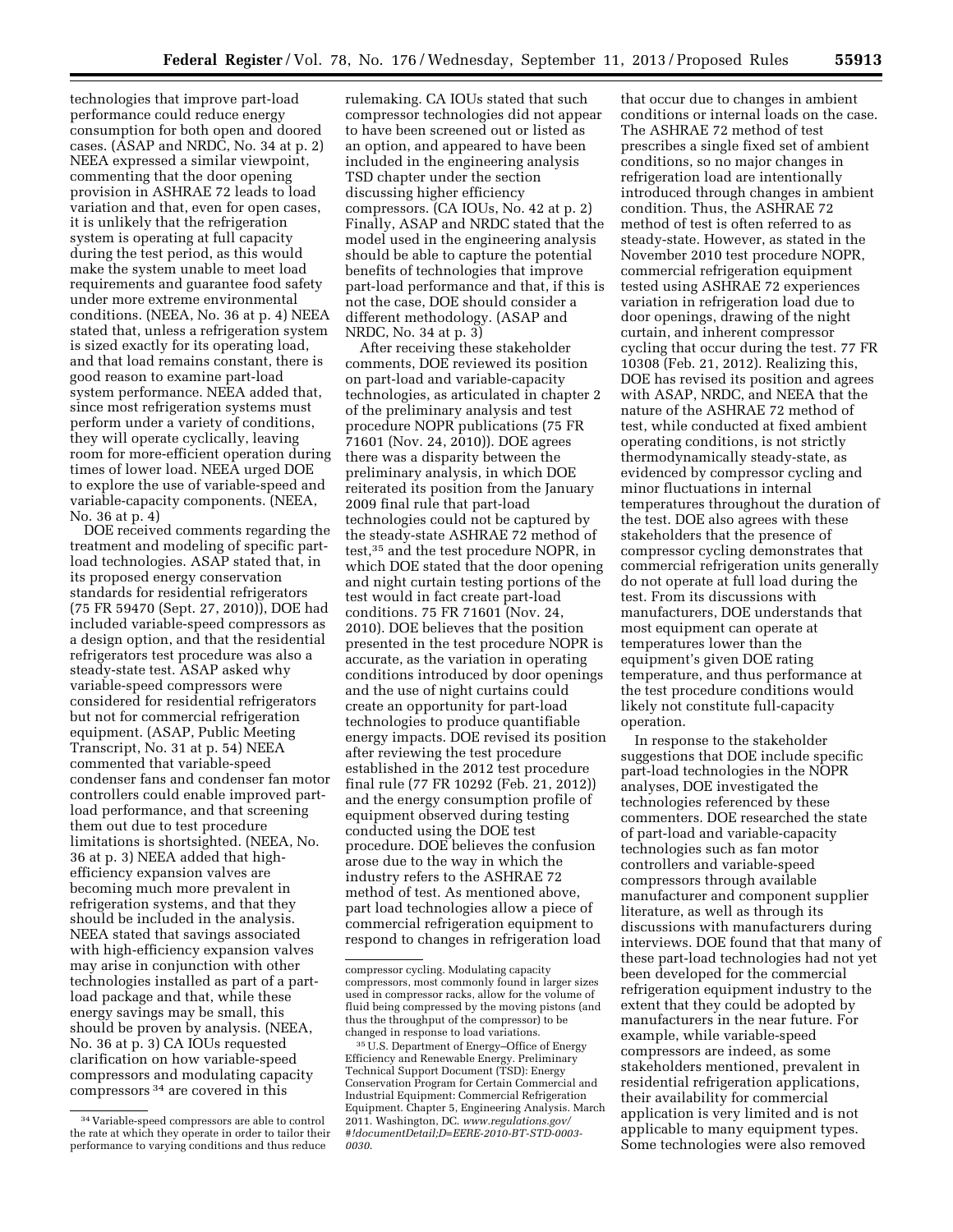for functional purposes or because of concerns over food safety performance. Others were removed from consideration because they would not have measurable impacts under the test procedure. Therefore, while DOE did not screen out or preclude the analysis of part-load technologies, DOE did not utilize any of these technologies explicitly as design options in its engineering analysis. For further discussion of DOE's examination of these technologies, see chapters 3 through 5 of the NOPR TSD.

DOE reiterates that the design options that it has chosen for this particular analysis, and the design paths used in modeling the proposed standard levels, do not constitute a prescriptive design requirement. In other words, DOE does not claim that the combinations of design options presented in the engineering analysis form unique paths for achieving higher energy efficiency. Manufacturers are free to utilize any design features available to them in order to develop compliant units, provided that those units meet all the requirements for testing under the DOE test procedure and other applicable regulations. Thus, should manufacturers develop part-load features that produce quantifiable reductions in energy consumption under the DOE test procedure, they are not prohibited from taking advantage of those features, even if particular technologies were not modeled in the analysis for this rulemaking.

b. Technologies Relevant Only to Equipment With Doors

In chapter 3 of the preliminary analysis TSD, DOE mentioned three technologies that could apply only to doored equipment: anti-fog films, antisweat heater controllers, and highperformance doors. Not all of these technologies were considered in the preliminary engineering analysis, as some were screened out or removed from consideration on technical grounds. The following sections discuss stakeholder comments regarding these technologies.

#### Anti-Fog Films

Zero Zone stated that research by Southern California Edison indicated that anti-fog films do not allow for the reduction of anti-sweat heat. (Zero Zone, Public Meeting Transcript, No. 31 at p. 47)

DOE reviewed the available literature regarding anti-fog films, and understands that these films alone do not necessarily eliminate the need for anti-sweat heaters under many conditions, including high ambient

humidity, as they cannot prevent condensation from forming on the outside of the case. This shortcoming of anti-fog films can present a major problem for customers. Discussions with manufacturers have led DOE to believe that alternative improvements in door construction provide the capacity to reduce anti-sweat heat without the drawbacks mentioned here. Because of these issues, DOE did not consider antifog films on transparent doors as a design option. For further discussion of this subject, see chapter 5 of the NOPR TSD.

## Anti-Sweat Heater Controllers

During the April 2011 preliminary analysis public meeting, Zero Zone stated that anti-sweat controllers have the potential to save energy because the controllers would allow heaters to be designed with extra capacity for more humid climates. (Zero Zone, Public Meeting Transcript, No. 31 at p. 53) NEEA, ASAP, and NRDC all suggested DOE investigate Zero Zone's comment further, while the CA IOUs noted it may be possible to include a calculation method to address the benefit of these controllers. (NEEA, No. 36 at p. 3; ASAP and NRDC, No. 34 at p. 2; CA IOUs, No. 42 at pp. 2–4)

DOE raised the subject of anti-sweat heater controllers during its manufacturer interviews for this NOPR. Several manufacturers agreed that, within the context of the test procedure, anti-sweat heater controllers will effectively keep the power to anti-sweat heaters at the levels necessary for the test conditions. While anti-sweat controllers could also modulate the antisweat power further in the field to account for more or less extreme ambient conditions, a system equipped with anti-sweat heater controllers will not likely exhibit significantly different performance at test procedure conditions than will a unit with antisweat heaters tuned for constant 75 °F, 55 percent relative humidity conditions. Therefore, DOE did not consider antisweat heater controllers in the engineering analysis, as modeling these devices within the context of the test procedure would not yield appreciable energy savings over anti-sweat heaters that are properly sized for the test procedure ambient conditions. DOE notes that manufacturers that produce cases with anti-sweat heater controls for higher temperature and humidity environments may use anti-sweat heater controllers in the test procedure, however.

#### High-Performance Doors

Zero Zone also commented on highperformance doors, stating that when they were incentivized in California, retail stores used more energy because they had to set their air conditioning to a lower set point to avoid condensation. Zero Zone added that high-performance doors also sweat under conditions that are less favorable than the ASHRAE test conditions, and that DOE should evaluate technologies intended to be used for performance under actual conditions, not just under ASHRAE 72 test procedure conditions. Zero Zone stated that DOE should remove highperformance doors from the analysis. (Zero Zone, No. 37 at pp. 1 and 3)

During the NOPR engineering analysis, DOE reviewed its data for all design options, including highperformance doors. Transparent door performance was discussed at manufacturer interviews during the preliminary analysis and NOPR stages of the rulemaking, and the glass door designs considered in the engineering analysis are based on door models currently available on the market. The performance of these door designs was analyzed using Lawrence Berkeley National Laboratory's (LBNL's) WINDOW 5 software <sup>36</sup> in conjunction with the analyses for DOE's ongoing energy conservation standards rule for walk-in coolers and freezers, an equipment type in which the same models of glass display doors are often employed. While it is true that extreme conditions could adversely impact glass door performance, as mentioned by Zero Zone, the performance of the equipment for this analysis was based on the standardized ASHRAE 72 test conditions of 75°F and 55 percent relative humidity, ambient conditions that have been accepted by industry, the ASHRAE working group, and DOE as being generally representative of the environments typically encountered by commercial refrigeration equipment.

DOE believes that high-performance doors, such as those offered on the market by several door manufacturers and analyzed in this rulemaking, have the potential to save significant amounts of energy for transparent-door cases. Based on its market research and discussions with manufacturers, DOE has concluded that high-performance doors meet all the criteria for inclusion in its analysis, and has thus considered them as a design option in the engineering analysis.

<sup>36</sup>LBNL's WINDOW 5 software is a program designed for modeling the performance of windows, doors, and other fenestration devices.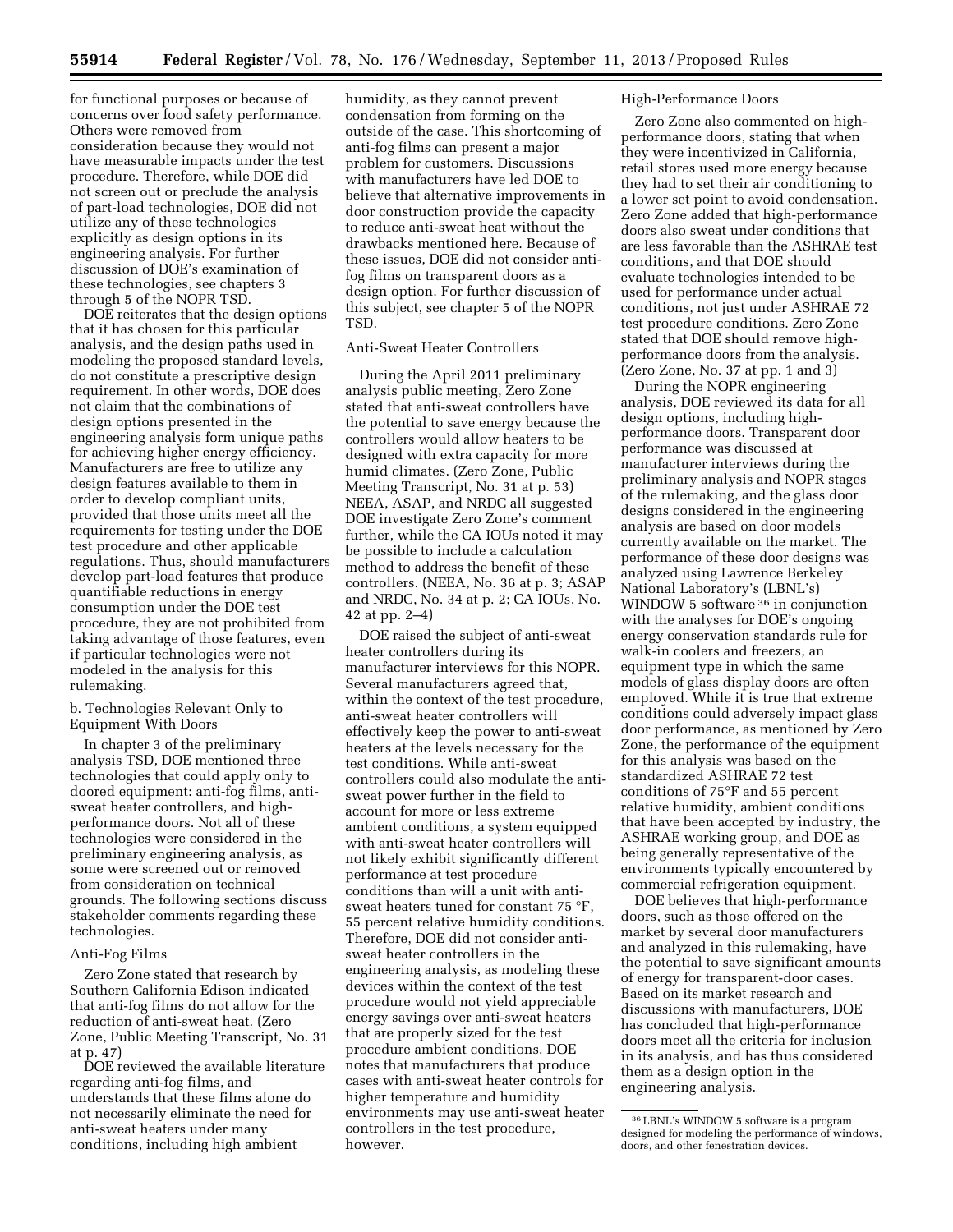### c. Technologies Applicable Only to Equipment Without Doors

In chapter 3 of the preliminary analysis TSD, DOE mentioned two technologies, air-curtain design and night curtains, that could potentially be used to improve the efficiency of commercial refrigeration equipment without doors. Air curtain design was not considered in the preliminary engineering analysis, as it was screened out and removed from consideration because, according to the information available to DOE, advanced air curtain designs are still in research and development stages and are not yet available for use in the manufacture of commercial refrigeration equipment. The following sections address stakeholder comments regarding technologies applicable to equipment without doors.

#### Night Curtains

At the April 2011 preliminary analysis public meeting and in written comments, DOE received numerous comments from stakeholders regarding night curtains and their use in equipment without doors. CA IOUs agreed with DOE's decision to include night curtains in the analysis, but pointed out that such energy savings are only significant if the night curtains are properly deployed, and encouraged DOE to review and update its assumptions. (CA IOUs, No. 42 at pp. 4– 5) Zero Zone also commented on the potential of night curtains to conserve energy, and stated that this technology should not be included in this rulemaking because there is no reasonable way to estimate how it will actually be used and because it cannot be used in 24-hour stores. (Zero Zone, No. 37 at p. 4) Southern Store Fixtures agreed with respect to these operational challenges, and also pointed out that CEC did not consider night curtains due to long PBPs, labor costs, and questions about the reliability of energy savings. (Southern Store Fixtures, No. 38 at p. 1; Southern Store Fixtures, Public Meeting Transcript, No. 31 at p. 42)

Southern Store Fixtures expressed concern that the use of night curtains on open cases could create design and operational challenges, potentially resulting in an inefficient case with product temperature issues and the potential for noncompliance with food safety regulations. (Southern Store Fixtures, No. 38 at p. 1) Southern Store Fixtures also noted that major design changes will be needed for cases with night curtains. Specifically, the evaporator coil and expansion devices currently used in open cases will be

significantly oversized for use with night curtains; the number of fans needed and airflow characteristics will change; and lighting and temperature controls will need to be altered in converting a standard open case to accommodate night curtains. Cases with night curtains would also, Southern Store Fixtures stated, require duplication of controls to be able to operate with and without the curtains. (Southern Store Fixtures, No. 38 at p. 1) In summary, Southern Store Fixtures asserted that these issues would require a redesign of an open case for compatibility with night curtains and that, when considering the potential energy savings associated with the use of a night curtain, DOE should include the cost of performing such a redesign in its analysis. (Southern Store Fixtures, No. 38 at p. 1)

During the public meeting, Zero Zone observed that doored and open cases have a similar energy profile, and therefore, night curtains could be used as a design option for doored equipment as well. (Zero Zone, Public Meeting Transcript, No. 31 at pp. 40–41)

DOE acknowledges that the use of night curtains may not be consistent in the field. However, DOE's test procedures and energy conservation standards cannot control for equipment application and actual end use. Night curtains are an available technology for reducing energy consumption in commercial refrigeration equipment and DOE believes that including night curtains in its test procedure and energy conservation standards would allow manufacturers to take credit for the energy savings associated with this technology. In the 2012 test procedure final rule, DOE assumed 6 hours as the time period that night curtains would be implemented. 77 FR 10310 (Feb. 21, 2012). DOE believes that 6 hours conservatively represents the amount of time a night curtain would be drawn in a typical, non-24-hour store, when accounting for stocking and the fact that not all night curtains can be deployed at once. In addition, 6 hours is consistent with field data and studies that DOE has identified.37 38 39

With respect to Zero Zone's concern regarding the use of night curtains in 24 hour stores, DOE is not mandating the use of night curtains, but is simply accounting for them as one available energy efficiency technology. In addition, DOE notes that night curtains may be used in 24-hour stores during periods of low customer traffic. DOE further acknowledges that accounting for the energy savings associated with night curtains on open cases would, by definition, result in the setting of a more-stringent standard for open cases. DOE believes such a standard may encourage migration to the use of moreefficient doored cases for those cases used in contexts where the distinct utility of an open case is not required, while preserving the availability of open cases.

Regarding Southern Store Fixtures' comment about the cost-effectiveness of night curtains, DOE points out that the LCC analysis and NIA conducted by DOE are specifically aimed at assessing the cost-effectiveness of all the design options used to achieve greater energy efficiency.

DOE acknowledges Southern Store Fixtures' concerns regarding the costs associated with the need for equipment redesign due to presence of night curtains. After discussions with multiple manufacturers, DOE did not incorporate additional material costs and redesign costs associated with a secondary set of controls because most manufacturers do not implement this design according to information that DOE has obtained through market research and manufacturer interviews. DOE recognizes that individual manufacturers may select different design options and incur different conversion costs than those modeled by DOE. However, DOE attempts in its analysis to represent the choices most likely to be selected by the industry.

Southern Store Fixtures also commented that use of night curtains on open cases could create design and operational challenges that would result in inefficient cases with product temperature issues and the potential for noncompliance with food safety regulations. (Southern Store Fixtures, No. 38 at p. 1) DOE acknowledges that, as with any new technology, implementation of night curtains on open cases may require slight adjustments to equipment design to ensure the case operates efficiently and effectively. During manufacturer interviews for the MIA, data was collected by manufacturer (under confidentiality agreements) and, in aggregate, DOE's resulting conclusion was that night curtains would not result

<sup>37</sup>Southern California Edison, Refrigeration and Technology and Test Center, Energy Efficiency Division. *Effects of the Low Emissivity Shields on Performance and Power Use of a Refrigerated Display Case.* August 1997. Irwindale, CA. *[www.econofrost.com/acrobat/sce](http://www.econofrost.com/acrobat/sce_report_long.pdf)*\_*report*\_*long.pdf*.

<sup>38</sup>Faramarzi, R. and Woodworth-Szieper, M. Effects of Low-E Shields on the Performance and Power Use of a Refrigerated Display Case. *ASHRAE Transactions*. 1999. 105(1).

<sup>39</sup>Portland Energy Conservation, Inc. *Query of Database of GrocerySmart Data.* Portland, OR. Received October 18, 2011. Last viewed July 23, 2011.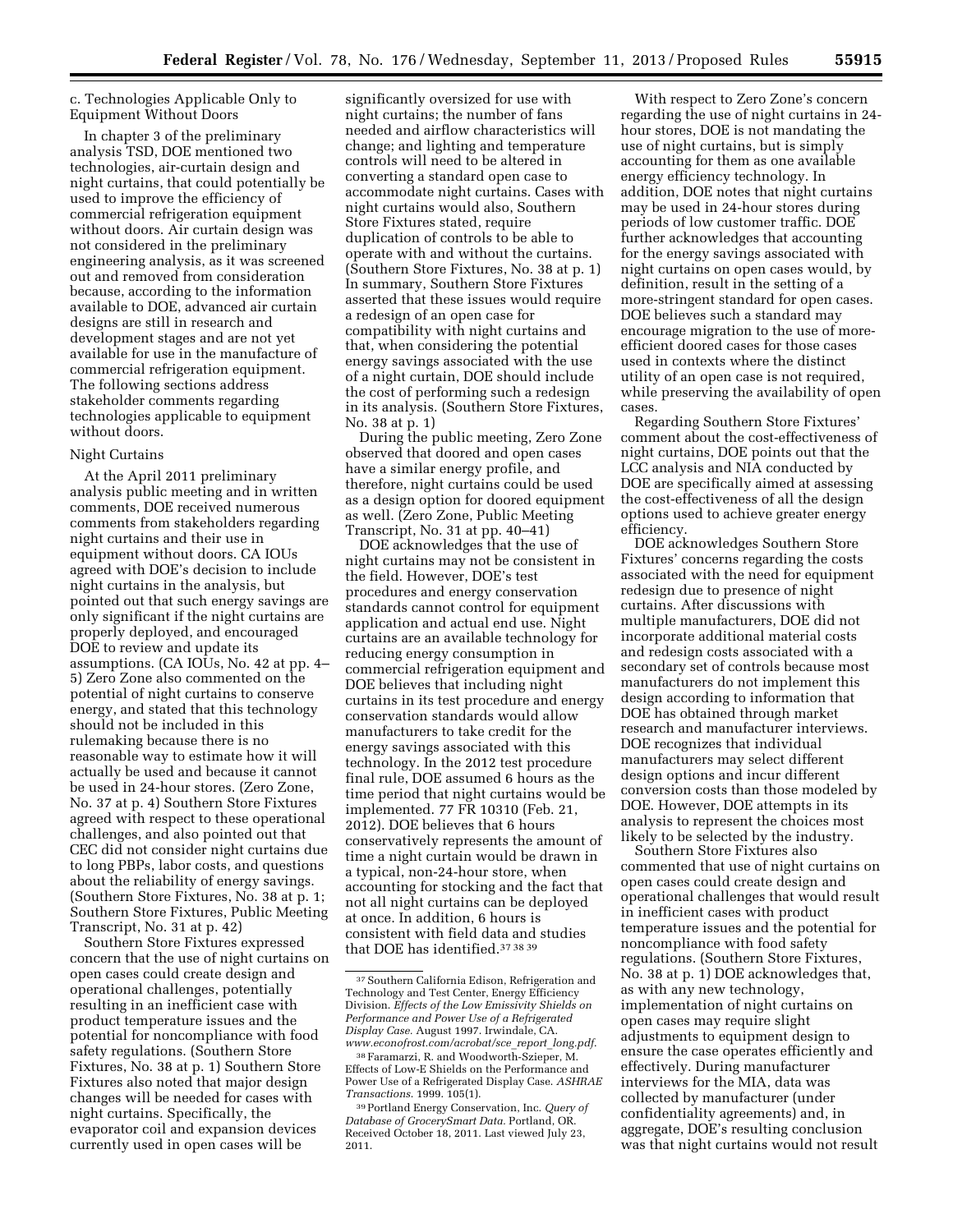in the challenges discussed by Southern Store Fixtures. The prevalence of night curtains as retrofit options supports this conclusion as well. Thus, DOE believes that modifications can be made that allow open cases to be used with night curtains to achieve energy savings and improve temperature control, and has accounted for the cost to achieve these modifications in the MIA.

In response to Zero Zone's comment regarding the use of night curtains on doored cases, it is DOE's understanding that night curtains can be applied to all types of open cases (*i.e.,* vertical, semivertical, and horizontal), and that night curtains are most effective and commonly used on open cases rather than doored cases. DOE was not able to identify any public data regarding the use or potential for energy savings of night curtains on doored cases. Lacking a sound technical basis for including night curtains on doored cases in its analysis, DOE is hesitant to expand the definition of night curtain, as established in the 2012 test procedure final rule (77 FR 10296 (Feb. 21, 2012)), to explicitly include doored cases at this time. On January 6, 2011, DOE held a public meeting to discuss amendments to the DOE test procedure for commercial refrigeration equipment proposed in a NOPR DOE published on November 24, 2010. 75 FR 71596. At that January 2011 test procedure NOPR public meeting, True stated that it had seen night curtains implemented on doored cases and that this does save a minimal amount of energy, but that these minor savings did not justify consideration of night curtains in the DOE test procedure. (Docket No. EERE– BT–2010–TP–0034, True, Public Meeting Transcript, No. 19 at pp. 146– 47) DOE agrees with True and believes that use of night curtains on doored cases will not significantly impact the daily energy consumption of the display case. Therefore, DOE did not incorporate the use of night curtains on cases with doors in the 2012 test procedure final rule. 77 FR 10297 (Feb. 21, 2012). Because night curtains on doored cases cannot be accounted for in the DOE test procedure, they are not included as a design option in the energy conservation standards analyses.

#### Strip Curtains

While not providing specific comments on the included technologies, Earthjustice questioned DOE's grounds for not considering strip curtains 40 in

the analysis, stating that the criteria for considering design options in the analysis should be whether a technology is technologically feasible, economically justified, and reduces energy consumption, not whether it is currently used by manufacturers. (Earthjustice, Public Meeting Transcript, No. 31 at p. 36) Earthjustice stated that DOE should include strip curtains as a design option because these devices can be installed by equipment purchasers, and this illustrates the ease and practicality of their use. (Earthjustice, No. 35 at p. 4) True stated that manufacturers do not install strip curtains at the factory because customers can often receive a secondary rebate for installing strip curtains at the point of end use. (True, Public Meeting Transcript, No. 31 at p. 40)

While DOE understands that some end users purchase and install strip curtains on some open refrigerated display cases, DOE has no information as to the prevalence of use of these accessories. DOE has concerns that incorporating strip curtains into its analyses, and thus potentially into an amended standard, could impose restrictions similar to requiring the use of doors. Doing so would compromise one of the major utility factors of an open case. Namely, manufacturers have reported to DOE that the major utility of an open case is enhanced product visibility to the customer and easy access to product. Installation of a strip curtain would, by definition, inhibit both of these functions. Moreover, on technical grounds, strip curtains could potentially interfere with the operation of the existing air curtain in cases in which the air curtain is less than vertical. Thus, in response to the comment by Earthjustice, the latter issue described above is one of technical feasibility, while the former concern, reduction of utility, could make the consideration of strip curtains inconsistent with the requirements of EPCA. (42 U.S.C. 6295(o)(4) and 6316(e)(1)) While some end users may decide to install strip curtains on their own accord for their specific applications, DOE does not intend to explore their use as applicable to entire equipment classes.

#### d. Self-Contained Equipment Technologies

In chapter 3 of the preliminary analysis, DOE listed several technologies that are applicable only to the self-contained equipment classes.

One of the technologies mentioned in the preliminary market and technology assessment, but not considered for analysis as a design option, was liquid suction heat exchangers (LSHXs).<sup>41</sup> NEEA commented that it did not see a reason for excluding LSHXs from the analysis for systems in which they are likely to be used, and that DOE should include them to the extent that the test procedure can be structured to capture their savings. (NEEA, No. 36 at p. 3) Southern Store Fixtures suggested that DOE investigate why CEC decided not to consider LSHXs because of potential refrigerant leaks. (Southern Store Fixtures, Public Meeting Transcript, No. 31 at p. 44)

During the NOPR stage of this rulemaking, DOE further investigated the subject of LSHXs as applicable to commercial refrigeration equipment. The information obtained by DOE indicated that LSHX performance depends on the specific design of a given system, as well as other factors, including refrigerant type, operating temperature, and ambient conditions. These factors all combine to determine whether an LSHX will reduce the energy consumption of a given system; in some systems, the use of an LSHX will actually increase energy consumption by introducing a greater pressure drop within the refrigeration circuit. DOE also heard comments from parties during manufacturer interviews and conferences concerning potential reliability and leakage issues such as those mentioned by Southern Store Fixtures. Because LSHXs may not improve efficiency in all systems and may experience reliability issues, DOE did not include LSHXs in its analysis. For more discussion of LSHXs, see chapter 3 of the NOPR TSD.

#### *D. Screening Analysis*

DOE uses four screening criteria to determine which design options are suitable for further consideration in a standards rulemaking. Namely, design options will be removed from consideration if they are not technologically feasible; are not practicable to manufacture, install, or service; have adverse impacts on product utility or product availability; or have adverse impacts on health or

<sup>40</sup>Strip curtains consist of a series of strips of transparent, flexible material (usually plastic) that hang down and cover the opening of a case without doors. This creates a physical barrier that reduces

ambient air infiltration into the case while still allowing customers and employees to access the product contained inside.

<sup>41</sup>A liquid suction heat exchanger is a device intended to further cool the flow of liquid refrigerant entering the expansion valve from the condenser using the flow of gaseous refrigerant leaving the evaporator. The exchanger provides subcooling for the entering liquid by super-heating the exiting suction vapor. Hotter suction vapor is less susceptible to heat gains in the return piping to the compressor.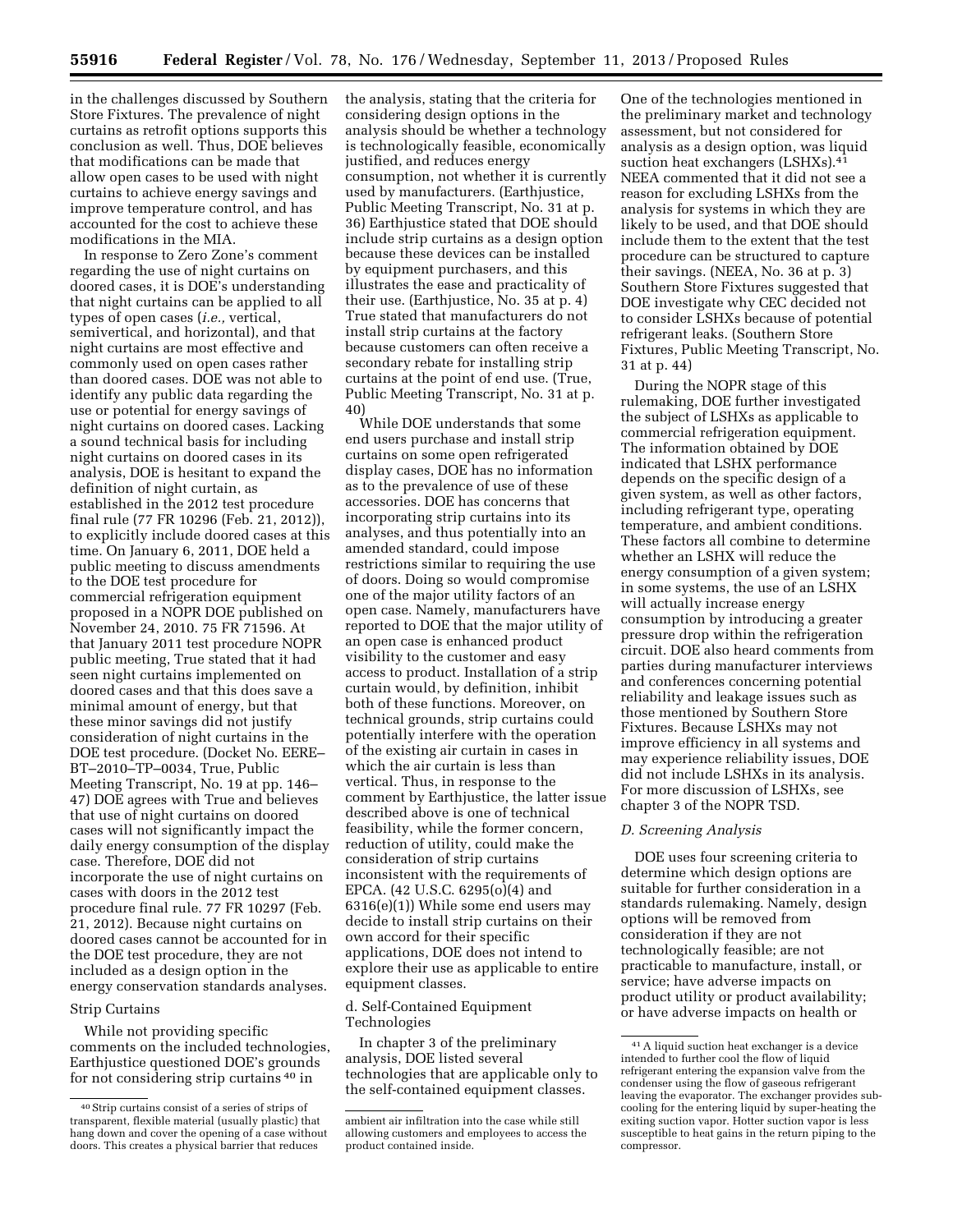safety. 10 CFR part 430, subpart C, appendix A, sections  $(4)(a)(4)$  and  $(5)(b)$ 

In written comments submitted following the April 2011 preliminary analysis public meeting, Zero Zone stated that DOE was correct in screening out a number of technologies, as any technology needs to be thoroughly researched and proven reliable before inclusion for consideration in a standards rulemaking. Zero Zone cited demand defrost as an example of an unproven technology that, if its use were encouraged by an energy conservation standard, would produce poor results in the field. (Zero Zone, No. 37 at p. 1) DOE agrees with Zero Zone's comment, as it is compelled by the screening criteria to ensure that any technology considered is feasible to implement; practicable to manufacture, install, and service; does not adversely impact utility or availability; and would not lead to adverse impacts on health or safety.

Based on all available information, DOE has concluded that: (1) All of the efficiency levels discussed in today's notice are technologically feasible; (2) equipment at these efficiency levels could be manufactured, installed, and serviced on a scale needed to serve the relevant markets; (3) these efficiency levels would not force manufacturers to use technologies that would adversely affect product utility or availability; and (4) these efficiency levels would not adversely affect consumer health or safety. Thus, the efficiency levels that DOE analyzed and discusses in this notice are all achievable through technology options that were ''screened in'' during the screening analysis.

#### *E. Engineering Analysis*

The engineering analysis determines the manufacturing costs of achieving increased efficiency or decreased energy consumption. DOE historically has used the following three methodologies to generate the manufacturing costs needed for its engineering analyses: (1) The design-option approach, which provides the incremental costs of adding to a baseline model design options that will improve its efficiency; (2) the efficiency-level approach, which provides the relative costs of achieving increases in energy efficiency levels, without regard to the particular design options used to achieve such increases; and (3) the cost-assessment (or reverse engineering) approach, which provides ''bottom-up'' manufacturing cost assessments for achieving various levels of increased efficiency, based on detailed data as to costs for parts and material, labor, shipping/packaging, and

investment for models that operate at particular efficiency levels.

As discussed in the Framework document and preliminary analysis, DOE conducted the engineering analyses for this rulemaking using a design-option approach for commercial refrigeration equipment. The decision to use this approach was made due to several factors, including the wide variety of equipment analyzed, the lack of numerous levels of equipment efficiency currently available in the market, and the prevalence of relatively easily implementable energy-saving technologies applicable to this equipment. More specifically, DOE identified design options for analysis and used a combination of industry research and teardown-based cost modeling to determine manufacturing costs, then employed numerical modeling to determine the energy consumption for each combination of design options employed in increased equipment efficiency. DOE selected a set of 24 high-shipment classes, referred to as ''primary'' classes, to analyze directly in the engineering analysis. Additional details of the engineering analysis are available in chapter 5 of the NOPR TSD.

1. Representative Equipment for Analysis

a. Representative Unit Selection

In performing its engineering analysis, DOE selected representative units for each primary equipment class to serve as analysis points in the development of cost-efficiency curves. In selecting these units, DOE researched the offerings of major manufacturers to select models that were generally representative of the typical offerings produced within the given equipment class. Unit sizes, configurations, and features were based on high-shipment-volume designs prevalent in the market. Using this data, a set of specifications was developed defining a representative unit for each primary equipment class. These specifications include geometric dimensions, quantities of components (such as fans), operating temperatures, and other case features that are necessary to calculate energy consumption. Modifications to the units modeled were made as needed to ensure that those units were representative of typical models from industry, rather than a specific unit offered by one manufacturer. This process created a representative unit for each equipment class with typical characteristics for physical parameters (*e.g.,* volume, TDA), and minimum performance of

energy-consuming components (*e.g.,*  fans, lighting).

In its written comment following the preliminary analysis, Traulsen stated that DOE's choice of representative unit sizes for self-contained commercial refrigeration equipment with doors was generally suitable, but added that factors such as cabinet sizes, door quantities, and door types contribute significantly to overall equipment performance. Traulsen cautioned that a failure to factor these variables into the analysis could lead to unintended obsolescence of models with these features. (Traulsen, No. 45 at p. 2) DOE agrees with Traulsen that there are numerous design factors that can influence the performance of commercial refrigeration equipment. In selecting representative units for analysis, DOE sought unit sizes and configurations that generally represented the most commonly sold equipment on the market. The geometric features DOE considered included unit volume, height, length and width, number of doors, and door orientation. DOE avoided considering any features or unit configurations that could skew the analysis away from sound representation of the majority of units produced within a chosen equipment class. As a result, DOE believes that its analysis and resulting proposed standards are applicable and extensible to the range of covered equipment in each class. In response to Traulsen's concern, DOE wishes to point out that it is compelled by statute to avoid the elimination of features or utility currently present in equipment on the market, and that the obsolescence of specific unique equipment types would be included in this provision. (42 U.S.C. 6295(o)(2)(B)(IV), 6295(o)(4), and 6316(e)(1))

#### b. Baseline Models

DOE created a set of baseline design specifications for each equipment class analyzed directly in the engineering model. Each set of representative baseline unit specifications, when combined with the lowest technological level of each design option applicable to the given equipment class, defines the energy consumption and cost of the lowest efficiency equipment analyzed for that class. DOE established baseline specifications by reviewing available manufacturer data for equipment manufactured at the time of the analysis, and by selecting components and design features that were representative of the most basic models being manufactured at the time of the analysis. Chapter 5 of the NOPR TSD sets forth the specifications that DOE chose for each equipment class and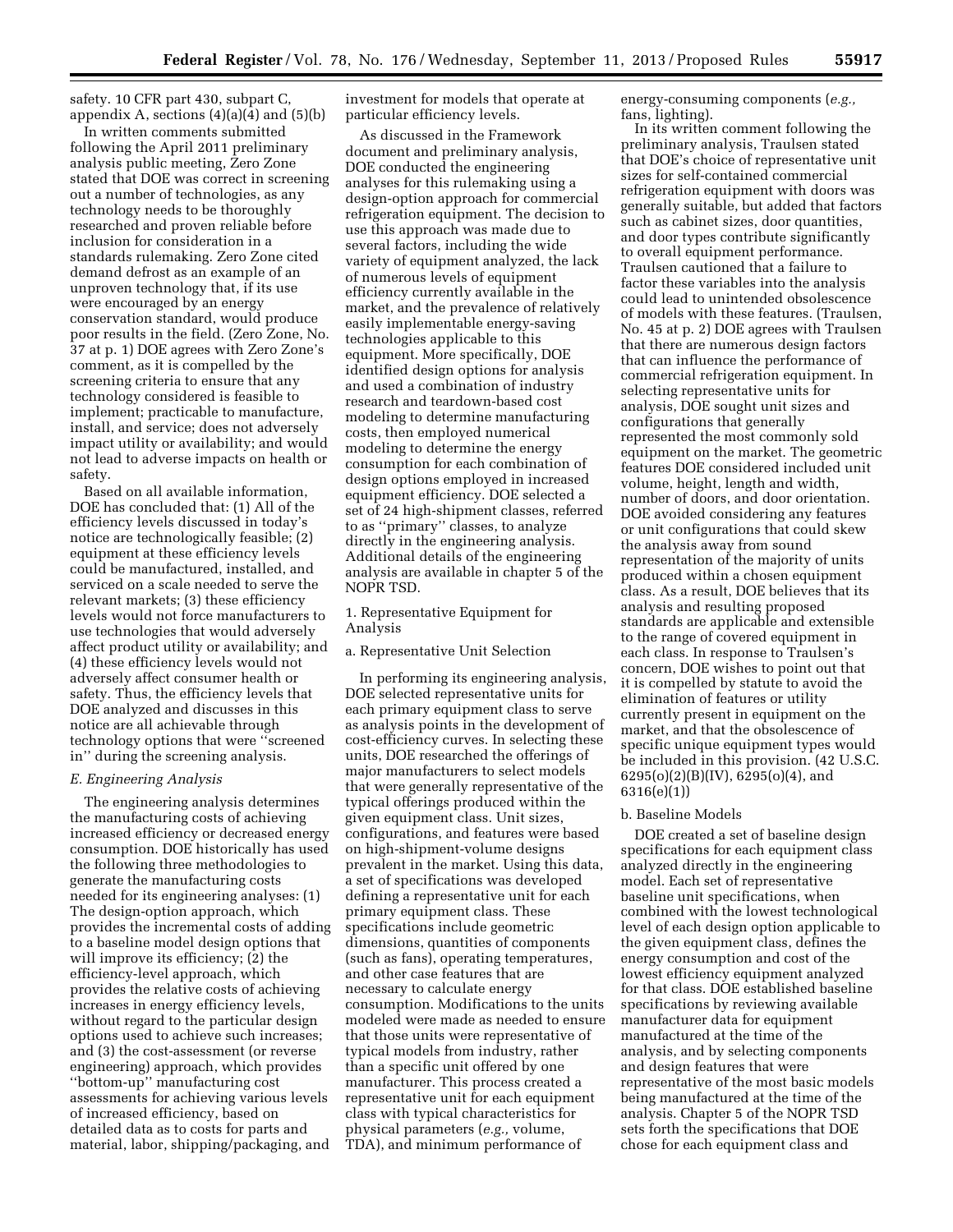discusses baseline models in greater detail.

One complexity involved in developing an engineering baseline was due to the timing of the analysis, which was conducted in 2010 and 2011. Because the analysis was performed in proximity to the January 2009 final rule compliance date of January 1, 2012 (74 FR 1092 (Jan. 9, 2009)), and the compliance date for the standards established in EPCA of January 1, 2010  $(42 \text{ U.S.C. } 6313(c)(2)–(3))$ , it was difficult for DOE to establish a market baseline reflecting compliance with any specific set of standards. In particular, the equipment covered by the January 2009 final rule was not required to comply with amended standards until after the preliminary and NOPR analyses had been performed. As a result, DOE retained the engineering baseline and associated technologies used in its January 2009 final rule engineering analysis and expanded them to accommodate the new equipment classes covered by the standards initially established by EPCA. (42 U.S.C. 6313(c)(2)–(3)) DOE then added technologies to this baseline to develop its cost-efficiency curves. As a result, some of the engineering results represent units that are below the standard levels for equipment currently on the market and subject to the DOE's existing standards. 10 CFR 431.66 However, in its LCC and other downstream analyses, DOE accounted for this fact by utilizing a standards baseline as the minimum efficiency level examined, thereby truncating the engineering design option levels so that the lowest efficiency point analyzed corresponded to the current standard level with which that particular piece of equipment would have to comply. The exact procedure is described in section IV.H.1, and additional details are provided in chapter 8 of NOPR TSD.

#### 2. Design Options

After conducting the screening analysis and removing from consideration technologies that did not warrant inclusion on technical grounds, DOE included the remaining technologies as design options in the energy consumption model for its NOPR engineering analysis:

• Higher efficiency lighting and occupancy sensors for VOP, SVO, and SOC equipment families (horizontal fixtures);

• Higher efficiency lighting and occupancy sensors for VCT and PD equipment families (vertical fixtures);

• Improved evaporator coil design;

• Higher efficiency evaporator fan motors;

• Improved case insulation;

• Improved doors for VCT equipment family, low temperature and ice-cream temperature (hinged);

• Improved doors for VCT and PD equipment families, medium temperature (hinged);

• Improved doors for HCT equipment family, low temperature and ice-cream temperature (sliding);

• Improved doors for HCT equipment family, medium temperature (sliding);

• Improved doors for SOC equipment family, medium temperature (sliding);

• Improved condenser coil design (for self-contained equipment only);

• Higher efficiency condenser fan motors (for self-contained equipment only);

• Higher efficiency compressors (for self-contained equipment only); and

• Night curtains (equipment without doors only).

#### 3. Refrigerants

For the preliminary analysis, DOE considered two refrigerants, hydrofluorocarbons (HFCs) R–134a and R–404a, because these are the industrystandard choices for use in the vast majority of commercial refrigeration equipment covered by this rulemaking. This selection was consistent with the modeling performed in the January 2009 final rule, which was based on industry research and stakeholder feedback at that time. After the publication of the preliminary analysis, DOE received several comments on potential future issues relating to refrigerants for this equipment. Emerson noted that possible future EPA actions could prohibit certain refrigerants, which would reduce equipment efficiency, and suggested that if EPA is going to use total emissions as the basis for Significant New Alternatives Policy (SNAP) 42 regulations, then energy efficiency must also be considered by the EPA when making those determinations. However, Emerson conceded that the discussion of potential action by EPA was speculative at this point. (Emerson, Public Meeting Transcript, No. 31 at pp. 48, 157–58) Similarly, True observed that EPA proposals could result in the banning of R134a and R404a, and that while there are replacements for R134a, it would be difficult to replace R404a. (True, Public Meeting Transcript, No. 31 at p. 154) However, AHRI remarked that it believed that EPA was only considering

NRDC's petition for removal of R134a 43 from the list of acceptable substitutes under the SNAP program in the context of automotive air-conditioning applications, and that EPA is not currently seeking to restrict the use of R134a in the commercial refrigeration industry. (AHRI, Public Meeting Transcript, No. 31 at pp. 155–56) True also pointed out that the removal of HFCs from remote condensing equipment would likely necessitate a total system design and a shift toward cascade equipment. (True, Public Meeting Transcript, No. 31 at pp. 152– 53) However, True stated that 90 percent of its market is for selfcontained equipment, and that 85 percent of its products could be converted to alternative refrigerants with minimal cost increases and efficiency losses. (True, Public Meeting Transcript, No. 31 at p. 155)

Commenters also provided information regarding the performance and regulatory status of specific alternative refrigerants. True noted that it had tested a large amount of isobutene and propane-driven equipment, which exhibited an efficiency gain of 7 to 11 percent in smaller equipment. True stated that the use of these alternative refrigerants was not overly cost burdensome because of the recent increase in the cost of HFC refrigerants, but that they could not be used on larger equipment because of SNAP regulations involving refrigerant charge levels. (True, Public Meeting Transcript, No. 31 at pp. 151–52, 155) However, True added, the need to address flammability concerns in the interest of safety could result in significant cost increases for certain components. True further stated that the EPA SNAP program's discussion of allowing 150-gram charges of propane as a refrigerant in selfcontained commercial applications would not be a factor that could prevent use of these refrigerants, and that propane is not currently excluded from use by most building codes. (True, Public Meeting Transcript, No. 31 at p. 152, 159) Emerson asked whether building codes could be changed to allow for numerous 150-gram charges within a supermarket. (Emerson, Public Meeting Transcript, No. 31 at p. 158) Coca-Cola mentioned that it had

<sup>42</sup>SNAP is EPA's program to evaluate and regulate substitutes for the ozone-depleting chemicals that are being phased out under the stratospheric ozone protection provisions of the Clean Air Act. For more information, please see: *[www.epa.gov/ozone/snap/](http://www.epa.gov/ozone/snap/)*.

<sup>43</sup> In May 2010, the Natural Resources Defense Council petitioned the EPA to remove HFC–134a from the list of acceptable substitutes under the SNAP program. In February 2011, the EPA concluded that NRDC's petition was complete with respect to the end use of motor vehicle air conditioners, and expressed its intent to begin a rulemaking on the topic. For more information, please see: *[www.epa.gov/ozone/downloads/NRDC](http://www.epa.gov/ozone/downloads/NRDC_petition_responses.pdf)*\_ *petition*\_*[responses.pdf](http://www.epa.gov/ozone/downloads/NRDC_petition_responses.pdf)*.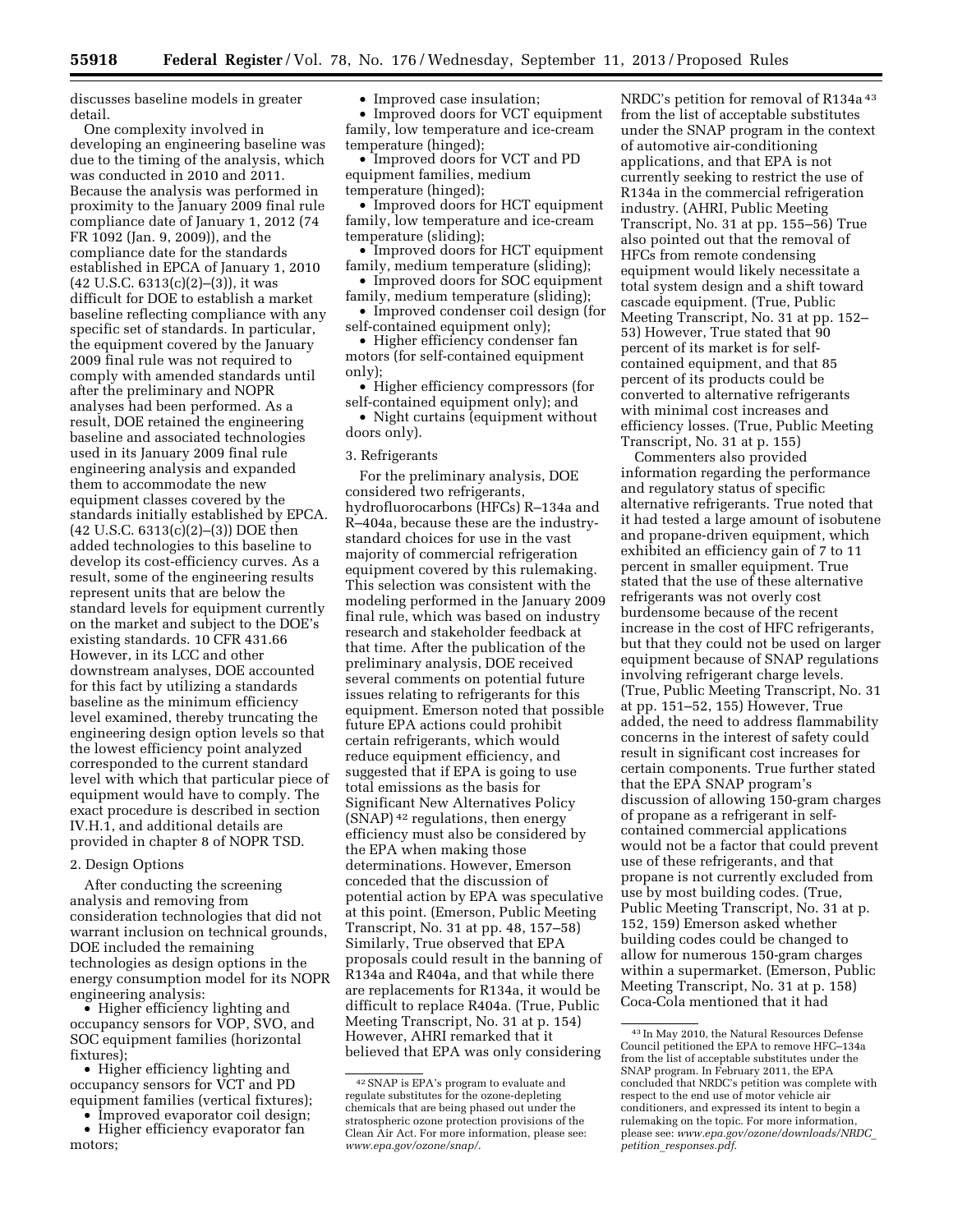selected transcritical  $44$  CO<sub>2</sub> as an alternative for applications in the United States, but could not provide efficiency data. (Coca-Cola, Public Meeting Transcript, No. 31 at p. 157) NEEA noted that Daikin Industries, Ltd., the world's largest central air conditioner manufacturer, was progressing toward using only nonhalogen refrigerants in its products. (NEEA, Public Meeting Transcript, No. 31 at p. 161) AHRI encouraged DOE to not assume constant refrigerant prices over the analysis period it considers because legislation has been introduced that could result in the unavailability of HFC refrigerants and lead to significant price increases. (AHRI, No. 43 at p. 3)

In its written comments, NEEA provided an alternative viewpoint, stating that it did not believe refrigerant issues are significant for this rulemaking. This is because, according to NEEA, refrigerant issues (referring to past phase-outs of CFCs, HCFCs, and other refrigerant types used in the past) have been known for almost 20 years. Historically, these issues have included the phase-outs of chlorofluorocarbons (CFCs) and HFCs in accordance with the Montreal Protocol.45 Manufacturers have contended with these issues over time, and understand the design changes needed to adapt to new refrigerants. NEEA added that shifts to different refrigerants will have to be made regardless of the course that any one rulemaking takes. Further, NEEA pointed to the statements by several manufacturers that a reduction of system efficiency due to implementation of new refrigerants should not be assumed. NEEA agreed with these manufacturers and suggested that it is likely that these parties will resolve refrigerant issues in a way that will not compromise efficiency and that will not be cost-prohibitive. In conclusion, NEEA stated that refrigerant issues are not new and that the outcome of the standards-setting process is not likely to affect how manufacturers resolve these issues. (NEEA, No. 36 at pp. 6–7)

While future regulations may cap or eliminate the use of the currently prevalent refrigerants, and proposed legislation, such as the American Clean Energy and Security Act of 2009,46 has

included HFC phase-downs, DOE does not speculate on the impact of proposed legislation in current rulemaking analyses. Additionally, as mentioned above, many low global warming potential (GWP) refrigerants, such as CO2 and propane, are being introduced to the market, and use of these new refrigerants may influence the cost and efficiency of equipment. However, DOE is not in a position to predict future trends of the refrigerants market or the performance of alternative refrigerants, and any analysis conducted at this time would be speculative. Consequently, DOE is not considering the potential effects of alternative refrigerants or current or future legislation on refrigerants within the scope of this rulemaking. Instead, DOE will continue to model equipment as currently designed for the U.S. market, utilizing the most common HFC refrigerants, R– 134A and R–404A, accepted and broadly used by the industry. To the extent that there has been experience within the industry, domestically or internationally, with the use of alternative low-GWP refrigerants, DOE requests any available information, specifically cost and efficiency information relating to use of alternative refrigerants. DOE acknowledges that there are government-wide efforts to reduce emissions of HFCs, and such actions are being pursued both through international diplomacy as well as domestic actions. DOE, in concert with other relevant agencies, will continue to work with industry and other stakeholders to identify safer and more sustainable alternatives to HFCs while evaluating energy efficiency standards for this equipment.

#### 4. Cost Assessment Methodology

During the preliminary analysis, DOE developed costs for the core case structure of the representative units it modeled, based on cost estimates performed in the analysis for the January 2009 final rule. For more information, see chapter 5 of the preliminary analysis TSD, pp. 5–3 to 5– 8. DOE also developed costs for the design option levels implemented, based on publicly available information and price quotes provided during manufacturer interviews. These costs were combined in the engineering cost model based on the specifications of a given modeled unit in order to yield manufacturer production cost (MPC) estimates for each representative unit at

each configuration modeled. At the preliminary analysis rulemaking stage, DOE's component cost estimates were based on data developed from manufacturer interviews, estimates from the January 2009 final rule, and publicly available cost information. During the NOPR analysis, DOE augmented this information with data from physical teardowns of commercial refrigeration equipment currently on the market.

During the development of the engineering analysis for this NOPR, DOE interviewed manufacturers to gain insight into the commercial refrigeration industry, and to request feedback on the engineering analysis methodology, data, and assumptions that DOE used. Based on the information gathered from these interviews, along with the information obtained through a teardown analysis and public comments, DOE refined the engineering cost model. Next, DOE derived manufacturer markups using publicly available commercial refrigeration industry financial data, in conjunction with manufacturer feedback. The markups were used to convert the MPCs into MSPs. Further discussion of the comments received and the analytical methodology used is presented in the following subsections. For additional detail, see chapter 5 of the NOPR TSD.

#### a. Teardown Analysis

In the preliminary analysis TSD, DOE expressed its intent to update its core case cost estimates, which were at that time developed based on estimates from the January 2009 final rule, through performing physical teardowns of selected units. These core case costs consist of the costs to manufacture the structural members, insulation, shelving, wiring, etc., but not the costs associated with the components that could directly affect energy consumption, which were considered collectively as design options and served as one of many inputs to the engineering cost model. DOE first selected representative units for physical teardown based on available offerings from the catalogs of major manufacturers. DOE selected units that had sizes and feature sets similar to those of the representative units modeled in the engineering analytical model. DOE selected units for teardown representing each of the proposed equipment families, with the exception of the HZO family.47 The units were

<sup>44</sup>A transcritical system is one in which the refrigerant changes phase during the course of the refrigeration cycle.

<sup>45</sup>The Montreal Protocol on Substances that Deplete the Ozone Layer is an international treaty that was designed to protect the ozone layer by phasing out many ozone depleting substances.

<sup>46</sup>Colloquially known as the Waxman-Markey Bill, this legislation (H.R. 2454) would have established an emissions cap and trade system in

the United States. It was passed by the House of Representatives in June 2009, but was tabled by the Senate. For more information, please see *[http://](http://thomas.loc.gov/cgi-bin/bdquery/z?d111:H.R.2454:) [thomas.loc.gov/cgi-bin/bdquery/z?d111:H.R.2454:.](http://thomas.loc.gov/cgi-bin/bdquery/z?d111:H.R.2454:)* 

<sup>47</sup>The reason why no HZO units were torn down was that the HZO family is the least complex of the equipment classes with respect to its construction. DOE felt that there was no additional data which could be gained from teardown of this equipment Continued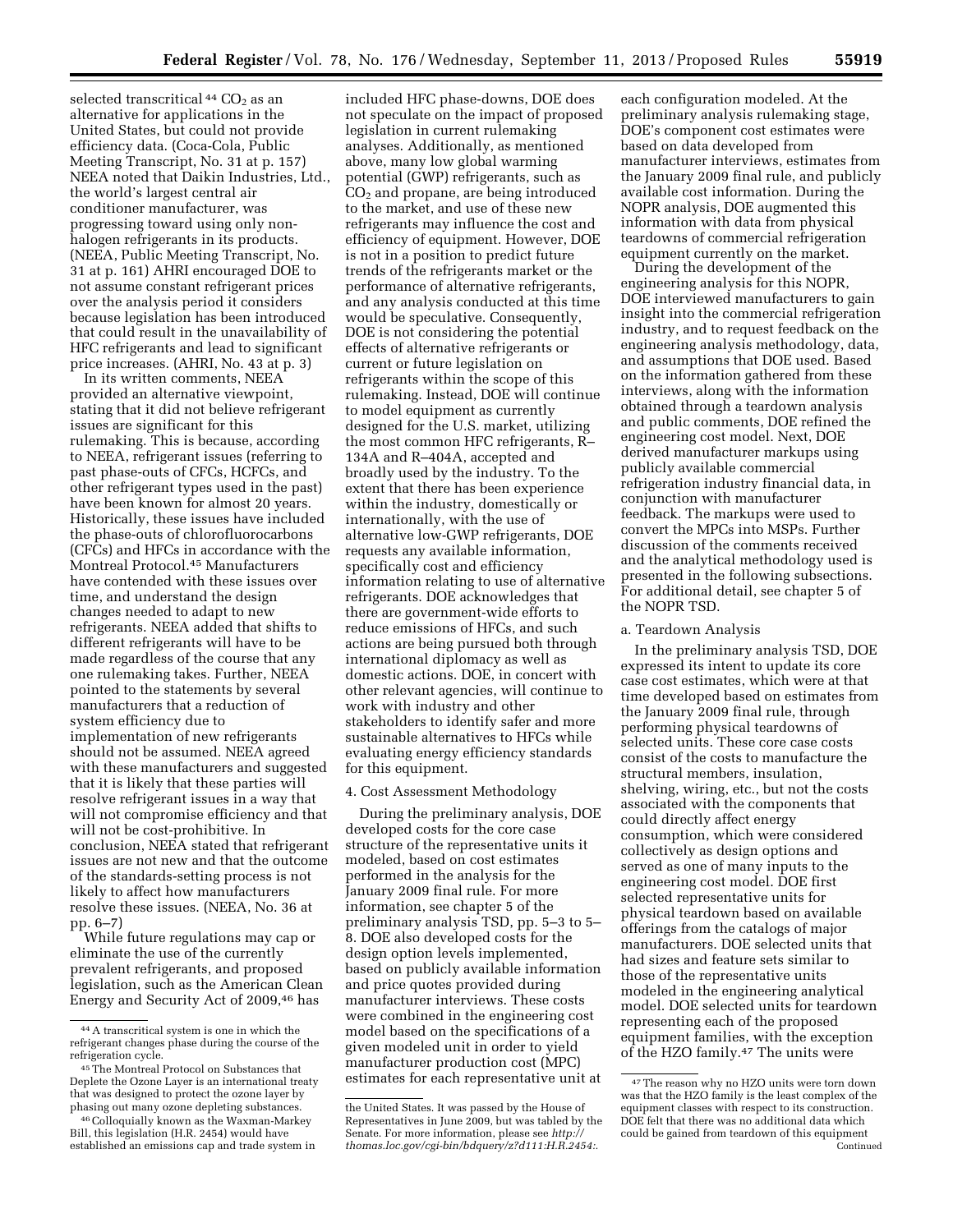then disassembled into their base components, and DOE estimated the materials, processes, and labor required for the manufacture of each individual component. This process is referred to as a ''physical teardown.'' Using the data gathered from the physical teardowns, DOE characterized each component according to its weight, dimensions, material, quantity, and the manufacturing processes used to fabricate and assemble it. These component data were then entered into a spreadsheet and organized by system and subsystem levels to produce a comprehensive bill of materials (BOM) for each unit analyzed through the physical teardown process.

The physical teardowns allowed DOE to identify the technologies, designs, and manufacturing techniques that manufacturers incorporated into the equipment that DOE analyzed. The result of each teardown was a structured BOM, incorporating all materials, components, and fasteners, classified as either raw materials or purchased parts and assemblies, and characterizing the materials and components by weight, manufacturing processes used, dimensions, material, and quantity. The BOMs from the teardown analysis were then modified, and the results used as one of the inputs to the cost model to calculate the MPC for each representative unit modeled. The MPCs resulting from the teardowns were then used to develop an industry average MPC for each equipment class analyzed. See chapter 5 of the NOPR TSD for more details on the teardown analysis.

#### b. Cost Model

The cost model for this rulemaking was divided into two parts. The first of these was a standalone core case cost model, based on physical teardowns, that was used for developing the core case costs for the 24 directly analyzed equipment classes. This cost model is a spreadsheet that converts the materials and components in the BOMs from the teardowns units into MPC dollar values based on the price of materials, average labor rates associated with manufacturing and assembling, and the cost of overhead and depreciation, as determined based on manufacturer interviews and DOE expertise. To convert the information in the BOMs to dollar values, DOE collected information on labor rates, tooling costs, raw material prices, and other factors. For purchased parts, the cost model estimates the purchase price based on volume-variable price quotations and

detailed discussions with manufacturers and component suppliers. For fabricated parts, the prices of raw metal materials (*e.g.,* tube, sheet metal) are estimated based on 5-year averages calculated from cost estimates obtained from sources including the *American Metal Market* and manufacturer interviews. The cost of transforming the intermediate materials into finished parts is estimated based on current industry pricing.

The function of the cost model described above is solely to convert the results of the physical teardown analysis into core case costs. To achieve this, components immaterial to the core case cost (lighting, compressors, fans, etc.) were removed from the BOMs, leaving the cost model to generate values for the core case costs for each of the teardown points. Then, these teardown-based core case BOMs were used to develop a ''parameterized'' computational cost model, which allows a user to virtually manipulate case parameters such as height, length, insulation thickness, and number of doors by inputting different numerical values for these features to produce new cost estimates. For example, a user could start with the teardown data for a two-door case and expand the model of the case computationally to produce a cost estimate for a three-door case by changing the parameter representing the number of doors. This parameterized model, coupled with the design specifications chosen for each representative unit modeled in the engineering analysis, was used to develop core case MPC cost estimates for each of the 24 directly analyzed representative units. These values served as one of several inputs to the engineering cost model.

The engineering analytical model, as implemented by DOE in a Microsoft Excel spreadsheet, also incorporated the engineering cost model, the second cost modeling tool used in this analysis. In the engineering cost model, core case costs developed based on physical teardowns were one input, and costs of the additional components required for a complete piece of equipment (design options) were another input. The two inputs were added together to arrive at an overall MPC value for each equipment class. Based on the configuration of the system at a given design option level, the appropriate design option costs were added to the core case cost to reflect the cost of the entire system. Costs for design options were calculated based on price quotes from publicly available sources and discussions with commercial refrigeration equipment manufacturers.

Chapter 5 of the NOPR TSD describes DOE's cost model and definitions, assumptions, data sources, and estimates.

Some stakeholders expressed concern with the potential variability in prices that served as inputs to the cost model. NEEA suggested that using a forecast of materials futures market pricing might be a better approach than using a historical average, and Hill Phoenix questioned whether the 2009 cost model had been updated, as its cost structure had significantly increased since that time. (NEEA, Public Meeting Transcript, No. 31 at pp. 85–86; Hill Phoenix, Public Meeting Transcript, No. 31 at p. 84) Southern Store Fixtures agreed with Hill Phoenix, and noted that it would be advisable to use 2011 costs for equipment that complies with the January 2009 final rule, instead of a current market baseline. (Southern Store Fixtures, Public Meeting Transcript, No. 31 at pp. 86–87)

Regarding the comments from Hill Phoenix and Southern Store Fixtures, DOE has updated all of its cost modeling information. This information includes component costs, which were based on public-source data and estimates provided during manufacturer interviews, and core case costs, which were developed based on DOE's teardown analysis performed during the NOPR stage of the rulemaking. In response to Southern Store Fixtures' comment that DOE should use 2011 costs in its analyses for equipment that complies with the January 2009 final rule, DOE believes that materials prices depend on broader market conditions and are unlikely to be influenced by equipment that complies with the January 2009 final rule. DOE calculates the materials cost based on price information gathered from the market, and uses a methodology based on the Bureau of Labor Statistics (BLS) Producer Price Indices to account for fluctuations in materials prices and processing costs. Regarding NEEA's suggestion that using a forecast of materials futures market pricing might be preferable to using an historical average, DOE believes that such price forecasting is speculative, and therefore DOE has continued to use actual prices and averages thereof as the basis for its analyses.

#### c. Manufacturer Production Cost

Once the cost estimates for all the components of each representative unit, including the core case cost and design option costs, were finalized, DOE totaled the costs in the engineering cost model to calculate the MPC. DOE estimated the MPC at each efficiency

which would not have already been captured by the teardowns of other units.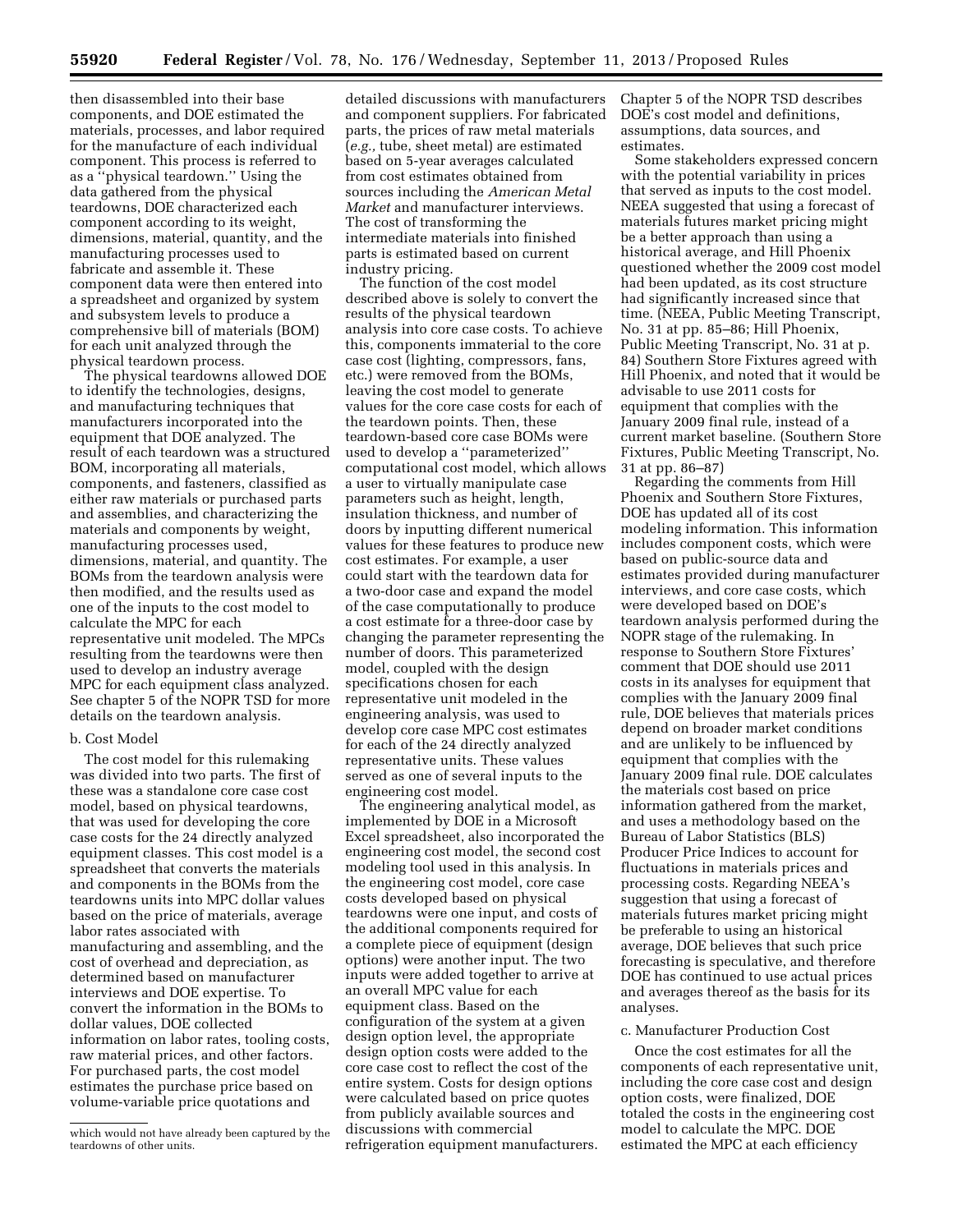level considered for each directly analyzed equipment class, from the baseline through the max-tech. After incorporating all of the assumptions into the cost model, DOE calculated the percentages attributable to each element of total production cost (*i.e.,* materials, labor, depreciation, and overhead). DOE used these production cost percentages in the MIA (see section IV.K). DOE revised the cost model assumptions used for the preliminary analysis based on teardown analysis, updated pricing, and additional manufacturer feedback, which resulted in refined MPCs and production cost percentages. DOE calculated the average equipment cost percentages by equipment class. Chapter 5 of the NOPR TSD presents DOE's estimates of the MPCs for this rulemaking, along with the different percentages attributable to each element of the production costs that comprise the total MPC.

#### d. Cost-Efficiency Relationship

The result of the engineering analysis is a cost-efficiency relationship. DOE created a separate relationship for each input capacity associated with each commercial refrigeration equipment class examined for this NOPR. DOE also created 24 cost-efficiency curves, representing the cost-efficiency relationship for each commercial refrigeration equipment class.

To develop cost-efficiency relationships for commercial refrigeration equipment, DOE examined the cost differential to move from one design option to the next for manufacturers. DOE used the results of teardowns to develop core case costs for the equipment classes modeled, and added those results to costs for design options developed from publicly available pricing information and manufacturer interviews. Additional details on how DOE developed the costefficiency relationships and related results are available in the chapter 5 of the NOPR TSD. Chapter 5 of the NOPR TSD also presents these cost-efficiency curves in the form of energy efficiency versus MPC. After the publication of the preliminary analysis, several stakeholders provided input and feedback regarding DOE's cost estimates, specifically regarding insulation costs, LED lighting costs, and DOE's methodology for estimating manufacturer overhead in its cost model. The following sections address these stakeholder comments and concerns.

Insulation Cost Specifications

Several stakeholders submitted comments regarding DOE's estimated

costs and specifications for insulation. Traulsen observed that DOE's estimates for the number of foaming fixtures 48 present in a manufacturing facility and units per year are high if they are meant to represent the production of a base model by an average manufacturer. (Traulsen, No. 45 at p. 4) Zero Zone noted that the material costs for increasing foamed-in-place panels are not trivial, and that its foam cost associated with adding a half inch of insulation to a five-door case is approximately \$25. (Zero Zone, No. 37 at p. 3) Zero Zone also commented that the engineering costs modeled by DOE do not include any redesign costs that are incurred as wall thickness changes, and that foamed-in-place sheet metal panels are an integral part of the structural design of cases. However, Zero Zone expressed concern that the ability of vacuum insulated panels to perform as structural members has not been verified and should be validated before vacuum insulated panels are included in the analysis. (Zero Zone, No. 37 at p. 3) Zero Zone concluded by stating that increased foam panel thickness should be dropped from the analysis because DOE had not collected sufficient, accurate cost information regarding this design option. (Zero Zone, No. 37 at p. 3)

DOE considered these comments in revising its implementation of improved insulation during the NOPR analyses. Regarding Traulsen's statement, DOE based its estimates of costs and specifications on discussions with manufacturers and site visits of manufacturing facilities and, while DOE understands the variability in manufacturing practices and equipment utilization that exists across manufacturers and product line offerings, DOE believes those estimates are sound. DOE took into account the comment from Zero Zone regarding additional foam costs and, in response, accounted for the differential cost of additional foam due to changes in wall thickness in its engineering analysis for the NOPR. However, regarding Zero Zone's assertion that redesign costs are not accounted for in the engineering analysis, the engineering model does include an estimate of engineering cost to account for the design efforts that must be incurred in developing a case with higher wall thickness. DOE has also discussed the implementation of vacuum insulated panels with manufacturers, cross-referenced its data

with other rulemaking analyses in which vacuum insulated panels were used, and revised its data accordingly. As a result, DOE believes that its estimates and assumptions for improved insulation are valid, and has retained those design options for the NOPR.

#### Light-Emitting Diode Cost Specifications

Stakeholders also provided feedback on pricing and performance related to DOE's LED specifications in the engineering model. ASAP and NRDC stated that DOE should not assume LED prices remain constant because LEDs are an emerging technology and will likely experience a dramatic price decline in the near future. The comment cited DOE's 2011 Solid-State Lighting Research and Development (R&D) Multi-Year Program Plan (MYPP), <sup>49</sup> which projects that, between 2010 and 2015, prices of some LEDs will decrease by 85 percent, while LED lighting will experience a significant increase in efficacy during the same period. (ASAP and NRDC, No. 34 at p. 3) These stakeholders added that it is important for DOE to capture cost decreases not only during the analysis period (2017– 2046), but prior to the proposed 2017 compliance date for the amended standards considered in this rulemaking as well, stating that a price estimate for 2017 will be needed for the LCC calculations to be accurate. ASAP and NRDC stated that, according to the DOE solid-state lighting documents referenced, if today's LED prices are held constant through the 2017 compliance date, the result will be a misrepresentation in the LCC of the value of potential LED energy savings; as a result, ASAP and NRDC urged DOE to develop cost estimates reflecting this price decline. (ASAP and NRDC, No. 34 at p. 3) NEEA referenced the DOE 2011 MYPP as well, and agreed that it believed that DOE is grossly overestimating the future cost of LED lighting. (NEEA, No. 36 at pp. 3–4)

DOE agrees with these stakeholders that forecasts of the LED lighting industry, including those performed by DOE, suggest that LED lighting is an emerging technology that will continue to experience significant price decreases in coming years. For this reason, to capture the anticipated cost reduction in LED fixtures in the analyses for this

<sup>48</sup>Foaming fixtures are pieces of equipment consisting of molds to guide the injection of foamed-in-place insulation so that that the foam takes a desired shape once hardened.

<sup>49</sup>The DOE Solid-State Lighting Research and Development Multi-Year Program Plan outlines DOE's research goals and planned methodologies with respect to the advancement of solid-state lighting technologies in the United States. The complete document is available at: *[http://](http://apps1.eere.energy.gov/buildings/publications/pdfs/ssl/ssl_mypp2011_web.pdf) [apps1.eere.energy.gov/buildings/publications/pdfs/](http://apps1.eere.energy.gov/buildings/publications/pdfs/ssl/ssl_mypp2011_web.pdf) ssl/ssl*\_*[mypp2011](http://apps1.eere.energy.gov/buildings/publications/pdfs/ssl/ssl_mypp2011_web.pdf)*\_*web.pdf*.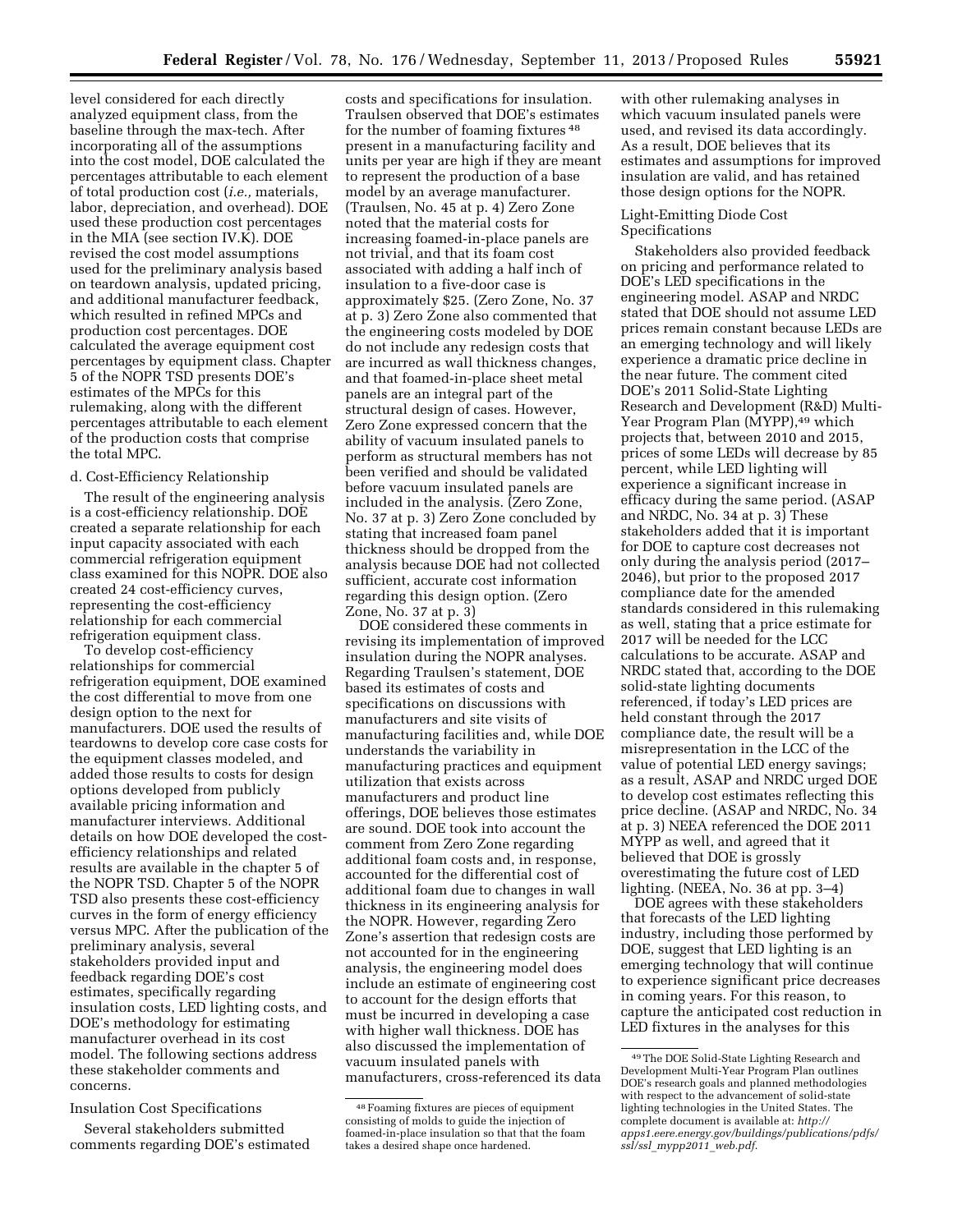rulemaking, DOE incorporated price projections from its Solid-State Lighting Program into its MPC values for the primary equipment classes. The price projections for LED case lighting were developed from projections developed for the DOE Solid-State Lighting Program 2012 report, *Energy Savings Potential of Solid-State Lighting in General Illumination Applications 2010 to 2030* (''the energy savings report'').50 In the appendix of this report, price projections from 2010 to 2030 were provided in (\$/klm) for LED lamps and LED luminaires. DOE analyzed the models used in the Solid-State Lighting Program work and determined that the LED luminaire projection would serve as an appropriate proxy for a cost

projection to apply to refrigerated case LEDs.

The price projections presented in the Solid-State Lighting Program's energy savings report are based on the DOE's 2011 MYPP. The MYPP is developed based on input from manufacturers, researchers, and other industry experts. This input is collected by the DOE at annual roundtable meetings and conferences. The projections are based on expectations dependent on the continued investment into solid-state lighting by the DOE.

DOE incorporated the price projection trends from the energy savings report into its engineering analysis by using the data to develop a curve of decreasing LED prices normalized to a base year. That base year corresponded

to the year when LED price data was collected for the NOPR analyses of this rulemaking from catalogs, manufacturer interviews, and other sources. DOE started with this commercial refrigeration equipment-specific LED cost data and then applied the anticipated trend from the energy savings report to forecast the projected cost of LED fixtures for commercial refrigeration equipment at the time of compliance with the proposed rule (2017). These 2017 cost figures were incorporated into the engineering analysis as comprising the LED cost portions of the MPCs for the primary equipment classes. Table IV.1 shows the normalized LED price deflators used in this NOPR analysis.

| Table IV.1—LED Price Deflators Used in the NOPR Analysis |  |
|----------------------------------------------------------|--|
|----------------------------------------------------------|--|

| Year | Normalized to<br>2013 | Normalized to<br>2017 | Year | Normalized to<br>2013 | Normalized to<br>2017 |
|------|-----------------------|-----------------------|------|-----------------------|-----------------------|
| 2010 | 2.998                 | 5.652                 | 2021 | 0.361                 | 0.681                 |
| 2011 | 1.799                 | 3.392                 |      | 0.335                 | 0.631                 |
| 2012 | 1.285                 | 2.423                 | 2023 | 0.312                 | 0.588                 |
| 2013 | 1.000                 | 1.885                 |      | 0.292                 | 0.550                 |
| 2014 | 0.819                 | 1.543                 |      | 0.274                 | 0.517                 |
|      | 0.693                 | 1.306                 |      | 0.259                 | 0.488                 |
|      | 0.601                 | 1.133                 |      | 0.245                 | 0.462                 |
| 2017 | 0.530                 | 1.000                 |      | 0.232                 | 0.438                 |
| 2018 | 0.475                 | 0.895                 |      | 0.221                 | 0.417                 |
| 2019 | 0.430                 | 0.810                 |      | 0.211                 | 0.398                 |
| 2020 | 0.393                 | 0.740                 |      | 0.211                 | 0.398                 |

\* DOE did not have data available to project prices beyond 2030. Therefore, for the NOPR analysis, it was assumed that the LED prices stay constant after 2030.

The LCC analysis (section IV.H) was carried out with the engineering numbers that account for the 2017 prices of LED luminaires. The reduction in price of LED luminaires from 2018 through 2030 was taken into account in the NIA (section IV.I). The cost reductions were calculated for each year from 2018 through 2030 and subtracted from the equipment costs in the NIA. The reduction in lighting maintenance costs 51 due to reduction in LED prices for equipment installed in 2018 to 2030 were also calculated and appropriately deducted from the lighting maintenance costs.

#### Manufacturer Overhead Costs

NEEA commented that, in the DOE rulemaking on distribution transformers, manufacturers had stated that they do not apply overhead to material costs, but to labor costs only, and that the application of overhead to

both of these cost components can have a major impact on MPCs, depending on how much of the product cost is attributed to each component. (NEEA, Public Meeting Transcript, No. 31 at pp. 70–71) In another comment, NEEA elaborated on this statement, adding that during the distribution transformers public meeting, manufacturers stated that they do not apply factory overhead rates to the cost of materials, but only to labor. NEEA went on to suggest that DOE use this methodology to the extent applicable to commercial refrigeration equipment, and adjust its cost estimation methods to take this approach into account. (NEEA, No. 36 at pp. 4–5)

In DOE's cost model for commercial refrigeration equipment, the following three overhead components are dependent on labor or materials: utilities, property tax, and insurance. The cost of utilities is a function of

equipment costs only (no labor included) and is calculated using a ratio derived in the past from U.S. Securities and Exchange Commission (SEC) 10–K forms for appliance manufacturers.52 The ratios for property tax and insurance costs are also based on past 10–K form analysis, but are dependent on overall unit costs (*i.e.,* cost of goods sold). Altogether, these three components represent only about 3 percent of the total cost of a unit, so whether they are based on labor and materials or on labor only, they are unlikely to have a significant effect on MPCs, especially on an incremental cost basis. DOE welcomes suggestions on how to improve its methodology and hopes that stakeholders can provide DOE with documentation for improved insurance, property tax, and utility calculations. In particular, DOE would welcome nationwide data on property tax rates based on property, plant, and

<sup>50</sup>Navigant Consulting, Inc., *Energy Savings Potential for Solid-State Lighting in General Illumination Applications.* 2012. Prepared for the U.S. Department of Energy—Office of Energy

Efficiency and Renewable Energy Building Technologies Office, Washington, DC.

<sup>51</sup> Discussion related to lighting maintenance costs for commercial refrigeration equipment can be found in section IV.H.3, and a more detailed

explanation can be found in chapter 8 of the NOPR TSD.

<sup>52</sup>A searchable directory of SEC filings is available at: *[www.sec.gov/edgar/searchedgar/](http://www.sec.gov/edgar/searchedgar/companysearch.html) [companysearch.html](http://www.sec.gov/edgar/searchedgar/companysearch.html)*.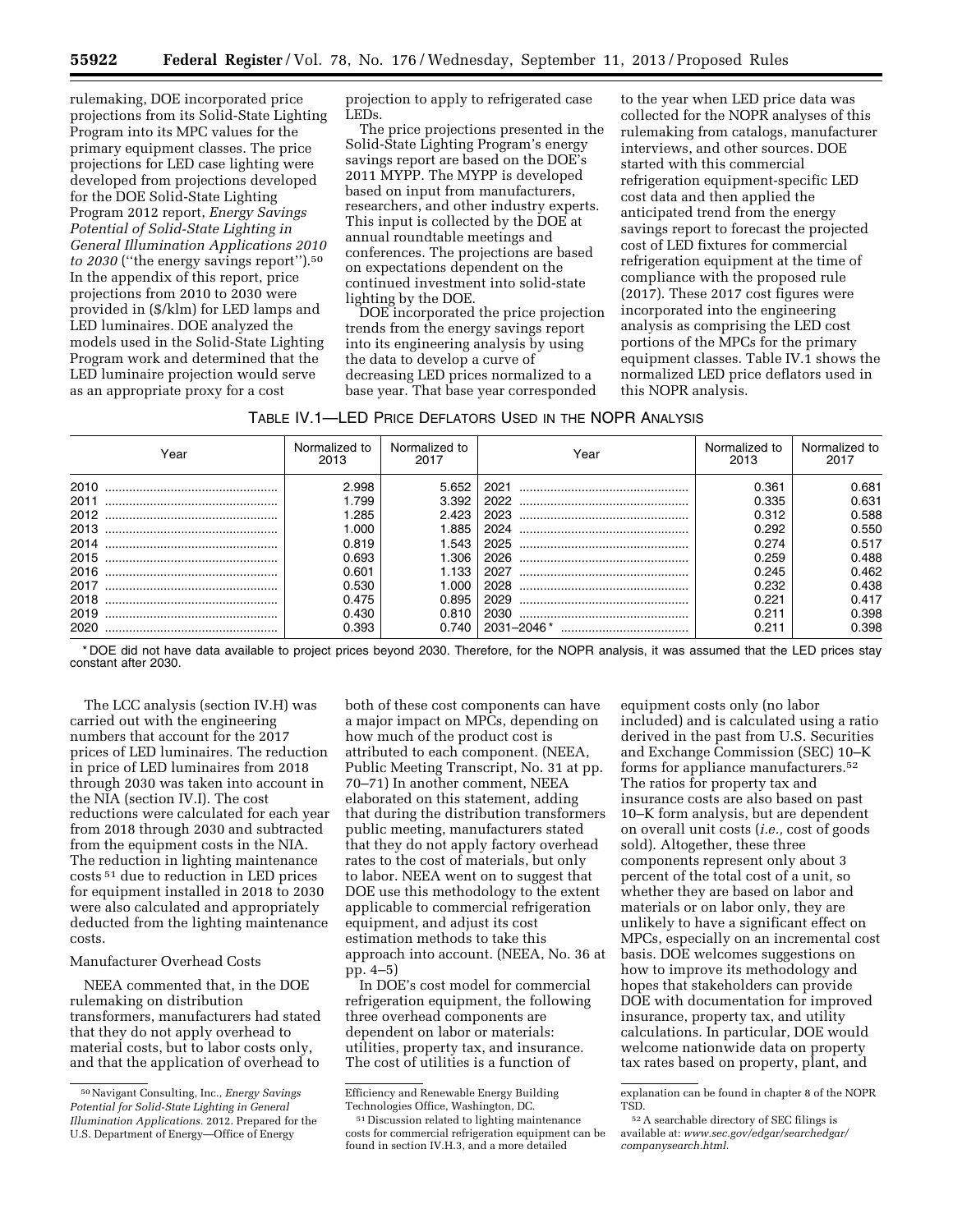equipment valuations; average power consumption for conditioned as well as unconditioned factory spaces; and insurance rates and how they are applied.

For the distribution transformers energy conservation standards rulemaking, DOE did not apply overhead rates to labor—overhead was only applied to direct material production costs. For more details on material and labor inputs for distribution transformers, see chapter 5 of the TSD for the distribution transformers preliminary analysis (*[www1.eere.energy.gov/buildings/](http://www1.eere.energy.gov/buildings/appliance_standards/commercial/pdfs/transformer_preanalysis_ch5.pdf) appliance*\_*[standards/commercial/pdfs/](http://www1.eere.energy.gov/buildings/appliance_standards/commercial/pdfs/transformer_preanalysis_ch5.pdf) [transformer](http://www1.eere.energy.gov/buildings/appliance_standards/commercial/pdfs/transformer_preanalysis_ch5.pdf)*\_*preanalysis*\_*ch5.pdf*). Furthermore, due to the different industries in which distribution transformer and commercial refrigeration manufacturers operate, the same cost model may not necessarily be applicable to both.

#### e. Manufacturer Markup

To account for manufacturers' nonproduction costs and profit margin, DOE applies a non-production cost multiplier (the manufacturer markup) to the full MPC. The resulting MSP is the price at which the manufacturer can recover all production and non-production costs and earn a profit. To meet new or amended energy conservation standards, manufacturers often introduce design changes to their product lines that result in increased MPCs. Depending on the competitive environment for this equipment, some or all of the increased production costs may be passed from manufacturers to retailers and eventually to customers in the form of higher purchase prices. The MSP should be high enough to recover the full cost of the equipment (*i.e.,* full production and non-production costs) and yield a profit. The manufacturer markup has an important bearing on profitability. A high markup under a standards scenario suggests manufacturers can readily pass along the increased variable costs and some of the capital and equipment conversion costs (one-time expenditures) to customers. A low markup suggests that manufacturers will not be able to recover as much of the necessary investment in plant and equipment.

To calculate the manufacturer markups, DOE used 10–K reports submitted to the SEC by the six publicly owned commercial refrigeration equipment companies in the United States. (SEC 10–K reports can be found using the search database available at *[www.sec.gov/edgar/searchedgar/](http://www.sec.gov/edgar/searchedgar/webusers.htm) [webusers.htm](http://www.sec.gov/edgar/searchedgar/webusers.htm)*.) The financial figures necessary for calculating the

manufacturer markup are net sales, costs of sales, and gross profit. DOE averaged the financial figures spanning the years from 2004 to 2010 53 to calculate the markups. For commercial refrigeration equipment, to calculate the average gross profit margin for the periods analyzed for each firm, DOE summed the gross profit earned during all of the aforementioned years and then divided the result by the sum of the net sales for those years. DOE presented the calculated markups to manufacturers during the manufacturer interviews for the NOPR (see section IV.E.4.g). DOE considered manufacturer feedback to supplement the calculated markup, and refined the markup to better reflect the commercial refrigeration market. DOE developed the manufacturer markup by weighting the feedback from manufacturers on a market share basis because manufacturers with larger market shares more significantly affect the market average. DOE used a constant markup to reflect the MSPs of both the baseline equipment and higher efficiency equipment. DOE used this approach because amended standards may transform high-efficiency equipment, which currently is considered to be premium equipment, into baseline equipment. See chapter 5 of the NOPR TSD for more details about the manufacturer markup calculation.

#### f. Shipping Costs

The final component of the MSP after the MPC and manufacturer markup is the shipping cost associated with moving the equipment from the factory to the first point on the distribution chain. During interviews, manufacturers stated that the specific party (manufacturer or buyer) that incurs that cost for a given shipment may vary based on the terms of the sale, the type of account, the manufacturer's own business practices, and other factors. However, for consistency, DOE includes shipping costs as a component of MSP. In calculating the shipping costs for use in its analysis, DOE first gathered estimates of the cost to ship a full trailer of manufactured equipment an average distance in the United States, generally representative of the distance from a typical manufacturing facility to the first point on the distribution chain. DOE then used representative unit sizes to calculate a volume for each unit. Along with the dimensions of a shipping trailer and a loading factor to account for inefficiencies in packing, DOE used

this cost and volume information to develop an average shipping cost for each equipment class directly analyzed.

#### g. Manufacturer Interviews

Throughout the rulemaking process, DOE has sought and continues to seek feedback and insight from interested parties that would improve the information used in its analyses. DOE interviewed manufacturers as a part of the NOPR MIA (see section IV.K). During the interviews, DOE sought feedback on all aspects of its analyses for commercial refrigeration equipment. For the engineering analysis, DOE discussed the analytical assumptions and estimates, cost model, and costefficiency curves with manufacturers. DOE considered all of the information learned from manufacturers when refining the cost model and assumptions. However, DOE incorporated equipment and manufacturing process figures into the analysis as averages to avoid disclosing sensitive information about individual manufacturers' equipment or manufacturing processes. More details about the manufacturer interviews are contained in chapter 12 of the NOPR TSD.

#### 5. Energy Consumption Model

The energy consumption model is the second key analytical model used in constructing cost-efficiency curves. This model estimates the daily energy consumption, calculated using the DOE test procedure, of commercial refrigeration equipment in kilowatthours at various performance levels using a design-option approach. In this methodology, a unit is initially modeled at a baseline level of performance, and higher-efficiency technologies, referred to as design options, are then implemented and modeled to produce incrementally more-efficient equipment designs. The model is specific to the types of equipment covered under this rulemaking, but is sufficiently generalized to model the energy consumption of all covered equipment classes. DOE developed the energy consumption model as a Microsoft Excel spreadsheet.

For a given equipment class, the model estimates the daily energy consumption for the baseline, as well as the energy consumption of subsequent levels of performance above the baseline. The model calculates each performance level separately. For the baseline level, a corresponding cost is calculated using the cost model, which is described in section IV.E.4.b. For each level above the baseline, the changes in system cost due to the implementation

<sup>53</sup>Typically, DOE uses the data for the 5 years preceding the year of analysis. However, in this case additional data were available up to 2004. Hence, data from 2004 to 2010 were used for these calculations.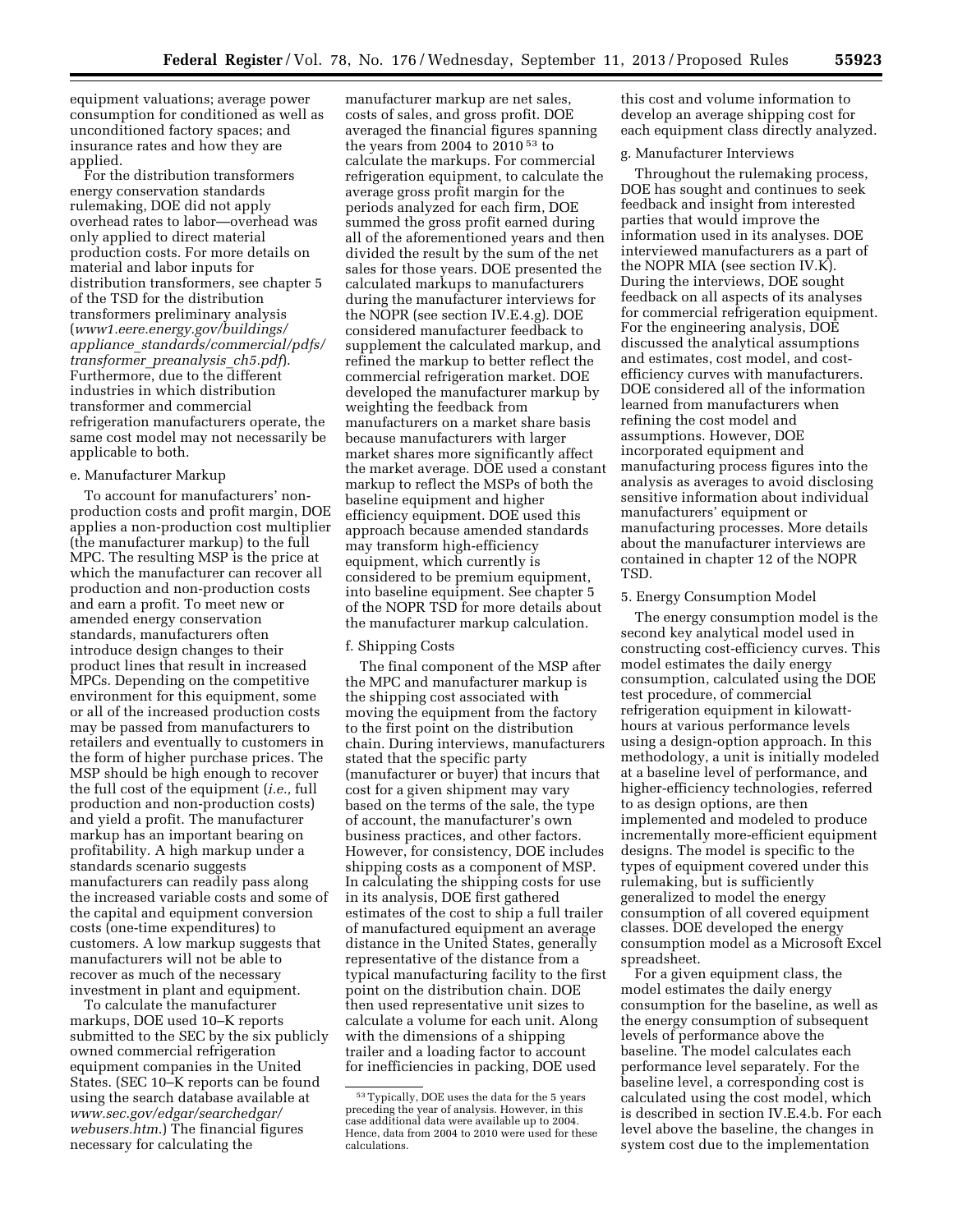of various design options are used to recalculate the cost. Collectively, the data from the energy consumption model are paired with the cost model data to produce points on costefficiency curves corresponding to specific equipment configurations. After the publication of the preliminary analysis, DOE received numerous stakeholder comments regarding the methodology and results of the energy consumption model.

#### a. Energy Consumption Model Results

Zero Zone noted that, while the overall modeling approach is appropriate, the results for the VCT.RC.M class are, in its opinion, too restrictive. (Zero Zone, No. 37 at p. 1) Similarly, Traulsen believed that DOE's numbers were slightly high for the VCT.SC.L equipment class, and that the incremental energy change may have been overstated, while the cost was understated, for technologies such as LED lighting, high-performance doors, and vacuum insulated panels. (Traulsen, No. 45 at p. 4)

In its analyses for the NOPR stage of this rulemaking, DOE reviewed its inputs to the engineering cost model and energy consumption model. This included reviewing publicly available data from sources such as manufacturer specification sheets and catalogs, as well as incorporating information drawn from stakeholder comments and manufacturer interviews conducted as part of the MIA process. The process included discussion and investigation of specific design options, such as the aforementioned LED lighting and vacuum insulated panels. DOE has taken efforts to incorporate all available information into its models to produce the most accurate results possible. In response to the comments by Zero Zone and Traulsen regarding energy consumption and cost results for the VCT.RC.M and VCT.SC.L classes, respectively, DOE has reviewed and updated its methodologies during the NOPR analyses to account for the latest information available, and is confident that its current results best reflect this information.

#### b. Anti-Sweat Heater Power

Traulsen suggested that DOE investigate whether the anti-sweat power consumed by the VCT.SC.L and VCT.SC.I equipment classes can truly be zero when high-performance doors are used, and suggested that DOE review its data. Traulsen added that it believed that, even with these door types, antisweat heaters are often still found on the cabinet body, especially in lowtemperature equipment, which is prone

to condensation due to conduction. (Traulsen, No. 45 at pp. 6–7)

In DOE's preliminary engineering analysis, anti-sweat heater power values were assigned for each of the transparent door configurations based on available data from manufacturer specification sheets and data obtained during manufacturer interviews. For medium-temperature doors, both commercial refrigeration equipment manufacturer and door manufacturer literature indicated that truly energyfree door designs with no anti-sweat heat are available on the market. This finding was confirmed through discussions with commercial refrigeration equipment manufacturers. However, for low- and ice-cream temperature doors, DOE has found that, as Traulsen stated, anti-sweat heat is still required, at a minimum, on the door frame. Table 5.6.9 of the preliminary analysis TSD chapter 5 lists anti-sweat heater powers of 165 and 80 watts for standard and highperformance doors, respectively, at low and ice-cream temperatures. These values are consistent with those that DOE has found through its research, and were retained in the NOPR analysis.

#### c. Evaporator Fan Motor Power

Zero Zone observed that, while DOE's assumptions regarding motor efficiency are valid, the evaporator fan specifications used by DOE for freezers of 6 rated watts per fan were flawed because freezer fans are generally higher in wattage (*i.e.,* 9 or 12 watts) to increase airflow and decrease frost formation. (Zero Zone, No. 37 at p. 2)

After receiving the comment by Zero Zone, DOE further researched evaporator fan motor power values through manufacturer catalogs and discussed the subject in manufacturer interviews during the NOPR stage of the rulemaking. The data yielded by this effort showed that remote condensing freezer cases do utilize evaporator fan motors with rated shaft powers generally closer to 9 watts. As a result, DOE updated the design specifications for those representative units in its engineering model to more accurately reflect the standard design of those units.

#### d. Condenser Energy Consumption

Southern Store Fixtures stated that the energy usage of the condenser is missing from the energy consumption model diagram contained in chapter 5 of the preliminary analysis TSD (Figure 5.6.1).

Regarding the comment by Southern Store Fixtures, Figure 5.6.1 of the preliminary analysis TSD chapter 5 does

include a representation of the condenser fan motor energy consumption under the category of component energy consumption. The energy usage attributed to the condenser fan, found in self-contained units, is accounted for in the energy consumption model by the compressor duty cycle. For remote condensing units, the condenser fan energy consumption is not explicitly calculated; instead, remote case compressor energy consumption is calculated based on the energy efficiency ratio values given in AHRI 1200.

#### e. Evaporator Coil Design

Zero Zone expressed concerns about DOE's assumptions regarding evaporator coils, and noted that reduced fin spacing 54 will result in coils that do not function well in the field due to excessive frost loading. (Zero Zone, No. 37 at p. 2) Zero Zone also observed that the improved evaporator coil described in the preliminary analysis TSD for the VCT.RC.M and VCT.RC.L equipment classes would raise evaporator temperatures to the same level as the discharge air temperature, which is not feasible. (Zero Zone, No. 37 at pp. 2–3) Additionally, Zero Zone recommended that DOE conduct performance testing before assuming that high-performance coils will work in all situations because, Zero Zone asserted, DOE failed to address issues with superheat control for these advanced coils, namely that as the evaporating temperature becomes closer to the return air temperature, the ability of the expansion valve to maintain a stable superheat is decreased. (Zero Zone, No. 37 at p. 3)

With respect to Zero Zone's comment on reduction of fin spacing, DOE confirmed during manufacturer interviews that excessive frost loading becomes a concern once fin spacing is reduced below certain thresholds. As a result, DOE sought to ensure that its coil models reflected coil geometries that are suitable for production and field use without incurring such negative secondary effects as increased frost buildup. With respect to Zero Zone's second comment involving the evaporator coil temperatures, the referenced statement in the preliminary analysis TSD was intended to be a single example, and was incorrectly presented as applying to all equipment classes. The engineering model never utilized evaporator temperatures that

<sup>54</sup>Fin spacing, or fin pitch, refers to the distance between the flat fins that are oriented transverse to the direction of airflow across a fin-and-tube heat exchanger.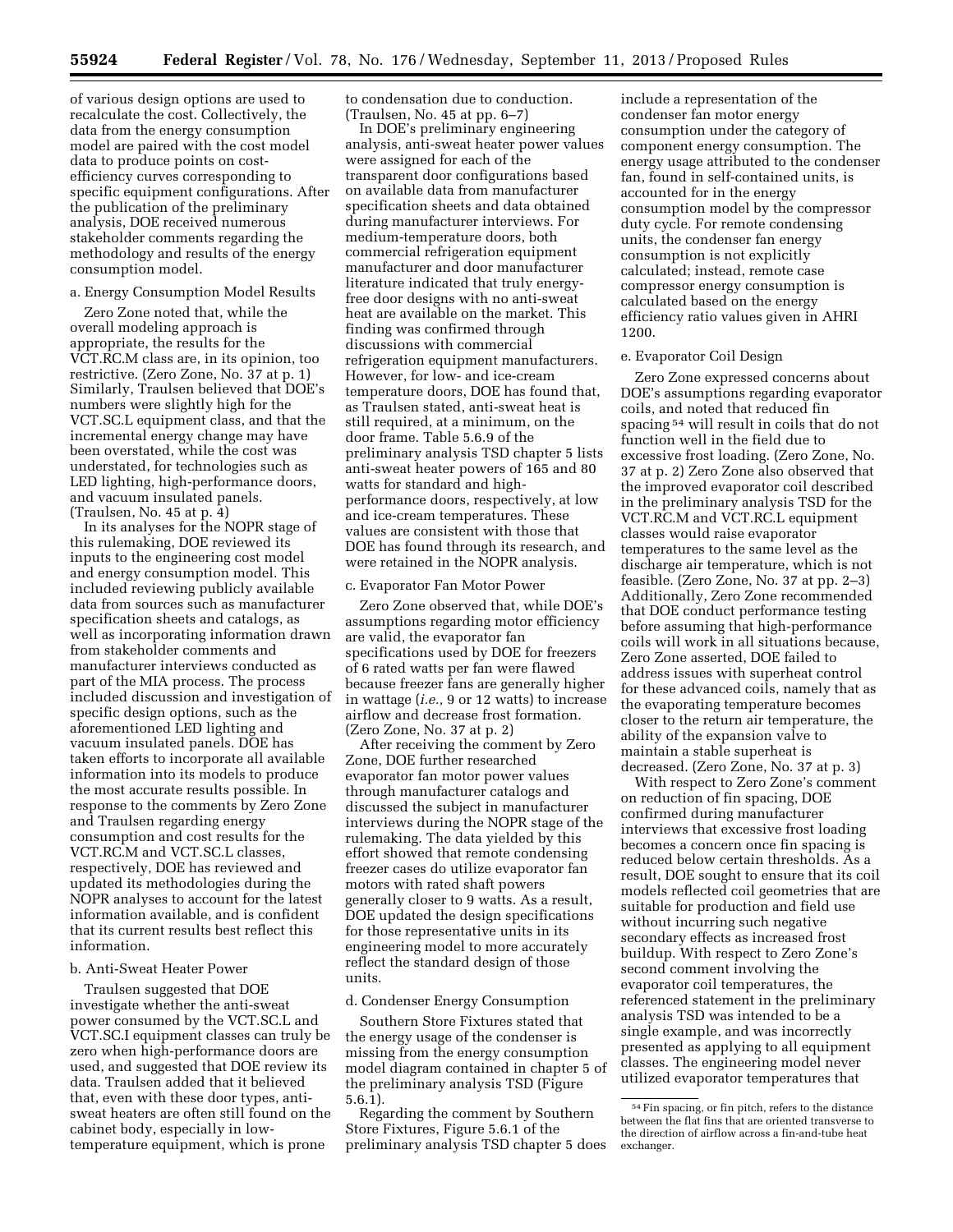were physically infeasible or impossible to attain.

During its NOPR analyses, DOE performed independent modeling of evaporator and condenser coils based on physical teardowns of coils available on the market, coupled with numerical modeling of the coil performance. Design parameters were varied from the baseline, and the heat transfer performance of the coils was iteratively analyzed to yield higher efficiency coil designs. Cost modeling was utilized to produce cost estimates for the baseline and high-performance coil designs. This analysis served as the basis for the coil cost and performance values input into the engineering model. While DOE was unable to perform physical testing of its high-performance coil designs, as those designs were solely analytically derived and not constructed as prototypes, DOE controlled the parameters of its analysis to retain the required conditions for proper system performance. DOE believes that this analysis addresses the concerns presented by Zero Zone in its comments. For more details on the coil modeling process, see chapter 5 of the NOPR TSD.

#### *F. Markups Analysis*

DOE applies multipliers called "markups" to the MSP to calculate the customer purchase price of the analyzed equipment. These markups are in addition to the manufacturer markup (discussed in section IV.E.4.e) and are intended to reflect the cost and profit margins associated with the distribution and sales of the equipment. DOE identified three major distribution channels for commercial refrigeration equipment, and markup values were calculated for each distribution channel based on industry financial data. The overall markup values were then calculated by weighted-averaging the individual markups with market share values of the distribution channels. See chapter 6 of the NOPR TSD for more details on DOE's methodology for markups analysis.

DOE received a number of comments regarding markups after the publication of the preliminary analysis.

1. Baseline and Incremental Markups

Traulsen stated that, in its experience, the initial markup on equipment will be consistent with production costs, and that the incremental markups will increase with higher levels of product efficiency due to product differentiation. (Traulsen, No. 45 at p. 4) However, Traulsen also stated that it did not believe that wholesalers differentiate markups based on the technologies inherently present in this equipment and that, in its experience, wholesalers/resellers will use traditional markup rates regardless of equipment's energy efficiency. (Traulsen, No. 45 at p. 7)

In general, DOE has found that markup values vary over a wide range according to general economic outlook, manufacturer brand value, inventory levels, manufacturer rebates to distributors based on sales volume, newer versions of the same equipment model introduced into the market by the manufacturers, and availability of cheaper or more technologically advanced alternatives. Based on market data, DOE divided distributor costs into: (1) Direct cost of equipment sales; (2) labor expenses; (3) occupancy expenses; (4) other operating expenses (such as depreciation, advertising, and insurance); and (5) profit. DOE assumed that, for higher efficiency equipment only, the ''other operating costs'' and ''profit'' scale with MSP, while the remaining costs scale the same way as does the MSP of baseline equipment. In other words, the remaining costs stay constant irrespective of equipment efficiency level. Incremental markups were applied as multipliers only to the MSP increments (of higher efficiency equipment compared to baseline) and not to the entire MSP. This assumption is in line with Traulsen's first comment. Further, while DOE's use of separate values for baseline and incremental markup rates will lead to higher marked-up values for equipment at higher efficiency levels, the rate of markup will be same for all higher efficiency levels, which is consistent with Traulsen's second comment.

#### 2. Distribution Channel Market Shares

True stated that national chains are a major part of the glass-doored, selfcontained equipment market. True stated that it serves these via national accounts, adding that the market shares of the national accounts channel and the distributor channel that were used for the preliminary analysis of this rulemaking should be reversed. (True, Public Meeting Transcript, No. 31 at p. 80) NEEA agreed with True, stating that DOE had more or less reversed the market shares of the distribution channels for glass door and open selfcontained equipment. NEEA also agreed with other commenters who stated that DOE's market channel fractions applied more to specialty and solid-door selfcontained equipment. (NEEA, No. 36 at p. 5) Southern Store Fixtures added that it sells many remote condensing units directly to the end users, and that it also sells many self-contained units directly to supermarket and convenience store chains without using an intermediary. (Southern Store Fixtures, Public Meeting Transcript, No. 31 at pp. 80–81) Traulsen commented that it believed that DOE's distribution channel data were reasonably accurate, within plus or minus 10 percent. (Traulsen, No. 45 at p. 3)

DOE agrees with comments from True, NEEA, and Southern Store Fixtures regarding market shares for self-contained display cases. Consequently, DOE made the distribution channel market shares for all display cases (VOP, SVO, HZO, VCT, HCT, SOC, and PD), irrespective of selfcontained or remote condensing configuration, equal to that of the remote condensing equipment market shares that were proposed in the preliminary analysis TSD. DOE kept the market shares of VCS and HCS equipment families same as the selfcontained equipment market shares proposed in the preliminary analysis TSD. The distribution channel market shares used for this NOPR are shown in Table IV.2. Chapter 6 and appendix 6A of the NOPR TSD provide complete details of the methodology and data used in the estimation of the markups.

#### TABLE IV.2—DISTRIBUTION CHANNEL MARKET SHARES

| Equipment family | National<br>account<br>channel<br>(percent) | Wholesaler<br>channel<br>(percent) | Contractor<br>channel<br>(percent) |  |
|------------------|---------------------------------------------|------------------------------------|------------------------------------|--|
| VCS and HCS      | 70<br>30                                    | 60                                 | 15<br>10                           |  |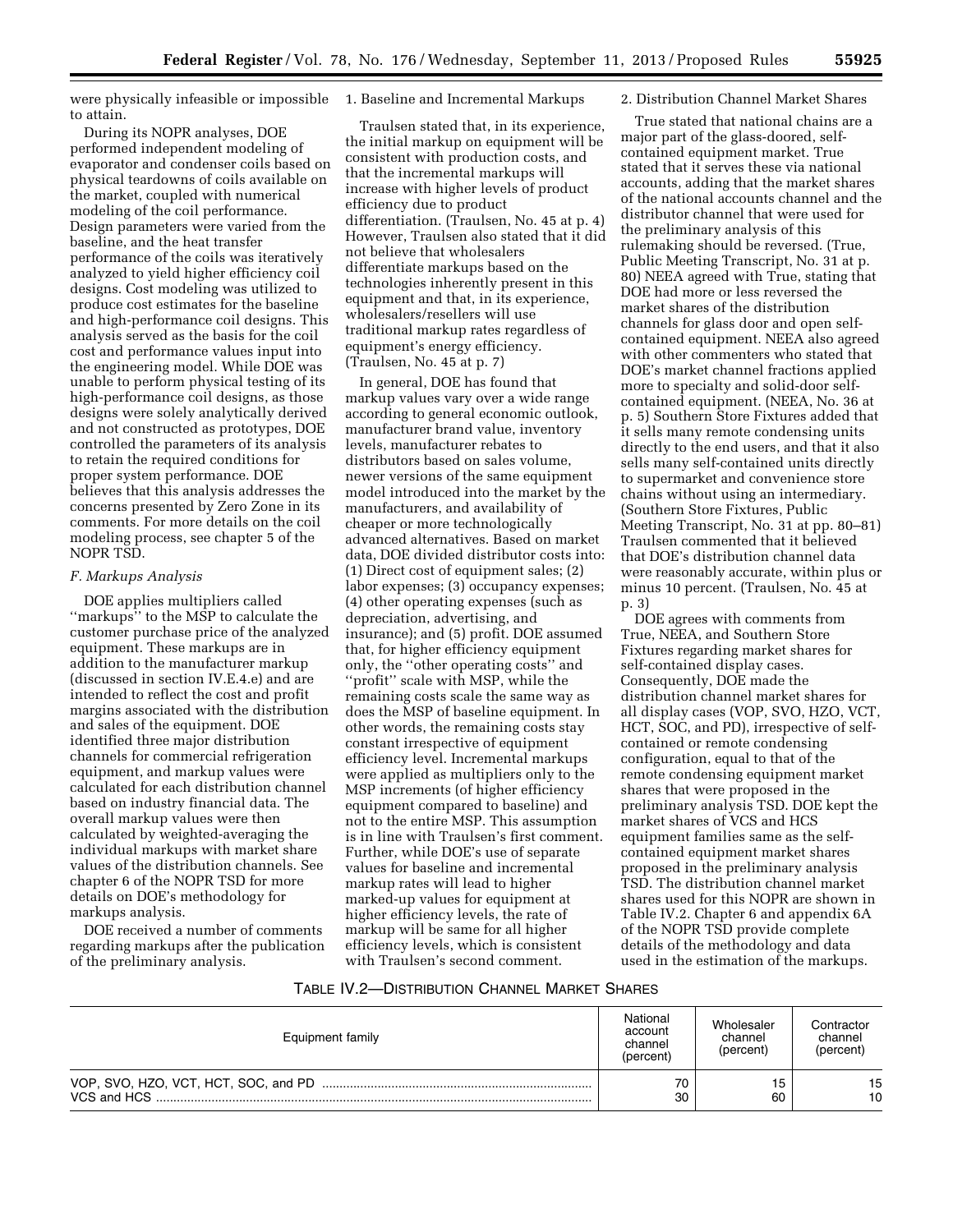### *G. Energy Use Analysis*

Several stakeholders commented on DOE's methodology for investigating secondary impacts of efficiency improvement, as described in the preliminary analysis. Southern Store Fixtures agreed with DOE's conclusion that efficiency improvements in selfcontained equipment do not have a noticeable impact on building heating and cooling loads. Southern Store Fixtures further stated that a kitchen area, with limited space and limited equipment, differs from larger settings such as supermarkets, which contain a large quantity of self-contained equipment. Southern Store Fixtures asked whether the impact of large numbers of self-contained units on the heating and cooling loads of buildings had been investigated. (Southern Store Fixtures, Public Meeting Transcript, No. 31 at pp. 93–94)

Other stakeholders, however, had questions regarding DOE's methods. NRDC asked why only self-contained units were reviewed for secondary impacts, and whether any rack-based units had been reviewed. (NRDC, Public Meeting Transcript, No. 31 at p. 100) NEEA stated that the placement of multiple cases in a supermarket will affect heating, ventilation, and airconditioning (HVAC) loads, and suggested that DOE reexamine the subject by modeling the performance of commercial refrigeration equipment in a business type other than a restaurant, such as a grocery store. NEEA added that restaurants typically have high ventilation loads, and opined that, in a space such as a supermarket, where the refrigeration loads approximate the ventilation loads, DOE's results are inaccurate. NEEA added that mechanical engineers use DOE–2 55 to model secondary impacts. (NEEA, Public Meeting Transcript, No. 31 at pp. 98–100)

NEEA continued, stating that selfcontained equipment, because it is not perfectly efficient, will emit more heat into its surroundings than it absorbs, which could be of benefit in the heating season but which is definitely a detriment in the cooling season. While the magnitude of these effects will depend on the equipment's geographic location, NEEA expressed its belief that DOE should not ignore this issue. NEEA added that DOE should quantify the

contributions to space cooling and heating loads being generated by selfcontained equipment so that stakeholders can make an informed judgment as to their significance. (NEEA, No. 36 at p. 5)

In response to NRDC's comment regarding modeling rack-based units, DOE points to the January 2009 final rule analysis that presents an extensive energy use analysis for remote condensing equipment and selfcontained equipment without doors. The analysis was carried out by simulating display cases in supermarkets using the DOE–2.2 software package. Details of this analysis can be found in chapter 7 of the January 2009 final rule TSD (*[www1.eere.energy.gov/buildings/](http://www1.eere.energy.gov/buildings/appliance_standards/commercial/pdfs/chp_7_cre_energy_final.pdf) appliance*\_*[standards/commercial/pdfs/](http://www1.eere.energy.gov/buildings/appliance_standards/commercial/pdfs/chp_7_cre_energy_final.pdf) chp*\_*7*\_*cre*\_*energy*\_*[final.pdf](http://www1.eere.energy.gov/buildings/appliance_standards/commercial/pdfs/chp_7_cre_energy_final.pdf)*). Based on this energy use analysis, DOE concluded that the overall impact of the considered design options had only a minor differential impact on the overall HVAC energy consumption of supermarkets. Further, DOE concluded that the energy consumption model used in the engineering analysis simulated the energy consumption of the various equipment classes with adequate accuracy, and therefore DOE used the estimates from the engineering analysis for the LCC and subsequent analyses.

For the current rulemaking, DOE received comments during the May 2010 Framework document public meeting regarding the proportionally larger share of self-contained equipment examined in this rulemaking compared to that examined in the January 2009 final rule, and the impact of this equipment on building HVAC loads. DOE evaluated the impact of selfcontained equipment through wholebuilding simulations with a VCT.SC.L freezer in restaurant buildings using the whole-building energy use simulation tool EnergyPlus, which is the primary software tool supported by DOE's Building Technologies Program for energy use analysis of buildings. Through these simulations, DOE found that the differential impact of efficiency improvements in VCT.SC.L equipment on the HVAC loads of restaurant buildings was negligible. Since VCT.SC.L energy consumption is one of the highest among the major selfcontained equipment classes, DOE concluded that the incremental impact of efficiency improvements in all selfcontained refrigerators and freezers on HVAC loads of restaurant buildings is negligible. While it is true, as stated in NEEA's comment, that restaurant building models have higher ventilation loads than other building models, DOE

decided, as a matter of policy, that it would not assess the secondary impacts of amended standards such as the impacts of improved equipment efficiency on building HVAC loads. Therefore, DOE did not pursue this matter any further in its NOPR analysis.

In response to NEEA's comment regarding the equipment's heat emitted by self-contained equipment and the geographic location of these units, DOE points to chapter 7 of the preliminary analysis TSD for complete details of the analysis. The whole-building simulations conducted for the preliminary analysis were carried out in 15 different climates zones, representing all the major climate zones in the United States, with an appropriate weighting factor applied to each climate zone. Further, the analysis was carried out over 1 full year (365 days). The results of the preliminary energy use analysis were obtained by averaging the energy consumption of the equipment over 1 full year and over all the major climate zones in the United States.

DOE understands that the presence of many self-contained refrigeration units may have a considerable impact on the HVAC loads of a business establishment, as stated by Southern Store Fixtures. However, DOE reiterates that the objective of its analysis is to assess only the differential impact of equipment efficiency improvements, and not to assess the impact of total heat output by a self-contained unit. Moreover, DOE's energy use analysis is concerned with the impact of only one unit of commercial refrigeration equipment. As stated above, DOE found that the differential impact of equipment efficiency improvements to a VCT.SC.L freezer on the building HVAC loads was negligible.

As a matter of policy, DOE has determined that it will not carry out studies to determine the impact of efficiency improvements to equipment on building HVAC loads in appliance and commercial equipment standards rulemakings.

#### *H. Life-Cycle Cost Analysis*

DOE conducts LCC analysis to evaluate the economic impacts of potential amended energy conservation standards on individual commercial customers—that is, buyers of the equipment. LCC is defined as the total customer cost over the life of the equipment, and consists of purchase price, installation costs, and operating costs (maintenance, repair, and energy costs). DOE discounts future operating costs to the time of purchase and sums them over the expected lifetime of the piece of equipment. PBP is defined as

<sup>55</sup> DOE–2 is a widely used and accepted freeware building energy analysis program that can predict the energy use and cost for different types of buildings. DOE–2 uses a description of the building layout, construction, usage, conditioning systems and utility rates provided by the user, along with weather data, to perform an hourly simulation of the building and to estimate utility bills.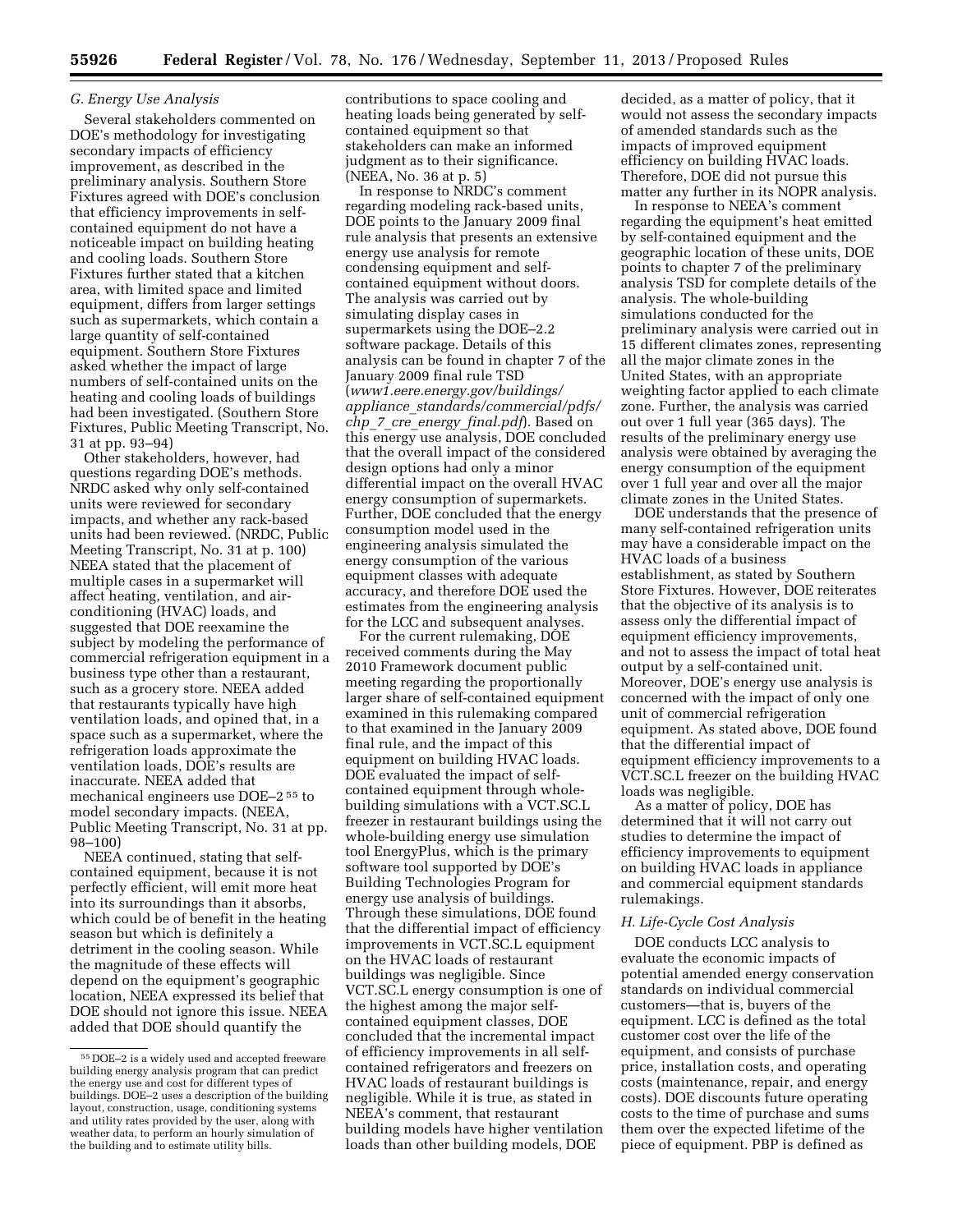the estimated amount of time it takes customers to recover the higher installed costs of more-efficient equipment through savings in operating costs. DOE calculates the PBP by dividing the increase in installed costs by the average savings in annual operating costs.

As part of the engineering analysis, design option levels were ordered based on increasing efficiency (i.e., decreasing energy consumption) and increasing MSP. For the LCC analysis, DOE chose a maximum of eight levels, henceforth referred to as ''efficiency levels,'' from the list of engineering design option levels. For equipment classes for which fewer than eight design option levels were defined in the engineering analysis, all design option levels were used. However, for equipment classes where more than eight design option levels were defined, DOE selected specific levels to analyze in the following manner:

1. The lowest and highest energy consumption levels provided in the engineering analysis were preserved.

2. If the difference in reported energy consumptions and reported manufacturer price between sequential levels was minimal, only the higher efficiency level was selected.

3. If the energy consumption savings benefit between efficiency levels relative to the increased cost was very similar across multiple sequential levels, an intermediate level was not selected as an efficiency level.

The first efficiency level (Level 1) in each equipment class is the least efficient and the least expensive equipment in that class. The higher efficiency levels (Level 2 and higher) exhibit progressive increases in efficiency and cost from Level 1. The highest efficiency level in each equipment class corresponds to the max-tech level. DOE treats the efficiency levels as ''candidate standard levels,'' as each higher efficiency level represents a potential new standard level.

The installed cost of equipment to a customer is the sum of the equipment purchase price and installation costs. The purchase price includes MPC, to which a manufacturer markup and outbound freight cost are applied to obtain the MSP. This value is calculated as part of the engineering analysis (chapter 5 of the NOPR TSD). DOE then applies additional markups to the equipment to account for the markups associated with the distribution channels for the particular type of equipment (chapter 6 of the NOPR TSD). Installation costs varied by State, depending on the prevailing labor rates.

Operating costs for commercial refrigeration equipment are the sum of maintenance costs, repair costs, and energy costs. These costs are incurred over the life of the equipment and therefore are discounted to the base year (2017, which is the compliance date of any amended standards that are established as part of this rulemaking). The sum of the installed cost and the operating cost, discounted to reflect the present value, is termed the life-cycle cost or LCC.

Generally, customers incur higher installed costs when they purchase higher efficiency equipment, and these cost increments will be partially or wholly offset by savings in the operating costs over the lifetime of the equipment. Usually, the savings in operating costs are due to savings in energy costs because higher efficiency equipment uses less energy over the lifetime of the equipment. Often, the LCC of higher efficiency equipment is less than lower efficiency equipment. LCC savings are calculated for each efficiency level of each equipment class.

The PBP of higher efficiency equipment is obtained by dividing the increase in the installed cost by the decrease in annual operating cost. In addition to energy costs (calculated using the electricity price forecast for the first year), the annual operating cost includes annualized maintenance and repair costs. PBP is calculated for each efficiency level of each equipment class.

Apart from MSP, installation costs, and maintenance and repair costs, other important inputs for the LCC analysis are markups and sales tax, equipment energy consumption, electricity prices and future price trends, expected equipment lifetime, and discount rates.

Many inputs for the LCC analysis are estimated from the best available data in the market, and in some cases the inputs are generally accepted values within the industry. In general, each input value has a range of values associated with it. While single representative values for each input may yield an output that is the most probable value for that output, such an analysis does not provide the general range of values that can be attributed to a particular output value. Therefore, DOE carried out the LCC analysis in the form of Monte Carlo simulations,<sup>56</sup> in which certain inputs

were expressed as a range of values and probability distributions to account for the ranges of values that may be typically associated with the respective input values. The results, or outputs, of the LCC analysis are presented in the form of mean and median LCC savings; percentages of customers experiencing net savings, net cost and no impact in LCC; and median PBP. For each equipment class, 10,000 Monte Carlo simulations were carried out. The simulations were conducted using Microsoft Excel and Crystal Ball, a commercially available Excel add-in used to carry out Monte Carlo simulations.

LCC savings and PBP are calculated by comparing the installed costs and LCC values of standards-case scenarios against those of base-case scenarios. The base-case scenario is the scenario in which equipment is assumed to be purchased by customers in the absence of the proposed energy conservation standards. Standards-case scenarios are scenarios in which equipment is assumed to be purchased by customers after the amended energy conservation standards, determined as part of the current rulemaking, go into effect. The number of standards-case scenarios for an equipment class is equal to one less than the total number of efficiency levels in that equipment class, since each efficiency level above Efficiency Level 1 represents a potential amended standard. Usually, the equipment available in the market will have a distribution of efficiencies. Therefore, for both base-case and standards-case scenarios, in the LCC analysis, DOE assumed a distribution of efficiencies in the market, and the distribution was assumed to be spread across all efficiency levels in the LCC analysis (see NOPR TSD chapter 10).

Recognizing that each building that uses commercial refrigeration equipment is unique, DOE analyzed variability in the LCC and PBP results by performing the LCC and PBP calculations for seven types of businesses: (1) Supermarkets; (2) wholesaler/multi-line retail stores, such as ''big-box stores,'' ''warehouses,'' and ''supercenters''; (3) convenience and small specialty stores, such as meat markets and wine, beer, and liquor stores; (4) convenience stores associated with gasoline stations; (5) full-service restaurants; (6) limited service restaurants; and (7) other foodservice businesses, such as caterers and cafeterias. Different types of businesses

<sup>56</sup>Monte Carlo simulation is, generally, a computerized mathematical technique that allows for computation of the outputs from a mathematical model based on multiple simulations using different input values. The input values are varied based on the uncertainties inherent to those inputs. The combination of the input values of different inputs is carried out in a random fashion to simulate the different probable input combinations.

The outputs of the Monte Carlo simulations reflect the various outputs that are possible due to the variations in the inputs.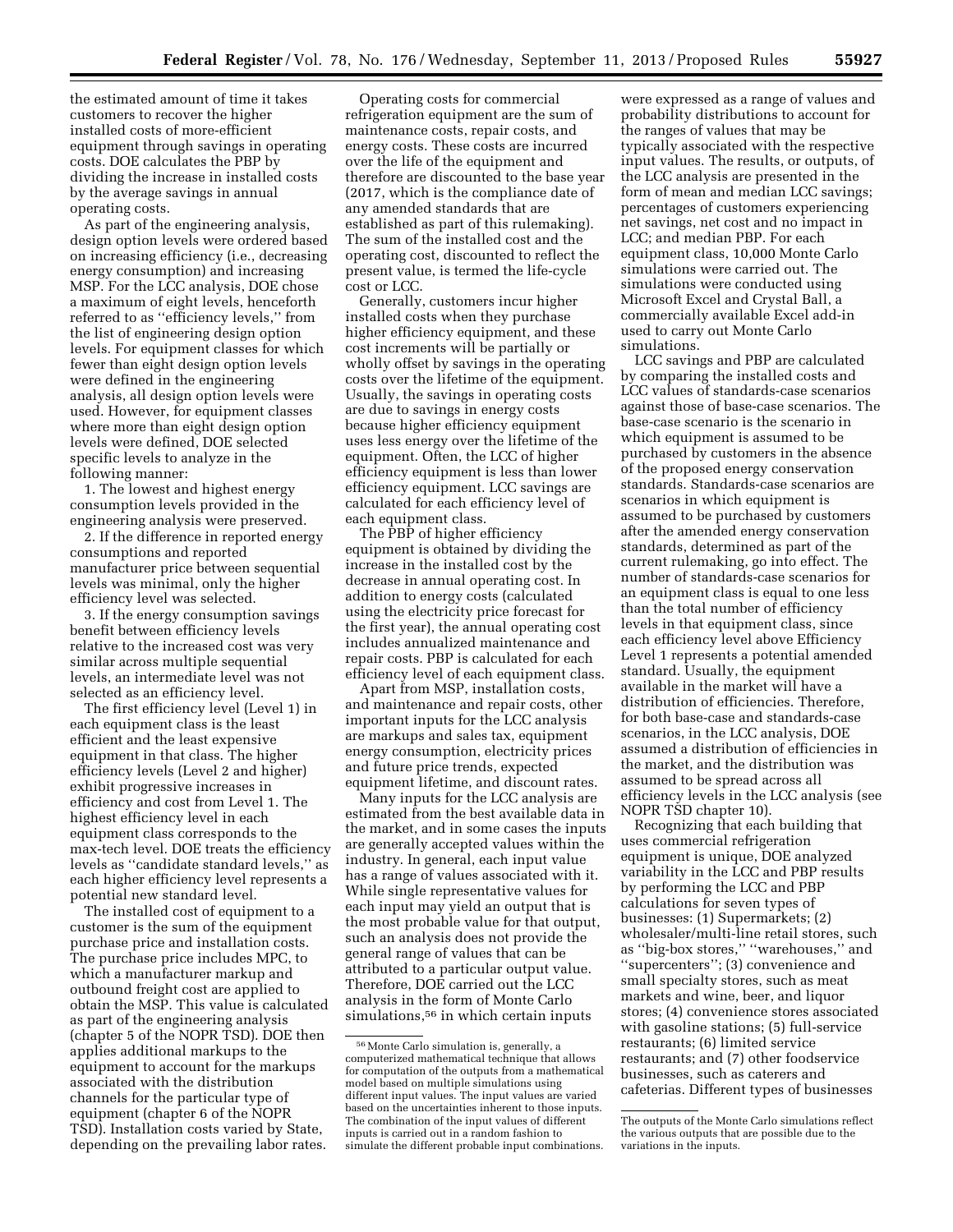face different energy prices and also exhibit differing discount rates that they apply to purchase decisions.

Expected equipment lifetime is another input whose value varies over a range. Therefore, DOE assumed a distribution of equipment lifetimes that are defined by Weibull survival functions.<sup>57</sup>

Another important factor influencing the LCC analysis is the State in which the commercial refrigeration equipment is installed. Inputs that vary based on this factor include energy prices and sales tax. At the national level, the spreadsheets explicitly modeled variability in the inputs for electricity price and markups, using probability distributions based on the relative shipments of units to different States and business types.

Detailed descriptions of the methodology used for the LCC analysis, along with a discussion of inputs and results, are presented in chapter 8 and appendices 8A and 8B of the NOPR TSD.

#### 1. Effect of Current Standards

DOE notes that, beginning January 1, 2012, manufacturers were required to comply with the standards set by the January 2009 final rule.58 74 FR 1092 (Jan. 9, 2009). DOE concludes that the efficiency level of the equipment on the market increased during this time*.* The engineering analysis for this NOPR was first developed in 2011, and therefore the engineering design option levels include efficiency levels of equipment available in the market in 2011. This means that the engineering efficiency levels were built up starting from levels which are below the standards set by the January 2009 final rule. These levels were included for analytical purposes solely to represent the manner in which manufacturers may have achieved compliance with the January 2009 final rule standard levels, and were not considered in the development of proposed standard levels. The LCC analysis and NIA assume the first year for the analyses as 2017. As noted above, the market in 2017 will be different from that in 2011 in terms of efficiency distribution of the equipment, mainly due to the effect of the standards established by the January 2009 final

rule. Therefore, the market baseline (from the year 2011) used as the starting point for the engineering analysis is not the same as the market baseline in 2017, when any amended standards prescribed by the current rulemaking are scheduled to go into effect.

To estimate the state of the market baseline level in 2017, DOE introduced a baseline level termed the ''standards baseline.'' The energy consumption of the standards baseline level of an equipment class is equal to the standard prescribed by the January 2009 final rule for that equipment class. 74 FR 1093 (Jan. 9, 2009). The design option levels that are less efficient than the standards baseline were disregarded, and the more-efficient design option levels were carried forward for downstream analyses. A detailed description of this procedure is presented with the aid of an example in chapter 8 of NOPR TSD.

At the April 2011 preliminary analysis public meeting, AHRI asked whether DOE intended to update the LCC analysis once the standards set in the January 2009 final rule became effective in order to change the baseline. (AHRI, Public Meeting Transcript, No. 31 at pp. 99–100)

The engineering analysis for this NOPR was first developed in 2011, and updated with new information as it became available up to the time of this publication. However, DOE continued to use in its engineering baseline characteristics reflecting the construction of equipment prior to required compliance with the standards set by the January 2009 final rule. As a result, some of the engineering efficiency levels reflect levels which do not correspond to equipment performance currently permitted on the market after January 1, 2012. These levels, however, are solely used to reflect the manner in which DOE believes manufacturers could have attained the 2009 final rule standard levels through implementation of design options, and were not used in the downstream analysis for the purposes of calculating standard levels proposed in this NOPR.

Consistent with the methodology described above and explained in detail in Chapter 8 of the NOPR TSD, DOE developed a ''standards baseline'' for use as the starting point for its downstream (LCC and PBP, NIA, etc.) analyses. This standards baseline corresponds to the lowest efficiency level which would be compliant with current (January 2009 final rule) standards. From there, higher efficiency levels were studied as the basis for developing potential standard levels as

proposed in today's NOPR. In response to AHRI's comment, DOE used updated inputs to the baseline in order to reflect the compliance date of the January 2009 final rule standards having passed. This includes updates to the non-standards case efficiency distribution and other inputs to the downstream analyses. These inputs were updated based on the most recent available information for use in conducting the analysis described in today's NOPR.

#### 2. Equipment Cost

To calculate customer equipment costs, DOE multiplied the MSPs developed in the engineering analysis by the distribution channel markups, described in section IV.F. DOE applied baseline markups to baseline MSPs, and incremental markups to the MSP increments associated with higher efficiency levels.

3. Installation, Maintenance, and Repair Costs

Installation cost includes labor, overhead, and any miscellaneous materials and parts needed to install the equipment. The installation costs may vary from one equipment class to another, but they do not vary with efficiency levels within an equipment class. Costs that do not vary with efficiency levels do not impact the LCC, PBP, or NIA results. DOE retained the nationally representative installation cost values from the January 2009 final rule of \$2,000 for all remote condensing equipment and \$750 for all selfcontained equipment, and simply escalated the values from 2007\$ to 2012\$, resulting in 2012 installation costs of \$2,299 and \$862, respectively.

True stated that the average glassdoored merchandiser is moved and installed twice in its lifetime, and that self-contained, solid-doored units, which are used in commercial kitchens, are moved and installed in different locations at least three times, on average, during their lifetimes. Therefore, True suggested that DOE double or triple its estimated installation cost. (True, Public Meeting Transcript, No, 31 at p. 110)

Based on the design options for higher efficiency levels, DOE determined that installation costs do not vary by efficiency levels within a given equipment class. Costs that do not vary with efficiency levels do not impact the LCC, PBP, or NIA results. Because doubling or tripling of installation costs would not impact the net results, DOE did not alter the installation costs for the NOPR analyses based on True's comment.

<sup>57</sup>Weibull survival function is a continuous probability distribution function that is used to approximate the distribution of equipment lifetimes of commercial refrigeration equipment.

<sup>58</sup> DOE extended the compliance date for manufacturers to submit certification reports tor commercial refrigeration equipment until December 31, 2013. 77 FR 76825 (Dec. 31, 2012). DOE emphasizes, however, that the testing and sampling requirements for commercial refrigeration equipment are unchanged by this extension.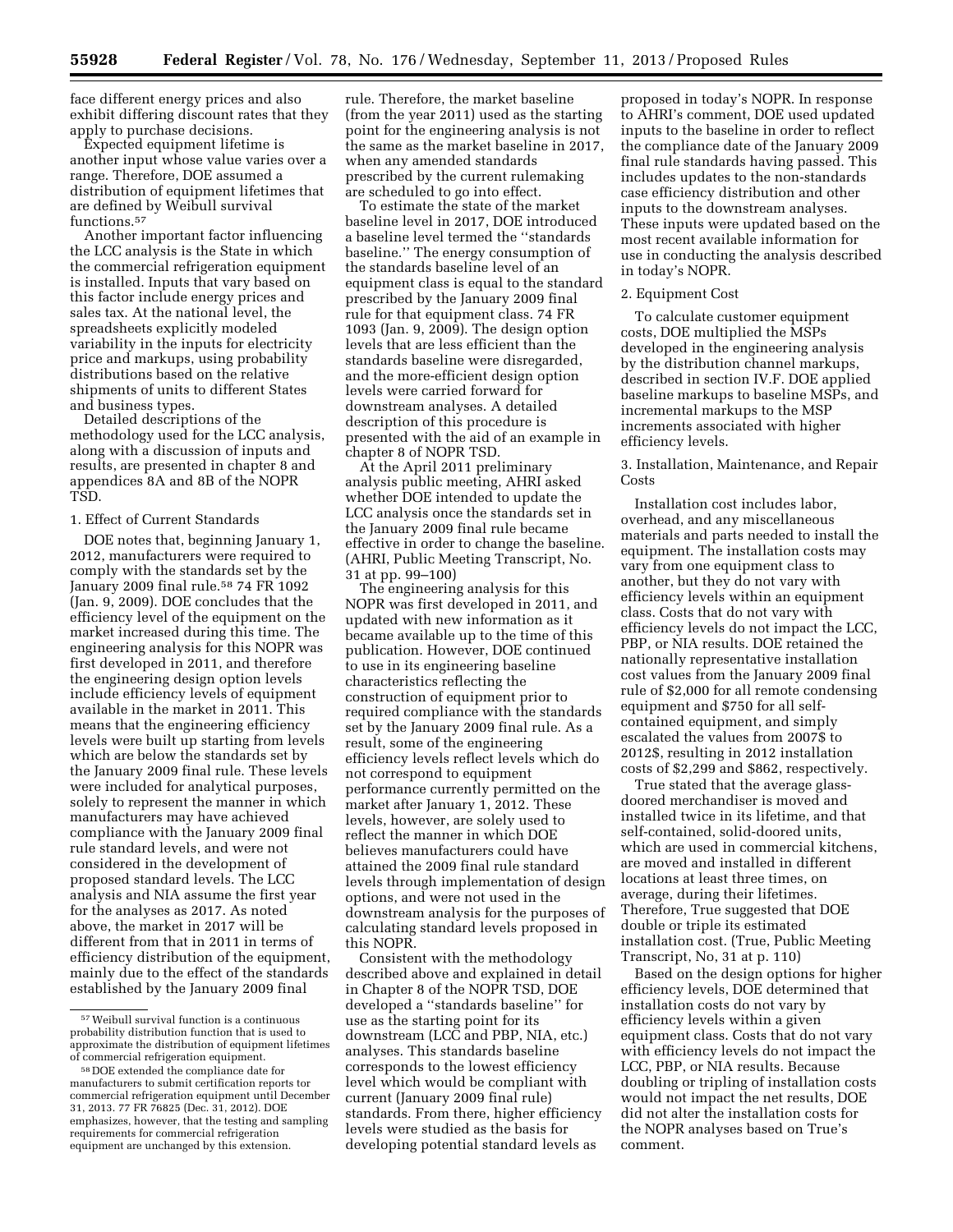Maintenance costs are associated with maintaining the operation of the equipment. DOE split the maintenance costs into regular maintenance costs and lighting maintenance costs. Regular maintenance activities, which include cleaning evaporator and condenser coils, drain pans, fans, and intake screens; inspecting door gaskets and seals; lubricating hinges; and checking starter panel, control, and defrost system operation, were considered to be equivalent for equipment at all efficiency levels. Lighting maintenance costs are the costs incurred to replace display case lighting at regular intervals in a preventative fashion. Because lights and lighting configuration change with efficiency levels, lighting maintenance costs vary with efficiency levels. As stated in section IV.E.4.d, for efficiency levels that incorporate LED lights as a design option, the reduction in LED costs beyond 2017 were taken into account when calculating the lighting maintenance costs.

Repair cost is the cost to the customer of replacing or repairing failed components. DOE calculated repair costs based on the typical failure rate of refrigeration system components, original equipment manufacturer (OEM) cost of the components, and an assumed markup value to account for labor cost.

a. Maintenance and Repair Costs by Efficiency Level

Traulsen commented that it agreed with DOE that installation and maintenance costs would be flat across all efficiency levels. (Traulsen, No. 45 at p. 4) AHRI, however, disagreed with DOE's assumption that repair and maintenance costs would not vary with efficiency. AHRI stated that the industry's experience has been that higher efficiency equipment is more expensive to repair and maintain since it uses more sophisticated components. AHRI also added that, if repair and maintenance cost data are not available by efficiency level, DOE should correlate repair and maintenance cost with equipment cost. (AHRI, No. 43 at p. 3)

DOE does not believe that any design option used in the higher efficiency equipment considered in this rulemaking would lead to higher costs for regular maintenance activities. Repair costs and lighting maintenance costs, on the other hand, have been modeled to be proportional to the OEM cost of the components and, consequently, are higher for higher efficiency equipment. DOE requested information from stakeholders regarding maintenance and repair costs specifically related to any of the design

options used for this rulemaking, but did not receive any such information. Therefore, DOE retained its approach of using flat costs for regular maintenance, and costs proportional to OEM cost for repair costs and lighting maintenance costs.

Southern Store Fixtures questioned whether DOE would examine the economic impact of night curtains and lighting occupancy sensors on equipment cost and operating cost. (Southern Store Fixtures, Public Meeting Transcript, No. 31 at pp. 185– 86) CA IOUs stated that labor costs related to night curtain deployment can be significant. CA IOUs urged DOE to review and update its assumptions involving night curtains. (CA IOUs, No. 42 at p. 5)

Equipment costs, which include costs of night curtains and lighting occupancy sensors, were covered in the engineering analysis used to obtain the MSP (see section IV.E). Based on discussions with specialists in display case retrofits who are familiar with lighting occupancy sensor installation and setup, DOE concluded that lighting occupancy sensors do not increase maintenance costs of commercial refrigeration equipment. With respect to repair or replacement costs, DOE determined that the manufacturing processes used today produce highly reliable products, making the failure of occupancy sensors relatively rare. Typically, according to the available data, lighting occupancy sensors last nearly 15 years, which is longer than the average lifetime of commercial refrigeration equipment. Therefore, DOE did not include lighting occupancy sensor repair or replacement costs in the LCC analysis.

DOE believes that the night curtains currently available in the market are designed for easy deployment and retraction. In most instances, it takes less than 15 seconds per refrigerated display case to deploy or retract a night curtain. DOE believes that deployment and retraction of night curtains can be easily assimilated into the activities associated with store closing or opening operations, and will not amount to an added expense. Therefore, DOE did not add labor costs for night curtain deployment and retraction to the LCC analysis or NIA.

### b. Maintenance and Repair Cost Annualization

Stakeholders provided feedback on DOE's methodology in annualizing the costs of equipment maintenance and repair. ASAP stated that annualizing lighting maintenance costs results in a present value that is greater than it would be if DOE were to model lighting

replacement costs in the years in which they actually were incurred. (ASAP, Public Meeting Transcript, No. 31 at p. 104) NEEA agreed that DOE should try to characterize maintenance costs as accurately as possible, modeling truly annual costs on an annual basis, and other costs as they occur (*i.e.,* as capital equipment costs). NEEA added that it is not appropriate to annualize all costs because, while some costs are truly annual or biannual, others are periodic maintenance investments and should be treated as such. NEEA referenced the fluorescent lamp ballast rulemaking (Docket No. EE–2007–BT–STD–0016), in which DOE accounted for lamp replacement costs in the years in which they occurred, and urged DOE to adopt a similar methodology in this rulemaking. (NEEA, Public Meeting Transcript, No. 31 at p. 105, No. 36 at pp. 5–6) ASAP and NRDC echoed this stance in their jointly submitted written comment, stating that, while it is reasonable to annualize costs that are indeed incurred annually or biannually, annualizing costs that only occur in certain years could distort the LCC output, resulting in a higher present value of annualized costs. ASAP and NRDC also referenced the fluorescent ballast rulemaking, and suggested that DOE account for costs similarly in this rulemaking's analyses. (ASAP and NRDC, No. 34 at p. 4) Southern Store Fixtures, however, offered a dissenting opinion, adding that it is a common practice in supermarkets to have lighting contracts under which a maintenance worker changes the lights on a scheduled basis, whether they are broken or not, making lighting costs indeed annual. (Southern Store Fixtures, Public Meeting Transcript, No. 31 at p. 107)

DOE has determined that, if the costs of known items occurring at predictable intervals are appropriately discounted when annualized, there will be no impact on LCC and NIA results, regardless of whether or not the costs are annualized. Additionally, in the commercial refrigeration equipment analyses, repairs and replacements have been modeled as a combination of known, expected items, plus others modeled simply as a fraction of failed components that are expected to be replaced during equipment lifetime. Such a characterization of maintenance and repair costs does not lend itself to specification of a particular time, during the equipment lifetime, when such repairs are likely to occur. Further, the PBP by its very definition cannot be calculated unless the costs are annualized. Finally, if multiple explicit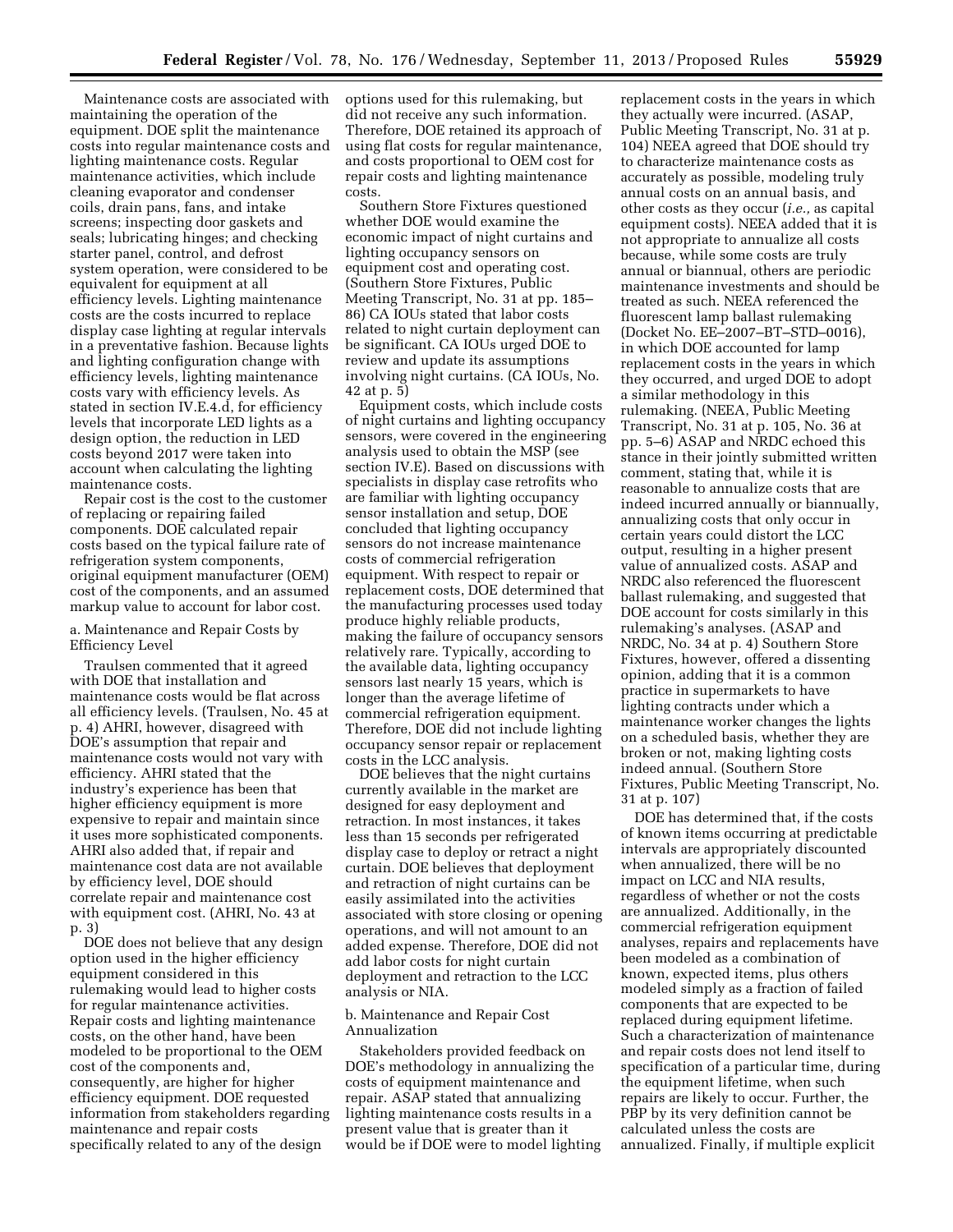repair and maintenance line items were tracked individually in the NIA model, the size and complexity of the computer model would grow exponentially without a commensurate improvement in value. Therefore, DOE has retained its conventional approach of annualizing the maintenance and repair costs.

#### c. Maintenance Cost Estimates

At the April 2011 preliminary analysis public meeting, Coca-Cola stated that its largest maintenance cost is condenser cleaning, which is much more expensive than lighting maintenance. (Coca-Cola, Public Meeting Transcript, No. 31 at p. 109) NEEA commented that, in the case of actual maintenance costs, it agreed with Coca-Cola's assertion that \$35 per year, the maintenance cost presented by DOE in its preliminary analysis, is too low based on its intuition regarding the cost of labor and travel to maintain equipment. (NEEA, No. 36 at p. 6)

DOE obtained its annualized maintenance costs for commercial refrigeration equipment from RS Means Facilities Maintenance and Repair Cost Data.59 RS Means data provide estimates of the person-hours, labor rates, and materials required to maintain commercial refrigeration equipment. While it could be true that an amount of \$35 per year does not reflect travel and other overhead charges, DOE believes that the value reflects the cost incurred for labor if the maintenance were to be performed by in-house personnel of the business establishment. In any case, the actual amount allocated to the regular maintenance costs has no effect on the LCC analysis or the NIA because maintenance costs do not vary based on efficiency levels in any equipment class. DOE believes the higher efficiency design options selected for this rulemaking do not result in changes to the regular maintenance costs of the commercial refrigeration equipment. Therefore, DOE believes that a value of \$35 is reasonably representative of the regular maintenance costs for self-contained equipment.

#### d. Refrigerant Costs

Southern Store Fixtures stated that DOE should include refrigerant recharge costs in its maintenance cost estimates, because EPA and DOE have accepted that there is an 18-percent refrigerant leakage rate annually, or at least regularly, for rack systems. (Southern

Store Fixtures, Public Meeting Transcript, No. 31 at p. 108)

Costs incurred due to refrigerant leakage do not vary with equipment efficiency levels. Therefore, these costs will not affect the LCC analysis or NIA results. DOE did not take these costs into account for the NOPR analysis.

#### e. Repair Costs

Traulsen stated that repair costs would increase commensurate with the purchase price of the components to be repaired. This increase, Traulsen added, would be consistent with the increase in manufacturing cost due to the implementation of a technology. (Traulsen, No. 45 at p. 4)

DOE modeled repair costs as directly proportional to the OEM cost of the failed components. This approach yields higher repair costs for higher efficiency equipment and is consistent with Traulsen's comment.

Zero Zone stated that it suspected the average lifetime of an LED light is less than 5 years, and that the cost to replace one will be higher than estimated. This, Zero Zone added, is because LEDs continue to evolve and older models are discontinued, meaning that replacement of failed LEDs will require a complete relamping to maintain consistent product appearance. (Zero Zone, No. 37 at p. 4)

All major manufacturers of LED lighting solutions for refrigerated display cases state that the maintenance-free lifetime for LED lights is 50,000 hours, and some of the retailers offer a 5-year warranty. DOE did not find any basis for doubting the assumption of a 50,000-hour lifetime for LED lights in refrigerated display cases. Recognizing that replacement of LED strip lighting in refrigerated display cases involves higher labor costs compared to the simple lamp replacement process of fluorescent tube lights, DOE applied a retrofit factor (multiplier) of 1.4 to the LED lamp cost to account for relamping of LED lights in display cases. The results presented in the preliminary analysis used the retrofit factor of 1.4, and DOE used the same factor for its NOPR analysis.

#### 4. Annual Energy Consumption

Annual energy consumption of commercial refrigeration equipment is obtained from engineering analysis (chapter 5 of the NOPR TSD).

#### 5. Energy Prices

DOE calculated average commercial electricity prices using the U.S. Energy Information Administration's (EIA's) Form EIA–826, ''Database Monthly Electric Utility Sales and Revenue

Data.'' 60 DOE calculated an average national commercial price by (1) estimating an average commercial price for each utility company by dividing the commercial revenues by commercial sales; and (2) weighting each utility by the number of commercial customers it served in that region, across the nation.

### 6. Energy Price Projections

To estimate energy prices in future years for the preliminary analysis TSD, DOE multiplied the average regional energy prices described above by the forecast of annual average commercial energy price indices developed in the Reference Case from *AEO2013.*61*AEO2013* forecasted prices through 2040. To estimate the price trends after 2040, DOE assumed the same average annual rate of change in prices as from 2031 to 2040.

#### 7. Equipment Lifetime

DOE defines lifetime as the age at which a commercial refrigeration equipment unit is retired from service. DOE based expected equipment lifetime on discussions with industry experts, and concluded that a typical lifetime of 10 years is appropriate for most commercial refrigeration equipment in large grocery/multi-line stores and restaurants. Industry experts believe that operators of small food retail stores, on the other hand, tend to use display cases longer. DOE used 15 years as the average equipment lifetime for display cases used in such retail stores. DOE reflects the uncertainty of equipment lifetimes in the LCC analysis for both equipment markets as probability distributions, as discussed in section 8.2.3.5 of the TSD.

Traulsen stated that 10 years is an acceptable estimate for the lifetime of self-contained equipment, and that it is not uncommon for some applications to have a 20-year lifetime. However, Traulsen added that smaller units subject to more frequent human interaction, such as undercounter units, would likely have shorter lifetimes, such as 7 years. Traulsen also stated that price point could indicate potential lifetime. (Traulsen, Public Meeting Transcript, No. 31 at p. 4) AHRI commented that properly installed and maintained equipment typically has a much longer lifetime than the actual

<sup>59</sup>RS Means Company, Inc. *Means Costworks 2010: Facility, Maintenance and Repair Cost Data.*  2010. Kingston, MA.

<sup>60</sup>U.S. Energy Information Administration. *EIA– 826 Sales and Revenue Spreadsheets.* (Last accessed May 16, 2012). *[www.eia.doe.gov/cneaf/](http://www.eia.doe.gov/cneaf/electricity/page/eia826.html) [electricity/page/eia826.html](http://www.eia.doe.gov/cneaf/electricity/page/eia826.html)* 

<sup>61</sup>The spreadsheet tool that DOE used to conduct the LCC and PBP analyses allows users to select price forecasts from either *AEO*'s High Economic Growth or Low Economic Growth Cases. Users can thereby estimate the sensitivity of the LCC and PBP results to different energy price forecasts.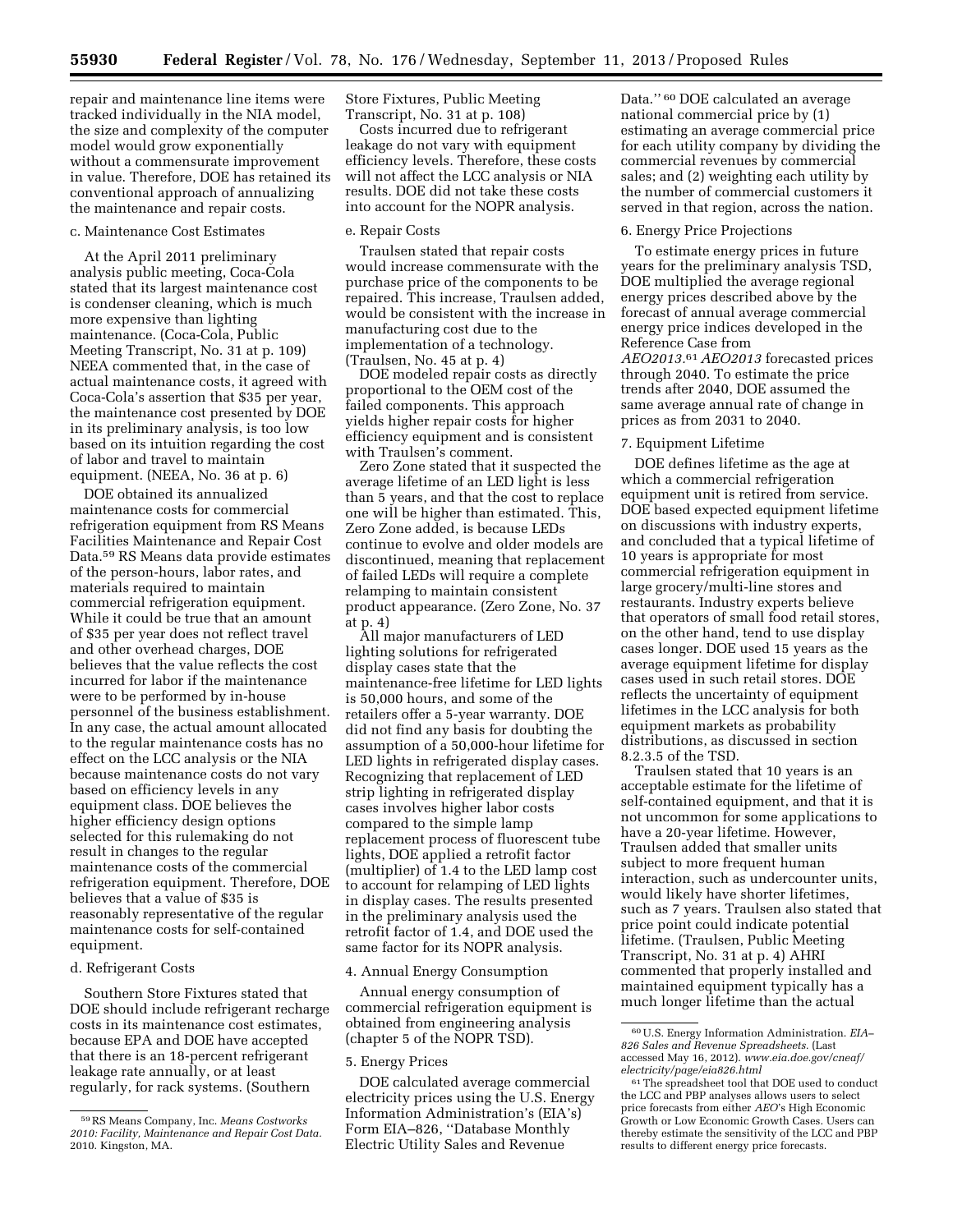period of time the end use customers retain it, and that this is entirely dependent on the specific business models of and competitive demands on different users. However, AHRI added that the 10-year lifetime used by DOE is an appropriate average value. (AHRI, No. 43 at p. 3) NEEA concurred, stating that it generally agreed with the inputs to the Crystal Ball simulations that DOE used. In particular, NEEA stated that it was comfortable with the assumed equipment lifetimes and distributions thereof, and that, while much of the equipment does indeed last longer, at that point the equipment becomes used equipment and is not directly applicable to the rulemaking except for purposes of estimating shipments. (NEEA, No. 36 at p. 6)

DOE appreciates the comments previously submitted and welcomes further input on the equipment lifetimes for the LCC analysis and NIA.

### 8. Discount Rates

In calculating the LCC, DOE applies discount rates to estimate the present value of future operating costs to the customers for commercial refrigeration equipment. The discount rate is the rate at which future expenditures are discounted to establish their present value to the customer.62 DOE derived the discount rates for the commercial refrigeration equipment analysis by estimating the cost of capital for a large number of companies similar to those that could purchase commercial refrigeration equipment and then sampling them to characterize the effect of a distribution of potential customer discount rates. The cost of capital is commonly used to estimate the present value of cash flows to be derived from a typical company project or investment. Most companies use both debt and equity capital to fund investments, so their cost of capital is the weighted average of the cost to the company of equity and debt financing.

DOE estimated the cost of equity financing by using the Capital Asset Pricing Model (CAPM).<sup>63</sup> The CAPM, among the most widely used models to estimate the cost of equity financing, assumes that the cost of equity is proportional to the amount of

systematic risk associated with a company. The cost of equity financing tends to be high when a company faces a large degree of systematic risk, and it tends to be low when the company faces a small degree of systematic risk.

#### 9. Compliance Date of Standards

EPCA prescribes that DOE must review and determine whether to amend performance-based standards for commercial refrigeration equipment by January 1, 2013. (42 U.S.C.  $6313(c)(6)(A)$  In addition, EPCA requires that any amended standards established in this rulemaking must apply to equipment that is manufactured on or after 3 years after the final rule is published in the **Federal Register** unless DOE determines, by rule, that a 3-year period is inadequate, in which case DOE may extend the compliance date for that standard by an additional 2 years. (42 U.S.C.  $6313(c)(6)(C)$  Based on these criteria, DOE reasoned due to the cumulative regulatory burden of the recently implemented 2009 CRE final rule and of the upcoming walk-in cooler and freezer rule, which both affect the same industry that the most likely compliance date for standards set by this rulemaking would be in 2017. Therefore, DOE calculated the LCC and PBP for commercial refrigeration equipment under the assumption that compliant equipment would be purchased in 2017. DOE seeks comment on whether it should extend the compliance date as authorized, and, if so, by how long.

10. Base-Case and Standards-Case Efficiency Distributions

To accurately estimate the share of affected customers who would likely be impacted by a standard at a particular efficiency level, DOE's LCC analysis considers the projected distribution of efficiencies of equipment that customers purchase under the base case (that is, the case without new or amended energy efficiency standards). DOE refers to this distribution of equipment efficiencies as a base-case efficiency distribution.

DOE's methodology to estimate market shares of each efficiency level within each equipment class is a costbased method consistent with the approaches that were used in the EIA's National Energy Modeling System (NEMS) 64 and in the Canadian Integrated Modeling System (CIMS) 65 66

for estimating efficiency choices within each equipment class. DOE then extrapolated future scenarios of the equipment efficiency for the base case and amended standards cases using the same cost-based method. The difference in equipment efficiency between the base case and amended standards case was the basis for determining the reduction in unit energy consumption resulting from amended standards.

Traulsen commented that it believed that DOE's estimates of shipmentweighted market share are skewed toward the higher performance levels. Traulsen added that it believed that DOE has overestimated the value that end users place on energy efficiency. (Traulsen, No. 45 at p. 7)

DOE recognizes Traulsen's concern, but at this time has no data to more accurately define the market shares by efficiency level within each equipment class. No data on shipments by efficiency level of either self-contained or remote condensing equipment classes are known to DOE or were provided by industry or other stakeholders. Currently, there is also no extensive database of available efficiency levels by model that could be used to provide a proxy for efficiency levels for shipped equipment, an approach that has been used in rulemakings for other products when efficiency data on shipped products was lacking. The methodology used for this analysis was identical to that used in the January 2009 final rule analysis. See chapter 10 of the TSD for the January 2009 final rule, available at: *[www1.eere.energy.gov/buildings/](http://www1.eere.energy.gov/buildings/appliance_standards/commercial/pdfs/chp_10_cre_shipmts_final.pdf) appliance*\_*[standards/commercial/pdfs/](http://www1.eere.energy.gov/buildings/appliance_standards/commercial/pdfs/chp_10_cre_shipmts_final.pdf) chp*\_*10*\_*cre*\_*shipmts*\_*[final.pdf](http://www1.eere.energy.gov/buildings/appliance_standards/commercial/pdfs/chp_10_cre_shipmts_final.pdf)*. If the model overstates the share of shipments at higher efficiency levels in the base case scenario, it results in analysis erring on the side of lower NES and NPV values.

### 11. Inputs to Payback Period Analysis

Payback period is the amount of time it takes the customer to recover the higher purchase cost of more energy efficient equipment as a result of lower operating costs. Numerically, the PBP is the ratio of the increase in purchase cost to the decrease in annual operating expenditures. This type of calculation is known as a ''simple'' PBP because it does not take into account changes in operating cost over time or the time

 $^{62}\mathrm{The}\ LCC$  analysis estimates the economic impact on the individual customer from that customer's own economic perspective in the year of purchase and therefore needs to reflect that individual's own perceived cost of capital. By way of contrast DOE's analysis of national impact requires a societal discount rate. These rates used in that analysis are 7 percent and 3 percent, as required by OMB Circular A–4, September 17, 2003.

<sup>63</sup>Harris, R.S. *Applying the Capital Asset Pricing Model.* UVA–F–1456. Available at SSRN: *[http://](http://ssrn.com/abstract=909893) [ssrn.com/abstract=909893](http://ssrn.com/abstract=909893)*.

<sup>64</sup>U.S. Energy Information Administration. National Energy Modeling System Commercial Model (2004 Version). 2004. Washington, DC. 65The CIMS Model was originally known as the

Canadian Integrated Modeling System, but as the

model is now being applied to other countries, the acronym is now used as its proper name.

<sup>66</sup>Energy Research Group/M.K. Jaccard & Associates. *Integration of GHG Emission Reduction Options using CIMS.* 2000. Vancouver, B.C. *[www.emrg.sfu.ca/media/publications/Reports%20](http://www.emrg.sfu.ca/media/publications/Reports%20for%20Natural%20Resources%20Canada/Rollup.pdf) [for%20Natural%20Resources%20Canada/](http://www.emrg.sfu.ca/media/publications/Reports%20for%20Natural%20Resources%20Canada/Rollup.pdf) [Rollup.pdf](http://www.emrg.sfu.ca/media/publications/Reports%20for%20Natural%20Resources%20Canada/Rollup.pdf)*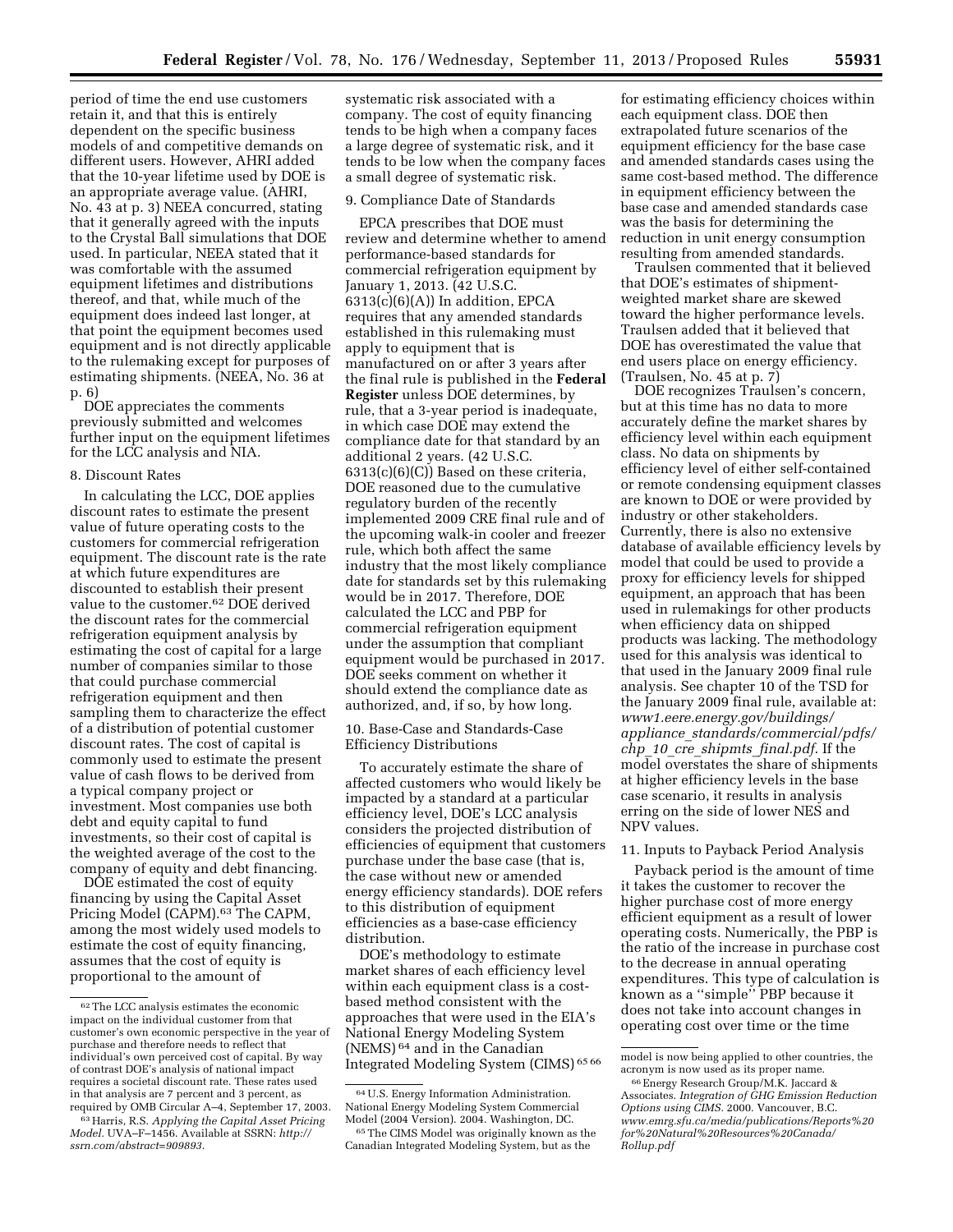value of money; that is, the calculation is done at an effective discount rate of zero percent. PBPs are expressed in years. PBPs greater than the life of the equipment mean that the increased total installed cost of the more-efficient equipment is not recovered in reduced operating costs over the life of the equipment.

The inputs to the PBP calculation are the total installed cost to the customer of the equipment for each efficiency level and the average annual operating expenditures for each efficiency level in the first year. The PBP calculation uses the same inputs as the LCC analysis, except that electricity price trends and discount rates are not used.

### 12. Rebuttable-Presumption Payback Period

Sections 325(o)(2)(B)(iii) and 345(e)(1)(A) of EPCA, (42 U.S.C. 6295(o)(2)(B)(iii) and 42 U.S.C. 6316(e)(1)(A)), establish a rebuttable presumption applicable to commercial refrigeration equipment. The rebuttable presumption states that a new or amended standard is economically justified if the Secretary finds that the additional cost to the consumer of purchasing a product complying with an energy conservation standard level will be less than three times the value of the energy savings during the first year that the consumer will receive as a result of the standard, as calculated under the applicable test procedure. This rebuttable presumption test is an alternative way of establishing economic justification.

To evaluate the rebuttable presumption, DOE estimated the additional cost of purchasing moreefficient, standards-compliant equipment, and compared this cost to the value of the energy saved during the first year of operation of the equipment. DOE interprets that the increased cost of purchasing standards-compliant equipment includes the cost of installing the equipment for use by the purchaser. DOE calculated the rebuttable presumption payback period (RPBP), or the ratio of the value of the increased installed price above the baseline efficiency level to the first year's energy cost savings. When the RPBP is less than 3 years, the rebuttable presumption is satisfied; when the RPBP is equal to or more than 3 years, the rebuttable presumption is not satisfied. Note that this PBP calculation does not include other components of the annual operating cost of the equipment (*i.e.,* maintenance costs and repair costs).

While DOE examined the rebuttablepresumption, it also considered whether the standard levels considered are economically justified through a more detailed analysis of the economic impacts of these levels pursuant to 42 U.S.C.  $6295(0)(2)(B)(i)$ . The results of this analysis served as the basis for DOE to evaluate the economic justification for a potential standard level definitively (thereby supporting or rebutting the results of any preliminary determination of economic justification).

#### *I. National Impact Analysis—National Energy Savings and Net Present Value*

The NIA assesses the NES and the NPV of total customer costs and savings that would be expected as a result of amended energy conservation standards. The NES and NPV are analyzed at specific efficiency levels for each equipment class of commercial refrigeration equipment. DOE calculates the NES and NPV based on projections of annual equipment shipments, along with the annual energy consumption and total installed cost data from the LCC analysis. For the NOPR analysis, DOE forecasted the energy savings, operating cost savings, equipment costs, and NPV of customer benefits for equipment sold from 2017 through 2046—the year in which the last standards-compliant equipment is shipped during the 30-year analysis period.

DOE evaluates the impacts of the amended standards by comparing basecase projections with standards-case projections. The base-case projections characterize energy use and customer costs for each equipment class in the absence of any amended energy conservation standards. DOE compares these projections with projections characterizing the market for each equipment class if DOE were to adopt an amended standard at specific energy efficiency levels for that equipment class. For the standards cases, DOE considered a ''roll-up'' scenario, in which DOE assumed that equipment efficiencies that do not meet the standard level under consideration would ''roll-up'' to meet the amended standard level, and those already above the proposed standard level would remain unaffected.

DOE uses a Microsoft Excel spreadsheet model to calculate the energy savings and the national customer costs and savings from each TSL. The NOPR TSD and other documentation that DOE provides during the rulemaking help explain the models and how to use them, and interested parties can review DOE's analyses by interacting with these spreadsheets. The NIA spreadsheet

model uses average values as inputs (as opposed to probability distributions of key input parameters from a set of possible values).

For the current analysis, the NIA used projections of energy prices and commercial building starts from the *AEO2013* Reference Case. In addition, DOE analyzed scenarios that used inputs from the *AEO2013* Low Economic Growth and High Economic Growth Cases. These cases have lower and higher energy price trends, respectively, compared to the Reference Case. NIA results based on these cases are presented in chapter 10 of the NOPR TSD.

A detailed description of the procedure to calculate NES and NPV, and inputs for this analysis are provided in chapter 10 of the NOPR TSD.

#### 1. Shipments

Complete historical shipments data for commercial refrigeration equipment could not be obtained from a single source; therefore, DOE used data from multiple sources to estimate historical shipments. The major sources were 2005 shipments data provided by ARI as part of its comments submitted in response to the January 2009 final rule Framework document, ARI 2005 Report (Docket No. EERE–2006–BT–STD–0126, ARI, No. 7, Exhibit B at p. 1); *Commercial Refrigeration Equipment to 2014* by Freedonia Group, Inc.67; *2008 Size and Shape of Industry* by the North American Association of Food Equipment Manufacturers; 68 and *Energy Savings Potential and R&D Opportunities for Commercial Refrigeration* prepared by Navigant Consulting, Inc. for DOE.69 Exact shipments numbers and assumptions have been withheld because some of the sources cited above are not public documents and are available only for purchase.

Historical linear feet of shipped units depicts the annual amount of commercial refrigeration equipment capacity shipped, and is an alternative way to express shipments data. DOE determined the linear feet shipped for any given year by multiplying each unit shipped by its associated average length, and then summing all the linear footage

<sup>67</sup>Freedonia Group, Inc. *Commercial Refrigeration Equipment to 2014.* 2010. Cleveland, OH. Study 2261. *[www.freedoniagroup.com/](http://www.freedoniagroup.com/Commercial-Refrigeration-Equipment.html) [Commercial-Refrigeration-Equipment.html](http://www.freedoniagroup.com/Commercial-Refrigeration-Equipment.html)*  68North American Association of Food

Equipment Manufacturers. *2008 Size and Shape of Industry.* 2008. Chicago, IL.

<sup>69</sup>Navigant Consulting, Inc. *Energy Savings Potential and R&D Opportunities for Commercial Refrigeration.* 2009. Prepared by Navigant Consulting, Inc. for the U.S. Department of Energy, Washington, DC.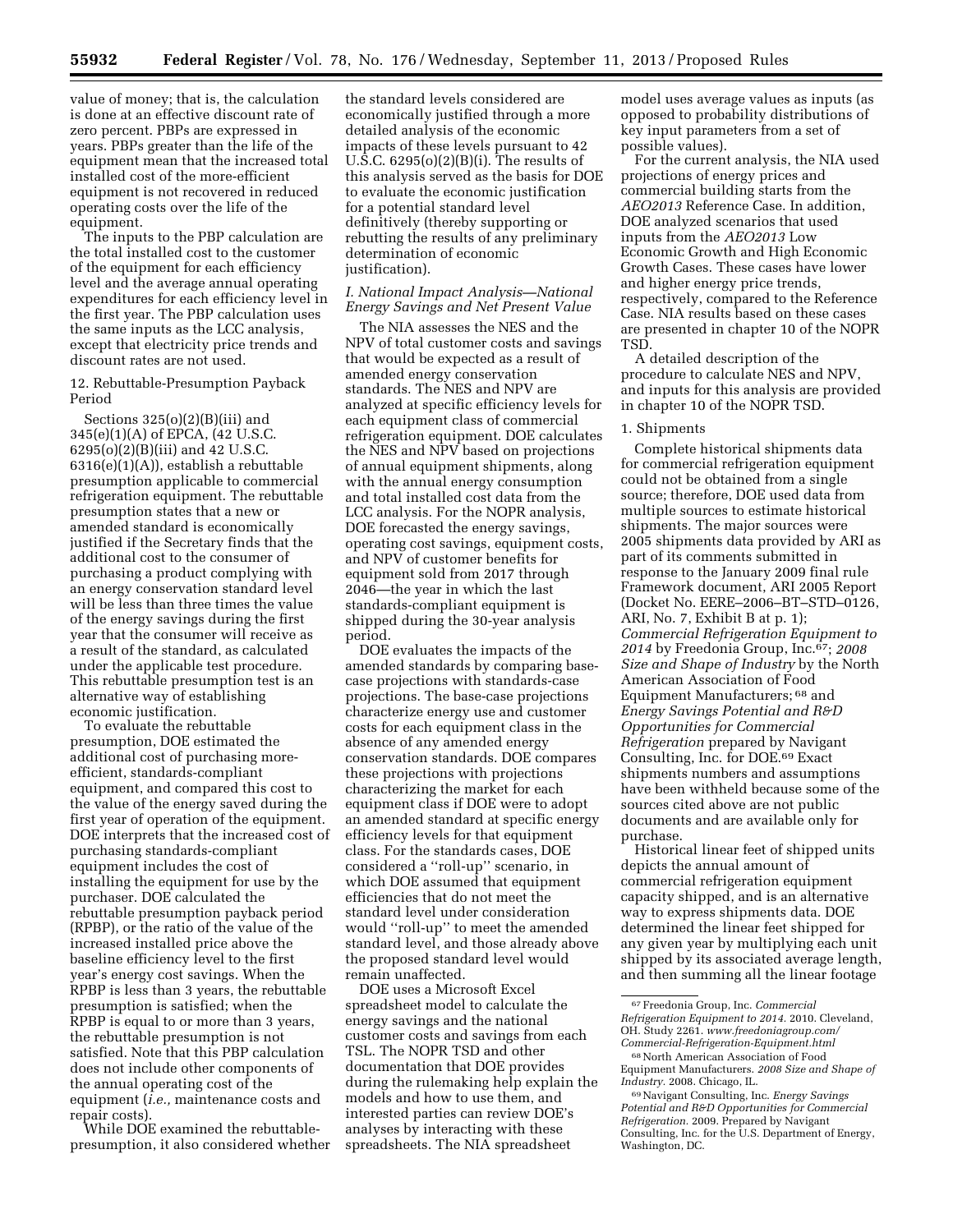values. Table IV.3 presents the representative equipment class lengths used for the conversion of per-unit

shipments to linear footage within each equipment class.

| Equipment class | Assumed length<br>ft | <b>Basis</b>                                                             |
|-----------------|----------------------|--------------------------------------------------------------------------|
|                 | 10                   | Average of 8 ft and 12 ft, manufacturer interviews.                      |
|                 | 10                   | Average of 8 ft and 12 ft, manufacturer interviews.                      |
|                 | 4                    | Baseline equipment used for engineering analysis.                        |
|                 | 10                   | Average of 8 ft and 12 ft, manufacturer interviews.                      |
|                 | 4                    | Baseline equipment used for engineering analysis.                        |
|                 | 10                   | Average of 8 ft and 12 ft, manufacturer interviews.                      |
|                 | 10                   | Average of 8 ft and 12 ft, manufacturer interviews.                      |
|                 | 4                    | Baseline equipment used for engineering analysis.                        |
|                 | 4                    | Baseline equipment used for engineering analysis.                        |
|                 | 10                   | Average of 3-door and 5-door (30 in. per door), manufacturer interviews. |
|                 | 10                   | Average of 3-door and 5-door (3 in. per door), manufacturer interviews.  |
|                 | 4                    | Engineering estimate.*                                                   |
|                 | 3.5                  | Average of 1-door and 2-door freezer.                                    |
|                 | 5                    | Baseline equipment used for engineering analysis.                        |
|                 | 4                    | Engineering estimate.*                                                   |
|                 | 3.5                  | Average of 1-door and 2-door freezer.                                    |
|                 | 5                    | Baseline equipment used for engineering analysis.                        |
|                 | 3                    | Engineering estimate.*                                                   |
|                 | 3                    | Engineering estimate.*                                                   |
|                 | 3.4                  | Baseline equipment used for engineering analysis.                        |
|                 | 4                    | Engineering estimate.*                                                   |
|                 | 5                    | Engineering estimate.*                                                   |
|                 | 8                    | Average of 4 ft, 8 ft, 12 ft, all common equipment lengths.              |
|                 | 2.5                  | Baseline equipment used for engineering analysis.                        |
|                 | 5                    | Engineering estimate.*                                                   |

\* For equipment classes that exhibit a wide range of equipment lengths in the market, DOE assumed a value for equipment length based on its best engineering judgment.

DOE converted the estimated 2009 shipments data in each equipment class to percentages of total shipped linear feet of commercial refrigeration equipment for use in the shipments model. This established the commercial refrigeration equipment market share attributed to each equipment class. DOE calculated the percentage of shipped linear footage by dividing the linear footage shipped for each equipment class by the overall linear footage shipped for all commercial refrigeration equipment covered in this rulemaking.

Table IV.4 summarizes DOE's estimated division of historical annual shipments into new and replacement categories by building type. The

distributions shown in Table IV.4 result from several discrete steps. First, equipment types were identified by the type of business they generally serve. For example, vertical open cases with remote compressors are associated with large grocers and multi-line retail stores. Remote condensing equipment is generally associated with retail stores that sell high volumes of perishable goods, while self-contained units are associated with foodservice and convenience or small food sales stores. When there was no strong association between the building type and equipment class, equipment was distributed across broader classes. Second, a ratio of new versus

replacement equipment was developed based on commercial floor space estimates (floor space estimates are discussed below). Using the expected useful life of commercial refrigeration equipment and commercial floor space stock, additions, and retirements, ratios were developed of new versus replacement stock for use in this analysis. Using these and related factors (*e.g.,* the division of foodservice into the three building types—limited service restaurants, full-service restaurants, and other), DOE distributed commercial refrigeration equipment shipments among building types and new versus replacement shipments, as shown in Table IV.4.

TABLE IV.4—ESTIMATED DISTRIBUTION OF 2009 LINEAR FEET OF COMMERCIAL REFRIGERATION EQUIPMENT SHIPMENTS AMONG NEW VS. REPLACEMENT EQUIPMENT

| Building type | Replacement<br>(percent) | New<br>(percent | Total<br>(percent) |  |
|---------------|--------------------------|-----------------|--------------------|--|
|               | 30.5                     |                 |                    |  |
|               | 14.6<br>9.4              | -4.<br>3.3      | 18.7<br>12.7       |  |
|               | 9.8                      |                 | 13.2               |  |
|               | 12.1                     |                 | 16.3               |  |
|               | 76.4                     | 23.6            | LOO O              |  |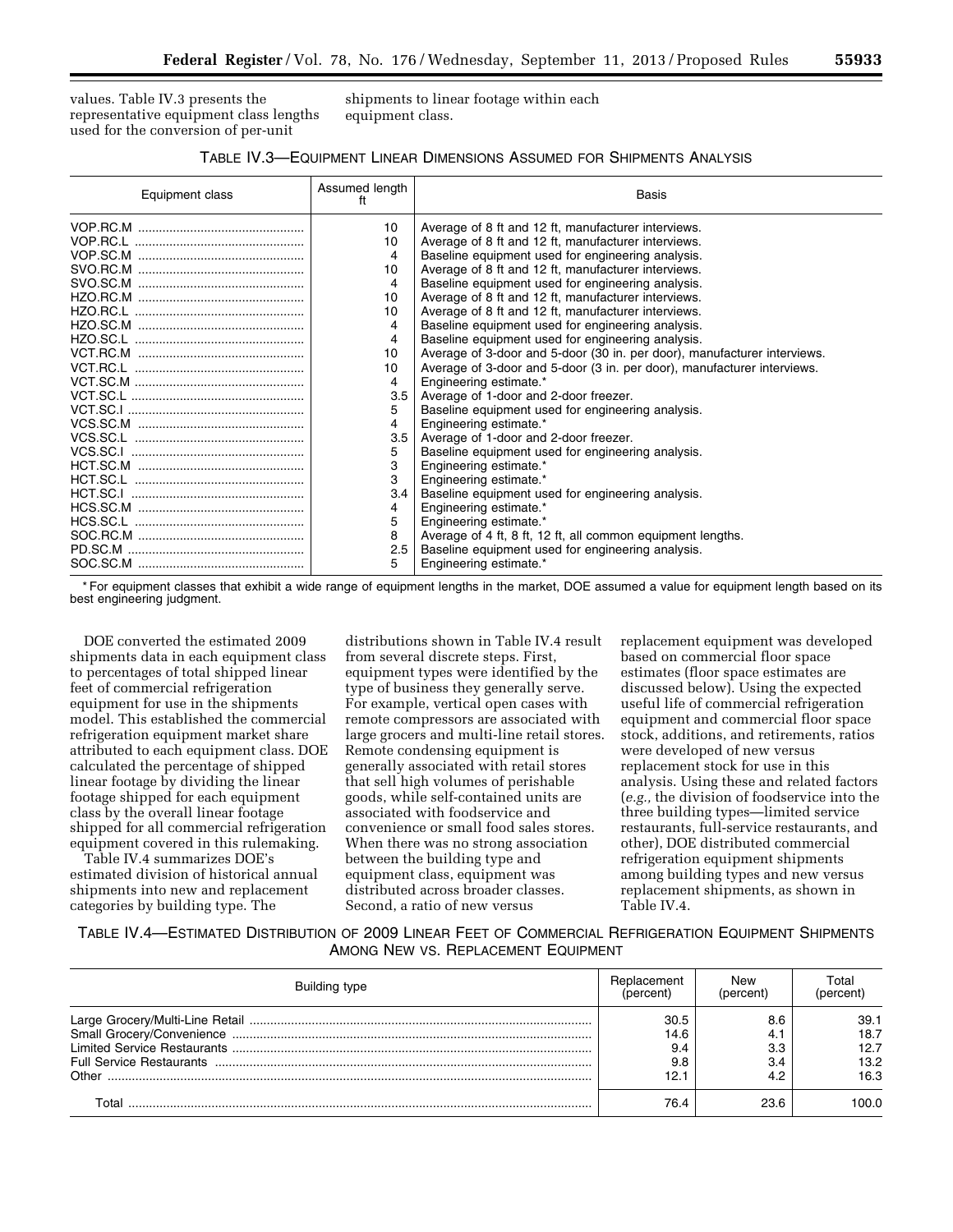Table IV.5 shows the forecasted square footage of new construction used to scale annual new commercial refrigeration equipment shipments. As the data in Table IV.5 show, forecasted square footage additions to the building stocks vary from year to year, with the

first few years of the analyzed period exhibiting lower levels of growth due to predicted lingering impacts of the U.S. economic recession. The forecasted commercial refrigeration equipment shipments therefore show some variability as well, tracking the

forecasted square footage floor space additions. The growth rates over the last 10 years of the *AEO2013* forecast (2031 through 2040) were used to extend the *AEO* forecast out until the year 2046 to develop the full 30-year forecast needed for the NIA.

### TABLE IV.5—*AEO2013* FORECAST OF NEW FOOD SALES AND FOODSERVICE SQUARE FOOTAGE

| Year | New construction<br>million $ft2$ |            |  |
|------|-----------------------------------|------------|--|
|      | Foodservice                       | Food sales |  |
| 2009 | 47.715                            | 34.070     |  |
| 2012 | 31.455                            | 22.149     |  |
| 2017 | 49.076                            | 34.496     |  |
| 2020 | 47.617                            | 33.447     |  |
| 2025 | 47.522                            | 33.416     |  |
| 2030 | 53.630                            | 37.836     |  |
| 2035 | 55.536                            | 39.107     |  |
| 2040 | 55.814                            | 39.243     |  |
|      | 2.41%                             | 2.27%      |  |

Source: U.S. Energy Information Administration, *Annual Energy Outlook 2013.* 

DOE then estimated the annual linear footage shipped for each of the 24 primary equipment classes. The shipments analysis relies on the 24 primary equipment classes to represent the commercial refrigeration equipment market. Table IV.6 shows the fraction of the linear footage shipped by each of these 24 equipment classes.

## TABLE IV.6—PERCENT OF SHIPPED LINEAR FEET OF COMMERCIAL RE-FRIGERATION EQUIPMENT

| Equipment class | Percentage of<br>linear feet<br>shipped* |
|-----------------|------------------------------------------|
| VOP.RC.M        | 11.59                                    |
| VOP.RC.L        | 0.61                                     |
| VOP.SC.M        | 0.82                                     |
| SVO.RC.M        | 9.30                                     |
| SVO.SC.M        | 1.23                                     |
| HZO.RC.M        | 1.43                                     |
| HZO.RC.L        | 4.49                                     |
| HZO.SC.M        | 0.11                                     |
| HZO.SC.L        | 0.22                                     |
| VCT.RC.M        | 0.87                                     |
| VCT.RC.L        | 12.11                                    |
| VCT.SC.M        | 5.46                                     |
| VCT.SC.L        | 0.27                                     |
| VCT.SC.I        | 0.30                                     |
| VCS.SC.M        | 22.11                                    |
| VCS.SC.L        | 11.25                                    |
| VCS.SC.I        | 0.07                                     |
| HCT.SC.M        | 0.07                                     |
| HCT.SC.L        | 0.43                                     |
| HCT.SC.I        | 0.48                                     |
| HCS.SC.M        | 5.01                                     |
| HCS.SC.L        | 0.65                                     |
| SOC.RC.M        | 2.34                                     |
| PD.SC.M         | 8.58                                     |

TABLE IV.6—PERCENT OF SHIPPED LINEAR FEET OF COMMERCIAL RE-FRIGERATION EQUIPMENT—Continued

| Equipment class | Percentage of<br>linear feet<br>shipped* |
|-----------------|------------------------------------------|
| SOC.SC.M        | 0.17                                     |

\* The percentages in this column do not sum to 100 percent because shipments of secondary equipment classes and certain other equipment classes that were not analyzed in this rulemaking were not included.

The amount of new and existing commercial floor space is the main driver for commercial refrigeration equipment shipments, and is appropriately one of the basic inputs into the shipments model. The model divides commercial space into two components: space from new construction floor space and space from existing floor space. DOE took the projected floor space

construction after the year 2009 from the NEMS projection underlying *AEO2013.*70 DOE extracted annual estimates of new floor space additions from an *AEO2013* data file (kdbout) for the period from 2009 through 2040. As stated earlier, the last 10 years of the *AEO* forecast were used to develop growth rates used to extend the forecast to 2046. Detailed description of the procedure to calculate future shipments is

presented in chapter 9 of NOPR TSD.

Comments related to shipment analysis received during the April 2011 preliminary analysis public meeting are listed below, along with DOE's responses to the comments.

### a. VOP.RC.L Shipments

At the April 2011 preliminary analysis public meeting, Southern Store Fixtures stated that vertical open freezers represent far less than the figure of 1.9 percent of the commercial refrigeration equipment shipments that DOE included in the preliminary analysis TSD. (Southern Store Fixtures, Public Meeting Transcript, No. 31 at p. 123) In a written comment, NEEA referenced this statement by Southern Store Fixtures, urging DOE to ensure the accuracy of its shipments data for the VOP.RC.L equipment class, but stating that it generally agreed with DOE's shipments analysis. (NEEA, No. 36 at p. 6)

Shipments estimates for VOP.RC.L were not explicitly stated in the ARI 2005 Report. DOE assumed that these shipments numbers were likely grouped with those of VOP.RC.M. For the preliminary analysis, DOE allocated a portion of VOP.RC.M shipments to the VOP.RC.L equipment class. In response to the comments from Southern Store Fixtures and based on new evidence, DOE reduced the portion of VOP.RC.M shipments (obtained from the ARI 2005 Report) that it allocated to the VOP.RC.L equipment class.

b. Shipments by End User Type

Southern Store Fixtures stated that the shipments estimates presented in

<sup>70</sup>U.S. Energy Information Administration. *Annual Energy Outlook 2013.* Washington, DC.

DOE/EIA–0383(2013).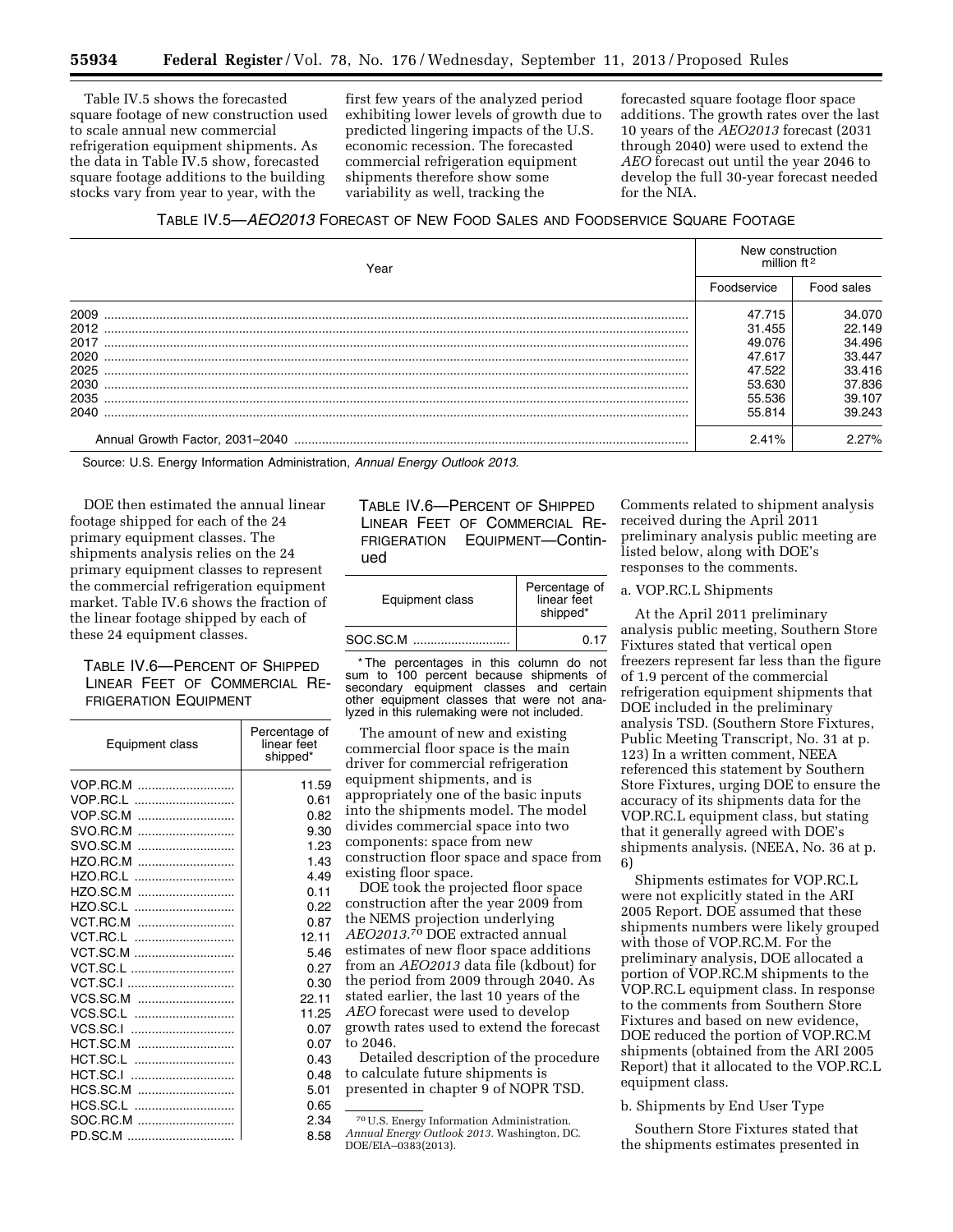the preliminary analysis for new equipment for large supermarkets and smaller markets did not appear to reflect the assumption of 10- and 15-year equipment lifetimes. Specifically, Southern Store Fixtures pointed out that the replacement shipment numbers were much higher than the new shipments in the small grocery store segment. Southern Store Fixtures pointed out that because the equipment life in small grocery stores is 15 years, compared to 10 years in large grocery stores, the ratio of replacement shipments to new shipments for small grocery stores should be smaller than the same ratio for large grocery stores. (Southern Store Fixtures, Public Meeting Transcript, No. 31 at p. 124)

Small grocery stores and convenience stores house many self-contained units. In many stores, self-contained units comprise most of the refrigeration load, when the refrigeration from walk-in cold rooms is discounted (as it does not belong in the commercial refrigeration equipment rulemaking). In the current rulemaking, all self-contained units are assumed to have an average lifetime of 10 years. Therefore, the ratio of replacement shipments to new shipments in small grocery stores and convenience stores is dictated largely by the 10-year lifetime of self-contained units, and is relatively less impacted by the 15-year lifetime of remote condensing display cases, which form a much smaller share of the commercial refrigeration equipment found in small grocery and convenience stores. DOE believes that this factor explains the apparent discrepancy highlighted in the comment by Southern Store Fixtures.

Traulsen expressed the belief that DOE's values for projected shipments for the foodservice building type, as well as its projected shipments by equipment class, were low. (Traulsen, No. 45 at p. 4)

DOE calculated future shipments based on forecasted square footage of new construction, obtained from the *AEO* forecast and historical shipments data. The ratio of floor space occupied by commercial refrigeration equipment to the total commercial floor space is much smaller in foodservice buildings than in food sales buildings such as grocery stores. Further, DOE converted

the historical shipment numbers from number of units into number of linear feet by multiplying the number of units by the average linear feet of equipment. Commercial refrigeration equipment used in the foodservice industry is overwhelmingly dominated by selfcontained equipment, which, on an average, has a shorter length compared to the remote condensing equipment found in grocery stores. A combination of these factors results in the shipments numbers (in linear feet) to foodservice buildings being much lower than shipments numbers to food sales buildings. However, in terms of number of units shipped, the proportion of shipments to foodservice buildings is much higher as compared to shipments to food sales buildings.

### c. Shipments Forecasts

Traulsen commented that overly aggressive performance standards are likely to add costs that will be passed along to the customer, resulting in stunted market growth and retention of less-efficient units. Traulsen estimated that equipment prices have increased 1– 2 percent based on variable manufacturing cost increases alone as a result of the need to comply with the standards set by EPACT 2005. (Traulsen, No. 45 at p. 6)

DOE does not have detailed information on the historical shipments data of various types of commercial refrigeration equipment by equipment classes. As described in earlier in this section, DOE extracted shipments data from certain publications and estimated the shipments by equipment class. The ARI 2005 report only contains shipments data for the year 2005. With the available shipments data for commercial refrigeration equipment, its difficult to determine the impact of price increases on future shipments.

Regarding display cases, which are predominantly used in supermarkets and grocery stores, DOE believes that replacement of display cases is largely performed during store remodeling, and that the major driving factor behind remodeling is the need to improve aesthetics. Decisions regarding store remodeling are influenced by many factors, including overall future economic outlook and availability of

capital, and DOE believes that equipment price increases do not figure as the major factor. DOE recognizes that, on the other hand, foodservice establishments may be more sensitive to equipment prices. The equipment that is predominantly used in this sector is composed of refrigerators and freezers with solid doors. The MSP increases related to the higher efficiency refrigerators and freezers were estimated as part of the engineering analysis, and were found to be 6 to 8 percent of the baseline MSPs. The effect of amended DOE standards could be that foodservice establishments extend the life of their existing equipment. DOE expects that this effect will result in a slight dip in shipments only in the early years after amended standards go into effect because the old equipment will have to be replaced eventually. The effect of such a dip will not have a significant impact on the NIA, which is carried out over a 30-year period. Extending the life of the existing equipment may also result in higher maintenance and repair costs that may offset part or all of the apparent customer savings.

DOE welcomes stakeholder input in this regard, as the information currently available to DOE is not sufficient to determine the impact of price increases on future shipments of commercial refrigeration equipment.

2. Forecasted Efficiency in the Base Case and Standards Cases

The method for estimating the market share distribution of efficiency levels is presented in section IV.H.9, and a detailed description can be found in chapter 11 of the NOPR TSD. To estimate efficiency trends in the standards cases, DOE uses a ''roll-up'' scenario in its standards rulemakings. Under the roll-up scenario, DOE assumes that equipment efficiencies in the base case that do not meet the standard level under consideration would ''roll up'' to meet the new standard level, and equipment efficiencies above the standard level under consideration would be unaffected. Table IV.7 shows the shipment-weighted market shares by efficiency level in the base-case scenario.

### TABLE IV.7—SHIPMENT-WEIGHTED MARKET SHARES BY EFFICIENCY LEVEL, BASE CASE

|                                      | Shipment-weighted market shares by efficiency level*** |                      |                      |                      |                      |                      |                               |                                     |
|--------------------------------------|--------------------------------------------------------|----------------------|----------------------|----------------------|----------------------|----------------------|-------------------------------|-------------------------------------|
| Equipment class                      | _evel ·<br>(percent)                                   | Level 2<br>(percent) | Level 3<br>(percent) | Level 4<br>(percent) | Level 5<br>(percent) | Level 6<br>(percent) | Level 7<br>(percent)          | Level 8<br>(percent)                |
| VOP.RC.M<br><br>VOP.RC.L<br>VOP.SC.M | 24.3<br>26.0<br>19.1                                   | 24.0<br>26.1<br>19.0 | 23.4<br>23.2<br>18.8 | 13.4<br>22.4<br>18.1 | 12.8<br>2.2<br>11.3  | 2.0<br>NA<br>10.7    | <b>NA</b><br><b>NA</b><br>3.1 | <b>NA</b><br><b>NA</b><br><b>NA</b> |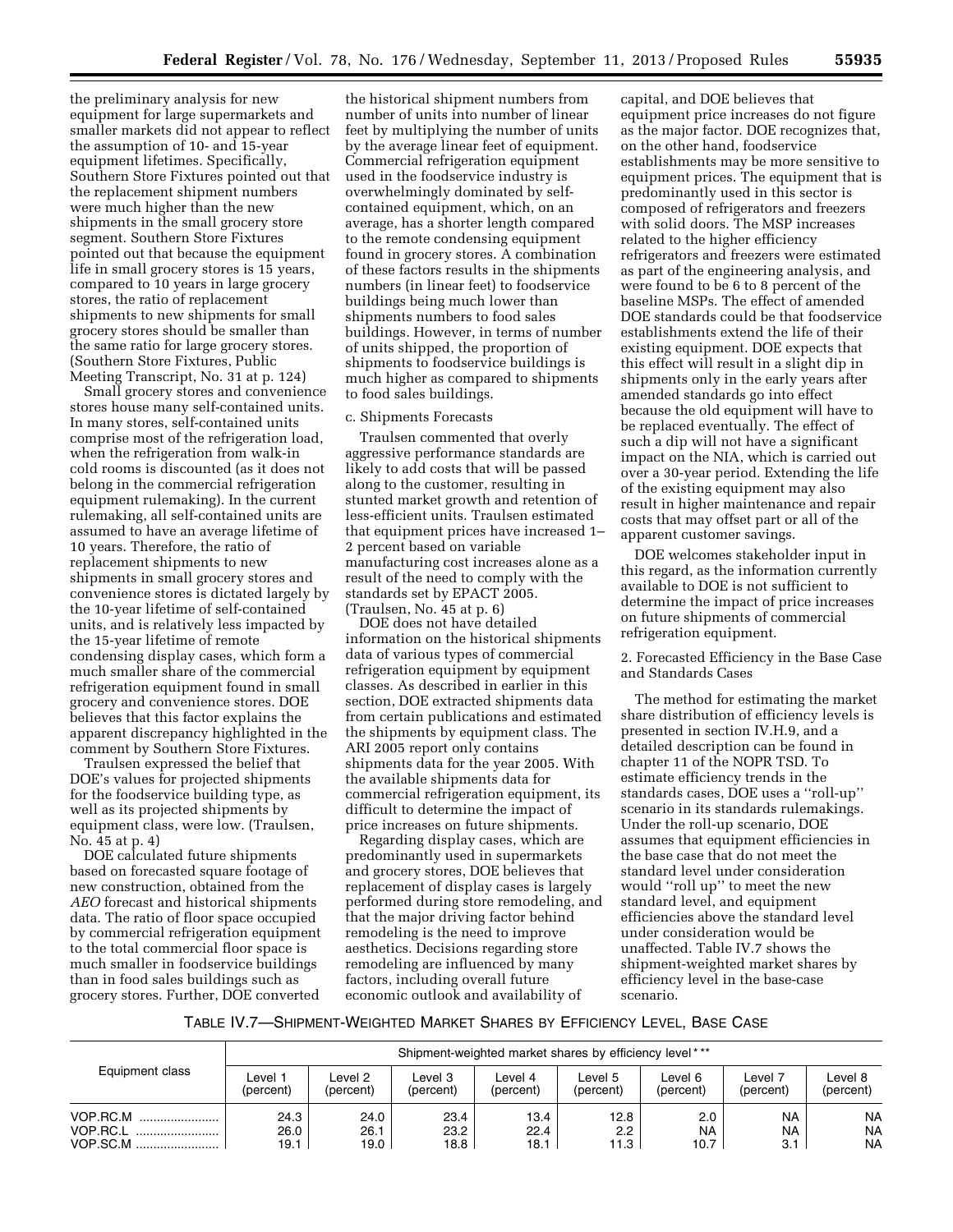|                 | Shipment-weighted market shares by efficiency level*** |                      |                      |                      |                      |                      |                      |                      |
|-----------------|--------------------------------------------------------|----------------------|----------------------|----------------------|----------------------|----------------------|----------------------|----------------------|
| Equipment class | Level 1<br>(percent)                                   | Level 2<br>(percent) | Level 3<br>(percent) | Level 4<br>(percent) | Level 5<br>(percent) | Level 6<br>(percent) | Level 7<br>(percent) | Level 8<br>(percent) |
| VCT.RC.M        | 18.8                                                   | 18.8                 | 15.9                 | 15.5                 | 14.8                 | 14.5                 | 1.7                  | <b>NA</b>            |
| VCT.RC.L        | 19.5                                                   | 20.4                 | 20.0                 | 19.4                 | 19.0                 | 1.8                  | <b>NA</b>            | <b>NA</b>            |
| VCT.SC.M        | 16.7                                                   | 17.4                 | 15.5                 | 13.0                 | 12.6                 | 11.7                 | 11.5                 | 1.7                  |
| VCT.SC.L        | 10.5                                                   | 13.3                 | 16.4                 | 16.2                 | 14.4                 | 14.2                 | 13.1                 | 2.0                  |
| VCT.SC.I        | 16.4                                                   | 18.1                 | 17.8                 | 15.9                 | 15.5                 | 14.8                 | 1.5                  | <b>NA</b>            |
| VCS.SC.M        | 13.1                                                   | 14.9                 | 15.0                 | 15.0                 | 14.6                 | 14.0                 | 12.6                 | 0.8                  |
| VCS.SC.L        | 12.1                                                   | 15.1                 | 15.3                 | 15.4                 | 14.3                 | 13.9                 | 13.3                 | 0.6                  |
| VCS.SC.I        | 16.7                                                   | 16.8                 | 17.4                 | 17.0                 | 16.0                 | 15.4                 | 0.7                  | <b>NA</b>            |
| SVO.RC.M        | 24.5                                                   | 24.5                 | 22.2                 | 13.2                 | 12.6                 | 3.0                  | NA                   | <b>NA</b>            |
| SVO.SC.M        | 19.5                                                   | 19.5                 | 18.5                 | 18.0                 | 10.8                 | 10.1                 | 3.7                  | <b>NA</b>            |
| SOC.RC.M        | 17.7                                                   | 17.8                 | 17.8                 | 14.5                 | 14.1                 | 12.7                 | 5.4                  | <b>NA</b>            |
| HZO.RC.M        | 78.4                                                   | 21.6                 | <b>NA</b>            | <b>NA</b>            | <b>NA</b>            | NA.                  | <b>NA</b>            | <b>NA</b>            |
| HZO.RC.L        | 86.2                                                   | 13.8                 | ΝA                   | NА                   | NA.                  | NA.                  | ΝA                   | <b>NA</b>            |
| HZO.SC.M        | 25.4                                                   | 25.4                 | 25.0                 | 21.9                 | 2.4                  | NA                   | NА                   | <b>NA</b>            |
| HZO.SC.L        | 71.8                                                   | 28.2                 | <b>NA</b>            | <b>NA</b>            | <b>NA</b>            | NA                   | <b>NA</b>            | <b>NA</b>            |
| HCT.SC.M        | 14.8                                                   | 15.4                 | 15.6                 | 15.7                 | 13.4                 | 12.8                 | 11.0                 | 1.4                  |
| HCT.SC.L        | 12.3                                                   | 13.3                 | 13.6                 | 15.8                 | 15.6                 | 15.0                 | 13.2                 | 1.2                  |
| HCT.SC.I        | 25.6                                                   | 25.8                 | 25.1                 | 22.3                 | 1.1                  | NA                   | NA                   | <b>NA</b>            |
| HCS.SC.M        | 17.2                                                   | 17.5                 | 17.2                 | 16.8                 | 15.9                 | 13.3                 | 2.1                  | <b>NA</b>            |
| HCS.SC.L        | 17.2                                                   | 17.5                 | 17.2                 | 16.8                 | 16.6                 | 14.5                 | 1.5                  | <b>NA</b>            |
| PD.SC.M         | 14.0                                                   | 17.2                 | 16.1                 | 15.8                 | 15.3                 | 11.0                 | 9.7                  | 1.0                  |
| SOC.SC.M        | 14.7                                                   | 15.1                 | 15.1                 | 15.0                 | 12.5                 | 12.1                 | 11.0                 | 4.6                  |

TABLE IV.7—SHIPMENT-WEIGHTED MARKET SHARES BY EFFICIENCY LEVEL, BASE CASE—Continued

\* ''NA'' means that no market share was calculated for this efficiency level. For example, the VOP.RC.M equipment class only had six possible efficiency levels, so no market share was allotted to Efficiency Levels 7 and 8.

Shares may not add to 100 percent exactly due to rounding.

#### 3. National Energy Savings

For each year in the forecast period, DOE calculates the NES for each potential standard level by multiplying the stock of equipment affected by the energy conservation standards by the estimated per-unit annual energy savings. DOE typically considers the impact of a rebound effect, introduced in the energy use analysis, in its calculation of NES for a given product. A rebound effect occurs when users operate higher efficiency equipment more frequently and/or for longer durations, thus offsetting estimated energy savings. However, DOE used a rebound factor of 1, or no effect, for commercial refrigeration equipment because it is operates 24 hours a day, and therefore there is no potential for a rebound effect.

Major inputs to the calculation of NES are annual unit energy consumption, shipments, equipment stock, a site-tosource conversion factor, and a full fuel cycle factor.

The annual unit energy consumption is the site energy consumed by a commercial refrigeration unit in a given year. Because the equipment classes analyzed represent equipment sold across a range of sizes, DOE's ''unit'' in the NES is actually expressed as a linear foot of equipment in an equipment class, and not an individual unit of commercial refrigeration equipment of a specific size. DOE determined annual

forecasted shipment-weighted average equipment efficiencies that, in turn, enabled determination of shipmentweighted annual energy consumption values.

The commercial refrigeration equipment stock in a given year is the total linear footage of commercial refrigeration equipment shipped from earlier years (up to 15 years, depending on the type of equipment) that is in use in that year. The NES spreadsheet model keeps track of the total linear footage of commercial refrigeration units shipped each year. For purposes of the NES and NPV analyses conducted for the NOPR, DOE assumed that, based on 15-year and 10-year average equipment lifetimes, approximately 6.67 and 10 percent, respectively, of the existing commercial refrigeration units are retired in each year. DOE assumes that, for units shipped in 2046, any units remaining at the end of 2060 will be replaced.

DOE has historically presented NES in terms of primary energy savings. In response to the recommendations of a committee on ''Point-of-Use and Full-Fuel-Cycle Measurement Approaches to Energy Efficiency Standards'' appointed by the National Academy of Science, DOE announced its intention to use fullfuel-cycle (FFC) measures of energy use and greenhouse gas and other emissions in the national impact analyses and emissions analyses included in future

energy conservation standards rulemakings. 76 FR 51281 (August 18, 2011) While DOE stated in that notice that it intended to use the Greenhouse Gases, Regulated Emissions, and Energy Use in Transportation (GREET) model to conduct the analysis, it also said it would review alternative methods, including the use of NEMS. After evaluating both models and the approaches discussed in the August 18, 2011 notice, DOE published a statement of amended policy in the **Federal Register** in which DOE explained its determination that NEMS is a more appropriate tool for its FFC analysis and its intention to use NEMS for that purpose. 77 FR 49701 (August 17, 2012). DOE received one comment, which was supportive of the use of NEMS for DOE's FFC analysis.71

The approach used for today's NOPR, and the FFC multipliers that were applied, are described in appendix 10D of the NOPR TSD. NES results are presented in both primary and FFC savings in section V.B.3.a.

4. Net Present Value of Customer Benefit

The inputs for determining the NPV of the total costs and benefits experienced by customers of the commercial refrigeration equipment are: (1) total annual installed cost; (2) total

<sup>71</sup> Docket ID: EERE–2010–BT–NOA–0028, comment by Kirk Lundblade.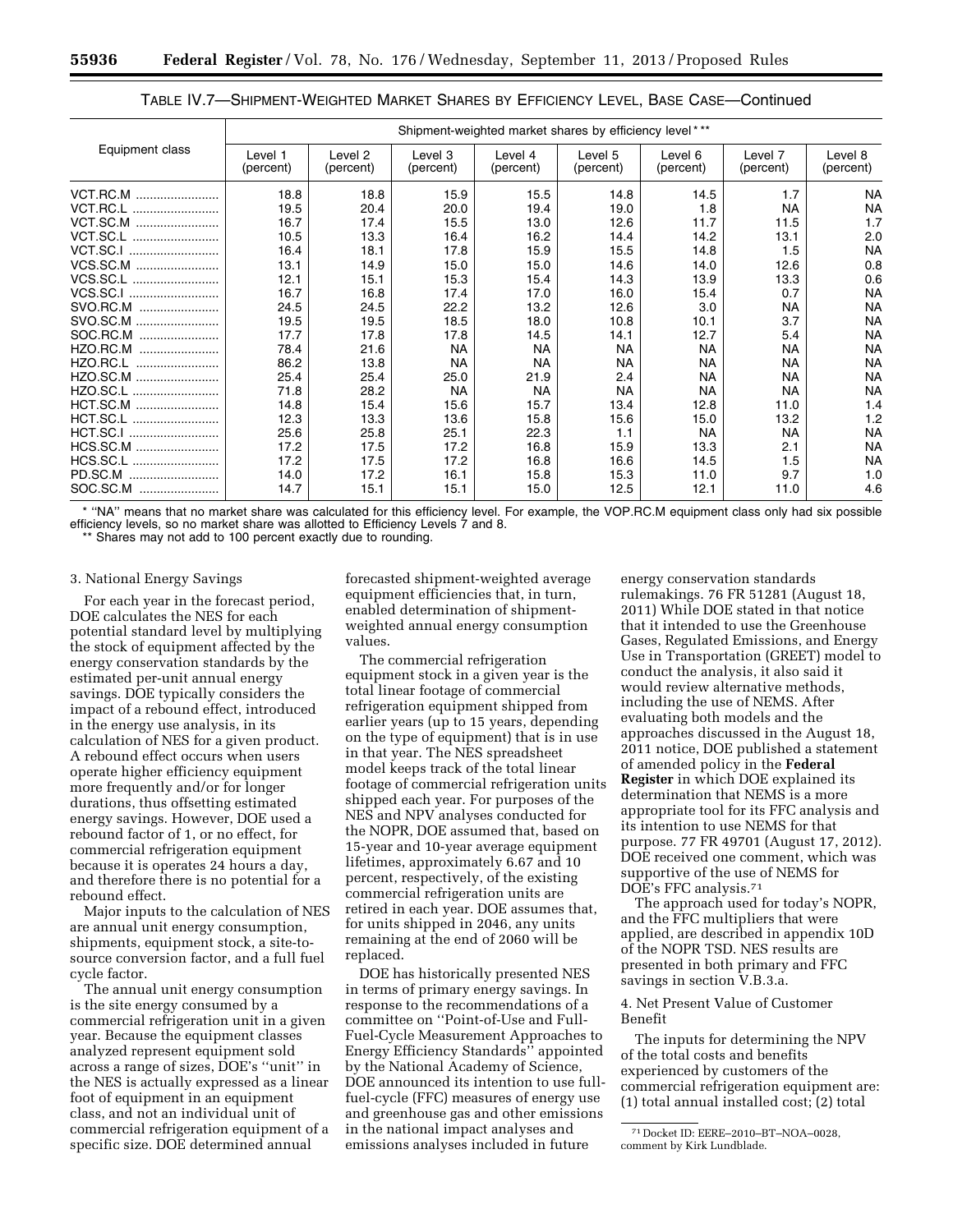annual savings in operating costs; and (3) a discount factor. DOE calculated net national customer savings for each year as the difference between the base-case scenario and standards-case scenarios in terms of installation and operating costs. DOE calculated operating cost savings over the life of each piece of equipment shipped in the forecast period.

DOE multiplied monetary values in future years by the discount factor to determine the present value of costs and savings. DOE estimated national impacts using both a 3-percent and a 7 percent real discount rate as the average real rate of return on private investment in the U.S. economy. These discount rates are used in accordance with the Office of Management and Budget (OMB) guidance to Federal agencies on the development of regulatory analysis (OMB Circular A–4, September 17, 2003), and section E, ''Identifying and Measuring Benefits and Costs,'' therein. DOE defined the present year as 2013 for the NOPR analysis. The 7-percent real value is an estimate of the average before-tax rate of return to private capital in the U.S. economy. The 3 percent real value represents the 'societal rate of time preference," which is the rate at which society discounts future consumption flows to their present.

#### 5. Benefits From Effects of Amended Standards on Energy Prices

The reduction in electricity consumption associated with amended standards for commercial refrigeration equipment could reduce the electricity prices charged to customers in all sectors of the economy, and thereby reduce electricity expenditures. In chapter 2 of the preliminary analysis TSD, DOE explained that, because the power industry is a complex mix of fuel and equipment suppliers, electricity producers, and distributors, it did not plan to estimate the value of potentially reduced electricity costs for all customers associated with new or

amended standards for refrigeration products.

For this rulemaking, DOE used NEMS–BT to assess the impacts of the reduced need for new electric power plants and infrastructure projected to result from amended standards. In NEMS–BT, changes in power generation infrastructure affect utility revenue requirements, which in turn affect electricity prices. DOE estimated the impact on electricity prices associated with each considered TSL. Although the aggregate benefits for electricity users are potentially large, there may be negative effects on some involved in electricity supply, particularly power plant providers and fuel suppliers. DOE has concluded that, at present, it should not give significant weighting to this factor (aggregate benefit to customers due to reductions in electricity prices) in its consideration of the justification of the amended standards because there is uncertainty about the extent to which the benefits to electricity users from reduced electricity prices would represent a transfer from those involved in electricity supply to electricity customers. DOE is continuing to investigate the extent to which electricity price changes projected to result from amended standards represent a net gain to society.

#### *J. Customer Subgroup Analysis*

In analyzing the potential impact of new or amended standards on commercial customers, DOE evaluates the impact on identifiable groups (*i.e.,*  subgroups) of customers, such as different types of businesses that may be disproportionately affected. Based on data from the 2007 U.S. Economic Census and size standards set by the U.S. Small Business Administration (SBA), DOE determined that a majority of convenience stores and restaurants fall under the definition of small businesses (see chapter 11 of NOPR TSD for details). Small businesses typically face higher cost of capital. In general, the lower the cost of electricity and

higher the cost of capital, the more likely it is that an entity would be disadvantaged by the requirement to purchase higher efficiency equipment. Table IV.8 and Table IV.9 present average commercial electricity prices by business type and discount rates by building types, respectively.

Comparing the small grocery and convenience store category to the convenience store with gas station category, both face the same cost of capital, but convenience stores with gas stations generally incur lower electricity prices. Therefore, convenience stores with gas stations were chosen for LCC subgroup analysis in the food-retail segment.

In the foodservice segment, limited service restaurants and full-service restaurants have similar electricity price and discount rates, with limited service restaurants paying slightly lower electricity rates and full-service restaurants facing a slightly higher cost of capital. DOE chose to study fullservice restaurants for the LCC subgroup analysis in the foodservice segment because a higher percentage of fullservice restaurants tend to be operated by independent small business concerns, as compared to a majority of fast-food restaurants which are owned by or affiliated with national restaurant chains.

DOE estimated the impact on the identified customer subgroups using the LCC spreadsheet model. The standard LCC analysis (described in section IV.H) includes various types of businesses that use commercial refrigeration equipment. For the LCC subgroup analysis, it was assumed that the subgroups analyzed do not have access to national commercial refrigeration equipment purchasing accounts and, consequently, face a higher distribution channel markup. Further, electricity rates and discount rates differ among these subgroups. Details of the data used for LCC subgroup analysis and results are presented in chapter 11 of the NOPR TSD.

#### TABLE IV.8—DERIVED AVERAGE COMMERCIAL ELECTRICITY PRICE BY BUSINESS TYPE

| Business type | Electricity price cents/<br>kWh | Ratio of electricity price<br>to average price for all<br>commercial buildings |
|---------------|---------------------------------|--------------------------------------------------------------------------------|
|               | በ በ7222                         | 0.910                                                                          |
|               | 0.08583                         | 1.082                                                                          |
|               | 0.07722                         | 0.973                                                                          |
|               | 0.07262                         | 0.915                                                                          |
|               | 0.07962                         | 1.003                                                                          |
|               | 0.08467                         | 1.067                                                                          |
|               | 0.07664                         | 0.966                                                                          |
|               | በ በ7936                         | 1.000.                                                                         |

Source: Commercial Buildings Energy Consumption Survey 2003.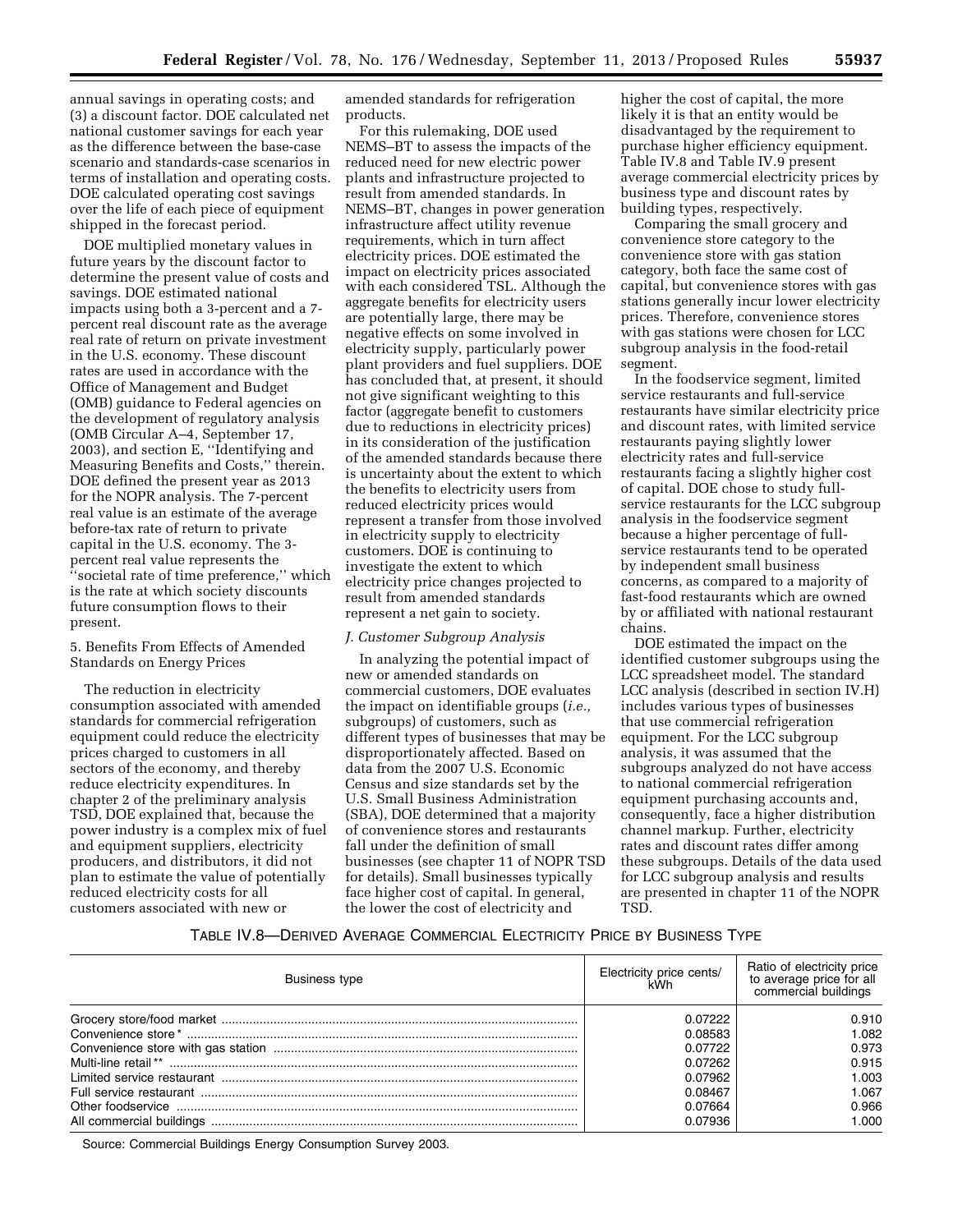This group is assumed to include convenience stores without gas stations, specialty stores (such as meat markets), and beer, wine, and liquor stores

This group is assumed to include mainly large multi-line retailers and supercenters that sell both grocery and non-grocery items.

|                                  |                                | Major chain         |                                     | Local or non-chain  |                                | Governmental        |                                      |                       |
|----------------------------------|--------------------------------|---------------------|-------------------------------------|---------------------|--------------------------------|---------------------|--------------------------------------|-----------------------|
| Building type description        | WACC <sup>*</sup><br>(percent) | Percent of<br>stock | Small frm<br>premium**<br>(percent) | Percent of<br>stock | Muni bond<br>rate<br>(percent) | Percent of<br>stock | <b>Discount</b><br>rate<br>(percent) | No. Obs. <sup>†</sup> |
| Large Grocery                    | 4.16                           | 100                 | 0.0                                 |                     | $\Omega$                       |                     | 4.16                                 | 18                    |
| Small Grocery & Conven-<br>ience | 4.20                           | 50                  | 1.9                                 | 50                  | 0                              |                     | 5.19                                 | 5                     |
| Gas Station With Conven-         |                                |                     |                                     |                     |                                |                     |                                      |                       |
| ience Store                      | 4.20                           | 50                  | 1.9                                 | 50                  |                                |                     | 5.19                                 | <b>NA</b>             |
| Multi-Line Retail                | 4.33                           | 100                 | 0.0                                 |                     | 0                              |                     | 4.33                                 | 6                     |
| <b>Restaurant-Limited Serv-</b>  |                                |                     |                                     |                     |                                |                     |                                      |                       |
| ice                              | 5.29                           | 50                  | 1.9                                 | 50                  |                                |                     | 6.29                                 | 21                    |
| Restaurant-Full Service          | 5.61                           | 50                  | 1.9                                 | 50                  |                                |                     | 6.62                                 | 24                    |
| Restaurant-Other                 |                                |                     |                                     |                     |                                |                     |                                      |                       |
| Foodservice<br>.                 | 5.61                           | 25                  | 1.9                                 | 25                  | 2.34                           | 50                  | 4.48                                 | <b>NA</b>             |

Source: Pacific Northwest National Laboratory (PNNL) Weighted Average Cost of Capital (WACC) calculations applied to firms sampled from the Damodaran Online web site (*[http://pages.stern.nyu.edu/](http://pages.stern.nyu.edu/~adamodar/New_Home_Page/papers.html)*∼*adamodar/New*\_*Home*\_*Page/papers.html*). Assumptions for weighting factors for convenience and foodservice reflect lack of reliable data sources. The estimate of inflation used to translate nominal rates to real rates is based on a 40-year (1971–2010) average gross domestic product deflator (3.832 percent).

\* WACC stands for weighted-average cost of capital. See chapter 8 of the NOPR TSD for additional details.

\*\* Small Firm Premium refers to higher premium paid by smaller firms that face higher risks of loss of invested capital. Source: Small Business Administration data on loans between \$10,000 and \$99,000 compared to AAA Corporate Rates. *[http://www.sba.gov/advocacy/7540/6282.](http://www.sba.gov/advocacy/7540/6282)* Data

<sup>† "'</sup>NA" means no Damodaran observations available.

#### *K. Manufacturer Impact Analysis*

#### 1. Overview

DOE performed an MIA to estimate the financial impact of amended energy conservation standards on manufacturers of commercial refrigeration equipment and to calculate the impact of such standards on employment and manufacturing capacity. The MIA has both quantitative and qualitative aspects. The quantitative part of the MIA primarily relies on the Government Regulatory Impact Model (GRIM), an industry cash-flow model with inputs specific to this rulemaking. The key GRIM inputs are data on the industry cost structure, product costs, shipments, and assumptions about markups and conversion expenditures. The key output is the INPV. Different sets of markup scenarios will produce different results. The qualitative part of the MIA addresses factors such as equipment characteristics, impacts on particular subgroups of manufacturers, and important market and product trends. The complete MIA is outlined in chapter 12 of the NOPR TSD.

DOE conducted the MIA for this rulemaking in three phases. In Phase 1 of the MIA, DOE prepared a profile of the commercial refrigeration equipment industry that includes a top-down cost analysis of manufacturers used to derive preliminary financial inputs for the GRIM (*e.g.,* sales general and administration (SG&A) expenses;

research and development (R&D) expenses; and tax rates). DOE used public sources of information, including company SEC 10–K filings, corporate annual reports, the U.S. Census Bureau's Economic Census, and Hoover's reports.

In Phase 2 of the MIA, DOE prepared an industry cash-flow analysis to quantify the impacts of an amended energy conservation standard. In general, more-stringent energy conservation standards can affect manufacturer cash flow in three distinct ways: (1) by creating a need for increased investment; (2) by raising production costs per unit; and (3) by altering revenue due to higher per-unit prices and possible changes in sales volumes.

In Phase 3 of the MIA, DOE conducted structured, detailed interviews with a representative crosssection of manufacturers. During these interviews, DOE discussed engineering, manufacturing, procurement, and financial topics to validate assumptions used in the GRIM and to identify key issues or concerns. See section IV.K.4 for a description of the key issues manufacturers raised during the interviews.

Additionally, in Phase 3, DOE evaluated subgroups of manufacturers that may be disproportionately impacted by amended standards, or that may not be accurately represented by the average cost assumptions used to

develop the industry cash-flow analysis. For example, small manufacturers, niche players, or manufacturers exhibiting a cost structure that largely differs from the industry average could be more negatively affected.

DOE identified one subgroup, small manufacturers, for separate impact analyses. DOE applied the small business size standards published by the SBA to determine whether a company is considered a small business. 65 FR 30836, 30848 (May 15, 2000), as amended at 65 FR 53533, 53544 (Sept. 5, 2000) and codified at 13 CFR part 121. To be categorized as a small business under North American Industry Classification System (NAICS) 333415, ''Air-Conditioning and Warm Air Heating Equipment and Commercial and Industrial Refrigeration Equipment Manufacturing,'' a commercial refrigeration manufacturer and its affiliates may employ a maximum of 750 employees. The 750-employee threshold includes all employees in a business's parent company and any other subsidiaries. Based on this classification, DOE identified at least 32 commercial refrigeration equipment manufacturers that qualify as small businesses. The commercial refrigeration equipment small manufacturer subgroup is discussed in chapter 12 of the NOPR TSD and in section VI.B.1 of this notice.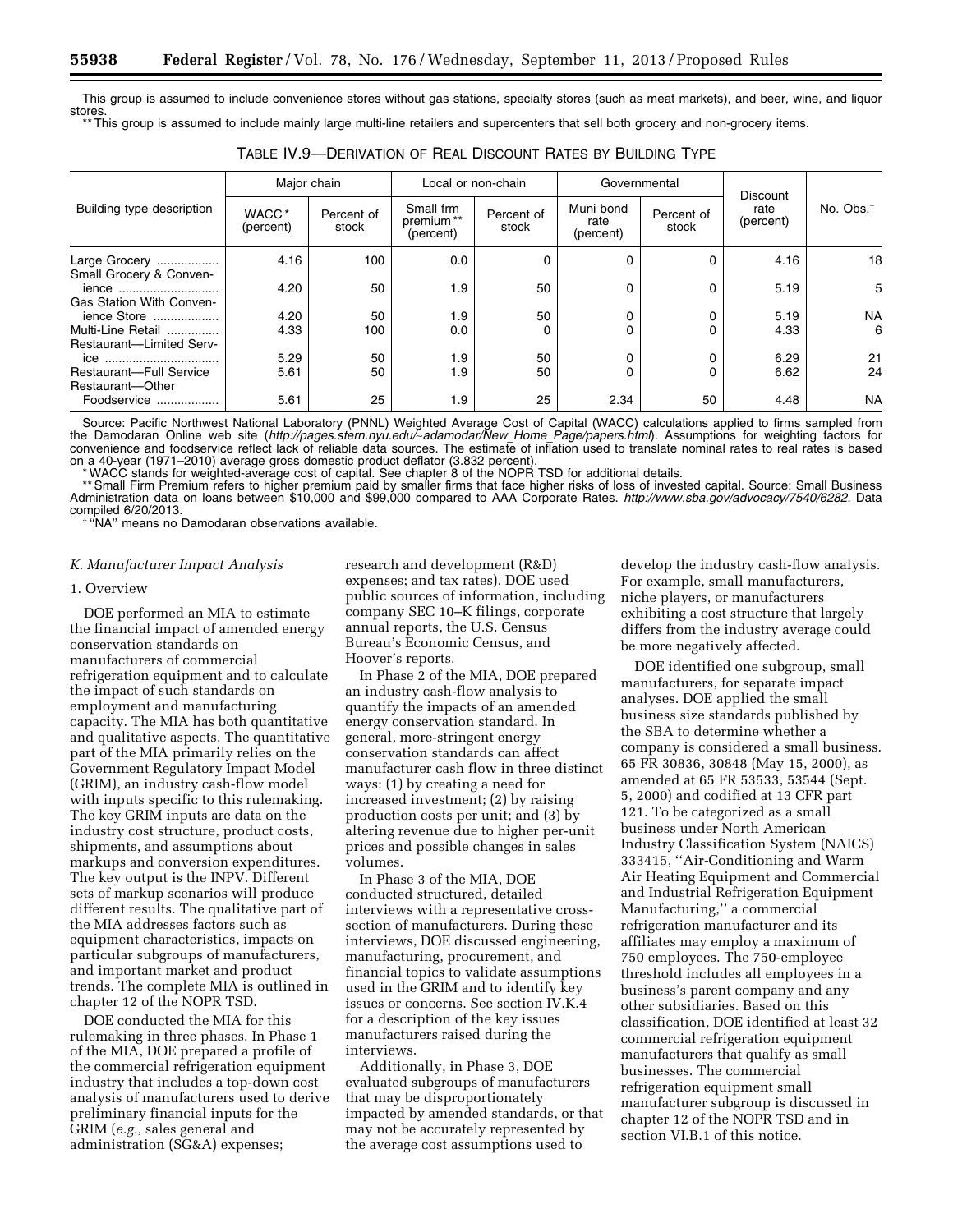#### 2. Government Regulatory Impact Model its teardown analysis, described in

DOE uses the GRIM to quantify the changes in the commercial refrigeration equipment industry cash flow due to amended standards that result in a higher or lower industry value. The GRIM analysis uses a standard, annual cash-flow analysis that incorporates manufacturer costs, markups, shipments, and industry financial information as inputs, and models changes in costs, investments, and manufacturer margins that would result from new and amended energy conservation standards. The GRIM spreadsheet uses the inputs to arrive at a series of annual cash flows, beginning with the base year of the analysis, 2013 in this case, and continuing to 2046. DOE calculated INPVs by summing the stream of annual discounted cash flows during this period. For commercial refrigeration equipment manufacturers, DOE used a real discount rate of 10 percent. DOE's discount rate estimate was derived from industry financials and then modified according to feedback during manufacturer interviews.

The GRIM calculates cash flows using standard accounting principles and compares changes in INPV between a base case and various TSLs (the standards cases). The difference in INPV between the base case and a standards case represents the financial impact of the amended standard on manufacturers. As discussed previously, DOE collected the information on the critical GRIM inputs from a number of sources, including publicly available data and interviews with a number of manufacturers (described in the next section). The GRIM results are shown in section V.B.2.a. Additional details about the GRIM can be found in chapter 12 of the NOPR TSD.

#### a. Government Regulatory Impact Model Key Inputs

#### Manufacturer Production Costs

Manufacturing a higher efficiency product is typically more expensive than manufacturing a baseline product due to the use of more complex components, which are more costly than baseline components. The changes in the MPCs of the analyzed products can affect the revenues, gross margins, and cash flow of the industry, making these product cost data key GRIM inputs for DOE's analysis.

In the MIA, DOE used the MPCs for each considered efficiency level calculated in the engineering analysis, as described in section IV.C and further detailed in chapter 5 of the NOPR TSD. In addition, DOE used information from

section IV.E.4.a, to disaggregate the MPCs into material, labor, and overhead costs. To calculate the MPCs for equipment above the baseline, DOE added incremental material, labor, overhead costs from the engineering cost-efficiency curves to the baseline MPCs. These cost breakdowns and equipment markups were validated with manufacturers during manufacturer interviews.

### Base-Case Shipments Forecast

The GRIM estimates manufacturer revenues based on total unit shipment forecasts and the distribution of these values by efficiency level. Changes in sales volumes and efficiency mix over time can significantly affect manufacturer finances. For this analysis, the GRIM uses the NIA's annual shipment forecasts derived from the shipments analysis from 2013, the base year, to 2046, the end of the analysis period. See chapter 9 of the NOPR TSD for additional details.

#### Product and Capital Conversion Costs

Amended energy conservation standards will cause manufacturers to incur conversion costs to bring their production facilities and product designs into compliance. For the MIA, DOE classified these conversion costs into two major groups: (1) Product conversion costs and (2) capital conversion costs. Product conversion costs are investments in research, development, testing, marketing, and other non-capitalized costs necessary to make product designs comply with a new or amended energy conservation standard. Capital conversion costs are investments in property, plant, and equipment necessary to adapt or change existing production facilities such that new product designs can be fabricated and assembled.

To evaluate the level of capital conversion expenditures manufacturers would likely incur to comply with amended energy conservation standards, DOE used manufacturer interviews to gather data on the level of capital investment required at each efficiency level. DOE validated manufacturer comments through estimates of capital expenditure requirements derived from the product teardown analysis and engineering model described in section IV.E.4.

DOE assessed the equipment conversion costs at each level by integrating data from quantitative and qualitative sources. DOE considered feedback regarding the potential costs of each efficiency level from multiple manufacturers to determine conversion

costs such as R&D expenditures and certification costs. Manufacturer data were aggregated to better reflect the industry as a whole and to protect confidential information.

In general, DOE assumes that all conversion-related investments occur between the year of publication of the final rule and the year by which manufacturers must comply with an amended standard. The investment figures used in the GRIM can be found in section V.B.2.a of this notice. For additional information on the estimated product conversion and capital conversion costs, see chapter 12 of the NOPR TSD.

b. Government Regulatory Impact Model Scenarios

### Markup Scenarios

As discussed above, MSPs include direct manufacturing production costs (*i.e.,* labor, material, and overhead estimated in DOE's MPCs) and all nonproduction costs (*i.e.,* SG&A, R&D, and interest), along with profit. To calculate the MSPs in the GRIM, DOE applied markups to the MPCs estimated in the engineering analysis and then added in the cost of shipping. Modifying these markups in the standards case yields different sets of impacts on manufacturers. For the MIA, DOE modeled two standards-case markup scenarios to represent the uncertainty regarding the potential impacts on prices and profitability for manufacturers following the implementation of amended energy conservation standards: (1) A preservation of gross margin percentage markup scenario; and (2) a preservation of operating profit markup scenario. These scenarios lead to different markups values that, when applied to the inputted MPCs, result in varying revenue and cash flow impacts.

Under the preservation of gross margin percentage scenario, DOE applied a single uniform ''gross margin percentage'' markup across all efficiency levels. As production costs increase with efficiency, this scenario implies that the absolute dollar markup will increase as well. Based on publicly available financial information for manufacturers of commercial refrigeration equipment and comments from manufacturer interviews, DOE assumed the non-production cost markup—which includes SG&A expenses, R&D expenses, interest, and profit—to be 1.42. Because this markup scenario assumes that manufacturers would be able to maintain their gross margin percentage markups as production costs increase in response to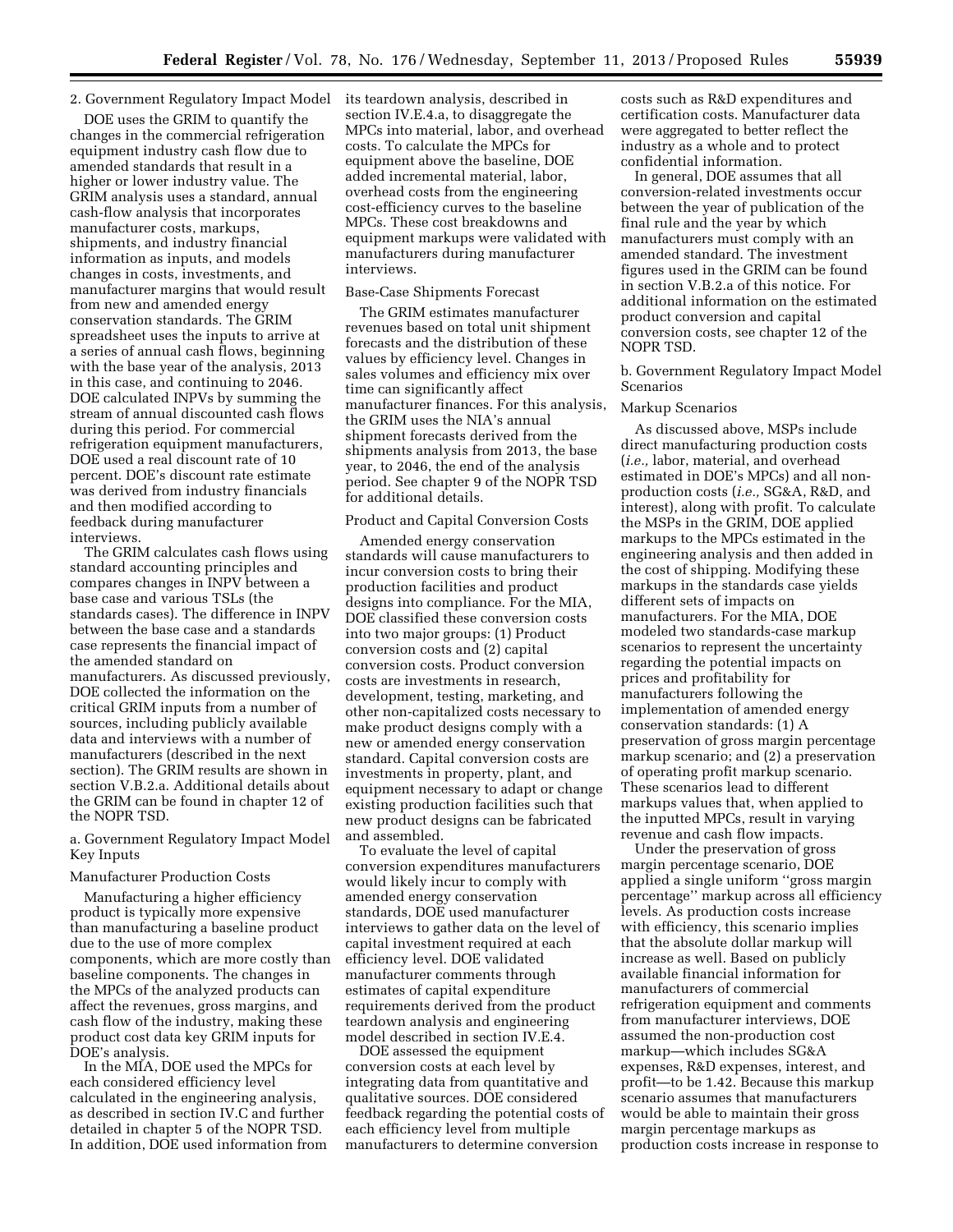an amended energy conservation standard, the scenario represents a high bound to industry profitability under an amended energy conservation standard.

In the preservation of operating profit scenario, manufacturer markups are set so that operating profit 1 year after the compliance date of the amended energy conservation standard is the same as in the base case. Under this scenario, as the cost of production and the cost of sales go up, manufacturers are generally required to reduce their markups to a level that maintains base-case operating profit. The implicit assumption behind this markup scenario is that the industry can only maintain its operating profit in absolute dollars after compliance with the amended standard is required. Therefore, operating margin in percentage terms is squeezed (reduced) between the base case and standards case. DOE adjusted the manufacturer markups in the GRIM at each TSL to yield approximately the same earnings before interest and taxes in the standards case in the year after the compliance date of the amended standards as in the base case. This markup scenario represents a low bound to industry profitability under an amended energy conservation standard.

#### 3. Discussion of Comments

During the April 2011 preliminary analysis public meeting, interested parties commented on the assumptions and results of the preliminary analysis TSD. Oral and written comments addressed several topics, including testing and certification, cumulative regulatory burden, small manufacturers, and manufacturer markups.

### a. Testing and Certification

At the public meeting and in written comments, several stakeholders expressed concern to DOE regarding the potential burden of testing.

Traulsen stated that certification, compliance, and enforcement (CC&E) is its most significant cost item in terms of internal resources in the form of time and direct expenses. Traulsen further explained that, with respect to the manufacturer impacts, the three most important topics are CC&E, testing burden, and compliance with other (unspecified) certifications. (Traulsen, No. 45 at pp. 4–5) NEEA expressed the opinion that the most significant issue associated with manufacturer impacts is testing and compliance for a wide array of equipment offerings, especially given the large number of variations on single models. AHRI also stated that the CC&E requirements put in place by DOE have the potential to bankrupt the industry due to the excessive number of tests

required. (AHRI, No. 43 at p. 3) True added that it believed there are economies of scale in testing commercial refrigeration equipment units. (True, Public Meeting Transcript, No. 31 at p. 151) True also stated that the testing and regulatory burden, including tooling, fixturing, and setup costs imposed on small production runs is an issue for large manufacturers as well as small manufacturers. (True, Public Meeting Transcript, No. 31 at pp. 206, 210) NEEA expressed agreement with manufacturers that testing each variation would create a significant potential burden, especially on small manufacturers. (NEEA, No. 36 at p. 7) In addition, Southern Store Fixtures stated that it would be difficult to produce information to estimate the compliance testing burden on manufacturers, as the certification and compliance requirements had not yet been finalized. (Southern Store Fixtures, Public Meeting Transcript, No. 31 at pp. 149– 50) Southern Store Fixtures added that it is impossible to determine potential impacts of testing and certification on manufacturers until the definition of a basic model is clarified. (Southern Store Fixtures, No. 38 at p. 1)

DOE recognizes industry concerns regarding CC&E testing requirements. Although CC&E costs are not directly analyzed in the GRIM because they do not vary with different standard levels, the CC&E burden is identified as a key issue and as a cumulative regulatory burden in the MIA. DOE intends to address these manufacturer concerns in ongoing CC&E rulemakings. Moreover, DOE is currently considering alternative efficiency determination methods (AEDMs) for commercial refrigeration equipment and issued a notice of proposed rulemaking on Alternative Efficiency Determination Methods and Alternative Rating Methods in May 2012. 77 FR 32038 (May 31, 2012). AEDMs are computer modeling tools used to establish a model's efficiency rating in lieu of testing. More information about the AEDM rulemaking can be found at: *[www1.eere.energy.gov/buildings/](http://www1.eere.energy.gov/buildings/appliance_standards/certification_enforcement.html) appliance*\_*[standards/certification](http://www1.eere.energy.gov/buildings/appliance_standards/certification_enforcement.html)*\_ *[enforcement.html](http://www1.eere.energy.gov/buildings/appliance_standards/certification_enforcement.html)*.

While the GRIM does not account for DOE certification costs, it does account for industry certification (*i.e.,*  Underwriters Laboratories (UL) and NSF testing) and research and development costs in its analysis of product conversion costs, which are associated with a change in standards. The change in INPV, the primary output of the GRIM, reflects the possible increase in industry certification costs and is

considered by DOE when proposing a standard.

#### b. Cumulative Regulatory Burden

Numerous stakeholders commented on the cumulative regulatory burden tied to DOE efficiency standards. Some stakeholders expressed concern regarding potential conflicts with other certification programs. Traulsen stated that the redundancy of testing required by other Federal programs (such as EPA ENERGY STAR®),72 potentially involves conflicting criteria, increases cost, and that cross-references to databases with inconsistent tests, classes, and enforcement requirements adds further complications. Traulsen estimated that the financial burden associated with meeting both DOE and EPA ENERGY STAR requirements has been greater than 0.5 percent of revenue, and that it would be beneficial to reconcile the differences between DOE and EPA standards. (Traulsen, No. 45 at pp. 5–6) NEEA stated that the burden of certifications and associated testing is inherent in the manufacturing industry, and that this burden should have little to do with the current standards rulemaking. However, NEEA added, any steps that can be taken to harmonize test methods and procedures between certifications should be taken. (NEEA, No. 36 at p. 7)

DOE realizes that the cumulative effect of multiple regulations on an industry may significantly increase the burden faced by manufacturers that need to comply with regulations and certification programs from different organizations and levels of government. However, DOE notes that certain standards, such as ENERGY STAR, are optional for manufacturers.

AHRI stated that there are several legislative and regulatory activities that could significantly burden manufacturers of commercial refrigeration equipment, including the DOE CC&E program and the upcoming amended energy conservation standards for walk-in coolers and freezers. AHRI also added that climate change bills could have a significant negative impact on the availability and price of HFC refrigerants. (AHRI, No. 43 at p. 4)

DOE estimates the present value of the total benefits over the analysis period (2010–2040) of the EPACT 2005 standards for CRE to be \$2.3 billion and the costs to be \$0.32 billion, in 2012 dollars and using a discount rate of 7 percent. DOE estimates the present

<sup>72</sup>ENERGY STAR is a joint program of EPA and DOE that helps the Nation save money and protect the environment through energy efficient products and practices. More information can be found at: *[www.energystar.gov](http://www.energystar.gov)*.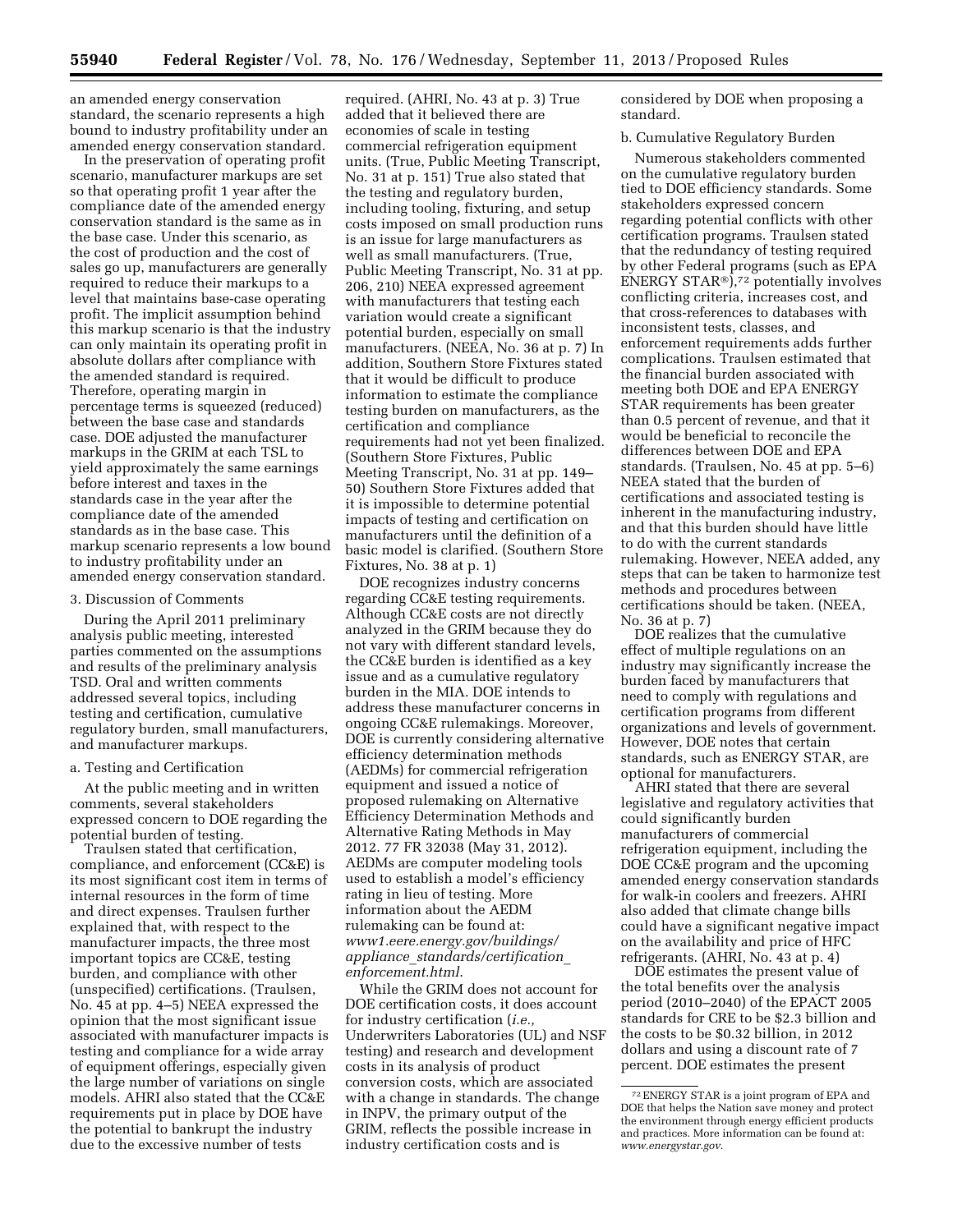value of total benefits over the analysis period (2012–2042) of the DOE 2009 standards for CRE to be \$3.97 billion and the costs to be \$1.52 billion, in 2012 dollars and using a 7 percent discount rate. Additionally, in the energy conservation standard NOPR for walk-in coolers and freezers, DOE estimates the net present value of the total benefits over the analysis period (2017–2046) to be \$21.6 billion and the costs to be \$3.7 billion, in 2012% and using a discount rate of 7 percent.

DOE takes into account the cumulative cost of multiple Federal regulations on manufacturers, including CC&E, in the cumulative regulatory burden (CRB) section of its analysis. The CRB can be found in section V.B.2.e of this document. The CRB review also recognizes the additional burden faced by manufacturers that produce both commercial refrigeration equipment and walk-in coolers and freezers.

AHRI also stated that California is currently working on new regulations as part of Title 24 that will likely establish new prescriptive requirements on commercial refrigeration equipment beginning in 2013. AHRI added that other States on the West Coast are following California's lead and are likely to implement similar regulations in the near future. AHRI suggested that DOE account for these developments in its analysis. (AHRI, No. 43 at p. 4) Finally, AHRI commented that several States have enacted their own climate change legislation, including regulations established by the California Air Resources Board (CARB) to limit GHGs and reduce the usage of high GWP refrigerants such as HFCs. AHRI stated that CARB will implement these regulations in 2011. (AHRI, No. 43 at p. 4)

According to the California Code of Regulations, title 24, part 6, any appliance for which there is a California standard established may be installed only if the manufacturer has certified to the CEC, as specified in those regulations, that the appliance complies with the applicable standard for that appliance. California's appliance efficiency regulations require that the MDEC (in kilowatt-hours) for commercial refrigerators manufactured on or after January 1, 2010 does not exceed the following:

• Refrigerators with solid doors:  $0.10V + 2.04$ 

• Refrigerators with transparent doors: 0.12V + 3.34

• Freezers with solid doors: 0.40V + 1.38

• Freezers with transparent doors:  $0.75V + 4.10$ 

• Refrigerator/freezers with solid doors: the greater of 0.27AV–0.71 or 0.70

• Refrigerators with self-condensing unit designed for pull-down temperature applications:  $0.126V + 3.51$ 

Since these standards are identical to the ones prescribed in EPACT 2005 and the efficiency levels set by the current rulemaking will either exceed or be equivalent to the EPACT 2005 levels, DOE does not expect the Title 24 regulations to create a cumulative regulatory burden on manufacturers. California also has started a rulemaking proceeding to adopt changes to the building energy efficiency standards contained in the California Code of Regulations, title 24, part 6, but the CEC is currently in the pre-rulemaking stage and any new standards will not be published until 2013. DOE has not evaluated the impacts of the 2013 rule because any analysis would be speculative in the absence of final regulations.

CARB is currently limiting the in-State use of high-GWP refrigerants in non-residential refrigeration systems through its Refrigerant Management Program, effective January 1, 2011.73 According to this new regulation, facilities with refrigeration systems that have a refrigerant capacity exceeding 50 pounds must repair leaks within 14 days of detection, maintain on-site records of all leak repairs, and keep receipts of all refrigerant purchases. The regulation applies to any person or company that installs, services, or disposes of appliances with high-GWP refrigerants. Refrigeration systems with a refrigerant capacity exceeding 50 pounds typically belong to food retail operations with remote condensing racks that store refrigerant serving multiple commercial refrigeration equipment units within a business. However, commercial refrigeration equipment units in food retail establishments are usually installed and serviced by refrigeration contractors, not manufacturers. As a result, although these CARB regulations apply to refrigeration technicians and owners of facilities with refrigeration systems, they are unlikely to represent a regulatory burden for commercial refrigeration manufacturers.

The cumulative regulatory burden on manufacturers of commercial refrigeration equipment is discussed in further detail in chapter 12 of the NOPR TSD.

#### c. Small Manufacturers

During the April 2011 preliminary analysis public meeting, Southern Store Fixtures stated that the impact of research, development, and testing is greater on smaller manufacturers because, while they may have the same number of models in their product lines as do larger manufacturers, they produce fewer units of each model. (Southern Store Fixtures, Public Meeting Transcript, No. 31 at p. 150) Similarly, Zero Zone stated that amended standards have large impacts on small companies. For example, Zero Zone uses foamed-in-place urethane panels. If it were to become necessary to use thicker foam, Zero Zone stated, the company could face capital conversion expenditures of roughly \$250,000. (Zero Zone, Public Meeting Transcript, No. 31 at p. 199)

DOE agrees that amended standards may have disproportionate impacts on smaller manufacturers. As a result, the DOE conducts a small business analysis to assess those impacts, the results of which are set forth in section VI.B of this notice.

Stakeholders also commented on DOE's classification of small manufacturers. NEEA suggested that DOE review its characterizations of small and large manufacturers, as it believed there to be disparities between the listed company sizes and market shares in DOE's classifications. (NEEA, Public Meeting Transcript, No. 31 at p. 160) Emerson stated that manufacturers' sizes should be characterized by their operations in the market. According to Emerson, some manufacturers are part of larger companies, but the fact that they are owned by larger companies does not change the potential for impacts on their employment levels or risk of going out of business. (Emerson, Public Meeting Transcript, No. 31 at p. 207)

DOE requested feedback regarding the accuracy of its list of small businesses during its interviews with manufacturers. Since the publication of the preliminary analysis TSD, DOE has revised the list based on responses received from manufacturers. Furthermore, DOE understands that manufacturers that are owned by large parent companies may not be protected from the potential impacts of amended standards. However, in its analysis of small businesses, DOE also takes into account that manufacturers that belong to large parent companies are more likely to have better access to capital and engineering resources than manufacturers that have no parent company or have parent companies

<sup>73</sup>California Air Resources Board. *Refrigerant Management Program Final Regulation*. 2011. (Last accessed March 16, 2012.) *[www.arb.ca.gov/cc/](http://www.arb.ca.gov/cc/reftrack/reftrackrule.html) [reftrack/reftrackrule.html](http://www.arb.ca.gov/cc/reftrack/reftrackrule.html)*.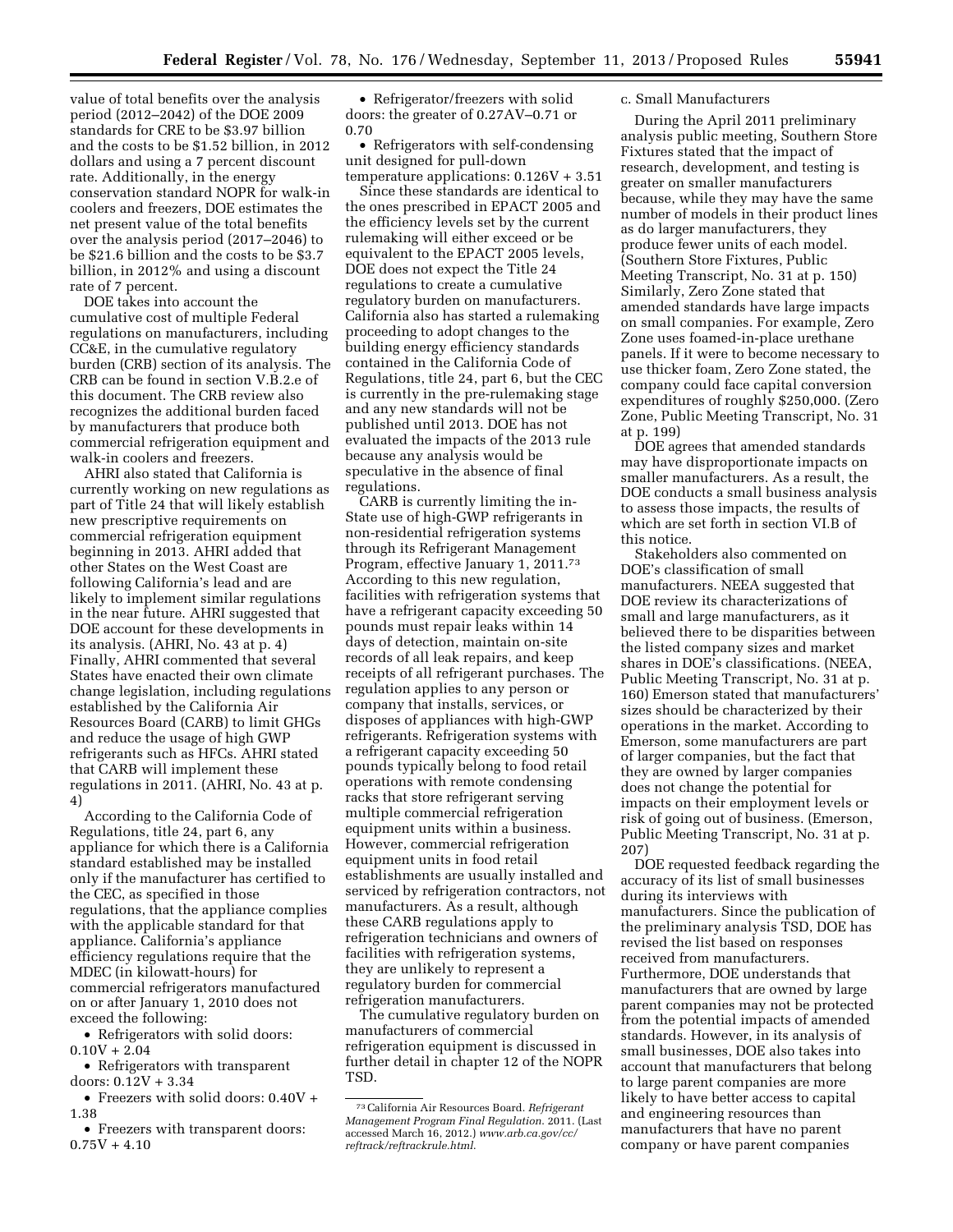with a total size of less than 750 employees.

A detailed discussion of the impact of the proposed standards on small manufacturers can be found in chapter 12 of the NOPR TSD.

#### d. Manufacturer Markup

Southern Store Fixtures expressed concern that research and development was considered part of the manufacturer markup. The company also asked whether sales, marketing, and engineering costs were included in this markup as well, and suggested that all of these expenses should be considered indirect costs instead. (Southern Store Fixtures, Public Meeting Transcript, No. 31 at pp. 71–72)

DOE incorporates all non-production costs, including sales, marketing, and R&D, in its manufacturer markup. Although manufacturers' accounting practices may vary, DOE uses this standard model to approximate the cost structure of the commercial refrigeration industry as a whole. A detailed explanation of the manufacturer markup can be found in section V.B.2 of this notice and in chapter 5 of the NOPR TSD.

#### 4. Manufacturer Interviews

DOE interviewed manufacturers representing over 90 percent of food retail sales and over 60 percent of foodservice sales. These interviews were in addition to those DOE conducted as part of the engineering analysis. The information gathered during these interviews enabled DOE to tailor the GRIM to reflect the unique financial characteristics of the commercial refrigeration industry. All interviews provided information that DOE used to evaluate the impacts of potential amended energy conservation standards on manufacturer cash flows, manufacturing capacities, and employment levels.

During the manufacturer interviews, DOE asked manufacturers to describe their major concerns about this rulemaking. The following sections describe the most significant issues identified by manufacturers. DOE has also included additional concerns in chapter 12 of the NOPR TSD.

#### a. Enforcement

Interviewed manufacturers expressed concern about the enforcement of an amended energy efficiency standard for commercial refrigeration equipment. Manufacturers believe that insufficient enforcement will lead to market distortions, as companies that make the necessary investments to meet amended standards and compliance requirements

would be at a distinct pricing disadvantage to unscrupulous competitors that do not fully comply. The manufacturers requested that DOE take the enforcement action necessary to maintain a level playing field and to eliminate non-compliant products from the market.

#### b. Certification and Compliance Costs

Nearly all manufacturers expressed concern over CC&E costs. In particular, confusion over the definition of ''basic model'' and the implementation of AEDMs is making it difficult for some manufacturers to anticipate their total testing needs and total testing costs.

Manufacturers are concerned that CC&E requirements for commercial refrigeration equipment do not take into account the customized nature of the commercial refrigeration equipment industry. Manufacturers stated that their industry has a high level of end-user specification and low production volumes compared to other industries, such as residential refrigeration. As a result, the strictest interpretations of the CC&E requirements could lead to hundreds of thousands of tests per company. Additional clarification of how basic models and AEDMs apply to the commercial refrigeration equipment industry would help manufacturers understand the testing investments that will be necessary. DOE is aware of the current confusion and continues to work with industry to improve the CC&E process and AEDM rules to address these concerns.

c. Disproportionate Impact on Small Businesses

Manufacturers noted that small businesses will be disproportionately impacted by certification and compliance requirements compared to larger businesses. One manufacturer indicated that small and large manufacturers of the same equipment tend to have similar numbers of basic models, but large manufacturers offer a broader suite of products based on those basic models and have higher sales. Therefore, the manufacturer expressed concern that small manufacturers will be at a disadvantage because they will need to spread both industry certification and conversion costs over a smaller number of shipments.

Also, small manufacturers indicated they have fewer resources with which to manage CC&E requirements. As a result, they will be forced to focus on compliance rather than on innovation. Small manufacturers believe that their large competitors will have greater resources to continue innovating while

meeting amended energy conservation standards.

d. Potential Loss of Product Utility and Decrease in Food Safety

Manufacturers expressed concern about the potential impact of amended energy conservation standards on product performance. Specifically, manufacturers serving the foodservice industry were concerned about negative impacts on food safety, while manufacturers serving the food retail industry were concerned about negative impacts on merchandising design.

One manufacturer of commercial refrigeration equipment for the foodservice industry summarized the challenge of amended energy conservation standards as ''the design trade-off between product price, energy efficiency, and food safety.'' In the foodservice industry, refrigeration equipment must maintain safe food temperatures despite frequent door openings in challenging environments, such as kitchens with high temperatures and high humidity. The infiltration of warm, moist air places an additional burden on the refrigeration equipment and increases energy usage. Manufacturers expressed concern that more-efficient equipment would have trouble maintaining food safety in extreme, but not uncommon, conditions.

Manufacturers in the food retail market design their equipment to optimally present merchandise. Some manufacturers were concerned that amended energy conservation standards would limit their ability to tailor their commercial refrigeration equipment for specific merchandise. Specifically, manufacturers noted that the highly directional light from LED bulbs provides poor light for display case applications where the product is presented in multiple layers, such as prepared food display cases. Additionally, manufacturers noted that higher efficiency designs generally have less airflow (due to reduced fan power consumption). They stated that this reduction in airflow could result in less desirable presentation of meats and in increased icing on products. In general, more-efficient standards limit manufacturer options for optimizing the presentation features of products. Food retail customers such as supermarkets make purchasing decisions based on the various presentation features of commercial refrigeration equipment offered by different manufacturers.

### *L. Employment Impact Analysis*

Employment impacts are one of the factors that DOE considers in selecting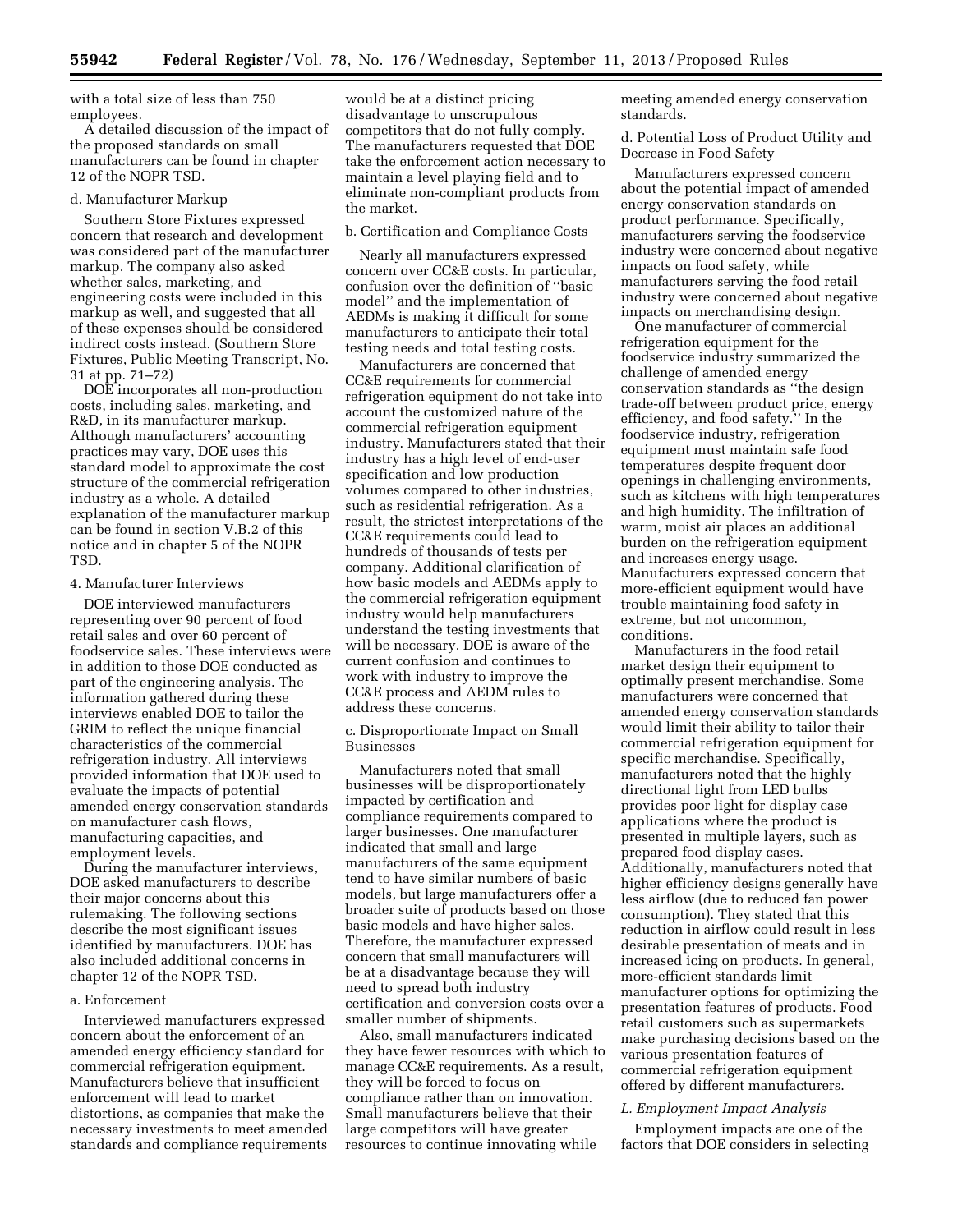an efficiency standard. Employment impacts include direct and indirect impacts. Direct employment impacts are any changes that affect employment of commercial refrigeration equipment manufacturers, their suppliers, and related service firms. Indirect impacts are those changes in employment in the larger economy that occur because of the shift in expenditures and capital investment caused by the purchase and operation of more-efficient commercial refrigeration equipment. Direct employment impacts are analyzed as part of the MIA. Indirect impacts are assessed as part of the employment impact analysis.

Indirect employment impacts from amended commercial refrigeration equipment standards consist of the net jobs created or eliminated in the national economy, other than in the manufacturing sector being regulated, as a consequence of (1) reduced spending by end users on electricity; (2) reduced spending on new energy supply by the utility industry; (3) increased spending on the purchase price of new commercial refrigeration equipment; and (4) the effects of those three factors throughout the Nation's economy. DOE expects the net monetary savings from amended standards to stimulate other forms of economic activity. DOE also expects these shifts in spending and economic activity to affect the demand for labor.

In developing this analysis in the NOPR, DOE estimated indirect national employment impacts using an input/ output model of the U.S. economy, called ImSET (Impact of Sector Energy Technologies), developed by DOE's Building Technologies Program. ImSET is an economic analysis model that characterizes the interconnections among 188 sectors of the economy as national input/output structural matrices, using data from the U.S. Department of Commerce's 1997 Benchmark U.S. input/output table.74 The ImSET model estimates changes in employment, industry output, and wage income in the overall U.S. economy resulting from changes in expenditures in various sectors of the economy. DOE estimated changes in expenditures using the NIA model. ImSET then estimated the net national indirect employment impacts that amended commercial refrigeration equipment efficiency standards could have on employment by sector.

For more details on the employment impact analysis and its results, see chapter 16 of the NOPR TSD and section 0 of this notice.

### *M. Utility Impact Analysis*

The utility impact analysis estimates several important effects on the utility industry of the adoption of new or amended standards. For this analysis, DOE used the NEMS–BT model to generate forecasts of electricity consumption, electricity generation by plant type, and electric generating capacity by plant type, that would result from each considered TSL. DOE obtained the energy savings inputs associated with efficiency improvements to considered products from the NIA. DOE conducts the utility impact analysis as a scenario that departs from the latest *AEO* Reference Case. In the analysis for today's rule, the estimated impacts of standards are the differences between values forecasted by NEMS–BT and the values in the *AEO2013* Reference Case. For more details on the utility impact analysis, see chapter 15 of the NOPR TSD.

#### *N. Emissions Analysis*

In the emissions analysis, DOE estimated the reduction in power sector emissions of  $CO<sub>2</sub>$ , NO<sub>X</sub>, sulfur dioxide  $(SO<sub>2</sub>)$  and Hg from amended energy conservation standards for commercial refrigeration equipment. In addition, DOE estimates emissions impacts in production activities (extracting, processing, and transporting fuels) that provide the energy inputs to power plants. These are referred to as ''upstream'' emissions. Together, these emissions account for the full-fuel-cycle (FFC). In accordance with DOE's FFC Statement of Policy (76 FR 51282 (Aug. 18, 2011)) 77 FR 49701 (August 17, 2012), the FFC analysis includes impacts on emissions of methane  $(CH<sub>4</sub>)$ and nitrous oxide  $(N_2O)$ , both of which are recognized as greenhouse gases.

DOE conducted the emissions analysis using emissions factors that were derived from data in EIA's *Annual Energy Outlook 2013* (*AEO 2013*), supplemented by data from other sources. DOE developed separate emissions factors for power sector emissions and upstream emissions. The method that DOE used to derive emissions factors is described in chapter 13 of the NOPR TSD.

EIA prepares the *Annual Energy Outlook* using the National Energy Modeling System (NEMS). Each annual version of NEMS incorporates the projected impacts of existing air quality regulations on emissions. *AEO 2013*  generally represents current legislation

and environmental regulations, including recent government actions, for which implementing regulations were available as of December 31, 2012.

SO2 emissions from affected electric generating units (EGUs) are subject to nationwide and regional emissions capand-trade programs. Title IV of the Clean Air Act sets an annual emissions cap on  $SO<sub>2</sub>$  for affected EGUs in the 48 contiguous States (42 U.S.C. 7651 *et seq.*) and the District of Columbia (DC). SO2 emissions from 28 eastern States and DC were also limited under the Clean Air Interstate Rule (CAIR; 70 FR 25162 (May 12, 2005)), which created an allowance-based trading program. CAIR was remanded to the U.S. Environmental Protection Agency (EPA) by the U.S. Court of Appeals for the District of Columbia but it remained in effect. See *North Carolina* v. *EPA,* 550 F.3d 1176 (D.C. Cir. 2008); *North Carolina* v. *EPA,* 531 F.3d 896 (D.C. Cir. 2008). On July 6, 2011, EPA issued a replacement for CAIR, the Cross-State Air Pollution Rule (CSAPR). 76 FR 48208 (Aug. 8, 2011). On August 21, 2012, the DC Circuit issued a decision to vacate CSAPR. See *EME Homer City Generation, LP* v. *EPA,* 696 F.3d 7, 38 (D.C. Cir. 2012). The court ordered EPA to continue administering CAIR. The *AEO 2013* emissions factors used for today's NOPR assume that CAIR remains a binding regulation through 2040.75

The attainment of emissions caps is typically flexible among EGUs and is enforced through the use of emissions allowances and tradable permits. Under existing EPA regulations, any excess SO2 emissions allowances resulting from the lower electricity demand caused by the adoption of a new or amended efficiency standard could be used to permit offsetting increases in SO2 emissions by any regulated EGU. In past rulemakings, DOE recognized that there was uncertainty about the effects of efficiency standards on  $SO<sub>2</sub>$ emissions covered by the existing capand-trade system, but it concluded that negligible reductions in power sector SO2 emissions would occur as a result of standards.

<sup>74</sup>U.S. Department of Commerce, Bureau of Economic Analysis. *Benchmark Input-Output Accounts.* 1997. U.S. Government Printing Office: Washington, DC.

<sup>75</sup>On December 30, 2011, the DC Circuit stayed the new rules while a panel of judges reviews them, and told EPA to continue administering CAIR. See EME *Homer City Generation, LP* v. *EPA,* Order, No. 11–1302, Slip Op. at \*2 (D.C. Cir. Dec. 30, 2011). On August 21, 2012, the DC Circuit issued a decision to vacate CSAPR. See *EME Homer City Generation, LP* v. *EPA,* No. 11–1302, 2012 WL 3570721 at \*24 (D.C. Cir. Aug. 21, 2012). The court again ordered EPA to continue administering CAIR. *AEO2012* had been finalized prior to both these decisions, however. DOE understands that CAIR and CSAPR are similar with respect to their effect on emissions impacts of energy efficiency standards.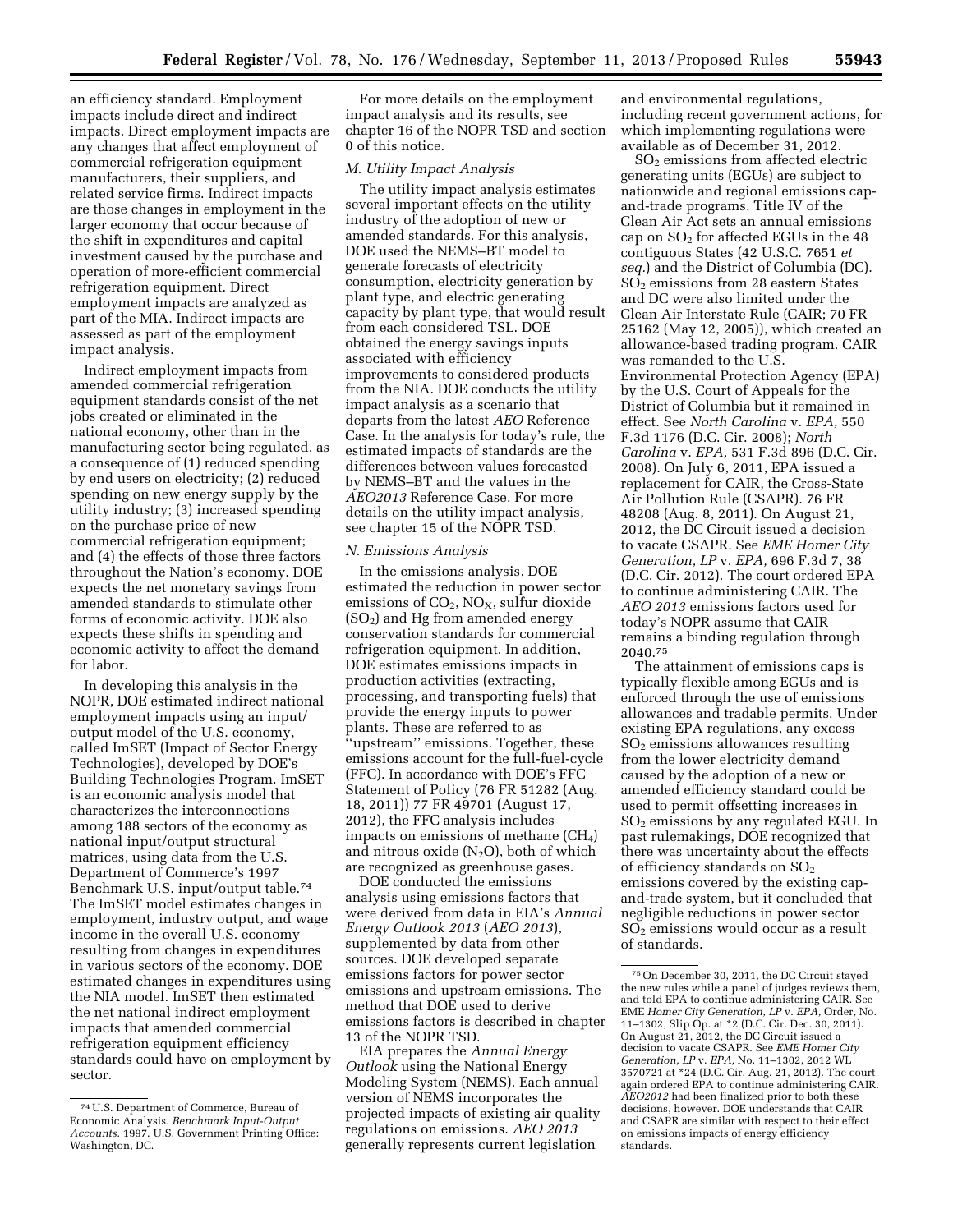Beginning in 2015, however,  $SO<sub>2</sub>$ emissions will fall as a result of the Mercury and Air Toxics Standards (MATS) for power plants, which were announced by EPA on December 21, 2011. 77 FR 9304 (Feb. 16, 2012). In the final MATS rule, EPA established a standard for hydrogen chloride as a surrogate for acid gas hazardous air pollutants (HAP), and also established a standard for  $SO<sub>2</sub>$  (a non-HAP acid gas) as an alternative equivalent surrogate standard for acid gas HAP. The same controls are used to reduce HAP and non-HAP acid gas; thus,  $SO<sub>2</sub>$  emissions will be reduced as a result of the control technologies installed on coal-fired power plants to comply with the MATS requirements for acid gas. *AEO2013*  assumes that, in order to continue operating, coal plants must have either flue gas desulfurization or dry sorbent injection systems installed by 2015. Both technologies, which are used to reduce acid gas emissions, also reduce SO2 emissions. Under the MATS, NEMS shows a reduction in  $SO<sub>2</sub>$  emissions when electricity demand decreases (*e.g.,*  as a result of energy efficiency standards). Emissions will be far below the cap that would be established by CAIR, so it is unlikely that excess  $SO_2$ emissions allowances resulting from the lower electricity demand would be needed or used to permit offsetting increases in  $SO<sub>2</sub>$  emissions by any regulated EGU. Therefore, DOE believes that efficiency standards will reduce SO2 emissions in 2015 and beyond.

CAIR established a cap on  $NO<sub>X</sub>$ emissions in 28 eastern States and the District of Columbia. Energy conservation standards are expected to have little effect on  $NO<sub>x</sub>$  emissions in those States covered by CAIR because excess  $NO<sub>x</sub>$  emissions allowances resulting from the lower electricity demand could be used to permit offsetting increases in  $NO<sub>x</sub>$  emissions. However, standards would be expected to reduce  $NO<sub>x</sub>$  emissions in the States not affected by the caps, so DOE estimated  $NO<sub>x</sub>$  emissions reductions from the standards considered in today's NOPR for these States.

The MATS limit mercury emissions from power plants, but they do not include emissions caps and, as such, DOE's energy conservation standards would likely reduce Hg emissions. DOE estimated mercury emissions factors based on *AEO2013,* which incorporates the MATS.

After the preliminary analysis, two stakeholders provided comments pertinent to the emissions analysis. NRDC stated that, given that supermarket rack-based commercial refrigeration equipment units have

leakage rates of 15 to 30 percent and use HFC refrigerants with GWPs in the range of 2,000 to 3,400, direct emissions can be as large as the indirect emissions due to energy use. NRDC added that DOE or EPA should review emissions due to leakage. (NRDC, Public Meeting Transcript, No. 31 at p. 173) CA IOUs stated that refrigerant emissions and leakage may have a significant GWP, and suggested that DOE include in its environmental impact analysis estimates of changes in refrigerant emissions, and their effects on total GHG emissions and GWP. CA IOUs pointed to the CEC analysis as a potential starting point for DOE to use in including refrigerants in the environmental impact analysis. (CA IOUs, No. 42 at p. 6)

DOE appreciates the comments by stakeholders regarding the emissions analysis of refrigerants. DOE's emission analysis adheres to the guidance and methodologies that has been outlined in this section.

DOE also adds that the design options used for efficiency improvement of commercial refrigeration equipment in this rulemaking are not expected to impact refrigerant leakage rates. Consequently, the proposed standards would not affect refrigerant emissions. If stakeholders believe that the proposed standards would lead to an increase or a decrease in refrigerant emissions, then supporting arguments may be submitted for DOE's consideration during the NOPR public meeting or comment period.

### *O. Monetizing Carbon Dioxide and Other Emissions Impacts*

As part of the development of the proposed standards in this NOPR, DOE considered the estimated monetary benefits from the reduced emissions of  $CO<sub>2</sub>$  and  $NO<sub>X</sub>$  that are expected to result from each of the TSLs considered. In order to make this calculation analogous to the calculation of the NPV of customer benefit, DOE considered the reduced emissions expected to result over the lifetime of equipment shipped in the forecast period for each TSL. This section summarizes the basis for the monetary values used for each of these emissions and presents the values considered in this NOPR.

For today's NOPR, DOE is relying on a set of values for the SCC that was developed by a Federal interagency process. The basis for these values is summarized below, and a more detailed description of the methodologies used is provided as an appendix to chapter 14 of the NOPR TSD.

### 1. Social Cost of Carbon

The SCC is an estimate of the monetized damages associated with an incremental increase in carbon emissions in a given year. It is intended to include (but is not limited to) changes in net agricultural productivity, human health, property damages from increased flood risk, and the value of ecosystem services. Estimates of the SCC are provided in dollars per metric ton of carbon dioxide. A domestic SCC value is meant to reflect the value of damages in the United States resulting from a unit change in carbon dioxide emissions, while a global SCC value is meant to reflect the value of damages worldwide.

Under section 1(b) of Executive Order 12866, agencies must, to the extent permitted by law, ''assess both the costs and the benefits of the intended regulation and, recognizing that some costs and benefits are difficult to quantify, propose or adopt a regulation only upon a reasoned determination that the benefits of the intended regulation justify its costs.'' The purpose of the SCC estimates presented here is to allow agencies to incorporate the monetized social benefits of reducing CO2 emissions into cost-benefit analyses of regulatory actions that have small, or ''marginal,'' impacts on cumulative global emissions. The estimates are presented with an acknowledgement of the many uncertainties involved and with a clear understanding that they should be updated over time to reflect increasing knowledge of the science and economics of climate impacts.

As part of the interagency process that developed these SCC estimates, technical experts from numerous agencies met on a regular basis to consider public comments, explore the technical literature in relevant fields, and discuss key model inputs and assumptions. The main objective of this process was to develop a range of SCC values using a defensible set of input assumptions grounded in the existing scientific and economic literatures. In this way, key uncertainties and model differences transparently and consistently inform the range of SCC estimates used in the rulemaking process.

#### a. Monetizing Carbon Dioxide Emissions

When attempting to assess the incremental economic impacts of carbon dioxide emissions, the analyst faces a number of serious challenges. A report from the National Research Council 76

<sup>76</sup>National Research Council. *Hidden Costs of Energy: Unpriced Consequences of Energy*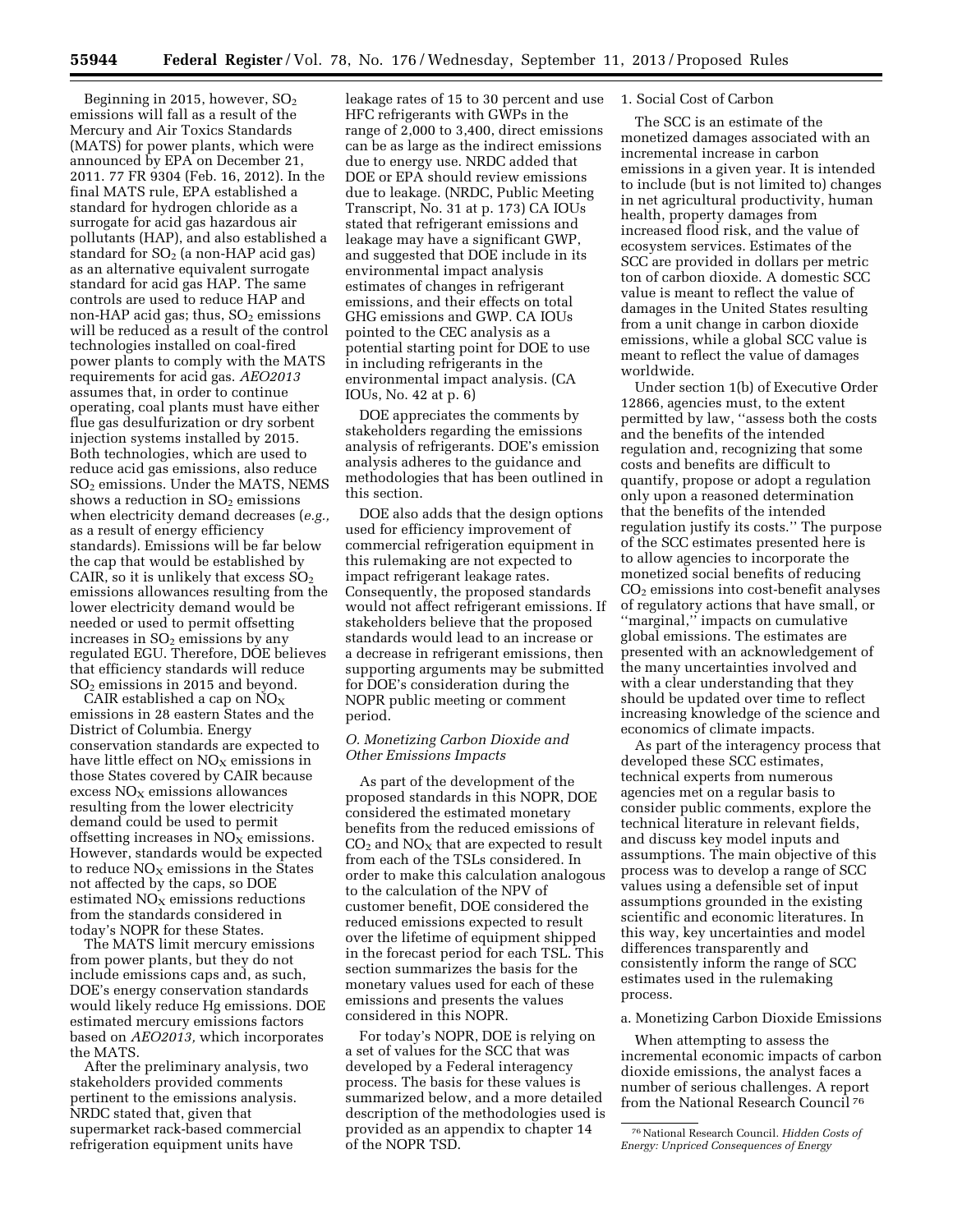points out that any assessment will suffer from uncertainty, speculation, and lack of information about (1) future emissions of GHGs; (2) the effects of past and future emissions on the climate system, (3) the impact of changes in climate on the physical and biological environment, and (4) the translation of these environmental impacts into economic damages. As a result, any effort to quantify and monetize the harms associated with climate change will raise serious questions of science, economics, and ethics and should be viewed as provisional.

Despite the serious limits of both quantification and monetization, SCC estimates can be useful in estimating the social benefits of reducing  $CO<sub>2</sub>$ emissions. Most Federal regulatory actions can be expected to have marginal impacts on global emissions. For such policies, the agency can estimate the benefits from reduced (or costs from increased) emissions in any future year by multiplying the change in emissions in that year by the SCC value appropriate for that year. The net present value of the benefits can then be calculated by multiplying each of these future benefits by an appropriate discount factor and summing across all affected years. This approach assumes that the marginal damages from increased emissions are constant for small departures from the baseline emissions path, an approximation that is reasonable for policies that have effects on emissions that are small relative to cumulative global  $CO<sub>2</sub>$ emissions. For policies that have a large (non-marginal) impact on global cumulative emissions, there is a separate question of whether the SCC is an appropriate tool for calculating the benefits of reduced emissions. This concern is not applicable to this notice, however.

It is important to emphasize that the interagency process is committed to updating these estimates as the science and economic understanding of climate change and its impacts on society improves over time. In the meantime, the interagency group will continue to explore the issues raised by this analysis and consider public comments as part of the ongoing interagency process.

b. Social Cost of Carbon Values Used in Past Regulatory Analyses

Economic analyses for Federal regulations have used a wide range of values to estimate the benefits associated with reducing  $CO<sub>2</sub>$  emissions. The model year 2011 Corporate Average

Fuel Economy final rule, the U.S. Department of Transportation (DOT) used both a ''domestic'' SCC value of \$2 per metric ton of  $CO<sub>2</sub>$  and a "global" SCC value of \$33 per metric ton of  $CO<sub>2</sub>$ for 2007 emission reductions (in 2007\$), increasing both values at 2.4 percent per year. DOT also included a sensitivity analysis at \$80 per metric ton of  $CO<sub>2</sub>$ .77 A 2008 regulation proposed by DOT assumed a domestic SCC value of \$7 per metric ton of  $CO<sub>2</sub>$  (in 2006\$) for 2011 emission reductions (with a range of \$0– \$14 for sensitivity analysis), also increasing at 2.4 percent per year.78 79 A regulation for packaged terminal air conditioners and packaged terminal heat pumps finalized by DOE in 2008 used a domestic SCC range of \$0 to \$20 per metric ton  $CO<sub>2</sub>$  for 2007 emission reductions (in 2007\$). 73 FR 58772, 58814 (Oct. 7, 2008) In addition, EPA's 2008 Advance Notice of Proposed Rulemaking on Regulating Greenhouse Gas Emissions Under the Clean Air Act identified what it described as ''very preliminary'' SCC estimates subject to revision. 73 FR 44354 (July 30, 2008). EPA's global mean values were \$68 and  $$40$  per metric ton  $CO<sub>2</sub>$  for discount rates of approximately 2 percent and 3 percent, respectively (in 2006\$ for 2007 emissions).

In 2009, an interagency process was initiated to offer a preliminary assessment of how best to quantify the benefits from reducing carbon dioxide emissions. To ensure consistency in how benefits are evaluated across Federal agencies, the Administration sought to develop a transparent and defensible method, specifically designed for the rulemaking process, to quantify avoided climate change damages from reduced  $CO<sub>2</sub>$  emissions. The interagency group did not undertake any original analysis. Instead, it combined SCC estimates from the existing literature to use as interim

78See *Average/fuel Economy Standards, Passenger Cars and Light Trucks, Model Years 2011–2015*, 73 FR 24352 (May 2, 1008) (Proposed Rule); Draft Environmental Impact Statement Corporate Average Fuel Economy Standards, Passenger Cars and Light Trucks, Model Years 2011–2015 at 3-58 (June 2008) (Available at *[www.nhtsa.gov/fuel-economy](http://www.nhtsa.gov/fuel-economy)*).

79See *Average/fuel Economy Standards, Passenger Cars and Light Trucks, Model Years 2011–2015*, 73 FR 24352 (May 2, 1008) (Proposed Rule); Draft Environmental Impact Statement Corporate Average Fuel Economy Standards, Passenger Cars and Light Trucks, Model Years 2011–2015 at 3-58 (June 2008) (Available at *[www.nhtsa.gov/fuel-economy](http://www.nhtsa.gov/fuel-economy)*).

values until a more comprehensive analysis could be conducted. The outcome of the preliminary assessment by the interagency group was a set of five interim values: global SCC estimates for 2007 (in 2006\$) of \$55, \$33, \$19, \$10, and \$5 per metric ton of CO2. These interim values represented the first sustained interagency effort within the U.S. government to develop an SCC for use in regulatory analysis. The results of this preliminary effort were presented in several proposed and final rules.

c. Current Approach and Key Assumptions

Since the release of the interim values, the interagency group reconvened on a regular basis to generate improved SCC estimates. Specially, the group considered public comments and further explored the technical literature in relevant fields. The interagency group relied on three integrated assessment models commonly used to estimate the SCC: the FUND, DICE, and PAGE models. These models are frequently cited in the peerreviewed literature and were used in the last assessment of the Intergovernmental Panel on Climate Change. Each model was given equal weight in the SCC values that were developed.

Each model takes a slightly different approach to model how changes in emissions result in changes in economic damages. A key objective of the interagency process was to enable a consistent exploration of the three models, while respecting the different approaches to quantifying damages taken by the key modelers in the field. An extensive review of the literature was conducted to select three sets of input parameters for these models: climate sensitivity, socio-economic and emissions trajectories, and discount rates. A probability distribution for climate sensitivity was specified as an input into all three models. In addition, the interagency group used a range of scenarios for the socio-economic parameters and a range of values for the discount rate. All other model features were left unchanged, relying on the model developers' best estimates and judgments.

The interagency group selected four sets of SCC values for use in regulatory analyses. Three sets of values are based on the average SCC from the three IAMs, at discount rates of 2.5, 3, and 5 percent. The fourth set, which represents the 95th percentile SCC estimate across all three models at a 3-percent discount rate, was included to represent higher than expected impacts from temperature change further out in the tails of the

*Production and Use.* 2009. National Academies Press: Washington, DC.

<sup>77</sup>See *Average Fuel Economy Standards Passenger Cars and Light Trucks Model Year 2011,*  74 FR 14196 (March 30, 2009) (Final Rule); Final Environmental Impact Statement Corporate Average Fuel Economy Standards, Passenger Cars and Light Trucks, Model Years 2011–2015 at 3–90 (Oct. 2008) (Available at: *[www.nhtsa.gov/fuel-economy](http://www.nhtsa.gov/fuel-economy)*).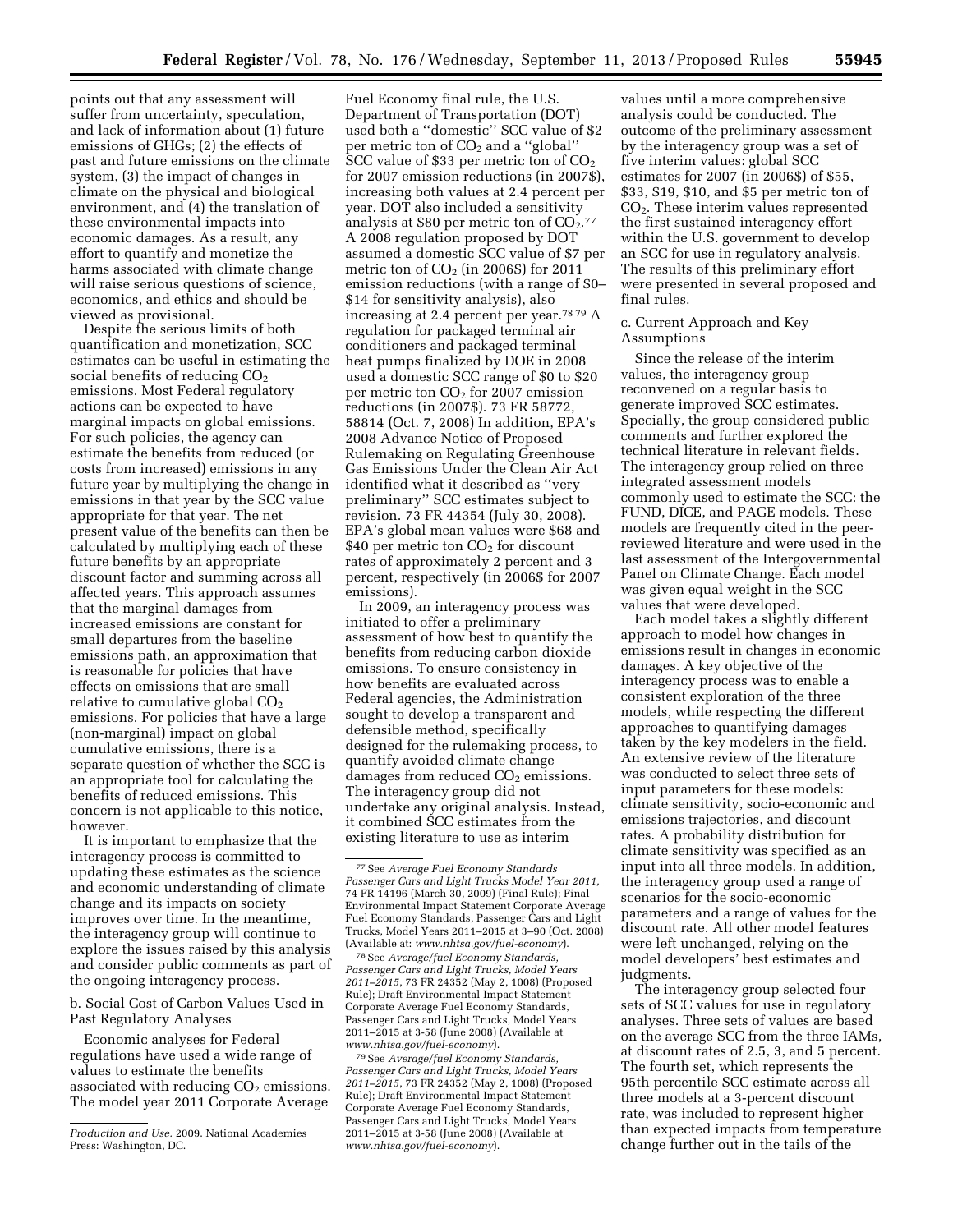SCC distribution. The values grow in real terms over time. Additionally, the interagency group determined that a range of values from 7 percent to 23 percent should be used to adjust the

global SCC to calculate domestic effects,80 although preference is given to consideration of the global benefits of reducing  $CO<sub>2</sub>$  emissions. Table IV.10 presents the values in the 2010

interagency group report,<sup>81</sup> which is reproduced in appendix 14A of the NOPR TSD.

### TABLE IV.10—ANNUAL SCC VALUES FROM 2010 INTERAGENCY REPORT, 2010–2050

[In 2007 dollars per metric ton]

|      | Discount rate |         |         |                 |  |  |  |
|------|---------------|---------|---------|-----------------|--|--|--|
| Year | 5%            | 3%      | 2.5%    | 3%              |  |  |  |
|      | Average       | Average | Average | 95th percentile |  |  |  |
| 2010 | 4.7           | 21.4    | 35.1    | 64.9            |  |  |  |
| 2015 | 5.7           | 23.8    | 38.4    | 72.8            |  |  |  |
| 2020 | 6.8           | 26.3    | 41.7    | 80.7            |  |  |  |
| 2025 | 8.2           | 29.6    | 45.9    | 90.4            |  |  |  |
| 2030 | 9.7           | 32.8    | 50.0    | 100.0           |  |  |  |
| 2035 | 11.2          | 36.0    | 54.2    | 109.7           |  |  |  |
| 2040 | 12.7          | 39.2    | 58.4    | 119.3           |  |  |  |
| 2045 | 14.2          | 42.1    | 61.7    | 127.8           |  |  |  |
| 2050 | 15.7          | 44.9    | 65.0    | 136.2           |  |  |  |

The SCC values used for today's notice were generated using the most recent versions of the three integrated assessment models that have been published in the peer-reviewed literature.<sup>82</sup> Table IV.11 shows the

updated sets of SCC estimates in 5-year increments from 2010 to 2050. The full set of annual SCC estimates between 2010 and 2050 is reported in appendix 14A of the TSD. The central value that emerges is the average SCC across

models at the 3 percent discount rate. However, for purposes of capturing the uncertainties involved in regulatory impact analysis, the interagency group emphasizes the importance of including all four sets of SCC values.

TABLE IV.11—ANNUAL SCC VALUES FROM 2013 INTERAGENCY REPORT, 2010–2050

[in 2007 dollars per metric ton]

|      | Discount rate |         |         |                 |  |  |
|------|---------------|---------|---------|-----------------|--|--|
| Year | 5%            | 3%      | 2.5%    | 3%              |  |  |
|      | Average       | Average | Average | 95th Percentile |  |  |
| 2010 |               | 33      | 52      | 90              |  |  |
| 2015 | 12            | 38      | 58      | 109             |  |  |
| 2020 | 12            | 43      | 65      | 129             |  |  |
| 2025 | 14            | 48      | 70      | 144             |  |  |
| 2030 | 16            | 52      | 76      | 159             |  |  |
| 2035 | 19            | 57      | 81      | 176             |  |  |
| 2040 | 21            | 62      | 87      | 192             |  |  |
| 2045 | 24            | 66      | 92      | 206             |  |  |
| 2050 | 27            | 71      | 98      | 221             |  |  |

It is important to recognize that a number of key uncertainties remain, and that current SCC estimates should be treated as provisional and revisable since they will evolve with improved scientific and economic understanding. The interagency group also recognizes that the existing models are imperfect and incomplete. The 2009 National Research Council report mentioned above points out that there is tension

between the goal of producing quantified estimates of the economic damages from an incremental ton of carbon and the limits of existing efforts to model these effects. There are a number of concerns and problems that should be addressed by the research community, including research programs housed in many of the Federal agencies participating in the interagency process to estimate the SCC. The

interagency group intends to periodically review and reconsider those estimates to reflect increasing knowledge of the science and economics of climate impacts, as well as improvements in modeling.

The interagency group intends to periodically review and reconsider those estimates to reflect increasing knowledge of the science and economics of climate impacts, as well as improvements in modeling.

<sup>80</sup> It is recognized that this calculation for domestic values is approximate, provisional, and highly speculative. There is no *a priori* reason why domestic benefits should be a constant fraction of<br>net global damages over time.

<sup>&</sup>lt;sup>81</sup> Social Cost of Carbon for Regulatory Impact *Analysis Under Executive Order 12866.* Interagency

Working Group on Social Cost of Carbon, United States Government, February 2010. *[www.whitehouse.gov/sites/default/files/omb/](http://www.whitehouse.gov/sites/default/files/omb/inforeg/for-agencies/Social-Cost-of-Carbon-for-RIA.pdf)  [inforeg/for-agencies/Social-Cost-of-Carbon-for-](http://www.whitehouse.gov/sites/default/files/omb/inforeg/for-agencies/Social-Cost-of-Carbon-for-RIA.pdf)*

*[RIA.pdf](http://www.whitehouse.gov/sites/default/files/omb/inforeg/for-agencies/Social-Cost-of-Carbon-for-RIA.pdf)*. 82*Technical Update of the Social Cost of Carbon for Regulatory Impact Analysis Under Executive* 

*Order 12866.* Interagency Working Group on Social Cost of Carbon, United States Government. May 2013. *[http://www.whitehouse.gov/sites/default/](http://www.whitehouse.gov/sites/default/files/omb/inforeg/social_cost_of_carbon_for_ria_2013_update.pdf)  [files/omb/inforeg/social](http://www.whitehouse.gov/sites/default/files/omb/inforeg/social_cost_of_carbon_for_ria_2013_update.pdf)*\_*cost*\_*of*\_*carbon*\_*for* \_*ria*\_*2013*\_*[update.pdf](http://www.whitehouse.gov/sites/default/files/omb/inforeg/social_cost_of_carbon_for_ria_2013_update.pdf)*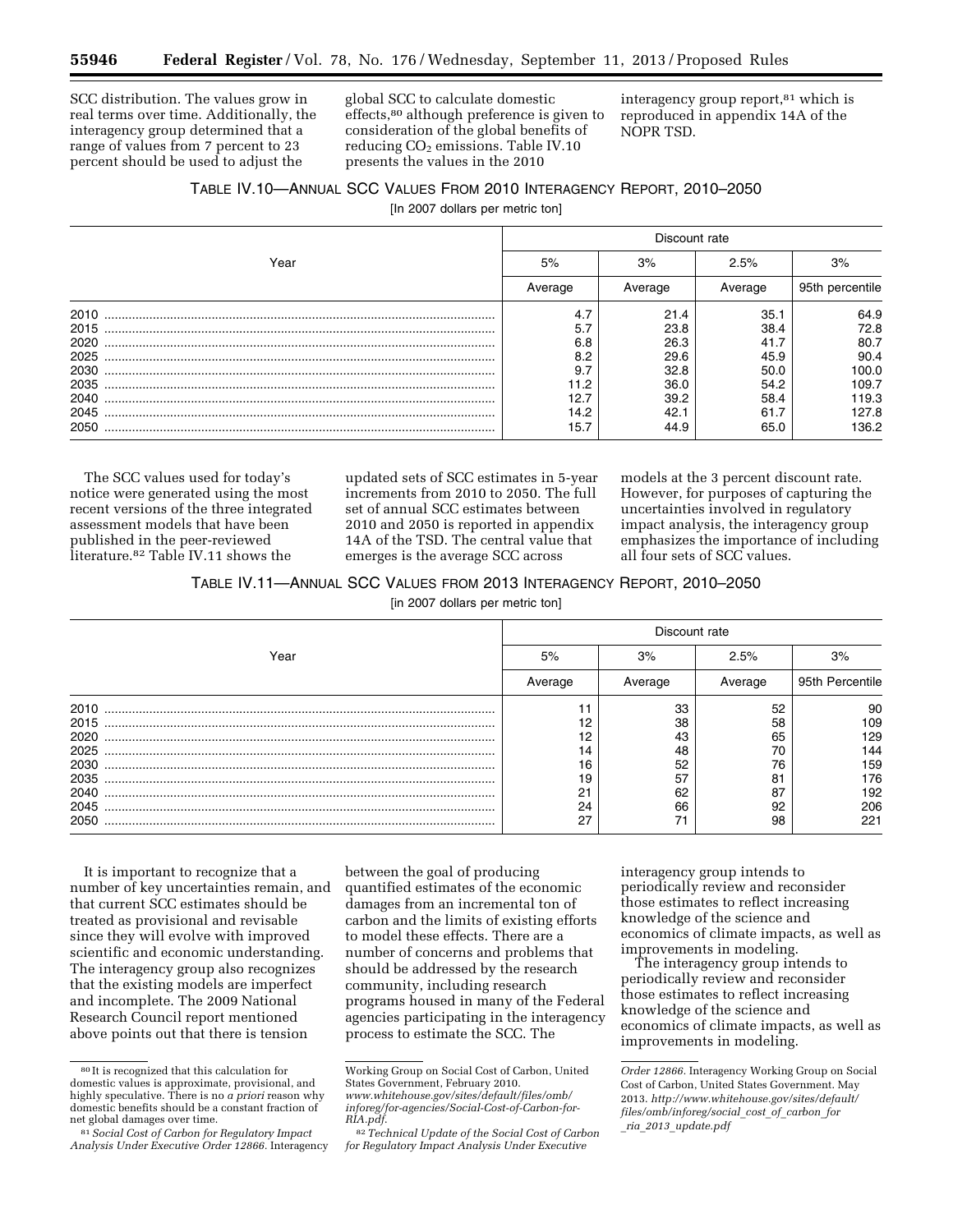In summary, in considering the potential global benefits resulting from reduced  $CO<sub>2</sub>$  emissions, DOE used the values from the 2013 interagency report adjusted to 2012\$ using the GDP price deflator. For each of the four sets of SCC values, the values for emissions in 2015 were \$12.9, \$40.8, \$62.2, and \$117 per metric ton avoided 83 (values expressed in 2012\$). DOE derived values after 2050 using the relevant growth rates for the 2040–2050 period in the interagency update.

DOE multiplied the  $CO<sub>2</sub>$  emissions reduction estimated for each year by the SCC value for that year in each of the four cases. To calculate a present value of the stream of monetary values, DOE discounted the values in each of the four cases using the specific discount rate that had been used to obtain the SCC values in each case.

### 2. Valuation of Other Emissions Reductions

DOE investigated the potential monetary benefit of reduced  $NO<sub>X</sub>$ emissions from the potential standards it considered. As noted above, DOE has taken into account how new or amended energy conservation standards would reduce  $NO<sub>X</sub>$  emissions in those 22 States not affected by emissions caps. DOE estimated the monetized value of  $NO<sub>x</sub>$  emissions reductions resulting from each of the TSLs considered for today's NOPR based on estimates found in the relevant scientific literature. Available estimates suggest a very wide range of monetary values per ton of  $NO<sub>x</sub>$ from stationary sources, ranging from \$468 to \$4,809 per ton in 2012\$).<sup>84</sup> In accordance with OMB guidance, 85 DOE calculated a range of monetary benefits using each of the economic values for  $NO<sub>x</sub>$  and real discount rates of 3 percent and 7 percent.

DOE is evaluating appropriate monetization of avoided  $SO<sub>2</sub>$  and Hg emissions in energy conservation standards rulemakings. It has not included monetization in the current analysis

#### *P. Regulatory Impact Analysis*

DOE prepared a regulatory impact analysis (RIA) for this rulemaking, which is described in chapter 16 of the

NOPR TSD. The RIA is subject to review by OIRA in the OMB. The RIA consists of (1) a statement of the problem addressed by this regulation and the mandate for Government action; (2) a description and analysis of policy alternatives to this regulation; (3) a qualitative review of the potential impacts of the alternatives; and (4) the national economic impacts of the proposed standard.

The RIA assesses the effects of feasible policy alternatives to amended commercial refrigeration equipment standards and provides a comparison of the impacts of the alternatives. DOE evaluated the alternatives in terms of their ability to achieve significant energy savings at reasonable cost, and compared them to the effectiveness of the proposed rule.

DOE identified the following major policy alternatives for achieving increased commercial refrigeration equipment efficiency:

- No new regulatory action
- commercial customer tax credits
- commercial customer rebates
- voluntary energy efficiency targets
- bulk government purchases
- early replacement

DOE qualitatively evaluated each alternative's ability to achieve significant energy savings at reasonable cost and compared it to the effectiveness of the proposed rule. DOE assumed that each alternative policy would induce commercial customers to voluntarily purchase at least some higher efficiency equipment at any of the TSLs. In contrast to a standard at one of the TSLs, the adoption rate of the alternative non-regulatory policy cases may not be 100 percent, which would result in lower energy savings than a standard. The following paragraphs discuss each policy alternative. (See chapter 17 of the NOPR TSD for further details.)

*No new regulatory action:* The case in which no regulatory action is taken for commercial refrigeration equipment constitutes the base case (or no action) scenario. By definition, no new regulatory action yields zero energy savings and an NPV of zero dollars.

*Commercial customer tax credits:*  Customer tax credits are considered a viable non-regulatory market transformation program. From a customer perspective, the most important difference between rebate and tax credit programs is that a rebate can be obtained quickly, whereas receipt of tax credits is delayed until income taxes are filed or a tax refund is provided by the Internal Revenue Service (IRS). From a societal perspective, tax credits

(like rebates) do not change the installed cost of the equipment, but rather transfer a portion of the cost from the customer to taxpayers as a whole. DOE, therefore, assumed that equipment costs in the customer tax credits scenario were identical to the NIA base case. The change in the NES and NPV is a result of the change in the efficiency distributions that results from lowering the prices of higher efficiency equipment.

*Commercial customer rebates:*  Customer rebates cover a portion of the difference in incremental product price between products meeting baseline efficacy levels and those meeting higher efficacy levels, resulting in a higher percentage of customers purchasing more-efficacious models and decreased aggregated energy use compared to the base case. Although the rebate program reduces the total installed cost to the customer, it is financed by tax revenues. Therefore, from a societal perspective, the installed cost at any efficiency level does *not* change with the rebate program; rather, part of the cost is transferred from the customer to taxpayers as a whole. Consequently, DOE assumed that equipment costs in the rebates scenario were identical to the NIA base case. The change in the NES and NPV is a result of the change in the efficiency distributions that results as a consequence of lowering the prices of higher efficiency equipment.

*Voluntary energy efficiency targets:*  While it is possible that voluntary programs for equipment would be effective, DOE lacks a quantitative basis to determine how effective such a program might be. As noted previously, broader economic and social considerations are in play than simple economic return to the equipment purchaser. DOE lacks the data necessary to quantitatively project the degree to which voluntary programs for more expensive, higher efficiency equipment would modify the market.

*Bulk government purchases and early replacement incentive programs:* DOE also considered, but did not analyze, the potential of bulk government purchases and early replacement incentive programs as alternatives to the proposed standards. Bulk government purchases would have a very limited impact on improving the overall market efficiency of commercial refrigeration equipment because they would be a negligible part of the total equipment sold in the market. In the case of replacement incentives, several policy options exist to promote early replacement, including a direct national program of customer incentives, incentives paid to utilities to promote an early replacement program,

<sup>83</sup>The interagency report presents SCC values through 2050. DOE derived values after 2050 using the 3-percent per year escalation rate used by the interagency group.

<sup>84</sup>For additional information, refer to U.S. Office of Management and Budget, Office of Information and Regulatory Affairs, *2006 Report to Congress on the Costs and Benefits of Federal Regulations and Unfunded Mandates on State, Local, and Tribal Entities,* Washington, DC.

<sup>85</sup>OMB, Circular A–4: Regulatory Analysis (Sept. 17, 2003).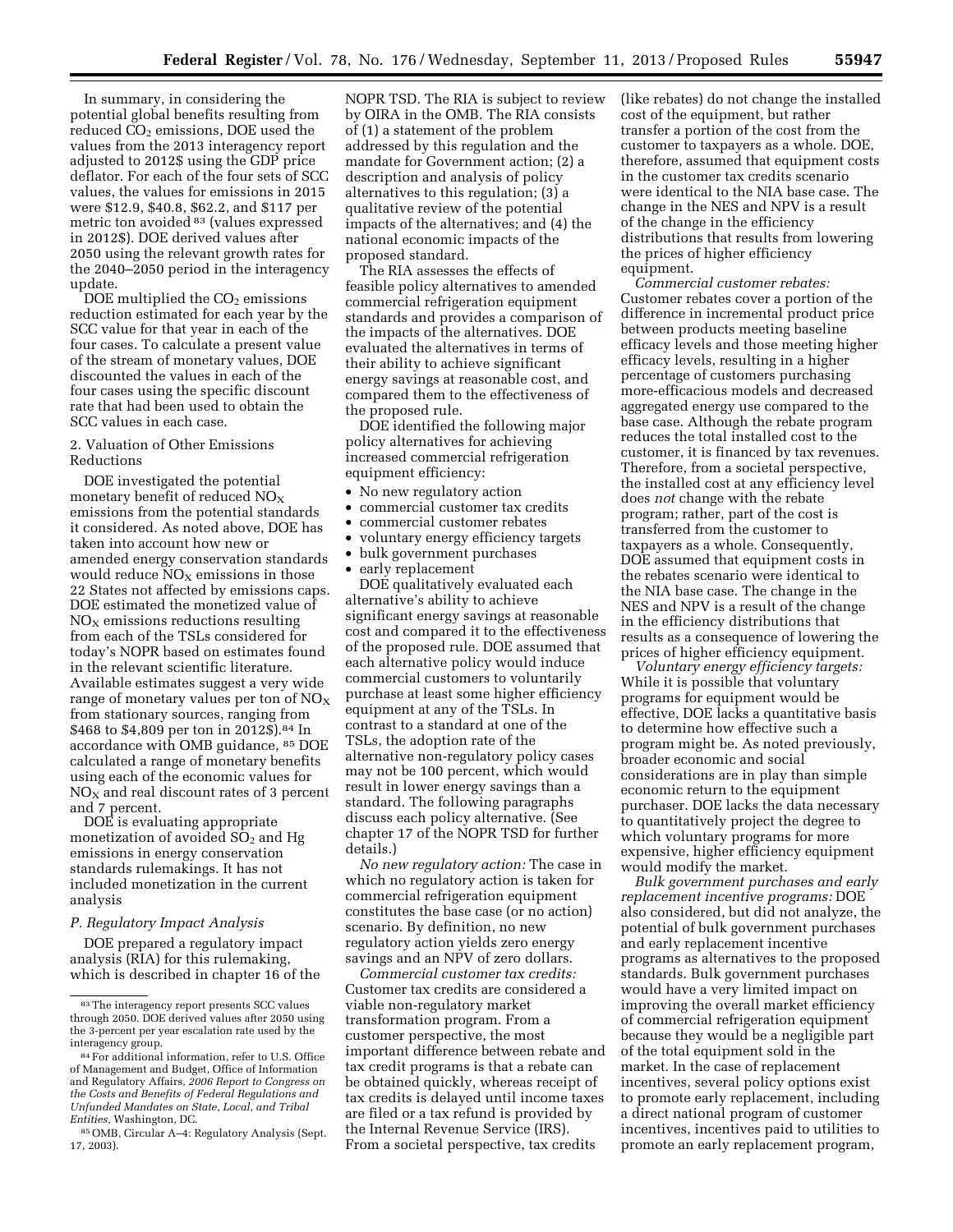market promotions through equipment manufacturers, and replacement of government-owned equipment. In considering early replacements, DOE estimates that the energy savings realized through a one-time early replacement of existing stock equipment does not result in energy savings commensurate to the cost to administer the program. Consequently, DOE did not analyze this option in detail.

#### **V. Analytical Results**

#### *A. Trial Standard Levels*

1. Trial Standard Level Formulation Process and Criteria

DOE selected between five and eight efficiency levels for all but three equipment classes for the LCC analysis and NIA; the three exceptions were the HZO.RC.M, HZO.RC.L, and HZO.SC.L equipment classes, which had only two efficiency levels each, including the

baseline efficiency levels.86 For all equipment classes, the first efficiency level is the baseline efficiency level. Based on the results of the LCC analysis and NIA, DOE selected five TSLs above the baseline level for each equipment class for the NOPR stage of this rulemaking. TSL 5 was selected at the max-tech level for all equipment classes. TSL 4 was chosen so as to group the efficiency levels with the highest energy savings combined with a positive customer NPV at a 7-percent discount rate. ''Customer NPV'' is the NPV of future savings obtained from the NIA. It provides a measure of the benefits only to the customers of the commercial refrigeration equipment, and does not account for the net benefits to the Nation. The net benefits to the Nation also include monetized values of emissions reductions in addition to the customer NPV. TSL 3 was chosen to represent the group of efficiency levels

with the highest customer NPV at a 7 percent discount rate. While the selection of TSL 4 and TSL 3 were based on customer NPV, the proposed standard levels were selected on the basis of net social benefits. TSL 2 and TSL 1 were selected to provide intermediate efficiency levels that fill the gap between the baseline efficiency level and TSL 3. For the HZO.RC.M, HZO.RC.L, and HZO.SC.L equipment classes, there is only one efficiency level above baseline. While TSL 5 was associated with the max-tech level for these three equipment classes, TSLs 1 through 4 did not have corresponding efficiency levels that satisfied TSL formulation criteria. Therefore, the baseline efficiency level was assigned to TSL 1 through TSL 4 for each of these three equipment classes. Table V.1 shows the mapping between TSLs and efficiency levels.

|  | TABLE V.1—MAPPING BETWEEN TSLS AND EFFICIENCY LEVELS |
|--|------------------------------------------------------|
|--|------------------------------------------------------|

| Equipment class            | <b>Baseline</b> | Intermediate<br>level* | Intermediate<br>level** | Max NPV ***      | Max eff. Ivl with<br>pos-NPV <sup>+</sup> | Max-tech         |
|----------------------------|-----------------|------------------------|-------------------------|------------------|-------------------------------------------|------------------|
|                            |                 | TSL <sub>1</sub>       | TSL 2                   | TSL <sub>3</sub> | TSL <sub>4</sub>                          | TSL <sub>5</sub> |
| VOP.RC.M<br>.              | Level 1<br>.    | Level 2<br>.           | Level 3<br>.            | Level 4<br>.     | Level 5<br>.                              | Level 6.         |
| VOP.RC.L                   | Level 1<br>.    | Level 2<br>.           | Level 3<br>.            | Level 4          | Level 4<br>.                              | Level 5.         |
| VOP.SC.M                   | Level 1<br>.    | Level 3<br>.           | Level 4                 | Level 5          | Level 6<br>.                              | Level 7.         |
| VCT.RC.M                   | Level 1         | Level 2                | Level 3                 | Level 4          | Level 6<br>.                              | Level 7.         |
| VCT.RC.L                   | Level 1<br>     | Level 3                | Level 4<br>.            | Level 5          | Level 5<br>.                              | Level 6.         |
| VCT.SC.M<br>.              | Level 1<br>.    | Level 2<br>.           | Level 3<br>.            | Level 4          | Level 7<br>.                              | Level 8.         |
| VCT.SC.L                   | Level 1<br>     | Level 3<br>.           | Level 4<br>.            | Level 5<br>.     | Level 7<br>.                              | Level 8.         |
| VCT.SC.I                   | Level 1<br>.    | Level 3<br>.           | Level 5<br>             | Level 6          | Level 6<br>.                              | Level 7.         |
| <b>VCS.SC.M</b>            | Level 1<br>.    | Level 3                | Level 5<br>.            | Level 7<br>.     | Level 7                                   | Level 8.         |
| VCS.SC.L                   | Level 1<br>     | Level 3<br>.           | Level 5<br>.            | Level 6<br>.     | Level 7                                   | Level 8.         |
| VCS.SC.I                   | Level 1<br>.    | Level 3<br>.           | Level 5<br>.            | Level 6<br>.     | Level 6<br>.                              | Level 7.         |
| SVO.RC.M                   | Level 1<br>.    | Level 2<br>            | Level 3                 | Level 4<br>.     | Level 5<br>.                              | Level 6.         |
| SVO.SC.M<br>               | Level 1<br>.    | Level 3<br>.           | Level 4                 | Level 5<br>.     | Level 6<br>.                              | Level 7.         |
| SOC.RC.M<br>.              | Level 1<br>.    | Level 2<br>.           | Level 3                 | Level 4<br>.     | Level 6<br>                               | Level 7.         |
| $HZO.RC.M$ <sup>†</sup>    | Level 1<br>.    | Level 1                | Level 1<br>.            | Level 1<br>.     | Level 1<br>.                              | Level 2.         |
| HZO.RC.L <sup>+</sup><br>. | Level 1<br>.    | Level 1<br>.           | Level 1<br>.            | Level 1<br>.     | Level 1<br>.                              | Level 2.         |
| HZO.SC.M<br>.              | Level 1<br>.    | Level 2                | Level <sub>2</sub><br>. | Level 3<br>.     | Level 4                                   | Level 5.         |
| HZO.SC.L <sup>+</sup><br>. | Level 1<br>     | Level 1<br>.           | Level 1<br>.            | Level 1<br>.     | Level 1<br>.                              | Level 2.         |
| HCT.SC.M                   | Level 1<br>.    | Level 3<br>.           | Level 5<br>             | Level 6<br>      | Level 7<br>                               | Level 8.         |
| HCT.SC.L                   | Level 1<br>.    | Level 3                | Level 4<br>.            | Level 5          | Level 7<br>                               | Level 8.         |
| HCT.SC.I                   | Level 1<br>.    | Level 2<br>.           | Level 3<br>             | Level 4<br>      | Level 4<br>                               | Level 5.         |
| HCS.SC.M                   | Level 1<br>.    | Level 2                | Level 3<br>.            | Level 4          | Level 5                                   | Level 7.         |
| HCS.SC.L                   | Level 1         | Level 4<br>.           | Level 5<br>             | Level 6<br>.     | Level 6<br>.                              | Level 7.         |
| PD.SC.M                    | Level 1         | Level 2                | Level 2                 | Level 3<br>.     | Level 7                                   | Level 8.         |
| SOC.SC.M                   | Level 1<br>.    | Level 3<br>.           | Level 4                 | Level 5<br>.     | Level 7<br>.                              | Level 8.         |

''Level'' stands for ''Efficiency Level.''

\* TSL 1 was generally chosen as one level below TSL 2, but in some cases an even lower efficiency level was chosen if the Level immediately below TSL 2 had an NPV value that was close to the NPV value of TSL 2.

\*\* TSL 2 was generally chosen as one level below TSL 3, but in some cases an even lower efficiency level was chosen if the Level immediately below TSL 3 had an NPV value that was close to the NPV value of TSL 3.

\*\*\* Efficiency level that has the highest NPV at a 7-percent discount rate.

† Highest efficiency level with a positive NPV at a 7-percent discount rate.

‡TSLs 1 through 4 for equipment classes HZO.RC.M, HZO.RC.L, and HZO.SC.L do not satisfy the criteria for the corresponding TSL selection. See explanation in section V.A.1. TSLs 1 through 4 were assigned to the baseline efficiency level for all three equipment classes.

efficiency levels (standard baseline levels), there was only one additional efficiency level for each of these three equipment classes.

<sup>86</sup>As explained in section IV.H.1, the baseline efficiency levels for equipment classes HZO.RC.M, HZO. RC.L and HZO.SC.L were set by their respective standards baseline values. The latest amended standards for these equipment classes

were specified by the January 2009 final rule. DOE could identify only one design option (vacuum insulated panels) that could increase the efficiency of these equipment classes above the standards baseline. Therefore, apart from the baseline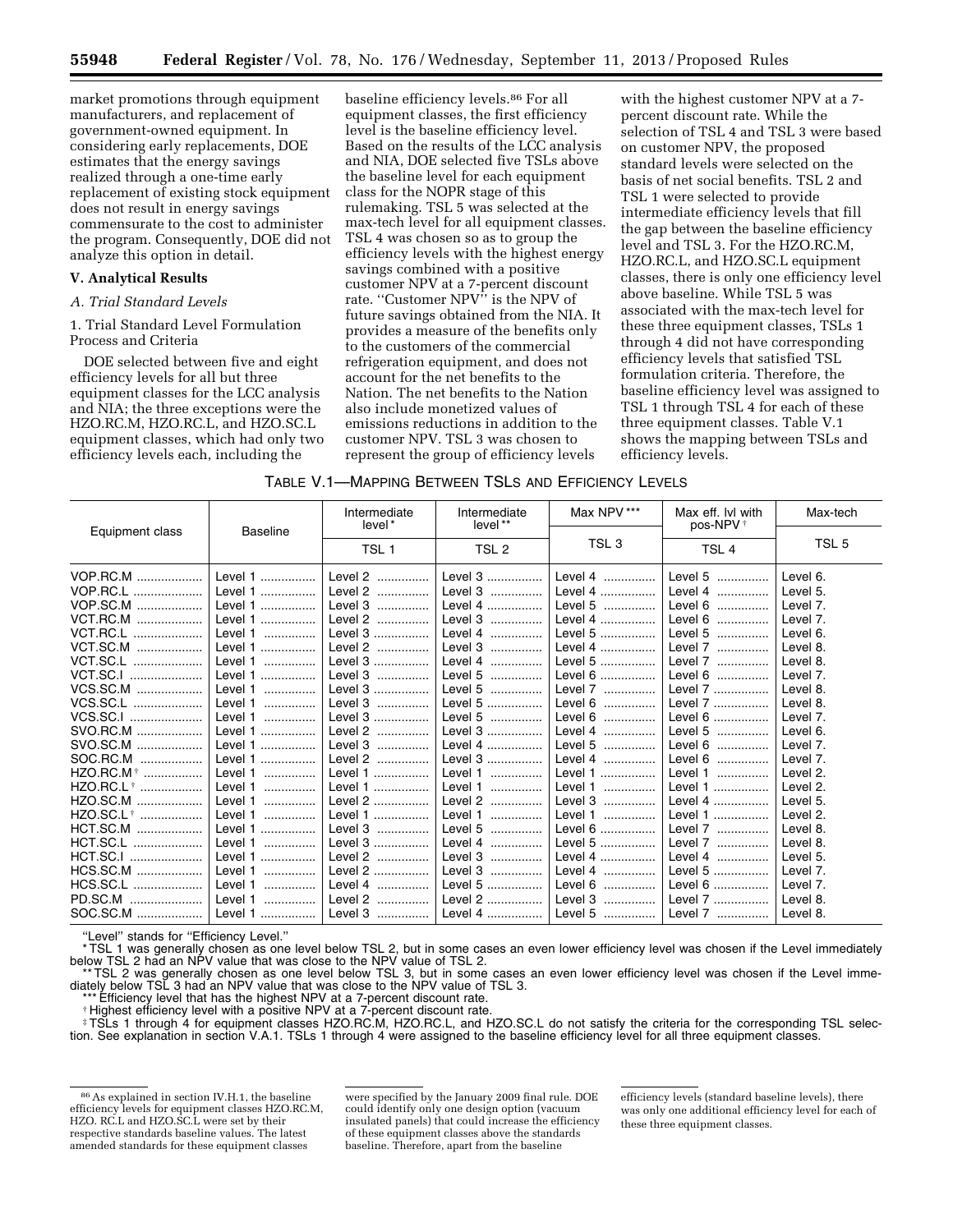### 2. Trial Standard Level Equations

Because of the equipment size variation within each equipment class and the use of daily energy consumption as the efficiency metric, DOE developed a methodology to express efficiency standards in terms of a normalizing metric. DOE used two normalizing metrics that were used for all equipment classes: (1) Volume (V) and (2) TDA. The use of these two normalization metrics allows for the development of the standard in the form of a linear equation that can be used to represent the entire range of equipment sizes within a given equipment class. DOE retained the respective normalization metric (TDA or volume) previously used in the EPACT 2005 or the January 2009 final rule standards for each covered equipment class. (42 U.S.C. 6313(c)(2)–(3)); 74 FR 1093 (Jan. 9, 2009). Additionally, in its January 2009 final rule, DOE developed offset factors as a method to adjust the energy efficiency requirements for smaller equipment in each equipment class analyzed. These offset factors, which form the y-intercept on a plot of each standard level equation (representing a

fictitious case of zero volume or zero TDA), accounted for certain components of the refrigeration load (such as conduction end effects) that remain constant even when equipment sizes vary. These constant loads affect smaller cases disproportionately. The offset factors were intended to approximate these constant loads and provide a fixed end point in an equation that describes the relationship between energy consumption and the corresponding normalization metric. 74 FR 1,118–19 (Jan. 9, 2009). The standard level equations prescribed by EPACT 2005 also contained similar fixed parts not multiplied by the volume metric and which correspond to these offset factors. (42 U.S.C. 6313(c)(2)) In this NOPR, DOE modified the January 2009 final rule (74 FR 1,118–19 (Jan. 9, 2009)) and EPACT 2005 offset factors at each TSL to reflect the proportional changes in energy consumption for each equipment class, as modeled in the engineering analysis. See chapter 5 of the NOPR TSD for further details and discussion of offset factors.

For the equipment classes covered under this rulemaking, the standards

equation at each TSL is proposed in the form of MDEC (in kilowatt-hours per day), normalized by a volume (V) or TDA metric, with an offset factor added to that value. These equations take the form:

# $MDEC = A \times TDA + B$  (for equipment *using TDA as a normalizing metric)*

or

## $MDEC = A \times V + B$  (for equipment using *volume as a normalizing metric*)

For equipment classes directly analyzed in the engineering analysis, offset factor *B* was calculated for each class (see chapter 5 of the NOPR TSD for discussion of offset factors). The slope, *A,* was derived based on the offset factor, *B,* and the CDEC of the representative unit modeled in the engineering analysis for that equipment class is presented in Table V.2. The standards equations may be used to prescribe the MDEC for equipment of different sizes within the same equipment class. Chapter 9 of the NOPR TSD explains the methodology used for selecting TSLs and developing the coefficients shown in Table V.3.

TABLE V.2—CDEC VALUES BY TSL FOR REPRESENTATIVE UNITS ANALYZED IN THE ENGINEERING ANALYSIS FOR EACH PRIMARY EQUIPMENT CLASS

| Equipment class | <b>CDEC Values by TSL</b><br>kWh/dav |        |                  |        |                  |  |  |  |
|-----------------|--------------------------------------|--------|------------------|--------|------------------|--|--|--|
|                 | TSL <sub>1</sub>                     | TSL 2  | TSL <sub>3</sub> | TSL 4  | TSL <sub>5</sub> |  |  |  |
|                 | 46.84                                | 44.33  | 35.71            | 35.51  | 35.06            |  |  |  |
|                 | 106.22                               | 101.03 | 100.51           | 100.51 | 98.87            |  |  |  |
|                 | 30.03                                | 29.60  | 26.70            | 26.62  | 26.46            |  |  |  |
|                 | 15.56                                | 8.10   | 6.26             | 5.97   | 5.49             |  |  |  |
|                 | 31.13                                | 30.58  | 30.29            | 30.29  | 28.85            |  |  |  |
|                 | 7.56                                 | 4.08   | 3.24             | 2.97   | 2.68             |  |  |  |
|                 | 13.48                                | 13.30  | 12.44            | 12.09  | 11.57            |  |  |  |
|                 | 17.45                                | 16.36  | 16.14            | 16.14  | 15.37            |  |  |  |
|                 | 2.36                                 | 2.17   | 1.81             | 1.81   | 1.39             |  |  |  |
|                 | 7.26                                 | 6.75   | 6.66             | 6.56   | 5.71             |  |  |  |
|                 | 18.24                                | 17.79  | 17.64            | 17.64  | 16.53            |  |  |  |
|                 | 36.11                                | 33.85  | 27.71            | 27.57  | 27.26            |  |  |  |
|                 | 25.74                                | 25.36  | 23.29            | 23.24  | 23.12            |  |  |  |
|                 | 25.62                                | 24.97  | 20.43            | 20.15  | 19.93            |  |  |  |
|                 | 14.43                                | 14.43  | 14.43            | 14.43  | 14.17            |  |  |  |
|                 | 33.10                                | 33.10  | 33.10            | 33.10  | 32.22            |  |  |  |
|                 | 14.76                                | 14.76  | 14.60            | 14.49  | 14.26            |  |  |  |
|                 | 30.12                                | 30.12  | 30.12            | 30.12  | 29.91            |  |  |  |
|                 | 1.87                                 | 0.84   | 0.75             | 0.67   | 0.49             |  |  |  |
|                 | 4.11                                 | 1.77   | 1.70             | 1.57   | 1.18             |  |  |  |
|                 | 3.22                                 | 3.07   | 2.86             | 2.86   | 2.13             |  |  |  |
|                 | 0.65                                 | 0.60   | 0.56             | 0.50   | 0.25             |  |  |  |
|                 | 1.61                                 | 1.46   | 1.27             | 1.27   | 0.74             |  |  |  |
|                 | 3.90                                 | 3.90   | 2.23             | 1.64   | 1.42             |  |  |  |
|                 | 27.04                                | 26.80  | 22.02            | 21.70  | 21.41            |  |  |  |

## TABLE V.3—EQUATIONS REPRESENTING THE STANDARDS AT EACH TSL FOR ALL PRIMARY EQUIPMENT CLASSES

| Equipment<br>class | Trial standard levels for primary equipment classes analyzed                 |                                                     |                                                      |                                                      |                                                      |                                                     |  |  |  |
|--------------------|------------------------------------------------------------------------------|-----------------------------------------------------|------------------------------------------------------|------------------------------------------------------|------------------------------------------------------|-----------------------------------------------------|--|--|--|
|                    | Baseline                                                                     | TSL <sub>1</sub>                                    | TSL <sub>2</sub>                                     | TSL <sub>3</sub>                                     | TSL <sub>4</sub>                                     | TSL <sub>5</sub>                                    |  |  |  |
|                    | VCT.RC.L    0.56 $\times$ TDA + 2.61<br>VOP.RC.M    0.82 $\times$ TDA + 4.07 | $0.45 \times TDA + 2.08$<br>$0.8 \times$ TDA + 3.99 | $0.44 \times TDA + 2.05$<br>$0.76 \times TDA + 3.78$ | $0.43 \times TDA + 2.03$<br>$0.61 \times TDA + 3.04$ | $0.43 \times TDA + 2.03$<br>$0.61 \times TDA + 3.03$ | $0.41 \times TDA + 1.93$<br>$0.6 \times TDA + 2.99$ |  |  |  |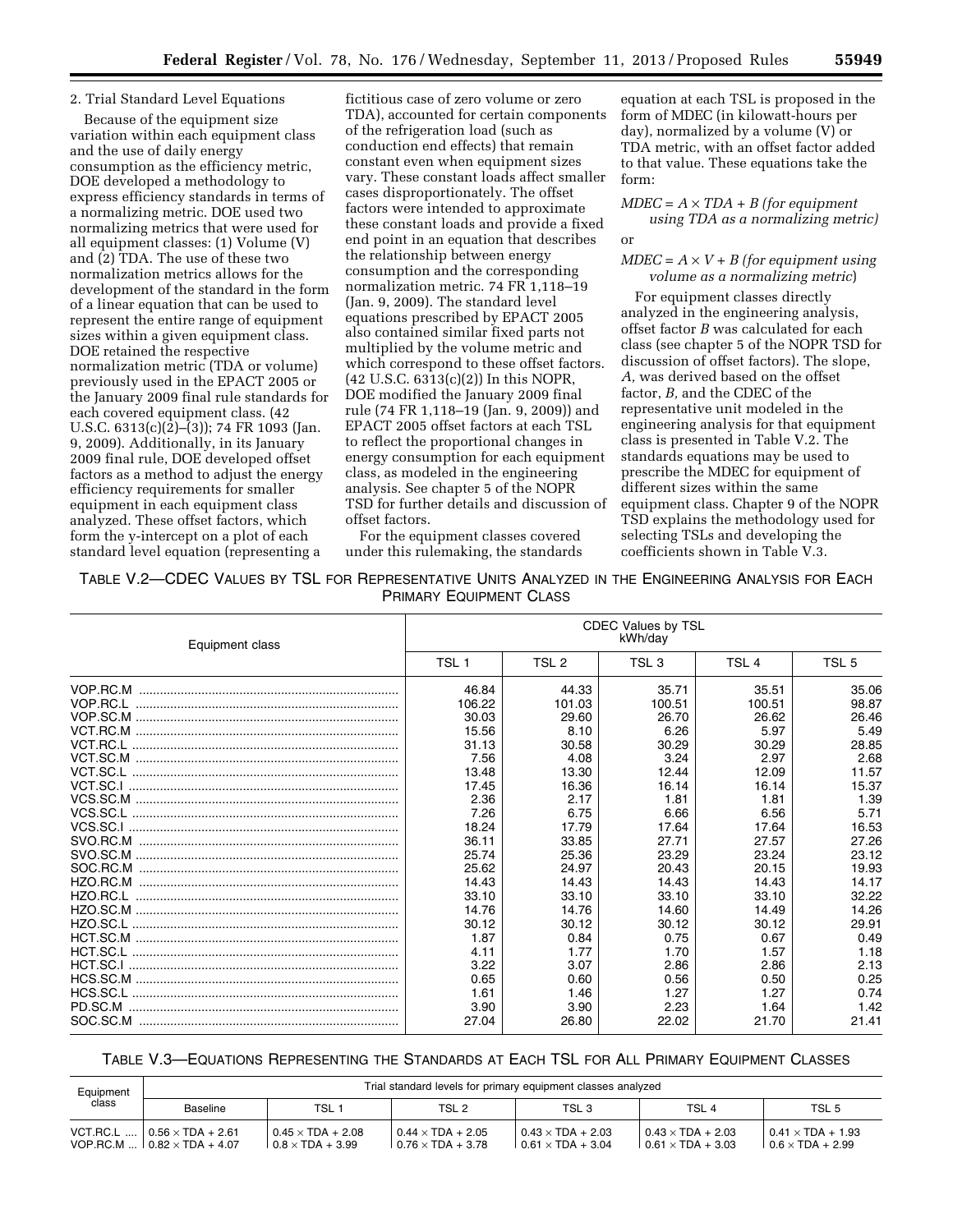| Equipment        | Trial standard levels for primary equipment classes analyzed |                          |                          |                          |                          |                          |  |  |  |
|------------------|--------------------------------------------------------------|--------------------------|--------------------------|--------------------------|--------------------------|--------------------------|--|--|--|
| class            | <b>Baseline</b>                                              | TSL <sub>1</sub>         | TSL <sub>2</sub>         | TSL <sub>3</sub>         | TSL <sub>4</sub>         | TSL <sub>5</sub>         |  |  |  |
| SVO.RC.M         | $0.83 \times TDA + 3.18$                                     | $0.82 \times TDA + 3.16$ | $0.77 \times TDA + 2.96$ | $0.63 \times TDA + 2.42$ | $0.63 \times TDA + 2.41$ | $0.62 \times TDA + 2.38$ |  |  |  |
| <b>HZO.RC.L</b>  | $0.57 \times TDA + 6.88$                                     | $0.57 \times TDA + 6.88$ | $0.57 \times TDA + 6.88$ | $0.57 \times TDA + 6.88$ | $0.57 \times TDA + 6.88$ | $0.55 \times TDA + 6.7$  |  |  |  |
| HZO.RC.M         | $0.35 \times TDA + 2.88$                                     | $0.35 \times TDA + 2.88$ | $0.35 \times TDA + 2.88$ | $0.35 \times TDA + 2.88$ | $0.35 \times TDA + 2.88$ | $0.34 \times TDA + 2.83$ |  |  |  |
| VCT.RC.M         | $0.22 \times TDA + 1.95$                                     | $0.21 \times TDA + 1.87$ | $0.11 \times TDA + 0.97$ | $0.08 \times TDA + 0.75$ | $0.08 \times TDA + 0.72$ | $0.07 \times TDA + 0.66$ |  |  |  |
| VOP.RC.L         | $2.27 \times TDA + 6.85$                                     | $2.23 \times TDA + 6.72$ | $2.12 \times TDA + 6.39$ | $2.11 \times TDA + 6.36$ | $2.11 \times TDA + 6.36$ | $2.07 \times TDA + 6.26$ |  |  |  |
| SOC.RC.M.        | $0.51 \times TDA + 0.11$                                     | $0.5 \times TDA + 0.11$  | $0.49 \times TDA + 0.11$ | $0.4 \times TDA + 0.09$  | $0.39 \times TDA + 0.08$ | $0.39 \times TDA + 0.08$ |  |  |  |
| VOP.SC.M         | $1.74 \times TDA + 4.71$                                     | $1.7 \times$ TDA + 4.61  | $1.68 \times TDA + 4.54$ | $1.51 \times TDA + 4.1$  | $1.51 \times TDA + 4.09$ | $1.5 \times TDA + 4.06$  |  |  |  |
| SVO.SC.M         | $1.73 \times TDA + 4.59$                                     | $1.67 \times TDA + 4.42$ | $1.64 \times TDA + 4.35$ | $1.51 \times TDA + 4$ .  | $1.5 \times TDA + 3.99$  | $1.5 \times TDA + 3.97$  |  |  |  |
| <b>HZO.SC.L</b>  | $1.92 \times TDA + 7.08$                                     | $1.92 \times TDA + 7.08$ | $1.92 \times TDA + 7.08$ | $1.92 \times TDA + 7.08$ | $1.92 \times TDA + 7.08$ | $1.91 \times TDA + 7.03$ |  |  |  |
| <b>HZO.SC.M</b>  | $0.77 \times TDA + 5.55$                                     | $0.77 \times TDA + 5.54$ | $0.77 \times TDA + 5.54$ | $0.76 \times TDA + 5.48$ | $0.75 \times TDA + 5.44$ | $0.74 \times TDA + 5.35$ |  |  |  |
| HCT.SC.I         | $0.56 \times TDA + 0.43$                                     | $0.55 \times TDA + 0.42$ | $0.52 \times TDA + 0.4$  | $0.49 \times TDA + 0.37$ | $0.49 \times TDA + 0.37$ | $0.36 \times TDA + 0.28$ |  |  |  |
| <b>VCT.SC.I </b> | $0.67 \times TDA + 3.29$                                     | $0.56 \times TDA + 2.77$ | $0.53 \times TDA + 2.6$  | $0.52 \times TDA + 2.56$ | $0.52 \times TDA + 2.56$ | $0.5 \times TDA + 2.44$  |  |  |  |
| <b>VCS.SC.I </b> | $0.38 \times V + 0.88$                                       | $0.36 \times V + 0.84$   | $0.35 \times V + 0.82$   | $0.35 \times V + 0.81$   | $0.35 \times V + 0.81$   | $0.33 \times V + 0.76$   |  |  |  |
| VCT.SC.M         | $0.12 \times V + 3.34$                                       | $0.1 \times V + 2.74$    | $0.05 \times V + 1.48$   | $0.04 \times V + 1.17$   | $0.04 \times V + 1.07$   | $0.03 \times V + 0.97$   |  |  |  |
| VCT.SC.L         | $0.53 \times V + 2.92$                                       | $0.25 \times V + 1.35$   | $0.24 \times V + 1.33$   | $0.23 \times V + 1.25$   | $0.22 \times V + 1.21$   | $0.21 \times V + 1.16$   |  |  |  |
| VCS.SC.M         | $0.06 \times V + 1.31$                                       | $0.03 \times V + 0.69$   | $0.03 \times V + 0.64$   | $0.03 \times V + 0.53$   | $0.03 \times V + 0.53$   | $0.02 \times V + 0.41$   |  |  |  |
| VCS.SC.L         | $0.21 \times V + 0.72$                                       | $0.14 \times V + 0.48$   | $0.13 \times V + 0.44$   | $0.13 \times V + 0.44$   | $0.13 \times V + 0.43$   | $0.11 \times V + 0.38$   |  |  |  |
| HCT.SC.M         | $0.06 \times V + 1.73$                                       | $0.05 \times V + 1.42$   | $0.02 \times V + 0.63$   | $0.02 \times V + 0.57$   | $0.02 \times V + 0.51$   | $0.01 \times V + 0.38$   |  |  |  |
| HCT.SC.L         | $0.36 \times V + 1.98$                                       | $0.29 \times V + 1.57$   | $0.12 \times V + 0.68$   | $0.12 \times V + 0.65$   | $0.11 \times V + 0.6$    | $0.08 \times V + 0.45$   |  |  |  |
| HCS.SC.M         | $0.03 \times V + 0.54$                                       | $0.02 \times V + 0.49$   | $0.02 \times V + 0.45$   | $0.02 \times V + 0.41$   | $0.02 \times V + 0.37$   | $0.01 \times V + 0.18$   |  |  |  |
| HCS.SC.L         | $0.2 \times V + 0.69$                                        | $0.15 \times V + 0.53$   | $0.14 \times V + 0.48$   | $0.12 \times V + 0.42$   | $0.12 \times V + 0.42$   | $0.07 \times V + 0.24$   |  |  |  |
| PD.SC.M          | $0.13 \times V + 3.51$                                       | $0.07 \times V + 1.98$   | $0.07 \times V + 1.98$   | $0.04 \times V + 1.13$   | $0.03 \times V + 0.83$   | $0.03 \times V + 0.72$   |  |  |  |
| SOC.SC.M         | $0.6 \times TDA + 1.0$                                       | $0.4 \times TDA + 0.67$  | $0.4 \times TDA + 0.66$  | $0.33 \times TDA + 0.54$ | $0.32 \times TDA + 0.53$ | $0.32 \times TDA + 0.53$ |  |  |  |

TABLE V.3—EQUATIONS REPRESENTING THE STANDARDS AT EACH TSL FOR ALL PRIMARY EQUIPMENT CLASSES— **Continued** 

In addition to the 24 primary equipment classes analyzed, DOE evaluating existing and potentially amended standards for 23 secondary equipment classes of commercial refrigeration equipment covered in this rulemaking that were not directly analyzed in the engineering analysis. DOE's approach to evaluating standards for these secondary equipment classes involves extension multipliers developed using the engineering results

for the primary equipment classes analyzed and a set of matched-pair analyses performed during the January 2009 final rule analysis.87 In addition, DOE believes that standards for certain primary equipment classes can be directly applied to similar secondary equipment classes. Chapter 5 of the NOPR TSD discusses the development of the extension multipliers.

Using the extension multiplier approach, DOE developed an additional

set of TSLs and associated equations for the secondary equipment classes, as shown in Table V.4. The TSLs shown in Table V.4 do not necessarily satisfy the criteria spelled out in section V.A. DOE is presenting the standards equations developed for each TSL for all 47 equipment classes to allow interested parties to better review the ramifications of each TSL across the range of equipment sizes on the market.

### TABLE V.4—EQUATIONS REPRESENTING THE STANDARDS AT EACH TSL FOR ALL SECONDARY EQUIPMENT CLASSES

| Equipment        | Trial standard levels for secondary equipment classes analyzed |                           |                           |                           |                           |                           |  |  |  |
|------------------|----------------------------------------------------------------|---------------------------|---------------------------|---------------------------|---------------------------|---------------------------|--|--|--|
| class            | <b>Baseline</b>                                                | TSL <sub>1</sub>          | TSL 2                     | TSL <sub>3</sub>          | TSL <sub>4</sub>          | TSL <sub>5</sub>          |  |  |  |
| <b>VOP.RC.I </b> | $2.89 \times TDA + 8.7$                                        | $2.83 \times TDA + 8.54$  | $2.69 \times TDA + 8.12$  | $2.68 \times TDA + 8.08$  | $2.68 \times TDA + 8.08$  | $2.63 \times TDA + 7.95$  |  |  |  |
| SVO.RC.L         | $2.27 \times TDA + 6.85$                                       | $2.23 \times TDA + 6.72$  | $2.12 \times TDA + 6.39$  | $2.11 \times TDA + 6.36$  | $2.11 \times TDA + 6.36$  | $2.07 \times TDA + 6.26$  |  |  |  |
| SVO.RC.I         | $2.89 \times TDA + 8.7$                                        | $2.83 \times TDA + 8.54$  | $2.69 \times TDA + 8.12$  | $2.68 \times TDA + 8.08$  | $2.68 \times TDA + 8.08$  | $2.63 \times TDA + 7.95$  |  |  |  |
| <b>HZO.RC.I </b> | $0.72 \times TDA + 8.74$                                       | $0.72 \times TDA + 8.74$  | $0.72 \times TDA + 8.74$  | $0.72 \times TDA + 8.74$  | $0.72 \times TDA + 8.74$  | $0.7 \times TDA + 8.5$    |  |  |  |
| VOP.SC.L         | $4.37 \times TDA + 11.82$                                      | $4.27 \times TDA + 11.57$ | $4.21 \times TDA + 11.4$  | $3.8 \times TDA + 10.29$  | $3.79 \times TDA + 10.26$ | $3.77 \times TDA + 10.2$  |  |  |  |
| VOP.SC.I         | $5.55 \times TDA + 15.02$                                      | $5.43 \times TDA + 14.69$ | $5.35 \times TDA + 14.48$ | $4.83 \times TDA + 13.06$ | $4.81 \times TDA + 13.03$ | $4.78 \times TDA + 12.95$ |  |  |  |
| SVO.SC.L         | $4.34 \times TDA + 11.51$                                      | $4.18 \times TDA + 11.09$ | $4.12 \times TDA + 10.93$ | $3.78 \times TDA + 10.04$ | $3.77 \times TDA + 10.01$ | $3.76 \times TDA + 9.96$  |  |  |  |
| SVO.SC.I         | $5.52 \times TDA + 14.63$                                      | $5.31 \times TDA + 14.09$ | $5.23 \times TDA + 13.88$ | $4.8 \times TDA + 12.75$  | $4.79 \times TDA + 12.72$ | $4.77 \times TDA + 12.65$ |  |  |  |
| HZO.SC.I         | $2.44 \times TDA + 9.0$                                        | $2.44 \times TDA + 9.0$   | $2.44 \times TDA + 9.0$   | $2.44 \times TDA + 9.0$   | $2.44 \times TDA + 9.0$   | $2.42 \times TDA + 8.93$  |  |  |  |
| SOC.RC.L         | $1.08 \times TDA + 0.22$                                       | $1.05 \times TDA + 0.23$  | $1.02 \times TDA + 0.22$  | $0.84 \times TDA + 0.18$  | $0.83 \times TDA + 0.18$  | $0.82 \times TDA + 0.18$  |  |  |  |
| SOC.RC.I         | $1.26 \times TDA + 0.26$                                       | $1.23 \times TDA + 0.27$  | $1.2 \times TDA + 0.26$   | $0.98 \times TDA + 0.21$  | $0.97 \times TDA + 0.21$  | $0.96 \times TDA + 0.21$  |  |  |  |
| SOC.SC.I         | $1.76 \times TDA + 0.36$                                       | $1.72 \times TDA + 0.37$  | $1.68 \times TDA + 0.36$  | $1.37 \times TDA + 0.3$   | $1.35 \times TDA + 0.29$  | $1.34 \times TDA + 0.29$  |  |  |  |
| VCT.RC.I         | $0.66 \times TDA + 3.05$                                       | $0.52 \times TDA + 2.44$  | $0.51 \times TDA + 2.39$  | $0.51 \times TDA + 2.37$  | $0.51 \times TDA + 2.37$  | $0.48 \times TDA + 2.26$  |  |  |  |
| HCT.RC.M         | $0.16 \times TDA + 0.13$                                       | $0.16 \times TDA + 0.12$  | $0.15 \times TDA + 0.12$  | $0.14 \times TDA + 0.11$  | $0.14 \times TDA + 0.11$  | $0.1 \times TDA + 0.08$   |  |  |  |
| HCT.RC.L         | $0.34 \times TDA + 0.26$                                       | $0.33 \times TDA + 0.26$  | $0.32 \times TDA + 0.24$  | $0.3 \times TDA + 0.23$   | $0.3 \times TDA + 0.23$   | $0.22 \times TDA + 0.17$  |  |  |  |
| HCT.RC.I         | $0.4 \times TDA + 0.31$                                        | $0.39 \times TDA + 0.3$   | $0.37 \times TDA + 0.29$  | $0.35 \times TDA + 0.27$  | $0.35 \times TDA + 0.27$  | $0.26 \times TDA + 0.2$   |  |  |  |
| VCS.RC.M         | $0.11 \times V + 0.26$                                         | $0.11 \times V + 0.24$    | $0.1 \times V + 0.24$     | $0.1 \times V + 0.24$     | $0.1 \times V + 0.24$     | $0.1 \times V + 0.22$     |  |  |  |
| VCS.RC.L         | $0.23 \times V + 0.54$                                         | $0.22 \times V + 0.51$    | $0.22 \times V + 0.5$     | $0.21 \times V + 0.5$     | $0.21 \times V + 0.5$     | $0.2 \times V + 0.46$     |  |  |  |
| <b>VCS.RC.I </b> | $0.27 \times V + 0.63$                                         | $0.26 \times V + 0.6$     | $0.25 \times V + 0.58$    | $0.25 \times V + 0.58$    | $0.25 \times V + 0.58$    | $0.23 \times V + 0.54$    |  |  |  |
| <b>HCS.SC.I </b> | $0.38 \times V + 0.88$                                         | $0.36 \times V + 0.84$    | $0.35 \times V + 0.82$    | $0.35 \times V + 0.81$    | $0.35 \times V + 0.81$    | $0.33 \times V + 0.76$    |  |  |  |
| HCS.RC.M         | $0.11 \times V + 0.26$                                         | $0.11 \times V + 0.24$    | $0.1 \times V + 0.24$     | $0.1 \times V + 0.24$     | $0.1 \times V + 0.24$     | $0.1 \times V + 0.22$     |  |  |  |
| HCS.RC.L         | $0.23 \times V + 0.54$                                         | $0.22 \times V + 0.51$    | $0.22 \times V + 0.5$     | $0.21 \times V + 0.5$     | $0.21 \times V + 0.5$     | $0.2 \times V + 0.46$     |  |  |  |
| $HCS.RC.I$       | $0.27 \times V + 0.63$                                         | $0.26 \times V + 0.6$     | $0.25 \times V + 0.58$    | $0.25 \times V + 0.58$    | $0.25 \times V + 0.58$    | $0.23 \times V + 0.54$    |  |  |  |

87The matched-pair analyses compared calculated energy consumption levels for pieces of equipment with similar designs but one major construction or operational difference; for example,

vertical open remote condensing cases operating at medium and low temperatures. The relationships between these sets of units were used to determine the effect of the design or operational difference on

applicable equipment. For more information, please see chapter 5 of the 2009 final rule TSD, which can be found at *[http://www.regulations.gov/#!document](http://www.regulations.gov/#!documentDetail;D=EERE-2006-STD-0126-0058) [Detail;D=EERE-2006-STD-0126-0058](http://www.regulations.gov/#!documentDetail;D=EERE-2006-STD-0126-0058)*.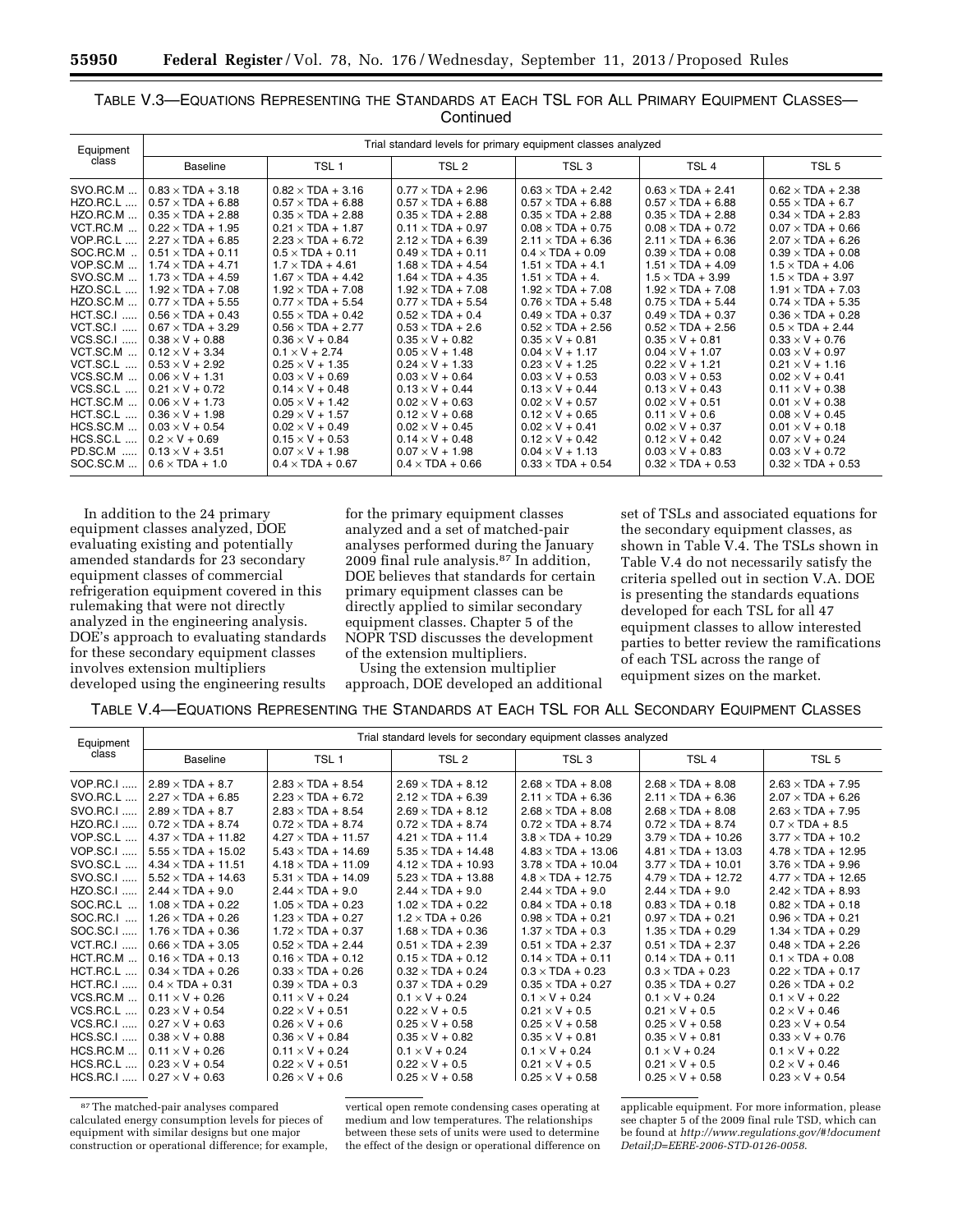TABLE V.4—EQUATIONS REPRESENTING THE STANDARDS AT EACH TSL FOR ALL SECONDARY EQUIPMENT CLASSES— **Continued** 

| Equipment<br>class | Trial standard levels for secondary equipment classes analyzed |                         |                          |                          |                          |                          |  |  |  |
|--------------------|----------------------------------------------------------------|-------------------------|--------------------------|--------------------------|--------------------------|--------------------------|--|--|--|
|                    | Baseline                                                       | TSL 1                   | TSL <sub>2</sub>         | TSL <sub>3</sub>         | TSL <sub>4</sub>         | TSL 5                    |  |  |  |
| SOC.SC.L*          | $0.75 \times V + 4.10$                                         | $0.84 \times TDA + 1.4$ | $0.83 \times TDA + 1.39$ | $0.68 \times TDA + 1.14$ | $0.67 \times TDA + 1.12$ | $0.66 \times TDA + 1.11$ |  |  |  |

\*Equipment class SOC.SC.L was inadvertently grouped under the category self-contained commercial freezers with transparent doors in the standards prescribed<br>by EPCA, as amended by EPACT 2005. (42 U.S.C. 6313(c)(2)) The bas total display area (TDA). Accordingly, DOE is proposing the amended standards for SOC.SC.M equipment with TDA as the normalization metric (see Table V.3),<br>DOE derives the proposed standards for secondary equipment classes rived from the proposed standards for equipment class SOC.SC.M. Since the proposed standards for SOC.SC.M are in terms of TDA, the proposed standards for<br>SOC.SC.L equipment have also been specified in terms of TDA. Therefo pressions for TSLs 1 through 5 have been shown in terms of TDA. This change of normalization metric for equipment class SOC.SC.L is consistent with the legislative intent, evident in AEMTCA, for equipment class SOC.SC.M.

### *B. Economic Justification and Energy Savings*

1. Economic Impacts on Commercial Customers

a. Life-Cycle Cost and Payback Period

Customers affected by new or amended standards usually incur higher purchase prices and lower operating costs. DOE evaluates these impacts on individual customers by calculating the LCC and the PBP associated with the TSLs. The results of the LCC analysis for each TSL were obtained by comparing the installed and operating costs of the equipment in the base-case scenario (scenario with no amended energy conservation standards) against the standards-case scenarios at each TSL. The energy consumption values for both the base-case and standards-case scenarios were calculated based on the DOE test procedure conditions specified in the 2012 test procedure final rule. 77 FR 10292, 10318–21 (Feb 21, 2012) The DOE test procedure adopted an industry-accepted test method and has been widely accepted as a reasonably accurate representation of the conditions to which a vast majority of the equipment covered in this rulemaking is subjected during actual use. Using the approach described in section IV.H, DOE calculated the LCC savings and PBPs for the TSLs considered in this NOPR. The LCC analysis was carried out in the form of Monte Carlo simulations. Consequently, the results of LCC analysis are distributed over a range of values, as opposed to a single deterministic value. DOE presents the mean or median values, as appropriate, calculated from the distributions of results.

Table V.5 through Table V.29 show the results of LCC analysis for each equipment class. Each table presents the important results of the LCC analysis, including mean LCC, mean LCC savings, median PBP, and distribution of

customer impacts in the form of percentages of customers who experience net cost, no impact, or net benefit.

All of the equipment classes have negative LCC savings values at TSL 5. Negative average LCC savings imply that, on average, customers experience an increase in LCC of the equipment as a consequence of buying equipment associated with that particular TSL. TSL 5 is associated with the max-tech level for all the equipment classes. Vacuum insulated panel technology is the design option associated with the max-tech efficiency levels for all equipment classes. The cost increments associated with vacuum insulated panels are considerably high, and the increase in LCC indicates that this design option may not be economically justified.

The mean LCC savings associated with TSL 4 are all either positive values or zero (in the case of equipment classes HZO.RC.M, HZO.RC.L, and HZO.SC.L) for all equipment classes, and the nonzero values range from \$9 to \$1,494. The mean LCC savings at all lower TSL levels are also positive. This implies that, on average, all the equipment classes show either no change in LCC or a decrease in LCC for TSL 1 through TSL 4. A comparison of LCC savings between TSL 4 and TSL 3, across all equipment classes, shows that the LCC savings associated with TSL 3 are either greater than or equal to the LCC savings associated with TSL 4. LCC savings are equal in cases in which both TSLs are associated with the same efficiency level.

As described in section IV.I.2, DOE used a ''roll-up'' scenario in this rulemaking. Under the roll-up scenario, DOE assumes that the market shares of the efficiency levels (in the base case) that do not meet the standard level under consideration would be ''rolled up'' into (meaning ''added to'') the market share of the efficiency level at the standard level under consideration,

and the market shares of efficiency levels that are above the standard level under consideration would remain unaffected. Customers, in the base-case scenario, who buy the equipment at or above the TSL under consideration would be unaffected if the amended standard were to be set at that TSL. Customers, in the base-case scenario, who buy equipment below the TSL under consideration would be affected if the amended standard were to be set at that TSL. Among these affected customers, some may benefit from lower LCC of the equipment and some may incur net cost due to higher LCC, depending on the inputs to LCC analysis such as electricity prices, discount rates and markups. DOE's results clearly indicate that only a small percentage of customers may benefit from an amended standard that is set at TSL 5. At TSL 4, the percentage of customers who experience net benefits or no impacts ranges from 59 to 100 percent. At TSL 3, a larger percentage of customers experience net benefits or no impacts as compared to TSL 4. At TSLs 1 and 2, almost all customers experience either net benefits or no impacts.

For most of the equipment classes, the median PBPs for TSL 5 are greater than the average lifetime of the equipment, indicating that a majority of customers may not be able to recover the higher equipment installed costs through savings in operating costs throughout the life of the equipment. The median PBP values for TSL 4 range from 0.96 years to 6.40 years. The average lifetime of a majority of the commercial refrigeration equipment under consideration is 10 years. Therefore, PBP results for TSL 4 indicate that, in general, the majority of customers will be able to recover the increased purchase costs associated with equipment that is compliant with TSL 4 through operating cost savings within the lifetime of the equipment.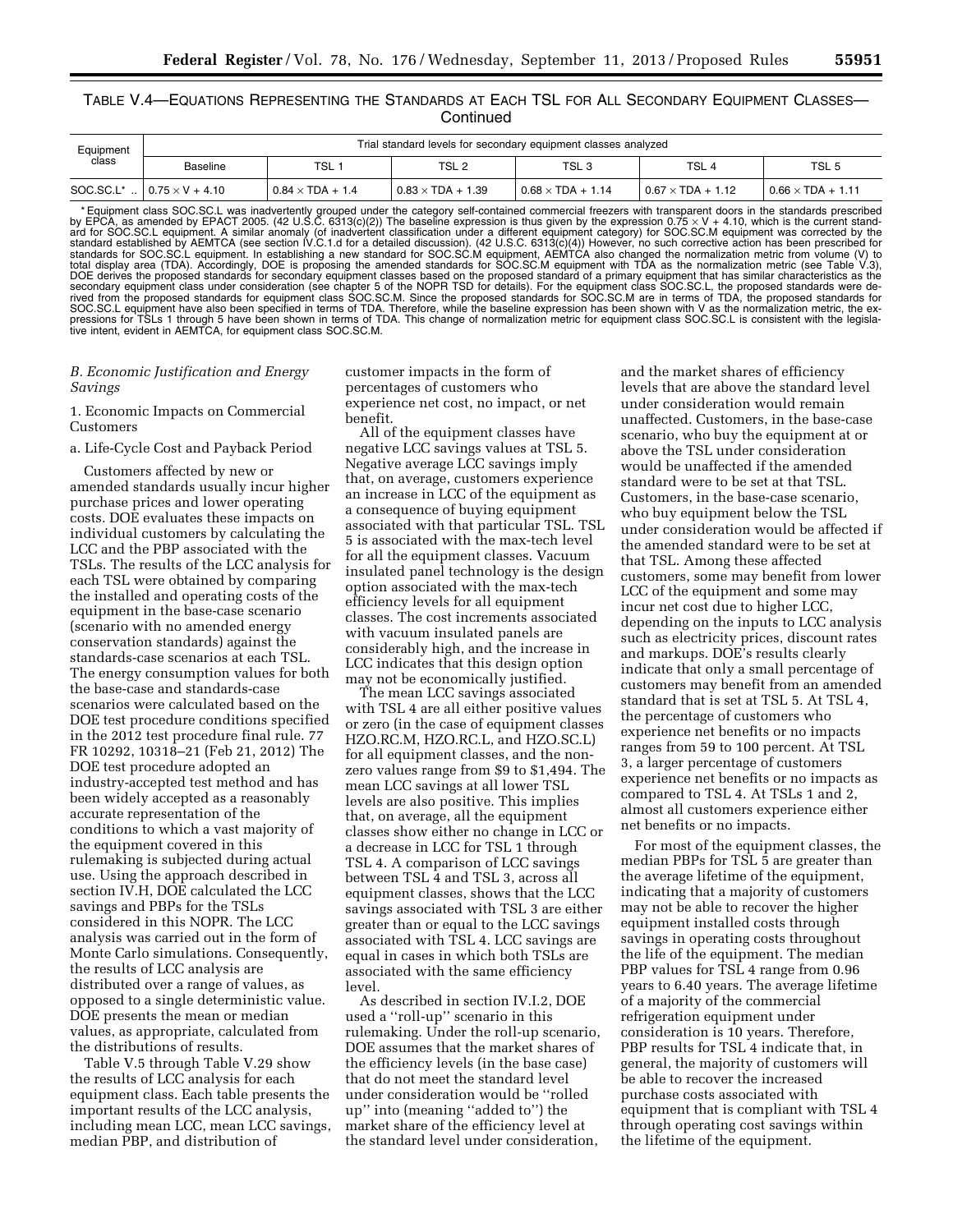## TABLE V.5—SUMMARY LCC AND PBP RESULTS FOR VOP.RC.M EQUIPMENT CLASS\*

| Annual energy<br>TSL<br>consumption<br>kWh/vr |                | Life-cycle cost, all customers<br>2012\$ |        |                                |                                  |          |           |                                    |       |
|-----------------------------------------------|----------------|------------------------------------------|--------|--------------------------------|----------------------------------|----------|-----------|------------------------------------|-------|
|                                               | Installed cost | Discounted<br><b>LCC</b>                 |        | Affected cus-<br>tomers' aver- | % of Customers that experience** |          |           | Median<br>payback<br>period, years |       |
|                                               |                | operating cost                           |        |                                | age savings<br>2012\$            | Net cost | No impact | Net benefit                        |       |
|                                               | 17.095         | 9,490                                    | 20,618 | 30.108                         | 236                              |          | 76        | 24                                 | 1.73  |
| 2                                             | 16.180         | 9,633                                    | 19.849 | 29.482                         | 743                              |          | 52        | 48                                 | 1.77  |
| 3<br>                                         | 13,033         | 10,823                                   | 17,364 | 28.187                         | 1.789                            |          | 28        | 72                                 | 3.77  |
| .                                             | 12.962         | 10,898                                   | 17.303 | 28.201                         | l.494                            |          | 15        | 74                                 | 3.91  |
| 5<br>.                                        | 12,798         | 14.006                                   | 17.162 | 31.168                         | (1,669)                          | 90       |           | 8                                  | 11.76 |

\* Values in parentheses are negative values. \*\* Percentages may not add up to 100 percent due to rounding.

### TABLE V.6—SUMMARY LCC AND PBP RESULTS FOR VOP.RC.L EQUIPMENT CLASS\*

| Annual energy<br><b>TSL</b><br>consumption<br>kWh/vr |                | Life-cycle cost, all customers<br>2012\$ |            |                       |                                  |           |             |                                    |       |
|------------------------------------------------------|----------------|------------------------------------------|------------|-----------------------|----------------------------------|-----------|-------------|------------------------------------|-------|
|                                                      | Installed cost | Discounted                               |            |                       | % of Customers that experience** |           |             | Median<br>payback<br>period, years |       |
|                                                      |                | operating cost                           | <b>LCC</b> | age savings<br>2012\$ | Net cost                         | No impact | Net benefit |                                    |       |
|                                                      | 38.770         | 10.099                                   | 39.184     | 49.282                | 537                              |           | 74          | 26                                 | 1.11  |
| 2                                                    | 36,877         | 10,511                                   | 37,520     | 48.031                | 1,517                            |           | 48          | 52                                 | 2.03  |
| 3                                                    | 36,685         | 10.594                                   | 37,356     | 47.950                | 1.130                            |           | 25          | 75                                 | 2.22  |
| 4                                                    | 36,685         | 10.594                                   | 37,356     | 47.950                | 1,130                            |           | 25          | 75                                 | 2.22  |
| 5                                                    | 36,088         | 15,667                                   | 36,847     | 52,513                | (3,693)                          | 98        | 2           | 0                                  | 18.30 |

\* Values in parentheses are negative values. \*\* Percentages may not add up to 100 percent due to rounding.

# TABLE V.7—SUMMARY LCC AND PBP RESULTS FOR VOP.SC.M EQUIPMENT CLASS\*

| Annual energy<br><b>TSL</b><br>consumption<br>kWh/vr |                | Life-cycle cost, all customers<br>2012\$ |                |        |                                  | Median<br>payback<br>period, years |           |             |       |
|------------------------------------------------------|----------------|------------------------------------------|----------------|--------|----------------------------------|------------------------------------|-----------|-------------|-------|
|                                                      | Installed cost | Discounted                               |                |        | % of Customers that experience** |                                    |           |             |       |
|                                                      |                |                                          | operating cost | LCC    | age savings<br>2012\$            | Net cost                           | No impact | Net benefit |       |
|                                                      | 10,960         | 4,650                                    | 15.471         | 20.120 | 171                              |                                    | 62        | 38          | 1.61  |
| .                                                    | 10,804         | 4,693                                    | 15,314         | 20,008 | 227                              |                                    | 43        | 57          | 2.17  |
|                                                      | 9.747          | 5,183                                    | 14.180         | 19.364 | 815                              |                                    | 25        | 75          | 4.12  |
| 4<br>.                                               | 9,718          | 5,234                                    | 14.147         | 19.381 | 691                              |                                    | 14        | 75          | 4.39  |
| 5.<br>.                                              | 9,660          | 6,293                                    | 14.079         | 20,373 | (377)                            | 77                                 | 3         | 20          | 11.37 |

\* Values in parentheses are negative values. \*\* Percentages may not add up to 100 percent due to rounding.

### TABLE V.8—SUMMARY LCC AND PBP RESULTS FOR VCT.RC.M EQUIPMENT CLASS\*

| <b>TSL</b> |                                        |        | Life-cycle cost, all customers<br>2012\$         |            |                                |                                  | Life-cycle cost savings |             |                                    |  |
|------------|----------------------------------------|--------|--------------------------------------------------|------------|--------------------------------|----------------------------------|-------------------------|-------------|------------------------------------|--|
|            | Annual energy<br>consumption<br>kWh/vr |        | <b>Discounted</b><br>Installed cost<br>Operating |            | Affected cus-<br>tomers' aver- | % of Customers that Experience** |                         |             | Median<br>payback<br>period, years |  |
|            |                                        |        | Cost                                             | <b>LCC</b> | age savings<br>2012\$          | Net cost                         | No impact               | Net benefit |                                    |  |
|            | 5,679                                  | 12,070 | 11,800                                           | 23.870     | 175                            |                                  | 81                      | 19          | 1.23                               |  |
| .          | 2,955                                  | 12.669 | 9,411                                            | 22.081     | .864                           |                                  | 62                      | 38          | 2.42                               |  |
| .          | 2,285                                  | 12,819 | 8,809                                            | 21.629     | .759                           |                                  | 46                      | 54          | 2.43                               |  |
| 4          | 2,177                                  | 12.929 | 8.715                                            | 21,644     | 1.108                          | 26                               | 16                      | 57          | 2.70                               |  |
| 5          | 2,005                                  | 16,537 | 8,560                                            | 25,097     | (2,509)                        | 94                               |                         | 4           | 13.09                              |  |

\* Values in parentheses are negative values.

\*\* Percentages may not add up to 100 percent due to rounding.

### TABLE V.9—SUMMARY LCC AND PBP RESULTS FOR VCT.RC.L EQUIPMENT CLASS\*

| <b>TSL</b> |                                        | Life-cycle cost, all customers<br>2012\$ |                          |        |                                |                                  |           |             |                                    |
|------------|----------------------------------------|------------------------------------------|--------------------------|--------|--------------------------------|----------------------------------|-----------|-------------|------------------------------------|
|            | Annual energy<br>consumption<br>kWh/vr | Installed cost                           | Discounted<br><b>LCC</b> |        | Affected cus-<br>tomers' aver- | % of Customers that experience** |           |             | Median<br>payback<br>period, years |
|            |                                        |                                          | operating cost           |        | age savings<br>2012\$          | Net cost                         | No impact | Net benefit |                                    |
|            | 11,362                                 | 13.756                                   | 17.581                   | 31.337 | .357                           |                                  | 60        | 40          | 1.30                               |
| 2          | 11,161                                 | 13.836                                   | 17.401                   | 31.237 | 005                            |                                  | 40        | 60          | 1.51                               |
| 3          | 11,056                                 | 13,887                                   | 17.311                   | 31.198 | 798                            |                                  | 21        | 79          | 1.64                               |
| 4          | 11,056                                 | 13.887                                   | 17.311                   | 31.198 | 798                            |                                  | 21        | 79          | 1.64                               |
| 5.<br>.    | 10,531                                 | 18.626                                   | 16.840                   | 35.466 | (3,624)                        | 97                               | ◠         |             | 15.75                              |

\* Values in parentheses are negative values.

\*\* Percentages may not add up to 100 percent due to rounding.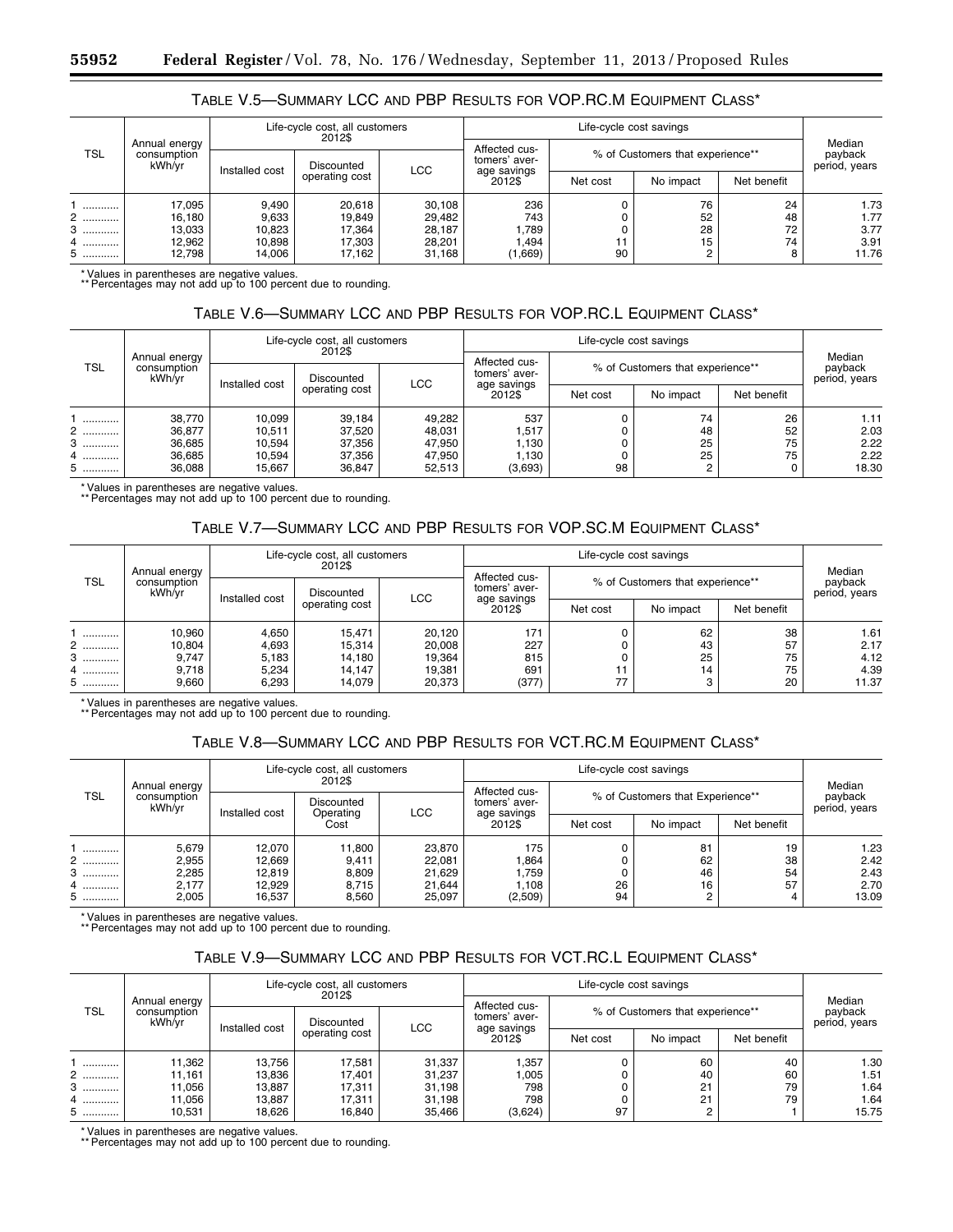# TABLE V.10—SUMMARY LCC AND PBP RESULTS FOR VCT.SC.M EQUIPMENT CLASS\*

| <b>TSL</b> | Annual energy<br>consumption<br>kWh/vr | Life-cycle cost, all customers<br>2012\$ |                              |                |                                               |                                  |           |             |                                    |
|------------|----------------------------------------|------------------------------------------|------------------------------|----------------|-----------------------------------------------|----------------------------------|-----------|-------------|------------------------------------|
|            |                                        |                                          | Discounted<br>Installed cost |                | Affected cus-<br>tomers' aver-<br>age savings | % of Customers that experience** |           |             | Median<br>payback<br>period, years |
|            |                                        |                                          | operating cost               | <b>LCC</b>     | 2012\$                                        | Net cost                         | No impact | Net benefit |                                    |
|            | 2.758                                  | 4.594                                    | 5,261                        | 9.855          | 566                                           |                                  | 83        | 17          | 0.86                               |
| 2<br>3     | ,488<br>.182                           | 4,849<br>4,999                           | 3,916<br>3,583               | 8,764<br>8,582 | .364<br>1,122                                 |                                  | 66<br>51  | 34<br>49    | 1.73<br>2.21                       |
| 4          | .082                                   | 5,088                                    | 3,489                        | 8,578          | 641                                           | 27                               | 13        | 60          | 2.54                               |
| 5<br>.     | 979                                    | 6,362                                    | 3,377                        | 9.739          | (596)                                         | 74                               | $\sim$    | 24          | 8.13                               |

\* Values in parentheses are negative values. \*\* Percentages may not add up to 100 percent due to rounding.

# TABLE V.11—SUMMARY LCC AND PBP RESULTS FOR VCT.SC.L EQUIPMENT CLASS

| <b>TSL</b> |                                        | Life-cycle cost, all customers<br>2012\$ |                |            |                                |                                |           |             |                                   |
|------------|----------------------------------------|------------------------------------------|----------------|------------|--------------------------------|--------------------------------|-----------|-------------|-----------------------------------|
|            | Annual energy<br>consumption<br>kWh/vr | Discounted<br>Installed cost             |                | <b>LCC</b> | Affected cus-<br>tomers' aver- | % of Customers that experience |           |             | Median<br>payback<br>period years |
|            |                                        |                                          | operating cost |            | age savings<br>2012\$          | Net cost                       | No impact | Net benefit |                                   |
|            | 4,921                                  | 6,101                                    | 8,222          | 14.323     | 4,186                          |                                | 76        | 24          | 0.58                              |
| 2          | 4,853                                  | 6,120                                    | 8,150          | 14.270     | 2,523                          |                                | 60        | 40          | 0.61                              |
| 3<br>.     | 4,541                                  | 6,271                                    | 7,811          | 14.082     | .984                           |                                | 44        | 56          | 0.83                              |
| 4          | 4,411                                  | 6,364                                    | 7,692          | 14.056     | ,343                           |                                | 15        | 78          | 0.96                              |
| 5<br>.     | 4,222                                  | 8,077                                    | 7,486          | 15.562     | (343)                          | 74                             |           | 24          | 3.65                              |

\* Values in parentheses are negative values. \*\* Percentages may not add up to 100 percent due to rounding.

## TABLE V.12—SUMMARY LCC AND PBP RESULTS FOR VCT.SC.I EQUIPMENT CLASS\*

| <b>TSL</b> |                                        | Life-cycle cost, all customers<br>2012\$ |                              |            |                                |                                |           |             |                                   |
|------------|----------------------------------------|------------------------------------------|------------------------------|------------|--------------------------------|--------------------------------|-----------|-------------|-----------------------------------|
|            | Annual energy<br>consumption<br>kWh/vr |                                          | Discounted<br>Installed cost |            | Affected cus-<br>tomers' aver- | % of Customers that experience |           |             | Median<br>payback<br>period years |
|            |                                        |                                          | operating cost               | <b>LCC</b> | age savings<br>2012\$          | Net cost                       | No impact | Net benefit |                                   |
|            | 6,370                                  | 6,383                                    | 10.160                       | 16.543     | 572                            |                                | 65        | 35          | 0.86                              |
| 2          | 5,972                                  | 6,558                                    | 9,733                        | 16.292     | 486                            |                                | 32        | 68          | 1.74                              |
| 3<br>.     | 5,891                                  | 6,612                                    | 9,644                        | 16.256     | 432                            |                                | 16        | 83          | 1.97                              |
| 4.         | 5,891                                  | 6,612                                    | 9,644                        | 16,256     | 432                            |                                | 16        | 83          | 1.97                              |
| 5.<br>.    | 5,609                                  | 8,883                                    | 9,332                        | 18.215     | (1,592)                        | 95                             |           | 3           | 13.21                             |

\* Values in parentheses are negative values. \*\* Percentages may not add up to 100 percent due to rounding.

## TABLE V.13—SUMMARY LCC AND PBP RESULTS FOR VCS.SC.M EQUIPMENT CLASS\*

| <b>TSL</b> |                                        | Life-cycle cost, all customers<br>2012\$ |                |       |                                |          |                                |             |                                   |
|------------|----------------------------------------|------------------------------------------|----------------|-------|--------------------------------|----------|--------------------------------|-------------|-----------------------------------|
|            | Annual energy<br>consumption<br>kWh/vr | Discounted<br>Installed cost             |                |       | Affected cus-<br>tomers' aver- |          | % of Customers that experience |             | Median<br>payback<br>period years |
|            |                                        |                                          | operating cost | LCC   | age savings<br>2012\$          | Net cost | No impact                      | Net benefit |                                   |
|            | 863                                    | 3,386                                    | 2,122          | 5,508 | 279                            |          | 72                             | 28          | 0.78                              |
|            | 793                                    | 3,406                                    | 2,070          | 5,476 | 163                            |          | 42                             | 58          | 0.98                              |
|            | 659                                    | 3.484                                    | .967           | 5.451 | 132                            |          | 13                             | 80          | 1.75                              |
| 4<br>.     | 659                                    | 3.484                                    | .967           | 5.451 | 132                            |          | 13                             | 80          | 1.75                              |
| 5.<br>.    | 507                                    | 4,771                                    | 1,837          | 6,608 | (1,042)                        | 99       |                                | 0           | 14.11                             |

\* Values in parentheses are negative values.

\*\* Percentages may not add up to 100 percent due to rounding.

## TABLE V.14—SUMMARY LCC AND PBP RESULTS FOR VCS.SC.L EQUIPMENT CLASS\*

| <b>TSL</b> |                                        | Life-cycle cost, all customers<br>2012\$ |                |       |                                |                                |           |             |                                   |
|------------|----------------------------------------|------------------------------------------|----------------|-------|--------------------------------|--------------------------------|-----------|-------------|-----------------------------------|
|            | Annual energy<br>consumption<br>kWh/yr | Discounted                               |                |       | Affected cus-<br>tomers' aver- | % of Customers that experience |           |             | Median<br>payback<br>period years |
|            |                                        | Installed cost                           | operating cost | LCC   | age savings<br>2012\$          | Net cost                       | No impact | Net benefit |                                   |
|            | 2,649                                  | 3,673                                    | 3,829          | 7.501 | 525                            |                                | 73        | 27          | 0.55                              |
| 2          | 2,463                                  | 3,735                                    | 3,671          | 7.405 | 329                            |                                | 42        | 58          | 0.91                              |
| .          | 2,432                                  | 3,751                                    | 3,651          | 7,402 | 268                            |                                | 28        | 68          | 1.00                              |
| 4          | 2,394                                  | 3.776                                    | 3,630          | 7.405 | 221                            | 20                             | 14        | 66          | 1.15                              |
| 5          | 2,084                                  | 5,505                                    | 3,366          | 8,871 | (1, 274)                       | 97                             |           | C           | 10.54                             |

\* Values in parentheses are negative values.

\*\* Percentages may not add up to 100 percent due to rounding.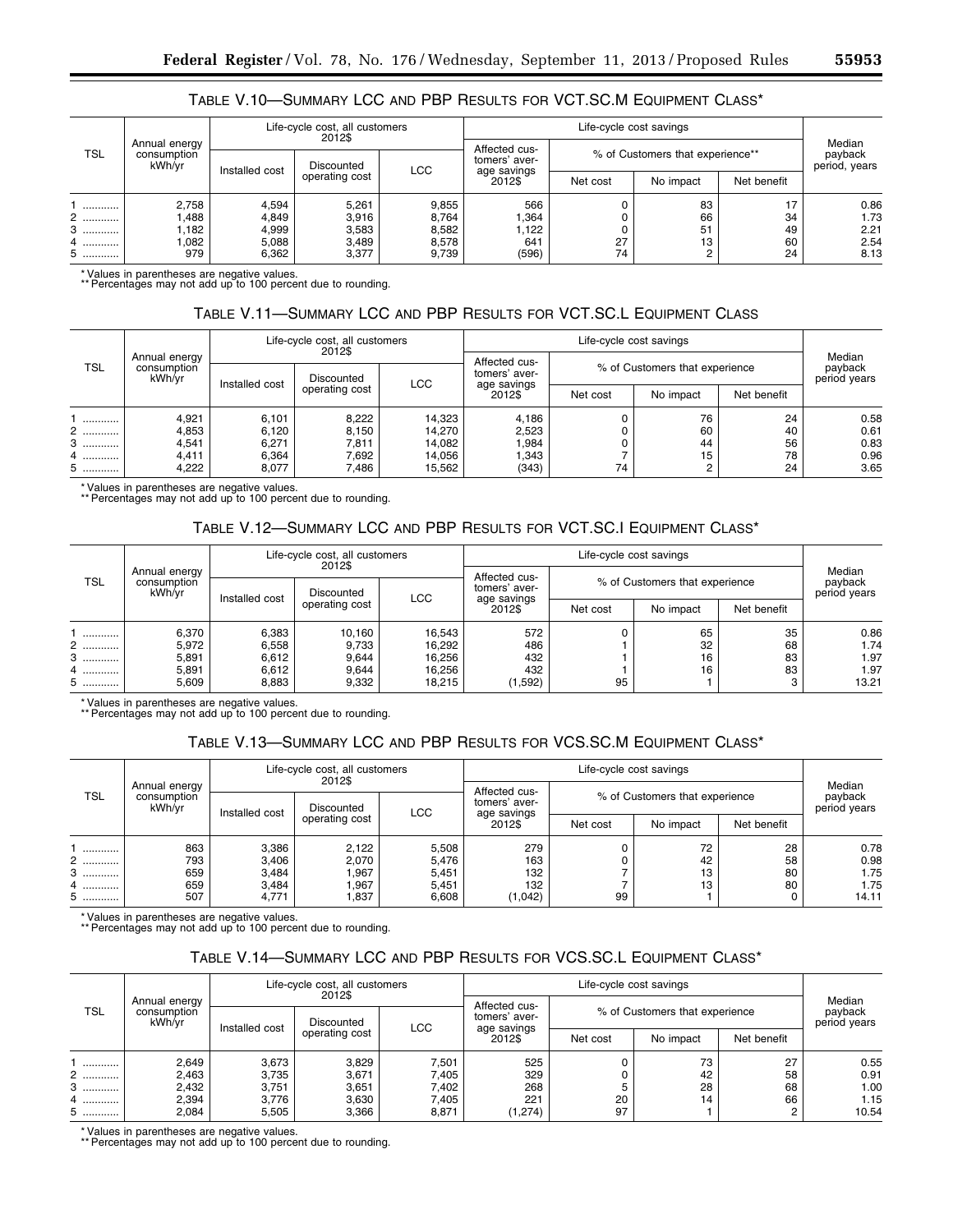| TABLE V.15—SUMMARY LCC AND PBP RESULTS FOR VCS.SC.I EQUIPMENT CLASS* |  |  |
|----------------------------------------------------------------------|--|--|
|----------------------------------------------------------------------|--|--|

| <b>TSL</b>       |                                        |                                            | Life-cycle cost, all customers<br>2012\$ |                                |                                |          |                                   |             |               |
|------------------|----------------------------------------|--------------------------------------------|------------------------------------------|--------------------------------|--------------------------------|----------|-----------------------------------|-------------|---------------|
|                  | Annual energy<br>consumption<br>kWh/yr | Discounted<br><b>LCC</b><br>Installed cost |                                          | Affected cus-<br>tomers' aver- | % of Customers that experience |          | Median<br>payback<br>period years |             |               |
|                  |                                        |                                            | operating cost                           |                                | age savings<br>2012\$          | Net cost | No impact                         | Net benefit |               |
|                  | 6,657<br>6,492                         | 4,148<br>4,218                             | 7,526<br>7,392                           | 11.674<br>11.610               | 237<br>177                     |          | 67<br>32                          | 33<br>68    | 0.80<br>2.07  |
| <br>3<br>        | 6,438                                  | 4,243                                      | 7,357                                    | 11.600                         | 153                            |          | 16                                | 81          | 2.42          |
| 4<br>.<br>5<br>. | 6,438<br>6,034                         | 4.243<br>6,535                             | 7,357<br>7,013                           | 11.600<br>13.548               | 153<br>(1, 819)                | 99       | 16                                | 81<br>0     | 2.42<br>27.19 |

\* Values in parentheses are negative values. \*\* Percentages may not add up to 100 percent due to rounding.

### TABLE V.16—SUMMARY LCC AND PBP RESULTS FOR SVO.RC.M EQUIPMENT CLASS\*

| <b>TSL</b> |                                        | Life-cycle cost, all customers<br>2012\$ |                          |        |                                |                                |           |             |                                   |
|------------|----------------------------------------|------------------------------------------|--------------------------|--------|--------------------------------|--------------------------------|-----------|-------------|-----------------------------------|
|            | Annual energy<br>consumption<br>kWh/vr | Installed cost                           | Discounted<br><b>LCC</b> |        | Affected cus-<br>tomers' aver- | % of Customers that experience |           |             | Median<br>payback<br>period years |
|            |                                        |                                          | operating cost           |        | age savings<br>2012\$          | Net cost                       | No impact | Net benefit |                                   |
|            | 13,179                                 | 8,341                                    | 16.821                   | 25.161 | 74                             |                                | 75        | 25          | 1.31                              |
| 2          | 12,355                                 | 8,547                                    | 16.098                   | 24.645 | 552                            |                                | 51        | 49          | 2.64                              |
| 3<br>.     | 10,114                                 | 9,455                                    | 14,347                   | 23.802 | 217,                           |                                | 29        | 71          | 4.34                              |
| 4          | 10,065                                 | 9,517                                    | 14.304                   | 23.821 | 0.008                          | 13                             | 16        | 72          | 4.50                              |
| 5          | 9,949                                  | 11,511                                   | 14.202                   | 25,713 | (1,015)                        | 85                             | 3         | 12          | 11.60                             |

\* Values in parentheses are negative values. \*\* Percentages may not add up to 100 percent due to rounding.

### TABLE V.17—SUMMARY LCC AND PBP RESULTS FOR SVO.SC.M EQUIPMENT CLASS\*

| <b>TSL</b> |                                        | Life-cycle cost, all customers<br>2012\$ |                |       |                                |                                |           |             |                                   |
|------------|----------------------------------------|------------------------------------------|----------------|-------|--------------------------------|--------------------------------|-----------|-------------|-----------------------------------|
|            | Annual energy<br>consumption<br>kWh/vr | Discounted<br>Installed cost             |                | LCC   | Affected cus-<br>tomers' aver- | % of Customers that experience |           |             | Median<br>payback<br>period years |
|            |                                        |                                          | operating cost |       | age savings<br>2012\$          | Net cost                       | No impact | Net benefit |                                   |
| 9,396      | 3,885                                  | 12.744                                   | 16.629         | 324   |                                | 61                             | 39        | 1.97        | 9,396                             |
| 9,255<br>  | 3,914                                  | 12.600                                   | 16.514         | 335   |                                | 43                             | 57        | 2.06        | 9,255                             |
| 8,501<br>  | 4.314                                  | 11.866                                   | 16.180         | 588   |                                | 25                             | 75        | 4.43        | 8,501                             |
| 8,481<br>  | 4,359                                  | 11.843                                   | 16.202         | 492   | 12                             | 14                             | 75        | 4.75        | 8,481                             |
| 8,439<br>. | 5.049                                  | 11.796                                   | 16.844         | (202) | 69                             |                                | 27        | 10.36       | 8,439                             |

\* Values in parentheses are negative values. \*\* Percentages may not add up to 100 percent due to rounding.

### TABLE V.18—SUMMARY LCC AND PBP RESULTS FOR SOC.RC.M EQUIPMENT CLASS\*

| <b>TSL</b> |                                        | Life-cycle cost, all customers<br>2012\$ |                |            |                                |                                  |           |             |                                   |
|------------|----------------------------------------|------------------------------------------|----------------|------------|--------------------------------|----------------------------------|-----------|-------------|-----------------------------------|
|            | Annual energy<br>consumption<br>kWh/vr | Discounted<br>Installed cost             |                | <b>LCC</b> | Affected cus-<br>tomers' aver- | % of Customers that experience** |           |             | Median<br>payback<br>period years |
|            |                                        |                                          | operating cost |            | age savings<br>2012\$          | Net cost                         | No impact | Net benefit |                                   |
|            | 9,353                                  | 12,766                                   | 15,106         | 27.872     | 118                            |                                  | 82        | 18          | 1.25                              |
| .          | 9,115                                  | 12,799                                   | 14,906         | 27.704     | 226                            |                                  | 64        | 36          | 1.44                              |
|            | 7,455                                  | 13,343                                   | 13.511         | 26,854     | 998                            |                                  | 47        | 53          | 3.31                              |
| 4          | 7,356                                  | 13,570                                   | 13.443         | 27,012     | 495                            | 29                               | 18        | 53          | 4.41                              |
| .          | 7,274                                  | 15.050                                   | 13.372         | 28.423     | (982)                          | 89                               |           | 6           | 11.88                             |

\* Values in parentheses are negative values.

\*\* Percentages may not add up to 100 percent due to rounding.

### TABLE V.19—SUMMARY LCC AND PBP RESULTS FOR HZO.RC.M EQUIPMENT CLASS\*

|            |                                        | Life-cycle cost, all customers<br>2012\$ |                          |        |                                |           |                                |             |                                   |
|------------|----------------------------------------|------------------------------------------|--------------------------|--------|--------------------------------|-----------|--------------------------------|-------------|-----------------------------------|
| <b>TSL</b> | Annual energy<br>consumption<br>kWh/vr | Installed cost                           | Discounted<br><b>LCC</b> |        | Affected cus-<br>tomers' aver- |           | % of Customers that experience |             | Median<br>payback<br>period years |
|            |                                        |                                          | operating cost           |        | age savings<br>2012\$          | Net cost  | No impact                      | Net benefit |                                   |
|            | 5,267                                  | 8.056                                    | 8.916                    | 16.972 | <b>NA</b>                      | <b>NA</b> | <b>NA</b>                      | <b>NA</b>   | <b>NA</b>                         |
| 2          | 5,267                                  | 8,056                                    | 8,916                    | 16.972 | <b>NA</b>                      | <b>NA</b> | <b>NA</b>                      | <b>NA</b>   | <b>NA</b>                         |
| 3<br>      | 5,267                                  | 8,056                                    | 8,916                    | 16.972 | <b>NA</b>                      | <b>NA</b> | <b>NA</b>                      | <b>NA</b>   | <b>NA</b>                         |
| 4          | 5,267                                  | 8,056                                    | 8,916                    | 16.972 | <b>NA</b>                      | <b>NA</b> | <b>NA</b>                      | <b>NA</b>   | <b>NA</b>                         |
| .          | 5,173                                  | 9,406                                    | 8,837                    | 18.243 | (1,271)                        | 78        | 22                             | 0           | 161.23                            |

''NA'' stands for not applicable. TSLs 1 through 4 are at the baseline efficiency level. Therefore, the LCC savings, distribution of customer impacts and PBP are shown as "NA."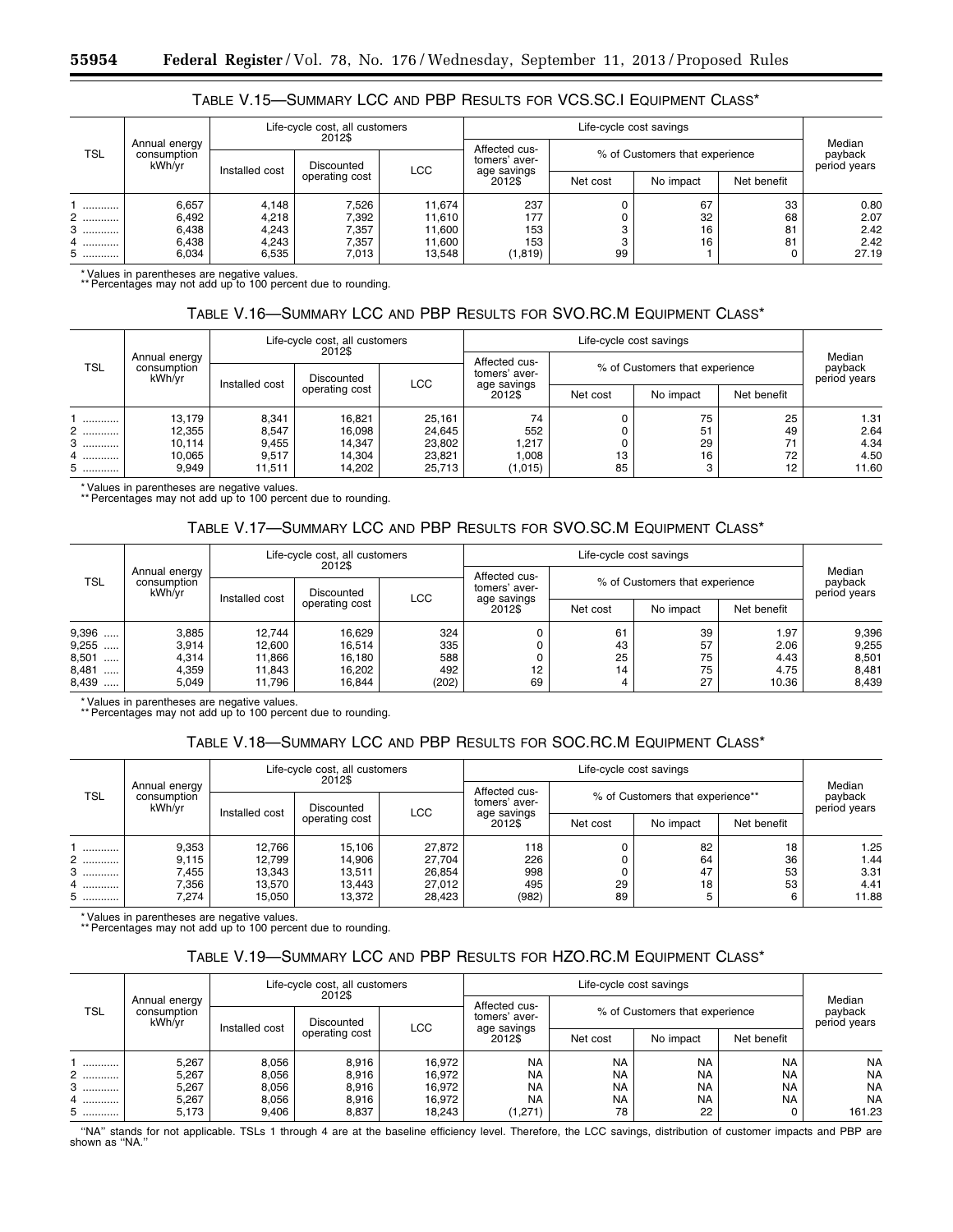\* Values in parentheses are negative values. \*\* Percentages may not add up to 100 percent due to rounding.

## TABLE V.20—SUMMARY LCC AND PBP RESULTS FOR HZO.RC.L EQUIPMENT CLASS\*

| <b>TSL</b><br>kWh/vr |                              |                | Life-cycle cost, all customers<br>2012\$ |        |                                |                                |           |                                   |           |
|----------------------|------------------------------|----------------|------------------------------------------|--------|--------------------------------|--------------------------------|-----------|-----------------------------------|-----------|
|                      | Annual energy<br>consumption | Installed cost | Discounted<br><b>LCC</b>                 |        | Affected cus-<br>tomers' aver- | % of Customers that experience |           | Median<br>payback<br>period years |           |
|                      |                              |                | operating cost                           |        | age savings<br>2012\$          | Net cost                       | No impact | Net benefit                       |           |
|                      | 12,082                       | 8,895          | 14.989                                   | 23.884 | <b>NA</b>                      | <b>NA</b>                      | <b>NA</b> | <b>NA</b>                         | <b>NA</b> |
| 2                    | 12,082                       | 8,895          | 14,989                                   | 23,884 | <b>NA</b>                      | <b>NA</b>                      | <b>NA</b> | <b>NA</b>                         | <b>NA</b> |
| 3                    | 12,082                       | 8,895          | 14,989                                   | 23.884 | <b>NA</b>                      | <b>NA</b>                      | <b>NA</b> | <b>NA</b>                         | <b>NA</b> |
| 4                    | 12,082                       | 8,895          | 14,989                                   | 23.884 | <b>NA</b>                      | <b>NA</b>                      | <b>NA</b> | <b>NA</b>                         | <b>NA</b> |
| 5                    | 11.759                       | 11,301         | 14.718                                   | 26.019 | (2, 135)                       | 86                             | 14        | 0                                 | 83.78     |

''NA'' stands for not applicable. TSLs 1 through 4 are at the baseline efficiency level. Therefore, the LCC savings, distribution of customer impacts and PBP are shown as ''NA.'' \* Values in parentheses are negative values. \*\* Percentages may not add up to 100 percent due to rounding.

# TABLE V.21—SUMMARY LCC AND PBP RESULTS FOR HZO.SC.M EQUIPMENT CLASS\*

|            |                                        |                | Life-cycle cost, all customers<br>2012\$ |        |                                |          | Life-cycle cost savings        |             |                                   |  |
|------------|----------------------------------------|----------------|------------------------------------------|--------|--------------------------------|----------|--------------------------------|-------------|-----------------------------------|--|
| <b>TSL</b> | Annual energy<br>consumption<br>kWh/yr |                | Discounted<br><b>LCC</b>                 |        | Affected cus-<br>tomers' aver- |          | % of Customers that experience |             | Median<br>payback<br>period years |  |
|            |                                        | Installed cost | operating cost                           |        | age savings<br>2012\$          | Net cost | No impact                      | Net benefit |                                   |  |
|            | 5,388                                  | 2,343          | 7,055                                    | 9,399  |                                |          | 75                             | 25          | 1.89                              |  |
| .          | 5,388                                  | 2,343          | 7,055                                    | 9,399  |                                |          | 75                             | 25          | 1.89                              |  |
| .          | 5,330                                  | 2,356          | 6,999                                    | 9,354  | 49                             |          | 49                             | 51          | 2.42                              |  |
| 4          | 5,289                                  | 2,405          | 6.954                                    | 9.358  | 29                             | 19       | 24                             | 57          | 6.40                              |  |
| 5          | 5,206                                  | 3,340          | 6,862                                    | 10.202 | (822)                          | 98       | C                              | 0           | 55.78                             |  |

\* Values in parentheses are negative values. \*\* Percentages may not add up to 100 percent due to rounding.

### TABLE V.22—SUMMARY LCC AND PBP RESULTS FOR HZO.SC.L EQUIPMENT CLASS\*

|            |                                        |       | Life-cycle cost, all customers<br>2012\$              |        |                                |           |                                |             |                                   |
|------------|----------------------------------------|-------|-------------------------------------------------------|--------|--------------------------------|-----------|--------------------------------|-------------|-----------------------------------|
| <b>TSL</b> | Annual energy<br>consumption<br>kWh/yr |       | Discounted<br>LCC<br>Installed cost<br>operating cost |        | Affected cus-<br>tomers' aver- |           | % of Customers that experience |             | Median<br>payback<br>period years |
|            |                                        |       |                                                       |        | age savings<br>2012\$          | Net cost  | No impact                      | Net benefit |                                   |
|            | 10,994                                 | 3.691 | 13.891                                                | 17.582 | <b>NA</b>                      | <b>NA</b> | <b>NA</b>                      | <b>NA</b>   | <b>NA</b>                         |
| 2          | 10,994                                 | 3,691 | 13,891                                                | 17.582 | <b>NA</b>                      | <b>NA</b> | <b>NA</b>                      | <b>NA</b>   | <b>NA</b>                         |
| .          | 10,994                                 | 3,691 | 13.891                                                | 17.582 | <b>NA</b>                      | <b>NA</b> | <b>NA</b>                      | <b>NA</b>   | <b>NA</b>                         |
| 4          | 10,994                                 | 3.691 | 13.891                                                | 17.582 | <b>NA</b>                      | <b>NA</b> | <b>NA</b>                      | <b>NA</b>   | <b>NA</b>                         |
| 5.<br>.    | 10,916                                 | 4,251 | 13,804                                                | 18.056 | (474)                          | 72        | 28                             | 0           | 73.62                             |

''NA'' stands for not applicable. TSLs 1 through 4 are at the baseline efficiency level. Therefore, the LCC savings, distribution of customer impacts and PBP are shown as "NA."

\* Values in parentheses are negative values. \*\* Percentages may not add up to 100 percent due to rounding.

# TABLE V.23—SUMMARY LCC AND PBP RESULTS FOR HCT.SC.M EQUIPMENT CLASS\*

| <b>TSL</b> |                                        |                | Life-cycle cost, all customers<br>2012\$ |            |                                |                                |           |                                   |       |
|------------|----------------------------------------|----------------|------------------------------------------|------------|--------------------------------|--------------------------------|-----------|-----------------------------------|-------|
|            | Annual energy<br>consumption<br>kWh/vr | Installed cost | Discounted                               | <b>LCC</b> | Affected cus-<br>tomers' aver- | % of Customers that experience |           | Median<br>payback<br>period years |       |
|            |                                        |                | operating cost                           |            | age savings<br>2012\$          | Net cost                       | No impact | Net benefit                       |       |
|            | 683                                    | 2,057          | .685                                     | 3,742      | 107                            |                                | 70        | 30                                | 0.69  |
| 2          | 305                                    | 2,161          | ,263                                     | 3,423      | 359                            |                                | 38        | 62                                | 2.24  |
| 3<br>.     | 275                                    | 2,175          | ,236                                     | 3,411      | 307                            |                                | 25        | 75                                | 2.42  |
| 4<br>.     | 244                                    | 2,220          | ,200                                     | 3.420      | 254                            | 18                             | 12        | 70                                | 3.08  |
| 5          | 181                                    | 2,812          | 1,127                                    | 3,939      | (294)                          | 89                             |           | 10                                | 12.26 |

\* Values in parentheses are negative values. \*\* Percentages may not add up to 100 percent due to rounding.

# TABLE V.24—SUMMARY LCC AND PBP RESULTS FOR HCT.SC.L EQUIPMENT CLASS\*

| <b>TSL</b> |                                        |                | Life-cycle cost, all customers |            |                                |          | Life-cycle cost savings          |             | Median       |  |
|------------|----------------------------------------|----------------|--------------------------------|------------|--------------------------------|----------|----------------------------------|-------------|--------------|--|
|            | Annual energy<br>consumption<br>kWh/yr |                | 2012\$<br>Discounted           |            | Affected cus-<br>tomers' aver- |          | % of Customers that experience** |             |              |  |
|            |                                        | Installed cost | operating cost                 | <b>LCC</b> | age savings<br>2012\$          | Net cost | No impact                        | Net benefit | period years |  |
|            | .499                                   | 2,240          | 2,336                          | 4.576      | 217                            |          | 75                               | 26          | 0.53         |  |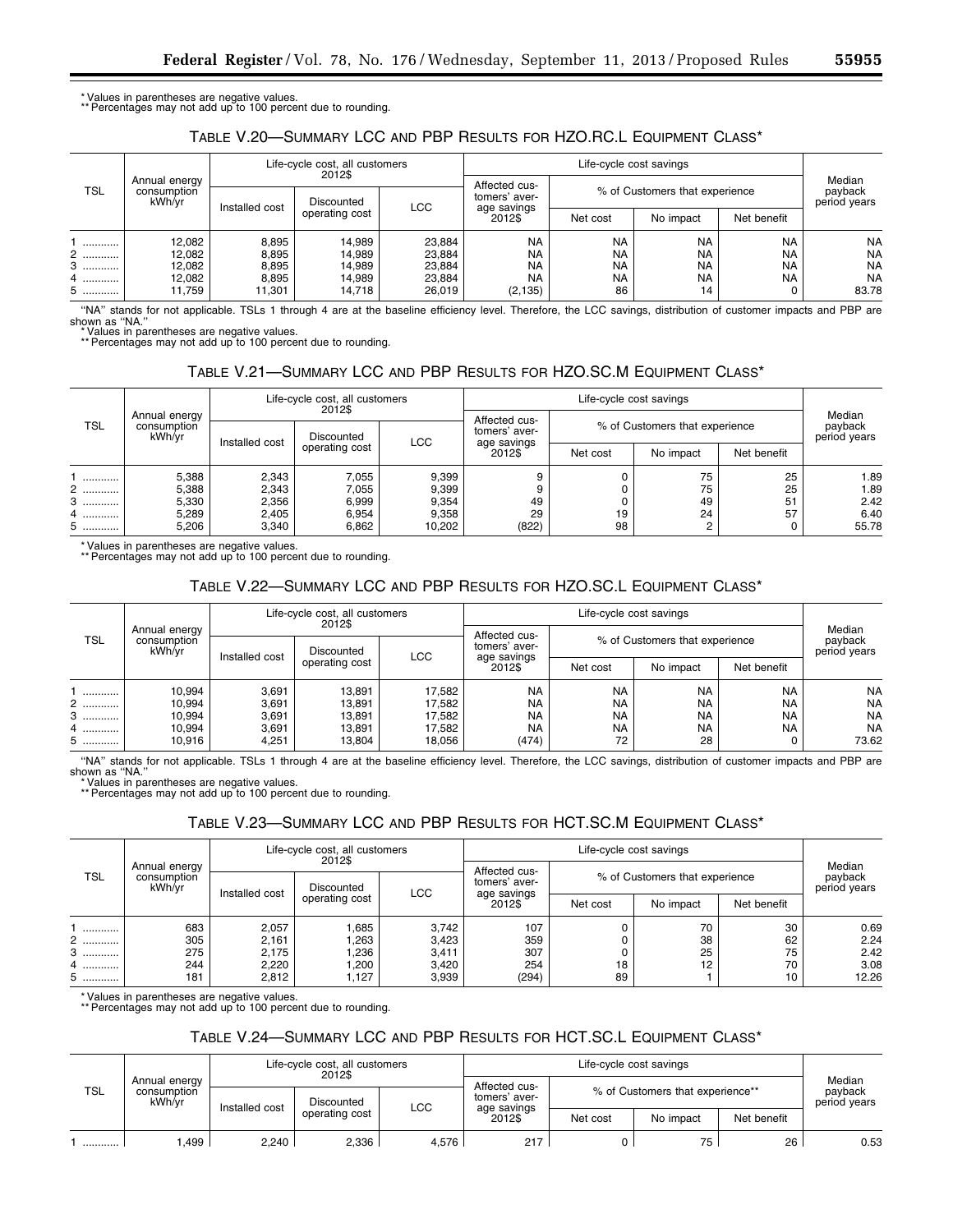## TABLE V.24—SUMMARY LCC AND PBP RESULTS FOR HCT.SC.L EQUIPMENT CLASS\*—Continued

| TSL       |                                        |                | Life-cycle cost, all customers<br>2012\$ |            |                       |                                  | Life-cycle cost savings |                                   |      |  |
|-----------|----------------------------------------|----------------|------------------------------------------|------------|-----------------------|----------------------------------|-------------------------|-----------------------------------|------|--|
|           | Annual energy<br>consumption<br>kWh/yr | Installed cost | Discounted                               |            |                       | % of Customers that experience** |                         | Median<br>payback<br>period years |      |  |
|           |                                        |                | operating cost                           | <b>LCC</b> | age savings<br>2012\$ | Net cost                         | No impact               | Net benefit                       |      |  |
| $2$ .<br> | 667                                    | 2,337          | .589                                     | 3.926      | 791                   |                                  | 61                      | 39                                | 1.00 |  |
| 3<br>     | 647                                    | 2,344          | .,574                                    | 3,918      | 571                   |                                  | 45                      | 55                                | 1.05 |  |
| .         | 572                                    | 2,403          | 1,513                                    | 3.916      | 369                   | 23                               | 14                      | 63                                | 1.47 |  |
| 5<br>     | 432                                    | 3,204          | 385، ا                                   | 4,590      | (355)                 | 76                               |                         | 23                                | 7.15 |  |

\* Values in parentheses are negative values. \*\* Percentages may not add up to 100 percent due to rounding.

## TABLE V.25—SUMMARY LCC AND PBP RESULTS FOR HCT.SC.I EQUIPMENT CLASS\*

| Annual energy<br><b>TSL</b><br>consumption<br>kWh/vr |       |                | Life-cycle cost, all customers<br>2012\$ |                       |          |                                  | Life-cycle cost savings |                                   |       |  |
|------------------------------------------------------|-------|----------------|------------------------------------------|-----------------------|----------|----------------------------------|-------------------------|-----------------------------------|-------|--|
|                                                      |       | Installed cost | Discounted                               |                       |          | % of Customers that experience** |                         | Median<br>payback<br>period years |       |  |
|                                                      |       | operating cost | <b>LCC</b>                               | age savings<br>2012\$ | Net cost | No impact                        | Net benefit             |                                   |       |  |
|                                                      | 1.174 | 2,331          | ,991                                     | 4.322                 | 22       |                                  | 74                      | 26                                | 0.88  |  |
| 2                                                    | ,121  | 2,346          | ,953                                     | 4,299                 | 35       |                                  | 49                      | 51                                | 2.39  |  |
| 3<br>.                                               | ,045  | 2,391          | ,889                                     | 4,279                 | 42       |                                  | 23                      | 75                                | 4.28  |  |
| 4                                                    | .045  | 2,391          | ,889                                     | 4,279                 | 42       |                                  | 23                      | 75                                | 4.28  |  |
| 5<br>.                                               | 776   | 3,461          | .663                                     | 5,124                 | (811)    | 99                               |                         | 0                                 | 27.99 |  |

\* Values in parentheses are negative values.

\*\* Percentages may not add up to 100 percent due to rounding.

# TABLE V.26—SUMMARY LCC AND PBP RESULTS FOR HCS.SC.M EQUIPMENT CLASS\*

|                                     |               |                | Life-cycle cost, all customers<br>2012\$ |                       |                                |                                  | Life-cycle cost savings |    |                                   |  |
|-------------------------------------|---------------|----------------|------------------------------------------|-----------------------|--------------------------------|----------------------------------|-------------------------|----|-----------------------------------|--|
| <b>TSL</b><br>consumption<br>kWh/vr | Annual energy | Installed cost | Discounted<br><b>LCC</b>                 |                       | Affected cus-<br>tomers' aver- | % of Customers that experience** |                         |    | Median<br>payback<br>period years |  |
|                                     |               | operating cost |                                          | age savings<br>2012\$ | Net cost                       | No impact                        | Net benefit             |    |                                   |  |
|                                     | 238           | 1,951          | 972                                      | 2,924                 | 23                             |                                  | 83                      | 17 | 0.50                              |  |
|                                     | 220           | ,957           | 959                                      | 2,916                 | 19                             |                                  | 65                      | 35 | 1.64                              |  |
| 3<br>.                              | 203           | .964           | 948                                      | 2,912                 | 17                             |                                  | 48                      | 51 | 2.54                              |  |
| 4                                   | 183           | 979,           | 937                                      | 2,916                 |                                | 29                               | 31                      | 40 | 4.28                              |  |
| 5                                   | 90            | 2,490          | 857                                      | 3.347                 | (423)                          | 98                               | 2                       | 0  | 34.05                             |  |

\* Values in parentheses are negative values. \*\* Percentages may not add up to 100 percent due to rounding.

## TABLE V.27—SUMMARY LCC AND PBP RESULTS FOR HCS.SC.L EQUIPMENT CLASS\*

|                                     |               |                | Life-cycle cost, all customers         |                       |                                |                                  |             |                                   |       |
|-------------------------------------|---------------|----------------|----------------------------------------|-----------------------|--------------------------------|----------------------------------|-------------|-----------------------------------|-------|
| <b>TSL</b><br>consumption<br>kWh/vr | Annual energy |                | 2012\$<br>Discounted<br>Installed cost |                       | Affected cus-<br>tomers' aver- | % of Customers that experience** |             | Median<br>payback<br>period years |       |
|                                     |               | operating cost | LCC                                    | age savings<br>2012\$ | Net cost                       | No impact                        | Net benefit |                                   |       |
|                                     | 588           | 1,988          | 1.284                                  | 3,272                 | 75                             |                                  | 50          | 50                                | 0.86  |
| 2                                   | 534           | 2,003          | .244                                   | 3.246                 | 81                             |                                  | 33          | 67                                | 1.36  |
| з<br>.                              | 464           | 2,046          | .184                                   | 3.231                 | 81                             |                                  | 16          | 82                                | 2.57  |
| 4                                   | 464           | 2,046          | .184                                   | 3.231                 | 81                             |                                  | 16          | 82                                | 2.57  |
| 5                                   | 271           | 2,681          | 1.020                                  | 3.700                 | (401)                          | 98                               | C           | 0                                 | 14.98 |

\* Values in parentheses are negative values. \*\* Percentages may not add up to 100 percent due to rounding.

## TABLE V.28—SUMMARY LCC AND PBP RESULTS FOR PD.SC.M EQUIPMENT CLASS\*

|            |                                        |       | Life-cycle cost, all customers<br>2012\$   |       |                                | Life-cycle cost savings |                                |             |                                   |  |
|------------|----------------------------------------|-------|--------------------------------------------|-------|--------------------------------|-------------------------|--------------------------------|-------------|-----------------------------------|--|
| <b>TSL</b> | Annual energy<br>consumption<br>kWh/yr |       | Discounted<br><b>LCC</b><br>Installed cost |       | Affected cus-<br>tomers' aver- |                         | % of Customers that experience |             | Median<br>payback<br>period years |  |
|            |                                        |       | operating cost                             |       | age savings<br>2012\$          | Net cost                | No impact                      | Net benefit |                                   |  |
|            | 423. ا                                 | 3,002 | 2,926                                      | 5.927 | 1,010                          |                         | 86                             | 14          | 0.53                              |  |
| 2          | .423                                   | 3,002 | 2,926                                      | 5.927 | 1,010                          |                         | 86                             | 14          | 0.53                              |  |
|            | 815                                    | 3,121 | 2,322                                      | 5.444 | 934                            |                         | 69                             | 31          | 1.10                              |  |
| 4<br>.     | 597                                    | 3,348 | 2.112                                      | 5.460 | 310                            | 41                      | 11                             | 48          | 2.27                              |  |
| 5.<br>.    | 517                                    | 4,347 | 2,031                                      | 6,379 | (638)                          | 86                      |                                | 13          | 7.61                              |  |

\* Values in parentheses are negative values.

\*\* Percentages may not add up to 100 percent due to rounding.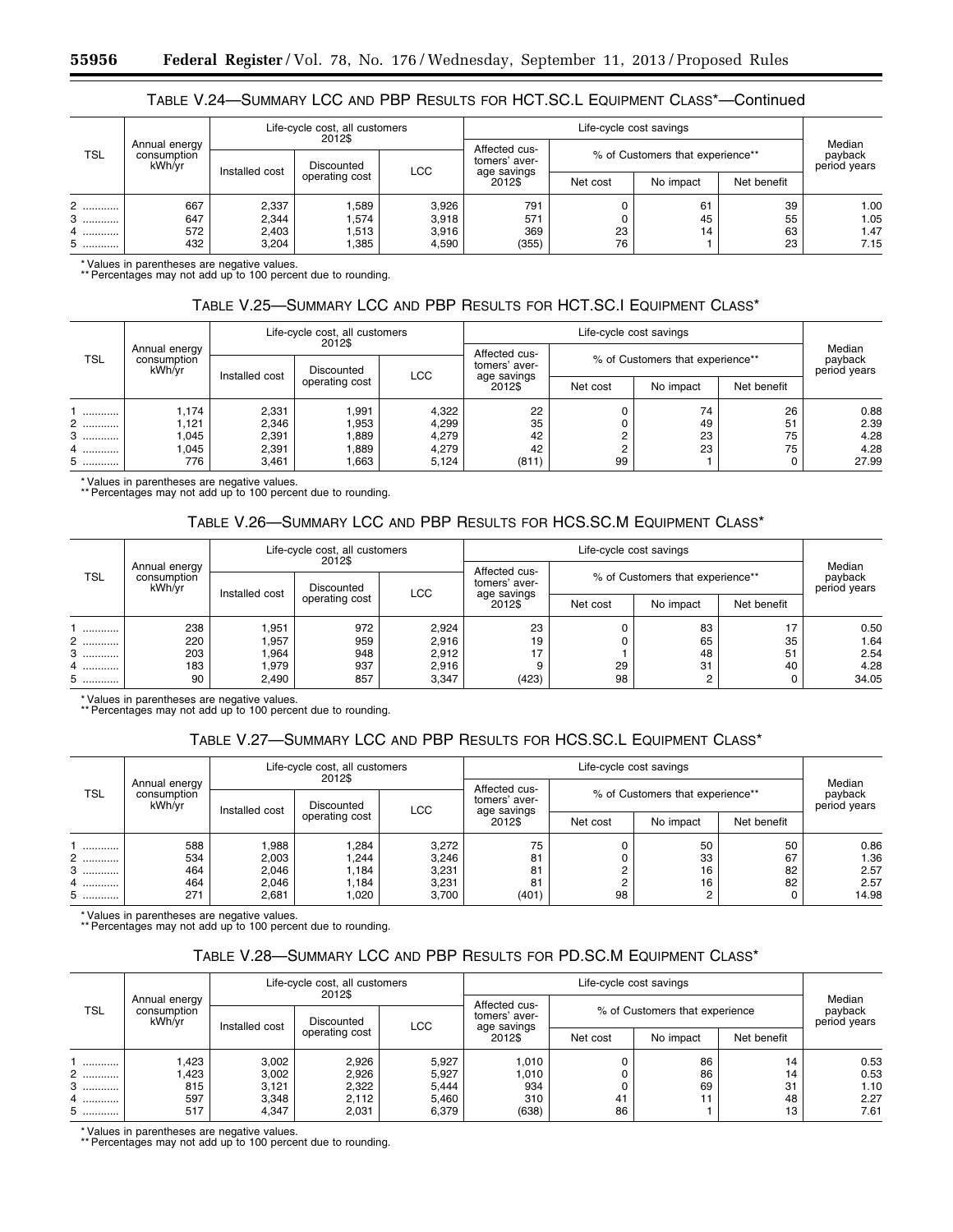|                      |                              |                | Life-cycle cost, all customers<br>2012\$ |            |                                |                                | Life-cycle cost savings |             |                                   |  |
|----------------------|------------------------------|----------------|------------------------------------------|------------|--------------------------------|--------------------------------|-------------------------|-------------|-----------------------------------|--|
| <b>TSL</b><br>kWh/yr | Annual energy<br>consumption |                | Discounted                               |            | Affected cus-<br>tomers' aver- | % of customers that experience |                         |             | Median<br>payback<br>period years |  |
|                      |                              | Installed cost | operating cost                           | <b>LCC</b> | age savings<br>2012\$          | Net cost                       | No impact               | Net benefit |                                   |  |
|                      | 9,869                        | 12,314         | 14.364                                   | 26,678     | 646                            |                                | 70                      | 30          | 1.12                              |  |
| 2                    | 9,783                        | 12,339         | 14,301                                   | 26,640     | 466                            |                                | 55                      | 45          | 1.24                              |  |
| 3                    | 8,039                        | 12.883         | 12,863                                   | 25.747     | 242                            |                                | 40                      | 60          | 2.35                              |  |
| 4.                   | 7,920                        | 13.110         | 12.777                                   | 25,887     | 740                            | 25                             | 16                      | 60          | 2.99                              |  |
| 5.<br>.              | 7,814                        | 14.591         | 12.687                                   | 27.277     | (735)                          | 80                             | 5                       | 16          | 7.42                              |  |

TABLE V.29—SUMMARY LCC AND PBP RESULTS FOR SOC.SC.M EQUIPMENT CLASS\*

Values in parentheses are negative values.

\*\* Percentages may not add up to 100 percent due to rounding.

### b. Life-Cycle Cost Subgroup Analysis

As described in section IV.J, DOE estimated the impact of potential amended efficiency standards for commercial refrigeration equipment, at each TSL, on two customer subgroups, one belonging to the foodservice sector and one to the food-retail sector. For the small business segment in the foodservice sector, full-service restaurants were chosen as the representative subgroup, and for the food-retail sector, convenience stores with gas stations were chosen as the representative subgroup. DOE carried out two LCC subgroup analyses by using the LCC spreadsheet described in chapter 8 of the NOPR TSD, but with certain modifications. The input for business type was fixed to the identified subgroup, which ensured that the discount rates and electricity price rates associated with only that subgroup were selected in the Monte Carlo simulations (see chapter 8 of the NOPR TSD). The discount rate was further increased by applying the small firm premium to the WACC (See Table IV.9 for details). Another major modification to the LCC analysis was an added assumption that the subgroups do not have access to national accounts, which results in higher distribution channel markups for the subgroups, leading to higher equipment purchase prices. Apart from these changes, all other inputs for LCC subgroup analysis are same as those in the LCC analysis described in chapter 8 of the NOPR TSD.

The results for the small business subgroup in the foodservice sector (Table V.30, Table V.31, and Table V.32) are presented only for the self-contained equipment classes because full-service restaurants that are small businesses generally do not use remote condensing equipment. Table V.30 presents the comparison of mean LCC savings for the small business subgroup in foodservice sector (full-service restaurants) with the national average values (LCC savings results from chapter 8 of the NOPR TSD). For all TSLs in all equipment

classes, the LCC savings for the small business subgroup are lower than the national average values. Table V.31 presents the percentage change in LCC savings compared to national average values for self-contained equipment. For many of the equipment classes in Table V.31, the percentage decrease in LCC savings is less than 15 percent. Equipment classes that show a substantial decrease in LCC savings, compared to national average values, are VOP.SC.M, VCT.SC.M, VCT.SC.L, VCT.SC.I, SVO.SC.M, HZO.SC.M, HCT.SC.I and PD.SC.M, which belong to the classification of self-contained display type equipment. It is uncommon to find display type equipment in small full-service restaurants. An overwhelming majority of commercial refrigeration equipment in small restaurants is composed of solid door refrigerators and freezers that are used for food storage in the kitchen. The solid-door equipment (VCS and HCS) exhibits a relatively smaller percentage decrease in LCC savings. In any case, the value of LCC savings at TSL 4 is positive for all equipment classes as shown in Table V.30. Therefore, even though the LCC savings for small business subgroup in foodservice sector are lower than the national average values, they are still positive, implying that small businesses still save money over the equipment lifetime at TSL 4. Table V.32 presents the comparison of median PBPs for the small business subgroup in the foodservice sector with national median values (median PBPs from chapter 8 of the NOPR TSD). The PBP values are higher for the small business subgroup in all cases, which is consistent with the decrease in LCC savings.

Table V.33 presents the comparison of mean LCC savings for the small business subgroup in the food-retail sector (convenience stores with gasoline stations) with the national average values (LCC savings results from chapter 8 of the NOPR TSD) at each TSL. This comparison shows mixed results, with higher LCC savings for the subgroup in

some instances and lower LCC savings in others. The higher LCC savings for the subgroup are exhibited in the case of large display cases such as VOP.RC.M, VOP.RC.L, VCT.RC.M, VCT.RC.L, SVO.RC.M, and SOC.RC.M. This equipment is predominantly used in large grocery stores, where the average lifetime of the equipment was assumed to be 10 years, while the average lifetime of this equipment in convenience stores with gas stations was assumed to be 15 years (see chapter 8 of the NOPR TSD for discussion of equipment lifetime assumptions). In general, the longer the equipment lifetime, the lower the LCC values because of a longer available timeframe to offset the initial cost increases by savings in energy costs. Because the large display type equipment is predominantly used in larger grocery and multi-line retail stores, the national average values show lower LCC savings compared to the LCC savings of the subgroup. Self-contained equipment, on the other hand, was assumed to have a 10-year average lifetime in all businesses. For self-contained equipment, the subgroup LCC savings were lower than the national average LCC savings with the exception of the HCT.SC.L cases.

Table V.34 presents the percentage change in LCC savings of the customer subgroup in the food-retail sector compared to national average values at each TSL. For a majority of equipment classes that show a decrease in LCC savings for the subgroup, the percentage decrease in LCC savings is less than 15 percent. Equipment classes that show a substantial decrease in LCC savings, compared to national average values, are VOP.SC.M, SVO.SC.M, HZO.SC.M, HCT.SC.M, HCT.SC.I, and HSC.SC.M. Among these, the equipment classes that show decrease in LCC saving of greater than 15 percent at TSL 4 are VOP.SC.M (27 percent), SVO.SC.M (26 percent), HZO.SC.M (38 percent), HCT.SC.M (21 percent), HCT.SC.I (17 percent), and HCS.SC.M (15 percent). Even though the percentage decrease in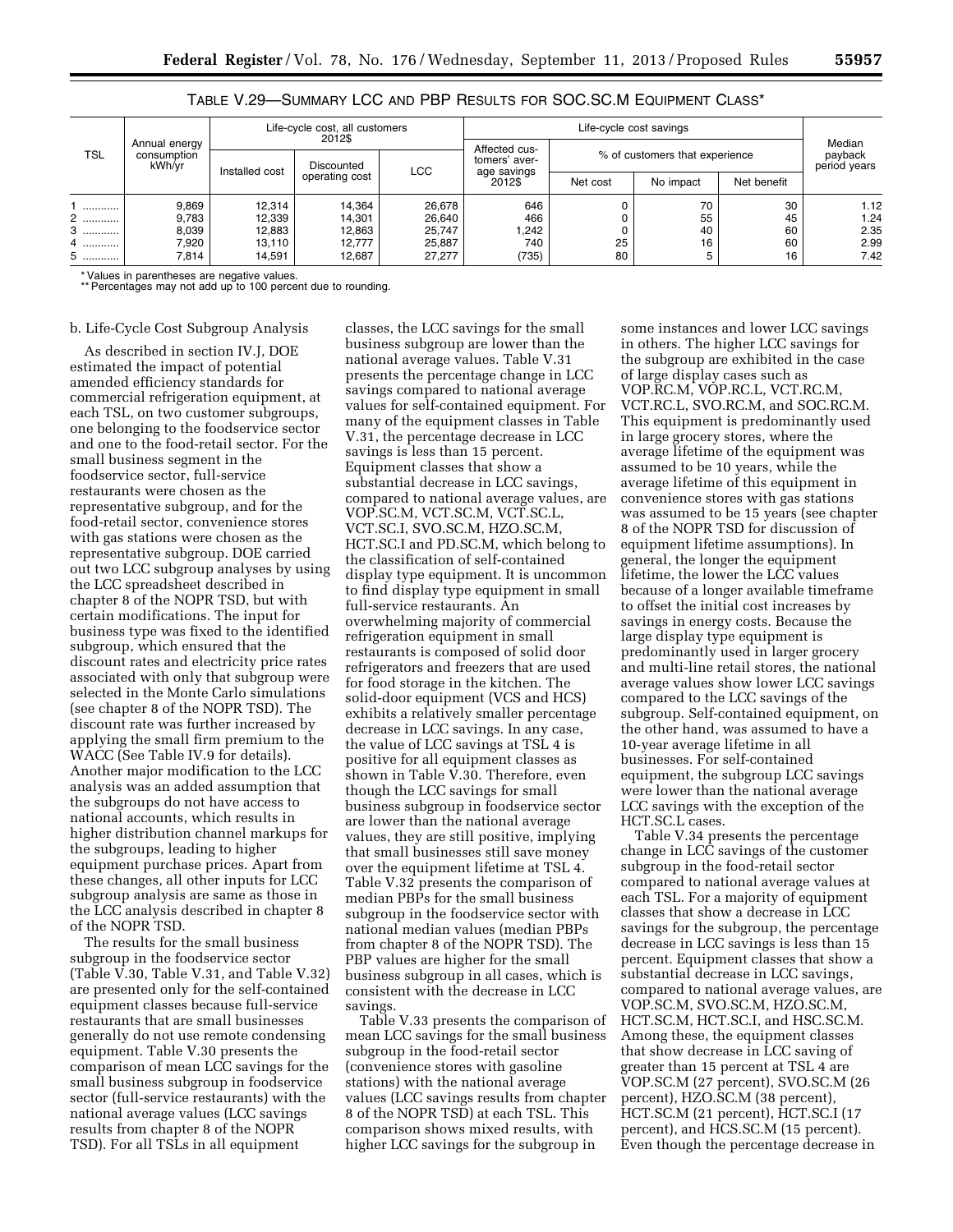LCC savings for these equipment classes may appear to be high, the absolute value of decrease in LCC savings is small when compared to the total LCC for each equipment class. Table V.35 presents the comparison of median PBPs for small business subgroup in the foodservice sector with national median

values (median PBPs from chapter 8 of the NOPR TSD) at each TSL. The PBP values are higher in the small business subgroup in all instances, including instances in which the LCC savings for the subgroup are higher than national average values. This is an expected outcome because the PBP values are

obtained by dividing the increase in equipment installed cost by the first year savings in operating costs, and are not affected by the higher average lifetime of the equipment in the convenience stores with gas stations.

## TABLE V.30—COMPARISON OF MEAN LCC SAVINGS FOR THE SMALL BUSINESS SUBGROUP IN THE FOODSERVICE SECTOR WITH THE NATIONAL AVERAGE VALUES

| Equipment class*      | Category                             | Mean LCC savings<br>2012\$** |                  |                  |                  |                      |
|-----------------------|--------------------------------------|------------------------------|------------------|------------------|------------------|----------------------|
|                       |                                      | TSL <sub>1</sub>             | TSL 2            | TSL <sub>3</sub> | TSL 4            | TSL <sub>5</sub>     |
| <b>VOP.SC.M</b>       | Small Business                       | \$157.27                     | \$205.50         | \$690.22         | \$576.21         | (\$586.43)           |
|                       | All Business Types                   | 170.78                       | 227.17           | 814.91           | 691.27           | (376.52)             |
| <b>VCT.SC.M </b>      | Small Business                       | 421.59                       | 960.34           | 752.15           | 405.47           | (954.55)             |
|                       | All Business Types                   | 566.18                       | 1,363.60         | 1,122.14         | 641.05           | (595.52)             |
| <b>VCT.SC.L</b>       | Small Business                       | 3.127.24                     | 1,879.37         | 1,433.25         | 941.77           | (906.58)             |
|                       | All Business Types                   | 4,186.06                     | 2,522.67         | 1,984.45         | 1,342.84         | (343.16)             |
| <b>VCT.SC.I</b>       | Small Business                       | 414.02                       | 310.26           | 261.24           | 261.24           | (2,036.01)           |
|                       | All Business Types                   | 572.05                       | 486.28           | 431.88           | 431.88           | (1,591.87)           |
| <b>VCS.SC.M</b>       | Small Business                       | 272.26                       | 158.67           | 125.72           | 125.72           | (1,079.78)           |
|                       | All Business Types                   | 278.84                       | 162.88           | 131.80           | 131.80           | (1,042.03)           |
| VCS.SC.L              | Small Business                       | 511.64                       | 318.96           | 259.10           | 213.08           | (1,326.22)           |
|                       | All Business Types                   | 524.52                       | 329.33           | 267.81           | 220.83           | (1,274.03)           |
| VCS.SC.I              | Small Business                       | 231.08                       | 170.13           | 146.54           | 146.54           | (1,884.22)           |
|                       | All Business Types                   | 236.77                       | 176.83           | 152.69           | 152.69           | (1,818.87)           |
| SVO.SC.M              | Small Business                       | 296.25<br>324.33             | 305.21<br>334.89 | 486.70<br>587.90 | 397.67<br>491.99 | (356.12)             |
| HZO.SC.M              | All Business Types<br>Small Business | 8.16                         | 8.16<br>8.85     | 44.26<br>48.60   | 18.90<br>28.78   | (201.61)<br>(925.33) |
| HZO.SC.L <sup>†</sup> | All Business Types<br>Small Business | 8.85<br><b>NA</b>            | <b>NA</b>        | <b>NA</b>        | <b>NA</b>        | (821.57)<br>(532.72) |
| <b>HCT.SC.M</b>       | All Business Types                   | <b>NA</b>                    | <b>NA</b>        | <b>NA</b>        | <b>NA</b>        | (473.71)             |
|                       | Small Business                       | 99.52                        | 323.44           | 274.76           | 219.49           | (385.92)             |
| HCT.SC.L              | All Business Types                   | 106.59                       | 359.48           | 307.26           | 253.60           | (293.54)             |
|                       | Small Business                       | 209.05                       | 754.27           | 544.14           | 344.36           | (458.19)             |
| HCT.SC.I              | All Business Types                   | 217.19                       | 790.53           | 571.07           | 368.92           | (354.75)             |
|                       | Small Business                       | 21.15                        | 32.20            | 35.19            | 35.19            | (926.07)             |
| HCS.SC.M              | All Business Types                   | 21.83                        | 34.69            | 42.48            | 42.48            | (811.31)             |
|                       | Small Business                       | 22.47                        | 18.59            | 16.03            | 7.99             | (436.55)             |
| HCS.SC.L              | All Business Types                   | 23.07                        | 19.18            | 16.66            | 8.68             | (422.79)             |
|                       | Small Business                       | 72.79                        | 78.72            | 76.67            | 76.67            | (422.16)             |
| PD.SC.M               | All Business Types                   | 74.69                        | 80.97            | 80.72            | 80.72            | (400.63)             |
|                       | Small Business                       | 815.04                       | 815.04           | 729.72           | 187.05           | (861.56)             |
| SOC.SC.M              | All Business Types                   | 1,009.53                     | 1,009.53         | 933.59           | 310.43           | (637.94)             |
|                       | Small Business                       | 625.01                       | 449.27           | 1,149.04         | 651.93           | (959.99)             |
|                       | All Business Types                   | 646.15                       | 466.47           | 1,241.60         | 739.75           | (735.33)             |

\*Only self-contained equipment have been shown for this subgroup analysis because the remote condensing equipment is not generally used<br>by small full-service restaurants.<br>\*\*Values in parentheses are negative values. Negati

imply increase in LCC savings.<br>
<sup>†</sup>TSLs 1 through 4 for equipment class HZO.SC.L are associated with the baseline efficiency level. Hence, the LCC savings are shown as

''NA''.

TABLE V.31—PERCENTAGE CHANGE IN MEAN LCC SAVINGS FOR THE SMALL BUSINESS SUBGROUP IN THE FOODSERVICE SECTOR COMPARED TO NATIONAL AVERAGE VALUES

| Equipment class*<br>(percent) | TSI 1**<br>(percent) | TSI 2**<br>(percent | TSI 3**<br>(percent) | TSI 4**<br>(percent) | TSL 5**<br>(percent) |
|-------------------------------|----------------------|---------------------|----------------------|----------------------|----------------------|
|                               | (8)                  |                     | $^{\prime}$ 15)      |                      | (56)                 |
|                               | 26)                  | ί30                 | (33)                 | '37                  | (60)                 |
|                               | 25                   | 26                  | (28                  | '30                  | 164)                 |
|                               | (28)                 | 36                  | (40)                 | '40                  | (28)                 |
| VCS.SC.M                      |                      | Έ.                  | (5)                  |                      |                      |
|                               |                      | Έ.                  | 3)                   |                      |                      |
| VCS.SC.I                      |                      |                     | Ί4                   |                      |                      |
| SVO SC M                      |                      | Έ.                  |                      | 19'                  |                      |
|                               | (8)                  | ΄8                  | (9)                  | 134                  | 13)                  |
| HZO.SC.Lt                     | <b>NA</b>            | NA                  | <b>NA</b>            | ΝA                   | 12)                  |
|                               |                      | 10)                 | (11)                 | '13)                 | ΄31                  |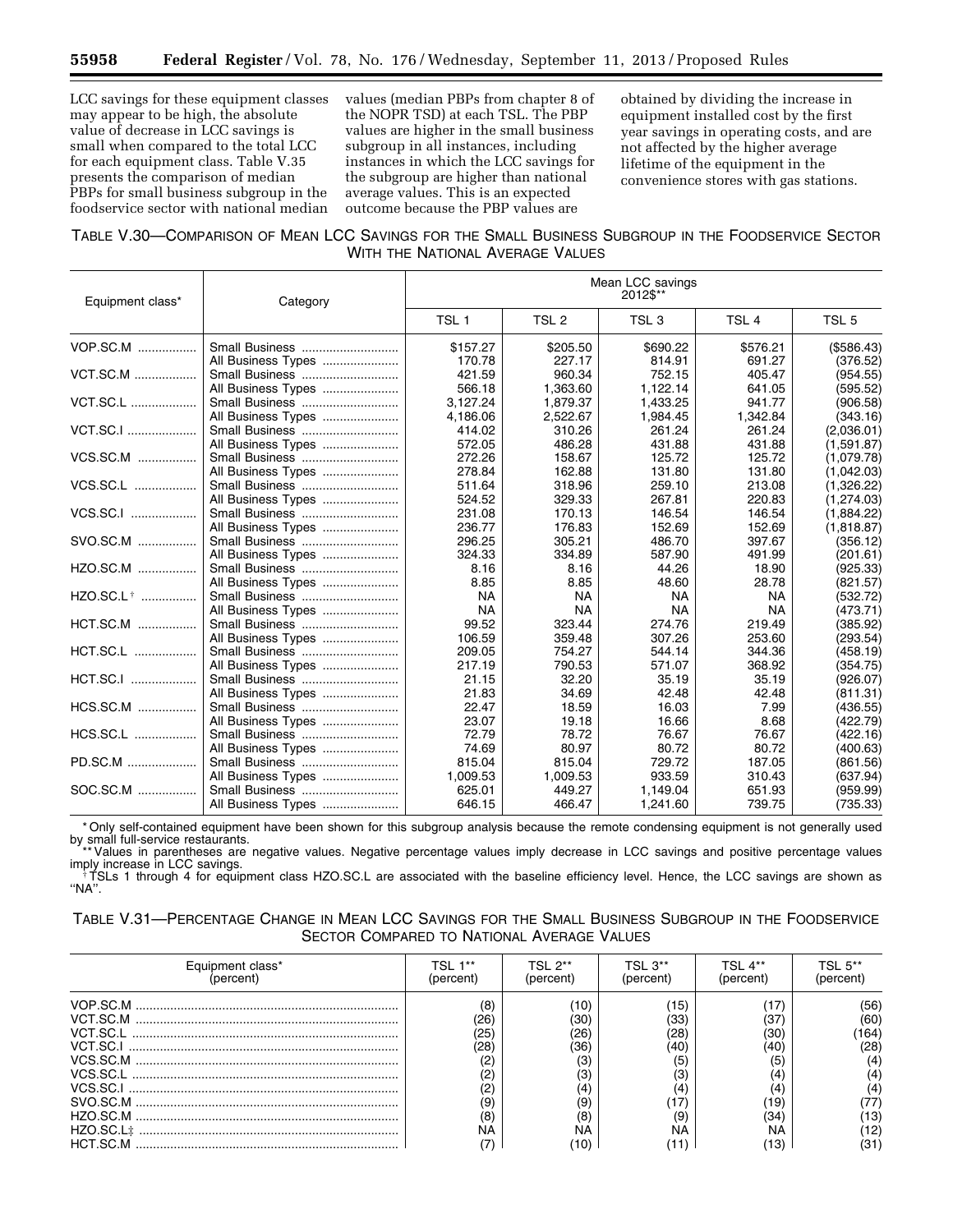TABLE V.31—PERCENTAGE CHANGE IN MEAN LCC SAVINGS FOR THE SMALL BUSINESS SUBGROUP IN THE FOODSERVICE SECTOR COMPARED TO NATIONAL AVERAGE VALUES—Continued

| Equipment class* | "SI 1**                         | TSI 2**              | TSI 3**                          | TSI 4**         | TSI 5**                                    |
|------------------|---------------------------------|----------------------|----------------------------------|-----------------|--------------------------------------------|
| (percent)        | percent                         | oercent`             | percent)                         | percent         | percenti                                   |
| SOC.SC.M         | (3)<br>(3)<br>(3)<br>19)<br>(3) | 5<br>΄3<br>΄3<br>19) | (5)<br>'17<br>(4)<br>(5)<br>(22) | (8<br>ί5΄<br>40 | (29)<br>(14)<br>(3)<br>(5)<br>(35)<br>(31) |

\* Only self-contained equipment have been shown for this subgroup analysis because the remote condensing equipment is not generally used by small full-service restaurants.

\*\* Values in parentheses are negative values. Negative percentage values imply decrease in LCC savings and positive percentage values imply increase in LCC savings.

†This value is high because of change of sign from subgroup value to national average value.

‡TSLs 1 through 4 for equipment class HZO.SC.L are associated with the baseline efficiency level. Hence, the percentage changes in LCC savings are shown as ''NA''.

'0%' means the value is in between  $-0.5$ % and 0.5%.

TABLE V.32—COMPARISON OF MEDIAN PAYBACK PERIODS FOR THE SMALL BUSINESS SUBGROUP IN THE FOODSERVICE SECTOR WITH NATIONAL MEDIAN VALUES

|                  | Category           | Median payback period years |                  |                  |                  |                  |
|------------------|--------------------|-----------------------------|------------------|------------------|------------------|------------------|
| Equipment class* |                    | TSL <sub>1</sub>            | TSL <sub>2</sub> | TSL <sub>3</sub> | TSL <sub>4</sub> | TSL <sub>5</sub> |
| VOP.SC.M         | Small Business     | 1.77                        | 2.38             | 4.52             | 4.81             | 12.46            |
|                  | All Business Types | 1.61                        | 2.17             | 4.12             | 4.39             | 11.37            |
| <b>VCT.SC.M</b>  | Small Business     | 0.89                        | 1.77             | 2.27             | 2.61             | 8.34             |
|                  | All Business Types | 0.86                        | 1.73             | 2.21             | 2.54             | 8.13             |
| <b>VCT.SC.L </b> | Small Business     | 0.60                        | 0.63             | 0.85             | 0.99             | 3.76             |
|                  | All Business Types | 0.58                        | 0.61             | 0.83             | 0.96             | 3.65             |
| VCT.SC.I         | Small Business     | 0.93                        | 1.89             | 2.14             | 2.14             | 14.34            |
|                  | All Business Types | 0.86                        | 1.74             | 1.97             | 1.97             | 13.21            |
| VCS.SC.M         | Small Business     | 0.74                        | 0.94             | 1.68             | 1.68             | 13.51            |
|                  | All Business Types | 0.78                        | 0.98             | 1.75             | 1.75             | 14.11            |
| VCS.SC.L         | Small Business     | 0.53                        | 0.87             | 0.96             | 1.10             | 10.11            |
|                  | All Business Types | 0.55                        | 0.91             | 1.00             | 1.15             | 10.54            |
| VCS.SC.I         | Small Business     | 0.77                        | 1.99             | 2.32             | 2.32             | 26.08            |
|                  | All Business Types | 0.80                        | 2.07             | 2.42             | 2.42             | 27.19            |
| SVO.SC.M         | Small Business     | 2.15                        | 2.25             | 4.83             | 5.17             | 11.30            |
|                  | All Business Types | 1.97                        | 2.06             | 4.43             | 4.75             | 10.36            |
| HZO.SC.M         | Small Business     | 2.07                        | 2.07             | 2.64             | 6.98             | 60.83            |
|                  | All Business Types | 1.89                        | 1.89             | 2.42             | 6.40             | 55.78            |
| HZO.SC.L**       | Small Business     | <b>NA</b>                   | <b>NA</b>        | <b>NA</b>        | <b>NA</b>        | 80.27            |
|                  | All Business Types | <b>NA</b>                   | <b>NA</b>        | <b>NA</b>        | <b>NA</b>        | 73.62            |
| HCT.SC.M         | Small Business     | 0.77                        | 2.49             | 2.69             | 3.43             | 13.64            |
|                  | All Business Types | 0.69                        | 2.24             | 2.42             | 3.08             | 12.26            |
| HCT.SC.L         | Small Business     | 0.58                        | 1.10             | 1.15             | 1.61             | 7.83             |
|                  | All Business Types | 0.53                        | 1.00             | 1.05             | 1.47             | 7.15             |
| HCT.SC.I         | Small Business     | 0.96                        | 2.60             | 4.67             | 4.67             | 30.57            |
|                  | All Business Types | 0.88                        | 2.39             | 4.28             | 4.28             | 27.99            |
| HCS.SC.M         | Small Business     | 0.48                        | 1.57             | 2.42             | 4.06             | 32.56            |
|                  | All Business Types | 0.50                        | 1.64             | 2.54             | 4.28             | 34.05            |
| HCS.SC.L         | Small Business     | 0.82                        | 1.30             | 2.47             | 2.47             | 14.38            |
|                  | All Business Types | 0.86                        | 1.36             | 2.57             | 2.57             | 14.98            |
| PD.SC.M          | Small Business     | 0.53                        | 0.53             | 1.11             | 2.28             | 7.63             |
|                  | All Business Types | 0.53                        | 0.53             | 1.10             | 2.27             | 7.61             |
| SOC.SC.M         | Small Business     | 1.14                        | 1.26             | 2.40             | 3.06             | 7.59             |
|                  | All Business Types | 1.12                        | 1.24             | 2.35             | 2.99             | 7.42             |

\* Only self-contained equipment have been shown for this subgroup analysis because the remote condensing equipment is not generally used by small full-service restaurants.

\*\* TSLs 1 through 4 for equipment class HZO.SC.L are associated with the baseline efficiency level. Hence, the payback period is shown as ''NA.''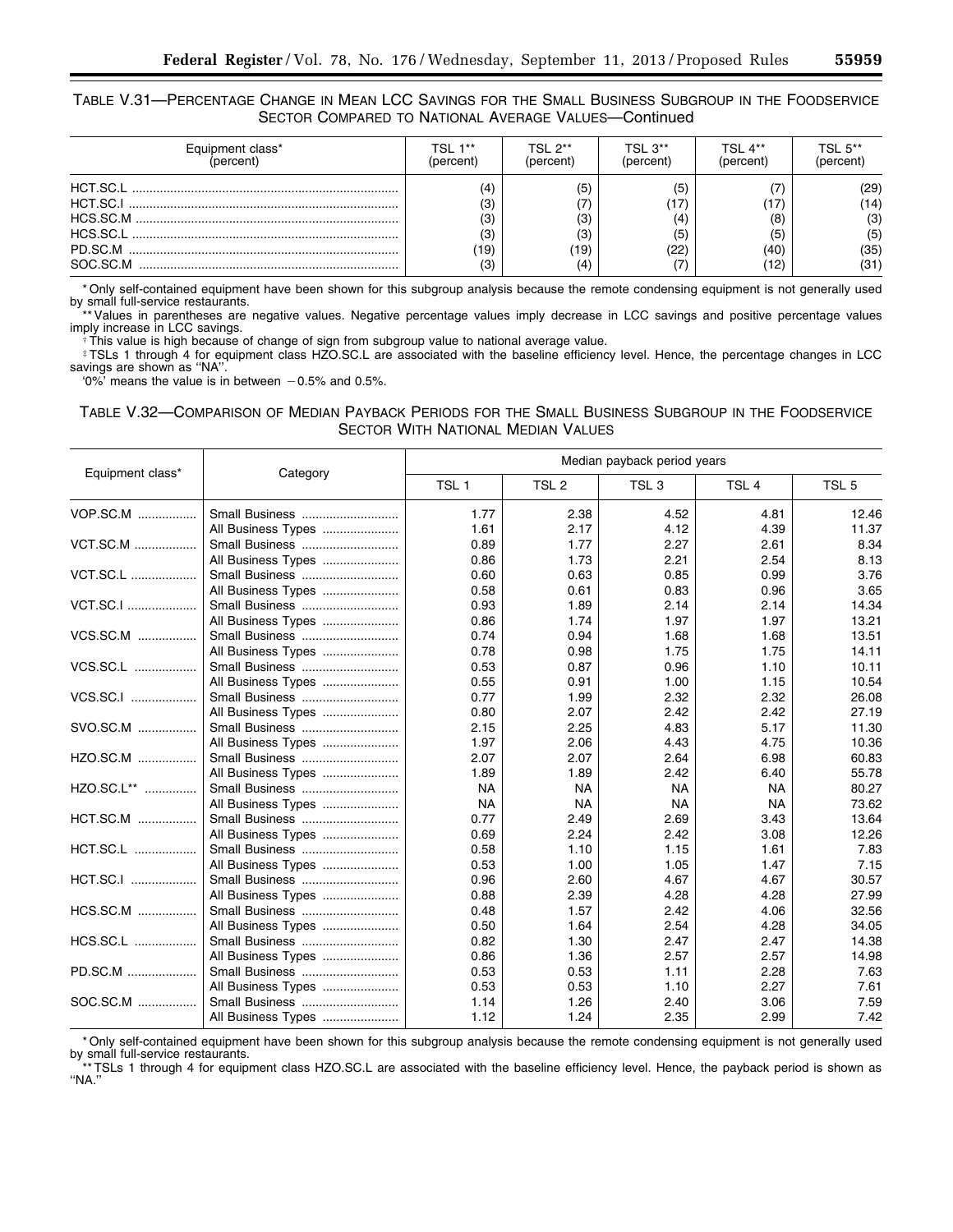۳

### TABLE V.33—COMPARISON OF LCC SAVINGS FOR THE SMALL BUSINESS SUBGROUP IN THE FOOD-RETAIL SECTOR WITH THE NATIONAL AVERAGE VALUES

| Equipment class  | Category                             | Mean LCC savings<br>2012\$* |                  |                  |                  |                           |
|------------------|--------------------------------------|-----------------------------|------------------|------------------|------------------|---------------------------|
|                  |                                      | TSL <sub>1</sub>            | TSL <sub>2</sub> | TSL <sub>3</sub> | TSL <sub>4</sub> | TSL <sub>5</sub>          |
| VOP.RC.M         | Small Business                       | \$295.31                    | \$927.25         | \$2.347.11       | \$1.970.10       | (S1.528.98)               |
|                  | All Business Types                   | 235.92                      | 743.00           | 1,788.85         | 1,493.72         | (1,668.79)                |
| VOP.RC.L         | Small Business                       | 668.10                      | 1,899.69         | 1,421.70         | 1,421.70         | (3,855.19)                |
|                  | All Business Types                   | 537.27                      | 1,516.59         | 1,129.51         | 1,129.51         | (3,692.90)                |
| VOP.SC.M         | Small Business                       | 145.72                      | 187.71           | 608.29           | 503.17           | (655.21)                  |
|                  | All Business Types                   | 170.78                      | 227.17           | 814.91           | 691.27           | (376.52)                  |
| VCT.RC.M         | Small Business                       | 205.12                      | 2,200.61         | 2,074.57         | 1,313.23         | (2,663.30)                |
|                  | All Business Types                   | 175.23                      | 1,864.44         | 1,758.73         | 1,108.13         | (2,508.61)                |
| VCT.RC.L         | Small Business                       | 1,586.15                    | 1,177.93         | 937.97           | 937.97           | (3,902.43)                |
|                  | All Business Types                   | 1,357.25                    | 1,004.72         | 797.91           | 797.91           | (3,624.20)                |
| <b>VCT.SC.M </b> | Small Business                       | 535.27                      | 1,264.79         | 1,024.79         | 574.38           | (784.35)                  |
|                  | All Business Types                   | 566.18                      | 1,363.60         | 1.122.14         | 641.05           | (595.52)                  |
| <b>VCT.SC.L</b>  | Small Business                       | 3,980.86                    | 2,396.41         | 1,864.97         | 1,248.55         | (602.09)                  |
|                  | All Business Types                   | 4,186.06                    | 2,522.67         | 1,984.45         | 1,342.84         | (343.16)                  |
| VCT.SC.I         | Small Business                       | 529.93                      | 430.30           | 375.53           | 375.53           | (1,881.48)                |
|                  | All Business Types                   | 572.05                      | 486.28           | 431.88           | 431.88           | (1,591.87)                |
| VCS.SC.M         | Small Business                       | 271.17                      | 157.63           | 124.30           | 124.30           | (1,081.39)                |
|                  | All Business Types                   | 278.84                      | 162.88           | 131.80           | 131.80           | (1,042.03)                |
| VCS.SC.L         | Small Business                       | 510.86                      | 318.22           | 258.09           | 211.59           | (1,328.25)                |
|                  | All Business Types                   | 524.52                      | 329.33           | 267.81           | 220.83           | (1, 274.03)               |
| VCS.SC.I         | Small Business                       | 230.24                      | 169.16           | 145.08           | 145.08           | (1,886.42)                |
|                  | All Business Types                   | 236.77                      | 176.83           | 152.69           | 152.69           | (1,818.87)                |
| SVO.RC.M         | Small Business                       | 89.01                       | 674.27           | 1,544.54         | 1.286.98         | (949.64)                  |
|                  | All Business Types                   | 73.77                       | 551.98           | 1,216.77         | 1,008.46         | (1,015.16)                |
| SVO.SC.M         | Small Business                       | 285.37                      | 292.93           | 449.78           | 364.68           | (387.03)                  |
|                  | All Business Types                   | 324.33                      | 334.89           | 587.90           | 491.99           | (201.61)                  |
| SOC.RC.M         | Small Business                       | 147.25                      | 280.43           | 1,278.84         | 670.29           | (960.27)                  |
|                  | All Business Types                   | 118.36                      | 226.26           | 997.89           | 494.51           | (982.21)                  |
| HZO.RC.M**       | Small Business                       | 0.00                        | 0.00             | 0.00<br>0.00     | 0.00             | (1,384.63)                |
| HZO.RC.L**       | All Business Types                   | 0.00<br>0.00                | 0.00             | 0.00             | 0.00             | (1,271.24)                |
|                  | Small Business                       | 0.00                        | 0.00<br>0.00     | 0.00             | 0.00<br>0.00     | (2,306.30)<br>(2, 134.96) |
| HZO.SC.M         | All Business Types<br>Small Business | 8.05                        | 8.05             | 43.45            | 17.89            | (927.01)                  |
|                  | All Business Types                   | 8.85                        | 8.85             | 48.60            | 28.78            | (821.57)                  |
| HZO.SC.L**       | Small Business                       | 0.00                        | 0.00             | 0.00             | 0.00             | (533.60)                  |
|                  | All Business Types                   | 0.00                        | 0.00             | 0.00             | 0.00             | (473.71)                  |
| HCT.SC.M         | Small Business                       | 93.73                       | 299.66           | 253.49           | 199.55           | (407.29)                  |
|                  | All Business Types                   | 106.59                      | 359.48           | 307.26           | 253.60           | (293.54)                  |
| HCT.SC.L         | Small Business                       | 249.39                      | 906.61           | 655.15           | 425.64           | (366.23)                  |
|                  | All Business Types                   | 217.19                      | 790.53           | 571.07           | 368.92           | (354.75)                  |
| HCT.SC.I         | Small Business                       | 21.15                       | 32.20            | 35.19            | 35.19            | (926.07)                  |
|                  | All Business Types                   | 21.83                       | 34.69            | 42.48            | 42.48            | (811.31)                  |
| HCS.SC.M         | Small Business                       | 22.48                       | 18.44            | 15.75            | 7.40             | (437.16)                  |
|                  | All Business Types                   | 23.07                       | 19.18            | 16.66            | 8.68             | (422.79)                  |
| HCS.SC.L         | Small Business                       | 72.46                       | 78.02            | 75.98            | 75.98            | (423.21)                  |
|                  | All Business Types                   | 74.69                       | 80.97            | 80.72            | 80.72            | (400.63)                  |
| PD.SC.M          | Small Business                       | 1,026.80                    | 1,026.80         | 945.24           | 299.03           | (744.27)                  |
|                  | All Business Types                   | 1,009.53                    | 1,009.53         | 933.59           | 310.43           | (637.94)                  |
| SOC.SC.M         | Small Business                       | 619.20                      | 444.70           | 1,138.70         | 643.60           | (967.59)                  |
|                  | All Business Types                   | 646.15                      | 466.47           | 1,241.60         | 739.75           | (735.33)                  |

\* Values in parentheses are negative values.

\*\* TSLs 1 through 4 for equipment classes HZO.RC.M, HZO.RC.L, and HZO.SC.L are associated with the baseline efficiency level. Hence, the LCC savings are shown as ''NA.''

## TABLE V.34—PERCENTAGE CHANGE IN MEAN LCC SAVINGS FOR THE SMALL BUSINESS SUBGROUP IN THE FOOD RETAIL SECTOR COMPARED TO NATIONAL AVERAGE VALUES

| Equipment class | TSL 1*<br>(percent) | TSI 2*<br>(percent | TSI 3*<br>(percent) | TSI 4*<br>(percent) | TSI 5*<br>(percent) |
|-----------------|---------------------|--------------------|---------------------|---------------------|---------------------|
| VOP RC M        | 25                  | 25                 | 31                  | 32                  |                     |
|                 | 24                  | 25                 | 26                  | 26                  | 41                  |
|                 | (15)                |                    | (25)                |                     | '74)                |
|                 |                     |                    | 18                  |                     | (6)                 |
|                 |                     |                    | 18                  |                     | (8)                 |
|                 | (5                  |                    | (9)                 | 10                  | (32)                |
|                 | (5)                 | 5                  | (6)                 |                     | (75)                |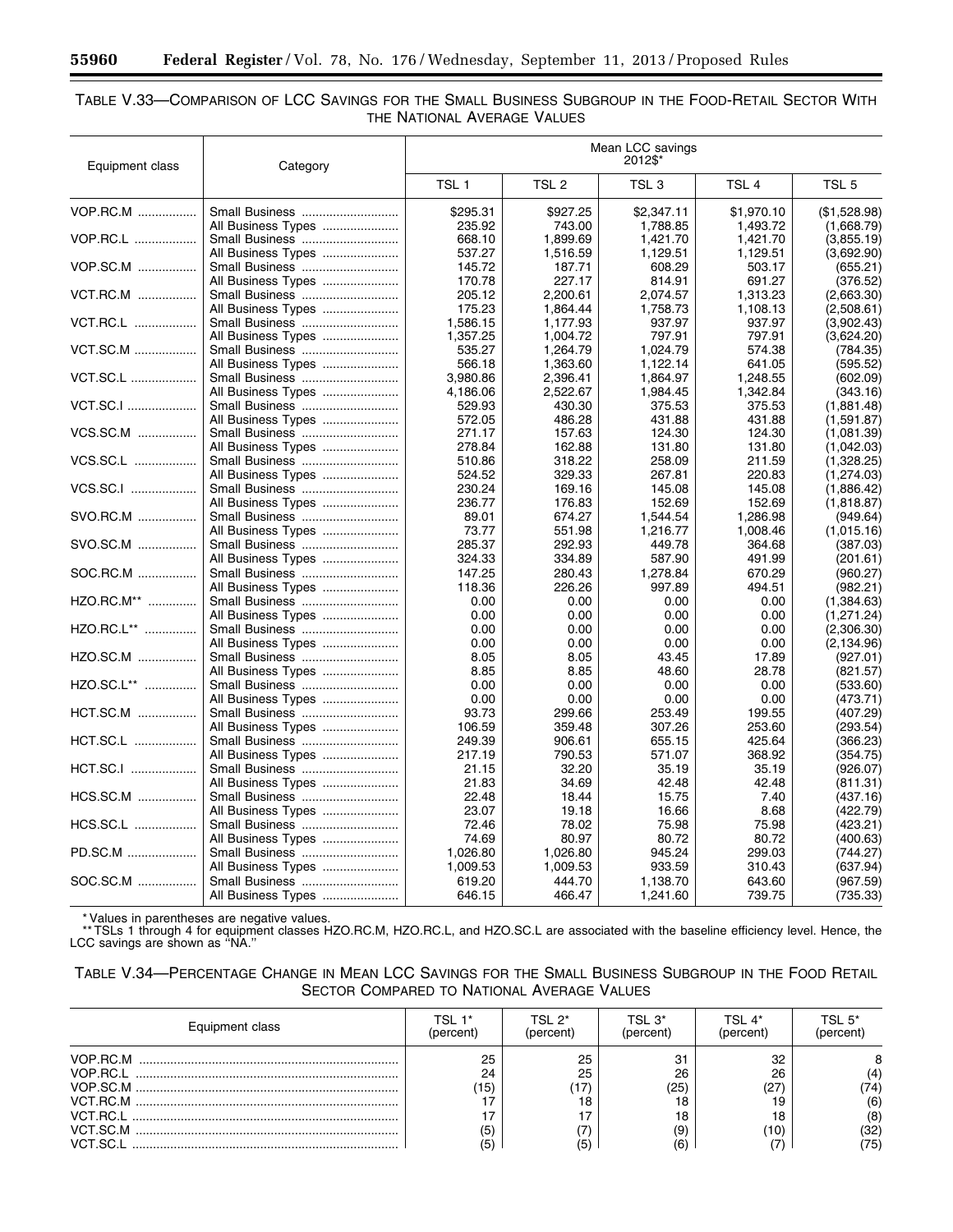## TABLE V.34—PERCENTAGE CHANGE IN MEAN LCC SAVINGS FOR THE SMALL BUSINESS SUBGROUP IN THE FOOD RETAIL SECTOR COMPARED TO NATIONAL AVERAGE VALUES—Continued

| Equipment class | TSL<br>(percent) | TSL 2*<br>(percent) | (percent) | (percent) | (percent) |
|-----------------|------------------|---------------------|-----------|-----------|-----------|
|                 |                  | (12)                | (13)      | 13'       | '18)      |
|                 | (3)              | 3'                  | (6)       | (6)       |           |
| VCS.SC.L        | (3)              | 3'                  | (4)       |           | (4)       |
|                 | (3)              | $\left( 4\right)$   | (5)       | (5)       | (4)       |
|                 | 21               | 22                  | 27        | 28        |           |
|                 | (12)             | 13)                 | (23)      | 26        | (92       |
| SOC.RC.M        | 24               | 24                  | 28        | 36        |           |
|                 | NA               | NA                  | NA        | ΝA        | (9)       |
| $HZO.RC.I$ †    | NA               | NA                  | <b>NA</b> | ΝA        | (8)       |
|                 | (9)              | (9)                 |           | '38'      | '13)      |
|                 | <b>NA</b>        | ΝA                  | ΝA        | ΝA        | '13)      |
|                 | (12)             |                     | (17)      |           | (39)      |
|                 | 15               |                     | 15        |           | (3)       |
|                 | (3)              |                     | 17        |           | 14)       |
|                 | (3)              | '4,                 | (5)       | 15)       | (3)       |
|                 | (3)              | 4                   | (6)       | (6)       | (6)       |
| PD.SC.M         |                  |                     |           |           | '17)      |
| SOC.SC.M        | (4)              | 5                   | (8)       |           | '32'      |

\* Values in parentheses are negative values. Negative percentage values imply decrease in LCC savings and positive percentage values imply increase in LCC savings.

† TSLs 1 through 4 for equipment classes HZO.RC.M, HZO.RC.L, and HZO.SC.L are associated with the baseline efficiency level. Hence, the LCC savings are zero and the decrease in LCC savings are shown as "NA." <br>'0%' implies the value is in between -0.5 and 0.5.

## TABLE V.35—COMPARISON OF MEDIAN PAYBACK PERIODS FOR THE SMALL BUSINESS SUBGROUP IN THE FOOD-RETAIL SECTOR WITH THE NATIONAL MEDIAN VALUES

|                  |                    | Median payback period years |                  |                  |                  |                  |  |  |
|------------------|--------------------|-----------------------------|------------------|------------------|------------------|------------------|--|--|
| Equipment class  | Category           | TSL <sub>1</sub>            | TSL <sub>2</sub> | TSL <sub>3</sub> | TSL <sub>4</sub> | TSL <sub>5</sub> |  |  |
| VOP.RC.M         | Small Business     | 1.78                        | 1.83             | 3.88             | 4.02             | 12.09            |  |  |
|                  | All Business Types | 1.73                        | 1.77             | 3.77             | 3.91             | 11.76            |  |  |
| VOP.RC.L         | Small Business     | 1.15                        | 2.10             | 2.30             | 2.30             | 18.90            |  |  |
|                  | All Business Types | 1.11                        | 2.03             | 2.22             | 2.22             | 18.30            |  |  |
| VOP.SC.M         | Small Business     | 1.95                        | 2.65             | 5.02             | 5.34             | 13.84            |  |  |
|                  | All Business Types | 1.61                        | 2.17             | 4.12             | 4.39             | 11.37            |  |  |
| VCT.RC.M         | Small Business     | 1.28                        | 2.51             | 2.53             | 2.80             | 13.61            |  |  |
|                  | All Business Types | 1.23                        | 2.42             | 2.43             | 2.70             | 13.09            |  |  |
| VCT.RC.L         | Small Business     | 1.35                        | 1.57             | 1.71             | 1.71             | 16.40            |  |  |
|                  | All Business Types | 1.30                        | 1.51             | 1.64             | 1.64             | 15.75            |  |  |
| <b>VCT.SC.M</b>  | Small Business     | 0.98                        | 1.95             | 2.49             | 2.87             | 9.17             |  |  |
|                  | All Business Types | 0.86                        | 1.73             | 2.21             | 2.54             | 8.13             |  |  |
| <b>VCT.SC.L </b> | Small Business     | 0.65                        | 0.68             | 0.93             | 1.09             | 4.12             |  |  |
|                  | All Business Types | 0.58                        | 0.61             | 0.83             | 0.96             | 3.65             |  |  |
| <b>VCT.SC.I </b> | Small Business     | 1.02                        | 2.08             | 2.35             | 2.35             | 15.75            |  |  |
|                  | All Business Types | 0.86                        | 1.74             | 1.97             | 1.97             | 13.21            |  |  |
| VCS.SC.M         | Small Business     | 0.79                        | 1.01             | 1.79             | 1.79             | 14.45            |  |  |
|                  | All Business Types | 0.78                        | 0.98             | 1.75             | 1.75             | 14.11            |  |  |
| VCS.SC.L         | Small Business     | 0.56                        | 0.93             | 1.03             | 1.18             | 10.80            |  |  |
|                  | All Business Types | 0.55                        | 0.91             | 1.00             | 1.15             | 10.54            |  |  |
| VCS.SC.I         | Small Business     | 0.82                        | 2.12             | 2.48             | 2.48             | 27.85            |  |  |
|                  | All Business Types | 0.80                        | 2.07             | 2.42             | 2.42             | 27.19            |  |  |
| SVO.RC.M         | Small Business     | 1.36                        | 2.74             | 4.49             | 4.66             | 12.01            |  |  |
|                  | All Business Types | 1.31                        | 2.64             | 4.34             | 4.50             | 11.60            |  |  |
| SVO.SC.M         | Small Business     | 2.29                        | 2.40             | 5.18             | 5.55             | 12.12            |  |  |
|                  | All Business Types | 1.97                        | 2.06             | 4.43             | 4.75             | 10.36            |  |  |
| SOC.RC.M         | Small Business     | 1.28                        | 1.48             | 3.41             | 4.54             | 12.24            |  |  |
|                  | All Business Types | 1.25                        | 1.44             | 3.31             | 4.41             | 11.88            |  |  |
| HZO.RC.M*        | Small Business     | 0.00                        | 0.00             | 0.00             | 0.00             | 166.41           |  |  |
|                  | All Business Types | 0.00                        | 0.00             | 0.00             | 0.00             | 161.23           |  |  |
| HZO.RC.L*        | Small Business     | 0.00                        | 0.00             | 0.00             | 0.00             | 86.47            |  |  |
|                  | All Business Types | 0.00                        | 0.00             | 0.00             | 0.00             | 83.78            |  |  |
| HZO.SC.M         | Small Business     | 2.14                        | 2.14             | 2.74             | 7.23             | 62.97            |  |  |
|                  | All Business Types | 1.89                        | 1.89             | 2.42             | 6.40             | 55.78            |  |  |
| HZO.SC.L*        | Small Business     | 0.00                        | 0.00             | 0.00             | 0.00             | 83.02            |  |  |
|                  | All Business Types | 0.00                        | 0.00             | 0.00             | 0.00             | 73.62            |  |  |
| <b>HCT.SC.M</b>  | Small Business     | 0.80                        | 2.60             | 2.81             | 3.58             | 14.23            |  |  |
|                  | All Business Types | 0.69                        | 2.24             | 2.42             | 3.08             | 12.26            |  |  |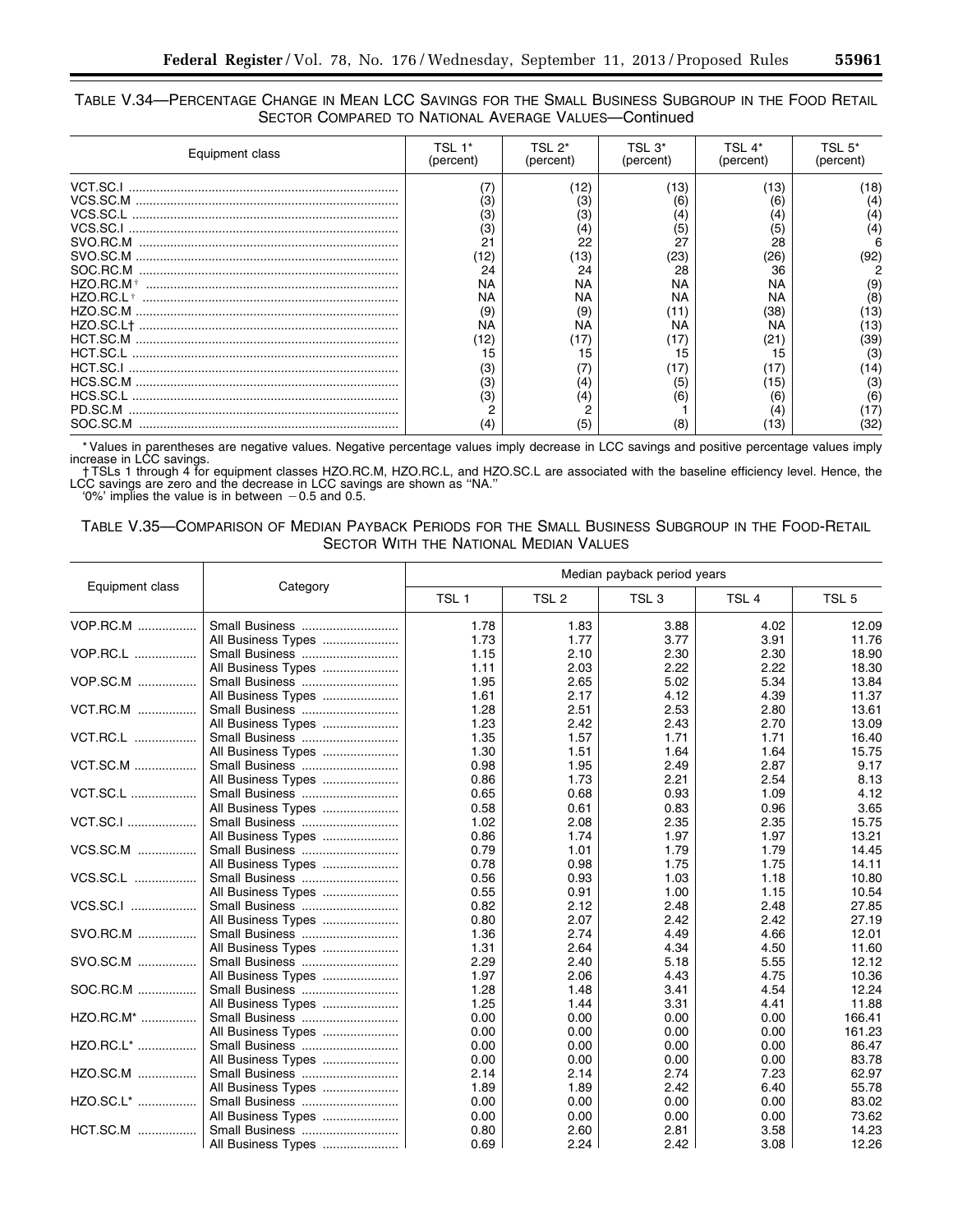TABLE V.35—COMPARISON OF MEDIAN PAYBACK PERIODS FOR THE SMALL BUSINESS SUBGROUP IN THE FOOD-RETAIL SECTOR WITH THE NATIONAL MEDIAN VALUES—Continued

|                 |                    | Median payback period years |       |       |                  |       |  |
|-----------------|--------------------|-----------------------------|-------|-------|------------------|-------|--|
| Equipment class | Category           | TSL <sub>1</sub>            | TSL 2 | TSL 3 | TSL <sub>4</sub> | TSL 5 |  |
| HCT.SC.L        | Small Business     | 0.59                        | 1.12  | 1.17  | 1.65             | 8.01  |  |
|                 | All Business Types | 0.53                        | 1.00  | 1.05  | 1.47             | 7.15  |  |
| HCT.SC.I        | Small Business     | 0.96                        | 2.60  | 4.67  | 4.67             | 30.57 |  |
|                 | All Business Types | 0.88                        | 2.39  | 4.28  | 4.28             | 27.99 |  |
| HCS.SC.M        | Small Business     | 0.51                        | 1.68  | 2.60  | 4.39             | 34.88 |  |
|                 | All Business Types | 0.50                        | 1.64  | 2.54  | 4.28             | 34.05 |  |
| HCS.SC.L        | Small Business     | 0.88                        | 1.40  | 2.63  | 2.63             | 15.35 |  |
|                 | All Business Types | 0.86                        | 1.36  | 2.57  | 2.57             | 14.98 |  |
| PD.SC.M         | Small Business     | 0.58                        | 0.58  | 1.22  | 2.50             | 8.40  |  |
|                 | All Business Types | 0.53                        | 0.53  | 1.10  | 2.27             | 7.61  |  |
| SOC.SC.M        | Small Business     | 1.23                        | 1.36  | 2.58  | 3.28             | 8.13  |  |
|                 | All Business Types | 1.12                        | 1.24  | 2.35  | 2.99             | 7.42  |  |

\* TSLs 1 through 4 for equipment classes HZO.RC.M, HZO.RC.L, and HZO.SC.L are associated with the baseline efficiency level. Hence, the payback period is shown as ''NA.''

2. Economic Impacts on Manufacturers

DOE performed an MIA to estimate the impact of amended energy conservation standards on manufacturers of commercial refrigeration equipment. The following section describes the expected impacts on manufacturers at each TSL. Chapter 12 of the NOPR TSD explains the analysis in further detail.

a. Industry Cash-Flow Analysis Results

The following tables depict the financial impacts (represented by changes in INPV) of amended energy standards on manufacturers as well as the conversion costs that DOE estimates manufacturers would incur for all equipment classes at each TSL. To evaluate the range of cash flow impacts on the commercial refrigeration industry, DOE modeled two different scenarios using different assumptions for markups that correspond to the

range of anticipated market responses to amended standards.

To assess the lower (less severe) end of the range of potential impacts, DOE modeled a preservation of gross margin percentage markup scenario, in which a uniform ''gross margin percentage'' markup was applied across all potential efficiency levels. In this scenario, DOE assumed that a manufacturer's absolute dollar markup would increase as production costs increase in the amended standards case. Manufacturers have indicated that it is optimistic to assume that they would be able to maintain the same gross margin percentage markup as their production costs increase in response to an amended efficiency standard, particularly at higher TSLs. To assess the higher (more severe) end of the range of potential impacts, DOE modeled the preservation of operating profit markup scenario, which assumes that manufacturers would be able to earn the same operating margin in

absolute dollars in the amended standards case as in the base case. Table V.36 and Table V.37 show the potential INPV impacts for commercial refrigeration equipment manufacturers at each TSL: Table V.36 reflects the lower bound of impacts and Table V.37 represents the upper bound.

Each of the modeled scenarios results in a unique set of cash flows and corresponding industry values at each TSL. In the following discussion, the INPV results refer to the difference in industry value between the base case and each potential amended standards case that results from the sum of discounted cash flows from the base year 2013 through 2046, the end of the analysis period. To provide perspective on the short-run cash flow impact, DOE includes in the discussion of the results below a comparison of free cash flow between the base case and the standards case at each TSL in the year before amended standards take effect.

TABLE V.36—MANUFACTURER IMPACT ANALYSIS FOR COMMERCIAL REFRIGERATION EQUIPMENT—PRESERVATION OF GROSS MARGIN PERCENTAGE MARKUP SCENARIO\*

|                                     |                      | Units<br>Base case |         | Trial standard level |         |         |         |  |  |
|-------------------------------------|----------------------|--------------------|---------|----------------------|---------|---------|---------|--|--|
|                                     |                      |                    |         | 2                    | 3       | 4       | 5       |  |  |
| <b>INPV</b>                         | 2012\$ Millions      | 1,162.0            | 1,158.4 | 1,146.9              | 1,135.7 | 1,116.1 | 1,136.5 |  |  |
| Change in INPV                      | 2012\$ Millions      |                    | (3.6)   | (15.2)               | (26.3)  | (45.9)  | (25.5)  |  |  |
|                                     | (%)                  |                    | (0.31)  | (1.30)               | (2.26)  | (3.95)  | (2.20)  |  |  |
| <b>Product Conversion</b><br>Costs. | 2012\$ Millions      |                    | 8.0     | 9.9                  | 10.5    | 11.2    | 68.0    |  |  |
| <b>Capital Conversion</b><br>Costs. | 2012\$ Millions<br>  |                    |         | 18.4                 | 42.9    | 76.3    | 252.4   |  |  |
| <b>Total Conver-</b><br>sion Costs. | 2012\$ Millions<br>. |                    | 8.0     | 28.3                 | 53.4    | 87.5    | 320.4   |  |  |

\* Values in parentheses are negative values.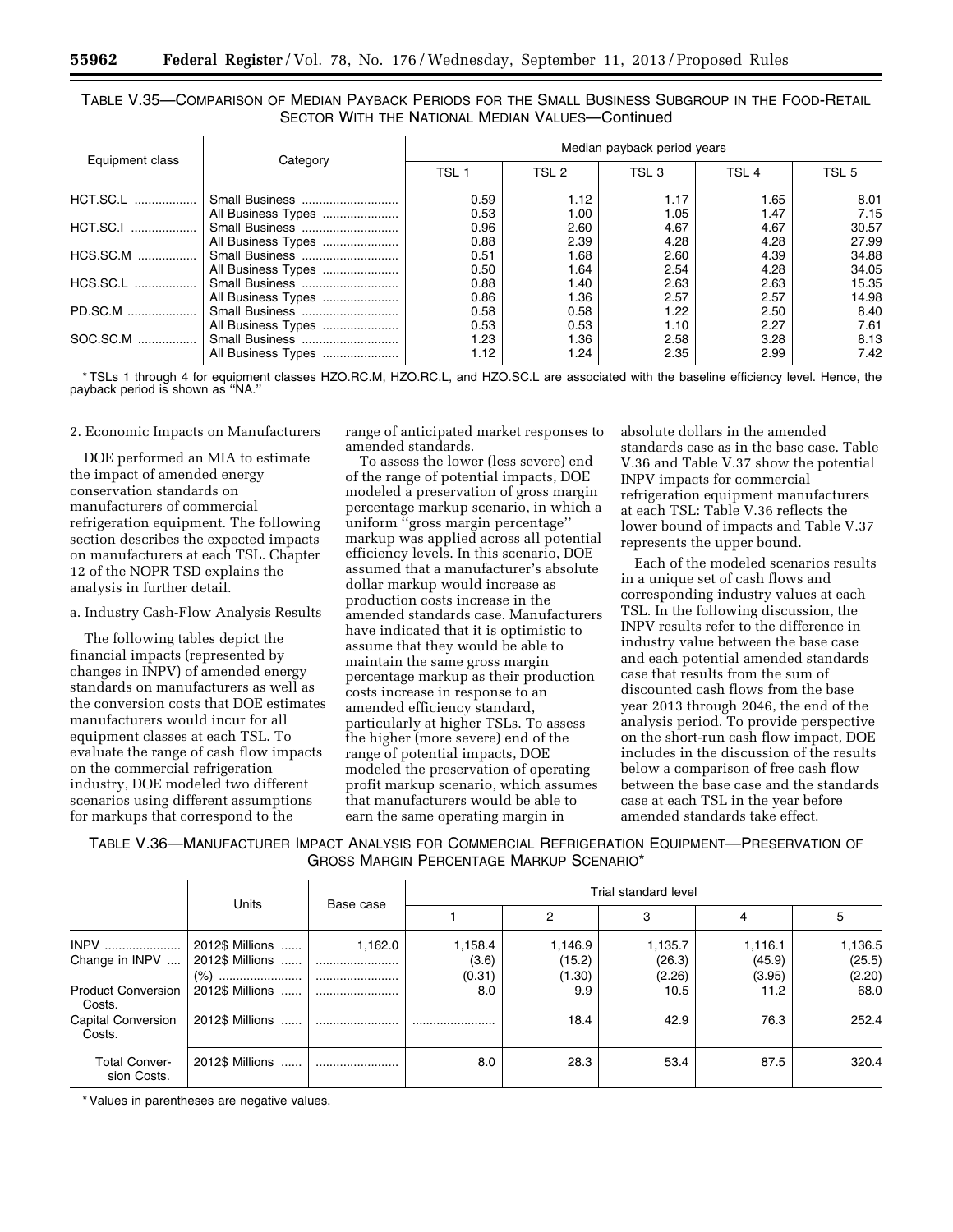| TABLE V.37—MANUFACTURER IMPACT ANALYSIS FOR COMMERCIAL REFRIGERATION EQUIPMENT—PRESERVATION OF |                                   |  |  |
|------------------------------------------------------------------------------------------------|-----------------------------------|--|--|
|                                                                                                | OPERATING PROFIT MARKUP SCENARIO* |  |  |

|                                     |                                                |           | Trial standard level       |                             |                             |                             |                             |
|-------------------------------------|------------------------------------------------|-----------|----------------------------|-----------------------------|-----------------------------|-----------------------------|-----------------------------|
|                                     | Units                                          | Base case |                            | 2                           | 3                           | 4                           | 5                           |
| <b>INPV</b><br>Change in INPV       | 2012\$ Millions<br>2012\$ Millions<br>(% )<br> | 1.162.0   | 1,155.2<br>(6.8)<br>(0.58) | 1,135.6<br>(26.4)<br>(2.27) | 1,102.8<br>(59.2)<br>(5.09) | 1,069.4<br>(92.6)<br>(7.97) | 646.0<br>(516.0)<br>(44.41) |
| <b>Product Conversion</b><br>Costs. | 2012\$ Millions                                |           | 8.0                        | 9.9                         | 10.5                        | 11.2                        | 68.0                        |
| <b>Capital Conversion</b><br>Costs. | 2012\$ Millions                                |           |                            | 18.4                        | 42.9                        | 76.3                        | 252.4                       |
| <b>Total Conver-</b><br>sion Costs. | 2012\$ Millions<br>1.1.1.1.1                   |           | 8.0                        | 28.3                        | 53.4                        | 87.5                        | 320.4                       |

\* Values in parentheses are negative values.

At TSL 1, DOE estimates impacts on INPV for commercial refrigeration equipment manufacturers to range from  $-$  \$6.8 million to  $-$  \$3.6 million, or a change in INPV of  $-0.58$  percent to  $-0.31$  percent. At this potential standard level, industry free cash flow is estimated to decrease by approximately 2.85 percent to \$89.6 million, compared to the base-case value of \$92.2 million in the year before the compliance date (2016).

DOE anticipates no capital conversion costs at TSL 1 because manufacturers would be able to make simple component swaps to meet the efficiency levels for each equipment class at this TSL. However, small product conversion costs may be incurred in order to incorporate the new components in existing designs.

At TSL 2, DOE estimates impacts on INPV for commercial refrigeration equipment manufacturers to range from  $-$ \$26.4 million to  $-$ \$15.2 million, or a change in INPV of  $-2.27$  percent to  $-1.30$  percent. At this potential standard level, industry free cash flow is estimated to decrease by approximately 12.48 percent to \$80.7 million, compared to the base-case value of \$92.2 million in the year before the compliance date (2016).

At TSL 2, DOE expects mild impacts on the industry. While capital conversion costs ramp up to \$18.4 million for the industry, these costs are entirely accounted for by the VOP.RC.L and VCT.RC.L equipment classes. This is due to the potential need for foam insulation that is a half-inch thicker to meet a standard set at this level. Product conversion costs also slightly increase as design options that require new UL or NSF certification are incorporated. Detailed discussion can be found in chapter 12 of NOPR TSD.

At TSL 3, DOE estimates impacts on INPV for commercial refrigeration equipment manufacturers to range from

 $-$ \$59.2 million to  $-$ \$26.3 million, or a change in INPV of  $-5.09$  percent to  $-2.26$  percent. At this potential standard level, industry free cash flow is estimated to decrease by approximately 24.65 percent to \$69.5 million, compared to the base-case value of \$92.2 million in the year before the compliance date (2016).

DOE expects mild, though slightly higher, conversion costs at TSL 3. The majority of the capital conversion costs are associated with the potential need for additional foam insulation for highvolume products, such as VCS.SC.M, which accounts for approximately 27 percent of total shipments, and for VCS.SC.L, which accounts for approximately16 percent. In total, DOE expects 8 of the 24 equipment classes to require new production equipment due to higher standards at this level.

At TSL 4, DOE estimates impacts on INPV for commercial refrigeration equipment manufacturers to range from  $-\$92.6$  million to  $-\$45.9$  million, or a change in INPV of  $-7.97$  percent to  $-3.95$  percent. At this proposed standard level, industry free cash flow is estimated to decrease by approximately 41.19 percent to \$54.2 million, compared to the base-case value of \$92.2 million in the year before the compliance date (2016).

At TSL 4, the drop in INPV is largely driven by continued increases in conversion costs. The increase in conversion costs is caused by the need for new tooling to accommodate additional foam insulation. At TSL 4, DOE expects 18 of the 24 equipment classes to require new production equipment due to higher standards.

At TSL 5, DOE estimates impacts on INPV for commercial refrigeration equipment manufacturers to range from  $-\$516.0$  million to  $-\$25.5$  million, or a change in INPV of  $-44.41$  percent to 2.20 percent. At this potential standard level, industry free cash flow is

estimated to decrease by approximately 147.31 percent to  $-\$43.6$  million, compared to the base-case value of \$92.2 million in the year before the compliance date (2016).

A substantial increase in conversion costs are expected at TSL 5 due to the possible need for vacuum insulated panel technology required to meet a standard at TSL 5. Vacuum insulated panels are not currently used by any commercial refrigeration equipment manufacturers, and the production of vacuum insulated panels would require processes different from those used to produce standard foam panels. Therefore, high R&D investments may be necessary to redesign commercial refrigeration equipment cases. It is possible that substantial new equipment would be necessary to produce vacuum insulated panels for commercial refrigeration equipment applications. Current panel production equipment that cannot be used to produce vacuum insulated panels would be retired before it reaches the end of its useful life and would become a stranded asset.

#### b. Impacts on Direct Employment

To quantitatively assess the impacts of amended energy conservation standards on employment, DOE used the GRIM to estimate the domestic labor expenditures and number of employees in the base case and at each TSL from 2013 through 2046. DOE used statistical data from the U.S. Census Bureau's 2011 Annual Survey of Manufacturers (ASM), the results of the engineering analysis, the commercial refrigeration equipment shipments forecast, and interviews with manufacturers to determine the inputs necessary to calculate industry-wide labor expenditures and domestic employment levels. Labor expenditures related to manufacturing of the product are a function of the labor intensity of the product, the sales volume, and an assumption that wages remain fixed in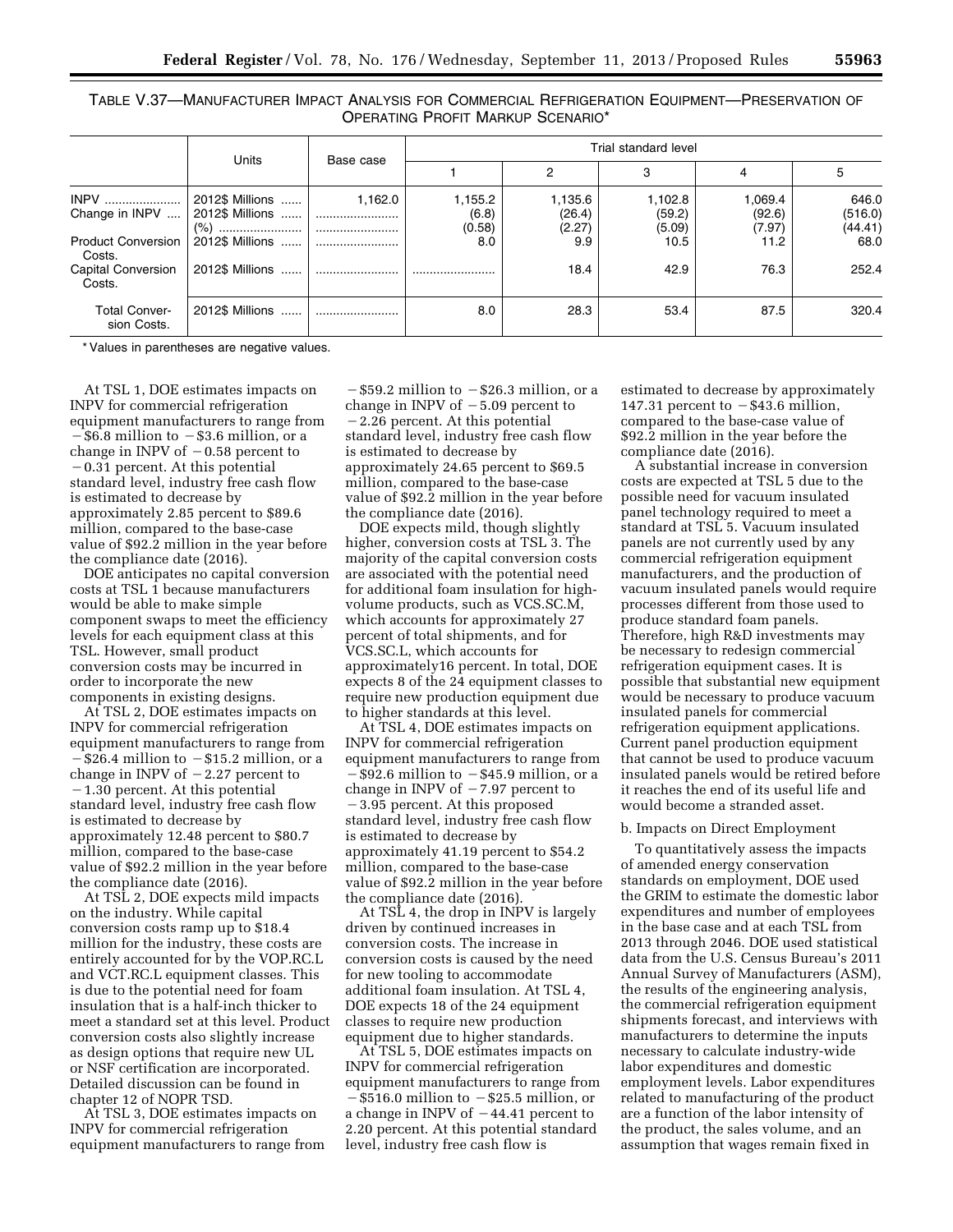real terms over time. The total labor expenditures in each year are calculated by multiplying the MPCs by the labor percentage of MPCs.

The total labor expenditures in the GRIM were then converted to domestic production employment levels by dividing production labor expenditures by the annual payment per production worker (production worker hours times the labor rate found in the U.S. Census Bureau's 2011 ASM). The estimates of production workers in this section cover workers, including line supervisors who are directly involved in fabricating and assembling a product within the OEM

facility. Workers performing services that are closely associated with production operations, such as materials handling tasks using forklifts, are also included as production labor. DOE's estimates only account for production workers who manufacture the specific products covered by this rulemaking.

TABLE V.38—POTENTIAL CHANGES IN THE NUMBER OF COMMERCIAL REFRIGERATION EQUIPMENT PRODUCTION WORKERS IN 2017

|                                                                                                               | Base case | Trial Standard Level* |               |               |               |                 |  |
|---------------------------------------------------------------------------------------------------------------|-----------|-----------------------|---------------|---------------|---------------|-----------------|--|
|                                                                                                               |           |                       |               |               | 4             | ٥               |  |
| Total Number of Domestic Production<br>Workers in 2017<br>(assuming<br>no<br>changes in production locations) | 3.672     | 3,672                 | 3.672         | 3,672         | 3.672         | 3,925           |  |
| Range of Potential Changes in Domestic<br>Production Workers in 2017 <sup>**</sup>                            |           | $-3.672$ to 0         | $-3.672$ to 0 | $-3.672$ to 0 | $-3.672$ to 0 | $-3,672$ to 253 |  |

\* Numbers in parentheses are negative numbers.

\*\* DOE presents a range of potential employment impacts, where the lower range represents the scenario in which all domestic manufacturers move production to other countries.

The employment impacts shown in Table V.38 represent the potential production employment changes that could result following the compliance date of an amended energy conservation standard. The upper end of the results in the table estimates the maximum increase in the number of production workers after the implementation of new energy conservation standards and it assumes that manufacturers would continue to produce the same scope of covered products within the United States. The lower end of the range indicates the total number of U.S. production workers in the industry who could lose their jobs if all existing production were moved outside of the United States. Though manufacturers stated in interviews that shifts in production to foreign countries is unlikely, the industry did not provide enough information for DOE fully quantify what percentage of the industry would move production at each evaluated standard level.

The majority of design options analyzed in the engineering analysis require manufacturers to purchase more-efficient components from suppliers. These components do not require significant additional labor to assemble. A key component of a commercial refrigeration equipment unit that requires fabrication labor by the commercial refrigeration equipment manufacturer is the shell of the unit, which needs to be formed and foamed in. Although this activity may require new production equipment if thicker insulation is needed to meet higher efficiency levels, the process of building the panels would essentially remain the same, and therefore require no

additional labor costs. As a result, labor needs are not expected to increase as the amended energy conservation standard increases from baseline to TSL 4.

At TSL 5, the introduction of hybrid vacuum insulation panels may lead to greater labor requirements. In general, the production and handling of hybrid VIPs will require more labor than the production of standard panels. This is due to the delicate nature of VIPs and the additional labor necessary to embed them into a hybrid panel. The additional labor and handling associated with hybrid panels account for the increase in labor at the max-tech trial standard level.

DOE notes that the employment impacts discussed here are independent of the employment impacts to the broader U.S. economy, which are documented in the Employment Impact Analysis, chapter 16 of the TSD.

## c. Impacts on Manufacturing Capacity

According to the majority of commercial refrigeration equipment manufacturers interviewed, amended energy conservation standards will not significantly affect manufacturers' production capacities. Any necessary redesign of commercial refrigeration equipment would not change the fundamental assembly of the equipment, but manufacturers do anticipate some potential for minor changes to tooling. The most significant of these would come as a result of any redesigns performed to accommodate additional foam insulation thickness. Additionally, most of the design options being evaluated are already available on the market as product options. Thus, DOE believes manufacturers would be

able to maintain manufacturing capacity levels and continue to meet market demand under amended energy conservation standards.

d. Impacts on Subgroups of Manufacturers

Small manufacturers, niche equipment manufacturers, and manufacturers exhibiting a cost structure substantially different from the industry average could be affected disproportionately. As discussed in section IV.K, using average cost assumptions to develop an industry cash-flow estimate is inadequate to assess differential impacts among manufacturer subgroups.

For commercial refrigeration equipment, DOE identified and evaluated the impact of amended energy conservation standards on one subgroup: small manufacturers. The SBA defines a ''small business'' as having 750 employees or less for NAICS 333415, ''Air-Conditioning and Warm Air Heating Equipment and Commercial and Industrial Refrigeration Equipment Manufacturing.'' Based on this definition, DOE identified 32 manufacturers in the commercial refrigeration equipment industry that are small businesses.

For a discussion of the impacts on the small manufacturer subgroup, see the regulatory flexibility analysis in section VI.B of this notice and chapter 12 of the NOPR TSD.

## e. Cumulative Regulatory Burden

While any one regulation may not impose a significant burden on manufacturers, the combined effects of recent or impending regulations may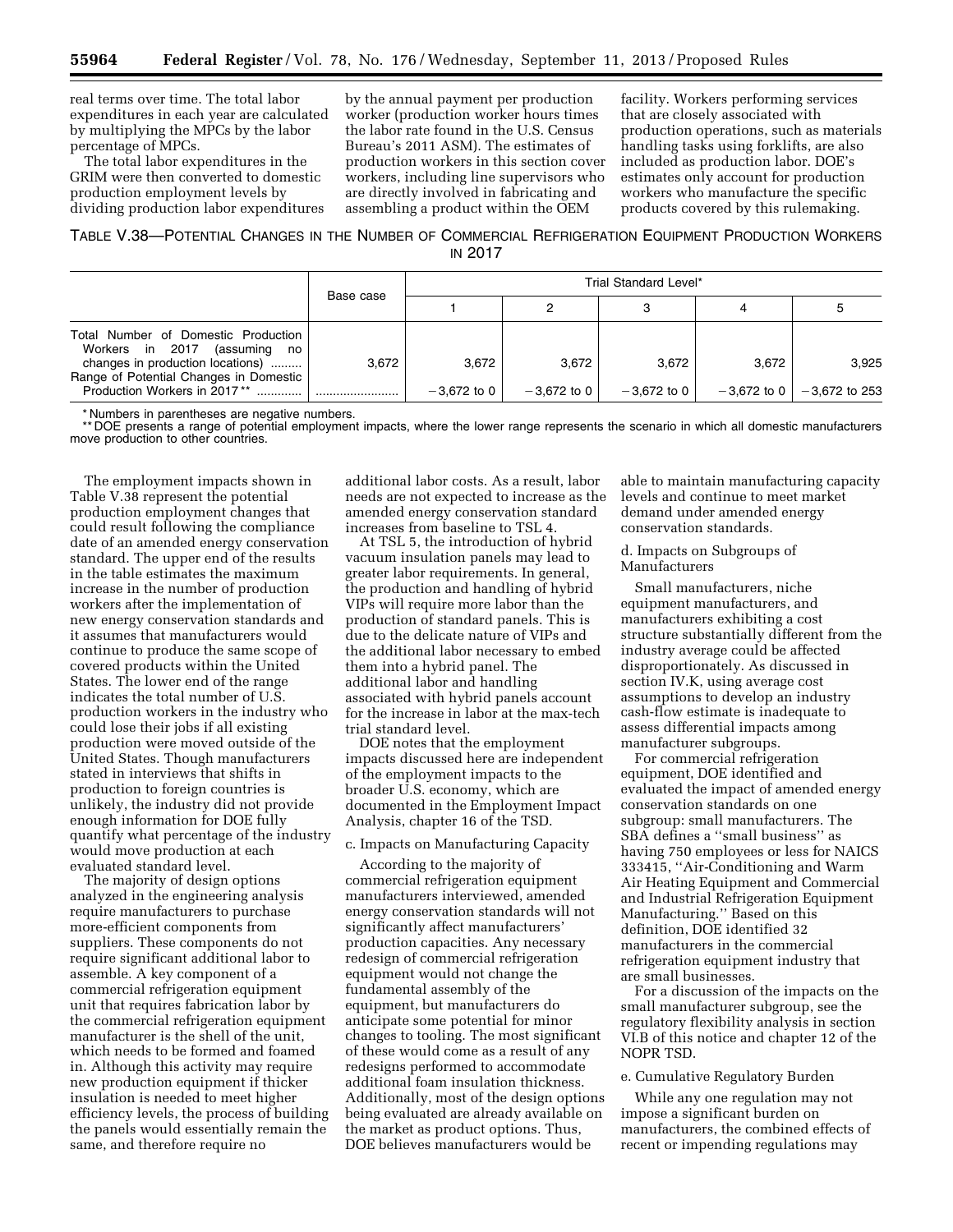have serious consequences for some manufacturers, groups of manufacturers, or an entire industry. Assessing the impact of a single regulation may overlook this cumulative regulatory burden. In addition to energy conservation standards, other regulations can significantly affect manufacturers' financial operations. Multiple regulations affecting the same manufacturer can strain profits and lead companies to abandon product lines or markets with lower expected future returns than competing products. For these reasons, DOE conducts an analysis of cumulative regulatory burden as part of its rulemakings pertaining to appliance efficiency.

During previous stages of this rulemaking, DOE identified a number of requirements in addition to amended energy conservation standards for commercial refrigeration equipment. The following section briefly addresses comments DOE received with respect to cumulative regulatory burden and summarizes other key related concerns that manufacturers raised during interviews.

### Certification, Compliance, and Enforcement Rule

Multiple manufacturers have expressed concerns about the CC&E burdens for commercial refrigeration equipment. Traulsen stated that CC&E is the most significant cost item in terms of internal resources in the form of time and direct expenses. (Traulsen, No. 45 at pp. 4–5) NEEA expressed the opinion that the most significant issue associated with manufacturer impacts is testing and compliance for a wide array of equipment offerings, especially considering the large number of variations on single models. NEEA also agreed with manufacturers that testing each variation would create a significant potential burden, especially on small manufacturers. (NEEA, No. 36 at p. 7) AHRI stated that the CC&E requirements put in place by DOE have the potential to bankrupt the industry due to the excessive number of tests required. (AHRI, No. 43 at p. 3) In addition, Southern Store Fixtures stated that it would be difficult to produce information to estimate the compliance testing burden on manufacturers, as the certification and compliance requirements had not yet been finalized. (Southern Store Fixtures, Public Meeting Transcript, No. 31 at pp. 149– 50) Southern Store Fixtures added that it is impossible to determine potential impacts of testing and certification on manufacturers until the issue of basic model is clarified. (Southern Store Fixtures, No. 38 at p. 1)

DOE understands that testing and certification requirements may have a significant impact on manufacturers, and the CC&E burden is identified as a key issue in the MIA. DOE also understands that CC&E requirements can be particularly onerous for manufacturers producing low volume or highly customized commercial refrigeration equipment. As a result, DOE is conducting a rulemaking to expand AEDM coverage and has issued a proposed rule to permit the application of AEDMs for commercial refrigeration equipment. 77 FR 32038 (May 31, 2012). More information about the AEDM rulemaking can be found at: *[www1.eere.energy.gov/buildings/](http://www1.eere.energy.gov/buildings/appliance_standards/certification_enforcement.html) appliance*\_*[standards/certification](http://www1.eere.energy.gov/buildings/appliance_standards/certification_enforcement.html)*\_ *[enforcement.html](http://www1.eere.energy.gov/buildings/appliance_standards/certification_enforcement.html)*.

## EPA and ENERGY STAR

Some stakeholders also expressed concern regarding potential conflicts with other certification programs. Traulsen stated that redundancy of testing given other Federal programs (such as EPA ENERGY STAR), where there may be conflicting criteria, increases cost, and that cross-references to other databases with inconsistent tests, classes, and enforcement adds further complications. Traulsen estimated that the financial impact of meeting DOE and EPA ENERGY STAR requirements has been greater than 0.5 percent of revenue, and stated that it would be beneficial to reconcile the differences between DOE and EPA standards. (Traulsen, No. 45 at pp. 5–6) NEEA stated that the burden of certifications and associated testing is inherent in the manufacturing industry, and that this burden should have little to do with the standards rulemaking. However, NEEA added, any steps that can be taken to harmonize test methods and procedures between certifications should be taken. (NEEA, No. 36 at p. 7)

DOE realizes that the cumulative effect of several regulations on an industry may significantly increase the burden faced by manufacturers that need to comply with multiple regulations and certification programs from different organizations and levels of government. However, DOE notes that certain standards, such as ENERGY STAR, are optional for manufacturers. Harmonizing of test methods and procedures is not part of the energy conservation standards rulemaking. In its test procedure rulemaking, which culminated in the publication of the February 2012 test procedure final rule (77 FR 10292 (Feb. 21, 2012)), DOE attempted to set the test procedure in such a way so as to maximize the similarities between the DOE test

procedure and the test procedure required for ENERGY STAR certification.

## Other Federal Regulations

AHRI stated that there are several legislative and regulatory activities that could significantly burden manufacturers of commercial refrigeration equipment, including the upcoming amended energy conservation standards for walk-in coolers and freezers. AHRI also added that climate change bills that could be presented before Congress could have significant negative impact on the availability and price of HFC refrigerants. (AHRI, No. 43 at p. 4)

DOE recognizes the additional burden faced by manufacturers that produce both commercial refrigeration equipment and walk-in coolers and freezers. Companies that produce a wide range of regulated equipment may be faced with more capital and equipment design development expenditures than competitors with a narrower scope of production. However, DOE cannot consider the quantitative impacts of amended standards that have not yet been finalized, such as those for walkins. Likewise, DOE cannot consider the impacts of potential climate change bills because any potential impacts would be speculative in the absence of finalized legislation.

#### State Regulations

AHRI stated that California is currently working on new regulations as part of Title 24 that will likely establish new prescriptive requirements on commercial refrigeration equipment beginning in 2013. Additionally, AHRI added, other States on the West Coast are following California's lead and are likely to implement similar regulations in the near future. Finally, AHRI commented that several States have enacted their own climate change legislation, including regulations established by CARB to limit GHGs and reduce the usage of high-GWP refrigerants such as HFCs. AHRI stated that CARB will implement these regulations in 2011. (AHRI, No. 43 at p. 4)

According to the latest California Code of Regulations, title 24, part 6, any appliance for which there is a California energy conservation standard established in the California Appliance Efficiency Regulations may be installed only if the manufacturer has certified to the CEC, as specified in those regulations, that the appliance complies with the applicable standard for that appliance. The Commission's appliance efficiency regulations require that the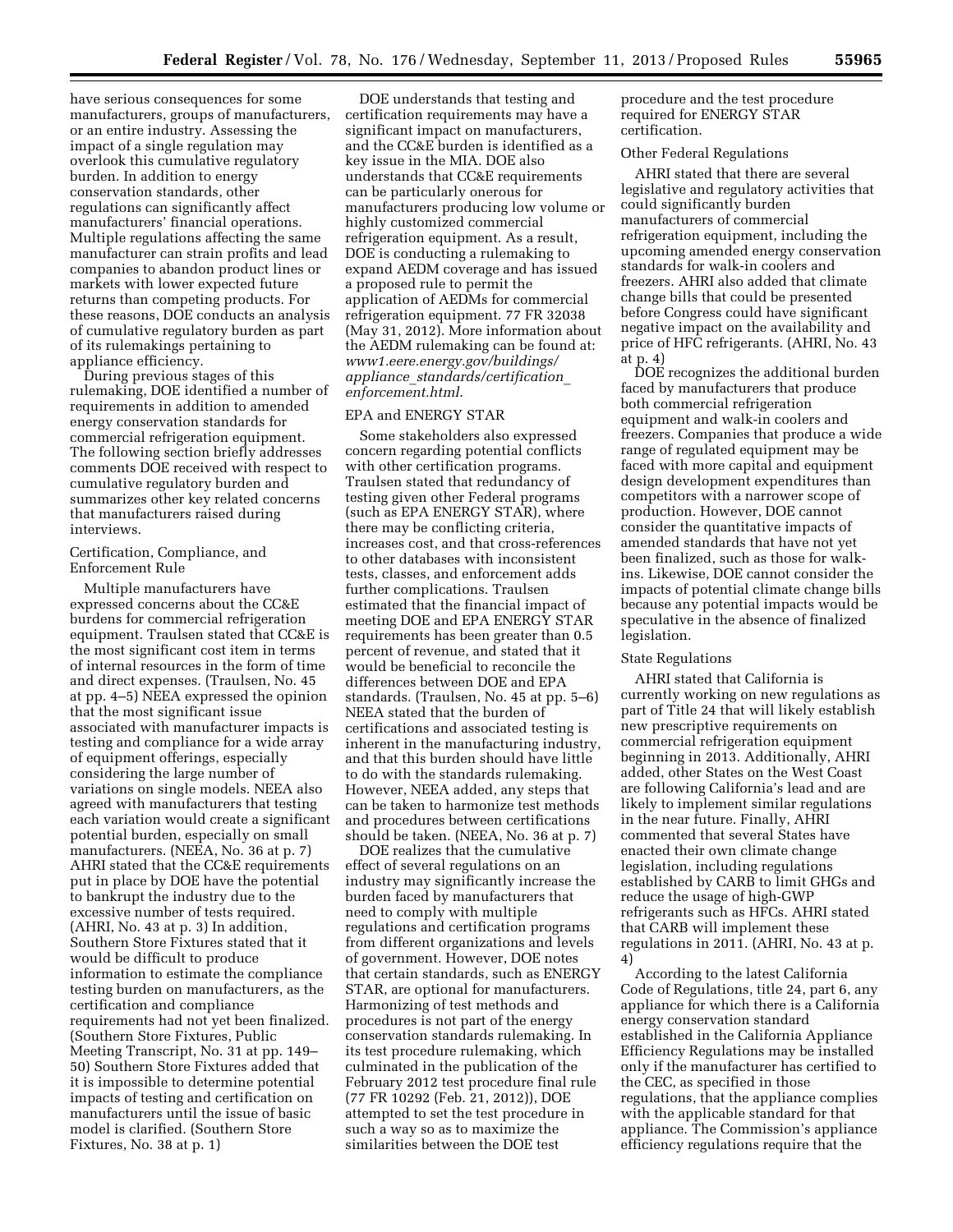MDEC (in kilowatt-hours) for commercial refrigerators manufactured on or after January 1, 2010 does not exceed the following:

• Refrigerators with solid doors:  $0.10V + 2.04$ 

• refrigerators with transparent doors:  $0.12V + 3.34$ 

• freezers with solid doors: 0.40V + 1.38

• freezers with transparent doors:  $0.75V + 4.10$ 

• refrigerator/freezers with solid doors: the greater of 0.27AV–0.71 or 0.70

• refrigerators with self-condensing unit designed for pull-down

temperature applications: 0.126V + 3.51 Since these standards are identical to the ones prescribed in EPACT 2005, and the efficiency levels set by the current rulemaking will either exceed or be equivalent to the EPACT 2005 levels, DOE does not expect the Title 24 regulations to create a cumulative regulatory burden on manufacturers. California has started a rulemaking proceeding to adopt changes to the building energy efficiency standards contained in the California Code of Regulations, title 24, part 6, but the CEC is currently in the pre-rulemaking stage and amended standards will not be published until 2013.

Further, CARB is currently limiting the in-State use of high-GWP refrigerants in non-residential refrigeration systems through its Refrigerant Management Program, effective January 1, 2011.88 According to this new regulation, facilities with refrigeration systems that have a refrigerant capacity exceeding 50 pounds must repair leaks within 14 days of detection, maintain on-site records of all leak repairs, and keep receipts of all refrigerant purchases. The regulation applies to any person or company that installs, services, or disposes of appliances with high-GWP refrigerants. Refrigeration systems with a refrigerant capacity exceeding 50 pounds typically belong to food retail operations with remote condensing racks that store refrigerant serving multiple commercial refrigeration equipment units within a business. However, commercial refrigeration equipment units in food retail are usually installed and serviced by refrigeration contractors, not manufacturers. As a result, although these CARB regulations do apply to refrigeration technicians and owners of facilities with refrigeration systems, they are unlikely to represent a regulatory burden for commercial refrigeration manufacturers.

DOE discusses these and other requirements, and includes the full details of the cumulative regulatory burden analysis, in chapter 12 of the NOPR TSD.

3. National Impact Analysis

a. Amount and Significance of Energy Savings

DOE estimated the NES by calculating the difference in annual energy consumption for the base-case scenario and standards-case scenario at each TSL for each equipment class and summing up the annual energy savings for all equipment purchased in 2017–2046. The energy consumption calculated in the NIA is source energy, taking into account losses in the generation and transmission of electricity as discussed in section IV.I.

Table V.39 presents the NES for all equipment classes at each TSL and the sum total of NES for each TSL and Table V.40 presents estimated FFC energy savings for each considered TSL. The total NES progressively increases from 0.236 quads at TSL 1 to 1.278 quads at TSL 5. Table V.41 presents the energy savings at each TSL for each equipment class in the form of percentage of the cumulative energy use of the equipment stock in the base case scenario.

TABLE V.39—CUMULATIVE NATIONAL PRIMARY ENERGY SAVINGS FOR EQUIPMENT PURCHASED IN 2017–2046

|                 |                  |                  | Quads <sup>*</sup> |                  |                  |
|-----------------|------------------|------------------|--------------------|------------------|------------------|
| Equipment class | TSL <sub>1</sub> | TSL <sub>2</sub> | TSL <sub>3</sub>   | TSL <sub>4</sub> | TSL <sub>5</sub> |
|                 | 0.007            | 0.045            | 0.238              | 0.244            | 0.257            |
|                 | 0.001            | 0.005            | 0.006              | 0.006            | 0.009            |
|                 | 0.001            | 0.003            | 0.017              | 0.018            | 0.019            |
|                 | 0.000            | 0.007            | 0.009              | 0.009            | 0.010            |
|                 | 0.061            | 0.071            | 0.078              | 0.078            | 0.121            |
|                 | 0.011            | 0.057            | 0.074              | 0.081            | 0.092            |
|                 | 0.005            | 0.005            | 0.006              | 0.007            | 0.008            |
|                 | 0.001            | 0.003            | 0.003              | 0.003            | 0.005            |
|                 | 0.047            | 0.064            | 0.111              | 0.111            | 0.176            |
|                 | 0.042            | 0.064            | 0.068              | 0.076            | 0.144            |
|                 | 0.000            | 0.000            | 0.000              | 0.000            | 0.001            |
|                 | 0.002            | 0.029            | 0.139              | 0.142            | 0.150            |
|                 | 0.004            | 0.006            | 0.021              | 0.022            | 0.023            |
|                 | 0.001            | 0.002            | 0.017              | 0.019            | 0.020            |
|                 |                  |                  |                    |                  | 0.001            |
|                 |                  |                  |                    |                  | 0.009            |
|                 | 0.000            | 0.000            | 0.000              | 0.000            | 0.000            |
|                 |                  |                  |                    |                  | 0.000            |
|                 | 0.000            | 0.000            | 0.000              | 0.000            | 0.001            |
|                 | 0.001            | 0.004            | 0.004              | 0.005            | 0.006            |
|                 | 0.000            | 0.000            | 0.001              | 0.001            | 0.005            |
|                 | 0.001            | 0.001            | 0.002              | 0.004            | 0.013            |
|                 | 0.001            | 0.001            | 0.002              | 0.002            | 0.005            |
| PD.SC.M         | 0.047            | 0.047            | 0.105              | 0.157            | 0.181            |
|                 | 0.000            | 0.000            | 0.002              | 0.002            | 0.002            |

88California Air Resources Board. *Refrigerant Management Program Final Regulation.* 2011. *Cal.*  *Code Regs. tit. 17, § 95386.* (Last accessed March 16, 2012.) *[www.arb.ca.gov/cc/reftrack/](http://www.arb.ca.gov/cc/reftrack/reftrackrule.html)*

*[reftrackrule.html](http://www.arb.ca.gov/cc/reftrack/reftrackrule.html)*.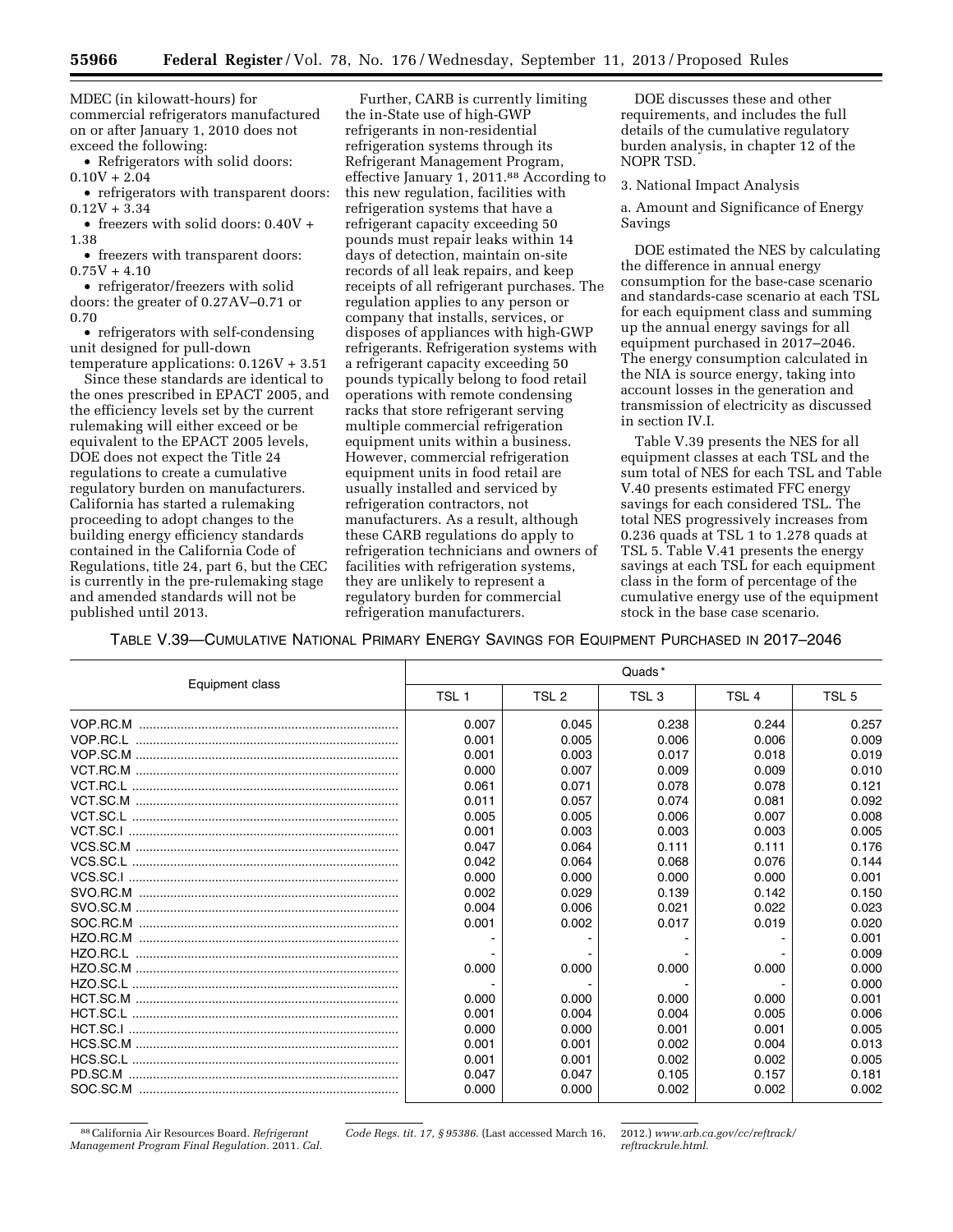TABLE V.39—CUMULATIVE NATIONAL PRIMARY ENERGY SAVINGS FOR EQUIPMENT PURCHASED IN 2017–2046— **Continued** 

| Equipment class | Quads*     |       |       |                  |                  |  |
|-----------------|------------|-------|-------|------------------|------------------|--|
|                 | <b>TSL</b> | TSL 2 | TSL 3 | TSL <sub>4</sub> | TSL <sub>t</sub> |  |
| Net NES         | 0.233      | 0.416 | 0.905 | 0.985            | 1.257            |  |

'-' represents zero energy savings, since TSLs 1 through 4 for the equipment classes HZO.RC.M, HZO.RC.L, and HZO.SC.L are associated with the baseline efficiency level.

\* A value of 0.000 means NES values are less than 0.0005 quads.

## TABLE V.40—CUMULATIVE NATIONAL FULL-FUEL-CYCLE ENERGY SAVINGS FOR EQUIPMENT PURCHASED IN 2017–2046

|                 |                  |                  | Quads*           |                  |                  |
|-----------------|------------------|------------------|------------------|------------------|------------------|
| Equipment class | TSL <sub>1</sub> | TSL <sub>2</sub> | TSL <sub>3</sub> | TSL <sub>4</sub> | TSL <sub>5</sub> |
|                 | 0.007            | 0.046            | 0.242            | 0.248            | 0.262            |
|                 | 0.001            | 0.005            | 0.006            | 0.006            | 0.009            |
|                 | 0.001            | 0.003            | 0.018            | 0.018            | 0.019            |
|                 | 0.000            | 0.007            | 0.009            | 0.009            | 0.010            |
|                 | 0.062            | 0.072            | 0.079            | 0.079            | 0.123            |
|                 | 0.011            | 0.058            | 0.075            | 0.083            | 0.094            |
|                 | 0.005            | 0.006            | 0.006            | 0.007            | 0.008            |
|                 | 0.001            | 0.003            | 0.003            | 0.003            | 0.005            |
|                 | 0.048            | 0.065            | 0.112            | 0.112            | 0.179            |
|                 | 0.043            | 0.065            | 0.070            | 0.077            | 0.146            |
|                 | 0.000            | 0.000            | 0.000            | 0.000            | 0.001            |
|                 | 0.002            | 0.030            | 0.141            | 0.144            | 0.152            |
|                 | 0.004            | 0.006            | 0.022            | 0.022            | 0.023            |
| SOC.RC.M        | 0.001            | 0.002            | 0.018            | 0.019            | 0.020            |
|                 |                  |                  |                  |                  | 0.001            |
|                 |                  |                  |                  |                  | 0.009            |
|                 | 0.000            | 0.000            | 0.000            | 0.000            | 0.000            |
|                 |                  |                  |                  |                  | 0.000            |
|                 | 0.000            | 0.000            | 0.000            | 0.000            | 0.001            |
|                 | 0.001            | 0.004            | 0.004            | 0.005            | 0.006            |
|                 | 0.000            | 0.000            | 0.001            | 0.001            | 0.005            |
|                 | 0.001            | 0.001            | 0.002            | 0.004            | 0.013            |
|                 | 0.001            | 0.001            | 0.002            | 0.002            | 0.005            |
| PD.SC.M         | 0.048            | 0.048            | 0.106            | 0.159            | 0.184            |
|                 | 0.000            | 0.000            | 0.002            | 0.002            | 0.002            |
|                 | 0.236            | 0.422            | 0.920            | 1.001            | 1.278            |

'-' represents zero energy savings, since TSLs 1 through 4 for the equipment classes HZO.RC.M, HZO.RC.L, and HZO.SC.L are associated with the baseline efficiency level.

\* A value of 0.000 means NES values are less than 0.0005 quads.

TABLE V.41—CUMULATIVE ENERGY SAVINGS BY TSL FOR EACH EQUIPMENT CLASS EXPRESSED AS A PERCENTAGE OF CUMULATIVE BASE-CASE ENERGY USAGE OF THE NEW COMMERCIAL REFRIGERATION EQUIPMENT STOCK PUR-CHASED IN 2017–2046

|                 | Total base-                  |                    |                    |                    | TSL Savings as percent of total base-case energy use |                    |
|-----------------|------------------------------|--------------------|--------------------|--------------------|------------------------------------------------------|--------------------|
| Equipment class | case energy<br>use<br>quads* | TSL 1<br>(percent) | TSL 2<br>(percent) | TSL 3<br>(percent) | TSL 4<br>(percent)                                   | TSL 5<br>(percent) |
| VOP.RC.M        | 1.606                        |                    |                    | 15                 | 15                                                   | 16                 |
| VOP.RC.L        | 0.203                        |                    |                    |                    |                                                      |                    |
|                 | 0.231                        |                    |                    |                    |                                                      |                    |
|                 | 0.027                        |                    | 25                 | 33                 | 35                                                   | 39                 |
|                 | 1.198                        |                    |                    |                    |                                                      | 10                 |
|                 | 0.235                        |                    | 25                 | 32                 | 35                                                   | 40                 |
| VCT.SC.L        | 0.036                        | 15                 | 15                 | 18                 | 19                                                   | 22                 |
|                 | 0.047                        |                    |                    |                    |                                                      | 10                 |
|                 | 0.472                        | 10                 | 14                 | 24                 | 24                                                   | 38                 |
|                 | 0.720                        | ิค                 |                    | 10                 |                                                      | 20                 |
| VCS.SC.I        | 0.012                        |                    |                    |                    |                                                      | 8                  |
| SVO.RC.M        | 0.990                        |                    |                    | 14                 | 15                                                   | 15                 |
|                 | 0.300                        |                    |                    |                    |                                                      |                    |
| SOC.RC.M        | 0.173                        |                    |                    | 10                 |                                                      | 12                 |
| HZO.RC.M        | 0.066                        |                    |                    |                    |                                                      |                    |
| HZO.RC.L        | 0.475                        |                    |                    |                    |                                                      |                    |
|                 | 0.015                        |                    |                    |                    |                                                      |                    |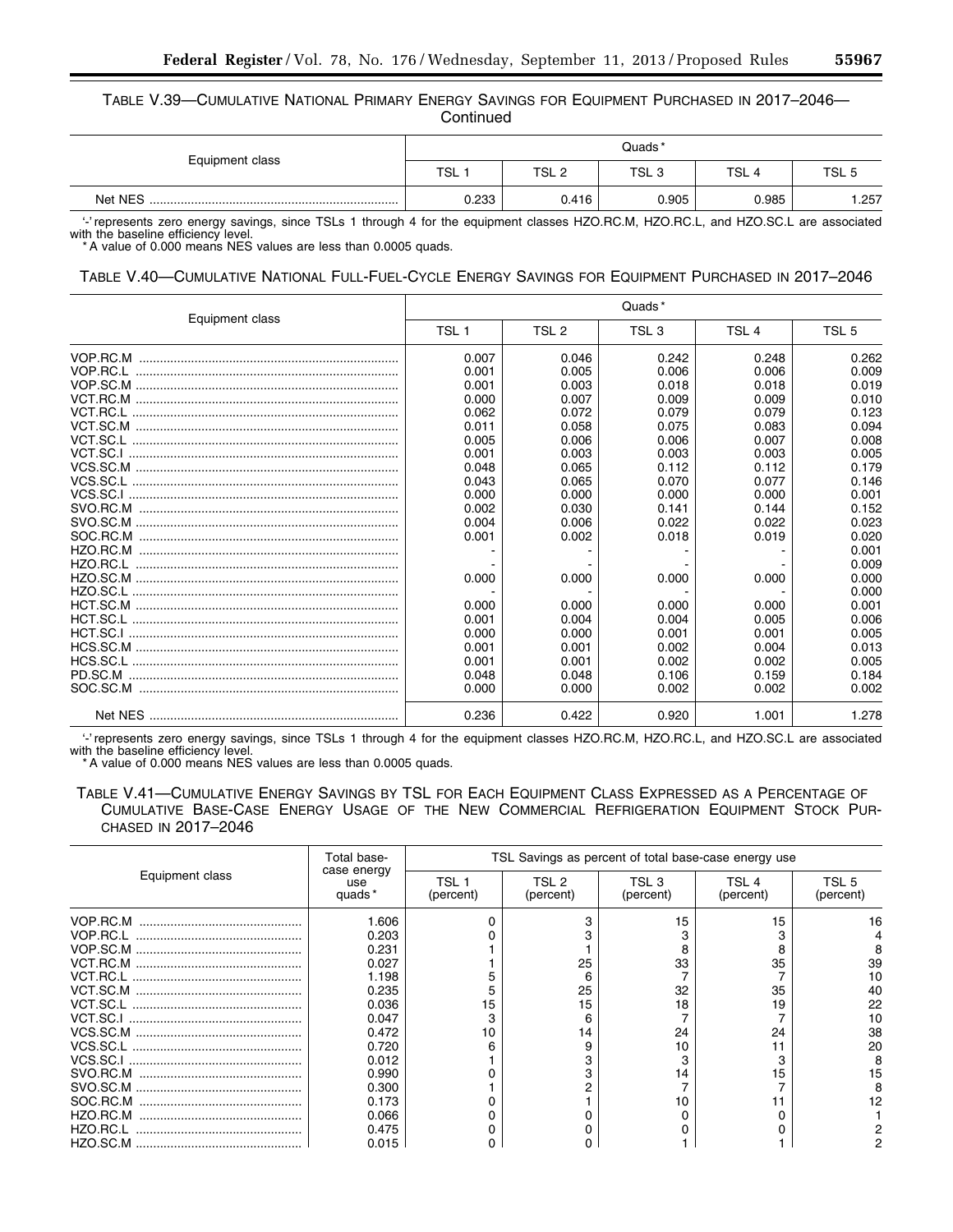TABLE V.41—CUMULATIVE ENERGY SAVINGS BY TSL FOR EACH EQUIPMENT CLASS EXPRESSED AS A PERCENTAGE OF CUMULATIVE BASE-CASE ENERGY USAGE OF THE NEW COMMERCIAL REFRIGERATION EQUIPMENT STOCK PUR-CHASED IN 2017–2046—Continued

|                 | Total base-                  | TSL Savings as percent of total base-case energy use |                    |                    |                    |                    |  |
|-----------------|------------------------------|------------------------------------------------------|--------------------|--------------------|--------------------|--------------------|--|
| Equipment class | case energy<br>use<br>quads* | TSL 1<br>(percent)                                   | TSL 2<br>(percent) | TSL 3<br>(percent) | TSL 4<br>(percent) | TSI 5<br>(percent) |  |
|                 | 0.063                        |                                                      |                    |                    |                    |                    |  |
| HCT.SC.M        | 0.001                        |                                                      | 40                 | 43                 | 48                 | 57                 |  |
|                 | 0.012                        |                                                      | 33                 | 33                 | 38                 | 50                 |  |
|                 | 0.017                        |                                                      |                    |                    |                    | 27                 |  |
|                 | 0.026                        |                                                      |                    | 8                  | 14                 | 49                 |  |
|                 | 0.010                        |                                                      | 13                 | 21                 | 21                 | 48                 |  |
|                 | 0.401                        | 12                                                   | 12                 | 27                 | 40                 | 46                 |  |
| SOC.SC.M        | 0.014                        |                                                      |                    | 13                 | 13                 | 14                 |  |
| Totals          | 7.349                        |                                                      |                    | 13                 | 14                 | 17                 |  |

\* Energy use of the entire commercial refrigeration equipment stock in the base-case scenario in 2017–2046 plus the energy use of the surviving stock of equipment in 2047–2060 for equipment purchased in 2017–2046.

'-' represents zero energy savings, since TSLs 1 through 4 for equipment classes HZO.RC.M, HZO.RC.L, and HZO.SC.L are associated with the baseline efficiency level.

Circular A–4 requires agencies to present analytical results, including separate schedules of the monetized benefits and costs that show the type and timing of benefits and costs. Circular A–4 also directs agencies to consider the variability of key elements underlying the estimates of benefits and costs. For this rulemaking, DOE undertook a sensitivity analysis using nine rather than 30 years of product

shipments. The choice of a 9-year period is a proxy for the timeline in EPCA for the review of certain energy conservation standards and potential revision of and compliance with such revised standards.89 We would note that the review timeframe established in EPCA generally does not overlap with the product lifetime, product manufacturing cycles or other factors specific to commercial refrigeration

equipment. Thus, this information is presented for informational purposes only and is not indicative of any change in DOE's analytical methodology. The primary and full-fuel cycle NES results based on a 9-year analysis period are presented in Table V.42 and Table V.43, respectively. The impacts are counted over the lifetime of products purchased in 2017–2025.

TABLE V.42—CUMULATIVE NATIONAL PRIMARY ENERGY SAVINGS FOR 9-YEAR ANALYSIS PERIOD

[Equipment purchased in 2017–2025]

|                 | quads*           |       |                  |                  |                  |  |
|-----------------|------------------|-------|------------------|------------------|------------------|--|
| Equipment class | TSL <sub>1</sub> | TSL 2 | TSL <sub>3</sub> | TSL <sub>4</sub> | TSL <sub>5</sub> |  |
|                 | 0.001            | 0.009 | 0.049            | 0.050            | 0.053            |  |
|                 | 0.000            | 0.001 | 0.001            | 0.001            | 0.002            |  |
|                 | 0.000            | 0.001 | 0.004            | 0.004            | 0.004            |  |
|                 | 0.000            | 0.001 | 0.002            | 0.002            | 0.002            |  |
|                 | 0.012            | 0.015 | 0.016            | 0.016            | 0.025            |  |
|                 | 0.002            | 0.012 | 0.015            | 0.017            | 0.019            |  |
|                 | 0.001            | 0.001 | 0.001            | 0.001            | 0.002            |  |
|                 | 0.000            | 0.001 | 0.001            | 0.001            | 0.001            |  |
|                 | 0.010            | 0.013 | 0.023            | 0.023            | 0.036            |  |
|                 | 0.009            | 0.013 | 0.014            | 0.016            | 0.030            |  |
|                 | 0.000            | 0.000 | 0.000            | 0.000            | 0.000            |  |
|                 | 0.000            | 0.006 | 0.029            | 0.029            | 0.031            |  |
|                 | 0.001            | 0.001 | 0.004            | 0.004            | 0.005            |  |
| SOC.RC.M        | 0.000            | 0.000 | 0.004            | 0.004            | 0.004            |  |
|                 |                  |       |                  |                  | 0.000            |  |
|                 |                  |       |                  |                  | 0.002            |  |
|                 | 0.000            | 0.000 | 0.000            | 0.000            | 0.000            |  |
|                 |                  |       |                  |                  | 0.000            |  |
|                 | 0.000            | 0.000 | 0.000            | 0.000            | 0.000            |  |
|                 | 0.000            | 0.001 | 0.001            | 0.001            | 0.001            |  |
|                 | 0.000            | 0.000 | 0.000            | 0.000            | 0.001            |  |
|                 | 0.000            | 0.000 | 0.000            | 0.001            | 0.003            |  |
|                 | 0.000            | 0.000 | 0.000            | 0.000            | 0.001            |  |
|                 | 0.010            | 0.010 | 0.021            | 0.032            | 0.037            |  |

89EPCA requires DOE to review its standards at least once every 6 years (42 U.S.C. 6295(m)(1), 6316(e)), and requires, for certain products, a 3-year period after any new standard is promulgated before compliance is required, except that in no case may any new standards be required within 6 years of the compliance date of the previous

standards. (42 U.S.C. 6295(m)(4), 6316(e)).While adding a 6-year review to the 3-year compliance period sums to 9 years, DOE notes that it may undertake reviews at any time within the 6-year period, and that the 3 year compliance date may be extended to 5 years. A 9-year analysis period may not be appropriate given the variability that occurs

in the timing of standards reviews and the fact that, for some consumer products, the period following establishment of a new or amended standard before which compliance is required is 5 years rather than 3 years.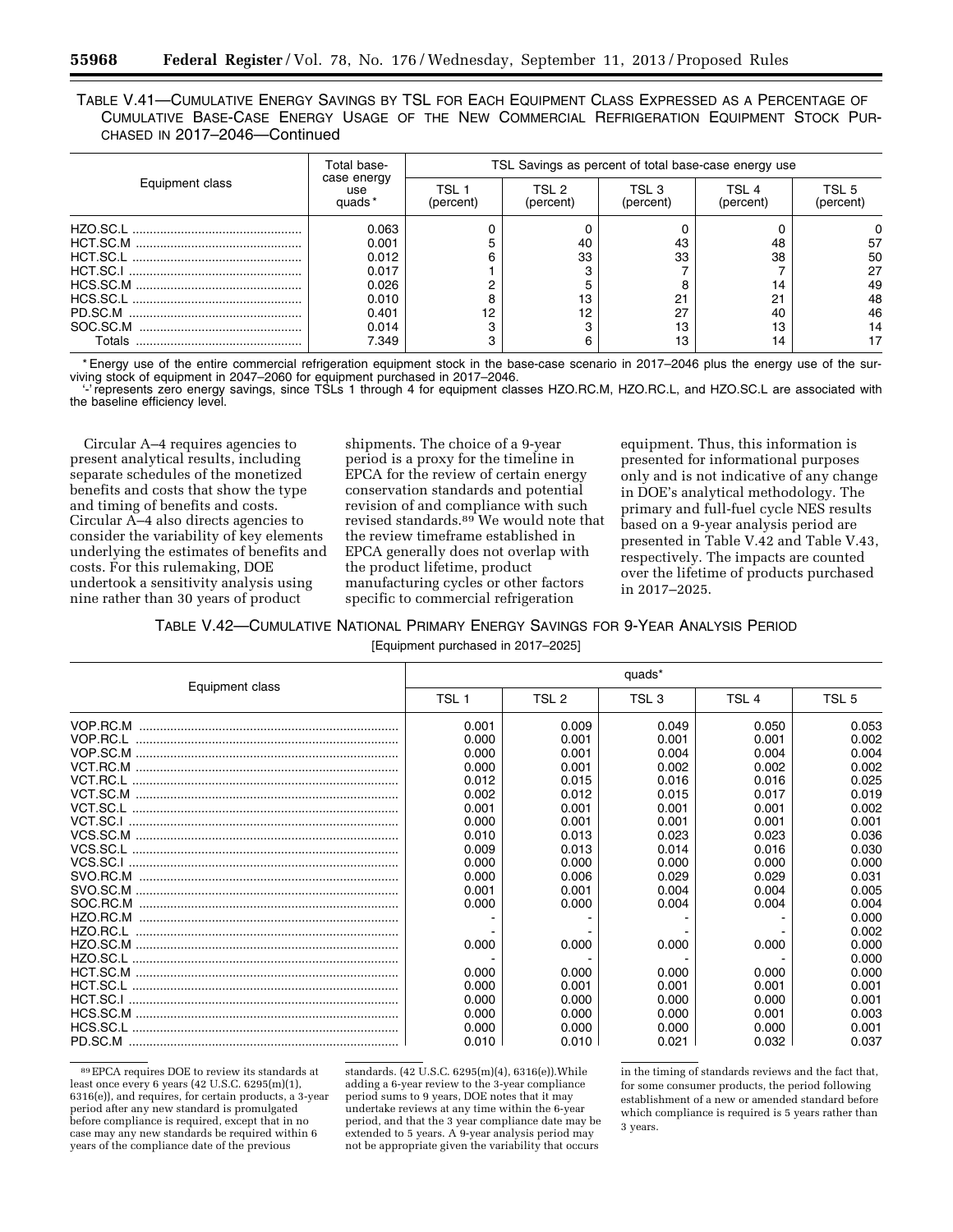# TABLE V.42—CUMULATIVE NATIONAL PRIMARY ENERGY SAVINGS FOR 9-YEAR ANALYSIS PERIOD—Continued [Equipment purchased in 2017–2025]

|                 | quads* |       |                  |                  |       |  |
|-----------------|--------|-------|------------------|------------------|-------|--|
| Equipment class | TSL    | TSL 2 | TSL <sub>3</sub> | TSL <sub>4</sub> | TSL 5 |  |
| SOC.SC.M        | 0.000  | 0.000 | 0.000            | 0.000            | 0.000 |  |
| Net NES         | 0.048  | 0.085 | 0.185            | 0.202            | 0.258 |  |

'-' represents zero energy savings, since TSLs 1 through 4 for the equipment classes HZO.RC.M, HZO.RC.L, and HZO.SC.L are associated with the baseline efficiency level.

A value of 0.000 means NES values are less than 0.0005 quads.

# TABLE V.43 CUMULATIVE FULL FUEL CYCLE NATIONAL ENERGY SAVINGS FOR 9-YEAR ANALYSIS PERIOD

[Equipment purchased in 2017–2025]

|                 | quads*           |                  |                  |                  |                  |  |
|-----------------|------------------|------------------|------------------|------------------|------------------|--|
| Equipment class | TSL <sub>1</sub> | TSL <sub>2</sub> | TSL <sub>3</sub> | TSL <sub>4</sub> | TSL <sub>5</sub> |  |
|                 | 0.001            | 0.009            | 0.050            | 0.051            | 0.054            |  |
|                 | 0.000            | 0.001            | 0.001            | 0.001            | 0.002            |  |
|                 | 0.000            | 0.001            | 0.004            | 0.004            | 0.004            |  |
|                 | 0.000            | 0.001            | 0.002            | 0.002            | 0.002            |  |
|                 | 0.013            | 0.015            | 0.016            | 0.016            | 0.025            |  |
|                 | 0.002            | 0.012            | 0.015            | 0.017            | 0.019            |  |
|                 | 0.001            | 0.001            | 0.001            | 0.001            | 0.002            |  |
|                 | 0.000            | 0.001            | 0.001            | 0.001            | 0.001            |  |
|                 | 0.010            | 0.013            | 0.023            | 0.023            | 0.037            |  |
|                 | 0.009            | 0.013            | 0.014            | 0.016            | 0.030            |  |
|                 | 0.000            | 0.000            | 0.000            | 0.000            | 0.000            |  |
|                 | 0.000            | 0.006            | 0.029            | 0.030            | 0.031            |  |
|                 | 0.001            | 0.001            | 0.004            | 0.005            | 0.005            |  |
|                 | 0.000            | 0.000            | 0.004            | 0.004            | 0.004            |  |
|                 |                  |                  |                  |                  | 0.000            |  |
|                 |                  |                  |                  |                  | 0.002            |  |
|                 | 0.000            | 0.000            | 0.000            | 0.000            | 0.000            |  |
|                 |                  |                  |                  |                  | 0.000            |  |
|                 | 0.000            | 0.000            | 0.000            | 0.000            | 0.000            |  |
|                 | 0.000            | 0.001            | 0.001            | 0.001            | 0.001            |  |
|                 | 0.000            | 0.000            | 0.000            | 0.000            | 0.001            |  |
|                 | 0.000            | 0.000            | 0.000            | 0.001            | 0.003            |  |
|                 | 0.000            | 0.000            | 0.000            | 0.000            | 0.001            |  |
|                 | 0.010            | 0.010            | 0.022            | 0.033            | 0.038            |  |
|                 | 0.000            | 0.000            | 0.000            | 0.000            | 0.000            |  |
|                 | 0.048            | 0.087            | 0.189            | 0.205            | 0.262            |  |

'-' represents zero energy savings, since TSLs 1 through 4 for the equipment classes HZO.RC.M, HZO.RC.L, and HZO.SC.L are associated with the baseline efficiency level.

A value of 0.000 means NES values are less than, 0.0005 quads.

b. Net Present Value of Customer Costs and Benefits

DOE estimated the cumulative NPV to the Nation of the total savings for the customers that would result from potential standards at each TSL. In accordance with OMB guidelines on regulatory analysis (OMB Circular A–4, section E, September 17, 2003), DOE calculated NPV using both a 7-percent and a 3-percent real discount rate. The 7-percent rate is an estimate of the average before-tax rate of return on private capital in the U.S. economy, and reflects the returns on real estate and small business capital, including corporate capital. DOE used this discount rate to approximate the opportunity cost of capital in the private sector because recent OMB analysis has found the average rate of return on capital to be near this rate. In addition, DOE used the 3-percent rate to capture the potential effects of amended standards on private consumption. This rate represents the rate at which society discounts future consumption flows to their present value. It can be approximated by the real rate of return on long-term government debt (*i.e.,*  yield on Treasury notes minus annual rate of change in the Consumer Price Index), which has averaged about 3 percent on a pre-tax basis for the last 30 years.

Table V.44 and Table V.45 show the customer NPV results for each of the TSLs DOE considered for commercial

refrigeration equipment at both 7 percent and 3-percent discount rates. In each case, the impacts cover the expected lifetime of equipment purchased in 2017–2046. Detailed NPV results are presented in chapter 10 of the NOPR TSD.

The NPV results at a 7-percent discount rate were negative for all equipment classes at TSL 5. This is consistent with the results of LCC analysis results for TSL 5, which showed significant increase in LCC and significantly high PBPs that were greater than the average equipment lifetimes. Efficiency levels for TSL 4 were chosen to correspond to the highest efficiency level with a positive NPV at a 7-percent discount rate for each equipment class.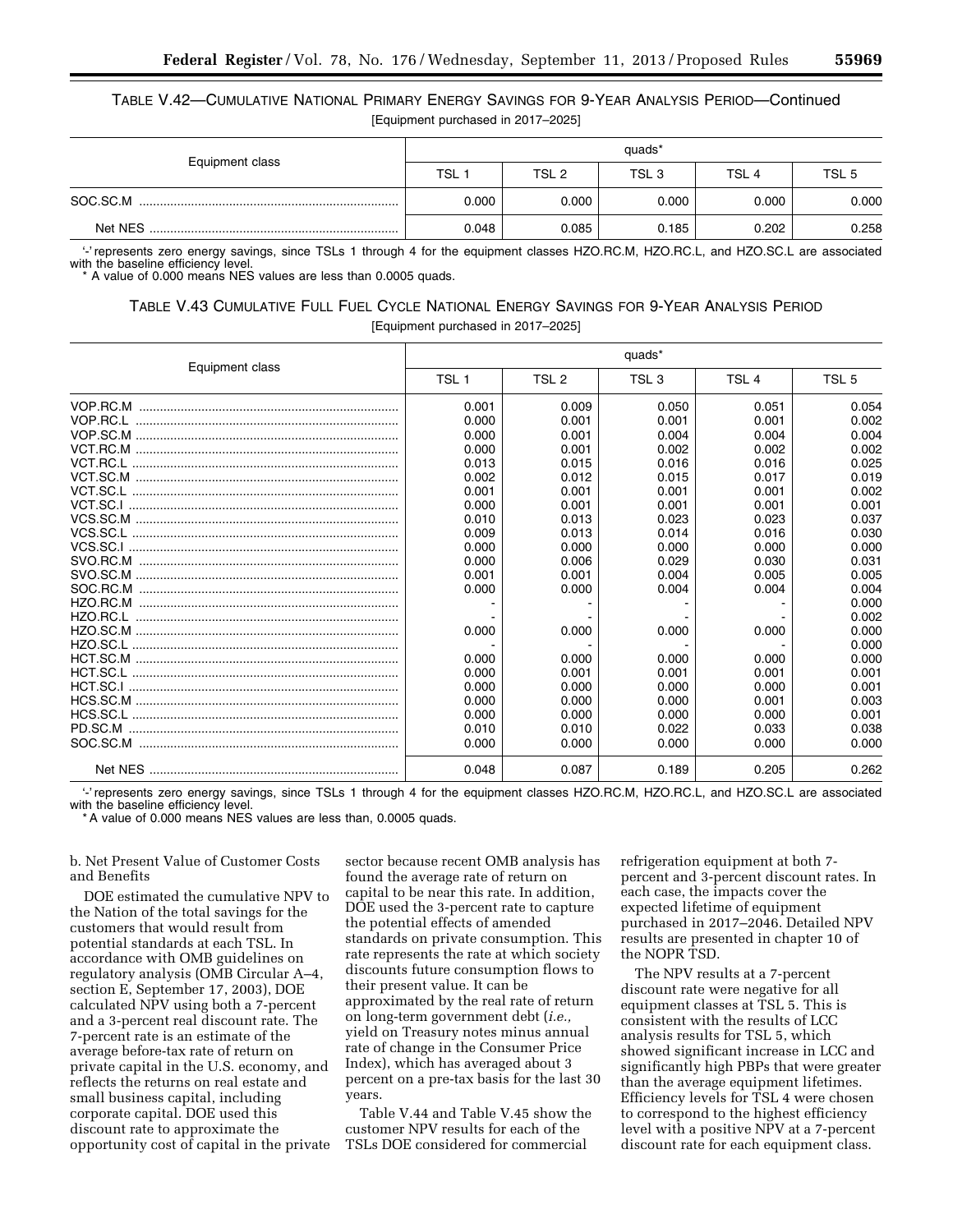Similarly, the criteria for choice of efficiency levels for TSL 3, TSL 2, and TSL 1 were such that the NPV values for all the equipment classes show positive values. The criterion for TSL 3 was to select efficiency levels with the highest

Ξ

NPV at a 7-percent discount rate. Consequently, the total NPV for commercial refrigeration equipment is highest for TSL 3, with a value of \$1.705 billion (2012\$) at a 7-percent discount rate. TSL 4 shows the second highest

total NPV, with a value of \$1.606 billion (2012\$) at a 7-percent discount rate. TSL 2 and TSL 1 have a total NPV lower than TSL 4, while TSL 5 has a negative total NPV of \$6.735 billion (2012\$).

|                 | Billion 2012\$ *** |                  |                  |                  |                  |  |
|-----------------|--------------------|------------------|------------------|------------------|------------------|--|
| Equipment class | TSL <sub>1</sub>   | TSL <sub>2</sub> | TSL <sub>3</sub> | TSL <sub>4</sub> | TSL <sub>5</sub> |  |
|                 | 0.016              | 0.099            | 0.466            | 0.461            | (0.466)          |  |
|                 | 0.002              | 0.013            | 0.014            | 0.014            | (0.062)          |  |
|                 | 0.003              | 0.005            | 0.027            | 0.025            | (0.041)          |  |
|                 | 0.001              | 0.013            | 0.017            | 0.017            | (0.060)          |  |
|                 | 0.141              | 0.155            | 0.161            | 0.161            | (1.170)          |  |
|                 | 0.026              | 0.120            | 0.136            | 0.129            | (0.340)          |  |
|                 | 0.014              | 0.014            | 0.015            | 0.015            | (0.016)          |  |
|                 | 0.003              | 0.004            | 0.005            | 0.005            | (0.042)          |  |
|                 | 0.113              | 0.135            | 0.153            | 0.153            | (1.720)          |  |
|                 | 0.105              | 0.138            | 0.139            | 0.135            | (1.084)          |  |
|                 | 0.000              | 0.001            | 0.001            | 0.001            | (0.011)          |  |
|                 | 0.004              | 0.057            | 0.245            | 0.240            | (0.231)          |  |
|                 | 0.008              | 0.012            | 0.029            | 0.027            | (0.037)          |  |
|                 | 0.001              | 0.004            | 0.039            | 0.031            | (0.056)          |  |
|                 |                    |                  |                  |                  | (0.039)          |  |
|                 |                    |                  |                  |                  | (0.229)          |  |
|                 | 0.000              | 0.000            | 0.000            | 0.000            | (0.007)          |  |
|                 |                    |                  |                  |                  | (0.006)          |  |
|                 | 0.000              | 0.001            | 0.001            | 0.001            | (0.003)          |  |
|                 | 0.002              | 0.009            | 0.010            | 0.009            | (0.016)          |  |
|                 | 0.000              | 0.001            | 0.001            | 0.001            | (0.039)          |  |
|                 | 0.001              | 0.002            | 0.003            | 0.001            | (0.166)          |  |
|                 | 0.002              | 0.002            | 0.003            | 0.003            | (0.021)          |  |
|                 | 0.119              | 0.119            | 0.237            | 0.176            | (0.872)          |  |
|                 | 0.001              | 0.001            | 0.004            | 0.003            | (0.003)          |  |
|                 | 0.561              | 0.905            | 1.705            | 1.606            | (6.735)          |  |

'-' represents zero energy savings, since TSLs 1 to 4 for equipment classes HZO.RC.M, HZO.RC.L, and HZO.SC.L are associated with the baseline efficiency level.

\* A value of \$0.000 means NES values are less than 0.001 billion 2012\$.

\*\* Values in parentheses are negative values.

## TABLE V.45—NET PRESENT VALUE AT A 3-PERCENT DISCOUNT RATE

|                 | Billion 2012\$ *** |       |       |                  |         |  |
|-----------------|--------------------|-------|-------|------------------|---------|--|
| Equipment class | TSL <sub>1</sub>   | TSL 2 | TSL 3 | TSL <sub>4</sub> | TSL 5   |  |
|                 | 0.037              | 0.233 | 1.144 | 1.140            | (0.549) |  |
|                 | 0.005              | 0.030 | 0.032 | 0.032            | (0.104) |  |
|                 | 0.006              | 0.012 | 0.070 | 0.068            | (0.053) |  |
|                 | 0.001              | 0.031 | 0.041 | 0.041            | (0.100) |  |
|                 | 0.327              | 0.363 | 0.383 | 0.383            | (2.017) |  |
|                 | 0.059              | 0.283 | 0.331 | 0.326            | (0.524) |  |
|                 | 0.031              | 0.032 | 0.035 | 0.035            | (0.020) |  |
|                 | 0.007              | 0.011 | 0.012 | 0.012            | (0.071) |  |
|                 | 0.259              | 0.316 | 0.398 | 0.398            | (2.976) |  |
|                 | 0.239              | 0.323 | 0.329 | 0.327            | (1.837) |  |
|                 | 0.001              | 0.001 | 0.002 | 0.002            | (0.018) |  |
|                 | 0.008              | 0.137 | 0.615 | 0.608            | (0.249) |  |
|                 | 0.018              | 0.028 | 0.078 | 0.074            | (0.043) |  |
|                 | 0.003              | 0.010 | 0.093 | 0.079            | (0.078) |  |
|                 |                    |       |       |                  | (0.071) |  |
|                 |                    |       |       |                  | (0.411) |  |
|                 | 0.000              | 0.000 | 0.000 | 0.000            | (0.013) |  |
|                 |                    |       |       |                  | (0.012) |  |
|                 | 0.000              | 0.002 | 0.002 | 0.002            | (0.004) |  |
|                 | 0.004              | 0.022 | 0.022 | 0.022            | (0.023) |  |
|                 | 0.001              | 0.002 | 0.003 | 0.003            | (0.066) |  |
|                 | 0.003              | 0.005 | 0.007 | 0.006            | (0.292) |  |
|                 | 0.004              | 0.006 | 0.007 | 0.007            | (0.034) |  |
|                 | 0.270              | 0.270 | 0.551 | 0.494            | (1.406) |  |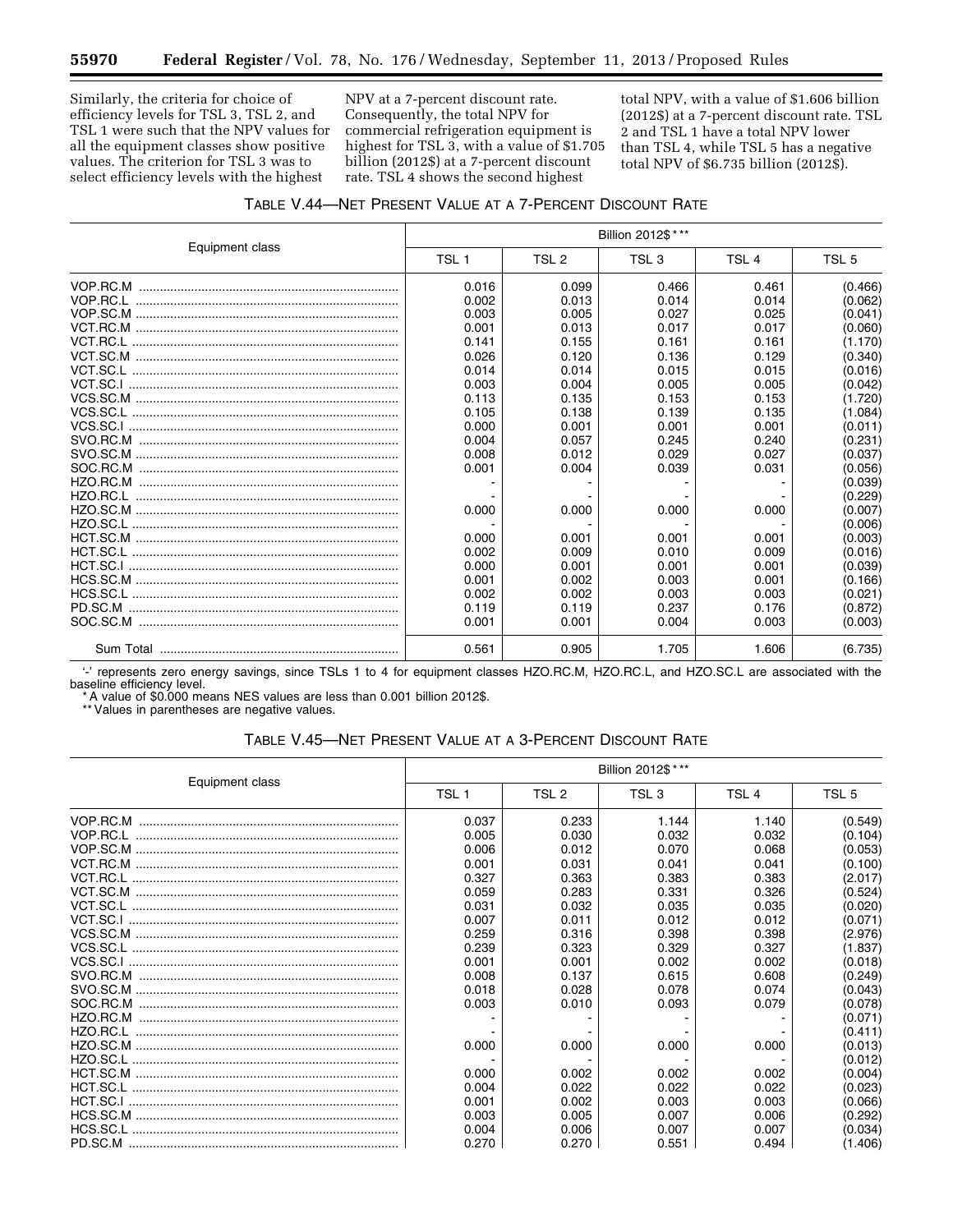| TABLE V.45—NET PRESENT VALUE AT A 3-PERCENT DISCOUNT RATE—Continued |
|---------------------------------------------------------------------|
|---------------------------------------------------------------------|

|                 | Billion 2012\$ *** |       |                  |                  |                  |  |
|-----------------|--------------------|-------|------------------|------------------|------------------|--|
| Equipment class | $TSL$ :            | TSL 2 | TSL <sub>3</sub> | TSL <sub>4</sub> | TSL <sub>5</sub> |  |
| SOC.SC.M        | 0.002              | 0.002 | 0.009            | 0.008            | (0.003)          |  |
| Sum Total       | .285               | 2.118 | 4.165            | 4.067            | (10.972)         |  |

'-' represents zero energy savings, since TSLs 1 to 4 for equipment classes HZO.RC.M, HZO.RC.L, and HZO.SC.L are associated with the baseline efficiency level.

\* A value of \$0.000 means NES values are less than 0.001 billion 2012\$.

\*\* Values in parentheses are negative values.

The NPV results based on the aforementioned 9-year analysis period are presented in Table V.46 and Table V.47. The impacts are counted over the

lifetime of products purchased in 2017– 2025. As mentioned previously, this information is presented for informational purposes only and is not

indicative of any change in DOE's analytical methodology or decision criteria.

| TABLE V.46—NET PRESENT VALUE AT A 7-PERCENT DISCOUNT RATE FOR 9-YEAR ANALYSIS PERIOD |  |  |  |  |  |  |  |  |
|--------------------------------------------------------------------------------------|--|--|--|--|--|--|--|--|
| $IT$ and a set and have been $\sim$ 0047.00051                                       |  |  |  |  |  |  |  |  |

[Equipment purchased in 2017–2025]

|                 | billion 2012\$ *** + |                  |                  |                  |                  |  |
|-----------------|----------------------|------------------|------------------|------------------|------------------|--|
| Equipment class | TSL <sub>1</sub>     | TSL <sub>2</sub> | TSL <sub>3</sub> | TSL <sub>4</sub> | TSL <sub>5</sub> |  |
|                 | 0.008                | 0.039            | 0.154            | 0.150            | (0.294)          |  |
|                 | 0.001                | 0.005            | 0.005            | 0.005            | (0.032)          |  |
|                 | 0.001                | 0.002            | 0.008            | 0.007            | (0.025)          |  |
|                 | 0.000                | 0.005            | 0.006            | 0.006            | (0.031)          |  |
|                 | 0.054                | 0.059            | 0.060            | 0.060            | (0.583)          |  |
|                 | 0.011                | 0.045            | 0.049            | 0.044            | (0.182)          |  |
|                 | 0.005                | 0.005            | 0.006            | 0.006            | (0.009)          |  |
|                 | 0.001                | 0.002            | 0.002            | 0.002            | (0.021)          |  |
|                 | 0.043                | 0.051            | 0.049            | 0.049            | (0.858)          |  |
|                 | 0.041                | 0.051            | 0.051            | 0.047            | (0.548)          |  |
|                 | 0.000                | 0.000            | 0.000            | 0.000            | (0.005)          |  |
|                 | 0.003                | 0.021            | 0.078            | 0.075            | (0.151)          |  |
|                 | 0.003                | 0.004            | 0.008            | 0.007            | (0.024)          |  |
|                 | 0.001                | 0.002            | 0.014            | 0.009            | (0.032)          |  |
|                 |                      |                  |                  |                  | (0.019)          |  |
|                 |                      |                  |                  |                  | (0.111)          |  |
|                 | 0.000                | 0.000            | 0.000            | (0.000)          | (0.004)          |  |
|                 |                      |                  |                  |                  | (0.003)          |  |
|                 | 0.000                | 0.000            | 0.000            | 0.000            | (0.001)          |  |
|                 | 0.001                | 0.004            | 0.004            | 0.003            | (0.009)          |  |
|                 | 0.000                | 0.000            | 0.000            | 0.000            | (0.019)          |  |
|                 | 0.001                | 0.001            | 0.001            | 0.000            | (0.082)          |  |
|                 | 0.001                | 0.001            | 0.001            | 0.001            | (0.011)          |  |
| PD.SC.M         | 0.047                | 0.047            | 0.090            | 0.049            | (0.455)          |  |
|                 | 0.000                | 0.000            | 0.001            | 0.001            | (0.002)          |  |
|                 | 0.221                | 0.343            | 0.586            | 0.521            | (3.509)          |  |

'-' represents zero energy savings, since TSLs 1 to 4 for equipment classes HZO.RC.M, HZO.RC.L, and HZO.SC.L are associated with the baseline efficiency level.<br>\*A value of \$0.000 means NES values are less than 0.001 billion 2012\$.<br>\*\*Values in parentheses are negative values.<br>†The impacts were calculated over the lifetime of the equipment purchased in 20

TABLE V.47—NET PRESENT VALUE AT A 3-PERCENT DISCOUNT RATE FOR 9-YEAR ANALYSIS PERIOD

[Equipment purchased in 2017–2025]

| Equipment class | Billion 2012\$ * ** + |       |       |       |         |  |
|-----------------|-----------------------|-------|-------|-------|---------|--|
|                 | TSI 1                 | TSI 2 | TSI 3 | TSI 4 | TSL 5   |  |
|                 | 0.013                 | 0.063 | 0.267 | 0.263 | (0.330) |  |
|                 | 0.001                 | 0.008 | 0.008 | 0.008 | (0.040) |  |
|                 | 0.002                 | 0.003 | 0.015 | 0.014 | (0.028) |  |
|                 | 0.001                 | 0.008 | 0.010 | 0.010 | (0.039) |  |
|                 | 0.088                 | 0.096 | 0.099 | 0.099 | (0.753) |  |
|                 | 0.017                 | 0.073 | 0.083 | 0.077 | (0.222) |  |
|                 | 0.008                 | 0.009 | 0.009 | 0.009 | (0.011) |  |
|                 | 0.002                 | 0.003 | 0.003 | 0.003 | (0.027) |  |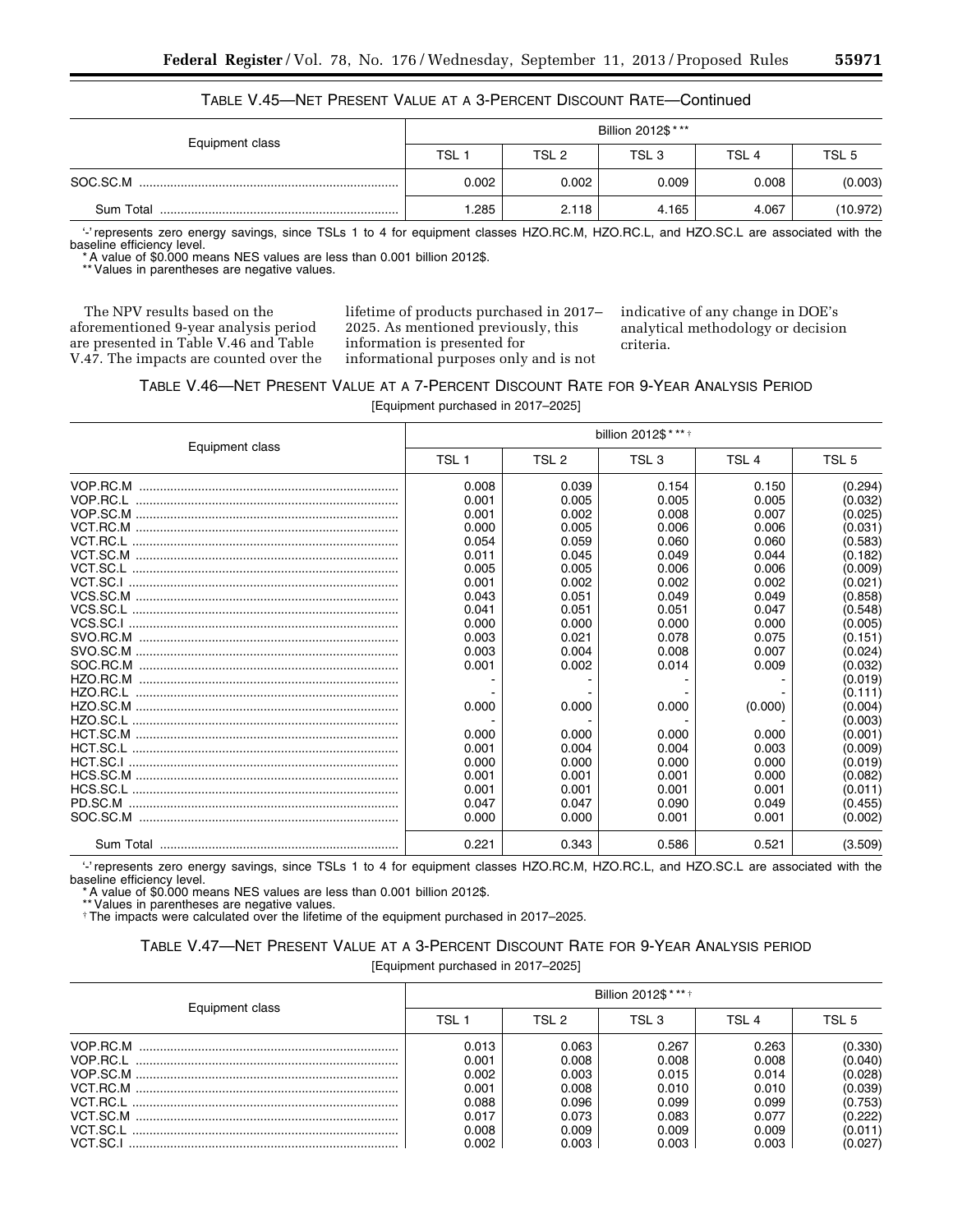| TABLE V.47—NET PRESENT VALUE AT A 3-PERCENT DISCOUNT RATE FOR 9-YEAR ANALYSIS PERIOD—Continued |  |
|------------------------------------------------------------------------------------------------|--|
| [Equipment purchased in 2017-2025]                                                             |  |

|                 | Billion 2012\$ *** *                                                                                              |                                                                                                                   |                                                                                                                   |                                                                                                                     |                                                                                                                                                                              |  |
|-----------------|-------------------------------------------------------------------------------------------------------------------|-------------------------------------------------------------------------------------------------------------------|-------------------------------------------------------------------------------------------------------------------|---------------------------------------------------------------------------------------------------------------------|------------------------------------------------------------------------------------------------------------------------------------------------------------------------------|--|
| Equipment class | TSL 1                                                                                                             | TSL 2                                                                                                             | TSL 3                                                                                                             | TSL <sub>4</sub>                                                                                                    | TSL <sub>5</sub>                                                                                                                                                             |  |
| HZO.RC.M        | 0.069<br>0.064<br>0.000<br>0.004<br>0.005<br>0.001<br>0.000<br>0.000<br>0.001<br>0.000<br>0.001<br>0.001<br>0.074 | 0.082<br>0.083<br>0.000<br>0.036<br>0.007<br>0.003<br>0.000<br>0.000<br>0.006<br>0.000<br>0.001<br>0.001<br>0.074 | 0.090<br>0.084<br>0.000<br>0.138<br>0.016<br>0.023<br>0.000<br>0.000<br>0.006<br>0.001<br>0.002<br>0.002<br>0.145 | 0.090<br>0.080<br>0.000<br>0.135<br>0.014<br>0.017<br>(0.000)<br>0.000<br>0.006<br>0.001<br>0.001<br>0.002<br>0.102 | (1.111)<br>(0.702)<br>(0.007)<br>(0.166)<br>(0.027)<br>(0.038)<br>(0.025)<br>(0.147)<br>(0.005)<br>(0.004)<br>(0.002)<br>(0.011)<br>(0.025)<br>(0.107)<br>(0.014)<br>(0.568) |  |
|                 | 0.001                                                                                                             | 0.001                                                                                                             | 0.002                                                                                                             | 0.002                                                                                                               | (0.002)                                                                                                                                                                      |  |
|                 | 0.352                                                                                                             | 0.558                                                                                                             | 1.003                                                                                                             | 0.934                                                                                                               | (4.410)                                                                                                                                                                      |  |

'-' represents zero energy savings, since TSLs 1 to 4 for equipment classes HZO.RC.M, HZO.RC.L, and HZO.SC.L are associated with the baseline efficiency level.

A value of \$0.000 means NES values are less than 0.001 billion 2012\$.

\*\* Values in parentheses are negative values.

† The impacts were calculated over the lifetime of the equipment purchased in 2017–2025.

## c. Employment Impacts

In addition to the direct impacts on manufacturing employment discussed in section V.B.2, DOE develops general estimates of the indirect employment impacts of proposed standards on the economy. As discussed above, DOE expects energy amended conservation standards for commercial refrigeration equipment to reduce energy bills for commercial customers, and the resulting net savings to be redirected to other forms of economic activity. DOE also realizes that these shifts in spending and economic activity by commercial refrigeration equipment owners could affect the demand for labor. Thus, indirect employment impacts may result from expenditures shifting between goods (the substitution effect) and changes in income and overall expenditure levels (the income effect) that occur due to the imposition of amended standards. These impacts may affect a variety of businesses not directly involved in the decision to make, operate, or pay the utility bills for commercial refrigeration equipment. To estimate these indirect economic effects, DOE used an input/output model of the U.S. economy using U.S. Department of Commerce, Bureau of Economic Analysis (BEA) and BLS data (as described in section IV.L of this notice; see chapter 16 of the NOPR TSD for more details).

Customers who purchase moreefficient equipment pay lower amounts

towards utility bills, which results in job losses in the electric utilities sector. However, in the input/output model, the dollars saved on utility bills are reinvested in economic sectors that create more jobs than are lost in the electric utilities sector. Thus, the proposed amended energy conservation standards for commercial refrigeration equipment are likely to slightly increase the net demand for labor in the economy. However, the net increase in jobs might be offset by other, unanticipated effects on employment. Neither the BLS data nor the input/output model used by DOE includes the quality of jobs. As shown in Table V.48, DOE estimates that net indirect employment impacts from a proposed commercial refrigeration equipment amended standard are small relative to the national economy.

## TABLE V.48—NET SHORT-TERM CHANGE IN EMPLOYMENT\*

| Trial<br>standard<br>2017<br>level                |                                                                                   | 2021                                                               |
|---------------------------------------------------|-----------------------------------------------------------------------------------|--------------------------------------------------------------------|
| $\sim$ 200<br>$3$ . The same set of $\sim$<br>$5$ | $35 \text{ to } 38$<br>53 to 61<br>74 to 108<br>60 to $105$<br>$(728)$ to $(363)$ | 198 to 201<br>345 to 354<br>719 to 749<br>760 to 801<br>130 to 504 |

\* Values in parentheses are negative values.

4. Impact on Utility or Performance of Equipment

In performing the engineering analysis, DOE considers design options that would not lessen the utility or performance of the individual classes of equipment. (42 U.S.C.  $6295(o)(2)(B)(i)(IV)$  and  $6316(e)(1))$  As presented in the screening analysis (chapter 4 of the NOPR TSD), DOE eliminates from consideration any design options that reduce the utility of the equipment. For this notice, DOE concluded that none of the efficiency levels proposed for commercial refrigeration equipment reduce the utility or performance of the equipment.

5. Impact of Any Lessening of Competition

EPCA directs DOE to consider any lessening of competition likely to result from amended standards. It directs the Attorney General to determine in writing the impact, if any, of any lessening of competition likely to result from a proposed standard. (42 U.S.C. 6295(o)(2)(B)(i)(V) and 6316(e)(1)) To assist the Attorney General in making such a determination, DOE provided the Department of Justice (DOJ) with copies of this notice and the TSD for review. During MIA interviews, domestic manufacturers indicated that foreign manufacturers have begun to enter the commercial refrigeration equipment industry, but not in significant numbers. Manufacturers also stated that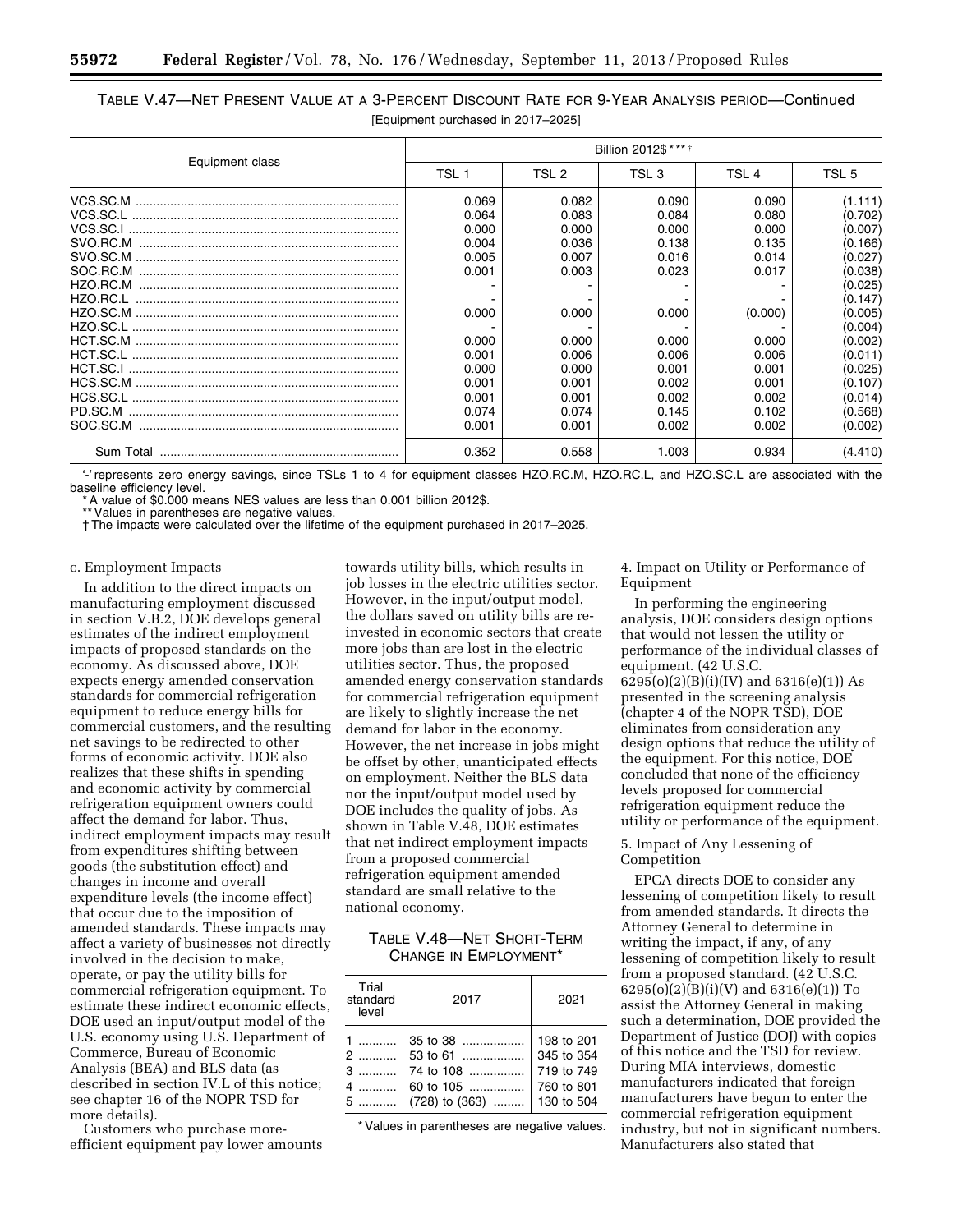consolidation has occurred among commercial refrigeration equipment manufacturers in recent years. Interviewed manufacturers believe that these trends may continue in this market even in the absence of amended standards.

DOE does not believe that amended standards would result in domestic firms moving their production facilities outside the United States. The majority of commercial refrigeration equipment is manufactured in the United States and, during interviews, manufacturers in general indicated they would modify their existing facilities to comply with amended energy conservation standards.

6. Need of the Nation to Conserve Energy

An improvement in the energy efficiency of the equipment subject to today's NOPR is likely to improve the security of the Nation's energy system by reducing overall demand for energy. Reduced electricity demand may also improve the reliability of the electricity system. Reductions in national electric generating capacity estimated for each considered TSL are reported in chapter 14 of the NOPR TSD.

Energy savings from amended standards for commercial refrigeration equipment could also produce environmental benefits in the form of reduced emissions of air pollutants and GHGs associated with electricity

production. Table V.49 provides DOE's estimate of cumulative emissions reductions projected to result from the TSLs considered in this rule. The table includes both power sector emissions and upstream emissions. The upstream emissions were calculated using the multipliers discussed in section IV.N. DOE reports annual  $CO<sub>2</sub>$ ,  $NO<sub>X</sub>$ ,  $SO<sub>2</sub>$ ,  $NO<sub>2</sub>$ , CH<sub>4</sub> and Hg emissions reductions for each TSL in chapter 15 of the NOPR TSD. As discussed in Section IV.N DOE also did not include  $NO<sub>x</sub>$  emission reduction from power plants in States subject to CAIR because an amended energy conservation standard would not affect the overall level of  $NO<sub>x</sub>$  emissions in those States due to the emission caps mandated by CAIR.

TABLE V.49—CUMULATIVE EMISSIONS REDUCTION ESTIMATED FOR COMMERCIAL REFRIGERATION EQUIPMENT TSLS FOR EQUIPMENT PURCHASED IN 2017–2046

| TSL   |        |                                                                                 |        |        |
|-------|--------|---------------------------------------------------------------------------------|--------|--------|
|       | 2      | 3                                                                               | 4      | 5      |
|       |        |                                                                                 |        |        |
| 12.22 | 21.83  | 47.55                                                                           | 51.77  | 66.05  |
| 9.05  | 16.18  | 35.23                                                                           | 38.36  | 48.93  |
| 0.03  | 0.05   | 0.10                                                                            | 0.11   | 0.14   |
| 0.26  | 0.47   | 1.02                                                                            | 1.11   | 1.42   |
| 1.53  | 2.73   | 5.95                                                                            | 6.48   | 8.27   |
| 16.39 | 29.28  | 63.78                                                                           | 69.43  | 88.58  |
|       |        |                                                                                 |        |        |
| 0.73  | 1.31   | 2.85                                                                            | 3.10   | 3.96   |
| 10.08 | 18.01  | 39.23                                                                           | 42.71  | 54.49  |
| 0.000 | 0.001  | 0.002                                                                           | 0.002  | 0.002  |
| 0.01  | 0.01   | 0.03                                                                            | 0.03   | 0.04   |
| 61.23 | 109.39 | 238.27                                                                          | 259.41 | 330.92 |
| 0.16  | 0.28   | 0.61                                                                            | 0.67   | 0.85   |
|       |        |                                                                                 |        |        |
| 12.95 | 23.14  | 50.41                                                                           | 54.88  | 70.01  |
| 19.14 | 34.19  | 74.46                                                                           | 81.07  | 103.42 |
| 0.03  | 0.05   | 0.10                                                                            | 0.11   | 0.14   |
| 0.27  | 0.48   | 1.05                                                                            | 1.15   | 1.46   |
| 62.76 | 112.13 | 244.22                                                                          | 265.89 | 339.19 |
| 16.55 | 29.56  | 64.39                                                                           | 70.10  | 89.43  |
|       |        | <b>Primary Emissions</b><br><b>Upstream Emissions</b><br><b>Total Emissions</b> |        |        |

As part of the analysis for this NOPR, DOE estimated monetary benefits likely to result from the reduced emissions of  $CO<sub>2</sub>$  and  $NO<sub>X</sub>$  that DOE estimated for each of the TSLs considered. As discussed in section IV.O for  $CO<sub>2</sub>$ , DOE used values for the SCC developed by an interagency process. The interagency group selected four sets of SCC values for use in regulatory analyses. Three sets are based on the average SCC from three integrated assessment models, at

discount rates of 2.5 percent, 3 percent, and 5 percent. The fourth set, which represents the 95th-percentile SCC estimate across all three models at a 3 percent discount rate, is included to represent higher-than-expected impacts from temperature change further out in the tails of the SCC distribution. The four SCC values for  $CO<sub>2</sub>$  emissions reductions in 2015, expressed in 2012\$, are \$12.9/ton, \$40.8/ton, \$62.2/ton, and \$117.0/ton. These values for later years

are higher due to increasing emissionsrelated costs as the magnitude of projected climate change increase.

Table V.50 presents the global value of CO<sub>2</sub> emissions reductions at each TSL. DOE calculated domestic values as a range from 7 percent to 23 percent of the global values, and these results are presented in chapter 14 of the NOPR TSD.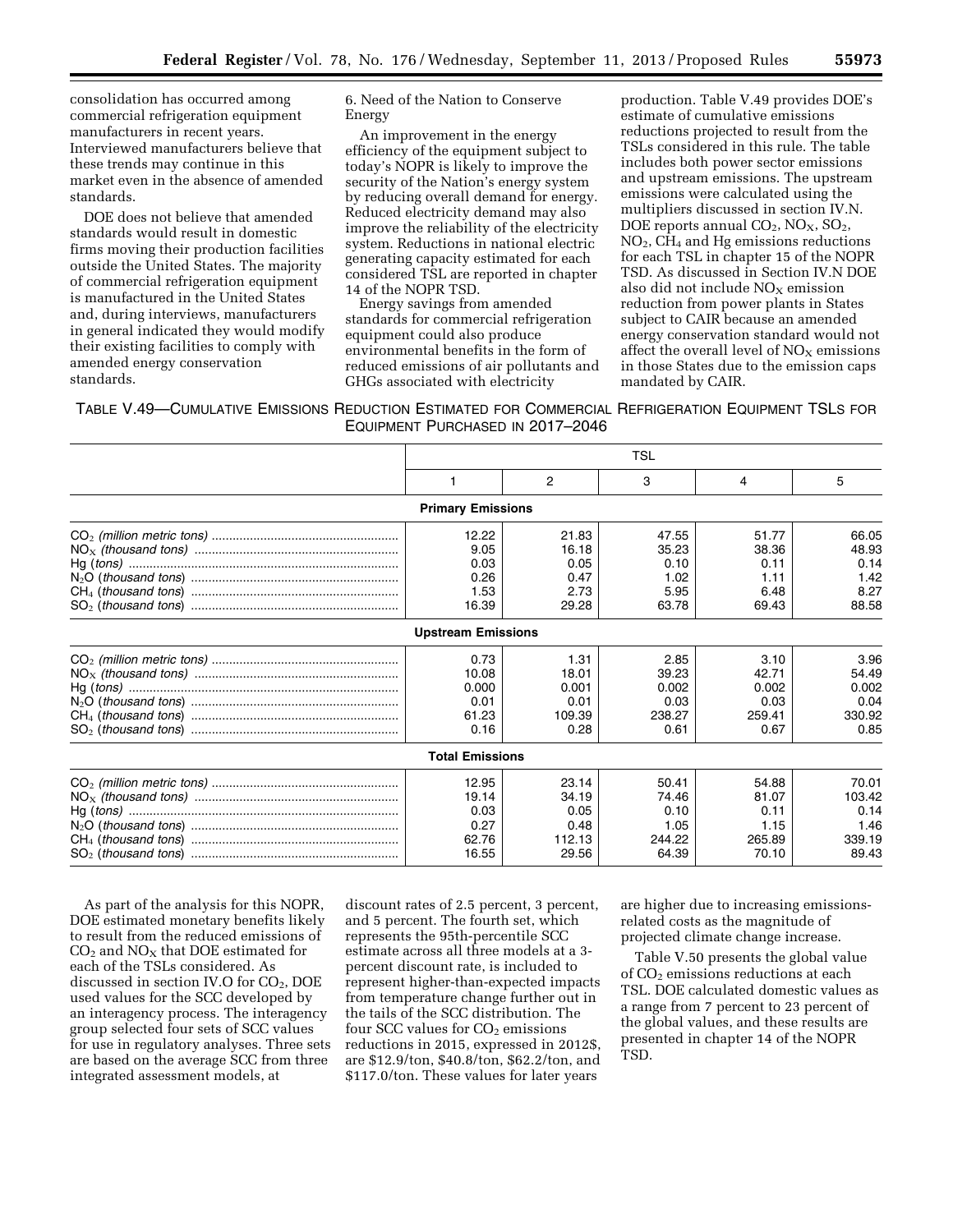## TABLE V.50—GLOBAL PRESENT VALUE OF  $CO<sub>2</sub>$  Emissions Reduction for Potential Standards for Commercial REFRIGERATION EQUIPMENT

|     | SCC Scenario*                |                              |                                |                                           |  |  |  |
|-----|------------------------------|------------------------------|--------------------------------|-------------------------------------------|--|--|--|
| TSL | 5% Discount<br>rate, average | 3% Discount<br>rate, average | 2.5% Discount<br>rate, average | 3% Discount<br>rate, 95th per-<br>centile |  |  |  |
|     | million 2012\$               |                              |                                |                                           |  |  |  |
|     | <b>Primary Emissions</b>     |                              |                                |                                           |  |  |  |
|     | 68.6<br>122.6                | 335.1<br>598.7               | 546.1<br>975.6                 | 1,013.7<br>1,811.1                        |  |  |  |
|     | 266.9<br>290.6               | 1,304.1<br>1,419.8           | 2,124.9<br>2,313.4             | 3,944.8<br>4,294.8                        |  |  |  |
|     | 370.7                        | 1,811.2                      | 2,951.2                        | 5,478.8                                   |  |  |  |
|     | <b>Upstream Emissions</b>    |                              |                                |                                           |  |  |  |
|     | 4.0<br>7.2                   | 20.0<br>35.7                 | 32.6<br>58.3                   | 60.6<br>108.3                             |  |  |  |
|     | 15.8<br>17.1                 | 77.8<br>84.7                 | 126.9<br>138.1                 | 236.0<br>256.9                            |  |  |  |
|     | 21.9                         | 108.1                        | 176.2                          | 327.7                                     |  |  |  |
|     | <b>Total Emissions</b>       |                              |                                |                                           |  |  |  |
|     | 72.6<br>129.8<br>282.7       | 355.1<br>634.4<br>1,381.9    | 578.7<br>1,033.8<br>2,251.8    | 1,074.4<br>1,919.5<br>4,180.7             |  |  |  |
| 4   | 307.8<br>392.6               | 1,504.5<br>1,919.2           | 2,451.6<br>3,127.4             | 4,551.7<br>5,806.5                        |  |  |  |

\* For each of the four cases, the corresponding SCC value for emissions in 2015 is \$12.9, \$40.8, \$62.2 and \$117.0 per metric ton (2012\$).

DOE is well aware that scientific and economic knowledge about the contribution of  $CO_2$  and other GHG emissions to changes in the future global climate and the potential resulting damages to the world economy continues to evolve rapidly. Thus, any value placed in this NOPR on reducing  $CO<sub>2</sub>$  emissions is subject to change. DOE, together with other Federal agencies, will continue to review various methodologies for estimating the monetary value of reductions in  $CO<sub>2</sub>$ and other GHG emissions. This ongoing

review will consider the comments on this subject that are part of the public record for this NOPR and other rulemakings, as well as other methodological assumptions and issues. However, consistent with DOE's legal obligations, and taking into account the uncertainty involved with this particular issue, DOE has included in this NOPR the most recent values and analyses resulting from the ongoing interagency review process.

DOE also estimated a range for the cumulative monetary value of the

economic benefits associated with  $NO<sub>x</sub>$ emission reductions anticipated to result from amended commercial refrigeration equipment standards. Estimated monetary benefits for  $CO<sub>2</sub>$ and  $NO<sub>X</sub>$  emission reductions are detailed in chapter 14 of the NOPR TSD. Table V.51 presents the present value of cumulative  $NO<sub>X</sub>$  emissions reductions for each TSL calculated using the average dollar-per-ton values and 7 percent and 3-percent discount rates.

TABLE V.51—PRESENT VALUE OF  $NO<sub>x</sub>$  EMISSIONS REDUCTION FOR POTENTIAL STANDARDS FOR COMMERCIAL REFRIGERATION EQUIPMENT

| TSL                                                                                                                                                                                                                                                                                                                                                                                                                                                                                                                                           | 3% Discount rate | 7% Discount rate |
|-----------------------------------------------------------------------------------------------------------------------------------------------------------------------------------------------------------------------------------------------------------------------------------------------------------------------------------------------------------------------------------------------------------------------------------------------------------------------------------------------------------------------------------------------|------------------|------------------|
|                                                                                                                                                                                                                                                                                                                                                                                                                                                                                                                                               | million 2012\$   |                  |
| <b>Primary Emissions</b>                                                                                                                                                                                                                                                                                                                                                                                                                                                                                                                      |                  |                  |
|                                                                                                                                                                                                                                                                                                                                                                                                                                                                                                                                               | 12.0             | 5.6              |
| 2                                                                                                                                                                                                                                                                                                                                                                                                                                                                                                                                             | 21.4             | 10.0             |
|                                                                                                                                                                                                                                                                                                                                                                                                                                                                                                                                               | 46.6             | 21.7             |
| 4                                                                                                                                                                                                                                                                                                                                                                                                                                                                                                                                             | 50.7             | 23.6             |
|                                                                                                                                                                                                                                                                                                                                                                                                                                                                                                                                               | 64.7             | 30.1             |
| <b>Upstream Emissions</b>                                                                                                                                                                                                                                                                                                                                                                                                                                                                                                                     |                  |                  |
| $\color{red} \vdots \color{red} \vdots \color{red} \vdots \color{red} \vdots \color{red} \vdots \color{red} \vdots \color{red} \vdots \color{red} \vdots \color{red} \vdots \color{red} \vdots \color{red} \vdots \color{red} \vdots \color{red} \vdots \color{red} \vdots \color{red} \vdots \color{red} \vdots \color{red} \vdots \color{red} \vdots \color{red} \vdots \color{red} \vdots \color{red} \vdots \color{red} \vdots \color{red} \vdots \color{red} \vdots \color{red} \vdots \color{red} \vdots \color{red} \vdots \color{red$ | 13.4             | 6.2              |
|                                                                                                                                                                                                                                                                                                                                                                                                                                                                                                                                               | 24.0             | 11.0             |
|                                                                                                                                                                                                                                                                                                                                                                                                                                                                                                                                               | 52.3             | 24.0             |
|                                                                                                                                                                                                                                                                                                                                                                                                                                                                                                                                               | 56.9             | 26.1             |
|                                                                                                                                                                                                                                                                                                                                                                                                                                                                                                                                               | 72.6             | 33.3             |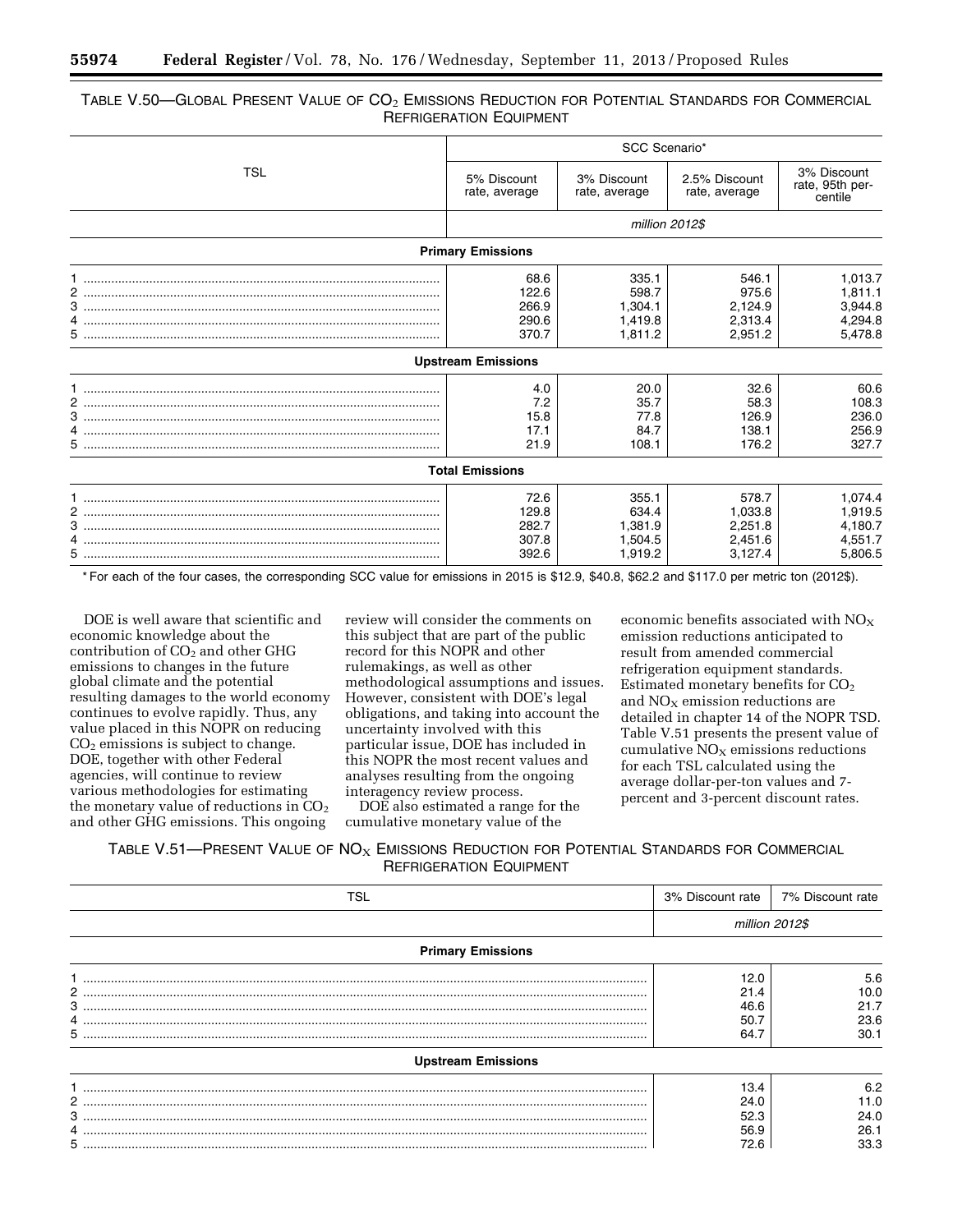## TABLE V.51—PRESENT VALUE OF  $NO<sub>X</sub>$  EMISSIONS REDUCTION FOR POTENTIAL STANDARDS FOR COMMERCIAL REFRIGERATION EQUIPMENT—Continued

| TSL                    | 3% Discount rate | 7% Discount rate |
|------------------------|------------------|------------------|
| <b>Total Emissions</b> |                  |                  |
|                        | 25.4             | 1.7              |
| ົ                      | 45.4             | 21.0             |
| з                      | 98.9             | 45.7             |
|                        | 107.6            | 49.8             |
| 5                      | 137.3            | 63.5             |

The NPV of the monetized benefits associated with emission reductions can be viewed as a complement to the NPV of the customer savings calculated for each TSL considered in this NOPR. Table V.52 presents the NPV values that

result from adding the estimates of the potential economic benefits resulting from reduced  $CO<sub>2</sub>$  and  $NO<sub>X</sub>$  emissions in each of four valuation scenarios to the NPV of consumer savings calculated for each TSL considered in this

rulemaking, at both a 7-percent and a 3 percent discount rate. The  $CO<sub>2</sub>$  values used in the table correspond to the four scenarios for the valuation of  $CO<sub>2</sub>$ emission reductions discussed above.

TABLE V.52—COMMERCIAL REFRIGERATION EQUIPMENT TSLS: NET PRESENT VALUE OF CONSUMER SAVINGS COMBINED WITH NET PRESENT VALUE OF MONETIZED BENEFITS FROM  $CO<sub>2</sub>$  and  $NO<sub>X</sub>$  Emissions Reductions

|            |                                                                            | Consumer NPV at 3% discount rate added with:                                     |                                                                                             |                                                                           |
|------------|----------------------------------------------------------------------------|----------------------------------------------------------------------------------|---------------------------------------------------------------------------------------------|---------------------------------------------------------------------------|
| <b>TSL</b> | SCC Value of \$12.9/<br>metric ton $CO_2^*$ and low<br>value for $NOx**$   | SCC Value of \$40.8/<br>metric ton $CO_2^*$ and me-<br>dium value for $NOx^{**}$ | SCC Value of \$62.2/<br>metric ton $CO_2$ <sup>*</sup> and me-<br>dium value for $NOx^{**}$ | SCC Value of \$117.0/<br>metric ton $CO2$ and<br>high value for $NOx**$   |
|            |                                                                            |                                                                                  | billion 2012\$                                                                              |                                                                           |
| 3<br>5.    | 1.362<br>2.256<br>4.466<br>4.394<br>(10.555)                               | 1.665<br>2.798<br>5.646<br>5.679<br>(8.916)                                      | 1.889<br>3.197<br>6.516<br>6.626<br>(7.708)                                                 | 2.406<br>4.120<br>8.526<br>8.815<br>(4.916)                               |
|            |                                                                            |                                                                                  | Consumer NPV at 7% Discount Rate added with:                                                |                                                                           |
| TSL        | SCC Value of \$12.9/<br>metric ton $CO2$ * and<br>Low Value for $NOx^{**}$ | SCC Value of \$40.8/<br>metric ton $CO_2^*$ and<br>Medium Value for $NOx**$      | SCC Value of \$62.2/<br>metric ton $CO_2^*$ and<br>Medium Value for $NOx**$                 | SCC Value of \$117.0/<br>metric ton $CO2$ * and<br>High Value for $NOx**$ |
|            |                                                                            |                                                                                  | billion 2012\$                                                                              |                                                                           |
| 3          | 0.636<br>1.038<br>1.996<br>1.922<br>(6.331)                                | 0.928<br>1.560<br>3.133<br>3.160<br>(4.752)                                      | 1.151<br>1.959<br>4.002<br>4.107<br>(3.544)                                                 | 1.657<br>2.862<br>5.969<br>6.248<br>(0.813)                               |

**Note:** Parentheses indicate negative values.\*

These label values represent the global SCC in 2015, in 2012\$. The present values have been calculated with scenario-consistent discount rates.

 $^{+81}_{-82}$  Low Value corresponds to \$468 per ton of NO<sub>X</sub> emissions. Medium Value corresponds to \$2,639 per ton of NO<sub>X</sub> emissions. High Value corresponds to \$4,809 per ton of  $NO<sub>x</sub>$  emissions.

Although adding the value of customer savings to the values of emission reductions provides a valuable perspective, two issues should be considered. First, the national operating cost savings are domestic U.S. customer monetary savings that occur as a result of market transactions, while the value of  $CO<sub>2</sub>$  reductions is based on a global value. Second, the assessments of operating cost savings and the SCC are performed with different methods that use quite different time frames for analysis. The national operating cost savings is measured for the lifetime of

products shipped in 2017–2046. The SCC values, on the other hand, reflect the present value of future climaterelated impacts resulting from the emission of one metric ton of  $CO<sub>2</sub>$  in each year. These impacts continue well beyond 2100.

## 7. Other Factors

EPCA allows the Secretary, in determining whether a proposed standard is economically justified, to consider any other factors that the Secretary deems to be relevant. (42 U.S.C. 6295(o)(2)(B)(i)(VII) and

6316(e)(1)) DOE considered LCC impacts on identifiable groups of customers, such as customers of different business types, who may be disproportionately affected by any amended national energy conservation standard level. DOE also considered the reduction in generation capacity that could result from the imposition of any amended national energy conservation standard level.

DOE carried out a RIA, as described in section IV.P, to study the impact of certain non-regulatory alternatives that may encourage customers to purchase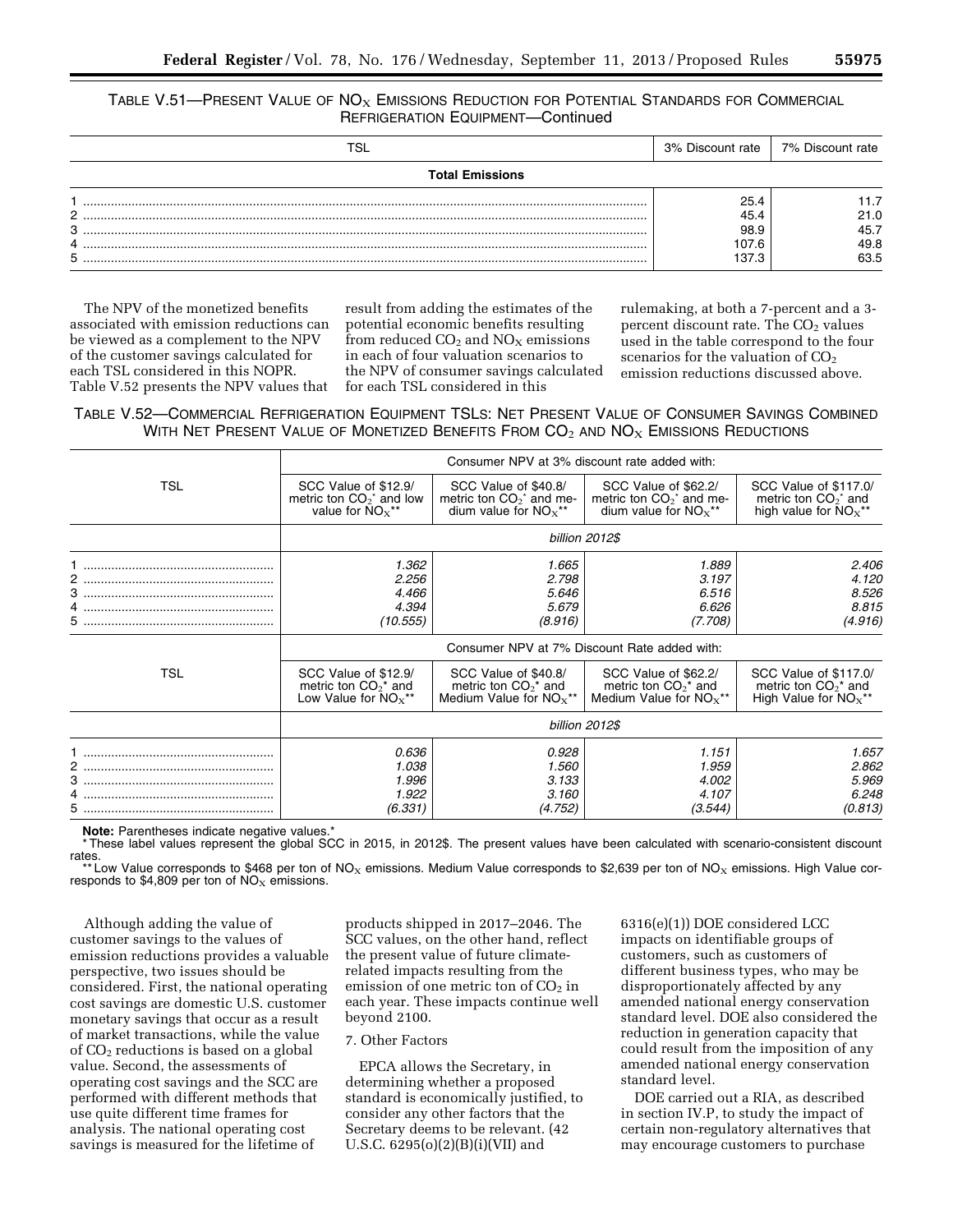higher efficiency equipment and, thus, achieve NES. The two major alternatives identified by DOE are customer rebates and customer tax credits. DOE surveyed the various rebate programs available in the United States. Typically, rebates are offered for grocery stores that retrofit their display cases with energy efficiency components such as LED lamps, electronically commutated motor (ECM) fan motors, night curtains, and higher efficiency doors. Based on comparison with the incremental MSP values obtained from the engineering analysis, DOE chose to model a scenario in which customers are offered, as rebates, 60 percent of the incremental equipment installed cost. The value of 60 percent is very high compared to most rebate programs and was chosen to represent the maximum possible rebate scenario.

For the tax credits scenario, DOE did not find a suitable program by which to model the scenario. Therefore, DOE used a 5-percent/10-percent tax credit scenario. DOE first calculated the MSP

increments over baseline for each TSL for each equipment class. For TSLs that had an increase in MSP between 10 and 15 percent over the baseline MSP, DOE applied a 5-percent tax credit, where the amount of tax credit was equal to 5 percent of the MSP of the higher efficiency equipment. For TSLs that had increase of 15 percent or more in MSP values over the baseline MSP, DOE applied a 10-percent tax credit. This type of tax credit scenario is an attempt to approximate a model in which the tax credits are proportional to the magnitude of efficiency improvement with the implicit assumption that the magnitude of the increase in MSP is proportional to the magnitude of increase in energy efficiency.

Table V.53 and Table V.54 show the NES and NPV, respectively, for the nonregulatory alternatives analyzed. For comparison, the table includes the results of the NES and NPV for TSL 4, the proposed energy conservation standard. Energy savings are expressed in quads in terms of primary or source

energy, which includes generation and transmission losses from electricity utility sector.

TABLE V.53—CUMULATIVE PRIMARY ENERGY SAVINGS OF NON-REGU-LATORY ALTERNATIVES COMPARED TO THE PROPOSED STANDARDS FOR COMMERCIAL REFRIGERATION **EQUIPMENT** 

| <b>Policy Alternatives</b>                                                                          | Cumulative<br><b>NFS</b><br>Quads |
|-----------------------------------------------------------------------------------------------------|-----------------------------------|
| No new regulatory action<br>Customer tax credits<br>Customer rebates<br>Voluntary energy efficiency | 0.151<br>0.198                    |
| targets**<br>Early replacement**<br>Proposed standards (TSL 4)                                      | NA<br>NA<br>0.985                 |
|                                                                                                     |                                   |

\* Chapter 17 of the TSD describes the in-<br>puts and their respective sources for the RIA.

puts and their respective sources for the RIA. \*\*Analysis of two non-regulatory alternatives: voluntary energy efficiency targets and early replacement were not performed as DOE expected minimal potential benefits as discussed in Chapter 17 of the TSD.

TABLE V.54—CUMULATIVE NPV OF NON-REGULATORY ALTERNATIVES COMPARED TO THE PROPOSED STANDARDS FOR COMMERCIAL REFRIGERATION EQUIPMENT

| <b>Policy Alternatives</b>                                                                                                | <b>Cumulative Net Present Value</b><br>billion 2012\$ |                                                   |  |
|---------------------------------------------------------------------------------------------------------------------------|-------------------------------------------------------|---------------------------------------------------|--|
|                                                                                                                           |                                                       | 3% Discount                                       |  |
| No new regulatory action<br>Customer tax credits.<br>Customer rebates<br>Early replacement*<br>Proposed standards (TSL 4) | 0.257<br>0.055<br>N٨<br>ΝA<br>.606                    | 0.489<br>0.122<br><b>NA</b><br><b>NA</b><br>4.067 |  |

\*Analysis of two non-regulatory alternatives: voluntary energy efficiency targets and early replacement, were not performed as DOE expected minimal potential benefits as discussed in Chapter 17 of the TSD.

As shown above, none of the policy alternatives DOE examined would achieve close to the amount of energy or monetary savings that could be realized under the proposed amended standard. Also, implementing either tax credits or customer rebates would incur initial and/or administrative costs that were not considered in this analysis.

## *C. Proposed Standard*

DOE recognizes that when it considers proposed standards, it is subject to the EPCA requirement that any new or amended energy conservation standard for any type (or class) of covered product be designed to achieve the maximum improvement in energy efficiency that the Secretary determines is technologically feasible and economically justified. (42 U.S.C. 6295(o)(2)(A) and 6316(e)(1)) In determining whether a proposed

standard is economically justified, the Secretary must determine whether the benefits of the standard exceed its burdens to the greatest extent practicable, in light of the seven statutory factors discussed previously. (42 U.S.C. 6295(o)(2)(B)(i) and 6316(e)(1)) The new or amended standard must also result in a significant conservation of energy. (42 U.S.C. 6295(o)(3)(B) and 6316(e)(1))

DOE considered the impacts of potential standards at each TSL, beginning with the maximum technologically feasible level, to determine whether that level met the evaluation criteria. If the max-tech level was not justified, DOE then considered the next most efficient level and undertook the same evaluation until it reached the highest efficiency level that is both technologically feasible and

economically justified and saves a significant amount of energy.

DOE discusses the benefits and/or burdens of each TSL in the following sections. DOE bases its discussion on quantitative analytical results for each TSL, including NES, NPV (discounted at 7 and 3 percent), emission reductions, INPV, LCC, and customers' installed price increases. Beyond the quantitative results, DOE also considers other burdens and benefits that affect economic justification, including how technological feasibility, manufacturer costs, and impacts on competition may affect the economic results presented.

Table V.55, Table V.56, Table V.57 and Table V.58 present a summary of the results of DOE's quantitative analysis for each TSL. In addition to the quantitative results presented in the tables, DOE also considers other burdens and benefits that affect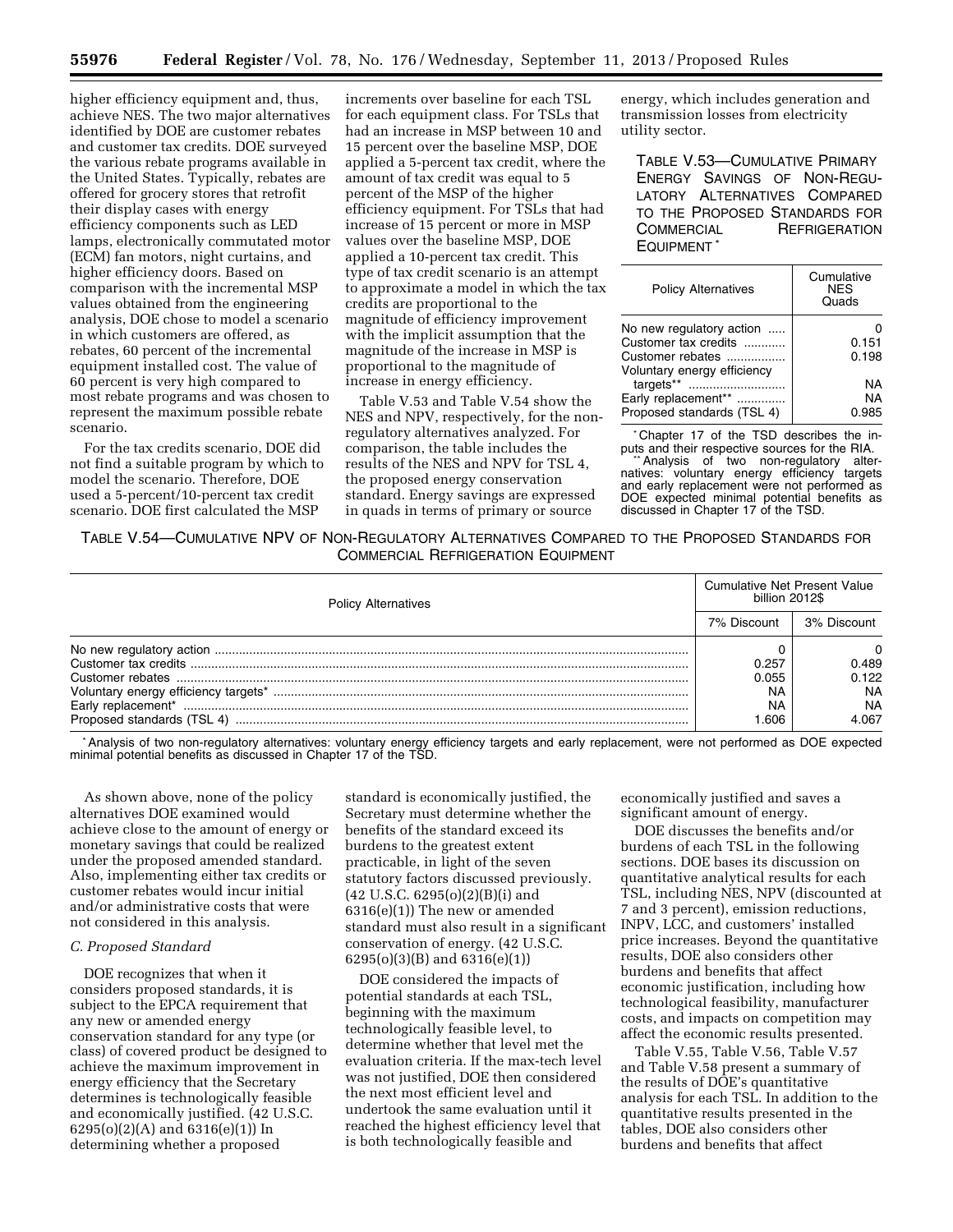economic justification of certain customer subgroups that are

disproportionately affected by the proposed standards. Section V.B.7 presents the estimated impacts of each TSL for these subgroups.

## TABLE V.55—SUMMARY OF RESULTS FOR COMMERCIAL REFRIGERATION EQUIPMENT TSLS: NATIONAL IMPACTS \* Category | TSL 1 | TSL 2 | TSL 3 | TSL 4 | TSL5 **Cumulative National Energy Savings 2017 through 2060 quads**  Undiscounted values. 0.236 ........................... 0.422 ........................... 0.920 ........................... 1.001 ........................... 1.278 **Cumulative NPV of Customer Benefits 2017 through 2060 2012\$ billion**  3% discount rate \$1.285 ......................... \$2.118 ......................... \$4.165 ......................... \$4.067 ......................... (\$10.972) 7% discount rate \$0.561 ......................... \$0.905 ......................... \$1.705 ......................... \$1.606 ......................... (\$6.735) **Industry Impacts**  Change in Industry NPV (2012\$ million).  $(3.6)$  to  $(6.8)$  ................ (15.2) to (26.4) ............ (26.3) to (59.2) ............ (45.9) to (92.6) ................. (25.5) to (516.0) Change in Industry NPV (%).  $(0.58)$  to  $(0.31)$  ...........  $(2.27)$  to  $(1.30)$  ...........  $(5.09)$  to  $(2.26)$  ...........  $(7.97)$  to  $(3.95)$  ............  $(44.41)$  to  $(2.20)$ **Cumulative Emissions Reductions 2017 through 2060**  CO2 (MMt)\*\* ....... 12.95 ........................... 23.14 ........................... 50.41 ........................... 54.88 ........................... 70.01 NOX (kt)\*\* ........... 19.14 ........................... 34.19 ........................... 74.46 ........................... 81.07 ........................... 103.42 Hg (t)\*\* ............... 0.03 ............................. 0.05 ............................. 0.10 ............................. 0.11 ............................. 0.14 N2O (kt)\*\* ........... 0.27 ............................. 0.48 ............................. 1.05 ............................. 1.15 ............................. 1.46 N2O (kt CO2eq)\*\* 80.56 ........................... 143.92 ......................... 313.48 ......................... 341.29 ......................... 435.39 CH4 (*kt*)\*\* ............ 62.76 ........................... 112.13 ......................... 244.22 ......................... 265.89 ......................... 339.19 CH<sup>4</sup> (*kt* CO2eq) \*\* 1,568.96 ...................... 2,803.13 ...................... 6,105.43 ...................... 6,647.15 ...................... 8,479.71 SO<sup>2</sup> (kt) \*\* ............ 16.55 ........................... 29.56 ........................... 64.39 ........................... 70.10 ........................... 89.43 **Monetary Value of Cumulative Emissions Reductions 2017 through 2060** † CO2 (2012\$ million). 73 to 1,074 ................. 130 to 1,919 ............... 283 to 4,181 ............... 308 to 4,552 ............... 393 to 5,807  $NO<sub>X</sub>$ -3% discount rate (2012\$ million). 4.5 to 46.3 .................. 8.1 to 82.7 .................. 17.5 to 180.2 .............. 19.1 to 196.2 .............. 24.4 to 250.2  $NO<sub>X</sub>$ -7% discount rate (2012\$ million). 2.1 to 21.4 .................. 3.7 to 38.2 .................. 8.1 to 83.3 .................. 8.8 to 90.7 .................. 11.3 to 115.7 **Employment Impacts**  Net Change in Indirect Domestic Jobs by 2021. 198 to 201 .................. 345 to 354 .................. 719 to 749 .................. 760 to 801 .................. 130 to 504 \*Values in parentheses are negative values. ""MMt" stands for million metric tons; "kt" stands for kilotons; "t" stands for tons. CO<sub>2</sub>eq is the quantity of CO<sub>2</sub> that would have the same global warming potential (GWP)  $\hat{\tau}$  Range of the economic value of CO<sub>2</sub> reductions is based on estimates of the global benefit of reduced CO<sub>2</sub> emissions. TABLE V.56—SUMMARY OF RESULTS FOR COMMERCIAL REFRIGERATION EQUIPMENT TSLS: MEAN LCC SAVINGS Equipment class TSL 1 TSL 1 TSL 2 TSL 3 TSL 4 TSL 5 **Mean LCC Savings\* 2012\$**

| \$235.92 | \$743.00 | \$1,788.85 | \$1,493.72 | (\$1,668.79) |
|----------|----------|------------|------------|--------------|
| 537.27   | 1.516.59 | 1.129.51   | 1.129.51   | (3.692.90)   |
| 170.78   | 227.17   | 814.91     | 691.27     | (376.52)     |
| 175.23   | 1.864.44 | 1.758.73   | 1.108.13   | (2.508.61)   |
| 1.357.25 | 1.004.72 | 797.91     | 797.91     | (3.624.20)   |
| 566.18   | 1.363.60 | 1.122.14   | 641.05     | (595.52)     |
| 4.186.06 | 2.522.67 | l.984.45   | 1.342.84   | (343.16)     |
| 572.05   | 486.28   | 431.88     | 431.88     | (1.591.87)   |
| 278.84   | 162.88   | 131.80     | 131.80     | (1,042.03)   |
| 524.52   | 329.33   | 267.81     | 220.83     | 1,274.03)    |
|          |          |            |            |              |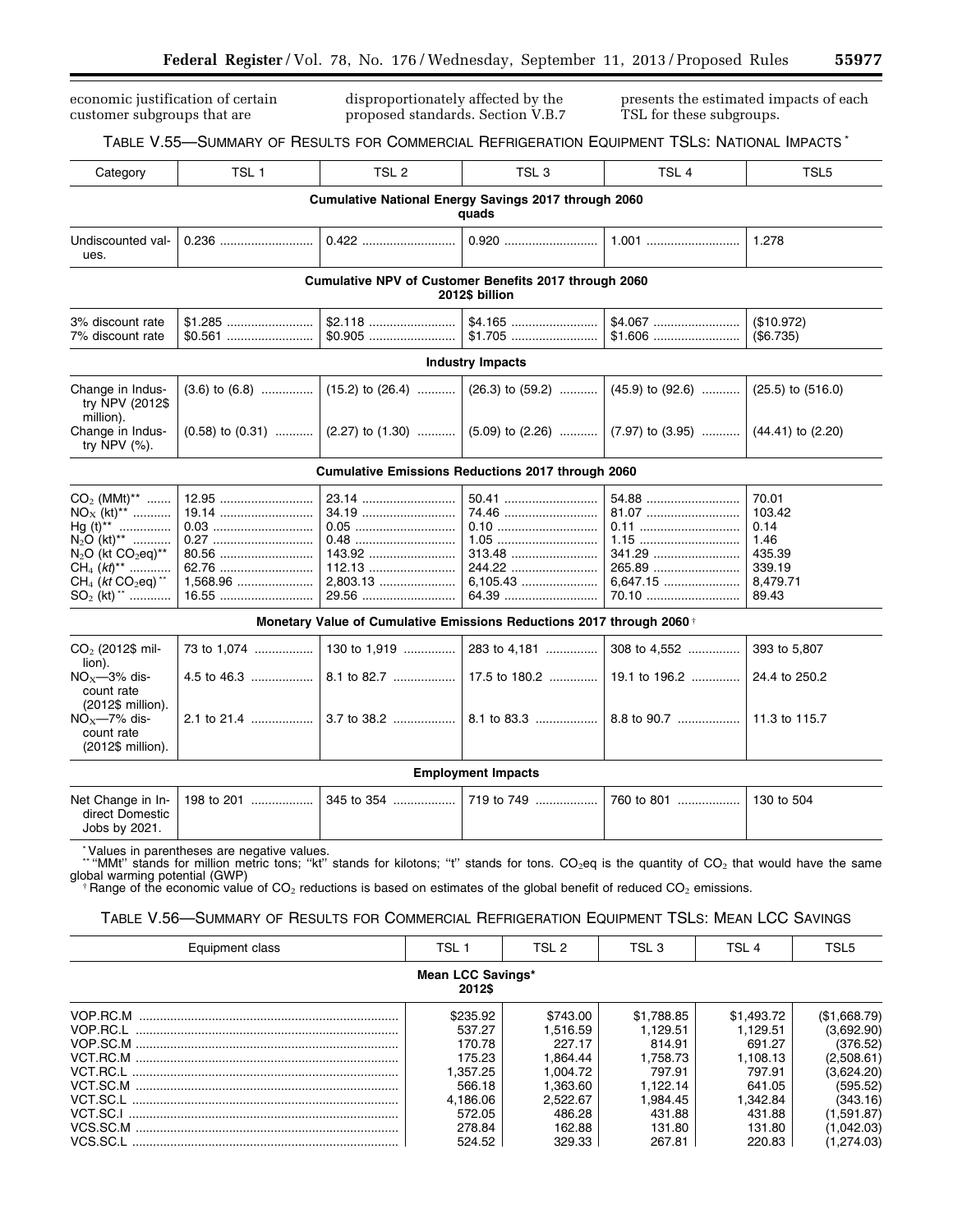| TABLE V.56—SUMMARY OF RESULTS FOR COMMERCIAL REFRIGERATION EQUIPMENT TSLS: MEAN LCC SAVINGS— |  |
|----------------------------------------------------------------------------------------------|--|
| Continued                                                                                    |  |

| Equipment class | TSL 1    | TSL 2    | TSL 3    | TSL 4    | TSL5        |
|-----------------|----------|----------|----------|----------|-------------|
|                 | 236.77   | 176.83   | 152.69   | 152.69   | (0.818.87)  |
|                 | 73.77    | 551.98   | 1.216.77 | 1.008.46 | l.015.16)   |
|                 | 324.33   | 334.89   | 587.90   | 491.99   | (201.61)    |
| SOC.RC.M        | 118.36   | 226.26   | 997.89   | 494.51   | (982.21)    |
|                 | 0.00     | 0.00     | 0.00     | 0.00     | .271.24)    |
| HZO.RC.L**      | 0.00     | 0.00     | 0.00     | 0.00     | (2, 134.96) |
|                 | 8.85     | 8.85     | 48.60    | 28.78    | (821.57)    |
| $HZO.SC.I$ **   | 0.00     | 0.00     | 0.00     | 0.00     | (473.71)    |
|                 | 106.59   | 359.48   | 307.26   | 253.60   | (293.54)    |
|                 | 217.19   | 790.53   | 571.07   | 368.92   | (354.75)    |
|                 | 21.83    | 34.69    | 42.48    | 42.48    | (811.31)    |
|                 | 23.07    | 19.18    | 16.66    | 8.68     | (422.79)    |
|                 | 74.69    | 80.97    | 80.72    | 80.72    | (400.63)    |
| PD.SC.M         | 1.009.53 | 1.009.53 | 933.59   | 310.43   | (637.94)    |
| SOC.SC.M        | 646.15   | 466.47   | 1.241.60 | 739.75   | (735.33)    |

۳

\* Values in parentheses are negative values. \*\* ''NA'' means ''not applicable,'' because for equipment classes HZO.RC.M, HZO.RC.L, and HZO.SC.L, TSLs 1 through 4 are associated with the baseline efficiency level.

TABLE V.57—SUMMARY OF RESULTS FOR COMMERCIAL REFRIGERATION EQUIPMENT TSLS: MEDIAN PAYBACK PERIOD

| Equipment class                       | TSL 1 | TSL 2 | TSL <sub>3</sub> | TSL <sub>4</sub> | TSL5   |  |  |  |
|---------------------------------------|-------|-------|------------------|------------------|--------|--|--|--|
| <b>Median Payback Period</b><br>vears |       |       |                  |                  |        |  |  |  |
|                                       | 1.73  | 1.77  | 3.77             | 3.91             | 11.76  |  |  |  |
|                                       | 1.11  | 2.03  | 2.22             | 2.22             | 18.30  |  |  |  |
|                                       | 1.61  | 2.17  | 4.12             | 4.39             | 11.37  |  |  |  |
|                                       | 1.23  | 2.42  | 2.43             | 2.70             | 13.09  |  |  |  |
|                                       | 1.30  | 1.51  | 1.64             | 1.64             | 15.75  |  |  |  |
|                                       | 0.86  | 1.73  | 2.21             | 2.54             | 8.13   |  |  |  |
|                                       | 0.58  | 0.61  | 0.83             | 0.96             | 3.65   |  |  |  |
|                                       | 0.86  | 1.74  | 1.97             | 1.97             | 13.21  |  |  |  |
|                                       | 0.78  | 0.98  | 1.75             | 1.75             | 14.11  |  |  |  |
|                                       | 0.55  | 0.91  | 1.00             | 1.15             | 10.54  |  |  |  |
|                                       | 0.80  | 2.07  | 2.42             | 2.42             | 27.19  |  |  |  |
|                                       | 1.31  | 2.64  | 4.34             | 4.50             | 11.60  |  |  |  |
|                                       | 1.97  | 2.06  | 4.43             | 4.75             | 10.36  |  |  |  |
|                                       | 1.25  | 1.44  | 3.31             | 4.41             | 11.88  |  |  |  |
|                                       | 0.00  | 0.00  | 0.00             | 0.00             | 161.23 |  |  |  |
|                                       | 0.00  | 0.00  | 0.00             | 0.00             | 83.78  |  |  |  |
|                                       | 1.89  | 1.89  | 2.42             | 6.40             | 55.78  |  |  |  |
|                                       | 0.00  | 0.00  | 0.00             | 0.00             | 73.62  |  |  |  |
|                                       | 0.69  | 2.24  | 2.42             | 3.08             | 12.26  |  |  |  |
|                                       | 0.53  | 1.00  | 1.05             | 1.47             | 7.15   |  |  |  |
|                                       | 0.88  | 2.39  | 4.28             | 4.28             | 27.99  |  |  |  |
|                                       | 0.50  | 1.64  | 2.54             | 4.28             | 34.05  |  |  |  |
|                                       | 0.86  | 1.36  | 2.57             | 2.57             | 14.98  |  |  |  |
| PD.SC.M                               | 0.53  | 0.53  | 1.10             | 2.27             | 7.61   |  |  |  |
|                                       | 1.12  | 1.24  | 2.35             | 2.99             | 7.42   |  |  |  |

\* ''NA'' means ''not applicable,'' because for equipment classes HZO.RC.M, HZO.RC.L, and HZO.SC.L, TSLs 1 through 4 are associated with the baseline efficiency level.

| TABLE V.58—SUMMARY OF RESULTS FOR COMMERCIAL REFRIGERATION EQUIPMENT TSLS: DISTRIBUTION OF CUSTOMER |  |
|-----------------------------------------------------------------------------------------------------|--|
| <b>LCC IMPACTS</b>                                                                                  |  |

| Category  | TSL 1* | TSL 2* | TSL 3* | TSI 4* | TSI 5* |
|-----------|--------|--------|--------|--------|--------|
| VOP.RC.M: |        |        |        |        |        |
|           |        |        |        |        | 90     |
|           | 76     | 52     | 28     |        |        |
|           | 24     | 48     | 72     | 74     |        |
| VOP.RC.L: |        |        |        |        |        |
|           |        |        |        |        | 98     |
|           | 74     |        | 25     | 25     |        |
|           | 26     | 52     | 75     | 75     |        |
| VOP.SC.M: |        |        |        |        |        |
|           |        |        |        |        |        |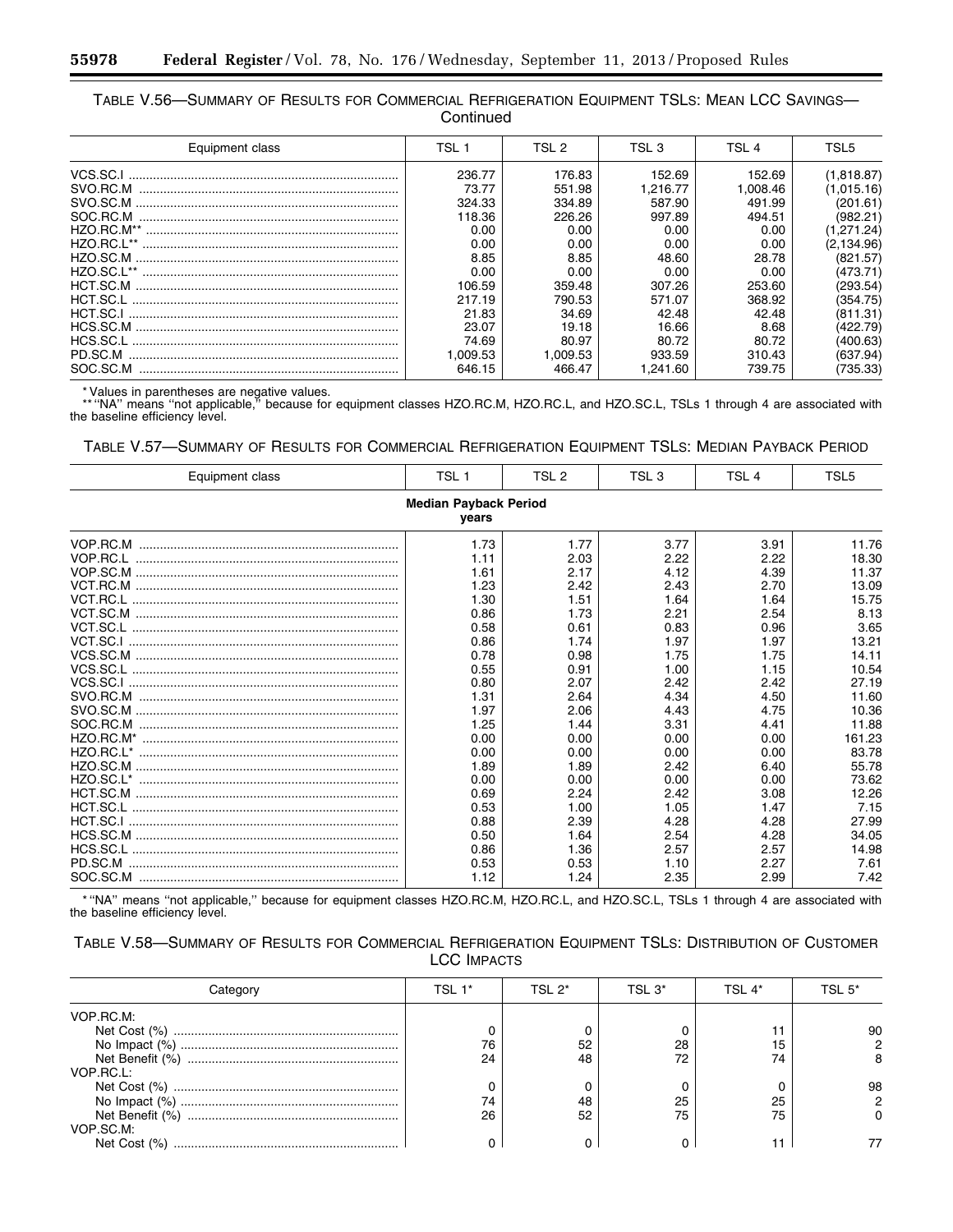$\equiv$ 

| Table V.58—Summary of Results for Commercial Refrigeration Equipment TSLs: Distribution of Customer |  |
|-----------------------------------------------------------------------------------------------------|--|
| LCC IMPACTS-Continued                                                                               |  |

| Category    | TSL 1*   | TSL <sub>2</sub> * | TSL 3*   | TSL 4*    | TSL 5*   |
|-------------|----------|--------------------|----------|-----------|----------|
|             | 62       | 43                 | 25       | 14        | з        |
| VCT.RC.M.   | 38       | 57                 | 75       | 75        | 20       |
|             | 0        | 0                  | 0        | 26        | 94       |
|             | 81       | 62                 | 46       | 16        |          |
| VCT.RC.L:   | 19       | 38                 | 54       | 57        |          |
|             | 0        | 0                  | 0        | 0         | 97       |
|             | 60       | 40                 | 21       | 21        |          |
| VCT.SC.M:   | 40       | 60                 | 79       | 79        |          |
|             | 0        | 0                  | 0        | 27        | 74       |
|             | 83<br>17 | 66<br>34           | 51<br>49 | 13<br>60  | 24       |
| VCT.SC.L:   |          |                    |          |           |          |
|             | 0        | 0                  | 0        | 7         | 74       |
|             | 76<br>24 | 60<br>40           | 44<br>56 | 15<br>78  | 24       |
| VCT.SC.I:   |          |                    |          |           |          |
|             | 0        | 1                  | 1        | 1         | 95       |
|             | 65<br>35 | 32<br>68           | 16<br>83 | 16<br>83  | 3        |
| VCS.SC.M:   |          |                    |          |           |          |
|             | 0        | 0                  | 7        | 7         | 99       |
|             | 72<br>28 | 42<br>58           | 13<br>80 | 13<br>80  |          |
| VCS.SC.L:   |          |                    |          |           |          |
|             | 0        | 0                  | 5        | 20        | 97       |
|             | 73<br>27 | 42<br>58           | 28<br>68 | 14<br>66  |          |
| VCS.SC.I:   | .        |                    |          |           |          |
|             | 0        | 0                  | 3        | 3         | 99       |
|             | 67<br>33 | 32<br>68           | 16<br>81 | 16<br>81  | O        |
| SVO.RC.M:   |          |                    |          |           |          |
|             | 0<br>75  | 0<br>51            | 0<br>29  | 13        | 85<br>з  |
|             | 25       | 49                 | 71       | 16<br>72  | 12       |
| SVO.SC.M.   |          |                    |          |           |          |
|             | 0<br>61  | 0<br>43            | 0<br>25  | 12<br>14  | 69       |
|             | 39       | 57                 | 75       | 75        | 27       |
| SOC.RC.M:   |          |                    |          |           |          |
|             | 0<br>82  | 0<br>64            | 0<br>47  | 29<br>18  | 89       |
|             | 18       | 36                 | 53       | 53        | 6        |
| HZO.RC.M:** |          |                    |          |           |          |
|             | NA<br>NA | NА<br>NА           | NA<br>NА | NA.<br>ΝA | 78<br>22 |
|             | ΝA       | NА                 | NA       | NA        | n        |
| HZO.RC.L:** | NА       |                    | ΝA       | ΝA        | 86       |
|             | NA       | NА<br>NА           | NА       | ΝA        | 14       |
|             | NА       | NА                 | NА       | ΝA        | O        |
| HZO.SC.M:   | 0        | 0                  | 0        | 19        | 98       |
|             | 75       | 75                 | 49       | 24        |          |
|             | 25       | 25                 | 51       | 57        |          |
| HZO.SC.L:** | ΝA       | <b>NA</b>          | NA       | ΝA        | 72       |
|             | ΝA       | NА                 | NА       | ΝA        | 28       |
|             | NA       | NA.                | NA       | ΝA        | O        |
| HCT.SC.M:   | 0        | 0                  | O        | 18        | 89       |
|             | 70       | 38                 | 25       | 12        |          |
|             | 30       | 62                 | 75       | 70        | 10       |
| HCT.SC.L:   | 0        | 0                  | 0        | 23        | 76       |
|             | 75       | 61                 | 45       | 14        |          |
|             | 26       | 39                 | 55       | 63        | 23       |
| HCT.SC.I:   |          |                    |          |           |          |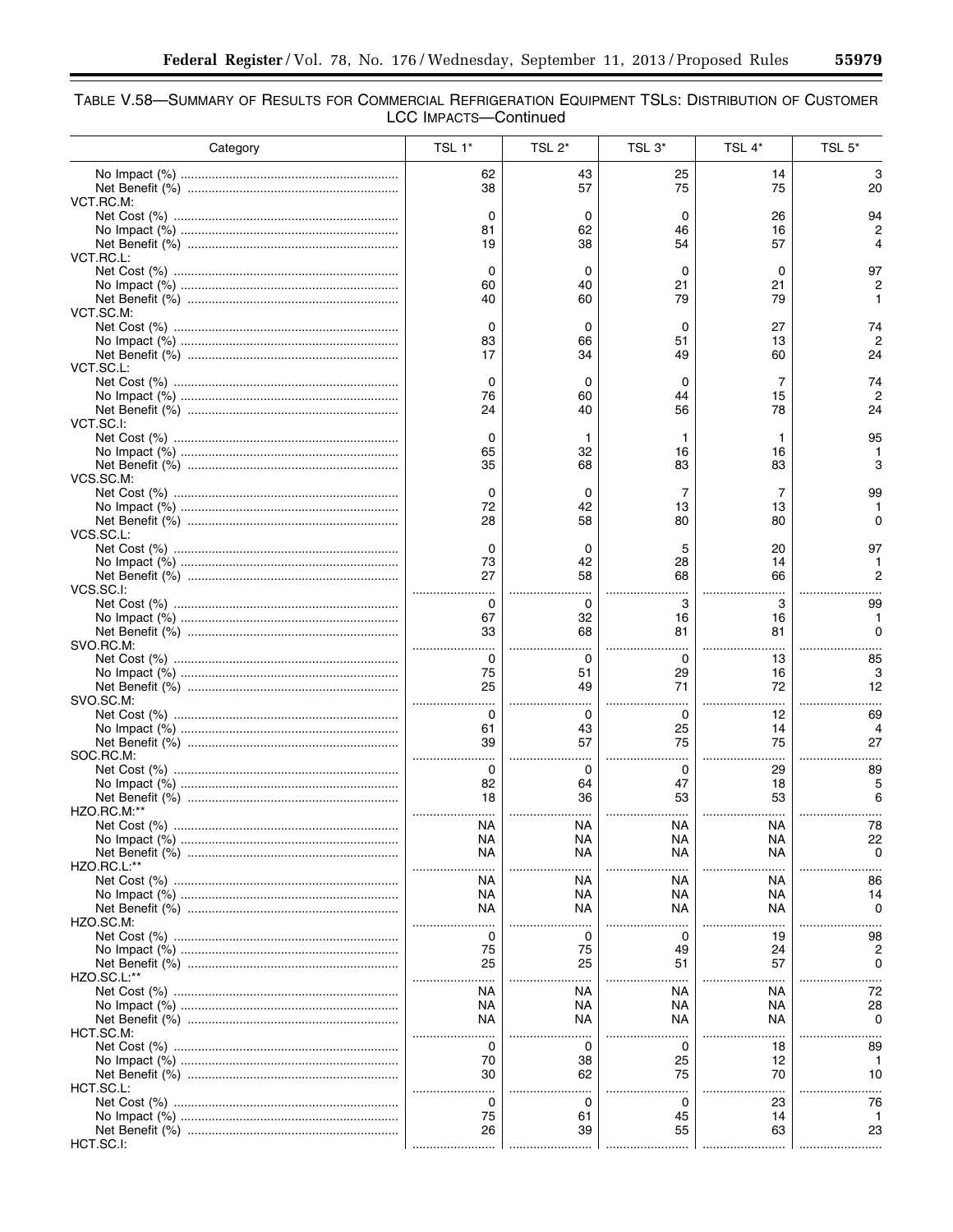TABLE V.58—SUMMARY OF RESULTS FOR COMMERCIAL REFRIGERATION EQUIPMENT TSLS: DISTRIBUTION OF CUSTOMER LCC IMPACTS—Continued

| Category  | TSL 1* | TSL 2* | TSL 3* | TSL 4* | TSL 5° |
|-----------|--------|--------|--------|--------|--------|
|           |        |        |        |        |        |
|           | 74     |        | 23     |        |        |
|           |        |        | 75     |        |        |
| HCS.SC.M: |        |        |        |        |        |
|           |        |        |        |        |        |
|           |        |        |        |        |        |
|           |        |        |        |        |        |
| HCS.SC.L: |        |        |        |        |        |
|           |        |        |        |        |        |
|           | 50     | 33     |        |        |        |
|           | 50     |        | 82     |        |        |
| PD.SC.M:  |        |        |        |        |        |
|           |        |        |        |        |        |
|           | 86     |        | 69     |        |        |
|           |        |        |        |        |        |
| SOC.SC.M: |        |        |        |        |        |
|           |        |        |        |        |        |
|           |        |        |        |        |        |
|           |        |        | 60     |        |        |

\* Values have been rounded to the nearest integer. Therefore, some of the percentages may not add up to 100.

\*\* "NA" means "not applicable"; because for equipment classes HZO.RC.M, HZO.RC.L and HZO.SC.L, TSLs 1 through 4 are associated with the baseline efficiency level.

DOE also notes that the economics literature provides a wide-ranging discussion of how consumers trade off upfront costs and energy savings in the absence of government intervention. Much of this literature attempts to explain why consumers appear to undervalue energy efficiency improvements. This undervaluation suggests that regulation that promotes energy efficiency can produce significant net private gains (as well as producing social gains by, for example, reducing pollution). There is evidence that consumers undervalue future energy savings as a result of (1) a lack of information; (2) a lack of sufficient salience of the long-term or aggregate benefits; (3) a lack of sufficient savings to warrant delaying or altering purchases (*e.g.,* an inefficient ventilation fan in a new building or the delayed replacement of a water pump); (4) excessive focus on the short term, in the form of inconsistent weighting of future energy cost savings relative to available returns on other investments; (5) computational or other difficulties associated with the evaluation of relevant tradeoffs; and (6) a divergence in incentives (*e.g.,* renter versus building owner, builder versus home buyer). Other literature indicates that with less than perfect foresight and a high degree of uncertainty about the future, consumers may trade off these types of investments at a higher than expected rate between current consumption and uncertain future energy cost savings.

While DOE is not prepared at present to provide a fuller quantifiable framework for estimating the benefits and costs of changes in consumer purchase decisions due to an amended energy conservation standard, DOE has posted a paper that discusses the issue of consumer welfare impacts of appliance energy efficiency standards, and potential enhancements to the methodology by which these impacts are defined and estimated in the regulatory process.90 DOE is committed to developing a framework that can support empirical quantitative tools for improved assessment of the consumer welfare impacts of appliance standards. DOE welcomes comments on information and methods to better assess the potential impact of energy conservation standards on consumer choice and methods to quantify this impact in its regulatory analysis in future rulemakings.

TSL 5 corresponds to the max-tech level for all the equipment classes and offers the potential for the highest cumulative energy savings. The estimated energy savings from TSL 5 is 1.2784 quads of energy. DOE projects a net negative NPV for customers with estimated increased costs valued at \$6.735 billion at a 7-percent discount rate. Estimated emissions reductions are 70.0 MMt of  $CO<sub>2</sub>$ , and up to 103.4 kt of NO<sub>X</sub>, and 89.4 kt of SO<sub>2</sub>. DOE also

projects a decrease in Hg emissions of up to 0.14 tons. The  $CO<sub>2</sub>$  emissions have a value of up to \$5.8 billion and the  $NO<sub>X</sub>$  emissions have a value of \$115.7 million at a 7-percent discount rate.

For TSL 5 the mean LCC savings for all equipment classes are negative, implying an increase in LCC, with the increase ranging from \$202 for the SVO.SC.M equipment class to \$3,693 for the VOP.RC.L equipment class.

At TSL 5, manufacturers may expect diminished profitability due to large increases in product costs, capital investments in equipment and tooling, and expenditures related to engineering and testing. The projected change in INPV ranges from a decrease of \$516.0 million to a decrease of \$25.5 million based on DOE's manufacturer markup scenarios. The upper bound of -\$25.5 million is considered an optimistic scenario for manufacturers because it assumes manufacturers can fully pass on substantial increases in equipment costs. DOE recognizes the risk of large negative impacts on industry if manufacturers' expectations concerning reduced profit margins are realized. TSL 5 could reduce commercial refrigeration equipment INPV by up to 44.41 percent if impacts reach the lower bound of the range.

After carefully considering the analyses results and weighing the benefits and burdens of TSL 5, DOE finds that the benefits to the Nation from TSL 5, in the form of energy savings and emissions reductions, including environmental and monetary benefits, are small compared to the

<sup>90</sup>Sanstad, A. *Notes on the Economics of Household Energy Consumption and Technology Choice.* 2010. Lawrence Berkeley National Laboratory, Berkeley, CA. *[www1.eere.energy.gov/](http://www1.eere.energy.gov/buildings/appliance_standards/pdfs/consumer_ee_theory.pdf) [buildings/appliance](http://www1.eere.energy.gov/buildings/appliance_standards/pdfs/consumer_ee_theory.pdf)*\_*standards/pdfs/ consumer*\_*ee*\_*[theory.pdf](http://www1.eere.energy.gov/buildings/appliance_standards/pdfs/consumer_ee_theory.pdf)*.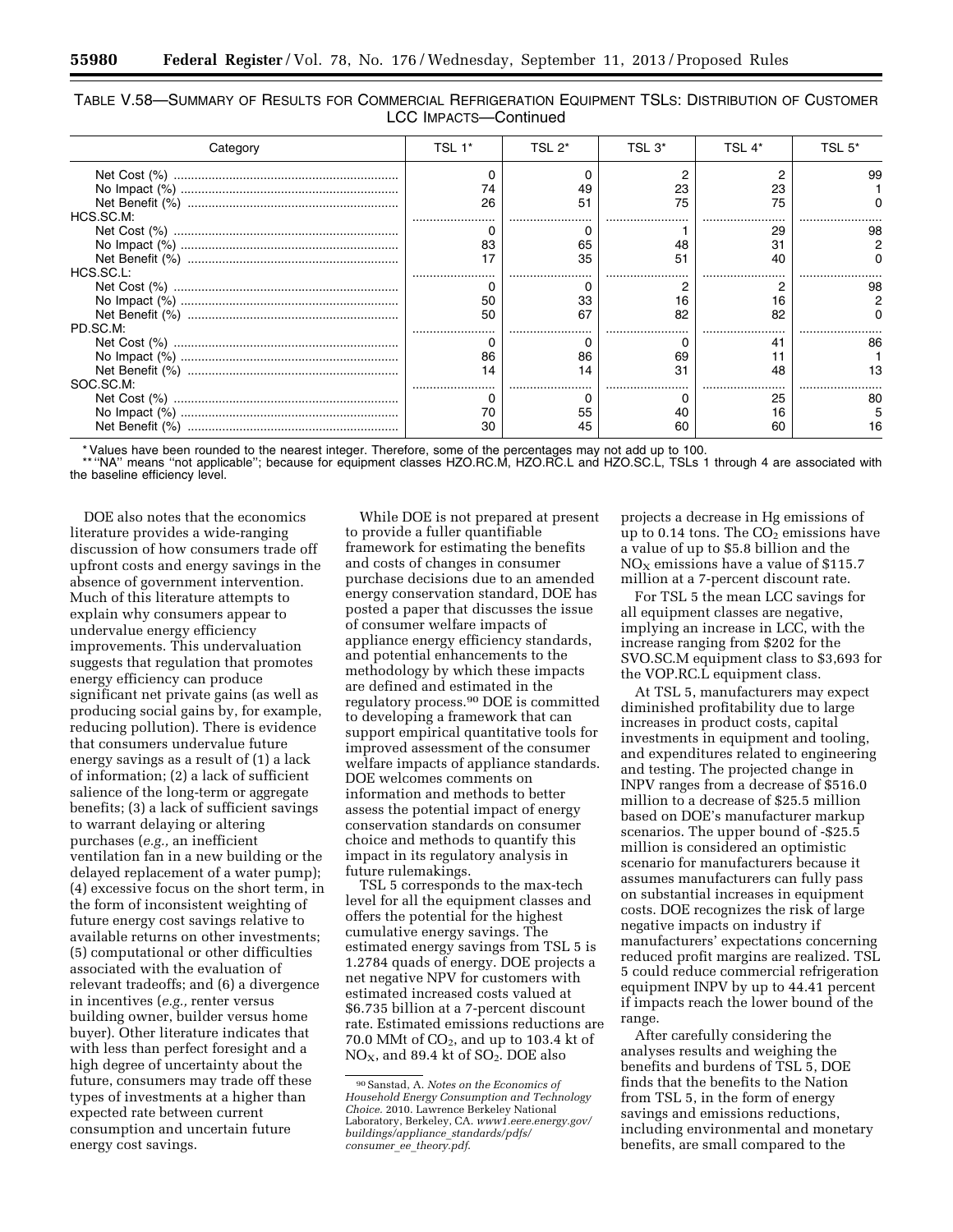burdens, in the form of a decrease of \$6.735 billion in customer NPV and a decrease of up to 44.41 percent in INPV. DOE concludes that the burdens of TSL 5 outweigh the benefits and, therefore, does not find TSL 5 to be economically justifiable. DOE is not proposing to adopt TSL 5 in this notice.

TSL 4 corresponds to the highest efficiency level, in each equipment class, with a positive NPV at a 7-percent discount rate. The estimated energy savings for equipment purchased in 2017–2046 is 1.001 quads of energy, an amount DOE deems significant. At TSL 4, DOE projects an increase in customer NPV of \$1.606 billion at a 7-percent discount rate; estimated emissions reductions of 54.88 MMt of  $CO<sub>2</sub>$ ; up to 81.1 kt of  $\rm{NO_{X}},$  0.11 in Hg and 70.1 kt of  $SO<sub>2</sub>$ . The monetary value of these emissions was estimated to be up to \$4.55 billion for  $CO<sub>2</sub>$  and up to \$90.7 million for  $NO<sub>X</sub>$  at a 7-percent discount rate.

At TSL 4, the mean LCC savings vary from \$8.68 for HCS.SC.M to \$1,493.72 for VOP.RC.M, which implies that on an average customers will experience a decrease in LCC. For equipment classes HZO.RC.M, HZO.RC.L, and HZO.SC.L, TSL 4 is associated with the baseline level because these equipment classes have only one efficiency level above baseline and each of those higher efficiency levels yields a negative NPV. Therefore, there are no efficiency levels that satisfy the criteria used for selection of TSLs 1 through 4. DOE is not proposing to amend the standards for these three equipment classes.

At TSL 4, the projected change in INPV ranges from a decrease of \$92.6 million to a decrease of \$45.9 million. At TSL 4, DOE recognizes the risk of negative impacts if manufacturers' expectations concerning reduced profit margins are realized. If the lower bound of the range of impacts is reached, as DOE expects, TSL 4 could result in a net loss of 7.97 percent in INPV for commercial refrigeration equipment manufacturers.

DOE contrasted the benefits and burdens of TSL 4 with those of TSL 3 because even though TSL 4 has higher energy savings than TSL 3, the customer NPV values at TSL 3 are higher than at TSL 4. The estimated energy savings at TSL 3 is 0.920 quads of energy, whereas at TSL 4 the energy savings are higher by about 9 percent at 1.001 quads. At TSL 3, DOE projects an increase in customer NPV of \$1.705 billion at a 7 percent discount rate, whereas at TSL 4 the customer NPV is lower by about 6 percent at \$1.606 billion, with the actual difference amounting to approximately \$99 million. Estimated emissions

reductions at TSL 3 are 50.41 MMt of  $CO<sub>2</sub>$  as opposed to 54.88 MMt at TSL 4, and up to 74.46 kt of  $NO<sub>X</sub>$  at TSL 3 as compared to 81.07 kt at TSL 4. The monetary value of the  $CO<sub>2</sub>$  emissions reductions was estimated to be up to \$4.18 billion at TSL 3 compared to \$4.55 billion at TSL 4, and  $\rm{NO_X}$ emission reductions at a 7-percent discount rate were valued at up to \$83.3 million at TSL 3 compared to \$90.7 million at TSL 4.

To facilitate a direct comparison between the benefits of TSL 3 versus those of TSL4, DOE evaluated the net social benefits of TSL 3 and TSL 4 by combining the customer NPV values with monetized emissions reductions. While Table V.55 provides a range of monetized values for  $CO<sub>2</sub>$  and  $NO<sub>X</sub>$ emissions reductions, DOE calculated certain intermediate values here for the purpose of net benefits calculation. The monetized  $CO<sub>2</sub>$  emissions reduction values were calculated at \$40.8 per ton in 2012\$ and the monetized  $NO<sub>x</sub>$ emissions reductions were calculated at an intermediate value of \$2,639 per ton in 2012\$. These monetized emissions reduction values were added to the customer NPV at a 7-percent discount rate to obtain a value of 3.133 billion at TSL 3. At TSL 4, the net benefit value of \$3.160 billion is higher than that at TSL 3.

After careful consideration of the analyses results, weighing the benefits and burdens of TSL 4, and comparing them to those of TSL 3, DOE believes that setting the standards for commercial refrigeration equipment at TSL 4 represents the maximum improvement in energy efficiency that is technologically feasible and economically justified. TSL 4 is technologically feasible because the technologies required to achieve these levels already exist in the current market. TSL 4 is economically justified because the benefits to the Nation in the form of energy savings, customer NPV at 3 percent and at 7 percent, and emissions reductions outweigh the costs associated with reduced INPV.

Therefore, DOE has decided to propose the adoption of amended energy conservation standards for commercial refrigeration equipment at TSL 4. DOE specifically seeks comment on the magnitude of the estimated decline in INPV at TSL 4 compared to the baseline, and whether this impact could risk industry consolidation. DOE also specifically requests comment on whether DOE should adopt TSL 5, and in particular whether, compared to TSL 4, TSL 5's higher energy savings outweigh its lower NPV benefits and higher manufacturer impacts. DOE may

reexamine this level depending on the nature of the information it receives during the comment period and adjust its final levels in response to that information.

### **VI. Procedural Issues and Regulatory Review**

## *A. Review Under Executive Orders 12866 and 13563*

Section 1(b)(1) of Executive Order 12866, ''Regulatory Planning and Review,'' 58 FR 51735 (Oct. 4, 1993), requires each agency to identify the problem that it intends to address, including, where applicable, the failures of private markets or public institutions that warrant new agency action, as well as to assess the significance of that problem. The problems that today's standards address are as follows:

1. There is a lack of consumer information and/or information processing capability about energy efficiency opportunities in the commercial refrigeration equipment market.

2. There is asymmetric information (one party to a transaction has more and better information than the other) and/ or high transactions costs (costs of gathering information and effecting exchanges of goods and services).

3. There are external benefits resulting from improved energy efficiency of commercial refrigeration equipment that are not captured by the users of such equipment. These benefits include externalities related to environmental protection and energy security that are not reflected in energy prices, such as reduced emissions of GHGs.

In addition, DOE has determined that today's regulatory action is an ''economically significant regulatory action'' under section 3(f)(1) of Executive Order 12866. Accordingly, section 6(a)(3) of the Executive Order requires that DOE prepare an RIA on today's rule and that OIRA in OMB review this rule. DOE presented to OIRA for review the draft rule and other documents prepared for this rulemaking, including the RIA, and has included these documents in the rulemaking record. The assessments prepared pursuant to Executive Order 12866 can be found in the TSD for this rulemaking.

DOE has also reviewed this regulation pursuant to Executive Order 13563, issued on January 18, 2011. 76 FR 3281 (Jan. 21, 2011). Executive Order 13563 is supplemental to and explicitly reaffirms the principles, structures, and definitions governing regulatory review established in Executive Order 12866. To the extent permitted by law, agencies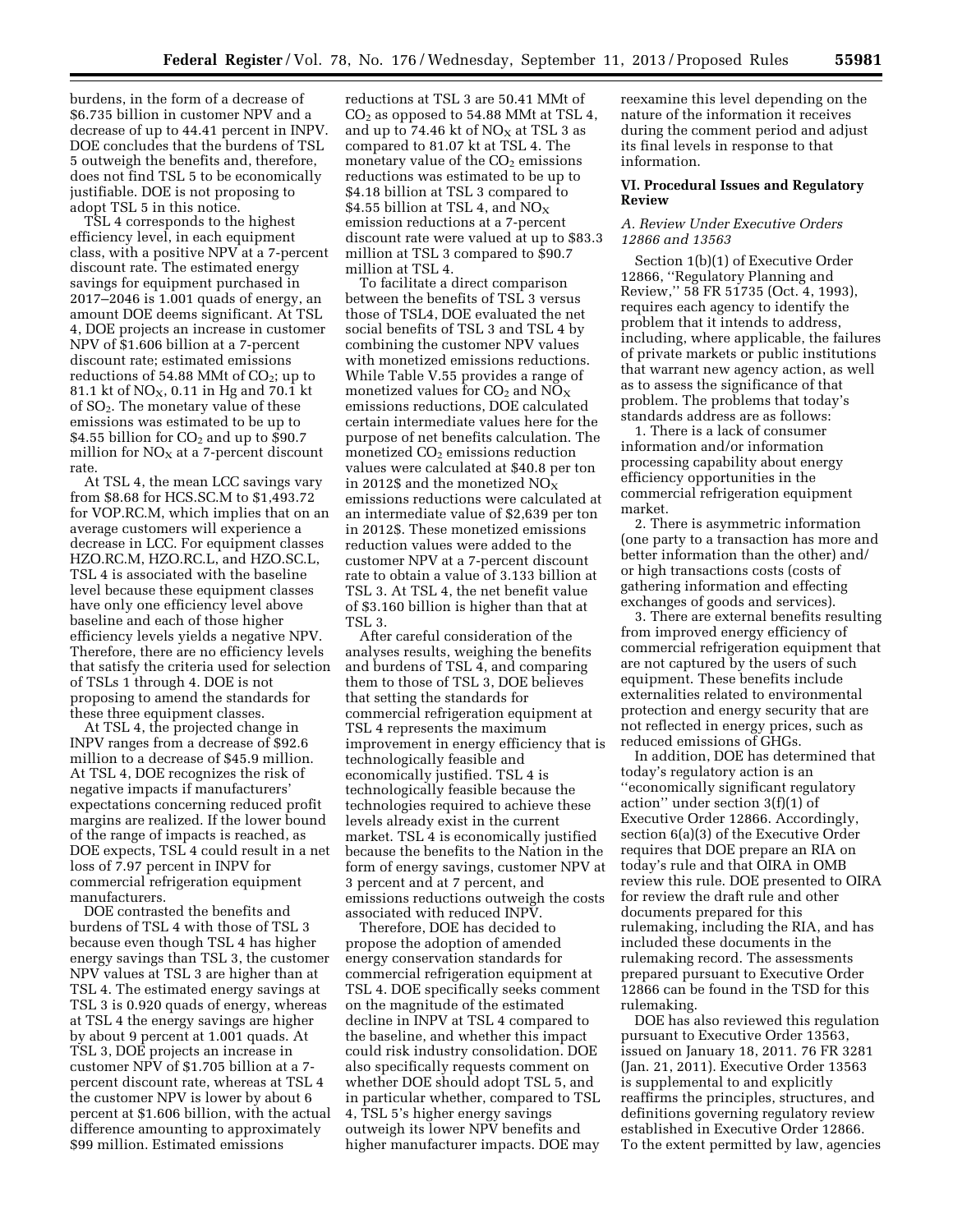are required by Executive Order 13563 to: (1) Propose or adopt a regulation only upon a reasoned determination that its benefits justify its costs (recognizing that some benefits and costs are difficult to quantify); (2) tailor regulations to impose the least burden on society, consistent with obtaining regulatory objectives, taking into account, among other things, and to the extent practicable, the costs of cumulative regulations; (3) select, in choosing among alternative regulatory approaches, those approaches that maximize net benefits (including potential economic, environmental, public health and safety, and other advantages; distributive impacts; and equity); (4) to the extent feasible, specify performance objectives, rather than specifying the behavior or manner of compliance that regulated entities must adopt; and (5) identify and assess available alternatives to direct regulation, including providing economic incentives to encourage the desired behavior, such as user fees or marketable permits, or providing information upon which choices can be made by the public.

DOE emphasizes as well that Executive Order 13563 requires agencies to use the best available techniques to quantify anticipated present and future benefits and costs as accurately as possible. In its guidance, ORIA has emphasized that such techniques may include identifying changing future compliance costs that might result from technological innovation or anticipated behavioral changes. For the reasons stated in the preamble, DOE believes that today's NOPR is consistent with these principles, including the requirement that, to the extent permitted by law, benefits justify costs and that net benefits are maximized.

### *B. Review Under the Regulatory Flexibility Act*

The Regulatory Flexibility Act (5 U.S.C. 601 *et seq.*) requires preparation of a final regulatory flexibility analysis (FRFA) for any rule that by law must be proposed for public comment, unless the agency certifies that the rule, if promulgated, will not have a significant economic impact on a substantial number of small entities. As required by Executive Order 13272, ''Proper Consideration of Small Entities in Agency Rulemaking'' 67 FR 53461 (Aug. 16, 2002), DOE published procedures and policies on February 19, 2003 to ensure that the potential impacts of its rules on small entities are properly considered during the rulemaking process. 68 FR 7990. DOE has made its procedures and policies available on the Office of the General Counsel's Web site (*[http://energy.gov/gc/office-general](http://energy.gov/gc/office-general-counsel)[counsel](http://energy.gov/gc/office-general-counsel)* ).

1. Description and Estimated Number of Small Entities Regulated

For the manufacturers of commercial refrigeration equipment, the SBA has set a size threshold, which defines those entities classified as ''small businesses'' for the purposes of the statute. DOE used the SBA's small business size standards to determine whether any small entities would be subject to the requirements of the rule. 65 FR 30836, 30848 (May 15, 2000), as amended at 65 FR 53533, 53544 (Sept. 5, 2000) and codified at 13 CFR part 121. The size standards are listed by NAICS code and industry description and are available at: *[http://www.sba.gov/sites/default/](http://www.sba.gov/sites/default/files/files/Size_Standards_Table.pdf) [files/files/Size](http://www.sba.gov/sites/default/files/files/Size_Standards_Table.pdf)*\_*Standards*\_*Table.pdf*. Commercial refrigeration equipment manufacturing is classified under NAICS 333415, ''Air-Conditioning and Warm Air Heating Equipment and Commercial and Industrial Refrigeration Equipment Manufacturing.'' The SBA sets a threshold of 750 employees or less for an entity to be considered as a small business for this category.

During its market survey, DOE used available public information to identify potential small manufacturers. DOE's research involved industry trade association membership directories (including AHRI), public databases (*e.g.,*  AHRI Directory, 91 the SBA Database 92), individual company Web sites, and market research tools (*e.g.,* Dunn and Bradstreet reports 93 and Hoovers reports)94 to create a list of companies that manufacture or sell products covered by this rulemaking. DOE also asked stakeholders and industry representatives if they were aware of any other small manufacturers during manufacturer interviews and at DOE public meetings. DOE reviewed publicly available data and contacted select companies on its list, as necessary, to determine whether they met the SBA's definition of a small business manufacturer of covered commercial refrigeration equipment. DOE screened out companies that do not offer products covered by this rulemaking, do not meet the definition of a ''small business,'' or are foreign owned.

DOE identified 54 companies selling commercial refrigeration equipment products in the United States. Nine of the companies are foreign-owned firms. Of the remaining 45 companies, about 70 percent (32 companies) are small domestic manufacturers. DOE contacted eight domestic commercial refrigeration equipment manufacturers for interviews and all eight companies accepted. Of these eight companies, four were small businesses.

## 2. Description and Estimate of Compliance Requirements

The 32 identified domestic manufacturers of commercial refrigeration equipment that qualify as small businesses under the SBA size standard account for approximately 26 percent of commercial refrigeration equipment shipments.95 While some small businesses have significant market share (*e.g.,* Continental has a 4-percent market share for foodservice commercial refrigeration)95, the majority of small businesses have less than a 1-percent market share. These smaller firms often specialize in designing custom products and servicing niche markets.

At the proposed level, the average small manufacturer is expected to face capital conversion costs that are more than triple the average annual capital expenditures, and product conversion costs that are 80% of annual R&D spending, as shown in Table VI.1. At the proposed level, the conversion costs are driven by the incorporation of thicker insulation into case designs. The thicker cases design may necessitate the purchase of new jigs for production. Manufacturer estimates of the cost of a new jig ranged from \$50,000 to \$300,000 in 2011, depending on the jig design. In addition to the cost of jigs, changes in case thickness may require product redesign due to changes in the interior volume of the equipment and may require new industry certifications.

The proposed standard could cause small manufacturers to be at a disadvantage relative to large manufacturers. The capital conversion costs represent a smaller percentage of annual capital expenditures for large manufacturers than for small manufacturers. The capital conversion costs are 60 percent of annual capital expenditures for an average large manufacturer, while capital conversion costs are 423 percent of annual capital expenditures for an average small manufacturer. Small manufacturers may have greater difficulty obtaining credit, or may obtain less favorable terms than larger competitors when financing the equipment necessary to meet an amended standard.

<sup>91</sup>See *[www.ahridirectory.org/ahriDirectory/](http://www.ahridirectory.org/ahriDirectory/pages/home.aspx)*

<sup>&</sup>lt;sup>92</sup>See *[http://dsbs.sba.gov/dsbs/search/dsp](http://dsbs.sba.gov/dsbs/search/dsp_dsbs.cfm)\_dsbs.cfm.* 

*[dsbs.cfm](http://dsbs.sba.gov/dsbs/search/dsp_dsbs.cfm)*. 93See *www.dnb.com/*[.](http://www.dnb.com/) 94See*www.hoovers.com/*.

<sup>95</sup> 32nd Annual Portrait of the U.S. Appliance Industry. *Appliance Magazine.* September 2009. 66(7).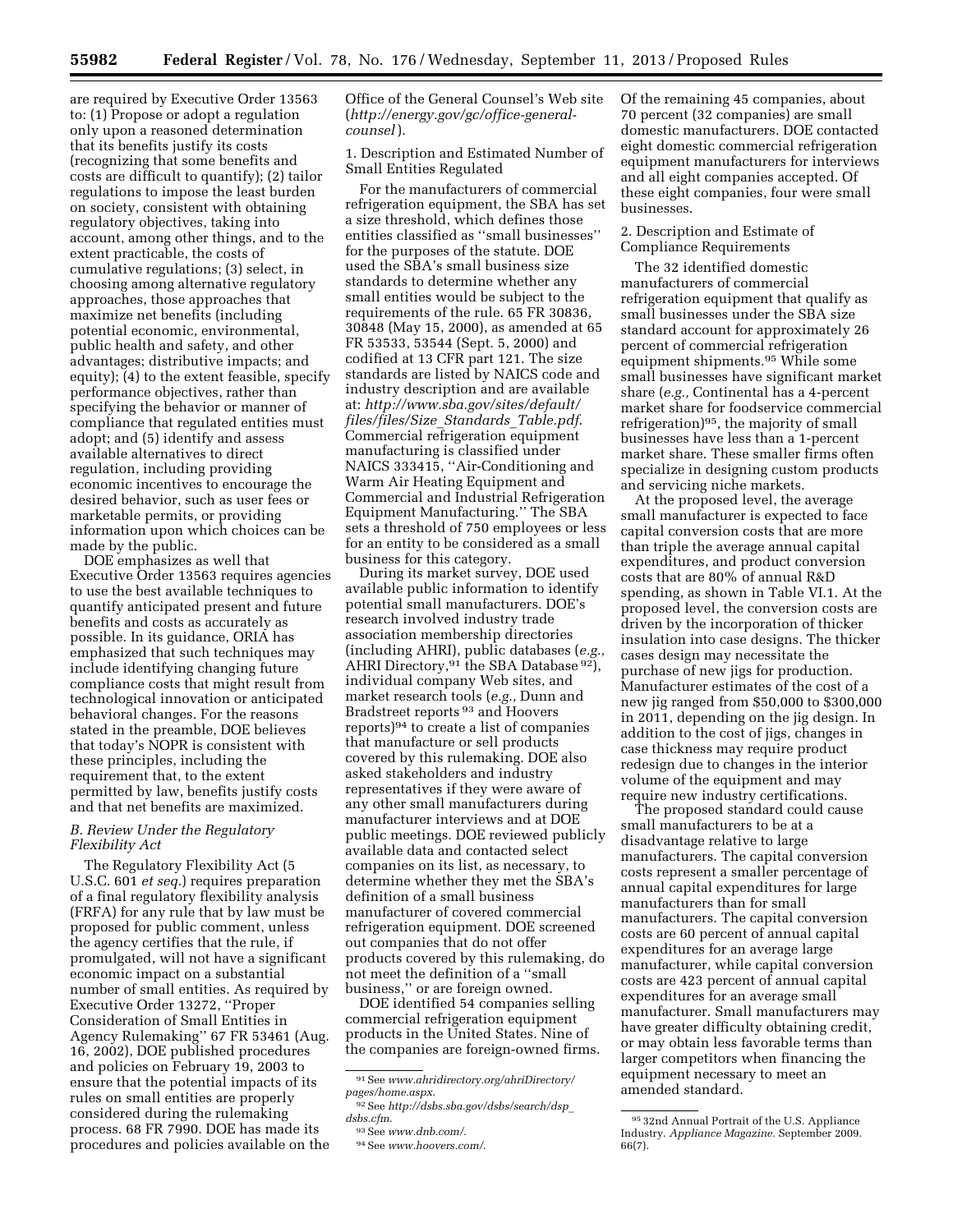Additionally, small manufacturers may be disproportionately affected by equipment conversion costs. Product redesign and industry certification costs tend to be fixed and do not scale with sales volume. For each equipment platform, small businesses must make equipment redesign investments that are similar to their large competitors. However, small manufacturer costs are spread over a much lower volume of units, making cost recovery more difficult.

Manufacturers indicated that many design options evaluated in the engineering analysis (*e.g.,* higher efficiency lighting, motors, and compressors) would force them to purchase more expensive components.

Due to smaller purchasing volumes, small manufacturers typically pay higher prices for components, while their large competitors receive volume discounts. At the proposed standard, small businesses will likely have greater increases in component costs than large businesses and will thus be at a pricing disadvantage.

Small firms would likely be at a disadvantage relative to larger firms in meeting an amended energy conservation standard for commercial refrigeration equipment. The small businesses face disadvantages in terms of access to capital, the cost of product redesigns, and pricing for key components. As a result, DOE could not certify that the proposed standards

would not have a significant impact on a significant number of small businesses.

To estimate how small manufacturers would be potentially impacted, DOE used the market share of small manufacturers to estimate the annual revenue, earnings before interest and tax (EBIT), R&D expense, and capital expenditures for a typical small manufacturer. DOE then compared these costs to the required capital and product conversion costs at each TSL for both an average small manufacturer (Table VI.1) and an average large manufacturer (Table VI.2). In the following tables, TSL 4 represents the proposed standard.

TABLE VI.1—COMPARISON OF AN AVERAGE SMALL COMMERCIAL REFRIGERATION EQUIPMENT MANUFACTURER'S CONVERSION COSTS TO ANNUAL EXPENSES, REVENUE, AND PROFIT

| TSL              | Capital conversion cost<br>as a percentage of<br>annual capital<br>expenditures | Product conversion cost<br>as a percentage of<br>annual R&D expense | Total conversion cost as<br>a percentage of annual<br>revenue | Total conversion cost as<br>a percentage of annual<br>EBIT |
|------------------|---------------------------------------------------------------------------------|---------------------------------------------------------------------|---------------------------------------------------------------|------------------------------------------------------------|
| TSL <sub>1</sub> |                                                                                 |                                                                     |                                                               |                                                            |
| TSL 2            | 102                                                                             |                                                                     |                                                               | 63                                                         |
|                  | 238                                                                             | 76                                                                  | 10                                                            | 119                                                        |
| TSL <sub>4</sub> | 423                                                                             | 80                                                                  | 17                                                            | 196                                                        |
| TSL 5            | 1400                                                                            | 489                                                                 | 62                                                            | 717                                                        |

TABLE VI.2—COMPARISON OF AN AVERAGE LARGE COMMERCIAL REFRIGERATION EQUIPMENT MANUFACTURER'S CONVERSION COSTS TO ANNUAL EXPENSES, REVENUE, AND PROFIT

| TSL              | Capital conversion cost<br>as a percentage of<br>annual capital<br>expenditures | Product conversion cost<br>as a percentage of<br>annual R&D expense | Total conversion cost as<br>a percentage of annual<br>revenue | Total conversion cost as<br>a percentage of annual<br>EBIT |
|------------------|---------------------------------------------------------------------------------|---------------------------------------------------------------------|---------------------------------------------------------------|------------------------------------------------------------|
| <b>TSL</b>       |                                                                                 |                                                                     |                                                               |                                                            |
| TSL 2            | 15                                                                              | 10                                                                  |                                                               |                                                            |
| TSL <sub>3</sub> | 34                                                                              |                                                                     |                                                               |                                                            |
| TSL <sub>4</sub> | 60                                                                              |                                                                     |                                                               | 28                                                         |
| TSL 5            | 200                                                                             | 70                                                                  |                                                               | 102                                                        |

3. Duplication, Overlap, and Conflict With Other Rules and Regulations

DOE is not aware of any rules or regulations that duplicate, overlap, or conflict with the rule being proposed today.

## 4. Significant Alternatives to the Rule

The primary alternatives to the proposed rule are the TSLs other than the one proposed today, TSL 4. DOE explicitly considered the role of manufacturers, including small manufacturers, in its selection of TSL 4 rather than TSL 5. Though TSL 5 results in greater energy savings for the country, the standard would place excessive burdens on manufacturers. Chapter 12 of the NOPR TSD contains additional information about the impact of this rulemaking on manufacturers.

In addition to the other TSLs being considered, the NOPR TSD includes an RIA. For commercial refrigeration equipment, the RIA discusses the following policy alternatives: (1) No change in standard; (2) customer rebates; (3) customer tax credits; (4) manufacturer tax credits; and (5) early replacement. While these alternatives may mitigate to some varying extent the economic impacts on small entities compared to the amended standards, DOE determined that the energy savings of these regulatory alternatives would be at least five times smaller than those that would be expected to result from adoption of the proposed amended standard levels. Thus, DOE rejected these alternatives and is proposing to adopt the amended standards set forth in this rulemaking. (See chapter 17 of

the NOPR TSD for further detail on the policy alternatives DOE considered.)

However, DOE seeks comment and, in particular, data on the impacts of this rulemaking on small businesses. (See Issue 10 under ''Issues on Which DOE Seeks Comment'' in section VII.E of this NOPR.)

## *C. Review Under the Paperwork Reduction Act*

Manufacturers of commercial refrigeration equipment must certify to DOE that their products comply with any applicable energy conservation standards. In certifying compliance, manufacturers must test their products according to the DOE test procedures for commercial refrigeration equipment, including any amendments adopted for those test procedures. DOE has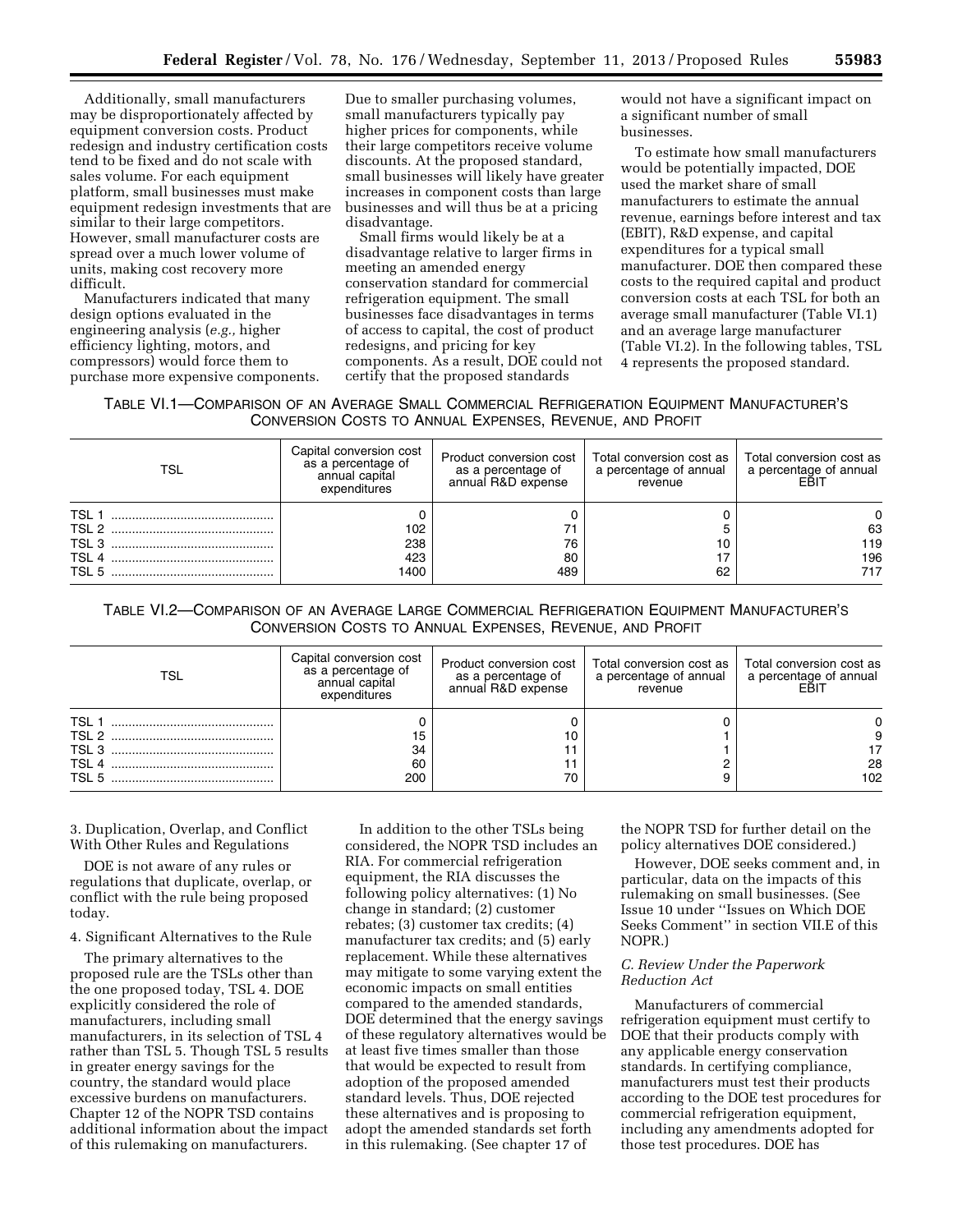established regulations for the certification and recordkeeping requirements for all covered consumer products and commercial equipment, including commercial refrigeration equipment. 76 FR 12422 (March 7, 2011). The collection-of-information requirement for the certification and recordkeeping is subject to review and approval by OMB under the Paperwork Reduction Act (PRA). This requirement has been approved by OMB under OMB Control Number 1910–1400. Public reporting burden for the certification is estimated to average 20 hours per response, including the time for reviewing instructions, searching existing data sources, gathering and maintaining the data needed, and completing and reviewing the collection of information.

Notwithstanding any other provision of the law, no person is required to respond to, nor shall any person be subject to a penalty for failure to comply with, a collection of information subject to the requirements of the PRA, unless that collection of information displays a currently valid OMB Control Number.

## *D. Review Under the National Environmental Policy Act of 1969*

Pursuant to the National Environmental Policy Act (NEPA) of 1969, (42 U.S.C. 4321 *et seq.*) DOE has determined that the proposed rule fits within the category of actions included in Categorical Exclusion (CX) B5.1 and otherwise meets the requirements for application of a CX. *See* 10 CFR part 1021, appendix B, B5.1(b); 1021.410(b) and appendix B, B(1)–(5). The proposed rule fits within the category of actions because it is a rulemaking that establishes energy conservation standards for consumer products or industrial equipment, and for which none of the exceptions identified in CX B5.1(b) apply. Therefore, DOE has made a CX determination for this rulemaking, and DOE does not need to prepare an Environmental Assessment or Environmental Impact Statement for this proposed rule. DOE's CX determination for this proposed rule is available at *[http://cxnepa.energy.gov/.](http://cxnepa.energy.gov/)* 

### *E. Review Under Executive Order 13132*

Executive Order 13132, ''Federalism,'' 64 FR 43255 (Aug. 10, 1999), imposes certain requirements on Federal agencies formulating and implementing policies or regulations that preempt State law or that have Federalism implications. The Executive Order requires agencies to examine the constitutional and statutory authority supporting any action that would limit the policymaking discretion of the

States and to carefully assess the necessity for such actions. The Executive Order also requires agencies to have an accountable process to ensure meaningful and timely input by State and local officials in the development of regulatory policies that have Federalism implications. On March 14, 2000, DOE published a statement of policy describing the intergovernmental consultation process it will follow in the development of such regulations. 65 FR 13735. EPCA governs and prescribes Federal preemption of State regulations as to energy conservation for the products that are the subject of today's proposed rule. States can petition DOE for exemption from such preemption to the extent, and based on criteria, set forth in EPCA. (42 U.S.C. 6297) No further action is required by Executive Order 13132.

## *F. Review Under Executive Order 12988*

With respect to the review of existing regulations and the promulgation of new regulations, section 3(a) of Executive Order 12988, ''Civil Justice Reform,'' imposes on Federal agencies the general duty to adhere to the following requirements: (1) eliminate drafting errors and ambiguity; (2) write regulations to minimize litigation; and (3) provide a clear legal standard for affected conduct rather than a general standard and promote simplification and burden reduction. 61 FR 4729 (Feb. 7, 1996). Section 3(b) of Executive Order 12988 specifically requires that Executive agencies make every reasonable effort to ensure that the regulation: (1) Clearly specifies the preemptive effect, if any; (2) clearly specifies any effect on existing Federal law or regulation; (3) provides a clear legal standard for affected conduct while promoting simplification and burden reduction; (4) specifies the retroactive effect, if any; (5) adequately defines key terms; and (6) addresses other important issues affecting clarity and general draftsmanship under any guidelines issued by the Attorney General. Section 3(c) of Executive Order 12988 requires Executive agencies to review regulations in light of applicable standards in section 3(a) and section 3(b) to determine whether they are met or it is unreasonable to meet one or more of them. DOE has completed the required review and determined that, to the extent permitted by law, this proposed rule meets the relevant standards of Executive Order 12988.

## *G. Review Under the Unfunded Mandates Reform Act of 1995*

Title II of the Unfunded Mandates Reform Act of 1995 (UMRA) requires each Federal agency to assess the effects of Federal regulatory actions on State, local, and Tribal governments and the private sector. Public Law 104–4, sec. 201 (codified at 2 U.S.C. 1531). For a proposed regulatory action likely to result in a rule that may cause the expenditure by State, local, and Tribal governments, in the aggregate, or by the private sector of \$100 million or more in any one year (adjusted annually for inflation), section 202 of UMRA requires a Federal agency to publish a written statement that estimates the resulting costs, benefits, and other effects on the national economy. (2 U.S.C. 1532(a), (b)) The UMRA also requires a Federal agency to develop an effective process to permit timely input by elected officers of State, local, and Tribal governments on a proposed ''significant intergovernmental mandate,'' and requires an agency plan for giving notice and opportunity for timely input to potentially affected small governments before establishing any requirements that might significantly or uniquely affect small governments. On March 18, 1997, DOE published a statement of policy on its process for intergovernmental consultation under UMRA. 62 FR 12820. DOE's policy statement is also available at *[http://](http://energy.gov/gc/office-general-counsel) [energy.gov/gc/office-general-counsel](http://energy.gov/gc/office-general-counsel)*.

Although today's proposed rule does not contain a Federal intergovernmental mandate, it may require expenditures of \$100 million or more on the private sector. Specifically, the proposed rule will likely result in a final rule that could require expenditures of \$100 million or more. Such expenditures may include: (1) Investment in research and development and in capital expenditures by commercial refrigeration equipment manufacturers in the years between the final rule and the compliance date for the new standards; and (2) incremental additional expenditures by customers to purchase higher efficiency commercial refrigeration equipment, starting at the compliance date for the applicable standard.

Section 202 of UMRA authorizes a Federal agency to respond to the content requirements of UMRA in any other statement or analysis that accompanies the proposed rule. (2 U.S.C. 1532(c)) The content requirements of section 202(b) of UMRA relevant to a private sector mandate substantially overlap the economic analysis requirements that apply under section 325(o) of EPCA and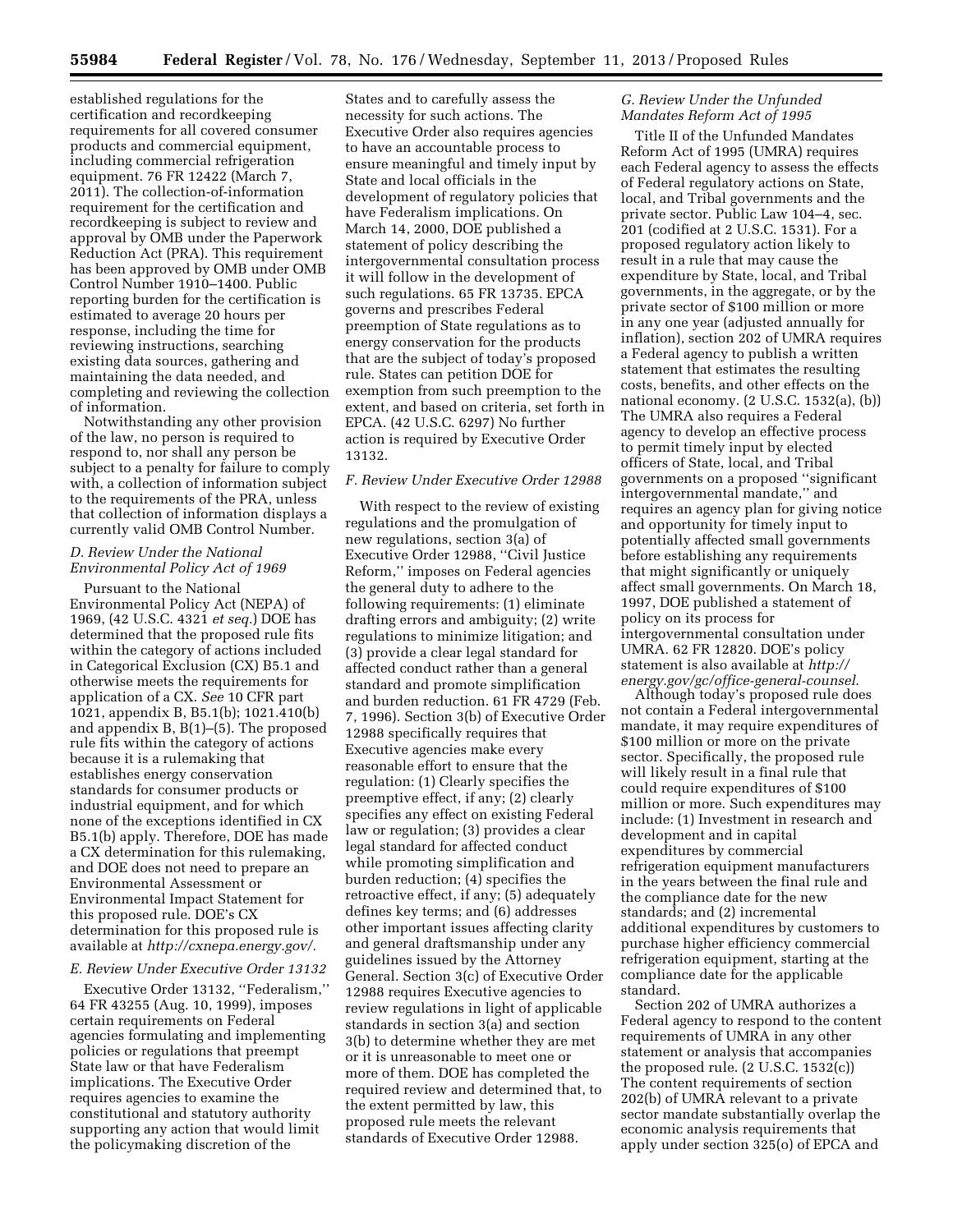Executive Order 12866. The **SUPPLEMENTARY INFORMATION** section of this NOPR and the ''Regulatory Impact Analysis'' section of the NOPR TSD for this proposed rule respond to those requirements.

Under section 205 of UMRA, DOE is obligated to identify and consider a reasonable number of regulatory alternatives before promulgating a rule for which a written statement under section 202 is required. (2 U.S.C. 1535(a)) DOE is required to select from those alternatives the most cost-effective and least burdensome alternative that achieves the objectives of the proposed rule unless DOE publishes an explanation for doing otherwise, or the selection of such an alternative is inconsistent with law. As required by 42 U.S.C. 6295(d), (f), and (o), 6313(e), and 6316(a), today's proposed rule would establish energy conservation standards for commercial refrigeration equipment that are designed to achieve the maximum improvement in energy efficiency that DOE has determined to be both technologically feasible and economically justified. A full discussion of the alternatives considered by DOE is presented in the ''Regulatory Impact Analysis'' section of the TSD for today's proposed rule.

## *H. Review Under the Treasury and General Government Appropriations Act, 1999*

Section 654 of the Treasury and General Government Appropriations Act, 1999 (Pub. L. 105–277) requires Federal agencies to issue a Family Policymaking Assessment for any rule that may affect family well-being. This rule would not have any impact on the autonomy or integrity of the family as an institution. Accordingly, DOE has concluded that it is not necessary to prepare a Family Policymaking Assessment.

## *I. Review Under Executive Order 12630*

DOE has determined, under Executive Order 12630, ''Governmental Actions and Interference with Constitutionally Protected Property Rights,'' 53 FR 8859 (Mar. 18, 1988), that this regulation would not result in any takings that might require compensation under the Fifth Amendment to the U.S. Constitution.

## *J. Review Under the Treasury and General Government Appropriations Act, 2001*

Section 515 of the Treasury and General Government Appropriations Act, 2001 (44 U.S.C. 3516, note) provides for Federal agencies to review most disseminations of information to

the public under guidelines established by each agency pursuant to general guidelines issued by OMB. OMB's guidelines were published at 67 FR 8452 (Feb. 22, 2002), and DOE's guidelines were published at 67 FR 62446 (Oct. 7, 2002). DOE has reviewed today's NOPR under the OMB and DOE guidelines and has concluded that it is consistent with applicable policies in those guidelines.

#### *K. Review Under Executive Order 13211*

Executive Order 13211, ''Actions Concerning Regulations That Significantly Affect Energy Supply, Distribution, or Use,'' 66 FR 28355 (May 22, 2001), requires Federal agencies to prepare and submit to OIRA at OMB a Statement of Energy Effects for any proposed significant energy action. A ''significant energy action'' is defined as any action by an agency that promulgates or is expected to lead to promulgation of a final rule, and that: (1) Is a significant regulatory action under Executive Order 12866, or any successor order; and (2) is likely to have a significant adverse effect on the supply, distribution, or use of energy, or (3) is designated by the Administrator of OIRA as a significant energy action. For any proposed significant energy action, the agency must give a detailed statement of any adverse effects on energy supply, distribution, or use should the proposal be implemented, and of reasonable alternatives to the action and their expected benefits on energy supply, distribution, and use.

DOE has tentatively concluded that today's regulatory action, which sets forth proposed energy conservation standards for commercial refrigeration equipment, is not a significant energy action because the proposed standards are not likely to have a significant adverse effect on the supply, distribution, or use of energy, nor has it been designated as such by the Administrator at OIRA. Accordingly, DOE has not prepared a Statement of Energy Effects on the proposed rule.

## *L. Review Under the Information Quality Bulletin for Peer Review*

On December 16, 2004, OMB, in consultation with the Office of Science and Technology Policy (OSTP), issued its Final Information Quality Bulletin for Peer Review (the Bulletin). 70 FR 2664 (Jan. 14, 2005). The Bulletin establishes that certain scientific information shall be peer reviewed by qualified specialists before it is disseminated by the Federal Government, including influential scientific information related to agency regulatory actions. The purpose of the

Bulletin is to enhance the quality and credibility of the Government's scientific information. Under the Bulletin, the energy conservation standards rulemaking analyses are ''influential scientific information,'' which the Bulletin defines as scientific information the agency reasonably can determine will have, or does have, a clear and substantial impact on important public policies or private sector decisions. 70 FR 2667 (Jan. 14, 2005).

In response to OMB's Bulletin, DOE conducted formal in-progress peer reviews of the energy conservation standards development process and analyses and has prepared a Peer Review Report pertaining to the energy conservation standards rulemaking analyses. Generation of this report involved a rigorous, formal, and documented evaluation using objective criteria and qualified and independent reviewers to make a judgment as to the technical/scientific/business merit, the actual or anticipated results, and the productivity and management effectiveness of programs and/or projects. The ''Energy Conservation Standards Rulemaking Peer Review Report,'' dated February 2007, has been disseminated and is available at the following Web site: *[www1.eere.energy.gov/buildings/](http://www1.eere.energy.gov/buildings/appliance_standards/peer_review.html) appliance*\_*[standards/peer](http://www1.eere.energy.gov/buildings/appliance_standards/peer_review.html)*\_*review.html*.

#### **VII. Public Participation**

## *A. Attendance at the Public Meeting*

The time, date, and location of the public meeting are listed in the **DATES** and **ADDRESSES** sections at the beginning of this notice. If you plan to attend the public meeting, please notify Ms. Brenda Edwards at (202) 586–2945 or *[Brenda.Edwards@ee.doe.gov](mailto:Brenda.Edwards@ee.doe.gov)*. Please note that foreign nationals visiting DOE Headquarters are subject to advance security screening procedures. Any foreign national wishing to participate in the meeting should advise DOE as soon as possible by contacting Ms. Edwards to initiate the necessary procedures. Please also note that those wishing to bring laptops into the Forrestal Building will be required to obtain a property pass. Visitors should avoid bringing laptops, or allow an extra 45 minutes.

In addition, you can attend the public meeting via webinar. Webinar registration information, participant instructions, and information about the capabilities available to webinar participants will be published on DOE's Web site at: *[www1.eere.energy.gov/](http://www1.eere.energy.gov/buildings/appliance_standards/product.aspx/productid/52) [buildings/appliance](http://www1.eere.energy.gov/buildings/appliance_standards/product.aspx/productid/52)*\_*standards/ [product.aspx/productid/52](http://www1.eere.energy.gov/buildings/appliance_standards/product.aspx/productid/52)*. Participants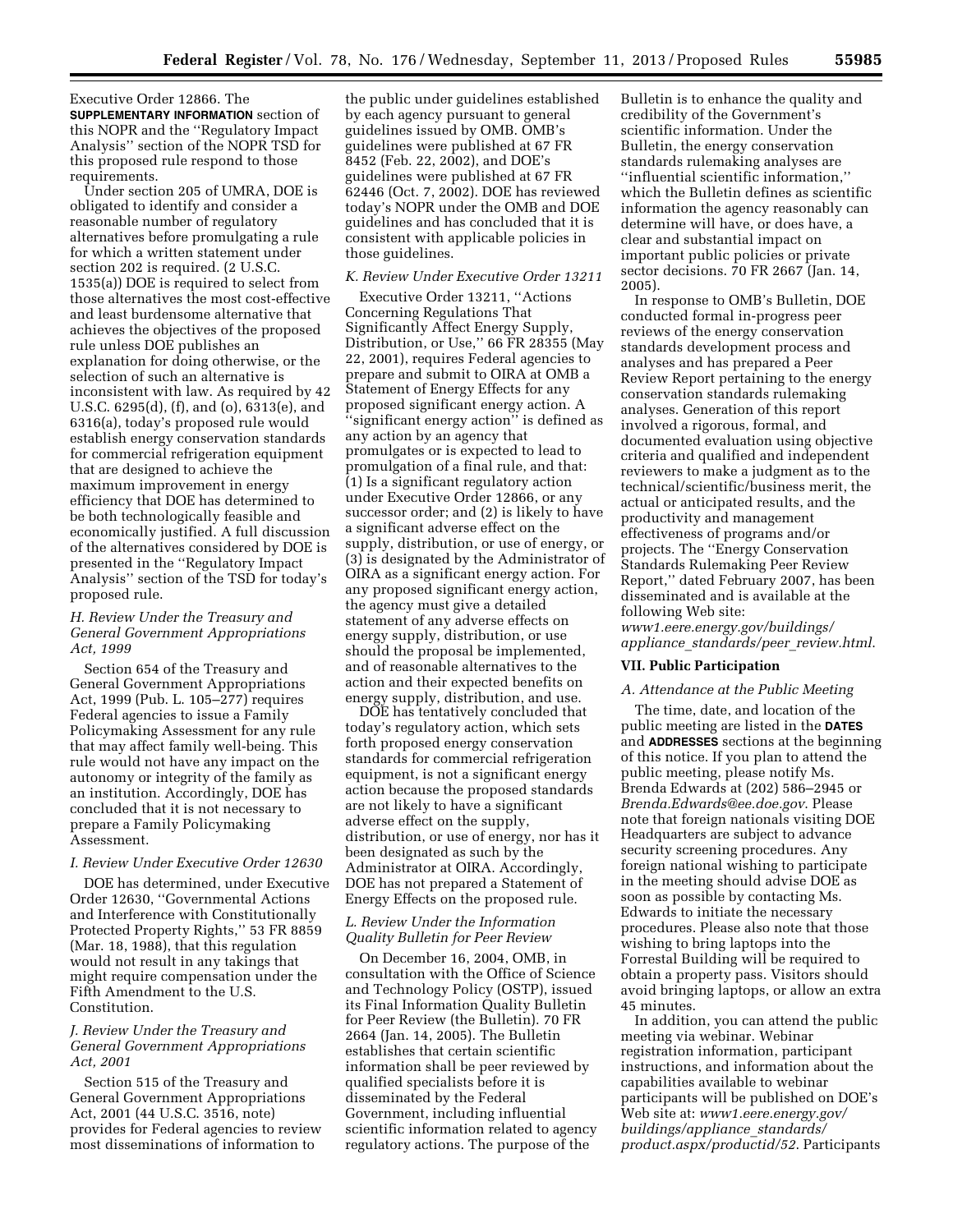are responsible for ensuring their systems are compatible with the webinar software.

## *B. Procedure for Submitting Prepared General Statements for Distribution*

Any person who has plans to present a prepared general statement may request that copies of his or her statement be made available at the public meeting. Such persons may submit requests, along with an advance electronic copy of their statement in PDF (preferred), Microsoft Word or Excel, WordPerfect, or text (ASCII) file format, to the appropriate address shown in the **ADDRESSES** section at the beginning of this notice. The request and advance copy of statements must be received at least one week before the public meeting and may be emailed, hand-delivered, or sent by mail. DOE prefers to receive requests and advance copies via email. Please include a telephone number to enable DOE staff to make follow-up contact, if needed.

### *C. Conduct of the Public Meeting*

DOE will designate a DOE official to preside at the public meeting and may also use a professional facilitator to aid discussion. The meeting will not be a judicial or evidentiary-type public hearing, but DOE will conduct it in accordance with section 336 of EPCA (42 U.S.C. 6306). A court reporter will be present to record the proceedings and prepare a transcript. DOE reserves the right to schedule the order of presentations and to establish the procedures governing the conduct of the public meeting. After the public meeting, interested parties may submit further comments on the proceedings as well as on any aspect of the rulemaking until the end of the comment period.

The public meeting will be conducted in an informal, conference style. DOE will present summaries of comments received before the public meeting, allow time for prepared general statements by participants, and encourage all interested parties to share their views on issues affecting this rulemaking. Each participant will be allowed to make a general statement (within time limits determined by DOE), before the discussion of specific topics. DOE will allow, as time permits, other participants to comment briefly on any general statements.

At the end of all prepared statements on a topic, DOE will permit participants to clarify their statements briefly and comment on statements made by others. Participants should be prepared to answer questions by DOE and by other participants concerning these issues. DOE representatives may also ask

questions of participants concerning other matters relevant to this rulemaking. The official conducting the public meeting will accept additional comments or questions from those attending, as time permits. The presiding official will announce any further procedural rules or modification of the above procedures that may be needed for the proper conduct of the public meeting.

A transcript of the public meeting will be included in the docket, which can be viewed as described in the *Docket*  section at the beginning of this notice. In addition, any person may buy a copy of the transcript from the transcribing reporter.

## *D. Submission of Comments*

DOE will accept comments, data, and information regarding this proposed rule before or after the public meeting, but no later than the date provided in the **DATES** section at the beginning of this proposed rule. Interested parties may submit comments, data, and other information using any of the methods described in the **ADDRESSES** section at the beginning of this notice.

Submitting comments via *regulations.gov.* The *regulations.gov*  Web page will require you to provide your name and contact information. Your contact information will be viewable to DOE Building Technologies staff only. Your contact information will not be publicly viewable except for your first and last names, organization name (if any), and submitter representative name (if any). If your comment is not processed properly because of technical difficulties, DOE will use this information to contact you. If DOE cannot read your comment due to technical difficulties and cannot contact you for clarification, DOE may not be able to consider your comment.

However, your contact information will be publicly viewable if you include it in the comment itself or in any documents attached to your comment. Any information that you do not want to be publicly viewable should not be included in your comment, nor in any document attached to your comment. Otherwise, persons viewing comments will see only first and last names, organization names, correspondence containing comments, and any documents submitted with the comments.

Do not submit to *regulations.gov*  information for which disclosure is restricted by statute, such as trade secrets and commercial or financial information (hereinafter referred to as Confidential Business Information (CBI)). Comments submitted through

regulations.gov cannot be claimed as CBI. Comments received through the Web site will waive any CBI claims for the information submitted. For information on submitting CBI, see the Confidential Business Information section below.

DOE processes submissions made through regulations.gov before posting. Normally, comments will be posted within a few days of being submitted. However, if large volumes of comments are being processed simultaneously, your comment may not be viewable for up to several weeks. Please keep the comment tracking number that regulations.gov provides after you have successfully uploaded your comment.

*Submitting comments via email, hand delivery/courier, or mail.* Comments and documents submitted via email, hand delivery, or mail also will be posted to *regulations.gov.* If you do not want your personal contact information to be publicly viewable, do not include it in your comment or any accompanying documents. Instead, provide your contact information in a cover letter. Include your first and last names, email address, telephone number, and optional mailing address. The cover letter will not be publicly viewable as long as it does not include any comments.

Include contact information each time you submit comments, data, documents, and other information to DOE. If you submit via mail or hand delivery/ courier, please provide all items on a CD, if feasible. It is not necessary to submit printed copies. No facsimiles (faxes) will be accepted.

Comments, data, and other information submitted to DOE electronically should be provided in PDF (preferred), Microsoft Word or Excel, WordPerfect, or text (ASCII) file format. Provide documents that are not secured, that are written in English, and that are free of any defects or viruses. Documents should not contain special characters or any form of encryption and, if possible, they should carry the electronic signature of the author.

*Campaign form letters.* Please submit campaign form letters by the originating organization in batches of between 50 to 500 form letters per PDF or as one form letter with a list of supporters' names compiled into one or more PDFs. This reduces comment processing and posting time.

*Confidential Business Information.*  According to 10 CFR 1004.11, any person submitting information that he or she believes to be confidential and exempt by law from public disclosure should submit via email, postal mail, or hand delivery/courier two well-marked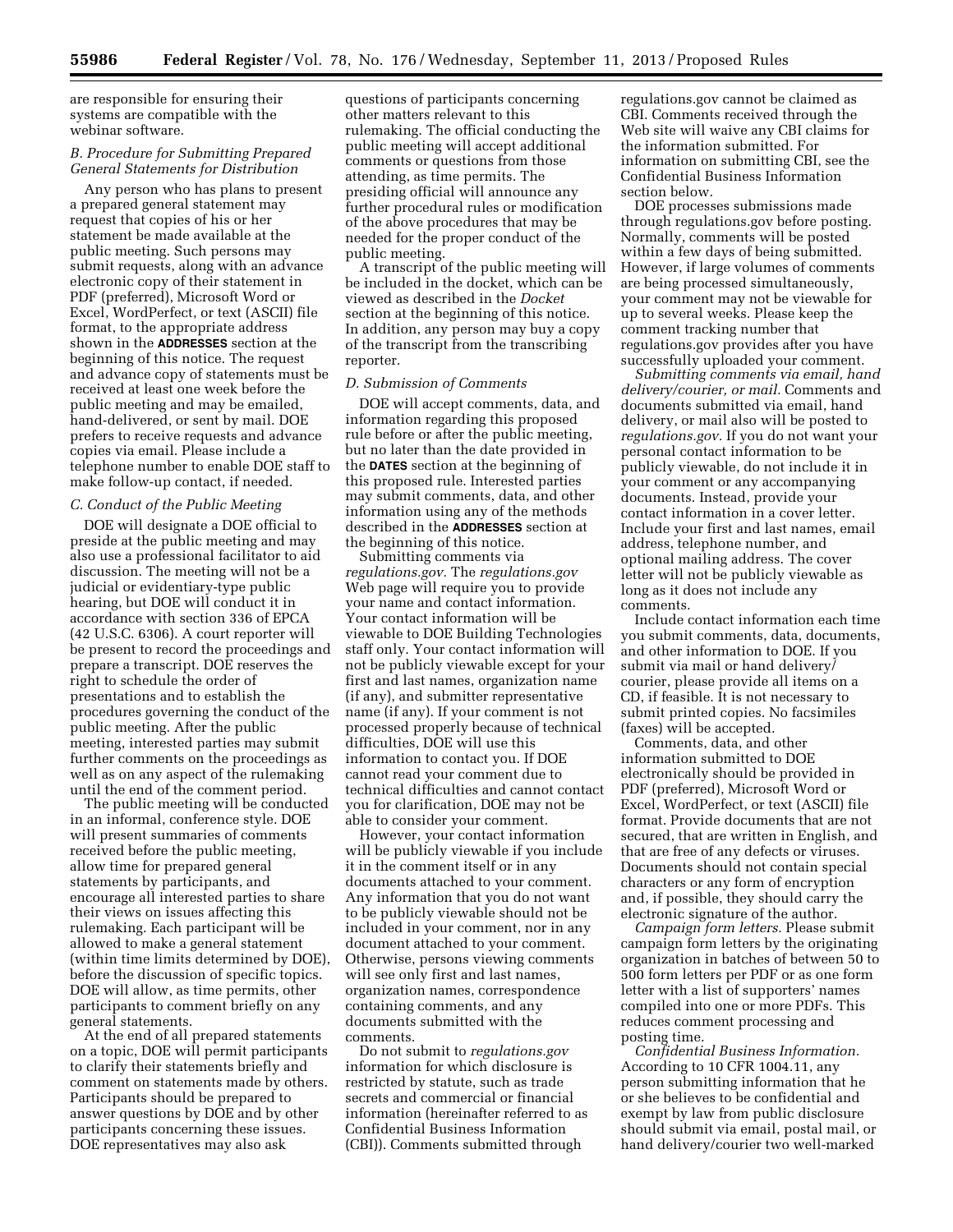copies: One copy of the document marked confidential including all the information believed to be confidential, and one copy of the document marked non-confidential with the information believed to be confidential deleted. Submit these documents via email or on a CD, if feasible. DOE will make its own determination about the confidential status of the information and treat it according to its determination.

Factors of interest to DOE when evaluating requests to treat submitted information as confidential include: (1) A description of the items; (2) whether and why such items are customarily treated as confidential within the industry; (3) whether the information is generally known by or available from other sources; (4) whether the information has previously been made available to others without obligation concerning its confidentiality; (5) an explanation of the competitive injury to the submitting person which would result from public disclosure; (6) when such information might lose its confidential character due to the passage of time; and (7) why disclosure of the information would be contrary to the public interest.

It is DOE's policy that all comments may be included in the public docket, without change and as received, including any personal information provided in the comments (except information deemed to be exempt from public disclosure).

#### *E. Issues on Which DOE Seeks Comment*

Although DOE welcomes comments on any aspect of this proposal, DOE is particularly interested in receiving comments and views of interested parties concerning the following issues.

### 1. Primary and Secondary Equipment Classes

In the January 2009 final rule analysis, DOE selected 15 ''primary'' classes to analyze directly in its engineering analyses, and designated the remaining 23 classes as ''secondary'' classes, for which standards were developed based on the primary class results. These designations were based on shipment-volume data coupled with input from stakeholders during that rulemaking process. As this rulemaking seeks to review and potentially amend standards for the 38 total equipment classes examined in the January 2009 final rule, DOE retained those primary and secondary class designations in its analyses. Additionally, equipment for which EPACT 2005 directly set standards was incorporated into the scope of this rulemaking. DOE treated all of these equipment classes

previously covered by EPACT 2005 standards as primary classes. DOE seeks comment regarding its designation of primary and secondary equipment classes.

#### 2. Design Option and Core Case Costs

During the NOPR analyses, DOE performed physical teardowns on a selection of units currently on the market. From the bills of materials and cost model developed using this teardown data, DOE calculated an estimate of the manufacturer production cost of the core case assembly for each of the primary equipment classes in the engineering analysis. DOE also developed estimates of the costs for components that affect energy consumption, namely those it considered as design options. These estimates were obtained from a combination of sources, including publicly available prices from vendors and confidential estimates provided by manufacturers. This price data was aggregated for use in the engineering analysis. DOE seeks comment and data regarding the manufacturer production costs for commercial refrigeration equipment cases and components and the technological feasibility of applying technologies identified in the engineering analysis to meeting the proposed standards.

#### 3. Offset Factors

In its January 2009 final rule, DOE developed offset factors as a way to adjust the energy efficiency requirements for smaller equipment in each equipment class analyzed. These offset factors accounted for certain components of the refrigeration load (such as conduction end effects) that remain constant when equipment size varies and thus affect smaller cases disproportionately. The offset factors were intended to approximate these constant loads and provide a fixed end point, corresponding to a zero-volume or zero-TDA case, in an equation that describes the relationship between energy consumption and the corresponding TDA or volume metric. Similarly, the EPACT 2005 standards also contained values that did not vary with unit volume and which served a similar purpose. In developing standard level equations for the proposed amended standards, DOE scaled the existing offset factors by the ratio of the amount of energy consumption allowed by the existing standards for a given representative unit and the energy use calculated in the engineering analysis at each TSL. This adjustment of the offset factors ensures that neither larger nor smaller units are disadvantaged by these

proposed standards. DOE seeks comment on its methodology for developing offset factors for the standard level equations presented in this NOPR.

#### 4. Extension of Standards

In its January 2009 final rule, DOE developed a quantitative method for applying the standards developed for its primary equipment classes to the remaining, secondary classes. This approach involved extension multipliers created using results from the analysis of the primary equipment classes and a set of focused matchedpair analyses. Additionally, DOE applied standards developed for certain primary equipment classes directly to other similar secondary classes. In this rulemaking, DOE retained the extension multipliers from the January 2009 final rule and reapplied them to the equipment classes from that rulemaking for which DOE is proposing amended standards. DOE believes that the relationship between the performances of various types of equipment is still adequately modeled by the use of those multipliers. DOE's approach in developing extension multipliers in the 2009 rulemaking and its rationale for retaining them in this rulemaking are discussed in detail in section 5.9 of the NOPR TSD. DOE seeks comment on its approach to extending the results of the engineering analysis to secondary equipment classes. Specifically, DOE requests comment on whether the assumptions underlying its development and application of extension multipliers are appropriate, or whether there are additional differences between related equipment classes that DOE should take into account.

### 5. Types of Refrigerant Analyzed

DOE based its analysis on refrigeration equipment using R404A and R134a, HFC refrigerants widely used in the commercial refrigeration industry. DOE received comments regarding the consideration of refrigerants with lower GWP due to possible shifts in the marketplace toward these refrigerants and notes that a number of lower-GWP alternatives are available for use within certain portions of the commercial refrigeration sector.96 The use of alternative refrigerants could be impacting to Climate Change and the environment. DOE requests comment on the extent of the current use or likely future use of lower-GWP refrigerants,

 $^{96}\rm{For}$  an overview of lower-GWP alternatives available to certain sections of the commercial refrigeration equipment sector, please see *[http://](http://www.epa.gov/ozone/downloads/EPA_HFC_ComRef.pdf)  [www.epa.gov/ozone/downloads/](http://www.epa.gov/ozone/downloads/EPA_HFC_ComRef.pdf)  EPA*\_*HFC*\_*[ComRef.pdf](http://www.epa.gov/ozone/downloads/EPA_HFC_ComRef.pdf)*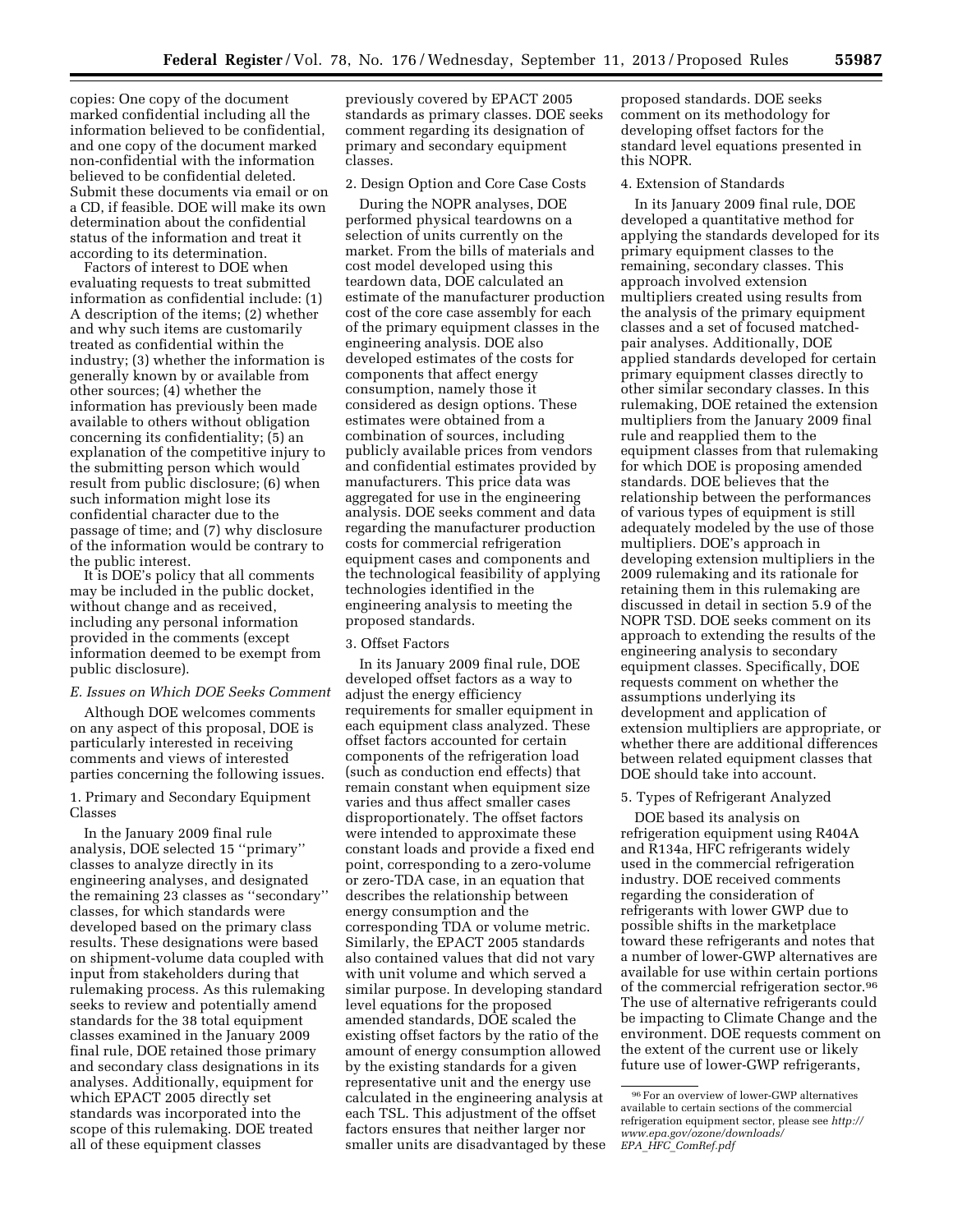and asks manufacturers to submit data related to the ability of equipment (either existing or redesigned) using these refrigerants to meet the proposed standard. DOE seeks input as to the impacts of alternative refrigerants to the refrigeration system in this rulemaking.

## 6. Distribution Channel Market Shares and Markups

DOE has revised the distribution channel market shares for some of the equipment classes based on comments received during April 2011 preliminary analysis public meeting. The markup values associated with each distribution channel have been updated based on currently available industry profit data. DOE welcomes comment on the assumptions and values used for the markups analysis.

#### 7. Market Shares of Efficiency Levels

DOE seeks comments on the market shares of efficiency levels used for this NOPR analysis. DOE is currently using a model to predict the market share of efficiency levels. According to commenters, the calculated market shares are biased toward the higher efficiency levels. However, DOE has cited lack of data as the primary reason for its lack of more accurate numbers. DOE welcomes information from stakeholders that would aid DOE in improving upon the numbers for market shares of efficiency levels.

## 8. Maintenance and Repair Costs at Higher Efficiency Levels.

Currently, DOE assumes no increase in regular maintenance costs at higher efficiency levels contemplated in the proposed rule. Lighting maintenance and repair costs are estimated based on OEM costs; they vary with higher efficiency levels. DOE welcomes stakeholder input and additional information to improve upon these estimates with respect to maintenance and repair costs. Data pertaining to cost increases specifically associated with the design options considered in this rulemaking would be greatly appreciated.

### 9. Impact of Amended Standards on Future Shipments

Currently, DOE assumes that future shipments of commercial refrigeration equipment will not be affected by amended standards. While DOE has cited strong reasons to believe that this assumption is true for display cases, the assumption may not be entirely true in the case of equipment used in the foodservice industry. While there may be a small effect in the initial years of amended standards, DOE does not have

data for the commercial refrigeration industry to obtain a reasonably accurate estimate of this effect. DOE welcomes stakeholder input and estimates on the effect of amended standards on future commercial refrigeration equipment shipments. DOE also welcomes input and data on the demand elasticity estimates used in the analysis.

## 10. Learning Impacts on Price Forecast for Future Shipments

Currently, DOE projects future prices by subtracting the cost reductions associated with learning effects from the cost associated with the amended standards. DOE analyzes learning effects using PPI, a quantity adjusted index of wholesale prices, as a proxy for price of commercial refrigerators. DOE is seeking input, and price data that could be used in place of PPI. Also DOE is seeking input on the magnitude of the price data and the cause of those price changes.

## 11. Product Attributes

DOE requests comment on whether there are features or attributes of the more energy-efficient commercial refrigerators that manufacturers would produce to meet the standards in this proposed rule that might affect how they would be used by different customer categories (e.g., refrigeration in grocery stores or restaurants). One example of such an effect might be that grocers or restaurant operators would change where, how, and how long food items would be stored or displayed. DOE requests comment specifically on how any such effects should be weighed in the choice of standards for these refrigerators for the final rule.

#### 12. Analytical Timeline

For this rulemaking, DOE analyzed the effects of this proposal assuming that the commercial refrigerators would be available to purchase for 30 years and undertook a sensitivity analysis using 9 years rather than 30 years of product shipments. The choice of a 30-year period of shipments is consistent with the DOE analysis for other products and commercial equipment. The choice of a 9-year period is a proxy for the timeline in EPCA for the review of certain energy conservation standards and potential revision of and compliance with such revised standards. We are seeking input, information and data on whether there are ways to refine the analytic timeline further.

#### 13. Equipment Lifetime

DOE defines lifetime as the age at which a commercial refrigeration equipment unit is retired from service. DOE based expected equipment lifetime

on discussions with industry experts and concluded that a typical lifetime of 10 years is appropriate for most commercial refrigeration equipment in large grocery/multi-line stores and restaurants. Operators of small food retail stores, on the other hand, tend to use display cases longer. DOE used 15 years as the average equipment lifetime for display cases used in such retail stores. DOE welcomes further input on the average equipment lifetimes for the LCC analysis and NIA.

## 14. Small Businesses

During the Framework and preliminary analysis public meetings, DOE received many comments regarding the potential impacts of amended energy conservation standards on small business manufacturers of commercial refrigeration equipment. In its market and technology assessment and manufacturer impact analysis research, DOE developed a list of companies falling under its classification of small businesses, and sought specific feedback regarding potentially disproportionate impacts of amended standards on these businesses. DOE incorporated this feedback into its analyses for the NOPR and has presented its results in this notice and the technical support document. However, DOE seeks comment and, in particular, data, in its efforts to quantify the impacts of this rulemaking on small business manufacturers. In addition, DOE seeks comment on any disproportionate impacts of amended standards on any particular customer groups, such as small businesses that are small grocery, convenience stores, and restaurants.

## 15. Update to Social Cost of Carbon Values

DOE solicits comment on the application of the new SCC values used to determine the social benefits of  $CO<sub>2</sub>$ emissions reductions over the rulemaking analysis period. The rulemaking analysis period covers from 2017 to 2046 plus an additional 15 years to account for the lifetime of the equipment purchased between 2017 and 2046. In particular, the agency solicits comment on the agency's derivation of SCC values after 2050 where the agency applied the average annual growth rate of the SCC estimates in 2040–2050 associated with each of the four sets of values.

#### 16. Cumulative Regulatory Burdens

The agency seeks input on the cumulative regulatory burden that may be imposed on industry either from recently implemented rulemakings for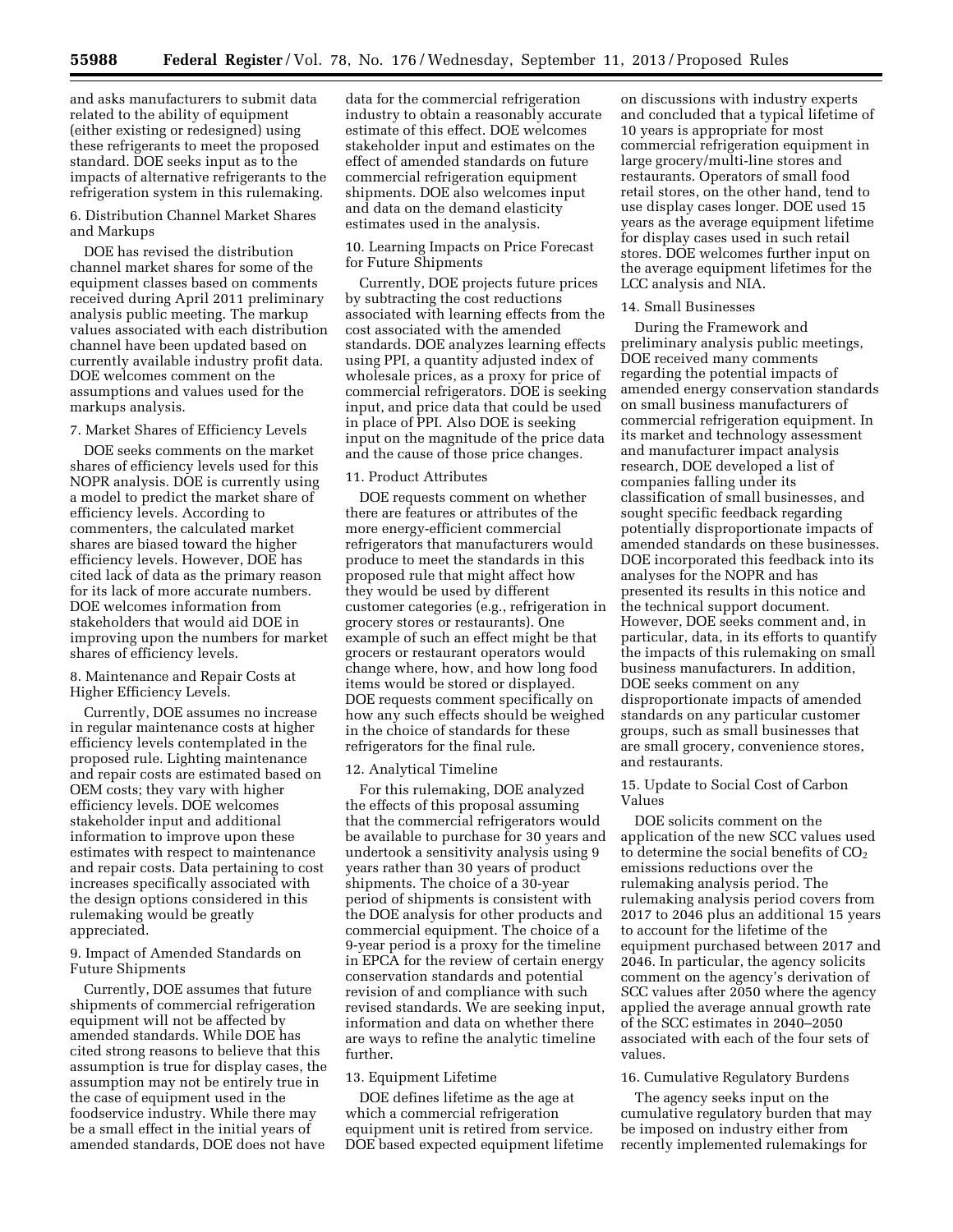this product class or other rulemakings that affect the same industry.

## 17. Compliance Date

Pursuant to EPCA, any amended standards established in this rulemaking must apply to equipment that is manufactured on or after 3 years after the final rule is published in the **Federal Register** unless DOE determines, by rule, that a 3-year period is inadequate, in which case DOE may extend the compliance date for that standard by an additional 2 years. DOE proposes to provide 3 years for compliance with this standard, but seeks comment on whether it should consider a longer compliance date as authorized, and, if so, by how much.

## **VIII. Approval of the Office of the Secretary**

The Secretary of Energy has approved publication of today's proposed rule.

## **List of Subjects in 10 CFR Part 431**

Administrative practice and procedure, Confidential business information, Energy conservation, and Reporting and recordkeeping requirements.

Issued in Washington, DC, on August 29, 2013.

#### **Mike Carr,**

*Acting Assistant Secretary, Energy Efficiency and Renewable Energy.* 

For the reasons set forth in the preamble, DOE proposes to amend part 431 of chapter II of title 10, of the Code of Federal Regulations, as set forth below:

## **PART 431—ENERGY EFFICIENCY PROGRAM FOR CERTAIN COMMERCIAL AND INDUSTRIAL EQUIPMENT**

■ 1. The authority citation for part 431 continues to read as follows:

**Authority:** 42 U.S.C. 6291–6317.

■ 2. Section 431.62 is amended by adding in alphabetical order a definition for ''service over counter,'' to read as follows:

## **§ 431.62 Definitions concerning commercial refrigerators, freezers and refrigerator-freezers.**

\* \* \* \* \* *Service over counter* means equipment with sliding or hinged doors in the back intended for use by sales personnel for loading and retrieving items for sale and fixed, sliding or hinged transparent panels in the front for displaying merchandise. The equipment has a height no greater than 66 inches and is intended to serve as a counter for transactions between sales personnel and customers.

\* \* \* \* \* ■ 3. Section 431.66 is amended by:

 $\blacksquare$  a. Revising paragraph (a)(3);

■ b. Revising paragraph (b) introductory text;

■ c. Revising paragraph (c);

■ d. Revising paragraph (d) introductory text; and

■ c. Adding paragraph (e). The revisions and addition read as

follows:

## **§ 431.66 Energy conservation standards and their effective dates.**

 $(a) * * * *$ 

(3) For the purpose of paragraph (d) of this section, the term ''TDA'' means the total display area  $(ft<sup>2</sup>)$  of the case, as defined in ARI Standard 1200–2006, appendix D (incorporated by reference, see § 431.63). For the purpose of paragraph (e) of this section, the term ''TDA'' means the total display area (ft2) of the case, as defined in AHRI Standard 1200 (I–P)-2010, appendix D (incorporated by reference, see § 431.63).

(b) Each commercial refrigerator, freezer, and refrigerator-freezer with a self-contained condensing unit designed for holding temperature applications manufactured on or after January 1, 2010 and before [*date 3 years after date of publication of the final rule in the Federal Register*] shall have a daily energy consumption (in kilowatt-hours

per day) that does not exceed the following:

\* \* \* \* \* (c) Each commercial refrigerator with a self-contained condensing unit designed for pull-down temperature applications and transparent doors manufactured on or after January 1, 2010 and before [*date 3 years after date of publication of the final rule in the Federal Register*] shall have a daily energy consumption (in kilowatt-hours per day) of not more than  $0.126V + 3.51$ .

(d) Each commercial refrigerator, freezer, and refrigerator-freezer with a self-contained condensing unit and without doors; commercial refrigerator, freezer, and refrigerator-freezer with a remote condensing unit; and commercial ice-cream freezer manufactured on or after January 1, 2012 and before [*date 3 years after date of publication of the final rule in the Federal Register*] shall have a daily energy consumption (in kilowatt-hours per day) that does not exceed the levels specified:

\* \* \* \* \*

(e) Each commercial refrigerator, freezer, and refrigerator-freezer with a self-contained condensing unit designed for holding temperature applications and with solid or transparent doors; commercial refrigerator with a selfcontained condensing unit designed for pull-down temperature applications and with transparent doors; commercial refrigerator, freezer, and refrigeratorfreezer with a self-contained condensing unit and without doors; commercial refrigerator, freezer, and refrigeratorfreezer with a remote condensing unit; and commercial ice-cream freezer manufactured on or after [*date 3 years after date of publication of the final rule in the Federal Register*], shall have a daily energy consumption (in kilowatthours per day) that does not exceed the levels specified:

(1) For equipment other than hybrid equipment, refrigerator/freezers, or wedge cases:

| Equipment category                                                                             | Condensing unit con-<br>figuration | Equipment family              | Rating temp.    | Operating<br>temp. | Equipment class<br>designation* | Maximum daily energy<br>consumption<br>kWh/dav       |
|------------------------------------------------------------------------------------------------|------------------------------------|-------------------------------|-----------------|--------------------|---------------------------------|------------------------------------------------------|
| <b>Remote Condensing</b><br><b>Commercial Refrig-</b><br>erators and Com-<br>mercial Freezers. | Remote (RC)                        | Vertical Open (VOP)           | 38 (M)<br>0 (L) | $\geq$ 32<br>$32$  | VOP.RC.M   <br>VOP.RC.L         | $0.61 \times TDA + 3.03$<br>$2.11 \times TDA + 6.36$ |
|                                                                                                |                                    | Semivertical Open             |                 | $\geq$ 32          | SVO.RC.M                        | $0.63 \times TDA + 2.41$                             |
|                                                                                                |                                    | (SVO).                        |                 | $32$               | SVO.RC.L                        | $2.11 \times TDA + 6.36$                             |
|                                                                                                |                                    | Horizontal Open               | 38 (M)          | $\geq$ 32          | HZO.RC.M                        | $0.35 \times TDA + 2.88$                             |
|                                                                                                |                                    | (HZO).                        | 0(L)            | $32$               | HZO.RC.L                        | $0.57 \times TDA + 6.88$                             |
|                                                                                                |                                    | <b>Vertical Closed Trans-</b> | 38 (M)          | ≥32                | <b>VCT.RC.M</b>                 | $0.08 \times TDA + 0.72$                             |
|                                                                                                |                                    | parent (VCT).                 |                 | <32                | <b>VCT.RC.L</b>                 | $0.43 \times TDA + 2.03$                             |
|                                                                                                |                                    | <b>Horizontal Closed</b>      | 38 (M)          | ≥32                | HCT.RC.M                        | $0.14 \times TDA + 0.11$                             |
|                                                                                                |                                    | Transparent (HCT).            |                 | $32$               | HCT.RC.L                        | $0.3 \times TDA + 0.23$                              |
|                                                                                                |                                    | <b>Vertical Closed Solid</b>  | 38 (M)          | ≥32                | VCS.RC.M                        | $0.1 \times V + 0.24$                                |
|                                                                                                |                                    | $(VCS)$ .                     | 0 (L)           | $32$               |                                 |                                                      |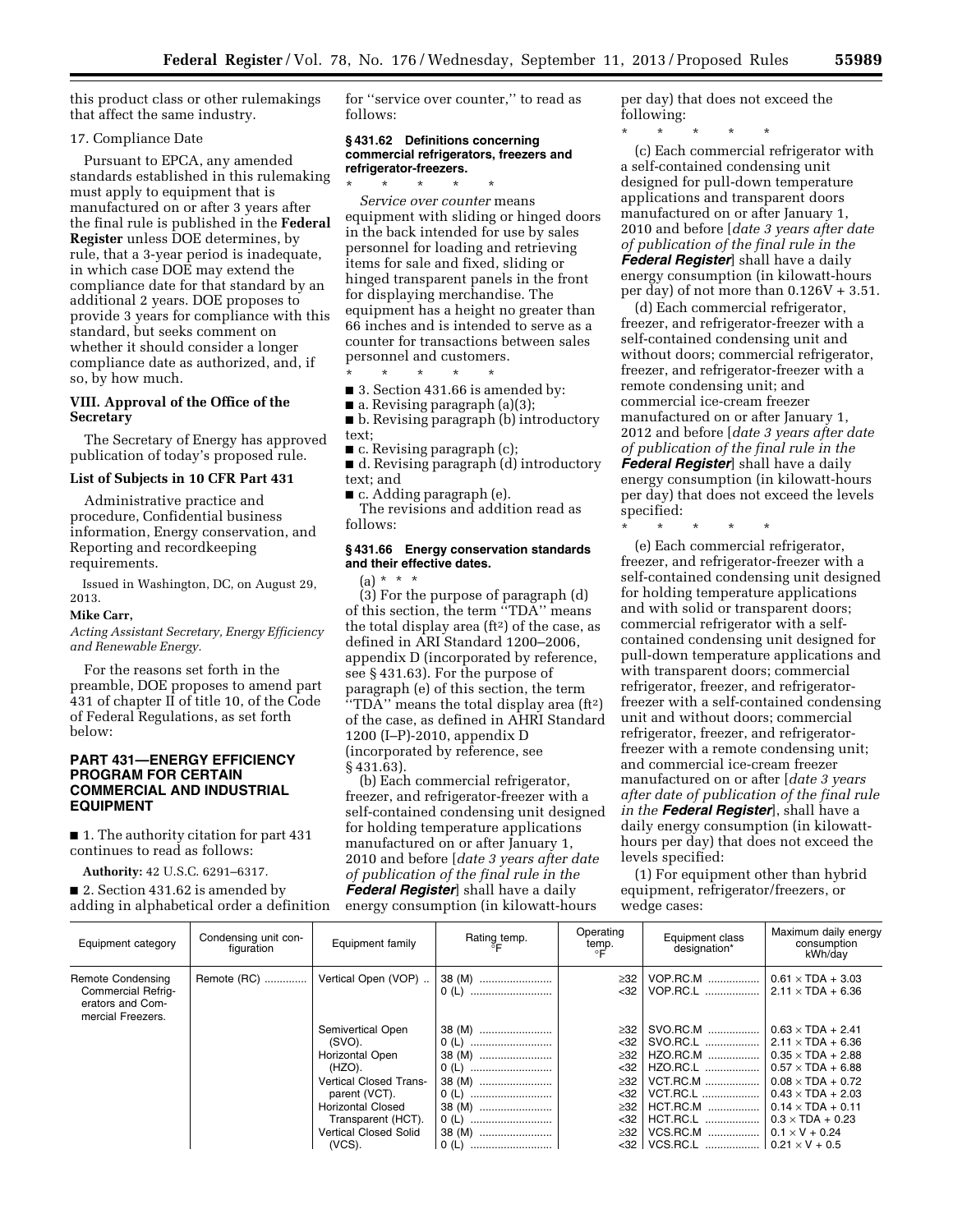| Equipment category                                                                                                        | Condensing unit con-<br>figuration | Equipment family                                                                                                                                                             | Rating temp.<br>°F                                        | Operating<br>temp.<br>F                                                          | Equipment class<br>designation*                                                                     | Maximum daily energy<br>consumption<br>kWh/day                                                                                                                                                                  |
|---------------------------------------------------------------------------------------------------------------------------|------------------------------------|------------------------------------------------------------------------------------------------------------------------------------------------------------------------------|-----------------------------------------------------------|----------------------------------------------------------------------------------|-----------------------------------------------------------------------------------------------------|-----------------------------------------------------------------------------------------------------------------------------------------------------------------------------------------------------------------|
|                                                                                                                           |                                    | <b>Horizontal Closed</b><br>Solid (HCS).<br>Service Over Counter<br>(SOC).                                                                                                   | 38 (M)<br>0 (L)<br>38 (M)<br>0(L)                         | $\geq$ 32<br>$32$<br>$\geq 32$<br>$32$                                           | HCS.RC.M<br>HCS.RC.L<br>SOC.RC.M<br>SOC.RC.L                                                        | $0.1 \times V + 0.24$<br>$0.21 \times V + 0.5$<br>$0.39 \times TDA + 0.08$<br>$0.83 \times TDA + 0.18$                                                                                                          |
| Self-Contained Com-<br>mercial Refrigerators<br>and Commercial<br><b>Freezers Without</b><br>Doors.                       | Self-Contained (SC)                | Vertical Open (VOP)                                                                                                                                                          | 38 (M)<br>0(L)                                            | $\geq$ 32<br>$32$                                                                | VOP.SC.M<br>VOP.SC.L                                                                                | $1.51 \times TDA + 4.09$<br>$3.79 \times TDA + 10.26$                                                                                                                                                           |
|                                                                                                                           |                                    | Semivertical Open<br>(SVO).<br>Horizontal Open<br>$(HZO)$ .                                                                                                                  | 38 (M)<br>0 (L)<br>38 (M)<br>0 (L)                        | $\geq 32$<br>$32$<br>$\geq 32$<br>$32$                                           | SVO.SC.M<br>SVO.SC.L<br>HZO.SC.M<br>HZO.SC.L                                                        | $1.5 \times TDA + 3.99$<br>$3.77 \times TDA + 10.01$<br>$0.75 \times TDA + 5.44$<br>$1.92 \times TDA + 7.08$                                                                                                    |
| Self-Contained Com-<br>mercial Refrigerators<br>and Commercial<br>Freezers With Doors.                                    | Self-Contained (SC)                | Vertical Closed Trans-<br>parent (VCT).                                                                                                                                      | 38 (M)<br>0(L)                                            | $\geq 32$<br>$32$                                                                | <b>VCT.SC.M </b><br><b>VCT.SC.L</b>                                                                 | $0.04 \times V + 1.07$<br>$0.22 \times V + 1.21$                                                                                                                                                                |
|                                                                                                                           |                                    | <b>Vertical Closed Solid</b><br>$(VCS)$ .<br><b>Horizontal Closed</b><br>Transparent (HCT).<br><b>Horizontal Closed</b><br>Solid (HCS).<br>Service Over Counter<br>$(SOC)$ . | 38 (M)<br>0(L)<br>38 (M)<br>0 (L)<br>$0(L)$ .<br>$0(L)$ . | $\geq$ 32<br>$32$<br>$\geq 32$<br>$32$<br>$\geq 32$<br>$32$<br>$\geq 32$<br>$32$ | VCS.SC.M<br>VCS.SC.L<br><b>HCT.SC.M</b><br>HCT.SC.L<br>HCS.SC.M<br>HCS.SC.L<br>SOC.SC.M<br>SOC.SC.L | $0.03 \times V + 0.53$<br>$0.13 \times V + 0.43$<br>$0.02 \times V + 0.51$<br>$0.11 \times V + 0.6$<br>$0.02 \times V + 0.37$<br>$0.12 \times V + 0.42$<br>$0.32 \times TDA + 0.53$<br>$0.67 \times TDA + 1.12$ |
| Self-Contained Com-<br>mercial Refrigerators<br>with Transparent<br>Doors for Pull-Down<br>Temperature Appli-<br>cations. | Self-Contained (SC)                | Pull-Down (PD)                                                                                                                                                               | 38 (M)                                                    | $\geq 32$                                                                        | PD.SC.M                                                                                             | $0.03\times V$ + 0.83                                                                                                                                                                                           |
| Commercial Ice-Cream<br>Freezers.                                                                                         | Remote (RC)                        | Vertical Open (VOP)                                                                                                                                                          | $-15$ (l)                                                 | $\le -5**$                                                                       | VOP.RC.I                                                                                            | $2.68 \times TDA + 8.08$                                                                                                                                                                                        |
|                                                                                                                           |                                    | Semivertical Open<br>(SVO).<br>Horizontal Open<br>$(HZO)$ .                                                                                                                  |                                                           |                                                                                  | SVO.RC.I<br>HZO.RC.I                                                                                | $2.68 \times TDA + 8.08$<br>$0.72 \times TDA + 8.74$                                                                                                                                                            |
|                                                                                                                           |                                    | Vertical Closed Trans-<br>parent (VCT).                                                                                                                                      |                                                           |                                                                                  | VCT.RC.I                                                                                            | $0.51 \times TDA + 2.37$                                                                                                                                                                                        |
|                                                                                                                           |                                    | <b>Horizontal Closed</b><br>Transparent (HCT).<br><b>Vertical Closed Solid</b>                                                                                               |                                                           | <br>                                                                             | HCT.RC.I<br>VCS.RC.I                                                                                | $0.35 \times TDA + 0.27$<br>$0.25 \times V + 0.58$                                                                                                                                                              |
|                                                                                                                           |                                    | $(VCS)$ .<br><b>Horizontal Closed</b>                                                                                                                                        |                                                           |                                                                                  | HCS.RC.I                                                                                            | $0.25 \times V + 0.58$                                                                                                                                                                                          |
|                                                                                                                           |                                    | Solid (HCS).<br>Service Over Counter                                                                                                                                         |                                                           |                                                                                  |                                                                                                     | $0.97 \times TDA + 0.21$                                                                                                                                                                                        |
|                                                                                                                           | Self-Contained (SC)                | $(SOC)$ .<br>Vertical Open (VOP)<br>Semivertical Open<br>(SVO)\.                                                                                                             |                                                           |                                                                                  | SVO.SC.I                                                                                            | $4.79 \times TDA + 12.72$                                                                                                                                                                                       |
|                                                                                                                           |                                    | Horizontal Open<br>$(HZO)$ .                                                                                                                                                 |                                                           |                                                                                  | HZO.SC.I                                                                                            | $2.44 \times TDA + 9.0$                                                                                                                                                                                         |
|                                                                                                                           |                                    | Vertical Closed Trans-<br>parent (VCT).                                                                                                                                      |                                                           |                                                                                  | VCT.SC.I                                                                                            | $0.52 \times TDA + 2.56$                                                                                                                                                                                        |
|                                                                                                                           |                                    | <b>Horizontal Closed</b><br>Transparent (HCT).                                                                                                                               |                                                           |                                                                                  | HCT.SC.I                                                                                            | $0.49 \times TDA + 0.37$                                                                                                                                                                                        |
|                                                                                                                           |                                    | Vertical Closed Solid<br>$(VCS)$ .                                                                                                                                           |                                                           |                                                                                  | VCS.SC.I                                                                                            | $0.35 \times V + 0.81$                                                                                                                                                                                          |
|                                                                                                                           |                                    | <b>Horizontal Closed</b><br>Solid (HCS).<br>Service Over Counter                                                                                                             |                                                           |                                                                                  | HCS.SC.I                                                                                            | $0.35 \times V + 0.81$                                                                                                                                                                                          |
|                                                                                                                           |                                    | $(SOC)$ .                                                                                                                                                                    |                                                           |                                                                                  | SOC.SC.I                                                                                            | $1.35 \times TDA + 0.29$                                                                                                                                                                                        |

\* The meaning of the letters in this column is indicated in the columns to the left.<br>\*\* Ice-cream freezer is defined in 10 CFR 431.62 as a commercial freezer that is designed to operate at or below -5 °F \*(-21 °C) and that

(2) For commercial refrigeration equipment with two or more compartments (*i.e.,* hybrid refrigerators, hybrid freezers, hybrid refrigeratorfreezers, and non-hybrid refrigeratorfreezers), the maximum daily energy consumption for each model shall be the sum of the MDEC values for all of

its compartments. For each compartment, measure the TDA or volume of that compartment, and determine the appropriate equipment class based on that compartment's equipment family, condensing unit configuration, and designed operating temperature. The MDEC limit for each compartment shall be the calculated value obtained by entering that compartment's TDA or volume into the standard equation in paragraph (e)(1) of this section for that compartment's equipment class. Measure the CDEC or TDEC for the entire case as described in § 431.66(d)(2)(i) through (iii), except